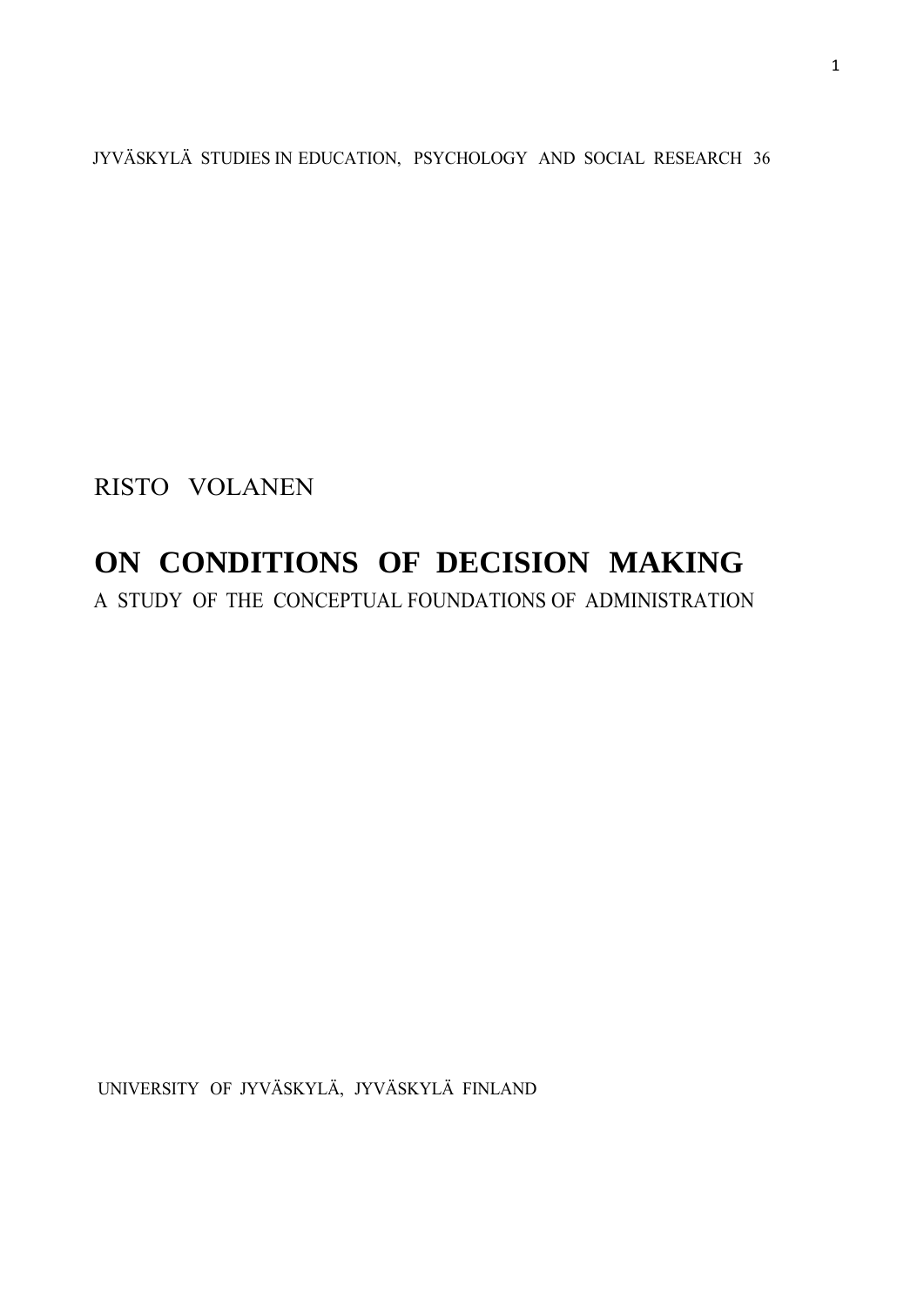ISBN 951-677-800-3 (nid.) ISSN 0075-4625

First printing.

COPYRIGHT@1977, by University of Jyväskylä

Jyväskylä 1977, Oy Keskisuomalainen

 Digital edition, by permission of University of Jyväskylä Risto Volanen, Järvenpää Finland 2014 ISBN 978-951-39-5593-9 (PDF)��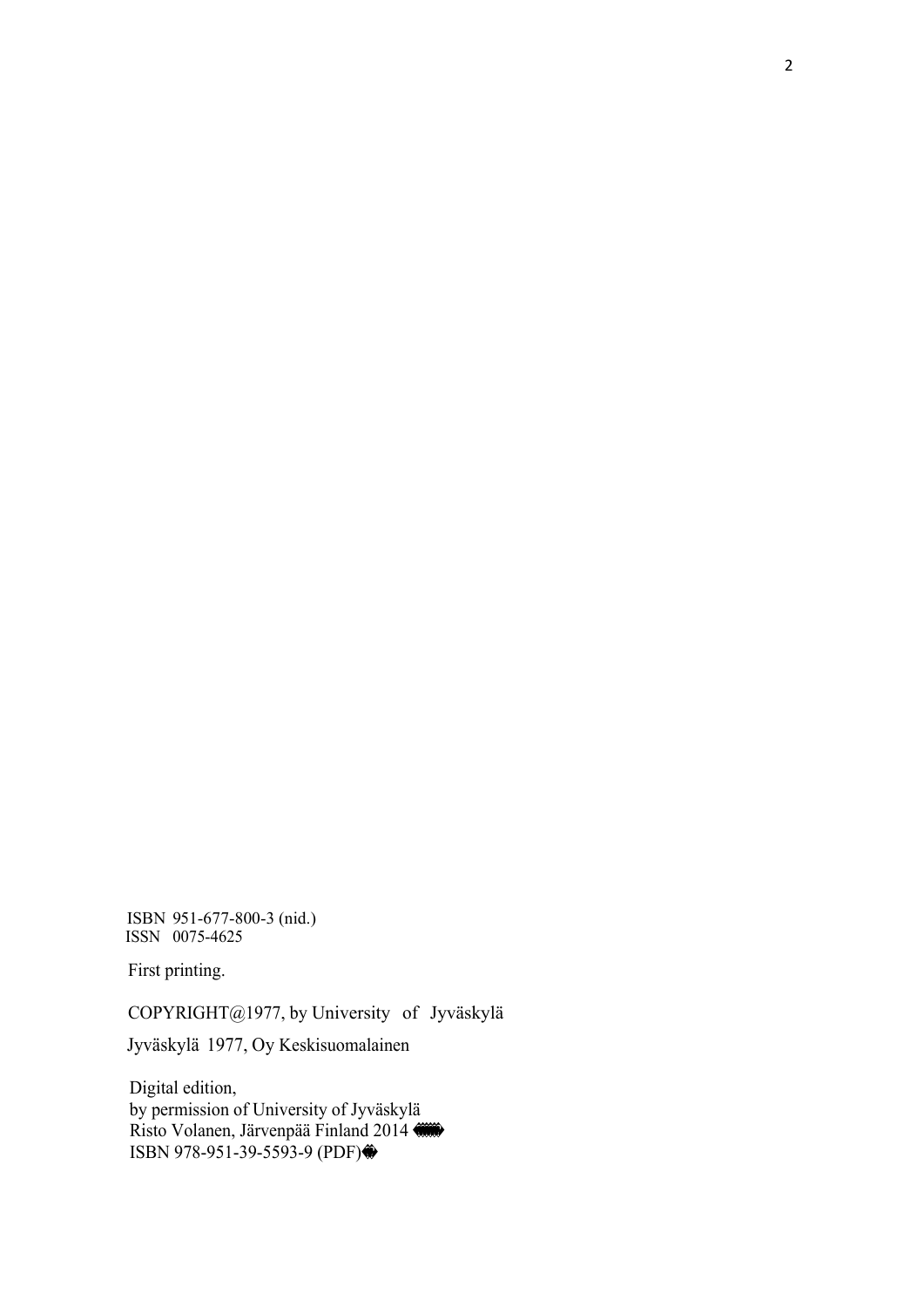*The essence of ultimate decision remains impenetrable to the observer – often indeed, to decider himself…. There will always be the dark and tangled stretches in decision-making process – mysterious even to those who may be most intimately involved.*

*J. F. Kennedy* (Motto in Graham T. Allison, ESSENCE OF DECISION, Explaining the Cuban Missile Crisis)

PREFACE to digital edition 2014.

This dissertation was written as a disputation criticizing positivistic philosophy of science, especially as a foundation for social sciences like the study of administration. Its background is in the philosophical and political situation in the mid 1970's – in several ways reflecting to where we are today.

In the 1960's and 1970's or in the middle of the Cold War, The Wiener Kreis tradition of philosophy of science was returning back to Europe from its exile to the US. It was establishing itself on both continents as the mainstream academic philosophy. Since then there have been important turns under the influence of critical realism and pragmatism, but the basic presupposition of methodological monism in the sciences still holds its strong position.

At the same time, philosophical monism or naturalism have become integrated parts of the deeper European Enlightenment tradition seen by many, in *Jürgen Habermas'* words, as un unfinished project — in fact serving also as the ideological foundation of the European Union *finalité* itself.

However, at the same time the "later" *Ludwig Wittgenstein* of "Philosophical Investigations" has inspired critical self-reflection — under titles such as "hermeneutics" also in analytical philosophy, first in the works of scholars like *G.E.M Anscombe*, *William Dray, Peter Winch,* and *G.H. von Wright*.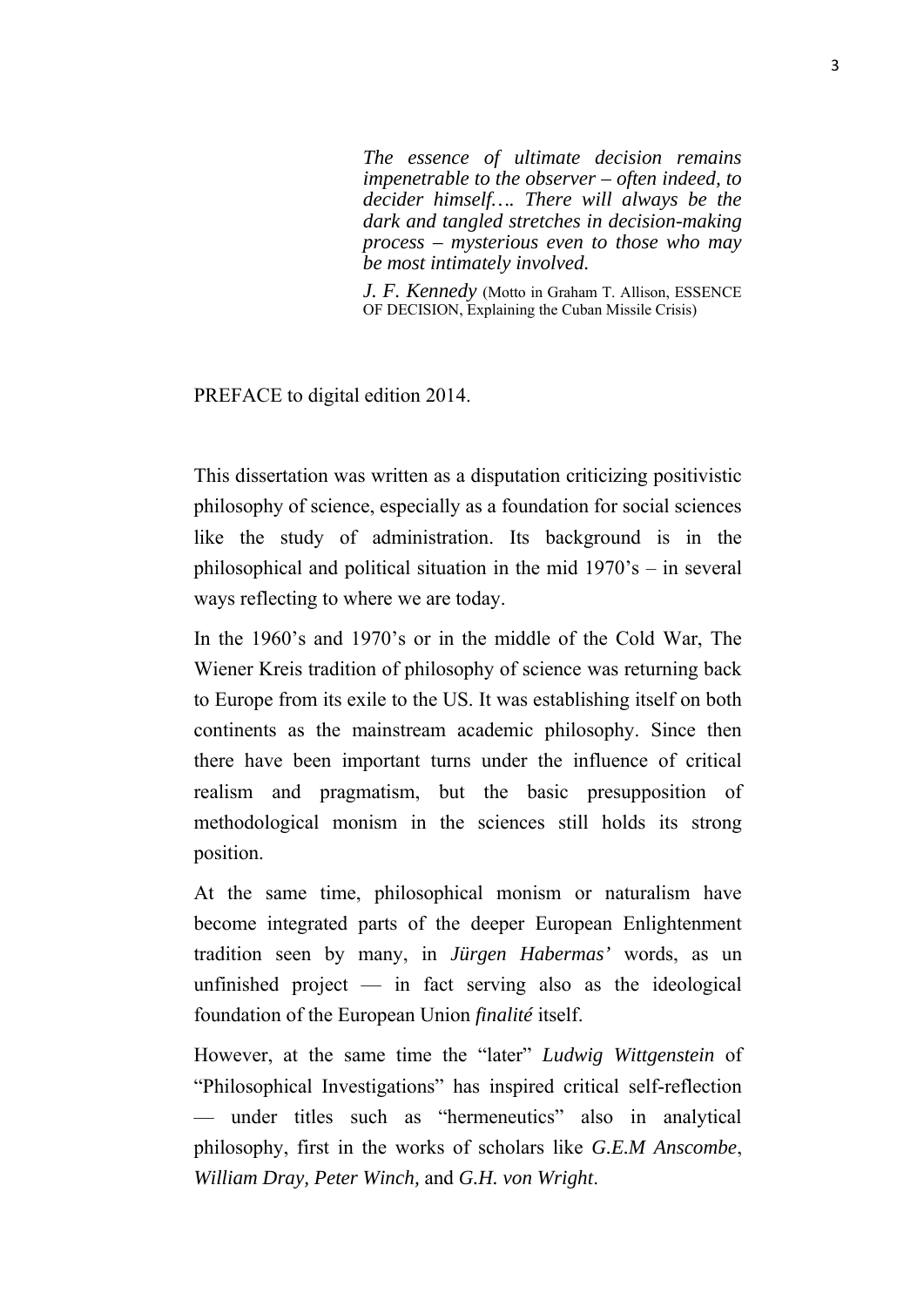Since *Eino Kaila*, philosophy in the University of Helsinki had been dominated by analytical philosophy. However, in the early 1970's *G.H. von Wright* opened a debate on practical reason in a critical spirit. At the same time the post-1968 current of Marxism gained a lot of support among students in several faculties of the university, but not so much in philosophy. One of the reasons was that *von Wright's* thinking encouraged younger students like me to follow a "centrist" or third way complementaristic view. According to it, both the causalistic *galilean* tradition and the teleological or intentionalistic *aristotelian* tradition are needed as the foundation of the social sciences — and of life. For instance, this dissertation met some concerns in the mainstream Finnish thinking of the time but *von Wright* himself gave time and support for it.

Professor *Jaakko Hintikka* is another internationally well-known scholar who gave support to this project. He opened the way to one of the most dynamic places of philosophy of science at the time — Boston University — with *Robert Cohen* as my academic advisor and *Marx Wartofsky* as one of the major professors. Fortunately also *Alasdair MacIntyre* was in the house and gave me some most valuable advice.

When I arrived at Boston I had a readymade plan to develop *Aristotle's* and *von Wright's* practical syllogism into a model of decision making. This plan gained even more motivation when I learnt what was happening in the J.F. Kennedy School of Government at Harvard.

The academic year 1975–1976 was still post-Cuban Missile Crisis and post-Vietnam War time at Kennedy School. The real danger of global nuclear catastrophe and the more recent national catastrophe in Vietnam had created an intense critical discussion in that academic institution close to practice. There *Graham T. Allison* and *John D. Steinbrenner* held classes based on their newly published books on decision making. Being a Fulbright student and having a letter of recommendation, I was accepted to audit them.

The basic work for this dissertation took place in that academic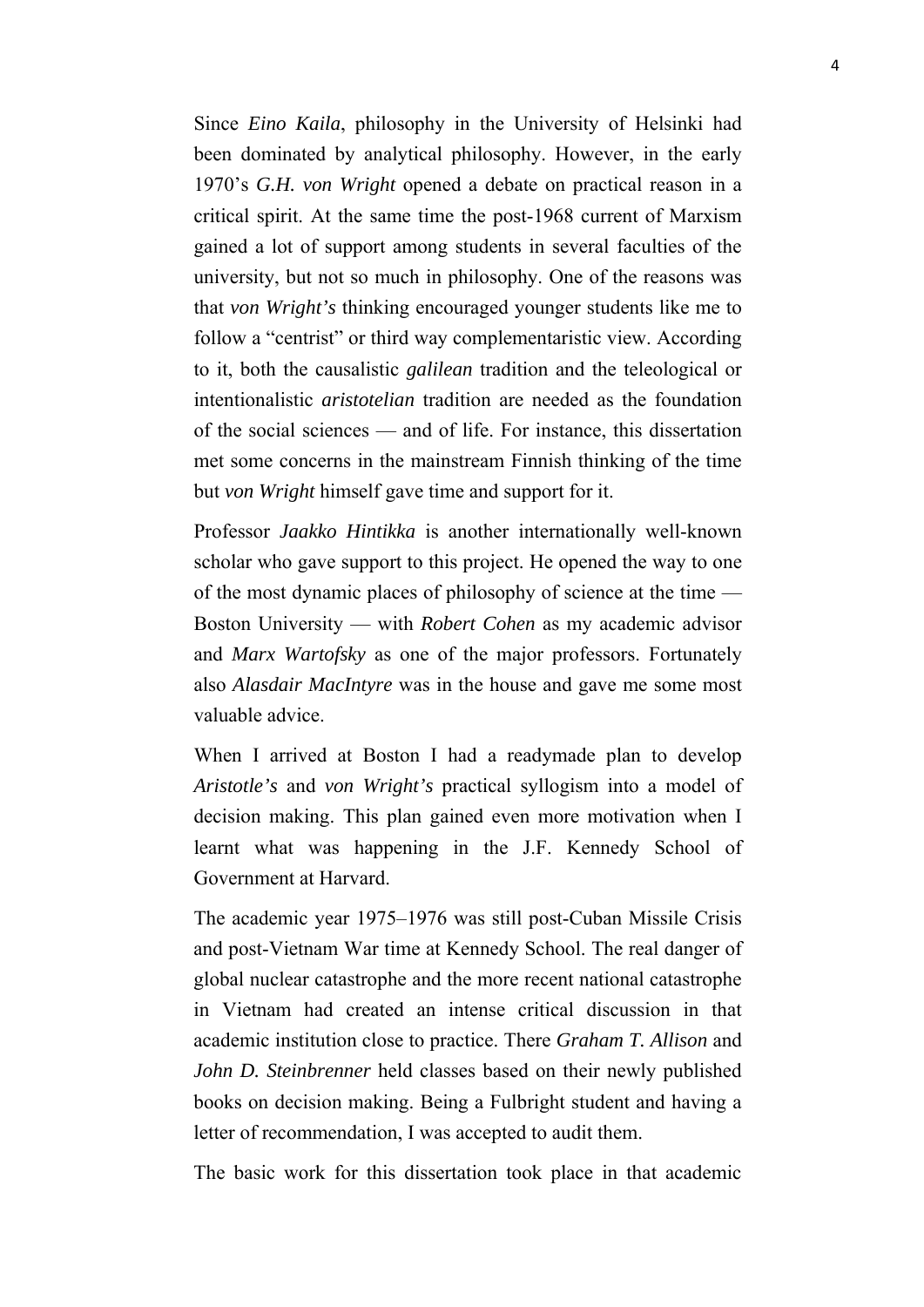environment. After my return back to Finland the work continued for another year and the result was presented as a doctoral thesis at the University of Jyväskylä in June 1977. After that my career was mainly in public administration, finishing as the Prime Minister's State Secretary in June 2010.

However, one of the core questions was left open in this dissertation, as much as it seems to have concerned *von Wright* in his later works. It was the relation between the premises and conclusion in the Practical Syllogism — and more broadly, how is practical reason possible. In fact this question itself challenges the mainstream monistic and Enlightenment currents because these traditions take it for granted that humans are in some way readymade for practical reason — if only filled by a certain amount of information.

These questions have kept my philosophical interest alive through these years. Then, after having retired, I have had more time to have a look at what has been accomplished by professionals in these "von Wrightian" questions, and I have recognized that it is not very much. It is true that there has been a lively academic work on practical reasoning or on action theory, but its main bias seems to have been to translate *von Wright's* main *sui generis* questions and conclusions to a monistic-naturalistic framework.

However, this holds only for the mainstream philosophy of science. The questions of how decent practical reasoning and practically wise life are possible have been the core questions in the currents known as post-structuralism or post-modernism in Europe and neoconservatism in the US. All of them seem to take it for granted that a practically reasonable, just or balanced mind is a historical product. However, their conclusions have been opposite to each other. The one is saying that the end result or modern mind should be deconstructed and the other is saying that the formative traditions of this modern or Western mind should be revitalized to preserve it — but unfortunately, according to many of them, at the cost of taking distance from the Enlightenment.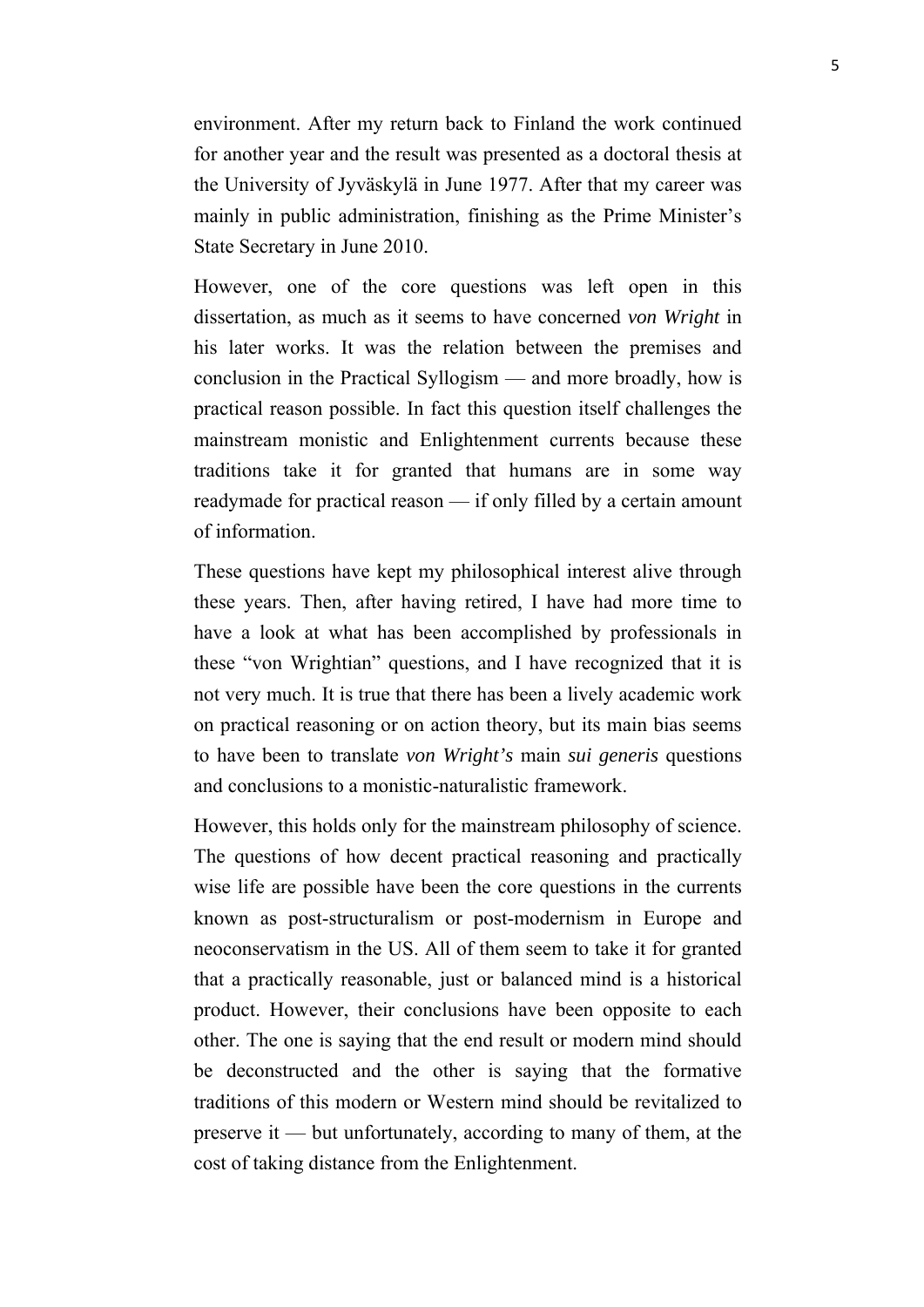My own postdoctoral philosophical writing has come to the conclusion that human practical wisdom is somehow originally or potentially in the human constitution but it has become real only through historical or cultural development. Therefore to avoid repeating its deconstruction like in the tragedies of the 1930's we should integrate in a complementaristic way its formative (Christian, classical and socially humanistic) "Bildung" and Enlightenment cultures.<sup>[1](#page-5-0)</sup> Perhaps needless to say, this conception became founded already in this dissertation.

It may be unknown outside the Nordic countries that in the late 1980's *G.H. von Wright* gave lectures and published articles making strong cultural and ecological criticism of modern culture and society based on monistic scientism. He even defined his political program as "social humanism." These public interventions, however, faced exceptionally strong criticism from the mainstream scientific community. Only recently I have learnt that *von Wright* met a parallel if more polite experience also with his "Explanation and Understanding" as well as with his "complementarism" — the basic elements inspiring this study.

Paradoxically or even surprisingly *G.H. von Wright's* complementaristic legacy has not been developed on any broader basis except by some interesting scholars like *Frederick Stoutland* in Uppsala and *Thomas Wallgren* in Helsinki. This does not mean that some other interesting but basically monistic interpretations would not have taken place after *von Wright*, like for instance *Raimo Tuomela's* work.

Another paradox is that *Allison's* and *Steinbrenner's* works became

<u>.</u>

<span id="page-5-0"></span><sup>&</sup>lt;sup>11</sup> Risto Volanen, COMMUNICATION, THE RISE AND RISK OF FALL OF MODERN MIND; [https://www.academia.edu/5202149/THE\\_RISE\\_AND\\_RISK\\_OF\\_FALL\\_OF\\_MODERN\\_MIND](https://www.academia.edu/5202149/THE_RISE_AND_RISK_OF_FALL_OF_MODERN_MIND)

Risto Volanen, COMMUNICATION, EDUCATION AND EUROPE; https://www.academia.edu/5143569/\_COMMUNICATION\_EDUCATION\_AND\_EUROPE\_a\_history\_and\_forecast\_in\_1990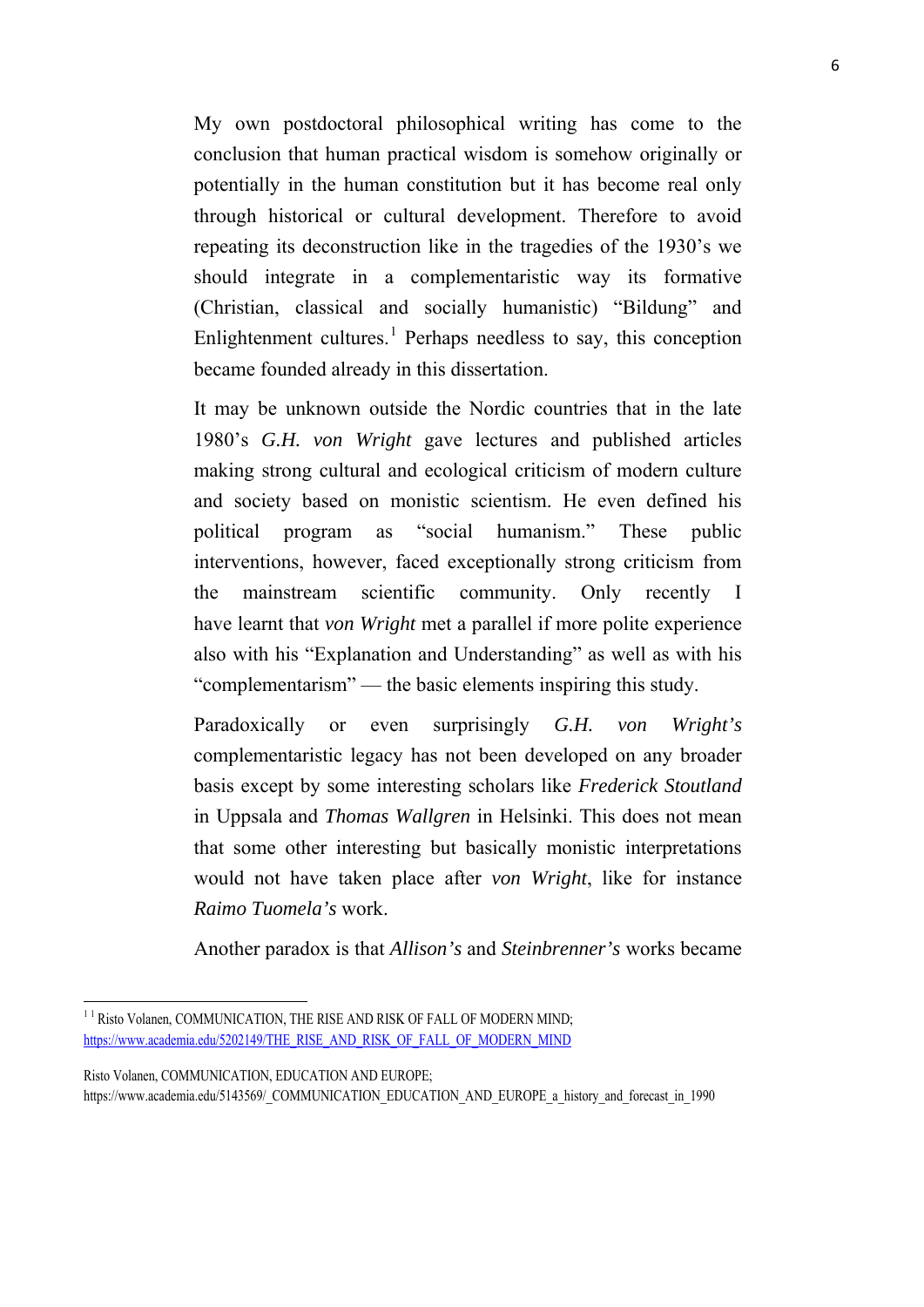a permanent literature in administrative and policy studies, but the problems they treated have only been repeated in governmentaladministrative practice. After 9/11 and after the wars in Iraq and in Afghanistan the old questions of misperceptions and bureaucratic problems in decision making have been repeated in literature, almost like after the Cuban missile crisis, the Vietnam War or the Skybolt decision 40–50 years ago.

It is difficult to say whether I will be able produce something more or new on these questions. However, I hope the digital edition of this doctoral dissertation could help reintroduce the critical question of the serious limits of mainstream monistic philosophy of science as the foundation for social sciences, for our understanding of our social life and for our making decisions on it.

This does not mean that I would favor an "anything goes" approach, which together with weakly founded non-analytical "hermeneutics" can create academic or administrative orientations which accept "soft methods" with soft results. What I mean is that a well-founded understanding of human practical reasoning and its practical decision making (PDM in this study) could offer a wellfounded basis for analytical hermeneutics and for a complementaristic methodology of human and social sciences, as well as administration. After all, the model of scientific practice or verification is a special case of the deeper model of practical reason covering broadly human experience.

Given the fact that this text is a doctoral dissertation, there are no textual changes in it compared to the first edition in 1977. In order to help reading, two subtitles have been added and several all too long paragraphs have been divided. Some of these changes are based on remarks from the official academic opponents of the time. I am grateful to the University of Jyväskylä for giving me permission to publish this digital edition.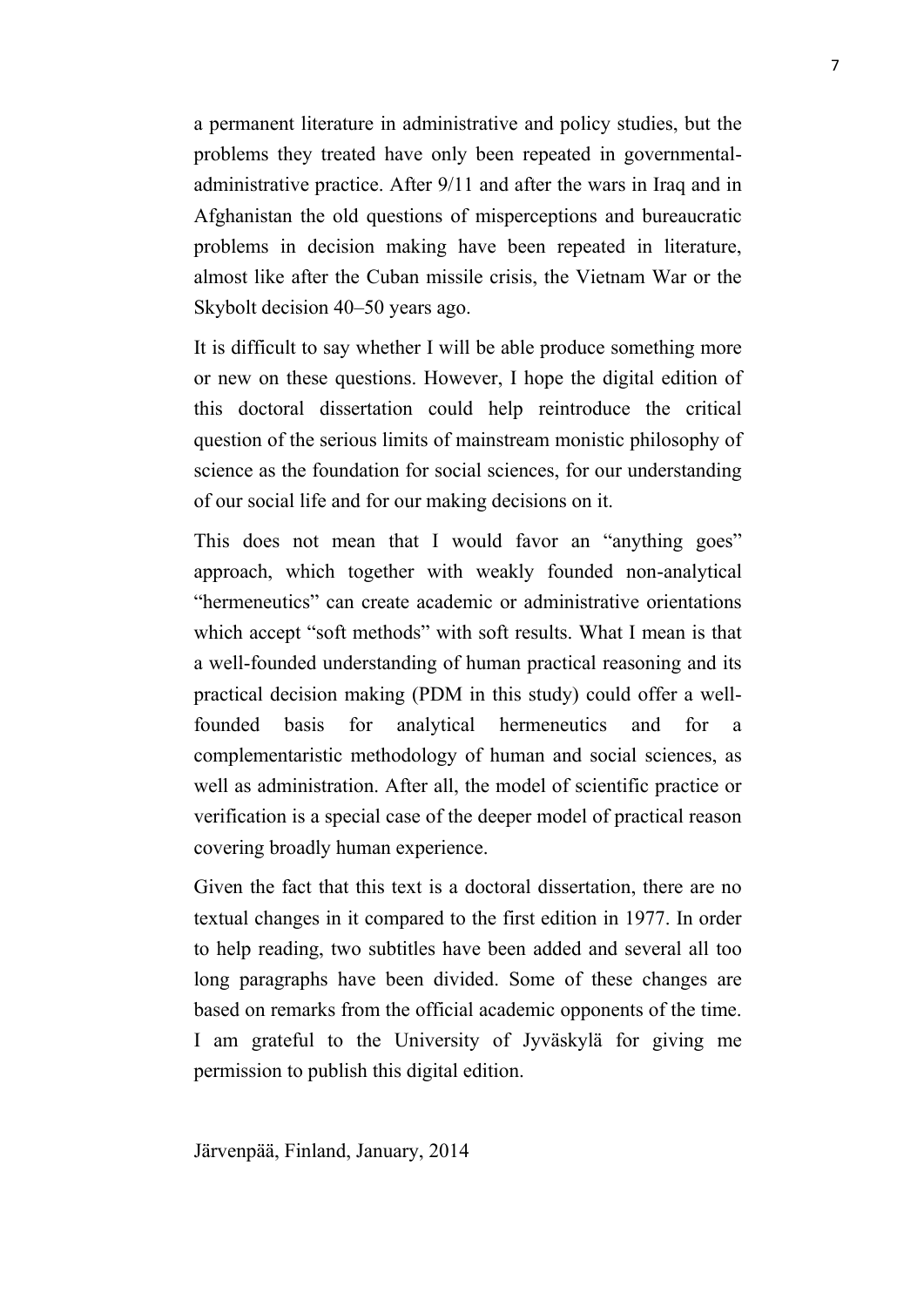*The things are generated artificially whose · form is contained in the soul, by "form" I mean the essence of each thing and its primary substance ... Therefore it follows in a sense that health comes from health and a house comes from a house; that which has matter from that which has not.*

*Aristotle*, Metaphysics

*So among those who cooperate the things that are seen are moved by things unseen. Out of the void comes the spirit that shapes the ends of men.*

*Chester I. Barnard*, The Functions of the Executive

PREFACE to first printing 1977.

The seeds of this study lie back, in the mid-sixties when I began to study philosophy and public administration. Since that time I have had an interest in relating these two subjects to each other. Then after some experience in various political, administrative and even business offices and capacities, I felt that what I had read in books concerning administration said little of what happened or should have happened in the concrete activity of administrating. This study has been motivated to a great extent by these personal experiences. The final decision on the theme took place when, in spring 1974, I gave an undergraduate course on decision making at the University of Jyväskylä.

One of the most difficult problems which arose during the work has been the setting of limits to the discussion. I have mostly followed the principle of including only what directly contributes to the main arguments of the study. Hence several problems must be left at the stage of being raised.

After going through the process of writing a dissertation, I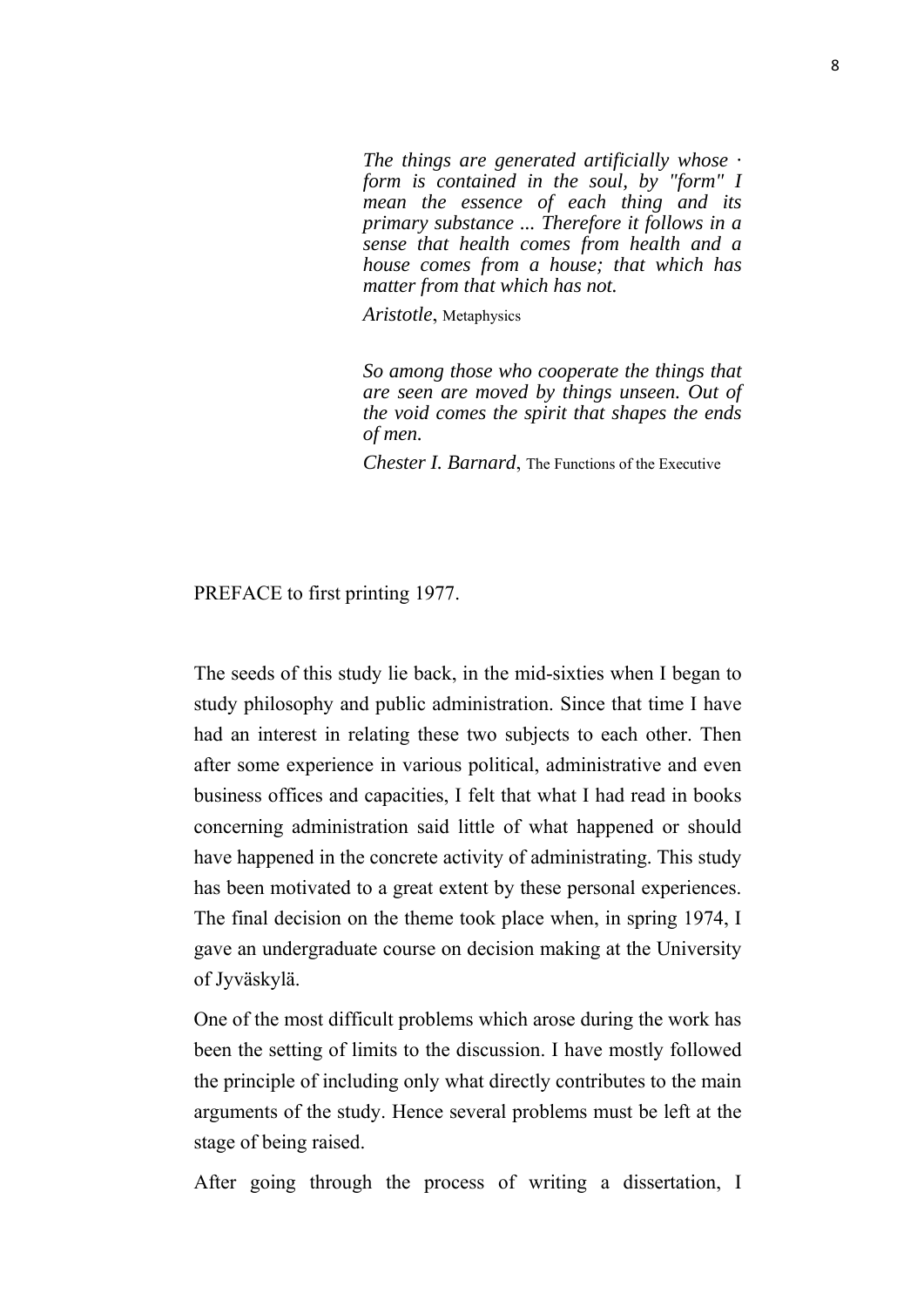understand why so many people include acknowledgements to those somehow involved in it in the preface. First of all I would like to thank professor *Reijo Wilenius*, my teacher of philosophy during all these years. First in the University of Helsinki, and then in the University of Jyväskylä, he has advised and encouraged me very much. My most influential teachers in administration have been *Ilkka Heiskanen*, Professor of Political Science at the University of Helsinki and *Pertti Kettunen*, Professor of Business Economics at the University of Jyväskylä, to whom I am also grateful. As a Finnish student of philosophy I have been priviledged in receiving advice from two well-known philosophers, Professor *G.H. von Wright* and Professor *Jaakko Hintikka*. My special thanks go to them.

Something in many respects important to this study was my visit to the United States during the academic year 1975-1976. I suppose that my philosophical approach to decision making was essentially deepened and broadened during my studies at Boston University. I am grateful to all those who were my teachers there: *Robert S. Cohen, Marx W. Wartofsky, Alasdair C. MacIntyre*, and *Elizabeth Rapaport*. In particular I would like to thank Professor *Cohen* who was my academic advisor during the year. I am also indebted to several other teachers, graduate students, and staff of the Philosophy Department who so kindly helped me in various educational and practical matters. One more important piece of philosophical education during the year was the seminar on ethics at Harvard University held by professor *John Rawls*, to whom I am also grateful.

When arriving at Boston, my plan for Part II of this dissertation was different from what now appears. I learned that many of the problems that I was studying in a philosophical framework were discussed in the framework of the study of government in the John Fitzgerald Kennedy School of Government at Harvard University. I am grateful to several professors of this institution for education and personal communications during the spring 1976: *Charles*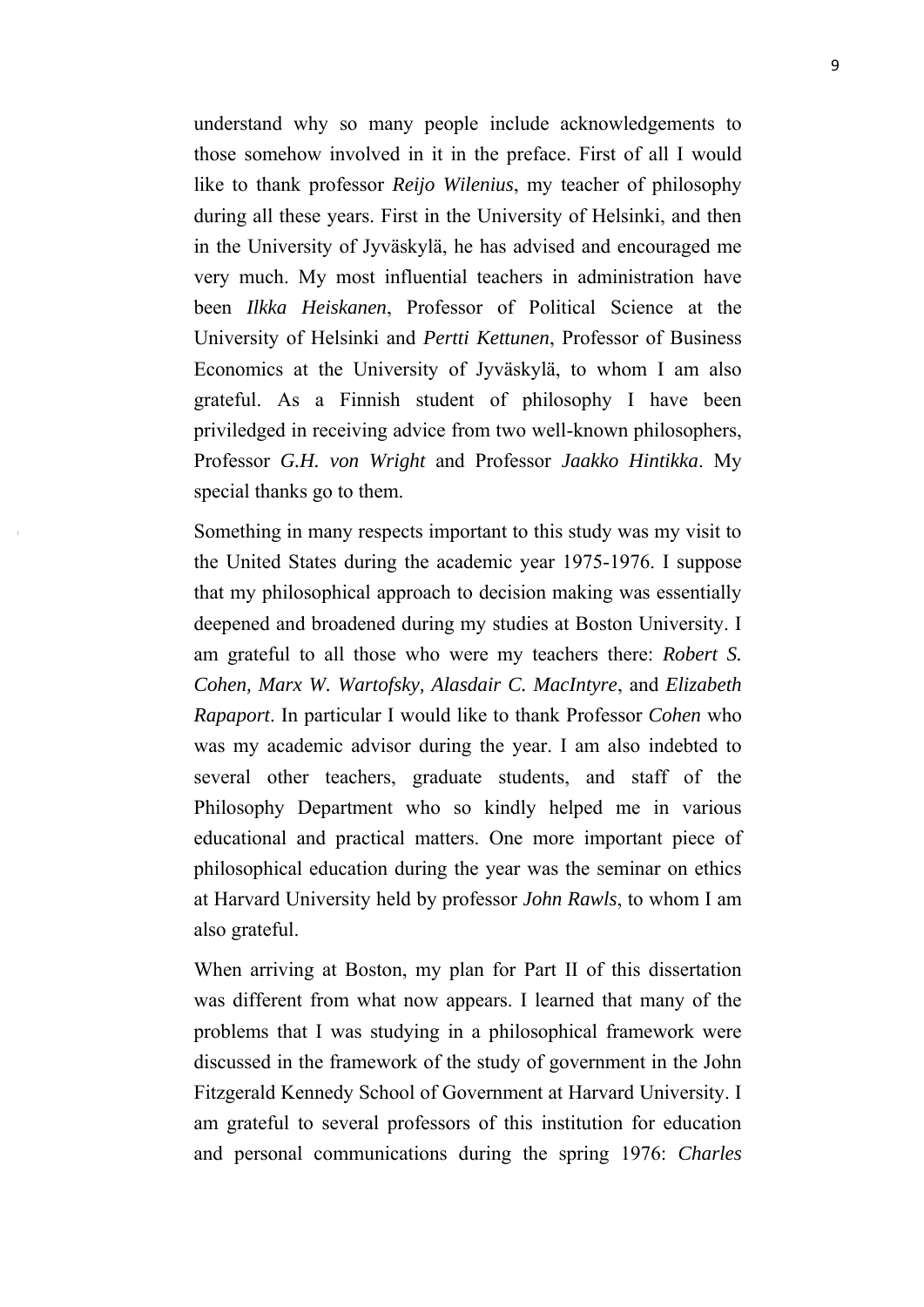*Christenson, John D. Steinbruner, Richard E. Neustadt, Graham T. Allison, and Mark H. Moore.* I thank all of them. Most of the discussion in Part II deals with the classic and the most recent studies on administration by the scholars of this university.

At the final stage of this work I have got most valuable criticism and advice from the official inspectors of this dissertation, professor *Juhani Pietarinen* and Professor *Hannu Nurmi*. I am very grateful to both of them.

This study had not been possible without financial support. I am indebted for my year at Boston to the authorities of ASLA/Fulbright scholarships. I am also grateful to Suomen Kulttuurirahasto which made it possible to continue and complete the work after my return. I also thank Maaseudun Kukkaisrahastosäätiö for its assistance. The University of Jyväskylä I thank for taking this dissertation into its publication series of Jyväskylä Studies in Education, Psychology, and Social Research. I am indebted to Ap. Leht. *Anthony J. MacDougall* for correcting the language of the manuscript, and Mrs. *Riitta Käcklund* and Mrs. *Orvokki Sampio* for the final typing of the text.

Now I also understand why so many people include thanks to those who are the closest to them in the preface to their work. I thank my wife *Marjatta* and son *Ville.* Together we lived through these years of reading and writing.

Konginkangas, February, 1977.

Risto Volanen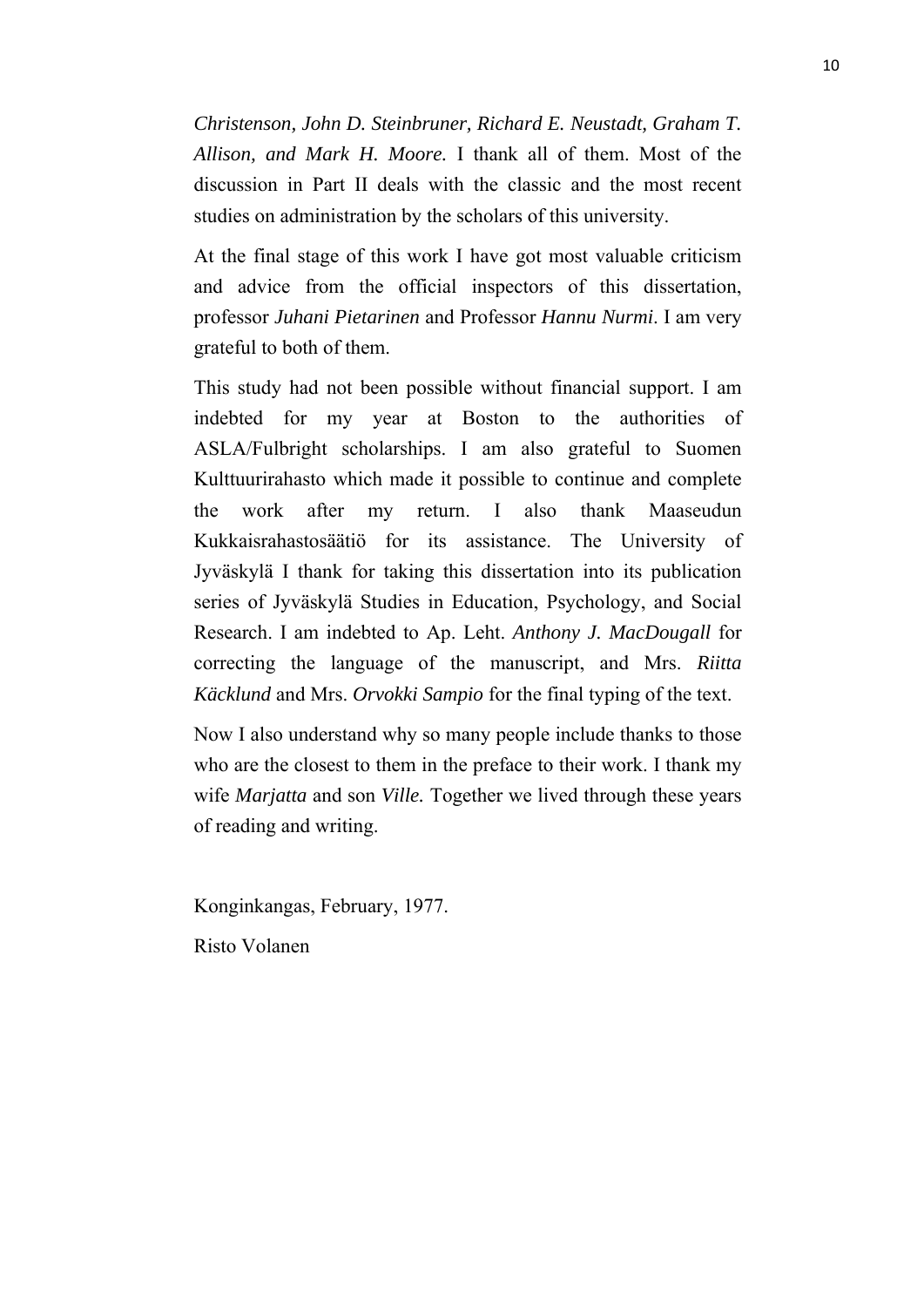# **CONTENTS**

| PREFACE to digital edition 2014 |  |
|---------------------------------|--|
| PREFACE to first printing 1977  |  |

## INTRODUCTION 13

## **PARTI**

| 1.1. Historical Remarks: Aristotle and Anscombe on Practical Reasoning 17      |  |
|--------------------------------------------------------------------------------|--|
|                                                                                |  |
| 2. Two Models of Practice: the Practical Syllogism and Verification30          |  |
|                                                                                |  |
|                                                                                |  |
|                                                                                |  |
|                                                                                |  |
|                                                                                |  |
| 4.2. On Constructing the First Premise of the Practical Syllogism Syllogism 69 |  |
|                                                                                |  |
|                                                                                |  |

# PART II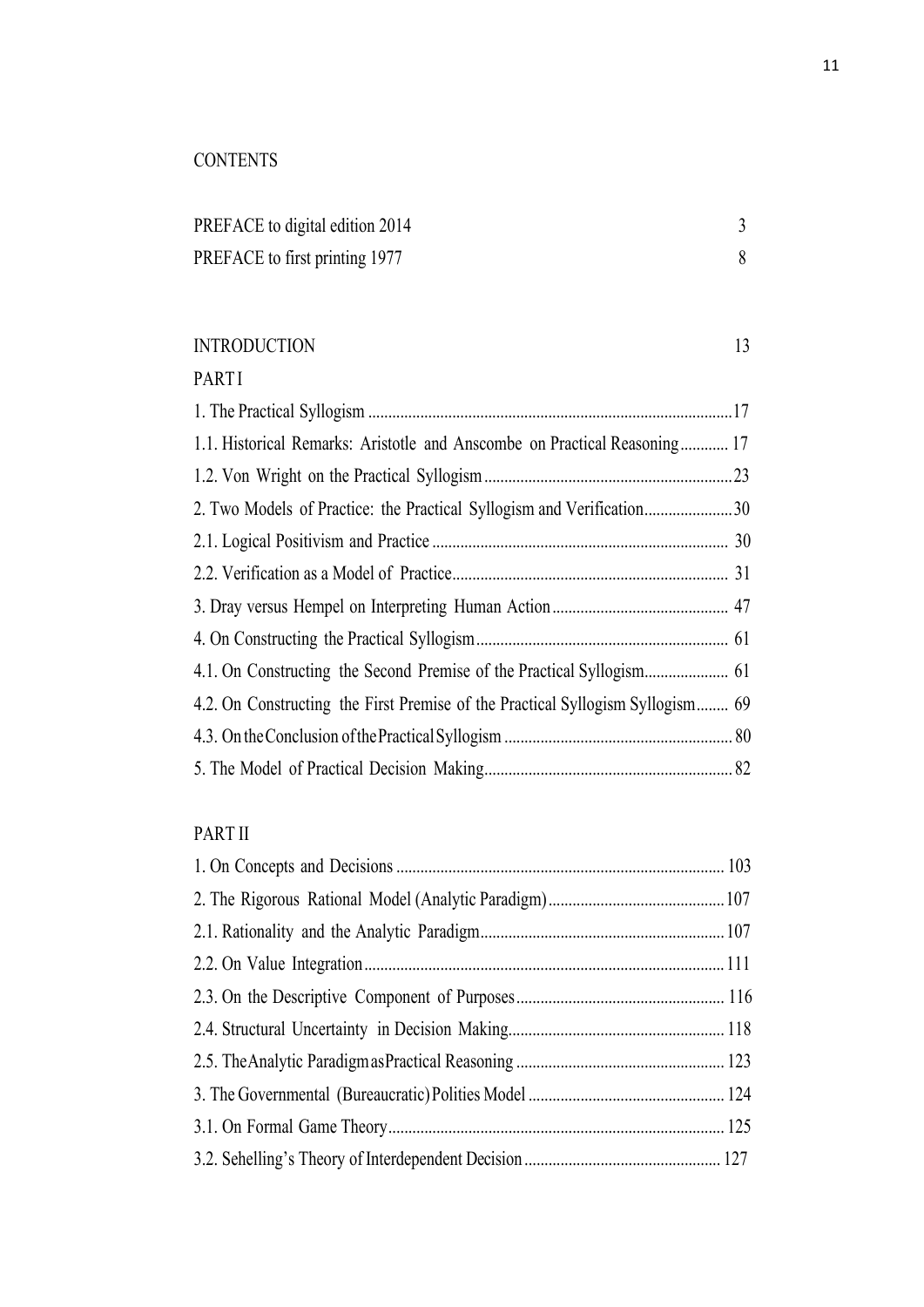| 3.5. Neustadt's Theory in the Light of the Model of Practical Decision Making 142 |  |
|-----------------------------------------------------------------------------------|--|
|                                                                                   |  |
|                                                                                   |  |
|                                                                                   |  |
|                                                                                   |  |
|                                                                                   |  |
|                                                                                   |  |
|                                                                                   |  |
|                                                                                   |  |
|                                                                                   |  |
|                                                                                   |  |
|                                                                                   |  |
|                                                                                   |  |
|                                                                                   |  |
|                                                                                   |  |
|                                                                                   |  |
| I. The Polities of Nuclear Sharing                                                |  |
| II. The American Nuclear Strategy                                                 |  |
| III. The Planning-Programming-Budgeting-System                                    |  |
| IV. Alliance Politics in Skybolt Decision                                         |  |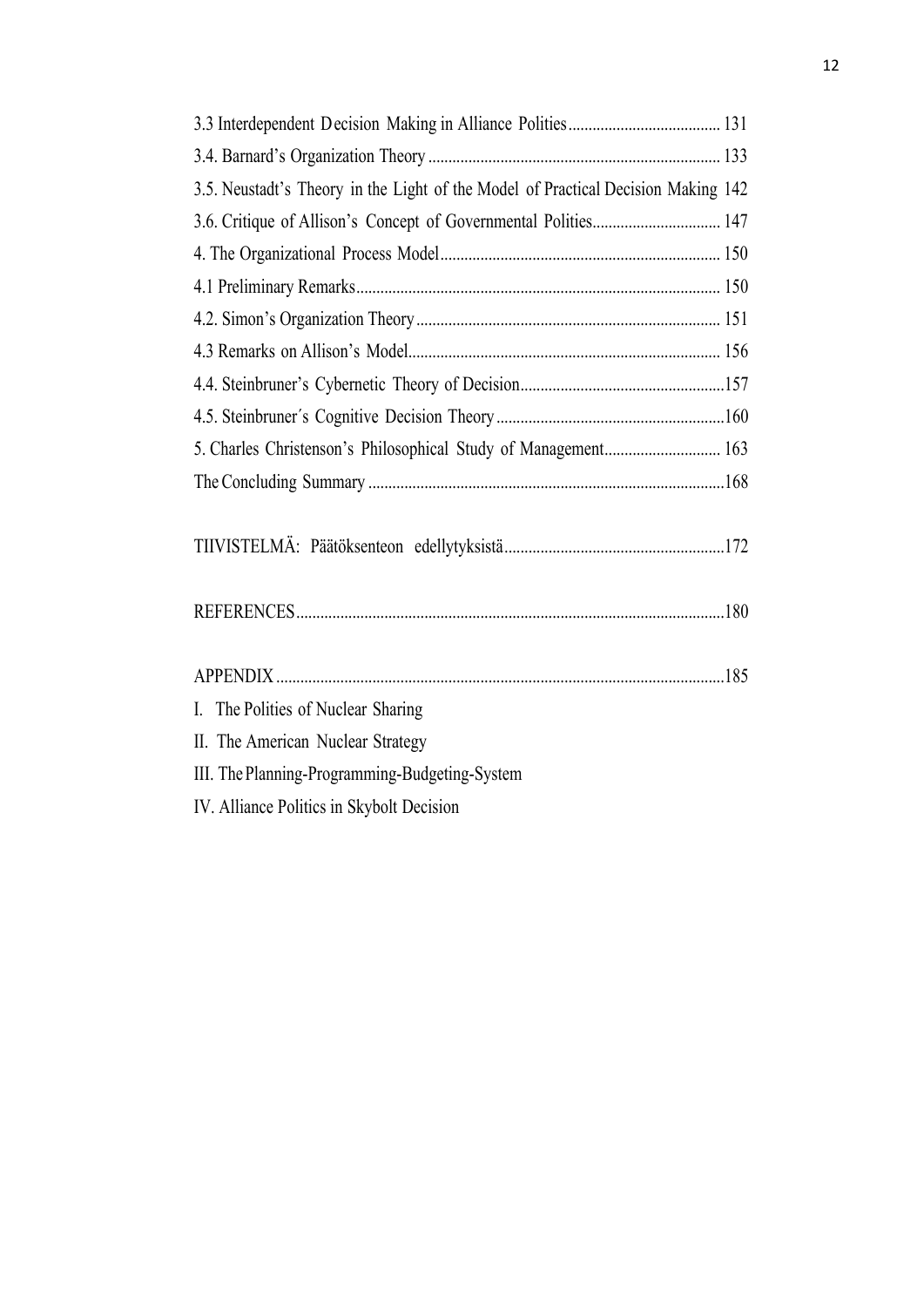#### INTRODUCTION

This study has two purposes. First, we shall make an effort to discover the conceptual process common to making rational decisions. Secondly, we shall analyse and interpret some discussions of decision making in the study of administration. The hypothesis is that there have been - so far separately - many parallel discussions in the philosophy of social sciences and the study of government of the same problem - human deliberation for practical action.

The starting point of the study will be *G.H. von Wright's* discussion of the practical syllogism (PS). This syllogism will be studied and developed into the form of the Model of practical decision making (PDM). The discussions to be analysed and interpreted are some of the main streams in the study of administration as classified by *Graham T. Allison.*

The practical syllogism (PS) was originally constructed by *Aristotle.* This syllogism was introduced into the modern discussion by *G. E. M. Anscombe*, inspired by *Ludwig Wittgenstein's* later works (von Wright 1971, 26). *Anscombe's* Intention (1957) has been characterized as a part of the criticism of logical positivism in the English-speaking countries. The other classical works, according to *von Wright* (1971, 24-29), in this movement are *William Dray's* Laws and Explanation in History (1957) and *Peter Winch'* The Idea of a Social Science (1958). After *Anscombe*, PS has been developed and related to the other parts of the emerging criticism of positivism, in particular by *von Wright*, also a student of *Wittgenstein*. These other parts of the discussion have been broad enough to give rise to the label "new dualism" in the philosophical discussion.

Some points of focus in the discussion referred to above have been the philosophy of action (causalist versus intentionalist interpretation) and the philosophy of social sciences (the method of explanation, the method of understanding). According to *von*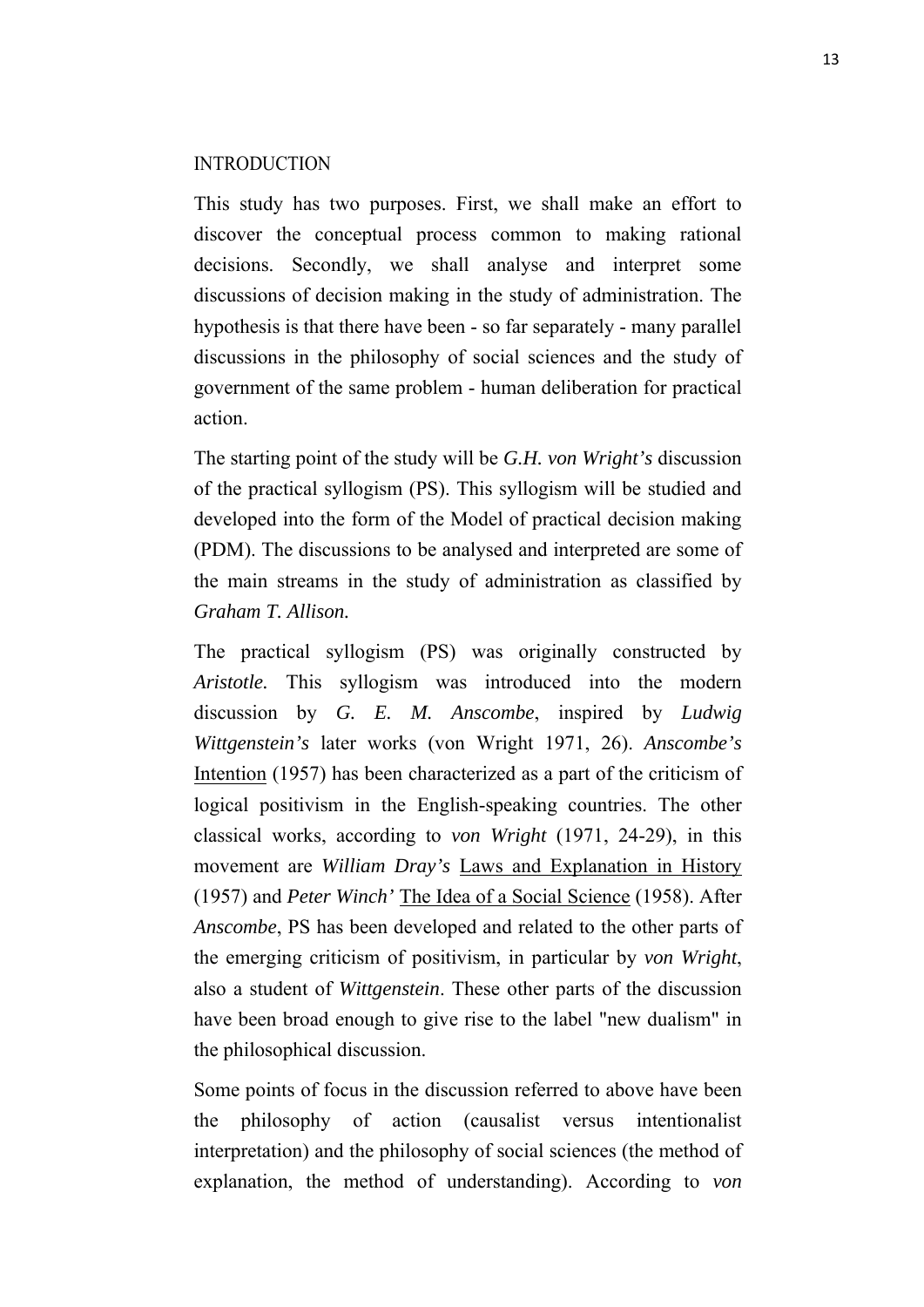*Wright* (1971, 2) each of these counterparts has its roots in the "two traditions" of the history of philosophy, the former being called "galilean" and the latter "aristotelian". In their modern forms *von Wright* (1971, 29, 181) proposes that the traditions should be called positivism and hermeneutic philosophy. By this terminology, "hermeneutic" he then comprises both "Continental dialectic" philosophy and some aspects of analytic "ordinary language" philosophy.

The aim of this study is not to settle the dispute between the two philosophical frontiers. The effort undertaken here is to find out the conceptual structure common to making rational decisions. However, to accomplish this task we must find soma relationship between the different philosophical traditions.

The discussion in this study begins by studying the practical syllogism and by reconstructing it into a new form for the purposes of this study. After this, the practical syllogism will be juxtaposed against the implicit model of practice of logical positivism. Then we shall make an effort to find a relationship between the methodological conceptions of *Carl Hempel's* positivism and *William Dray's* criticism of *Hempel's* conceptions.

The results of the preceding discussion will be used in the effort to find out what 1s involved in constructing the premises of the practical syllogism. A major contribution to this approach is also found in *Jaakko Hintikka's* and *Unto Remes'* study of the method of analysis as well as from *David Wiggins'* interpretation of *Aristotle's* concept of deliberation. The Model of practical decision making will be constructed by extending this discussion.

In the philosophy of the social sciences the revitalizing of the criticism of logical positivism can be dated back to three or four classical works. In the study of government or administration there seems to be one young classic, *Graham T. Allison's* Essence of Decision, Explaining the Cuban Missile Crisis. This work dates back to some meetings and seminars in the late 60's when *Allison* and some others began to discuss *"the gap between the intentions of*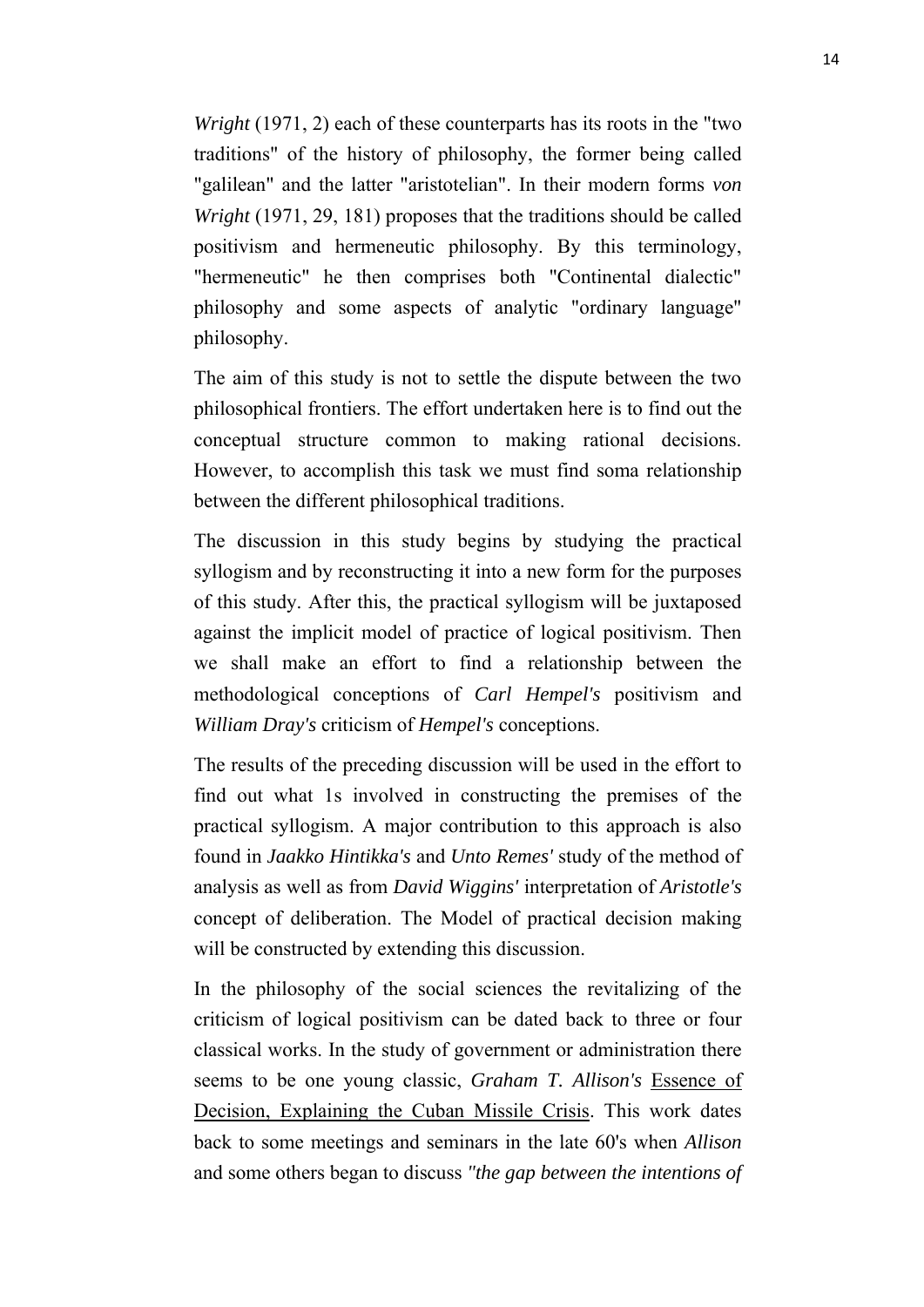*the actors and the results of governmental action"* (Allison 1971, ix)

The theoretical essence of *Allison's* work is threefold. First, it codifies and classifies the situation in the study of foreign and public policy decision making. Secondly, it analyses and criticizes the three models of decision making abstracted from the discussion in the field. Thirdly, it spells out some implications for further research and also for practice in government.

*Allison's* three models of decision making are those of "Rational Actor" (Model I), "Organizational Process" (Model II) and "Governmental Politics" (Model III). The Rational Actor Model covers the decision theories based on a specific kind of rationality, for example statistical decision theory and cost-benefit -analysis. The Organizational Process Model ties together a number of approaches that sometimes have been called empirical or organic orientation, like many of the works by *Herbert Simon* and those of which *Allison's* example is A Behavioral Theory of the Firm by *Richard M. Cyert and James G. March*. *Allison's* Governmental Politics Model is closely related to *Richard E. Neustadt's* works, especially Presidential Power (1960). During the discussion we shall discover the close relationship between *Neustadt's* theory of power and *Chester I. Barnard's* theory of authority. It will also appear that *Barnard's* more general theory of organization in The Functions of the Executive (1938) is the most systematic approach to administration compatible with our Model of practical decision making.

*Allison* concludes that there is a need for further research and for the moment the most comprehensive way of interpreting the behaviour of government or bureaucracy is to use the different models as different conceptual "lenses" side by side. A major effort in an essentially new approach to decision making has recently been made by *John D. Steinbruner* in The Cybernetic Theory of Decision (1974). *Steinbruner* also analyses and criticizes decision theories that he groups under "The Analytic Paradigm" (meaning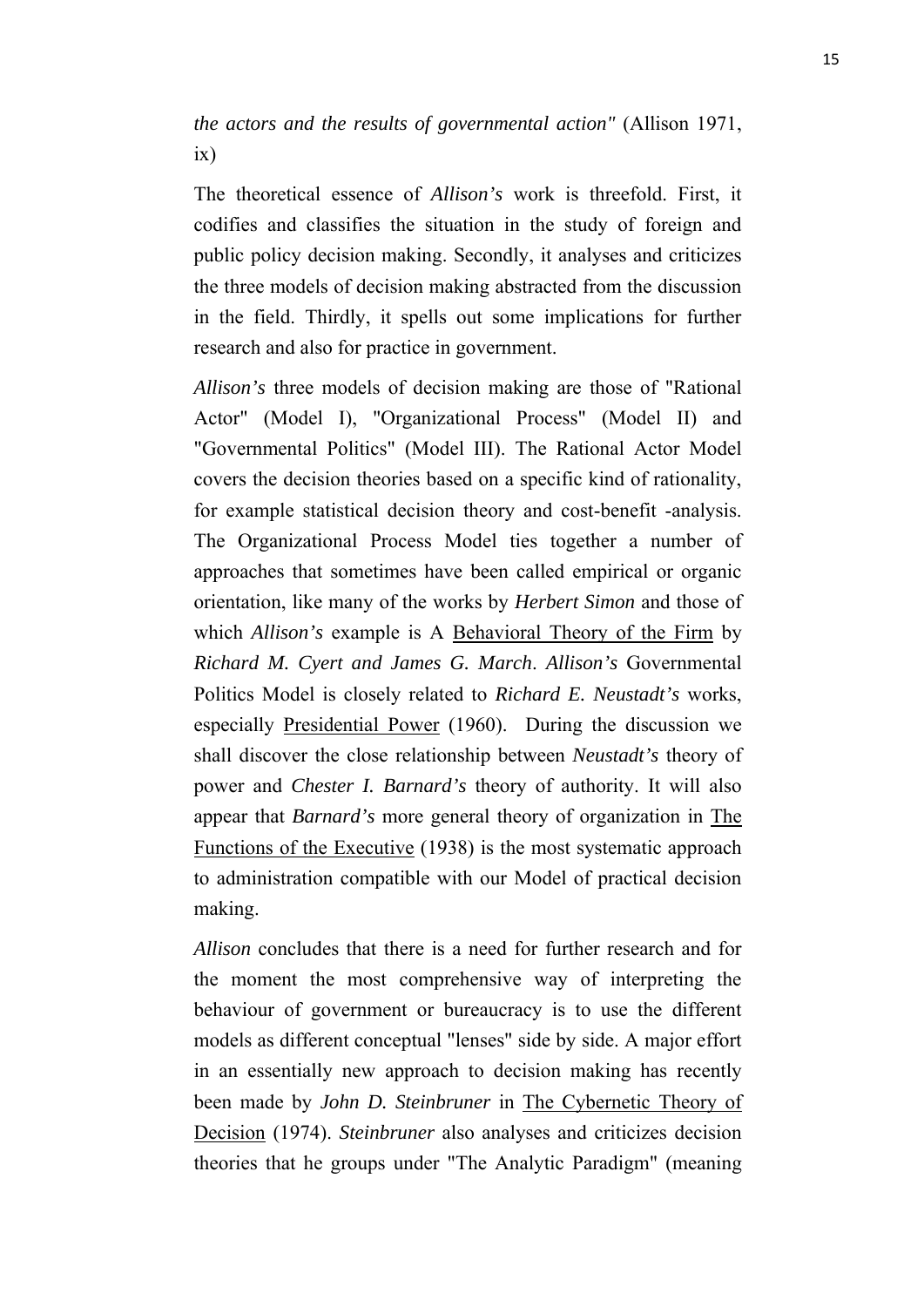roughly the same as Allison's Model I). Then, inspired by cybernetics and cognitive psychology, Steinbruner constructs The Cybernetic Paradigm and a Cognitive theory of decision making. Loaded with philosophical insight, Steinbruner makes a major contribution to the reconsideration of the foundations of decision theories.

But not only are governmental decision theories under reconsideration, business administration and the study of business management too have faced problems that seem to force a rethink of their basic conceptual presuppositions. In this study we shall make an effort to relate *Charles Christenson's* truly philosophical research work to our discussion, on the basis of his research papers at the Harvard Business School.

Some of the main reasons for the recent discussion of the foundations of the theories of administration seem to be quite concrete. Many of the major realizations of the dominant decision theories of *Allison's* Model I) do not work well enough. One of their realizations is the Planning-Programming-Budgeting System (PPBS) that was highly celebrated and tried by almost all western governments but also failed everywhere. Another area of problematics seems to be the adoption of game theory into foreign policy and disarmament. It may be that the present basic conceptual structure of decision making in this field has built-in presuppositions that direct actions towards a continuing arms-race. In the field of business administration, the need for fresh discussion may be dictated by the changing physical-ecological, economic, and social environment of business organizations.

The aim of this study is limited. We shall construct a model of decision making on the basis of a definite philosophical discussion and relate this to theories of decision making in the field of the study of administration. Hopefully this limited task also takes some steps towards a broader philosophical discussion of administration or towards a philosophy of administration.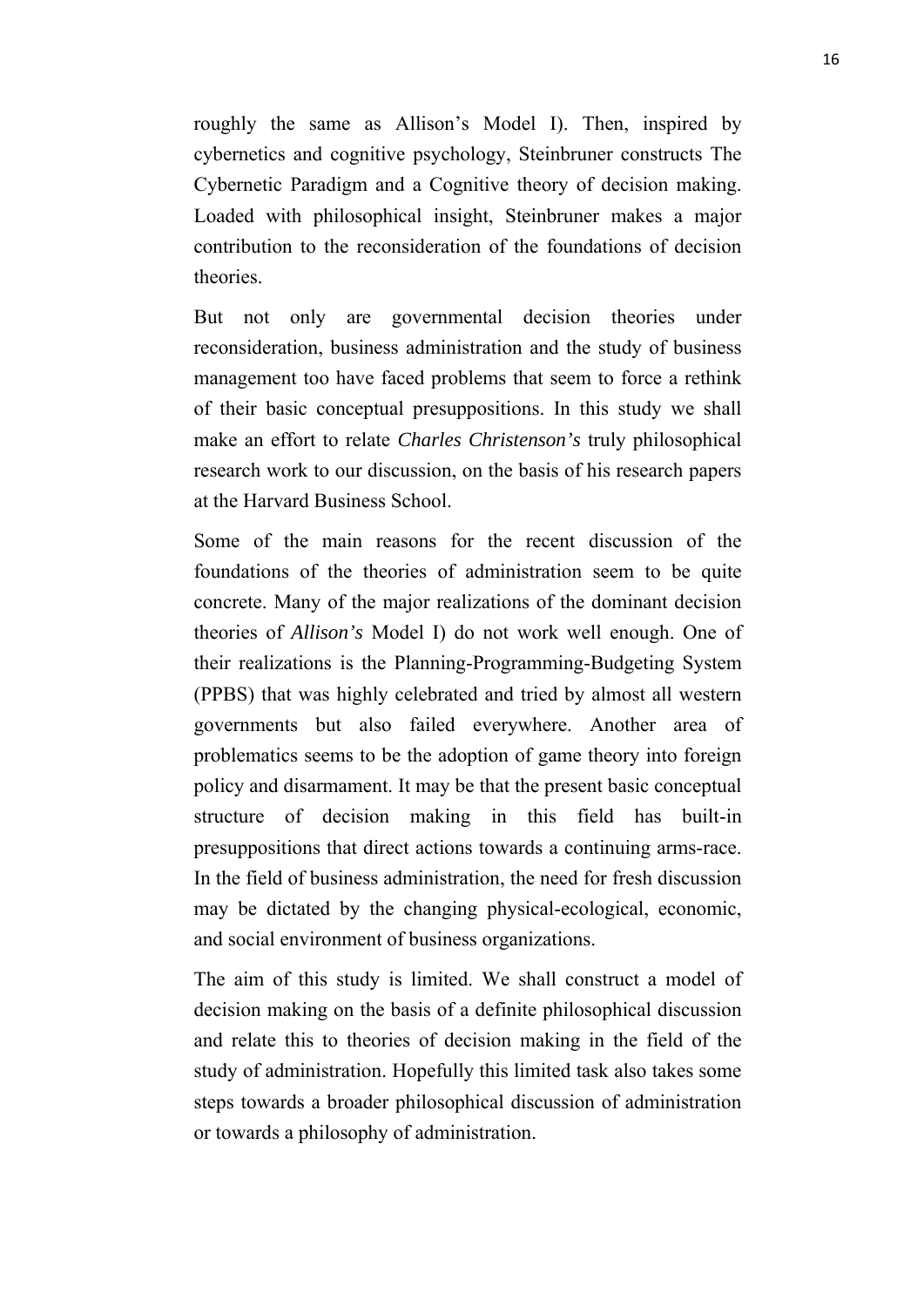## PART I

#### 1. The Practical Syllogism

The practical syllogism was first constructed by *Aristotle*. This syllogism was introduced into the modern discussion by *Anscombe*. Although the actua1 starting point of this study is *von Wright's* formulation of PS, it is first useful to make a short review of *Aristotle's* and *Anscombe's* discussions of both practical reasoning and the practical syllogism itself. This is done both for the sake of historical background to the subsequent discussion and in order to give a preliminary introduction to some themes that will be used in this study for developing von Wright's PS into the Model of practical decision making, PDM.

1.1. Historical Remarks: Aristotle and Anscombe on Practical Reasoning

#### Aristotle

 $\overline{\phantom{a}}$ Aristotle's idea of practical reasoning can be best understood in the context of his more general conceptions. A common way of describing ancient Greek thinking is to say that its model was the craftsman's art. For instance, in the Metaphysics (1032 a13 – 1032 b 30) Aristotle analyses things that have been generated naturally ("by nature") and artificially (by a craftsman or an artisan). *"Things are generated artificially whose form is contained in the soul* (of the craftsman, remark RV*) (by "form" I mean the essence of each thing, and its primary substance)…"* (1032 b 1). *"Therefore it follows in a sense that health comes from health and a house from house; that which has matter from that which has not ..."* (1032 b 10). A smith, a shoe maker, a sculptor had his own episteme or "professional knowledge". In a way, episteme was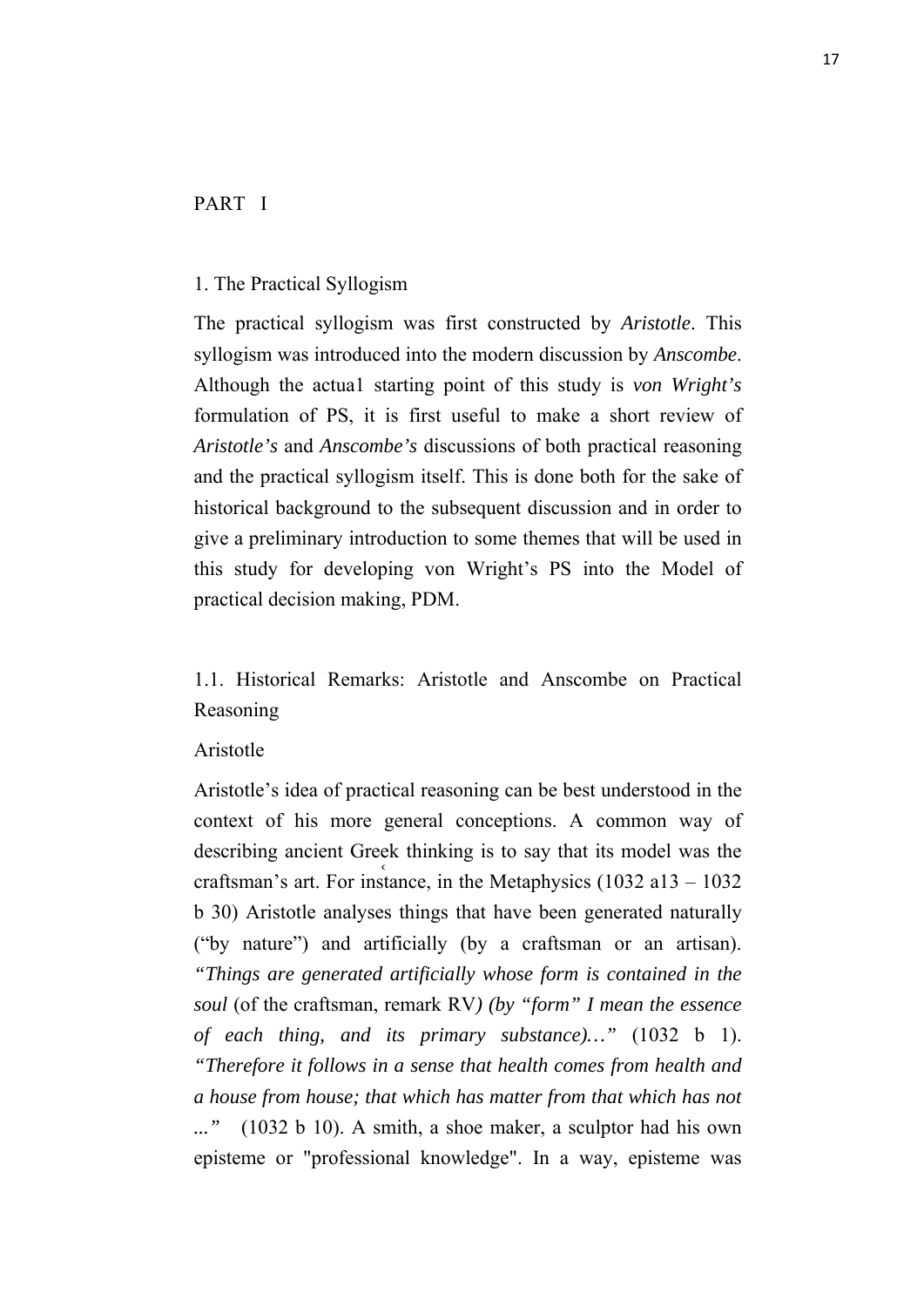knowledge about the final form of the object that was or could be under construction by a craftsman. In this way episteme or knowledge was closely related to tekhne or art (Hintikka 1965, 51).

*Aristotle's* philosophy has also been characterized as teleological. However, he did not explicitly advocate some kind of "teleologism". It is more likely that he and his contemporary Greeks could not think or speak of any phenomenon without at least implicitly referring to its goal or telos (Hintikka 1965, 49).

A good example of *Aristotle's* teleological view was his thinking about politics. All events have their telos as does political activity. The goal of polities is defined in the constitution of the state *"as a way or form of 1ife that will be endeavored to be realized in the state"* (Barker according to Hintikka 1966, 30). Because the constitution defines the aim of political activity, it also exceeds the political activity. So it is very characteristic that the Greeks often gave the writing of the constitution to some individual lawmaker, like *Solon* or *Lycurgus*. A constitution written in this way was then taken as the given telos of the state (Hintikka 1966, 31).

But how is a goa1 or telos actualized in practice? *Aristotle* looks for the answer in his Nicomachean Ethics (NE) during discussions of deliberation and the practical sy1logism. In some modern writings (von Wright 1971, Hintikka 1974) these discussions have been taken together in analyzing *Aristotle's* conception of practical inference. There are good grounds for this as will be seen below. *Aristotle* also discusses the same problematics in the Metaphysics and in On the Motion of Animals (De motu animalium). The Nicomachean Ethics has been selected as the example because in the following modern discussions this text is the one most often referred to.

As examples of areas where humans deliberate *Aristotle* (NE, 1112 b 4-8) gives medicine and business, "*to which may add navigation*". In these things "*our own agency is effective*". Deliberation, then, is concerned with things which in general follow certain lines but in which there is something "obscure" (NE,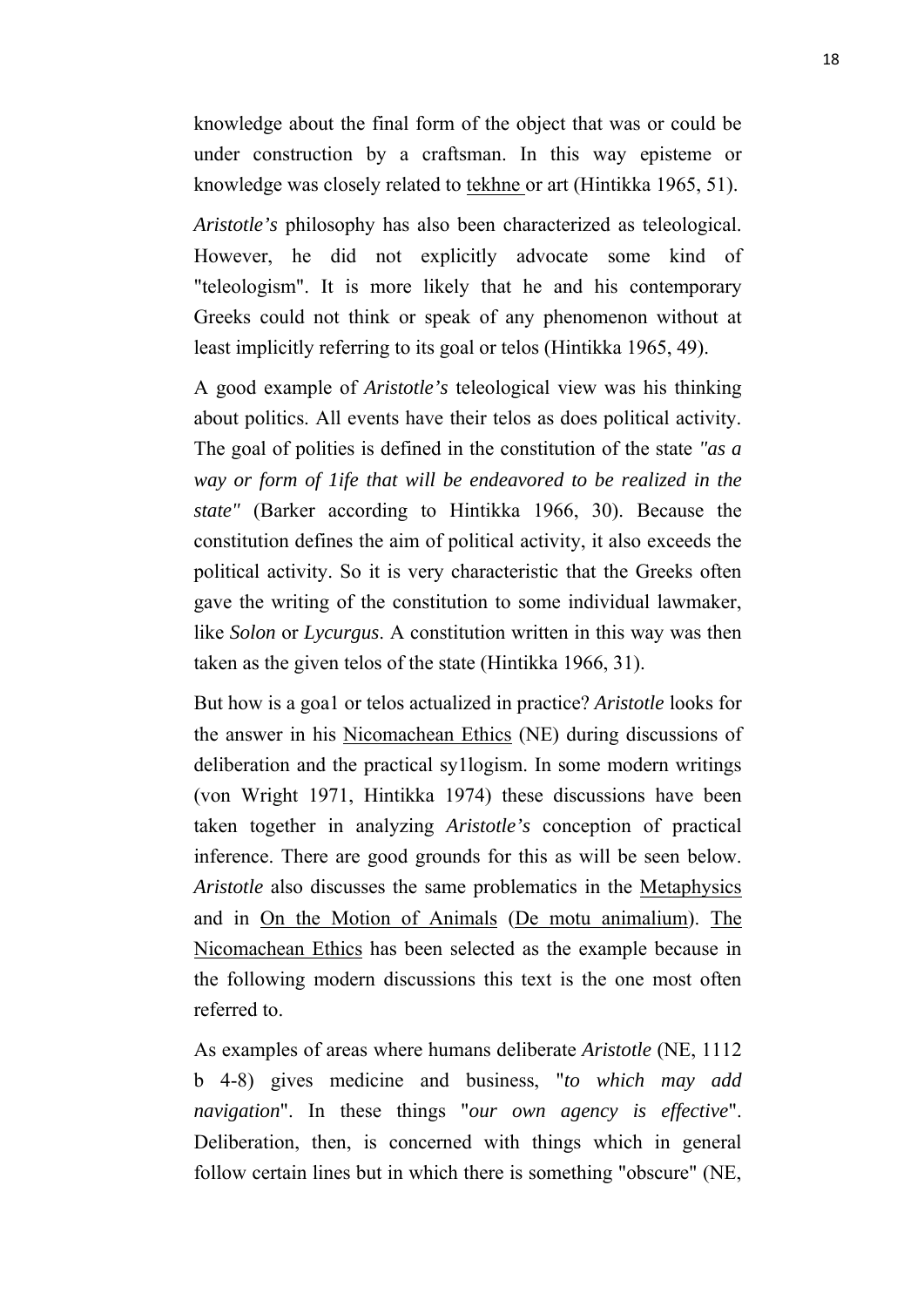1112 b 8). In the following, *Aristotle's* lengthy text on deliberation is given as direct quotation. This view deserves plenty of comments and will get them in this study. *Aristotle* (NE, translated by Ross, 1112 b 13-27) analyses deliberation in the following way:

*We deliberate not about ends but about means. For a doctor does not deliberate whether he shall heal, nor an orator whether he shall persuade, nor a statesman whether he shall produce law and order, nor does anyone else deliberate about his end.* 

*They assume the end and consider how and by what means it is to be attained; and if it seems to be produced by several means they consider by which it is most easily and best produced, while if it is achieved by one only they consider how it will be achieved by this and by what means this will be achieved, till they come to the first cause, which in order of discovery is last.* 

*For the person who deliberates seems to investigate and analyse in the same way described as though he were analysing a geometrical construction (not all investigation appears to be deliberation - for instance mathematical investigations - but all deliberation is investigation), and what is last in the order of analysis seems to be first in the order of becoming. And if we come on an impossibility, we give up the search, e.g. if we need money and this cannot be got; but if the thing appears possible we try to do it.*

In the Nicomachean Ethics there are two other discussions of practical inference. One of the discussions of practical syllogism is given in the context of the discussion of moral weakness as follows (translated by Ostwald, 1147 a 25-32):

*(In the practical syllogism) one of the premises, the universal, is a current belief, while the other involves particular facts which fall within the domain of sense perception.* 

*When two premises are combined into one, (i.e., when the universal rule is realized in a particular case,) the soul is thereupon bound to affirm the conclusion, and if the premises involve action, the soul is bound to perform this act at once.* 

*For example, if (the premises are): "Everything sweet ought to be tasted" and "This thing before me is sweet" ("this thing" perceived as an individual particular object), a man who is able (to taste) and is not prevented is bound to act accordingly at once.*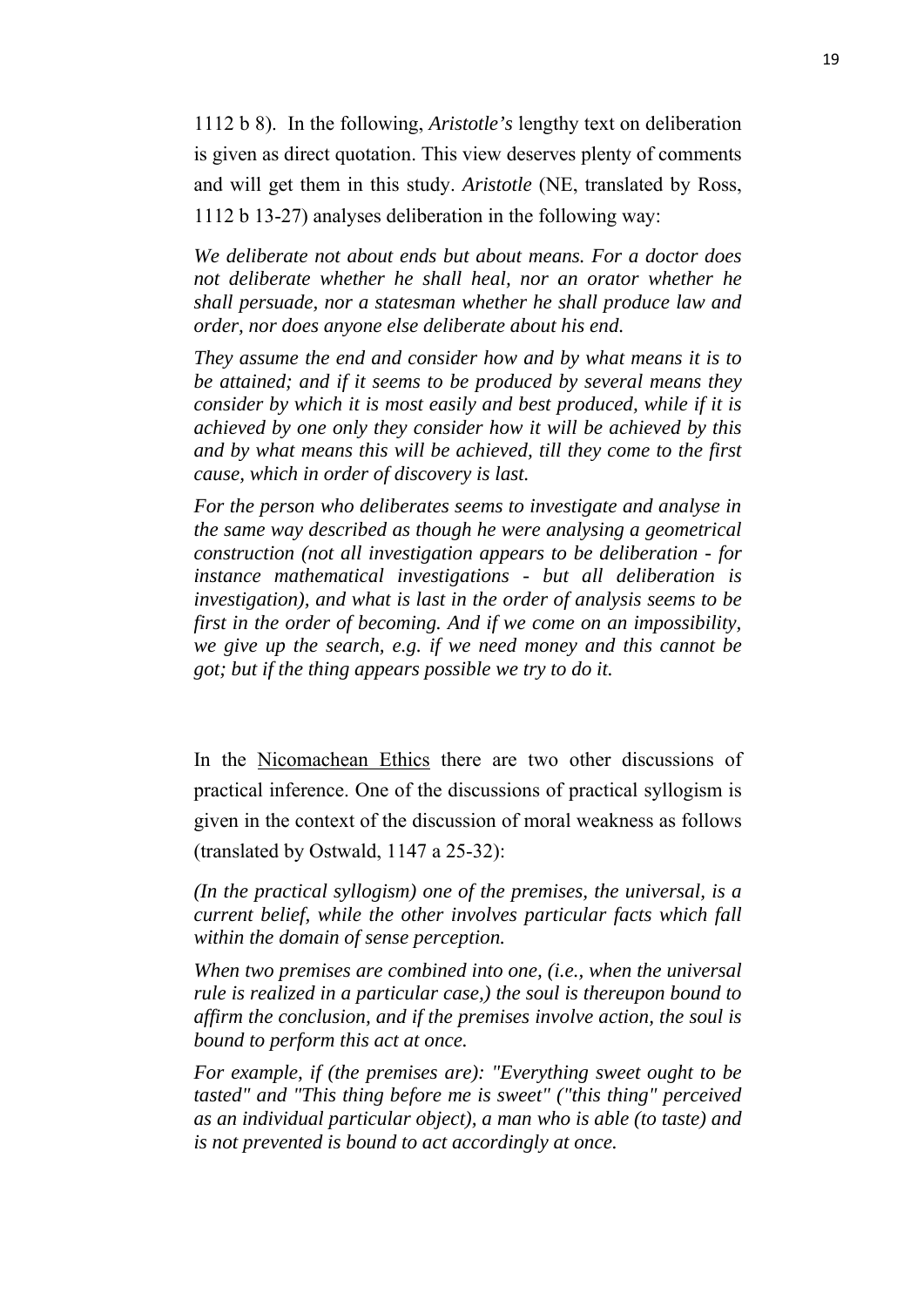The study of *Aristotle's* conception of deliberation and practical syllogism is a branch of literature on its own. As mentioned above, our intention is not to go too deep into this problematic. However, some comments lead nicely into the subsequent discussion. First a question arises as to how *Aristotle's* deliberation and practical syllogism are related to each other. What is the relation between "deliberating about means" and "realizing a universal rule in a particular object"? This is a matter of dispute. Here, however a suggestion can be made that is on the line of the following discussion.

Obvious1y, in the discussion of deliberation, *Aristotle* ana1yses the constructive activity by means of which the means to a certain end are created and hence a rule or principle is produced: "in order to achieve a certain goal do this". In the case of the practica1 syllogism there is a readymade rule or principle including both the end and means or else just a rule for some action (possibly a means to some unmentioned end). In this ease the rule or principle is adapted to a concrete situation.

Perhaps you could say that in the case of deliberation *Aristotle*  studies how human reason is rationally used for practical action. The practical syllogism interprets an action that is made on the basis of (by the agent) constructed or adopted principle. Be this as it may in *Aristotle's* writings, this problematic will be repeatedly discussed later in this study.

Another question to be discussed here is whether there is any p1ace for choice or decision making in *Aristotle's* thinking? *Aristotle's* teleological views were briefly described above. So for instance the natural goal of social development was for him "polis", a city state; and the telos or the form of life of this state was established in the constitution laid down by a lawmaker.

For *Aristotle,* human or social activity was in modern terms conscious and intentional or goal directed realization of an aim. But in the light of his teleologiea1 thinking it first appears that he thought that this aim is (to be) one natural telos whether it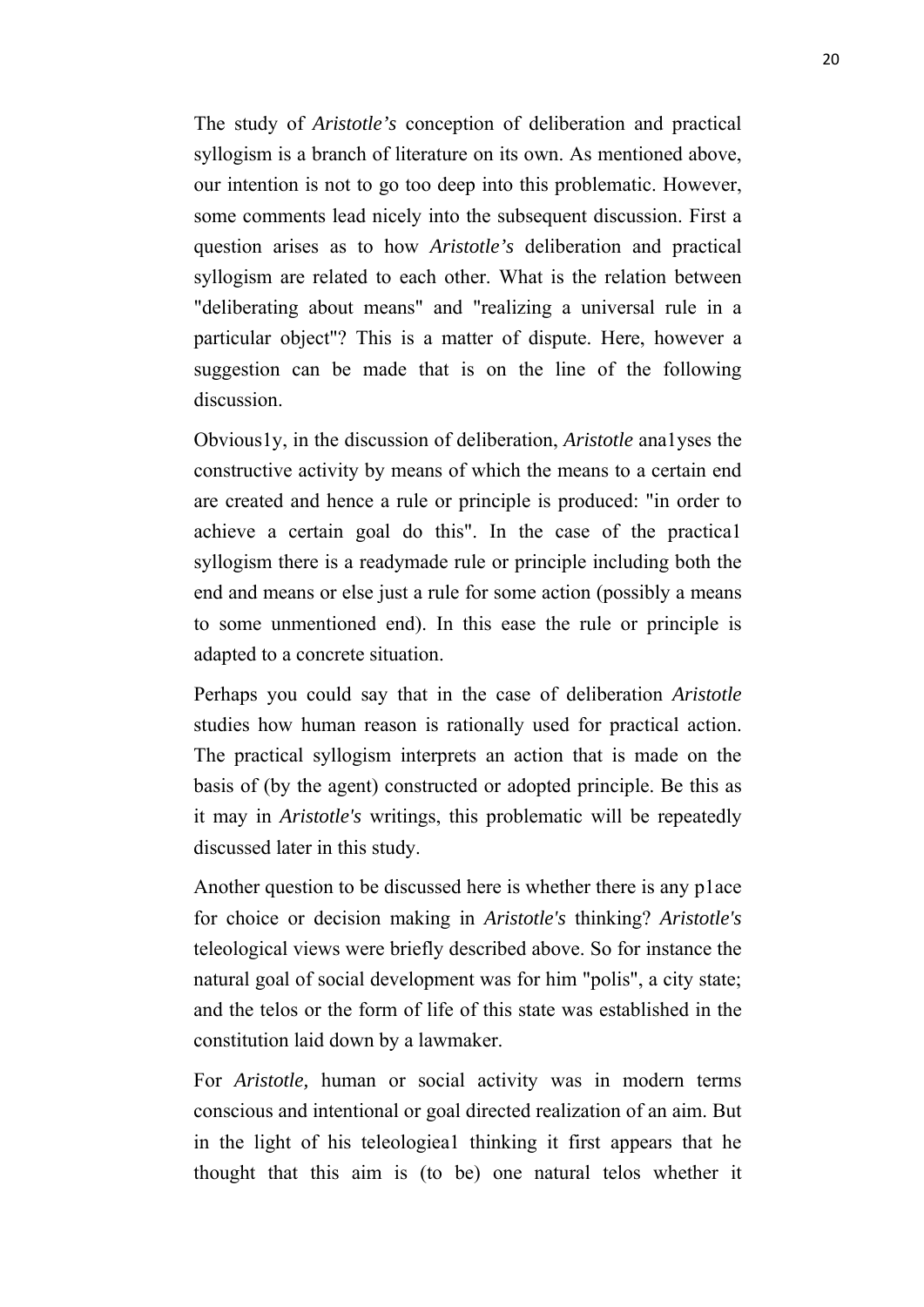concerned "man, horse or family" (Politics, 1252 b 30-35). According to this view, it was typical of *Aristotle* to bind every phenomenon to its one natural, given, and "right" telos. As we saw above in the discussion of deliberation*, Aristotle* in Ross' translation even explicitly said that *"we deliberate not about the ends but about the means"* (NE, 1112 b 13).

In the 1ight of his teleo1ogieal thinking and his explicit statements, it can be argued that deliberate choice between ends is contrary to Aristotle's basic philosophical assumptions. This is a matter of dispute, however. In a recent study, *David Wiggins* (1975, 34-35) makes a basically new interpretation of *Aristotle's* deliberation on ends. This approach is based to a great extent on a different kind of translation from *Ross'.* Later in this study we shall use *Wiggins'* finding.

Here, however, the heart of the question is not what *Aristotle* thought about it. Our point is that one essential presumption in this study is that there can sometimes be more than one possible (attainable) goals for an individual and a human community, and if so they can make a choice between alternative goals. This assumption will be analysed in detai1 in the following chapters.

#### Anscombe

As mentioned above, *Anscombe* (1957) introduced the practical syllogism into modern discussion. It was also indicated that this took place in the broader context of the criticism of positivism, inspired by the 1ater Wittgenstein.

In the beginning of Intention, *Anscombe* asks what is involved in the phenomenon or expression of "intention" or "intentional action". Her preliminary answer is that intentional actions are the ones to which a certain sense of the question 'why' has application (Intention pp. 9- 11). To interpret this answer *Anscombe* introduces the concept of knowledge without observation (p. 13).

For examp1e, man usually knows the position of his limbs without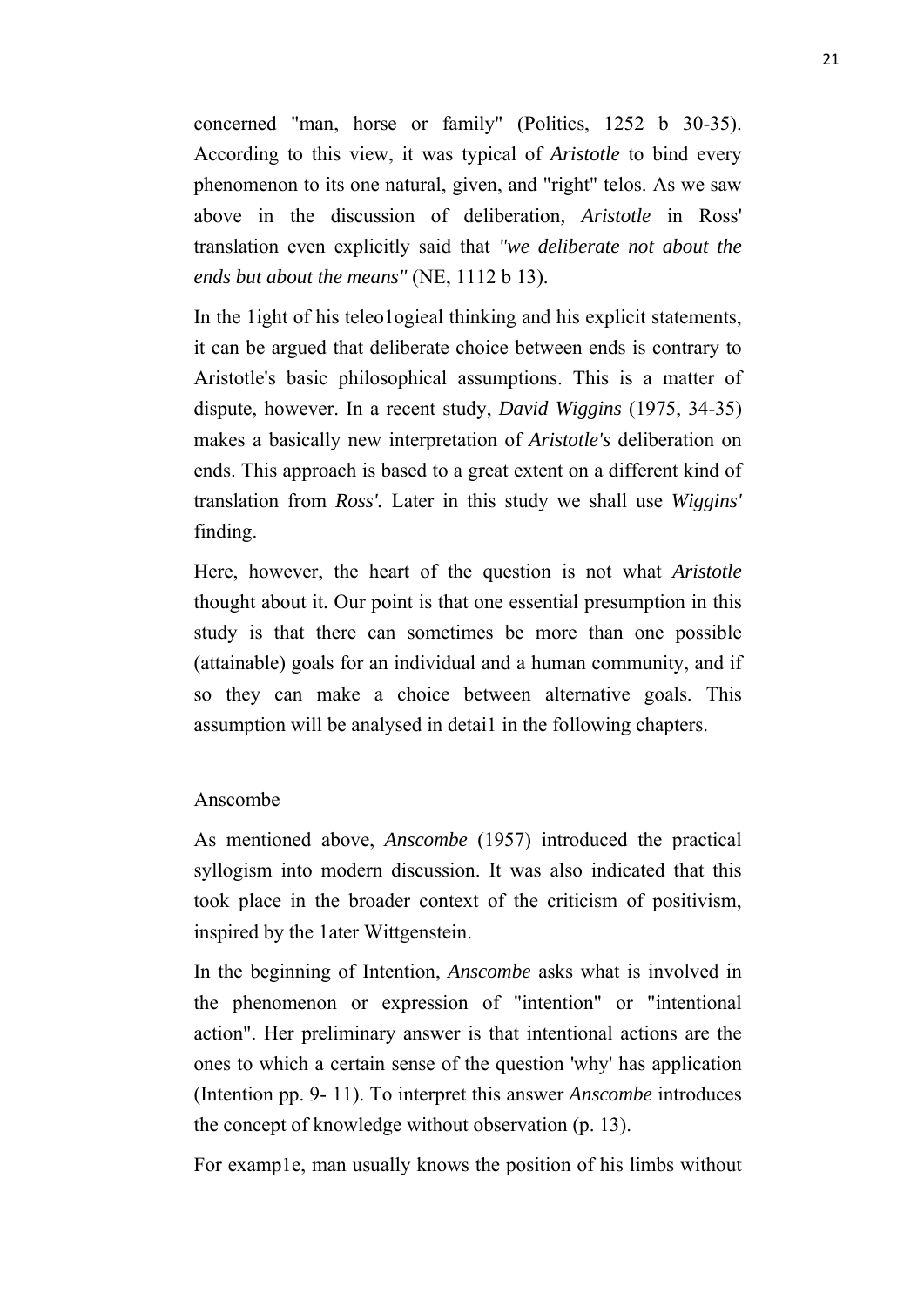observation. And intentional actions are a sub class of events which are known to man without observation (pp. 14,24). What is this kind of knowledge? Anscombe thinks that it is closely related to what ancient and medieval philosophers meant by practical knowledge (p. 57).

*Anscombe* says (p. 58) that *Aristotle's* idea of practical reasoning has been badly misunderstood by modern commentators. According to *Anscombe*, *Aristotle's* practical syllogism has been misunderstood to be one specific made of Aristotle's deductive or proof syllogism, demonstrating from a general first premise and particular second premise what one ought to do (pp. 57-62). She argues that the starting point in PS is something wanted and that the conclusion is a practical action.

*Anscombe* analyses the examples of the first premise of PS given by *Aristotle* in Nicomachean Ethics and De Anima. She discovers that the first premise always mentions something which is desirab1e, or some-thing for which there is no reason to ask further questions like "what for" (pp. 71, 73). When discussing the first premise of PS *Anscombe* says that it contains *"a description of something wanted"* or *"the desirability characterization"* (pp. 73- 74).

But what does *Aristotle* or *Anscombe* mean by description or desirabi1ity in the context of the first premise of PS? Or what is the relation between these two in the first premise? *Anscombe* does not answer this question. In a later chapter we shall return to this problem.

*Anscombe* (p. 79) also holds a brief discussion related to the second premise of PS. She says that the mark of practical reasoning is that the thing wanted is at a distance from the immediate action, and the immediate action is ca1culated as the way of "getting" or "doing" or "securing" the thing wanted. She also remarks that the thing wanted may be at a distance in various ways, like in a spatial or temporal sense. Then she remarks that the practica1 reasoning in practice often includes several syllogisms "*running from an*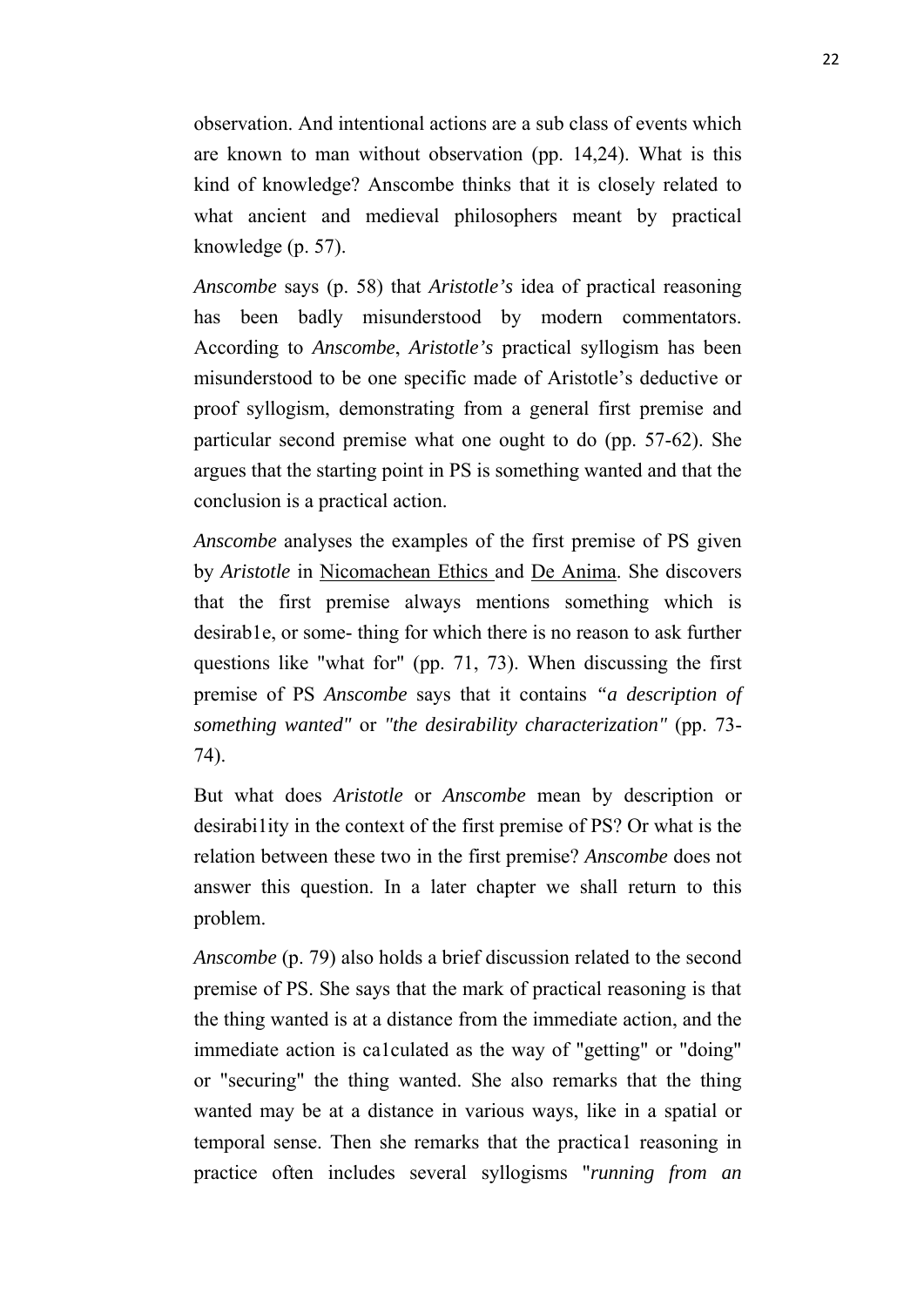*objective through many steps to the performance of a particu1ar action here and now*".

An interesting point is that Anscombe (p. 79) considers it "absurd" or "artificial" when "*the particular units called practical syllogisms... are set out in full.*" Usually people do not think through the entire chain. Aristotle s account is not supposed to describe actual mental processes. So Aristotle's practical syllogism can be looked at *"as a device which reveals the order that there is in this chaos"* of *"enormously complicated" "description of human actions"* (Anscombe, 80).

Hence, for *Anscombe* the practical syllogism was a promising device for describing human action. This idea of describing and, even more, of explaining human action by means of the practical syllogism has been developed and specified by *von Wright* (1971).

#### 1.2. Von Wright on the Practical Syllogism

*Von Wright* (1971) discusses the practical syllogism in the context of method in the human and social sciences. He offers the practical syllogism as an explanation model in the sciences of man. In this he differs from the traditional positivistic philosophy of science which argues that the method of the natural sciences is an adequate device for both natural and human phenomena.

According to *von Wright's* terminology one understands an action if one interprets this action in the light of its immediate aim. One step more is to explain an action teleologically, that is by giving some more remote end "which is not in the action itself" (pp. 123- 124). If, for instance, one sees A pressing a button, one understands this action of A's if one knows that A's aim is to press the button. But if one interprets A's pressing in the way that this action of  $A$ 's is for A a means to get light, one explains A's action teleologically.

For *von Wright* practical inference is in a way teleological explanation "turned upside down" (von Wright 1971, 96). The exact schema of *von Wright's* PS is the following: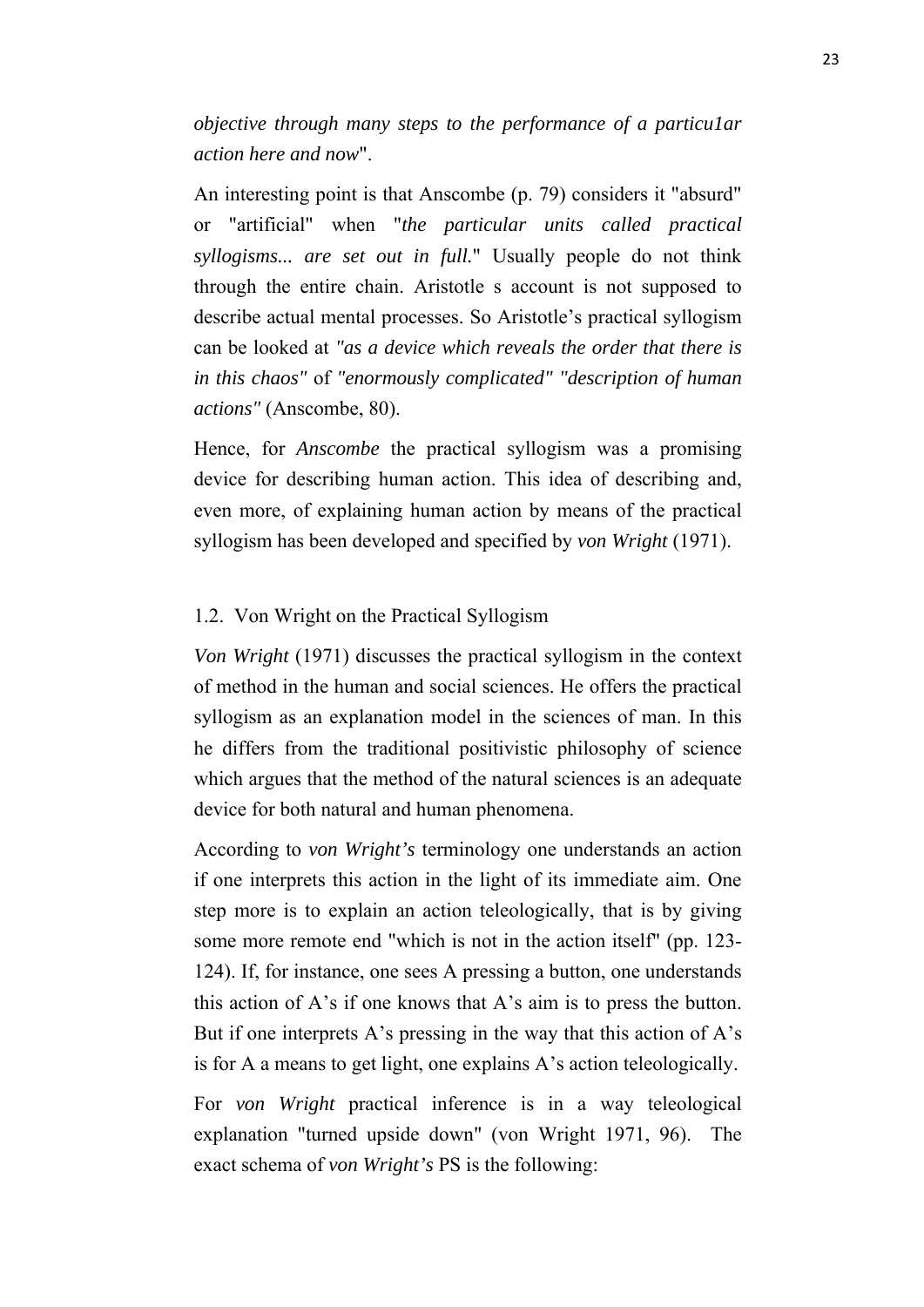*A intends to bring about p.*

*A considers that he cannot bring about p unless, he does a. Therefore A sets himself to do a.*

By the practical syllogism one can explain A's act in the following way: When one asks why A did a, one can answer simply: "In order to bring about p". For instance, to the question, why did A press the button, one can answer: in order to get light (pp. 96-97). A central theme of *von Wright*'s several discussions is the validity of the conclusion of PS, that is whether there is logical or causal necessity between the premises and the conclusion of the practical syllogism.

The general line of this present study is to develop the practical syllogism into the Model of practical decision making. As will be seen, a decision maker needs explanation of his external environment. The developing of PS will also be important for this explanatory use in the cases where the external environment of the decision maker consists of human beings.

The core of this study, however, is to find out how human reasoning power is used rationally in decision making, that is, in such a way that a goal, or even more, something good is acquired. Because *von Wright's* PS is constructed for explaining human behaviour, one can understand why it is not suitable as such as a ground for developing in a special way normative rational decision model. Therefore, we shall first reconstruct *von Wright's* practical syllogism into a syllogism of our own. What is meant by "in a special way normative" will become clear during this study. To reconstruct the practical syllogism for the purposes of this study, we shall, in the following, study the premises and the conclusion of PS separately.

A intends to bring about p. The first premise of *von Wright's* practical syllogism expresses the intention or purpose (p) in the human mind (of A). In the explanatory use of PS the problem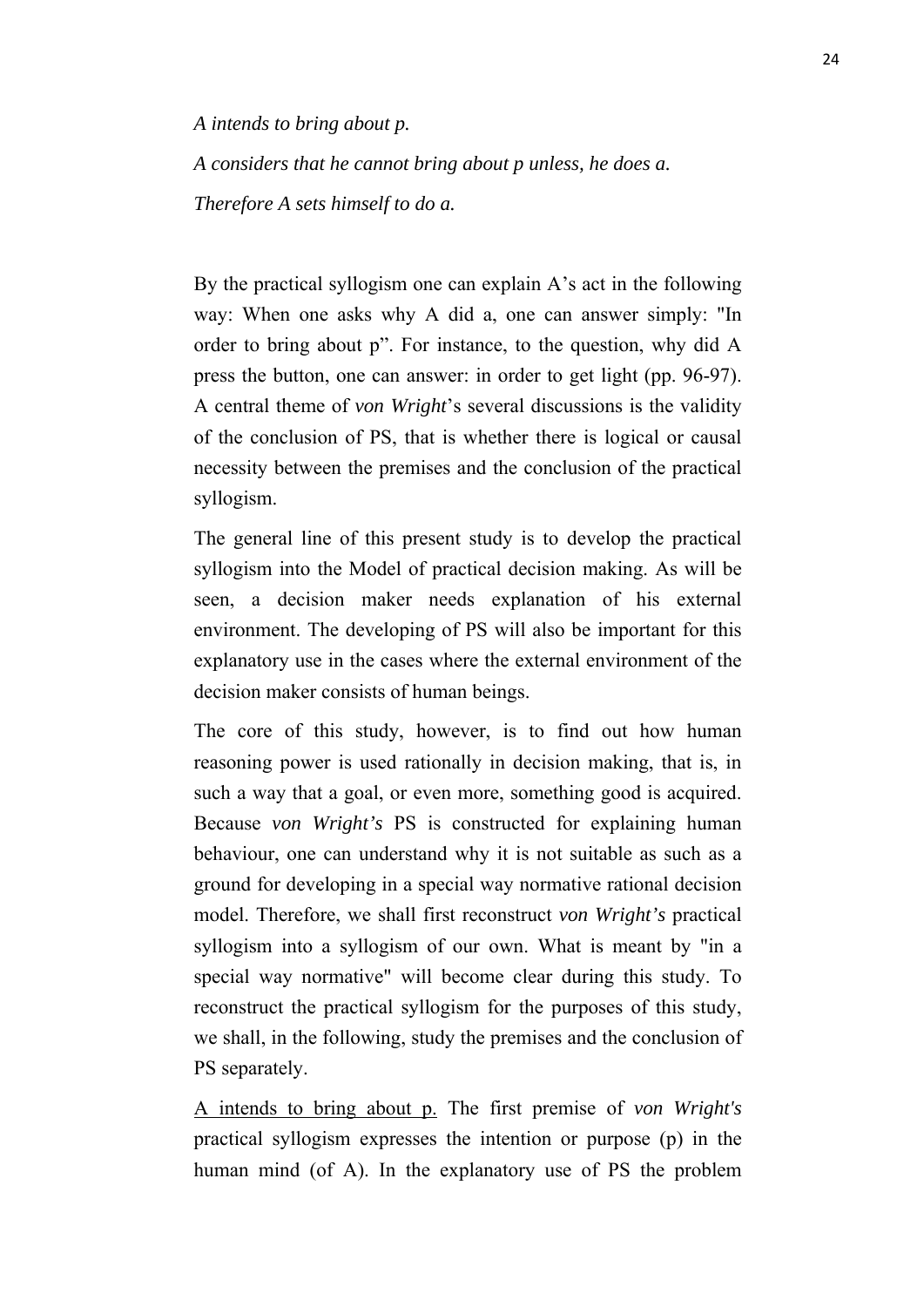concerning several possible goals is not of great interest. This is because in this case one has an act (a) and one seeks an explanation why this act (a) has been done. And, as mentioned above, the explanation by PS is that A did a in order to bring about p. It might, perhaps, be interesting to know whether A had also had some other possible purposes, but once the act (a) has been done, a valid explanation in *von Wright's* sense is given by pointing to the actual purpose (p) of the action.

If however, we try to discover the conceptual process common to making rational decisions, the situation is somewhat different. In this case A represents the rational decision maker. At some stage of his decision process he is in a situation such that one can say that he (A) intends to bring about p. One essential reconstruction of *von Wright's* PS is to broaden the perspective to the stages preceding the stage expressed by the first premise of PS.

It is intuitively clear what is referred to by "the preceding stages". Obviously, before in tending to bring about p, A must have somehow constructed or adopted the purpose p for himself. In this connection we also repeat what was mentioned in the discussion of *Aristotle* as an essential argument of this study: it is characteristic of human practical reasoning or decision making that A as a practical reasoner may have several alternative purposes amongst which he can make a choice. If this is the case, the first premise of PS expresses the stage in practical reasoning where A has constructed several alternative purposes, made a choice between them and come to the stage of decision process where he intends to bring about p.

In this study the broadening of the perspective concerning the first premise will be done step by step. There will first be a discussion concerning the construction of the first premise and then we shall study the situation where several alternative purposes are constructed and a choice is made amongst these.

A considers that he cannot bring about p unless he does a. The explanatory use of *von Wright's* PS is particularly clearly reflected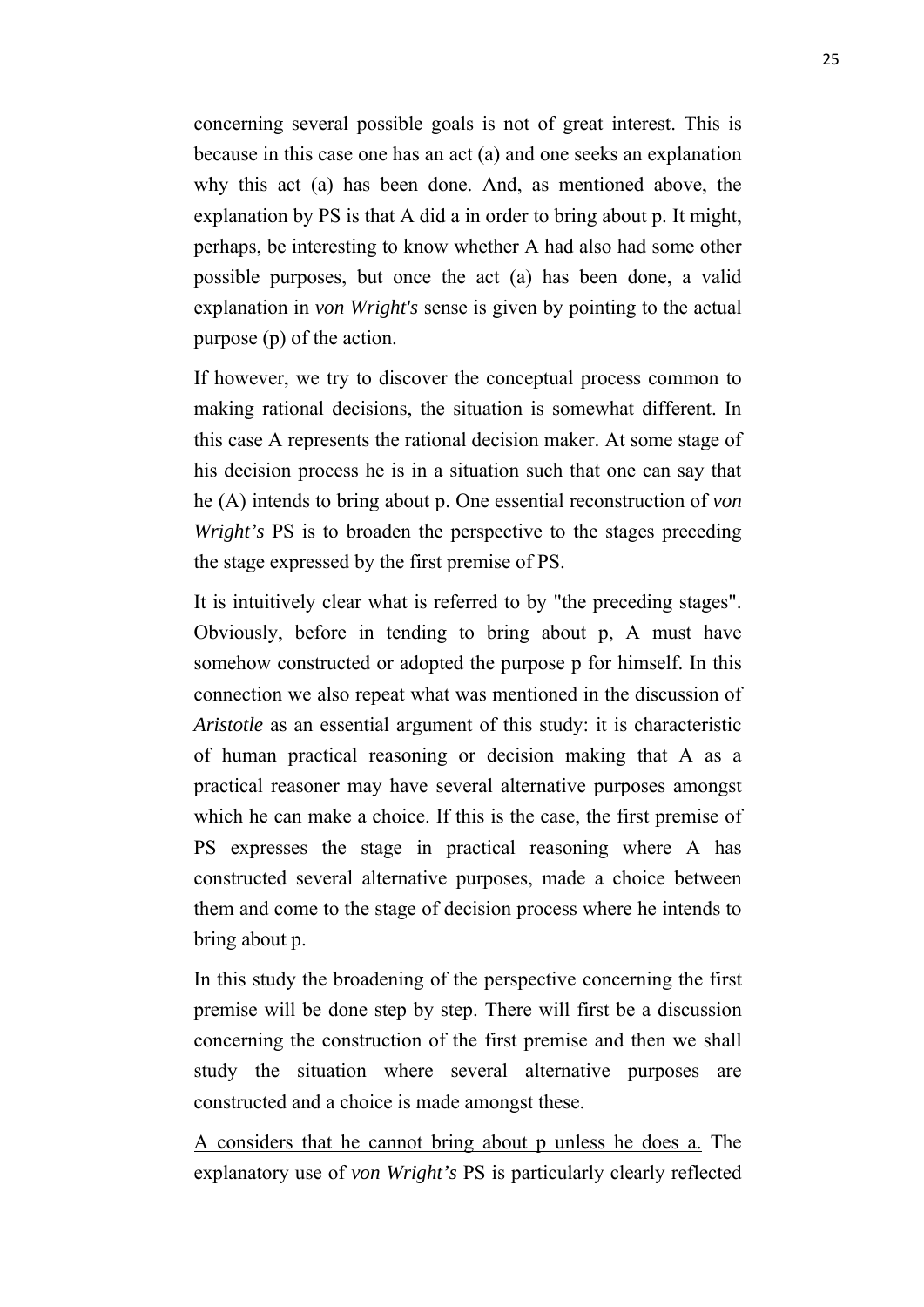in the second premise. He formulates the second premise in such a way that a certain state of affairs (a) is necessary but not (necessarily) sufficient condition for p (... cannot bring about p unless...). One can understand this formulation in so far as it is a part of the explanation of why A does a: Because A intends to bring about p and because a is a necessary condition for p, it is in some sense necessary for A to do a. As indicated above, an essential part of *von Wright's* discussion of PS studies the nature of the necessity which holds between doing a and the premises.

From the point of view of the present study *von Wright's* formulation of the second premise does express in an intuitively clear way a stage in practical reasoning, At this stage A has identified one necessary condition for bringing about of p. An essential part of this study is to find out how a rational practical reasoner arrives at the stage expressed by the second premise.

One essential extension of the second premise can already be made at this point of the study. First it can be thought that a is a necessary but also a sufficient condition for p. In this case the second premise could be formulated in the following way: A considers that if and only if he does a, he brings about p. This is the situation when, for instance, A wants to get light into a room and he thinks that the only way to do this is to press a certain button. After this extension the next step should also be intuitively clear.

It is possible that a is a sufficient but not a necessary condition for bringing about p. This is the case when for bringing about p (getting light) there are also other available and for A known means (like lighting a candle). In this case the second premise can be formulated: A considers that if he does a, he brings about p. We shall adopt this formulation of the second premise for our awn reconstructed PS. It designates the stage in practical reasoning where A has found a sufficient condition a far bringing about p. This stage is preceded by seeking and finding one or several sufficient conditions or means to p; if several means have been constructed there must have been a choice amongst them.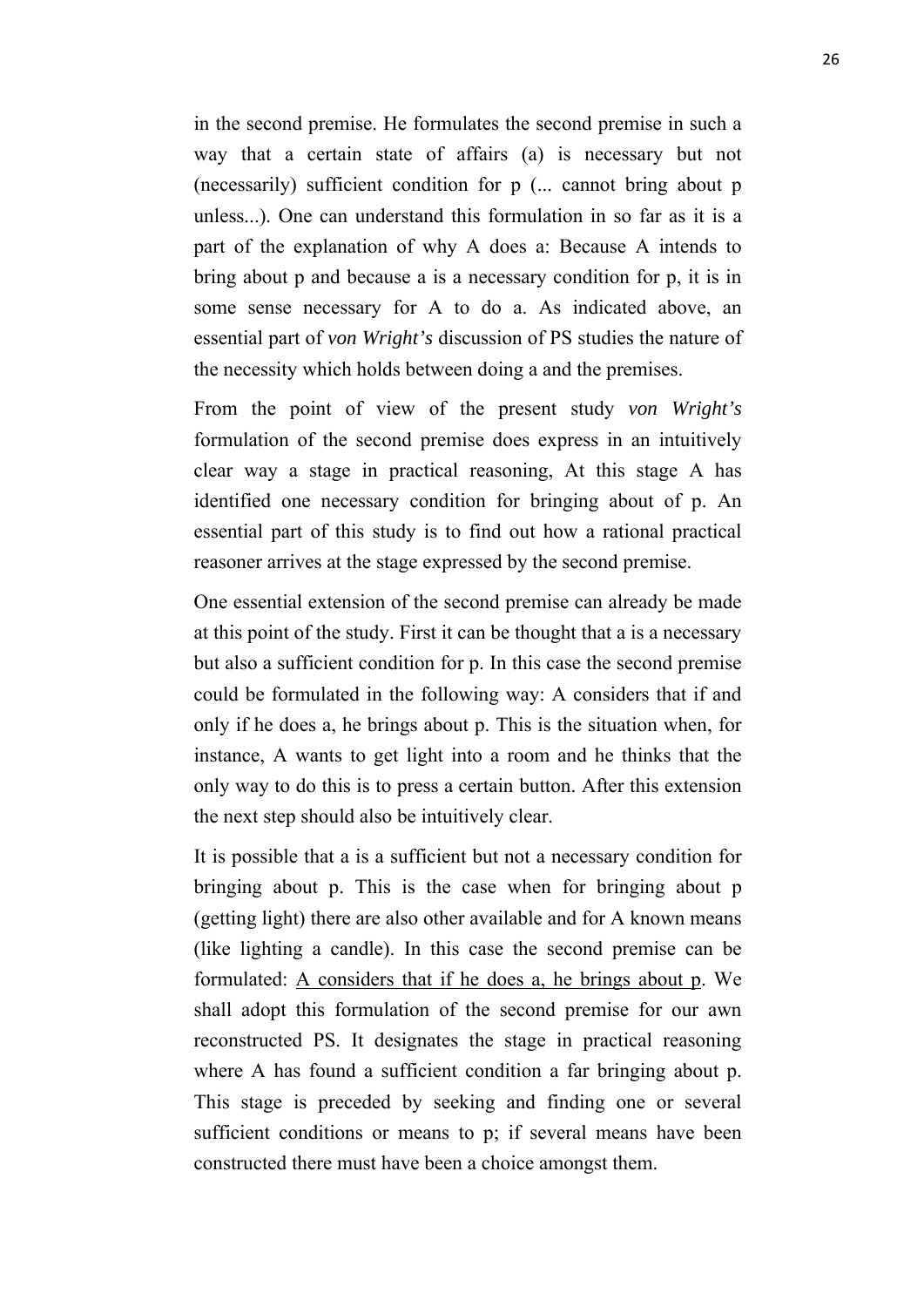What is involved in the stages before the practical reasoner has this ready-made second premise is a topic of this study. For the moment it is a1so important to notice that by in the second premise we can designate either one individua1 sufficient condition or a set of conditions that together constitute the sufficient condition for p.

Therefore A sets himself to do a. The conclusion of PS is intuitively relatively clear: A wants to bring about p; he considers a to be a means to p; therefore he does a. But the relation between the premises and conclusion is very problematic. *Von Wright* (1971, 96-97) takes it for granted that there is some kind of necessity between the premises and the conclusion in the PS. And an essential part of *von Wright's* discussion (pp. 96-131) of PS is concerned with whether this necessity is causal or logical. Moreover, this view of *von Wright's* can be understood in the light of his basic interest in discussing PS. He is deve1oping an explanation model alternative to the explanation model of the natural sciences.

Our preceding reformulation of the second premise places the relation between the premises and the conclusion in a new context. This is because we do not consider the means (a) to an end (p) as a necessary one. In spite of this it may be enlighting for our conception concerning this relation to study a piece of von Wright s argumentation. In an article On So-called Practica1 Inference (1971 b) he argues that there is conceptual necessity between the premises and conclusion.

Von Wright first slightly reformulates his model of PS (1971 b, 103):

*N.N. intends to bring about E.*

*He thinks that if he does not do A he does not achieve this (E). Therefore he will do A.*

After this formulation *von Wright* (p. 105) raises the question as to whether or not the conclusion - the act A- follows 1ogically from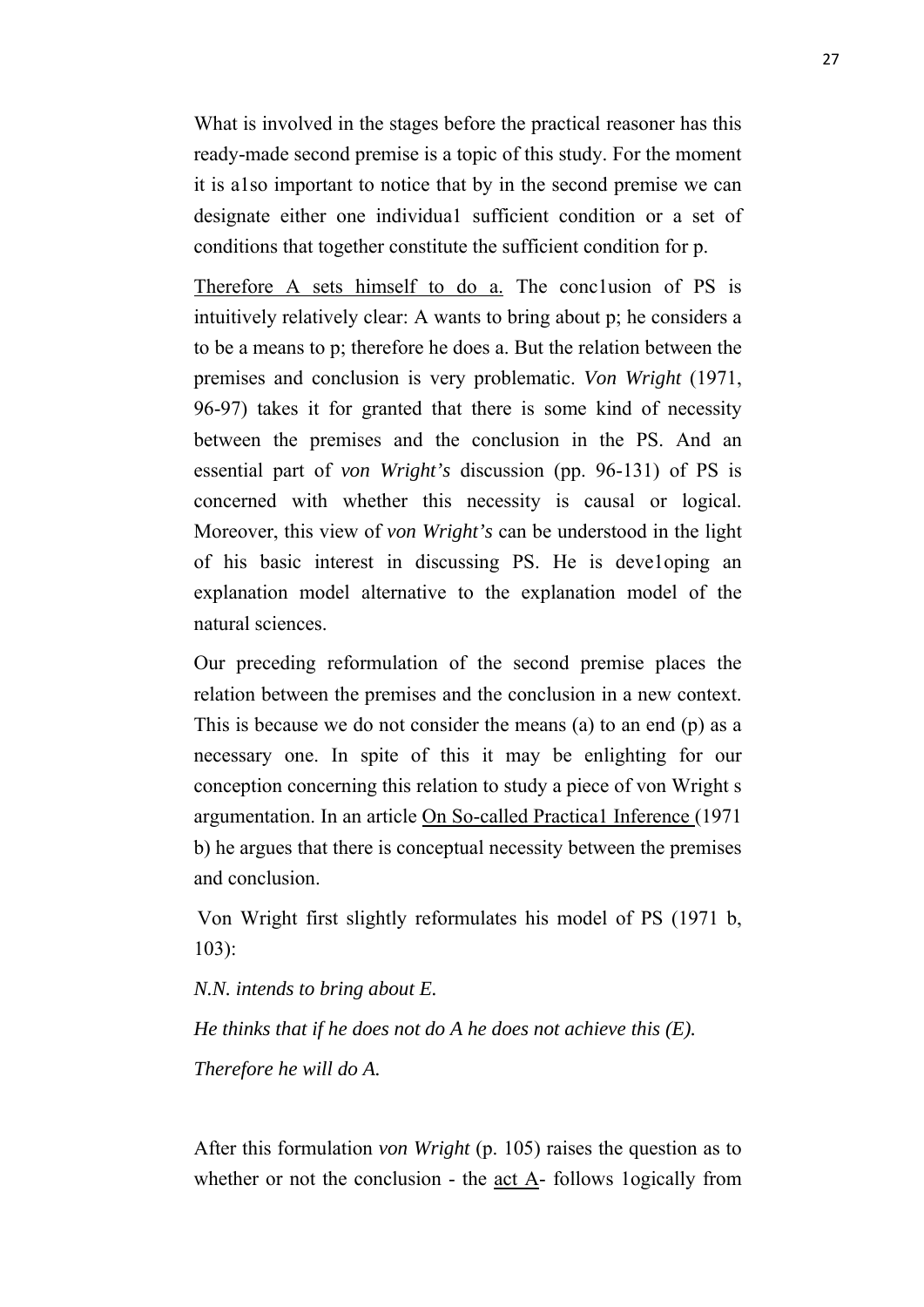the premises; do the existing intention and the consciousness of the second premise "lead", "compel" or "urge" one to act from logica1 necessity.

Von Wright specifies the problem in the following way (p. 105):

*…we should be able to infer from the two premises* 

*P1 'N.N. now intends to bring about E.'*

*P2 'He thinks that if he does not now do A he cannot bring about this.'*

*the conclusion*

*C1 'Therefore N.N. now intends to do A.'*

*Let us agree that this follows logically. The prob1ematic conclusion then would be:*

*C2 'Therefore N.N. (now) does A.'*

*Our next task is to compare these two conclusions.* 

*If a person does A, is it true that he also intends to do A* (emphasis, RV).

After having formu1ated the question in the above way *von Wright* has no prob1ems in giving an affirmative answer simply because he (p. 103) had already defined human behaviour as acting when it is intentional. So *von Wright* concludes that there must be a necessary conclusion which he formulates in a cautious way (p. 106): *"Therefore N .N. now starts doing A, if he is not prevented."*

*Von Wright's* discussion of the question, however, needs some criticism. By his definition of human action, a person who acts also has an intention to act. So the question concerning the relation between the premises and conclusion should be formulated: If a person intends to do A is it true that he also does A? And obvious1y it is a too strong phi1osophical presupposition to assume that an intention (to do an act) in the human mind in some way necessitates this act's being done.

Therefore we conclude that not even in *von Wright's* formulation of PS is there causal or logical necessity between the premises and conclusion of PS. We prefer in this study to say that the action as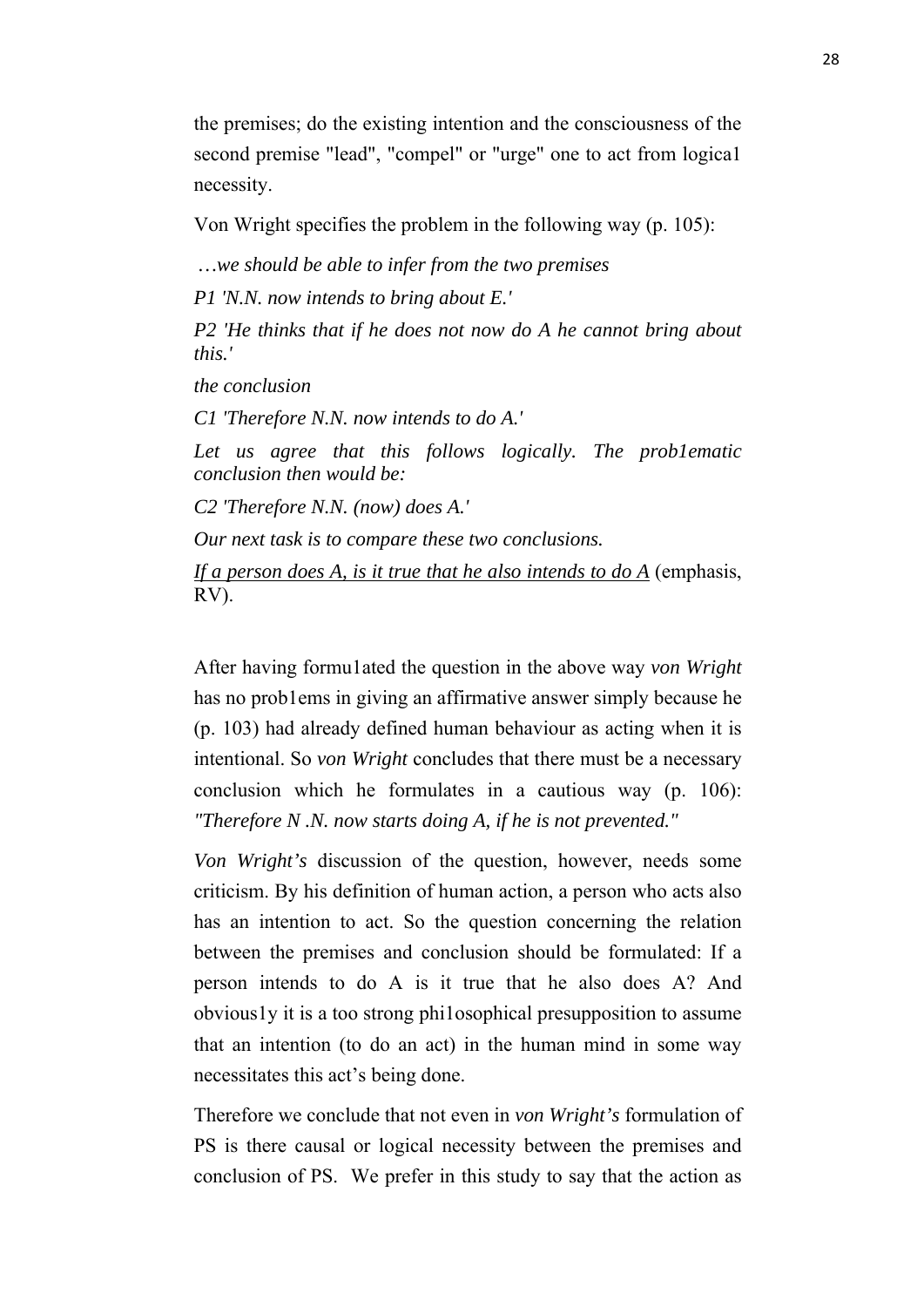conc1usion of PS is an expression of the actualized premises. This "expression re1ation" (Wi1enius 1967) we shall study to some extend in a 1ater chapter.

In the following we take the liberty of reformulating the conclusion sentence of PS stylistically. We prefer the formu1ation: Therefore A does a.

An example may clarify the conclusion we have reached above in the question concerning the relation between the premises and conclusion of PS. As we come into a dark room we may construct for ourselves the purpose of getting light in that room (1st premise). Then we construct a means to that purpose by thinking that by turning the switch we can achieve the purpose (2nd premise). So we now have the (secondary, as *von Wright* calls it) intention of working the switch. But we may then reconsider any one of the parts of the inference. We may change our original purpose. We may remember that there is a cut in the electricity and we should use a candle for lighting the room. We may think about the side effects of the action (for example waking up somebody sleeping in the room) and therefore about not switching on.

We can summarize the discussion above in the way that we have during it developed a new form of the practical syllogism. This reconstruction has been made with an eye on the subsequent discussion of the Model of practical decision making. More specifically our new formulation looks as follows:

# *A intends to bring about p. A considers that if he does a, he brings about p.*

#### *Therefore A does a.*

The rest of Part I of this study is devoted to the task of developing this new construction of the practical syllogism into a model of decision making. The first step in this approach is to juxtapose our PS against the implicit model of practice of logical positivism.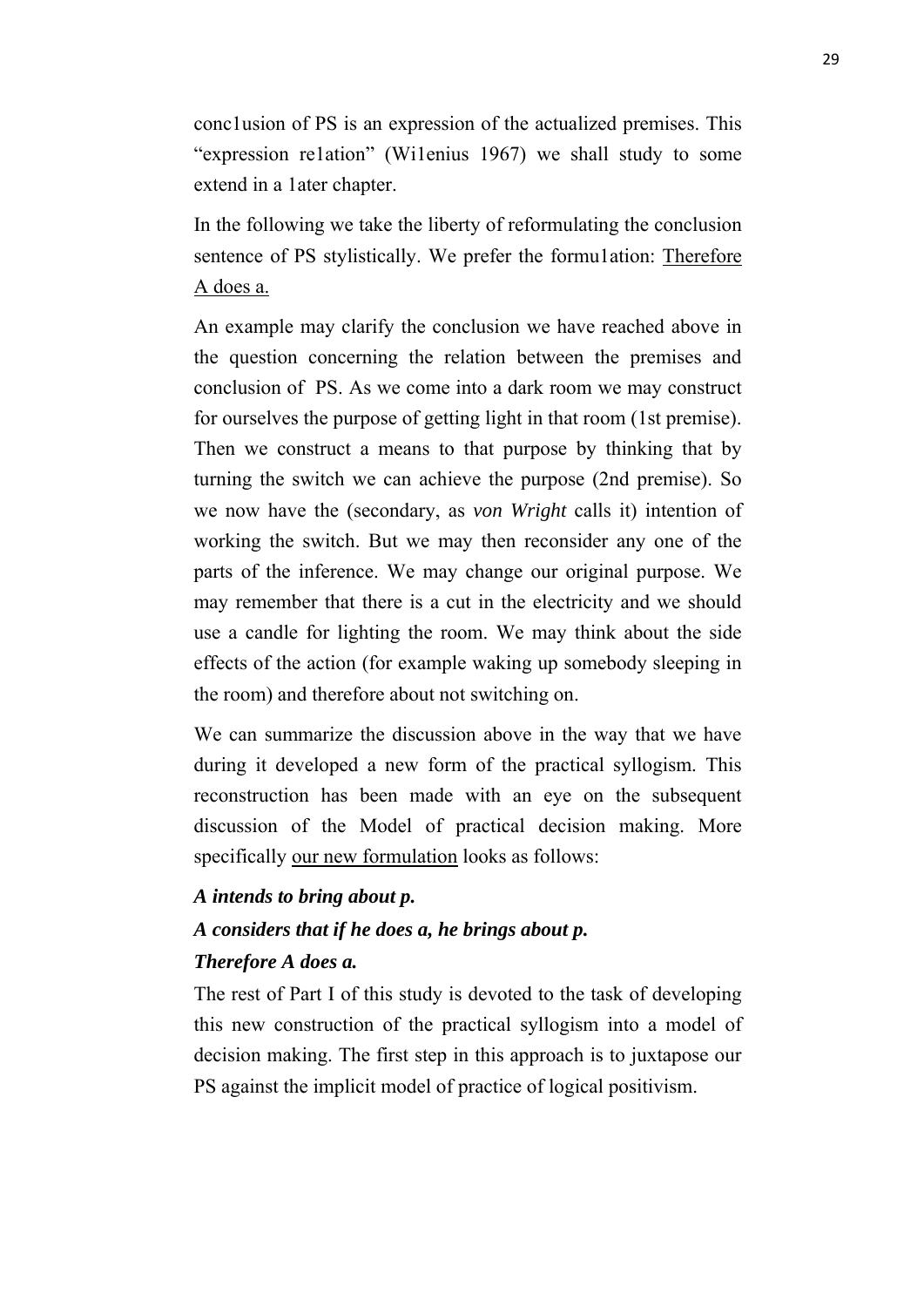2. Two Models of Practice: the Practical Syllogism and Verification

#### 2.1. Logical Positivism and Practice

A part of our method in this study is to compare PS with the relevant parts of logical positivism. In this chapter specific references are made mostly to *Moritz Schlick's* Allgemeine Erkenntnislehre (1925) and *Alfred Jules Ayer's* Language, Truth and Logic (1946). As an introduction, however, a general characterization of logical positivism is in order.

*Von Wright* (1971) sees three leading tenets in positivism. The first is methodological monism, the idea of unity of scientific method in any field of scientific research. The second tenet according to him is that the ideal or standard for this unity is the natural sciences, in particular mathematical physics. The third tenet is a characteristic view of scientific explanation which is seen to be in a broad sense "causal". *Von Wright's* broad outline can be summarized even more briefly: logical positivism endeavours to be the scientific philosophy or the scientific conception of the world.

Logical positivism has, and it considers itself to have, many profound and important relations to practical life. This holds whether we understand LP as self-understanding of science or as a broader philosophical movement. Moreover the roots of some "rational" decision theories go back to the early development of LP.

Something is, however, missing. In the vast literature of LP there cannot be found an explicit theory of practice. What is practice? What is social and human activity? How does theory or human knowledge become practice? For the purposes of this study there is an interesting passage by *Otto Neurath* (1973, 419), perhaps the most practice oriented member of the Vienna Circle: *"Decision is one thing, science another. It is not a subsumption under theological demands, moral commandments, legal norms that has to be found, but the causal connection between collective action and its effects"*.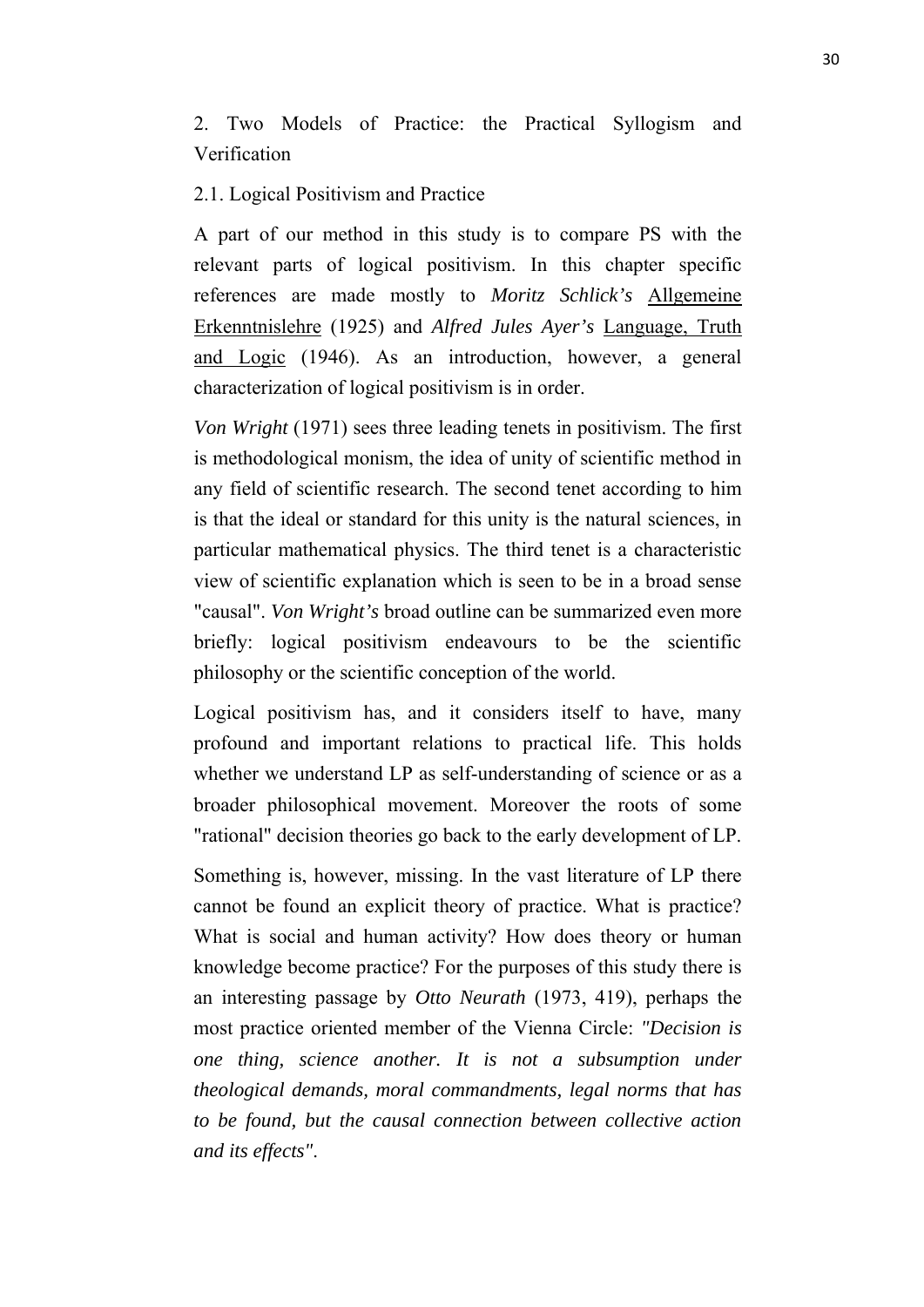In this study we are not concerned with finding any subsumption under these kinds of norms. But the program of this study is different from that of *Neurath*. Decision and science do have a profound relation to each other. And there is a pressing need to find out the epistemic character of decision in order to promote possibilities of reasonable deliberation about norms (we could say about lst premises of PS) and subsumptions (2nd premises of PS).

If there is no explicit theory of practice in LP, how is it possible to interpret the tremendous impact of science on practical life during recent decades? During these decades LP has after all been the philosophy of science. The answer is that there is after all an implicit theory of practice in LP - the theory of scientific practice. This is the theory of verification which has also become the paradigm of technological and social practice - and decision theories. Therefore it seems to be useful to work a while with the theory of verification and compare it to the practical syllogism.

A classical formulation of the positivistic theory of verification can be found in *Schlick's* Allgemeine Erkenntnislehre (Blumberg's translation, 1974).

#### 2.2. Verification as a Mode1 of Practice

*Schlick's* (1974) discussion of verification begins with the question, what is the criterion that assures us of the truth of judgment? Earlier, he had defined truth as uniqueness of the corre1ation of judgments with facts. So the question can also be formulated, how do we check the uniqueness of the designation of facts by judgments? And the answer is that science does this by the procedure of verification. For this process Schlick gives a classical and illustrative description (1974, 162-170).

Judgments about reality *"always go back in one way or another to what is intuitive1y given"*. This means that *"every assertion about reality can be connected by a chain of judgments to immediately given facts in such a manner that it can be tested by these data.*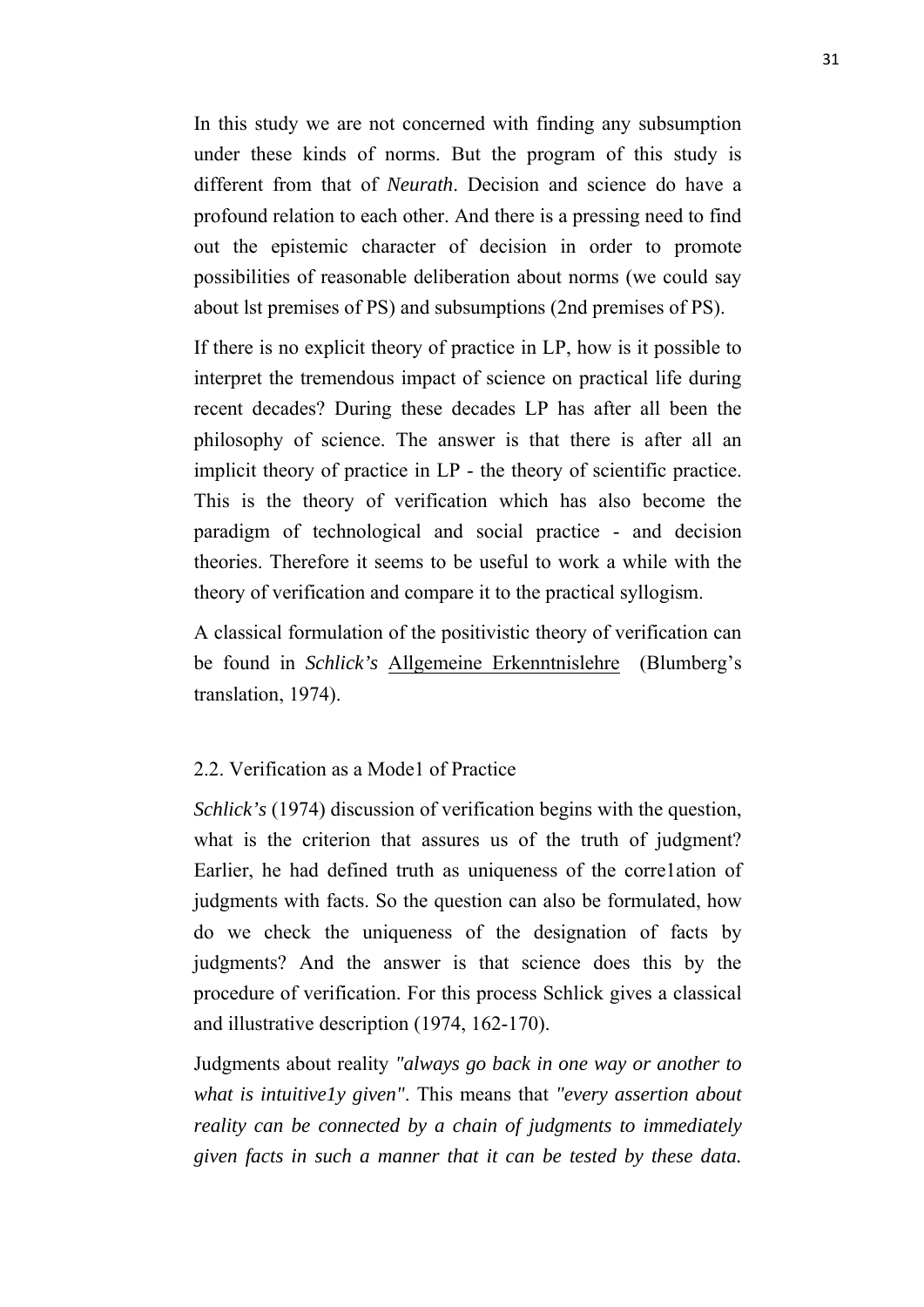*That is, matters can be so arranged that the presence or absence of specific data supplies the criterion for the truth or falsity of the judgment"* (p. 163). *Sch1ick* describes one possible way of reaching such a judgment: *"...until we finally reach a judgment J of the form roughly: 'At such and such a time and at such and such a place under such and such circumstances such and such wi11 be observed or experienced"* (p. 163). After the introduction Sch1ick describes the process of verification (p. 163):

*We betake ourse1ves at the appointed time to the appointed place and arrange the appointed circumstances. We then describe (that is, designate) our observations or experiences by means of a perceptual judgment P in that - on the basis of acts of re-cognition - we bring what is observed or experienced under the proper concepts and name it with the appropriate words. If P is identical with Jn this means that Jn is then verified…*

In the context of verification, *Schlick* (p. 168) stresses several times that verification ends in establishing the identity of two judgments. He also remarks that from a limited number of verifications we cannot infer the absolute truth of the verified hypothesis (or "rule" or "law") but on1y its probability.

From the point of view of PS the process of verification is of great interest. First, verification is a model of some kind of practice. Secondly, verification establishes the criteria of LP concerning the meaningfulness of sentences. Obviously by juxtaposing these two models we can see if there is anything common to these two models.

In order to make the juxtaposition intuitively clear we first make some legitimate shortening reformulations of *Schlick's* model. The hypothesis or judgment Jn *"At such and such a time and at such and such a place under such and such circumstances such and such will be observed or experienced"* we designate by *"if c (such and such time, place and circumstances) then r (such and such will be observed or experienced)"*. After this shortening we can give side by side the process of verification (as described by *Schlick*) and the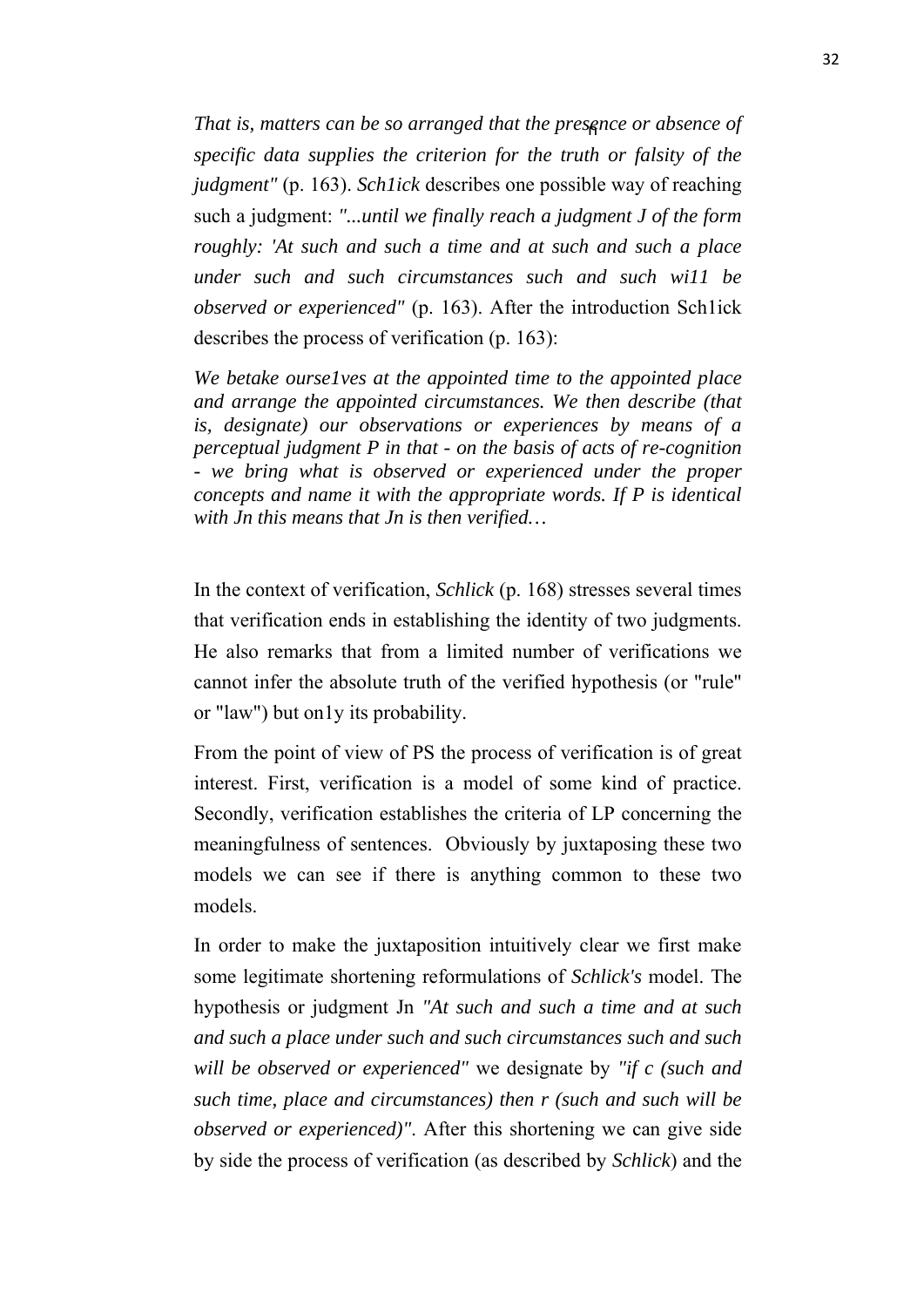practical syllogism (as above reformulated by us).

| Verification                    | Practical syllogism            |
|---------------------------------|--------------------------------|
|                                 |                                |
|                                 | 1. A intends to bring about p. |
|                                 |                                |
| 1. We have hypothesis (Jn):     | 2. A considers that if he does |
| "if $c$ then $r$ ".             | a he brings about p.           |
| 2. We arrange c.                | 3. Therefore A does a.         |
| 3. We observe $(P)$ : c then r. |                                |
| 4. We identify P with Jn and    |                                |
| so consider Jn to be verified.  |                                |

Surprisingly we can see that there is a striking similarity between the first member of verification and the second premise of PS. In both cases "we" or "A" have in mind a rule that connects c or a to r or p in the way that if the former happens the latter also happens. But there is also a similarity in the second member of verification and third member of PS. In both cases we or A bring about the former, in verification in order to see whether the latter comes about and in PS in order to bring about the latter. To see the close relation between practical action and scientific experiment we study in the following the related elements of PS and verification.

Comparison: The first member of verification and the second premise of PS

We take first into consideration the pair first member of verification and second premise of PS. In both cases we have the rule which states that if something happens or is the case (c or a) what then happens (r or p). In scientific procedure this kind of rule is often, before verification, called a hypothesis and after successful verification a "general law" or "natural law". This means that during the verification process the connection between c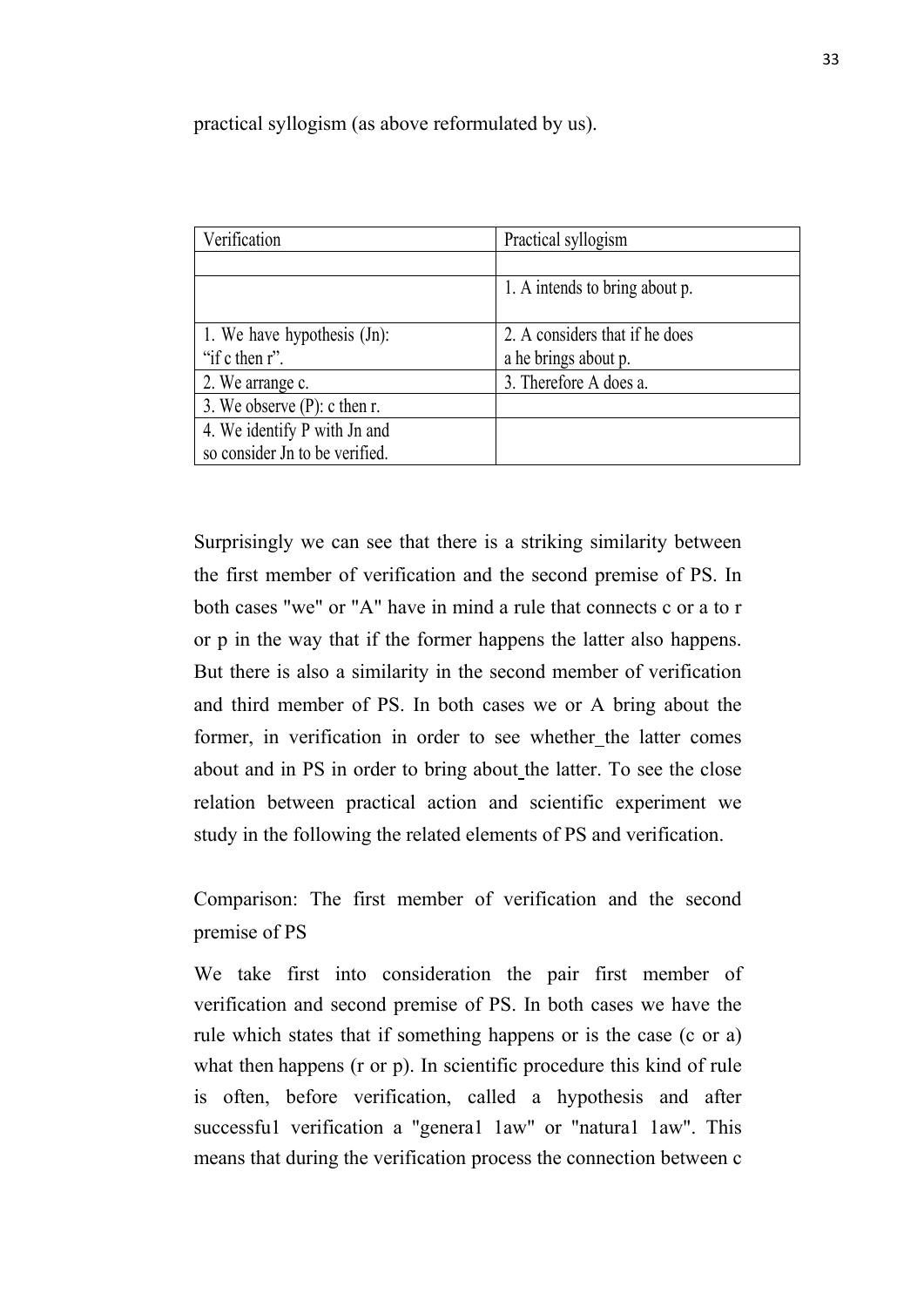and r is hypothetical.

In practica1 reasoning, and in the second premise of PS representing a stage of this reasoning, the situation is somewhat different. In PS the ru1e connecting a and p is just a part of the second premise, the other expressing A's belief in that rule. *Von Wright* (1971, 96) remarks that instead of "considers" we can also say "thinks" or "believes" or "knows". These words have different nuances in them, and *von Wright's* remark refers to the intuitively correct idea that the connection of a and p in the second premise can be for A of different confidence or belief.

A rational practical reasoner bases his action on a rule that is confirmed as well as possible, but he also knows that often this confirmation is not possible before action. In this case the action itself (doing a) is in a way a test of his belief, that is the correctness of the belief can be seen in whether the intended purpose p is brought about. The best the practical reasoner can do in these situations is to construct a hypothetical belief that corresponds with the external reality as much as possible.

By this short characterization we have taken the first step in developing our idea of practical rationality that will be repeatedly discussed in this study. To make clearer what is meant above, some examples can be given.

Practical action is often taken - as in technology - on the basis of several scientific experiments or verifications. After these experiments, some "general 1aw" is considered to hold with some probability. The confidence or belief in the law or rule may be then so strong that we build machines and technologies that behave according to the rule. So the rule in the second premise of PS can be – in principle - a scientific general law with higher or lower probability. An example of a general 1aw having "lower probability" used in practical action could be a "law" found by "scientific market research" that "on such and such a probabi1ity such and such people buy such and such a product", the practical action then possibly being producing and marketing such and such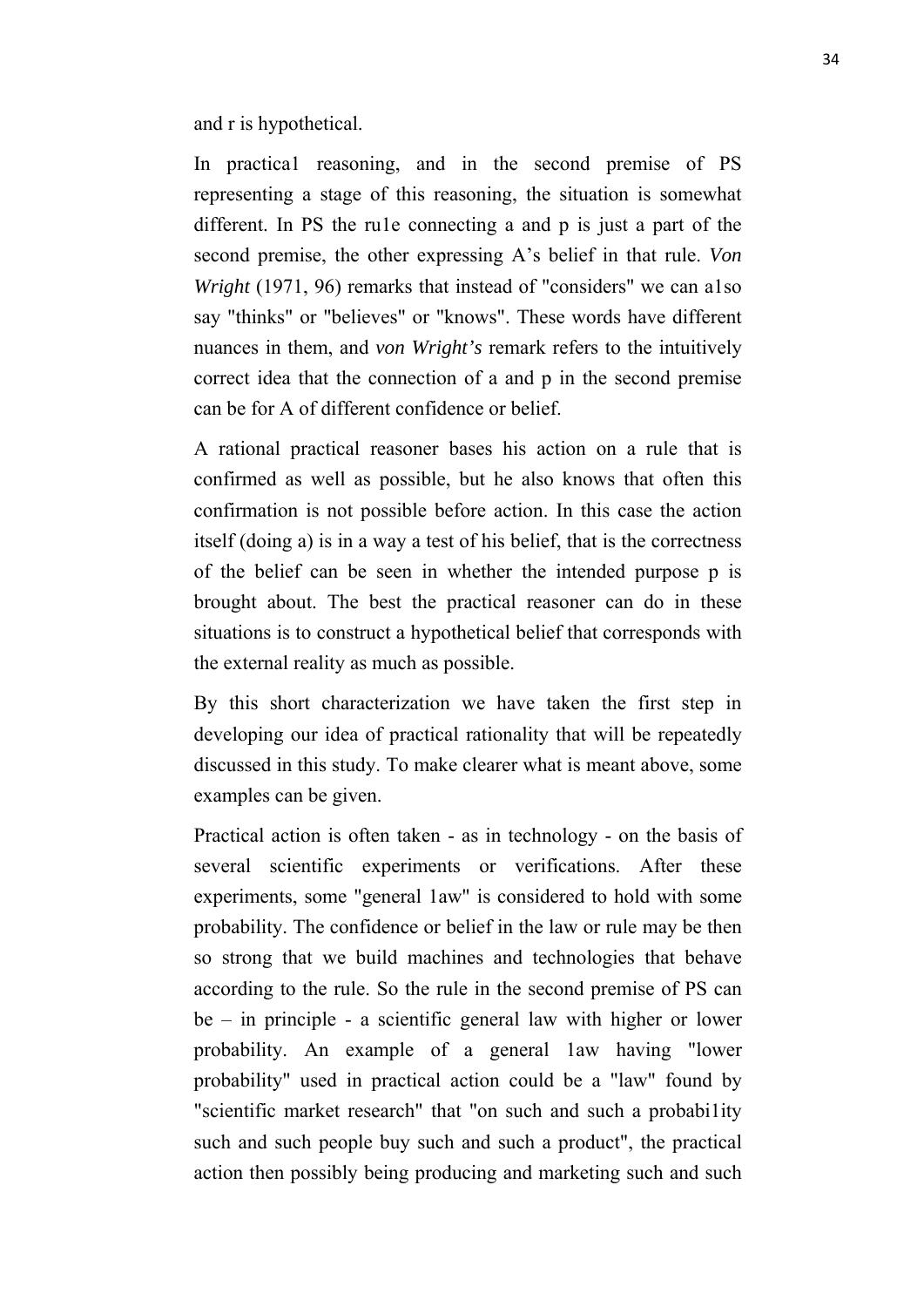a product.

In some cases the rule in the second premise of PS is such that it 1ess difficult to say whether it is a scientific hypothesis to be verified or something to be used as a component of the second premise of PS. This for example was obviously the situation when the first atomic bomb was exploded. Then in a way the same action was both a verification or "test" of a hypothesis and means to some (more or less practical) end.

There is also a vast area of administrative and political actions which obviously rest on some deliberation or belief in a rule, but it is difficult or impossible to verify this deliberation or rule before the action. For example, consider the decision to blockade Cuba made by the US government at the time of the Cuban missile crisis. The events to follow after the decision were not determined by any verified general laws but by the behaviour of US military bureaucracy and the action of the government and the military of the Soviet Union. Of this kind of case, however, we are not yet ready to have a broader discussion.

If we disregard the nature of the belief in the rule, in the verification, or in PS, and look only at the common structure of the rule, the question arises, where does this rule come from? In other words, how do we construct or create the hypothesis to be verified or to be the rule in the second premise of PS? One answer concerning the second premise has already been given - by *Aristotle*. As we saw, *Aristotle* (NE, 1112 b 8) thought in the discussion of deliberation that *" ... a person who deliberates seems to investigate and analyse in the same way ... as though he were analysing a geometrical construction ..., and what is last in order of analysis seems to be first in the order of becoming"*.

It seems that from the point of view of PS the problem of constructing a hypothesis is significant. What do *Schlick* or *Ayer*  say about this question? It seems that *Schlick* feels himself uneasy about the problem of constructing hypotheses. He stresses the importance of hypotheses in science very much (1974, *73,* 389-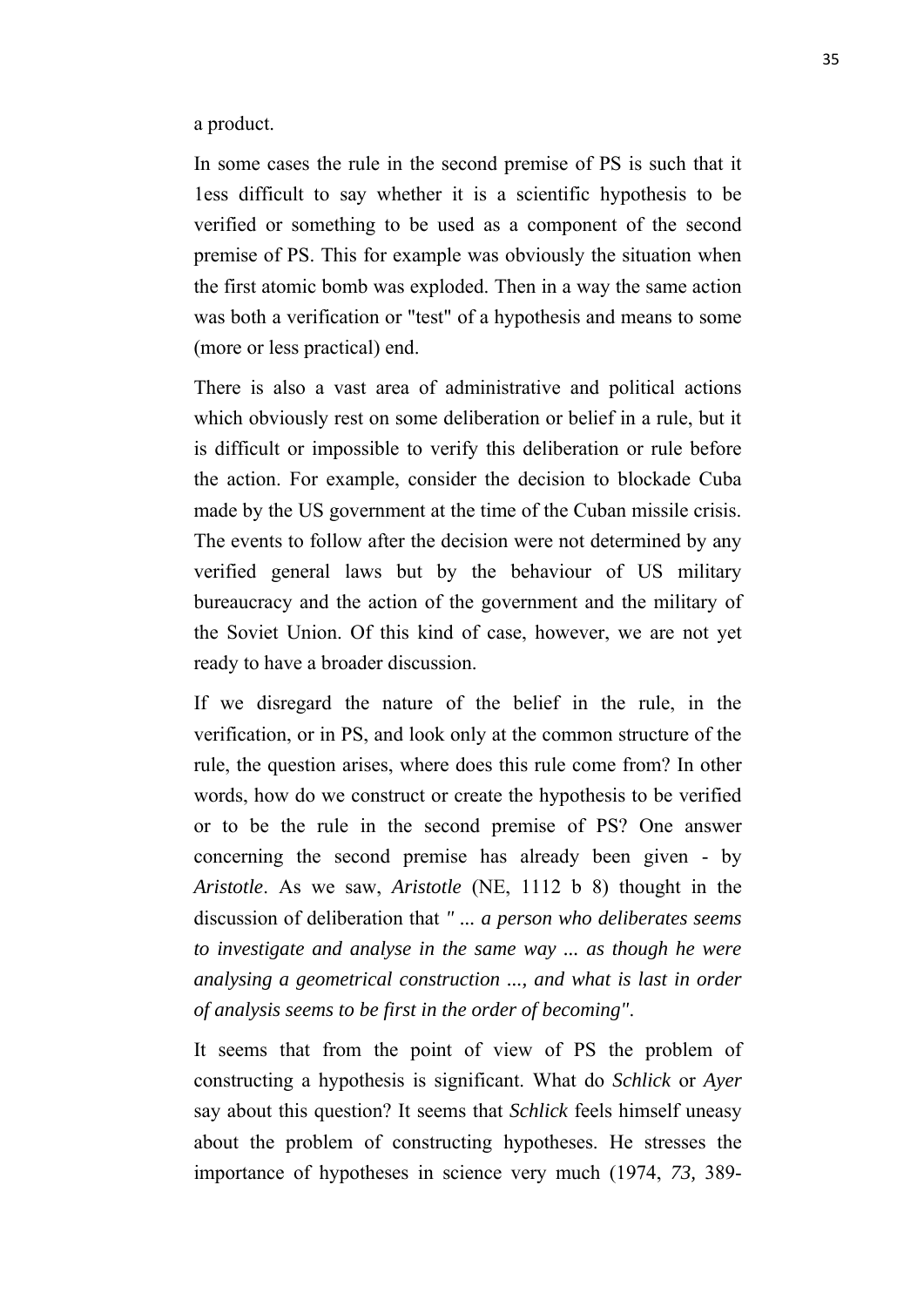393). He even says that *"All knowledge of reality consists, strictly speaking, of hypotheses"* (p. 389).

The contents of Erkenntnislehre, however, are mainly concerned with carrying out the program stated in the beginning of the chapter "Prob1ems of Thought" (p. 103). There Schlick says that his interest is in "the relationships of truths" but not "their original source". *"We assume we have a scientific system not in its genesis but in a perfected state; and what we consider is not the more or less accidental path along which we have been able to establish the individual judgments but the dependencies that exist among them in the finished system of truths"*. *Schlick* simply does not study the constructive process of formu1ating any part of science.

Neither do we find in *Ayer's* Language, Truth and Logic an exhaustive discussion of the construction of hypotheses. In this text, too, there can be found a program parallel to that of *Sch1ick*. We shou1d *"... distinguish between the specu1ative and 1ogica1 aspects of science"* (Ayer 1952, 153). And we shou1d concentrate on the 1atter to the extent that phi1osophy becomes "a department of 1ogic" (p. 57).

There is, however, in *Ayer's* book (p. 137) an interesting discussion beginning with the remark that not every general hypothesis is a generalization from observed instances. A hypothesis may just occur to somebody. So *Ayer* says that it seems to be true that *"mind is active in know1edge"* or *"theorizing is, in its subjective aspect, a creative activity"*. But then again *Ayer* demands that we must *"distinguish the psychological question ... from the 1ogica1 question ..."* and concentrate on the latter (p. 153).

We can see that there is to some extent a common line in *Sch1ick's* and *Ayer's* treatment of the prob1em of induction: they see the prob1em but try to avoid it. As is well known, after *Sch1ick* and *Ayer* there has been a wide literature on the prob1em of induction and also more generally on the problem of constructing hypotheses. But even more wide is the opinion that *"no stable solution has yet been reached"* (Feigl's and B1umberg's introduction to Sch1ick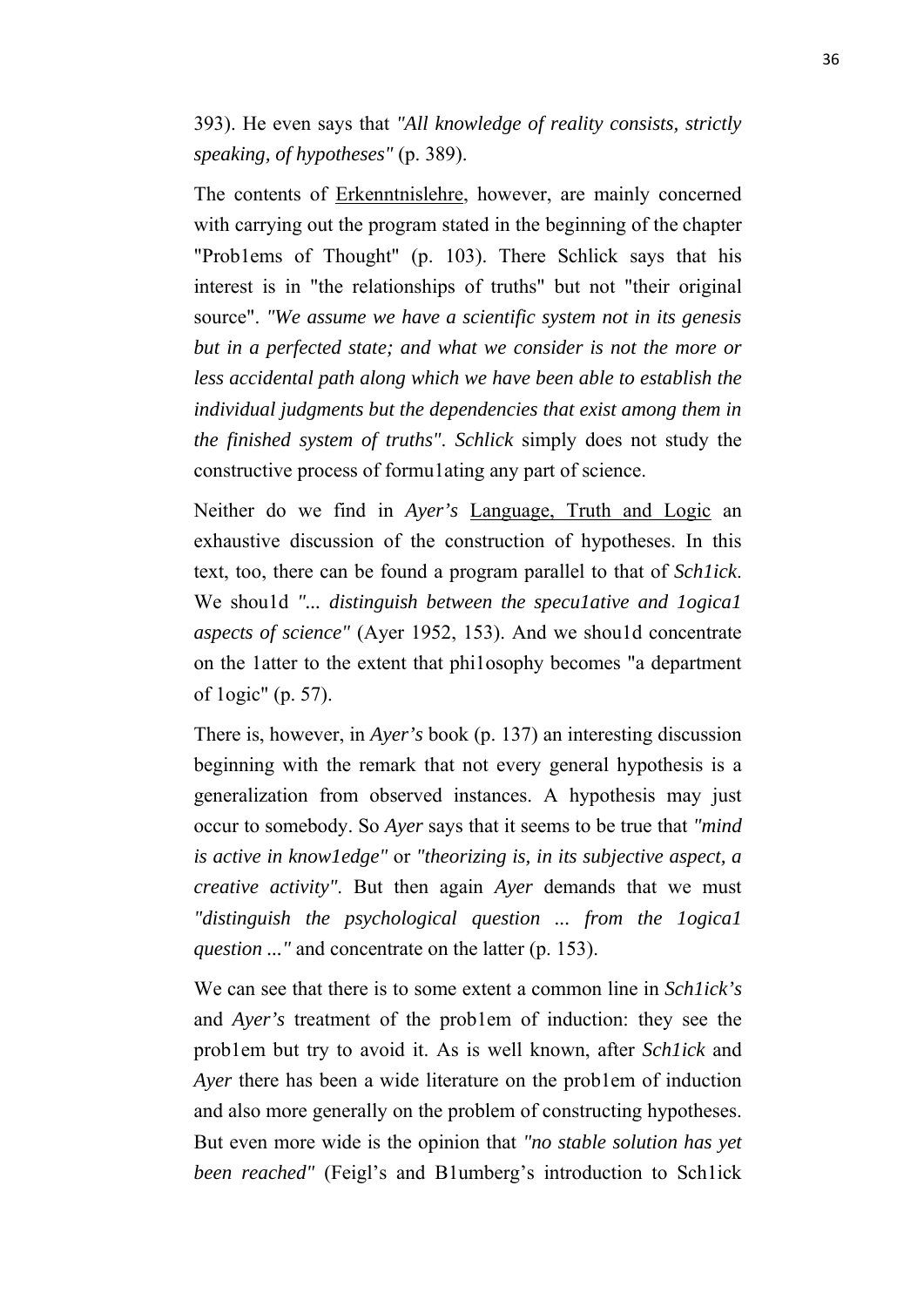### 1974, p XXIV).

On the whole we can now summarize our first finding from the juxtaposition of the verification model and our formu1ation of PS. On one hand the comparison suggests that PS nicely interprets a practical action where the means to the end is structured or constructed on the basis of scientific hypotheses or general laws. On the other hand it suggests that scientific hypothesis or general 1aw can in princip1e serve as a part of the second premise of PS, that is designate means to an end.

If a scientific hypothesis and a conception about means to an end can be of the same conceptual structure it is natural to ask where this structure comes from. We have seen that neither *Sch1ick* nor *Ayer* can answer this question. We have also seen that *Aristotle*  does make some re1ative1y vague suggestions about an answer. Later in this study it will turn out that *Aristotle's* clue does point in the right direction both for the construction of hypotheses and of means to an end.

### Verification and the first premise of PS

The juxtaposition of verification and PS indicates that the first premise of PS might fall outside the verification princip1e. Or, in other words, it suggests that logical positivism fai1s to deal with some aspects of setting goals in individual or social life. This is not to say that logical positivism says nothing about human or socia1 ends. On the contrary, there is a lot of discussion, but this discussion is mainly about the problems related to existing goals or about the problems of the empirica1 research into the actual process of constructing goals.

An interesting context dealing with purpose in action is *Schlick's*  discussion of reality. In discussing the temporality of the real, *Schlick* (1974, 189) raises the question of the reality of things and processes regarded as real but later turning out not to be real. As an examp1e "I think of a journey that I am going to take next year".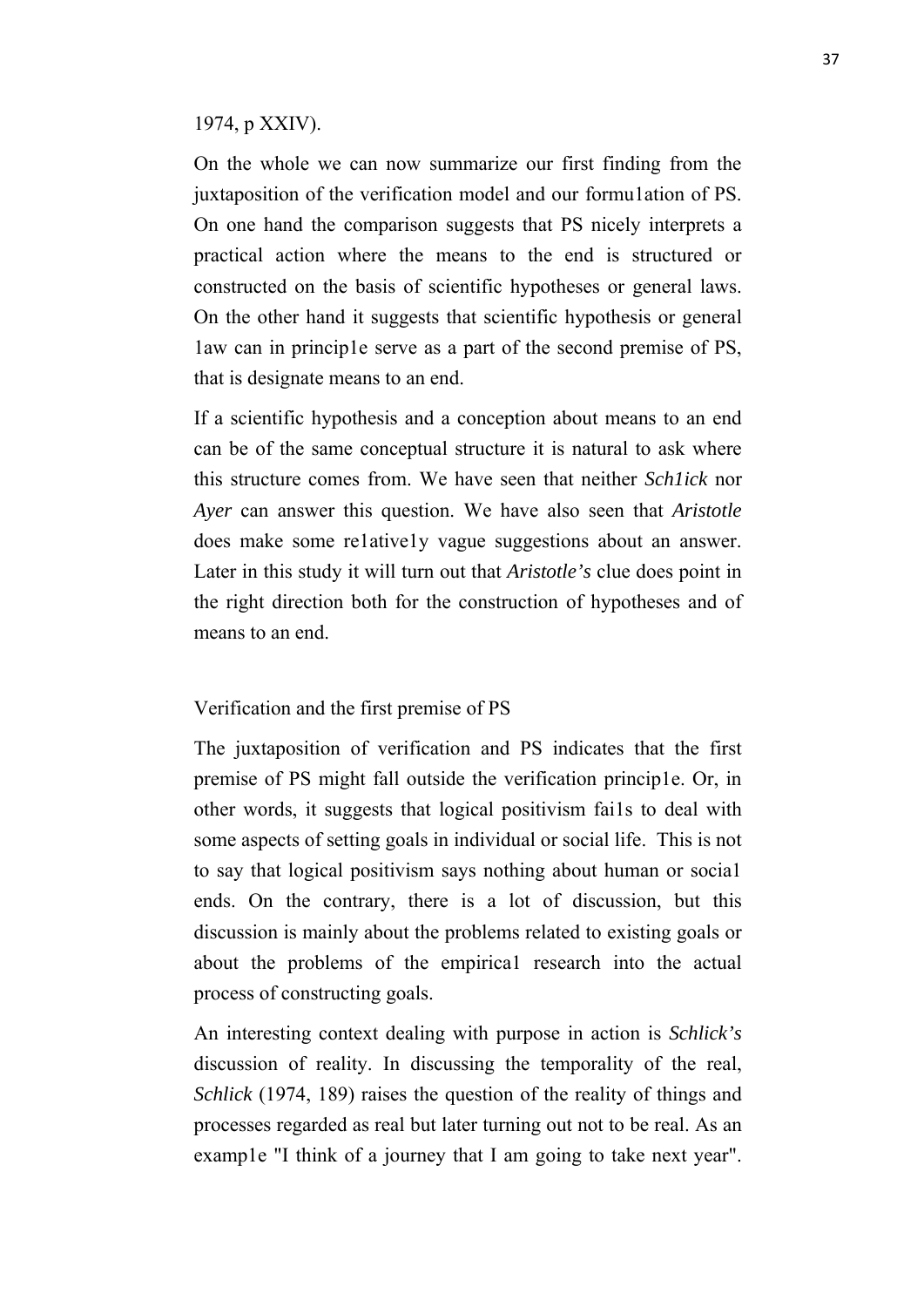He asks in what way the real journey differs from an unreal one. And he answers that surely not by any conceptual feature. For this he calls to witness *David Hume* and *Immanuel Kant*.

*Schlick's* interest in the discussion is to find out the necessary characteristic of reality. (And he finds it to be unique temporal determination alone.) However, here we are interested in the fact that he says to be going to take a journey and how he thinks this imaginary journey becomes future reality as he calls it. The answer is quite simp1e (p. 191): *"If natura1 circumstances determine with necessity the time an event occurs, this is the same as saying that the event actually does occur".*

It seems that for *Schlick* and the positivists, a conscious action has little or nothing to do with the phenomenon that the intention behind the action becomes actual in "future reality". In fact, Schlick does not hesitate to state this conclusion explicitly. At the beginning of the discussion of reality he says that *"...all the judgments we might make about it can only designate the real, never give or create or determine it"* (p. 173).

There remains, however, the actual process of setting goals and the fact of existing intention. What is this kind of phenomenon? *Sch1ick* gives a simple answer: *"The concept of acting, of goal setting, contains the concept of causal determination of all real processes." "Under all circumstances, the practical affairs of life presuppose a thoroughgoing causal determinacy for every action ..."* (p. 397).

*Schlick* seems to be simply 1ogical, and faithful to the basic positivistic views, when he argues that *"The stream of consciousness is simply an existing process; the 'I' is the unified interconnection of this process, not a person who inspects and guides it"* (p. 161). An authority on positivism like Schlick, does discuss the goals of human actions. But in the final analysis the actions and the goals turn out to be determined by some general laws.

In this study we shall argue for the view that it is possible and even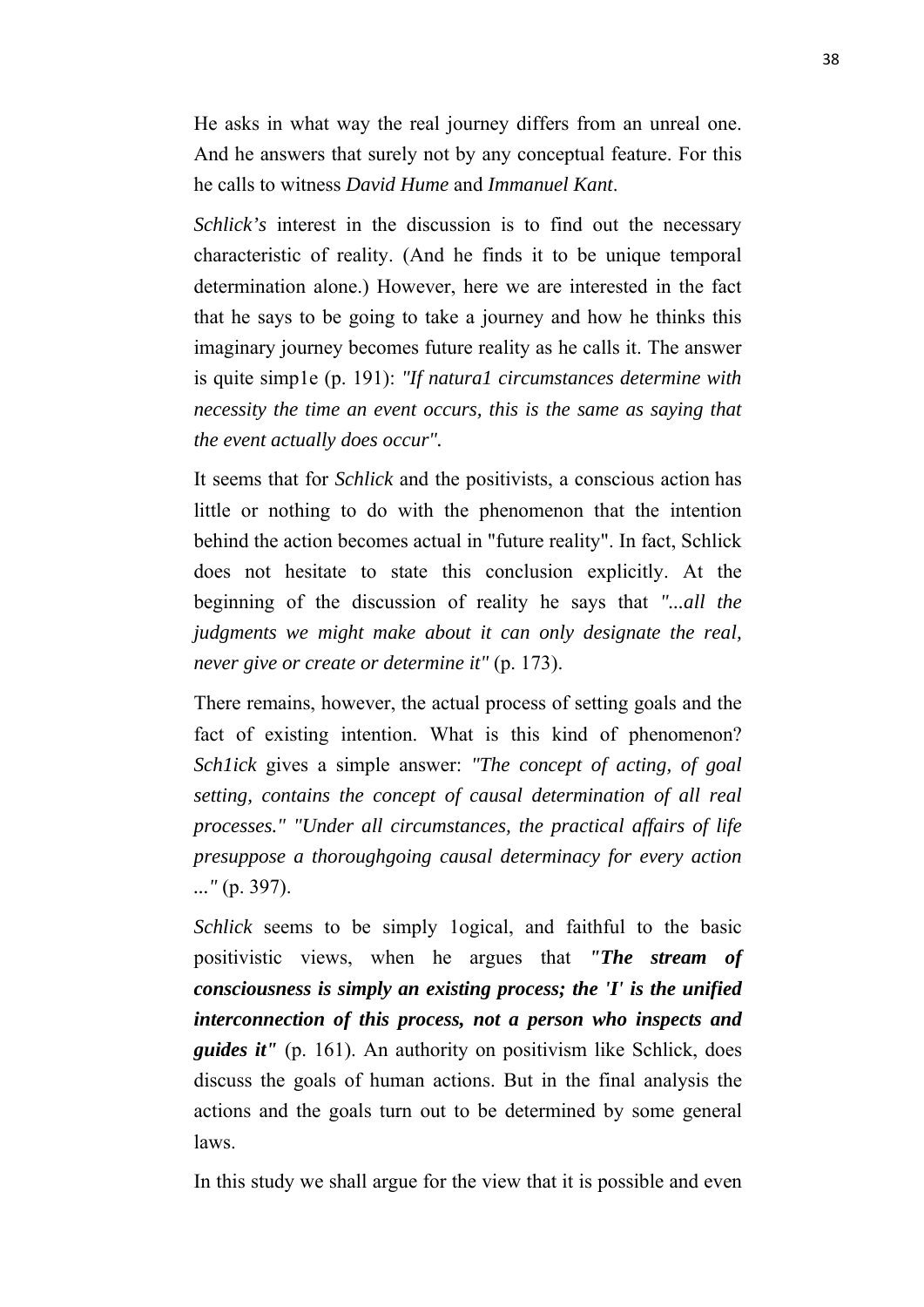typical for humans to construct deliberately several alternative goals and to make a choice between them. We shall also study how this is done rationally. For exp1aining human behaviour this sets a prob1em: if human action is based on deliberate setting and reaching of goals, how is it possible that a scientific, deterministic subsumption model often performs nicely its functions of explaining and predicting. This question will also be discussed in a following chapter.

To complete the discussion of the juxtaposition of verification and PS, we make next a short remark about the seemingly similar pair second member of verification and conclusion of PS. Obviously "doing a" and "arranging c" refer to the same capacity of human beings of having intention to do something and then of doing this thing.

We have had a discussion of intending and doing in connection with von Wright s PS. Von Wright set the question of what is the relation between the secondary intention (as he calls it) of PS and the action itself, and concluded that the relation is that of logical necessity. We argued that the relation is neither logical nor causal necessity. We even called this relation expression relation - a relation that remains to be specified later in this study.

### Quantification in science

In the 3rd and 4th members of the verification model, reference is made to the judgment drawn from observation and the finding of identity between this judgment and the hypothetical judgment. *Schlick's* analysis of this "finding of identity" brings us to a vital precondition of scientific procedure and concepts, to the demand for quantification. Before entering into this discussion of quantitative concepts, we will make some remarks about the background relevant to this approach.

In the second part of this study we shall analyse some theories of decision making in public and foreign policy. One of the models to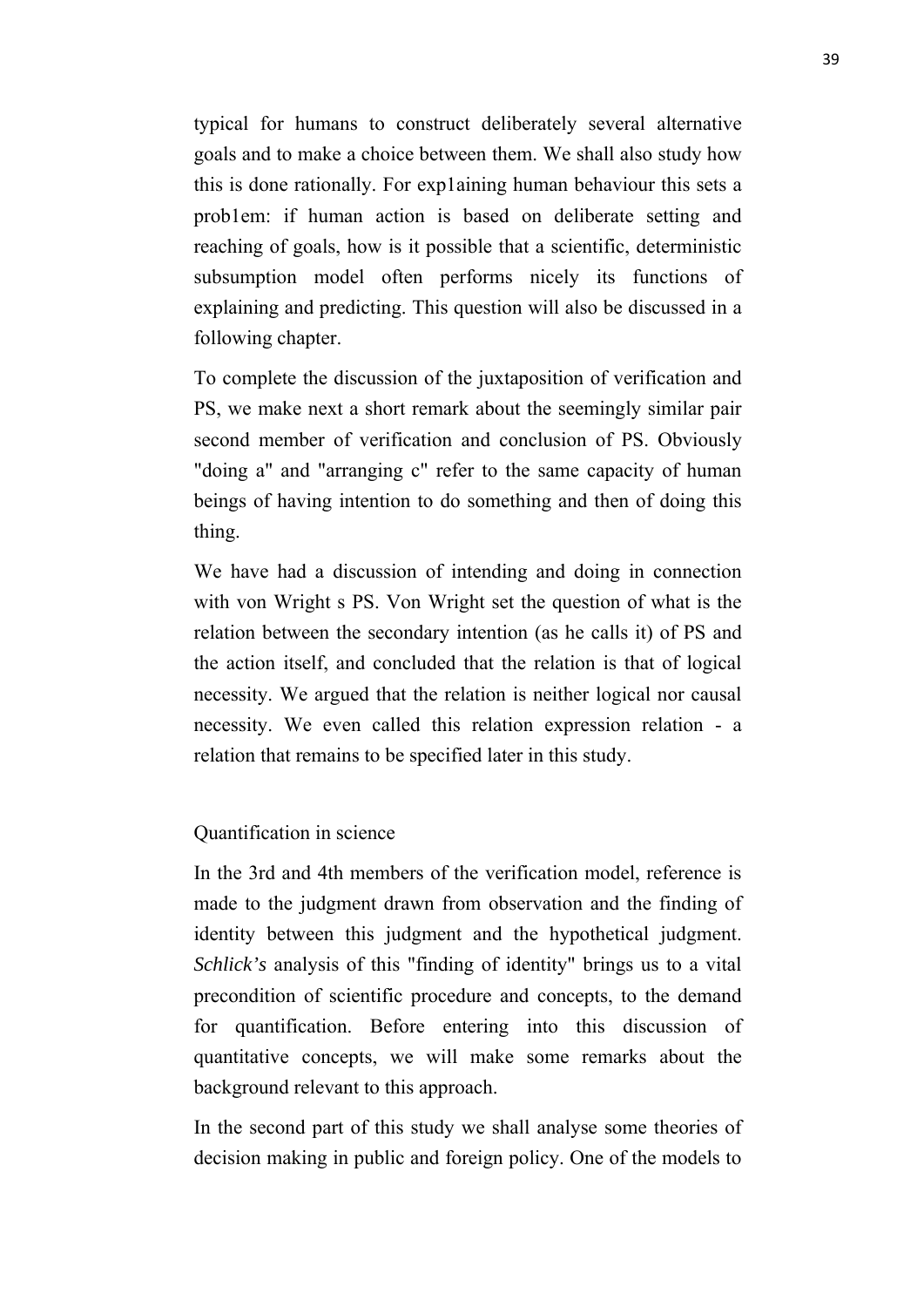be analysed is "Rigorous Rational Model" (*Allison*) or "Analytic Paradigm" (*Steinbruner*). It will be seen that this model of decision making is practical reasoning with extremely restricted preconceptions. And it will be seen that this restricted conceptual framework comes from the concepts of the natural sciences. Actions are supposed to take place as in the scientific experiment designated by the verification model: by bringing about some states of affairs the outcome will follow according to some general laws (usually with some degree of probability). This is why the decision situation is in this model analysed by means of concepts satisfying scientific criteria.

But it will also be seen that the concepts of the Analytic Paradigm do not work in some environments that is they do not correspond reality in some situations. This is why it is worth studying these scientific concepts closely and seeing what kind of reality they are supposed to designate.

There is also another reason for a lengthy discussion of *Schlick's*  positivistic theory of concepts. The demand for quantification in the natural sciences has been one of the main targets of the "humanistic" or "anti-positivistic" criticism of science and technology and of the positivistic conception of these departments of human 1ife. And one common step forward from this criticism has been to separate them from "human sciences", to deal with the other facets of human life, a classic in this approach being *Dilthey* (Dilthey according to Habermas 1972, 141): *"...And in this way the possibility arises of defining this group of sciences (history,* economics, legal and political science, the study of religion, of *literature and poetry etc., (examp1es given by Di1they, remark RV) by their common re1ation to the same fact, humanity, and of delimiting them from the natural sciences"*. In the following, one reason for studying *Schlick's* discussion, the attempt to integrate these two types of sciences, is contrary to *Dilthey's* program. Our interest in this is not only philosophical.

A practical reasoner or decision maker faces external reality that he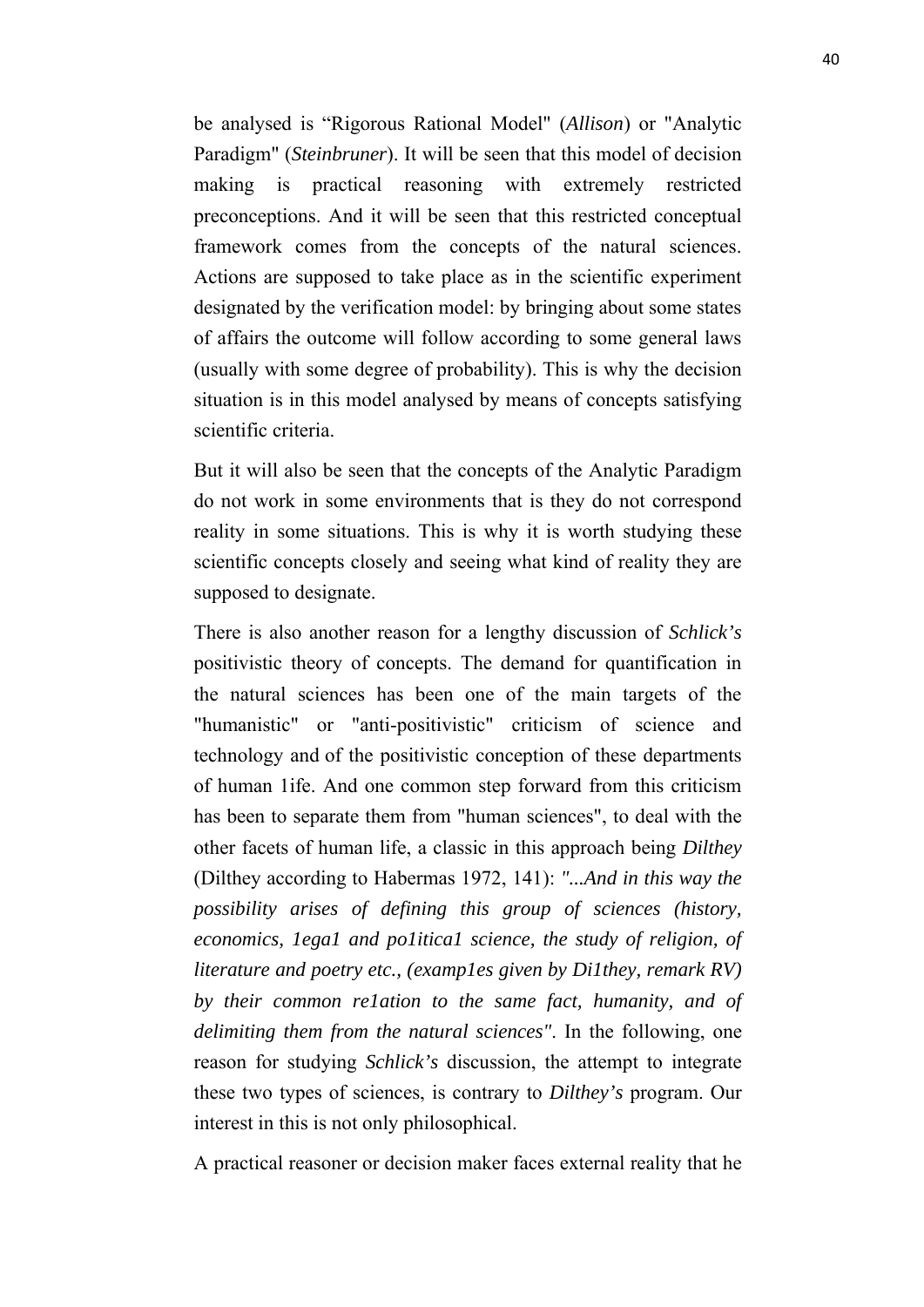must structure conceptually in such a way that he can construct the second premise of PS or the means to the end. If the concepts of the natural sciences corresponded completely with the external environment, these concepts would obviously satisfy the need for explaining and predicting the behaviour of the external environment. However, in the following we shall argue that this is not the case. These concepts do not cover essential aspects of the external environment: human beings capable of practical reasoning. We shall also suggest that this uncovered area can be interpreted in terms of the "human sciences". And in order to use the concepts of natural and human sciences together in a balanced way, one must find a relation between them.

*Schlick* (1971, 4) begins his discussion by asking "What actually is knowledge?" Then he remarks that the theory of knowledge must first determine what specific process the term "knowledge" is to designate (p. 5). Then he gives two examples of knowing.

First *Schlick* says that while walking home he sees a brown object moving in the distance. By its several characteristics he knows that it is animal. When the distance diminishes he comes to know that the animal is a dog and after a while he knows that the dog is his own dog. Now what does it mean to say that the object is an animal and not a lifeless thing? *"Plainly that the moving object is not ... unfamiliar to me… I had already as a child learned to designate it by the name 'animal'. I have re-cognized (wiedererkannt) in that ... the characteristics ... that an object must have if it is to be designated an animal"* (p. 7).

If to know is to re-cognize, what is this rediscovering? For *Schlick* (p. 15) it means to equate *"what is known with that as which it is known*". Then what is this equating? It presupposes comparing. Then *"what do we compare with what?"* In ordinary 1ife, *"what are compared are images or ideas"*.

*Schlick* (p. 17) remarks that knowing by means of images possesses certainty enough for all practica1 purposes. Obviously in the example above the image or idea of "animal" and "dog" are clear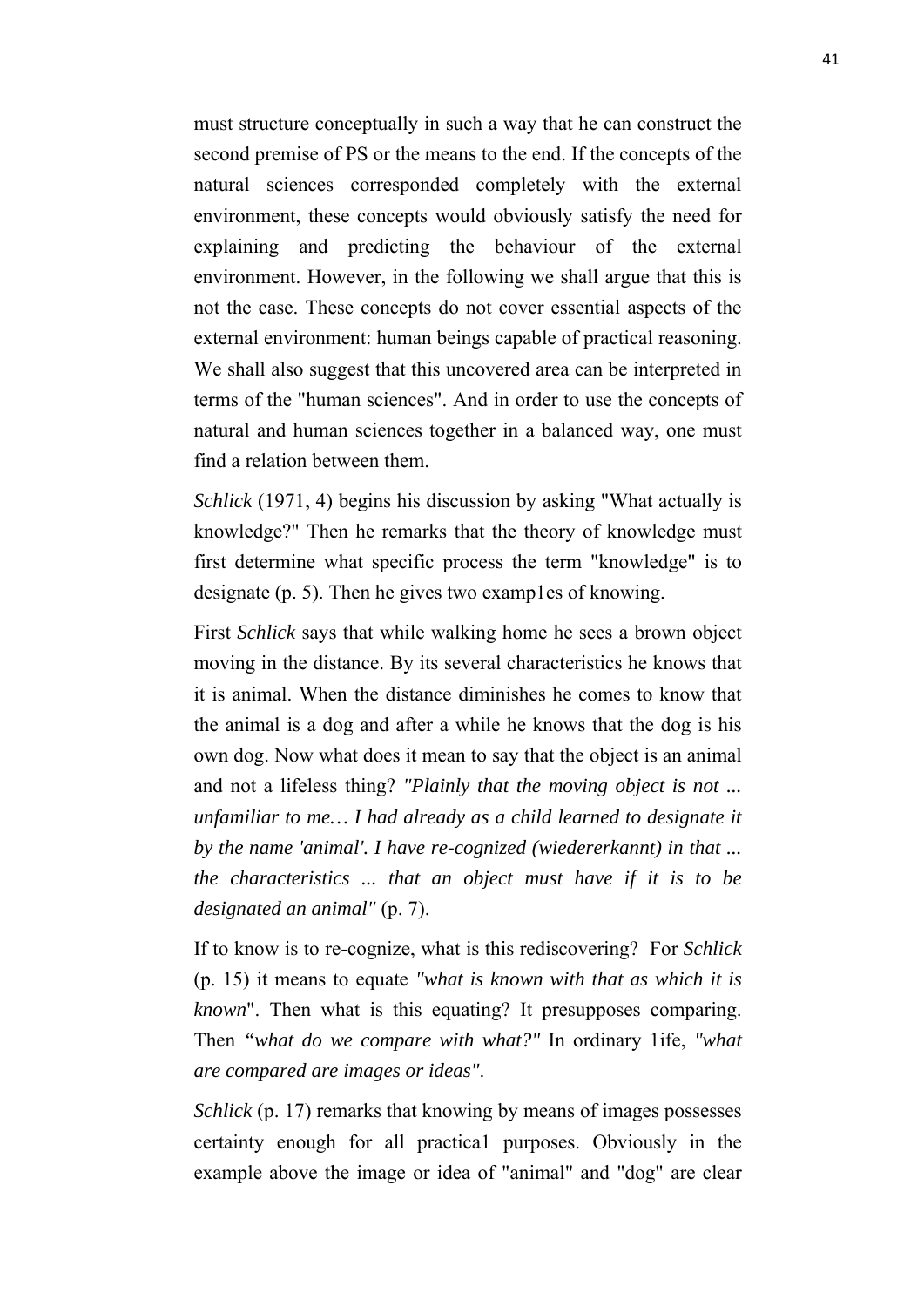enough in that situation to make possible the comparison and "finding a dog in the animal". But obvious1y several mistakes can also come into this kind of knowing.

My memory may not be reliable or I can see wrongly in the darkening eve etc ... And so the question arises, how can science obtain the sort of knowledge that conforms to the requirements of rigor and certainty. The answer is that science replaces the vague ideas *"by something that has fixed bounds and can always be identified with comp1ete assurance"*. And hence there follows a long discussion of the character and role of concepts with all the niceties of problematics included in the classical works on epistemology. We do not follow all these paths because for the moment our interest is in finding the path that 1eads to the quantified structuring of the external environment.

What are concepts according to *Schlick*? They are different from ideas in the sense that they are "completely determined and have nothing uncertain in them". But concepts are not, however, something like exact images. "We operate with concepts as if they were images with exactly delineated properties that can always be re-cognized with absolute certainty" (p. 20).

How then are precise or absolutely certain concepts possible? The first of Schlick's (p. 131) conditions for this is the capacity of consciousness called memory and the unity of consciousness following from this. The other fundamental condition is simply the ability to "see" whether ideas in the inference are similar or different. "Otherwise, how could we know whether our ideas change or remain the same, how could we keep different ideas separate?"

In discussing the second condition *Schlick* (p. 131) first praises *John Locke* for discovering this problem. Then he criticizes the answer *Locke* gave to this question because he said that the prime capacity of the mind is to perceive its ideas and hence see if they are same or different. *"Consciousness is not re1ated to ideas as the stomach is re1ated to food ... Indeed, it is ideas that constitute*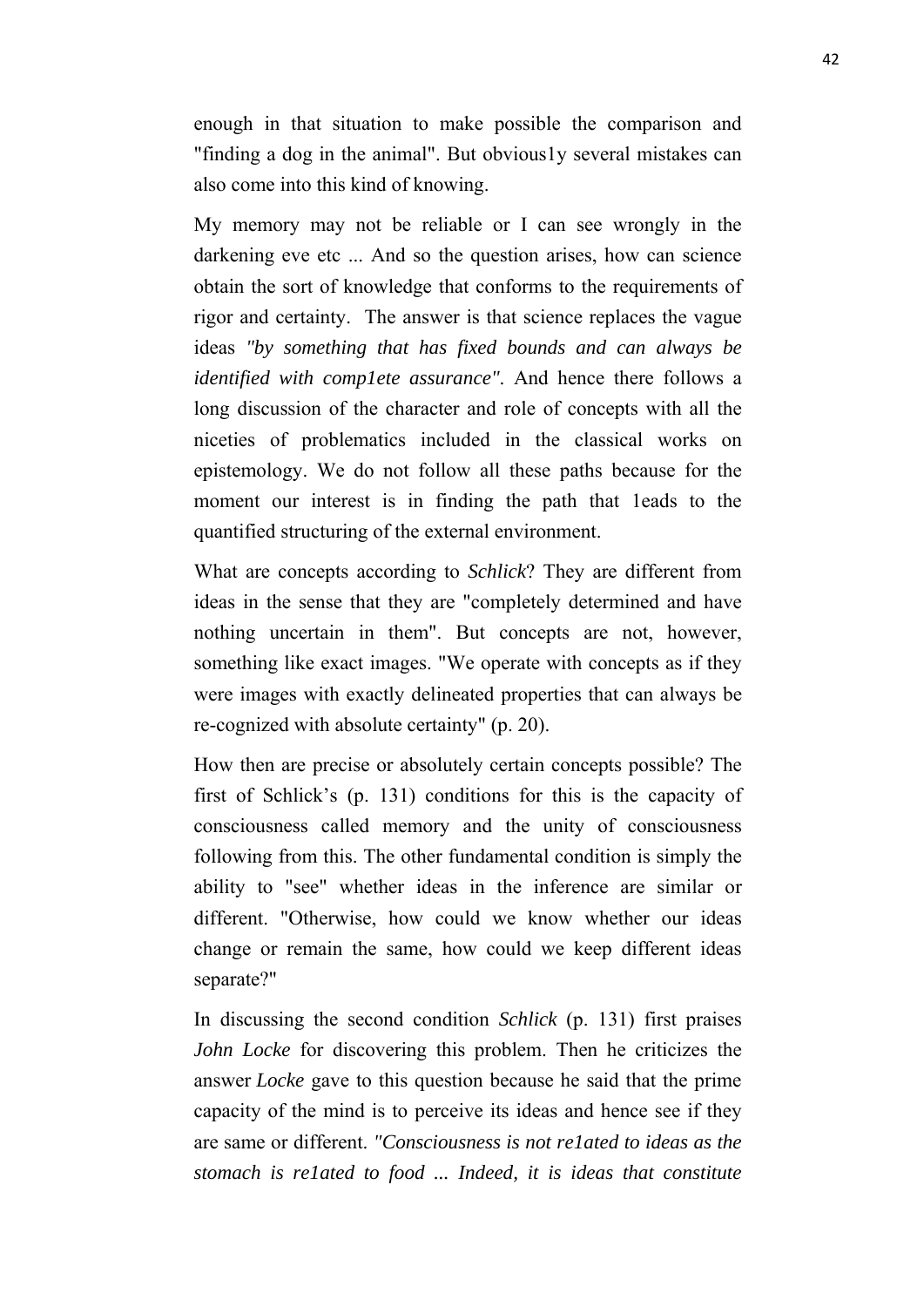*consciousness."* How is it then possible to determine rigorously sameness or difference of ideas?

The answer is that the mental acts *"must be understood in terms of their immanent psychological regularities"*. *" ... there is actually nothing 'there' except the real processes of consciousness"* (p. 141). What seems to happen here is that *Schlick* substitutes the real processes of the brain or the physiological-biological complex from which mental processes are considered to emerge for fleeting processes of consciousness. And through these real processes concepts are first fashioned. And in this way the question gets a new fonmu1ation: how can the real psycho1ogicalrelationships furnish precisely what purely 1ogical relationships express?

The answer to the question above is given by an analogy. *"Imagine a thinking-machine ... or... a calculating machine. Like the human brain, a machine of this sort is a physical apparatus whose operations are of course fully determined by, physical laws not by the laws of arithmetic"* (p. 141). When we calcu1ate by this kind of machine, its operations from the physical point of view lack precision, but this does not affect the result. If we for instance ca1cu1ate 13 times 14 the resu1t is 182 and not, say, 182.000001. Also, the operations of this kind of machine are continuous as for instance when the "wheels" and "levers" pass from 181 to 182. However, the initial and final states are discrete. And this is, according to *Schlick*, how the human brain and therefore the human mind works.

There is a1so physically imprecise behaviour of real processes (obviously caused by some external factors) and continuity of behaviour of these processes. But the terminal states are discrete*..." It is no exaggeration to speak here about infallibility. That we ate ab1e in general to determine differences is a simp1e matter of fact"* (p. 143).

From the argument above there is only one step necessary to answering the original question of finding sameness and difference in concepts. *"Concepts are sharply defined in so far as they are*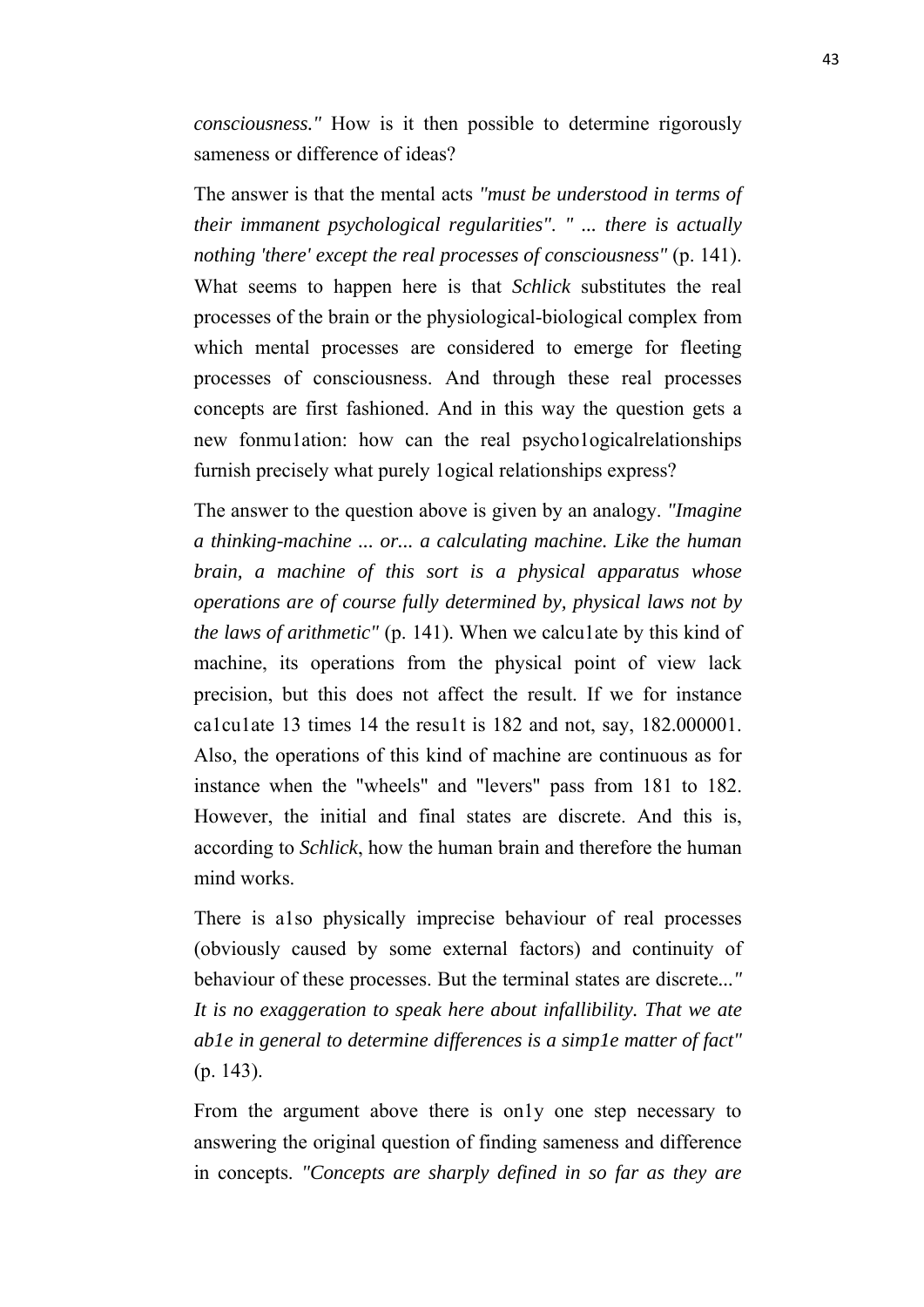*discrete or separate from other concepts ..."* (p. 144). And here we have reached an intermediate goal in our search for the reasons for quantification in science.

To know is to find identity. To find the same presupposes the comparison of ideas. To find rigorous sameness is to find sameness of concepts, exact by definition. And concepts are exact as they are discrete or separate from other concepts, when there occurs *"this differentiation of mental quantities"* (p. 147). Our next topic is how *Schlick* relates his theory of concepts to the concept of reality.

### Quantified concepts and reality

At the beginning of the section "Prob1ems of Reality" *Schlick* (p. 171) repeats some of his original questions and considers them in connection with the prob1ems raised by his theory of concepts. He recalls that the role of concepts is to be signs for objects or designate them, and in the course of investigation we often designate the given *"by means of combinations of concepts"* and we *"form new concepts that do not directly designate anything with which we are immediately acquainted"* (pp. 174-175). The question then arises as to whether these latter concepts are correlated with anything 'rea1', that is, whether the predicate 'rea1' is also tied in with the features of those concepts. And as we saw above the most essential feature of those concepts is that they are discrete or separate from each other.

*"Accordingly, the coming sections must be concerned above all with seeking out the characteristic feature of all that is rea1 ..."* (p. 175). We might add to that the concern to find out the characteristic feature of "real" compatible with those essential features of concepts. Given this kind of task the results are obvious. We do not go through the sophisticated and exhaustive argument. Instead we look at the results with some introductory remarks.

After a lengthy discussion of "immanent" or "immediately given" and "transcendent" or "real in time" (as *Schlick* understood it)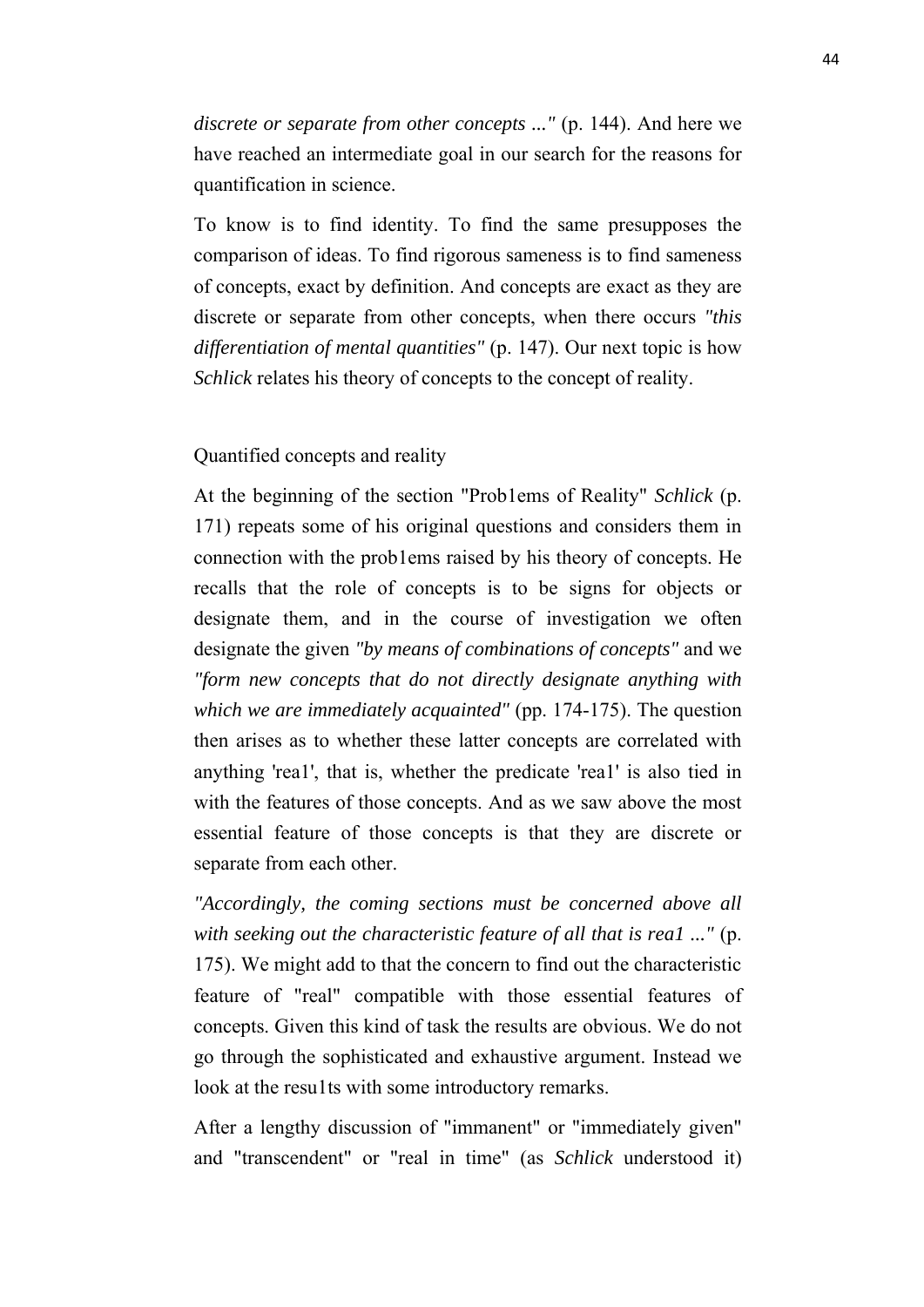*Schlick* discusses three possible spheres; as it were; of reality: time, space, and sense qualities.

The discussion of time begins by dissociating, *"the subjective experience of tempora1 succession from the objective determination of time"* (p. 245). Accordingly then *"an object is rea1 if empirical correlations necessitate its being given in a quite definite place in the one-dimensional continuum* (of time, remark RV)" (p. 246)

In the beginning of the discussion of space *Schlick* also considers that it is necessary *"to distinguish between the spatial as intuitively representable extension and spatial as a system for ordering natural objects, achieved with the aid of pure concepts"* (p. 251). After a discussion of the topic *Schlick* sums up the result by a quotation from *Störring*: *" ... space is to be rated ... as transcendentally real in so far as it can be defined in terms of mathematical analysis"* (p. 263).

*Schlick's* discussion seems to follow predictable lines as, in the beginning of the discussion of sense qualities, he says that these are elements of consciousness, not of reality like objective time and space. Sensible qualities belong to the subject not to objects (p. 265).

We remember that *Schlick's* question is whether the characteristic features of concepts (according to *Schlick's* theory of concepts) designate anything real. Now after defining the real as above it should be easier to find the correlation between concepts and the real. Concepts are exact when there occurs the *"differentiation of mental quantities",* and they are discrete or separate. And at the same time reality is spatio-temporal ordering of measurable objects. Quantified concepts and quantified, measurable spatiotemporal ordering correspond to each other.

In the subsequent discussion, Schlick makes numerous remarks related to a quantitative or scientific world view. Obviously all of them are logical results of the previous discussion, supposing as he does that this *"quantitative picture of the world*" is *"complete in*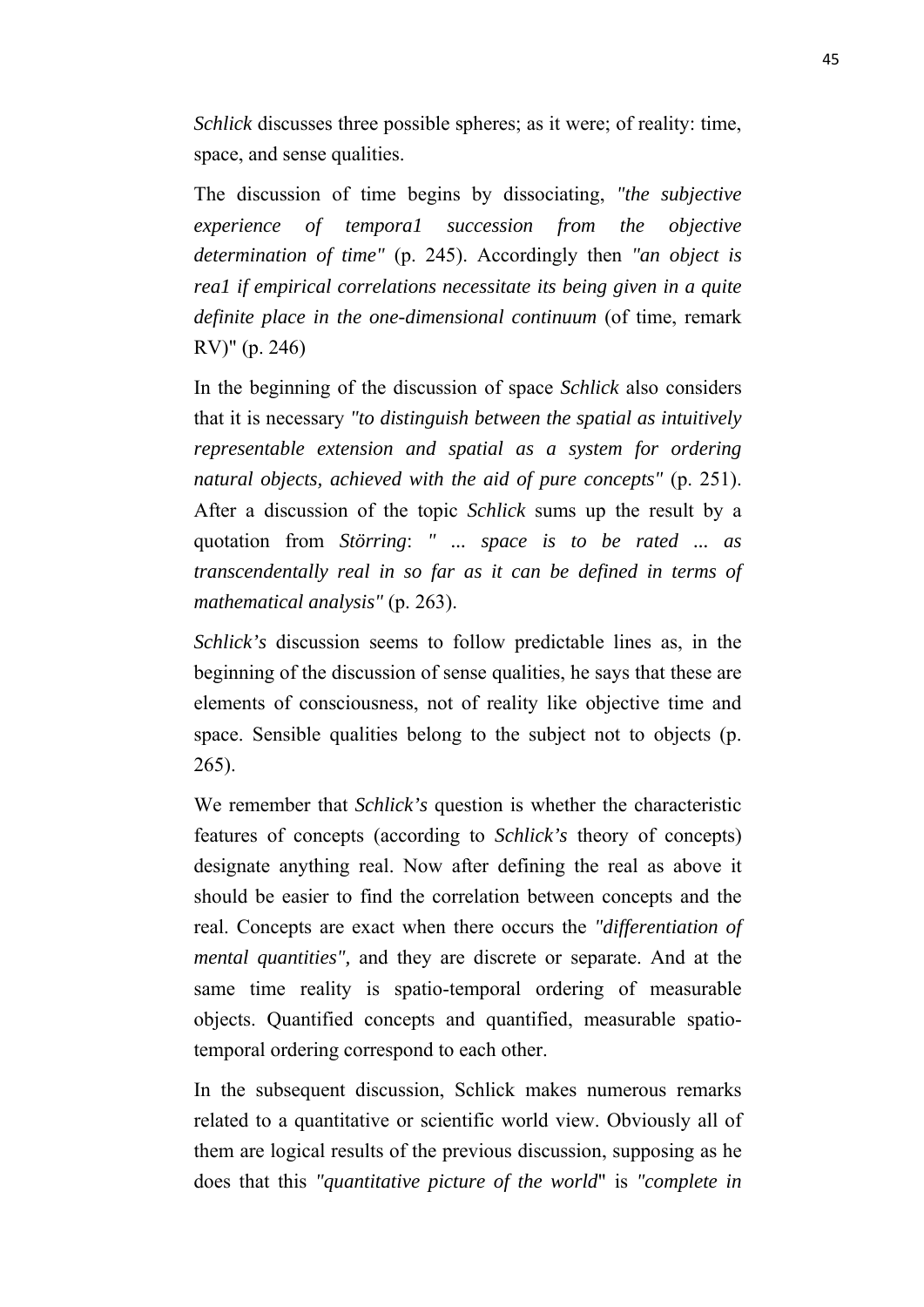*itself"* (p. 283).

After a discussion Schlick says that *"definitive knowledge about qualities"* is possible only through the quantitative method and also that the life of consciousness is completely knowable to the extent that we succeed in reducing it to the physics of brain processes (p. 288). Similar is the remark that concepts designating real spatio-temporal reality may be used to describe *"any arbitrary reality without exception, including the reality of consciousness"* (p. 295).

From all this it seems to be natural to conclude: *"Physics is the system of exact concepts that our knowledge correlates to all reality. I say with all reality, since according to our hypothesis the entire wor1d is in princip1e open to designation by that conceptua1 system"* (p. 296). It is no wonder then that after a subtle and exhaustive discussion *Schlick* commits himself to "epistemo1ogica1 monism": *"Whatever is rea1 is open to designation by quantitative concepts"* (p. 331).

# Objective rationality

From this lengthy discussion we can extract a short but important conclusion. The search for rigorous exactitude commits the natural sciences to quantified concepts. The commitment to quantified concepts commits the natural sciences to recognize or accept as real on1y the (more or less strictly) quantifiable or measurab1e aspects of the complete territory of human experience.

Before beginning on the next topic of this study we shall make a remark about a subject, which will be repeatedly discussed in the following. This is the concept of rationality. What kind of concept of rationality emerges from *Schlick's* and *Ayer's* basic philosophical conceptions? *Ayer* discusses this in the context of va1idity of hypotheses.

For *Ayer* (1952, 99) the function of an empirical hypothesis is to enable us to anticipate experience. But if a hypothesis is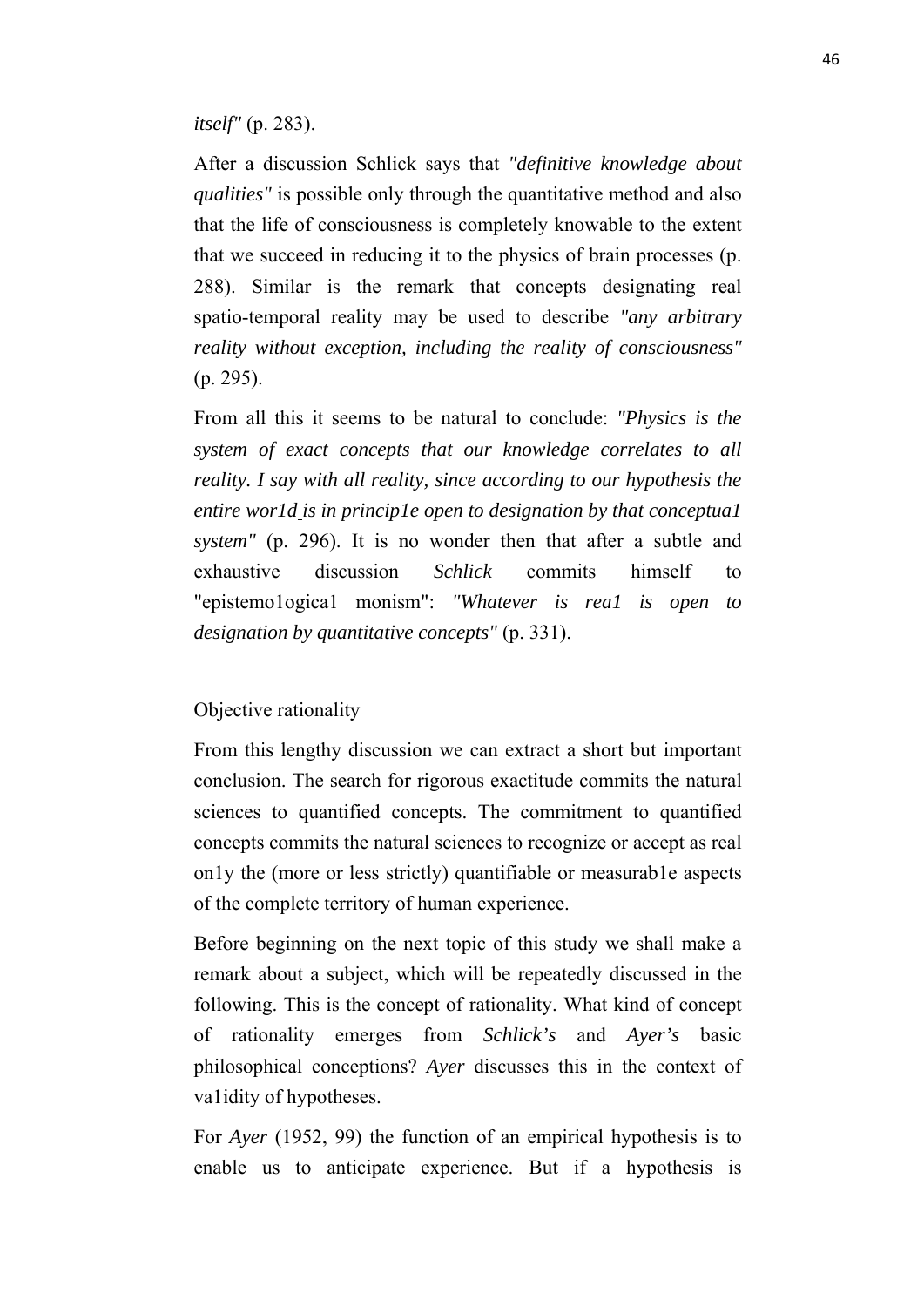successfully verified, one cannot say that it is absolutely valid, only that its probability has increased. And this increases our confidence in the verified proposition, *"as measured by our willingness to rely on it in practice"* (p. 100). And Ayer defines as rational a belief which has been arrived at by methods which we now consider reliable. And as is natural, for *Ayer* these methods are those of "contemporary science" (p. 100). Hence, according to *Ayer*, the rationality of a belief is based on its objective test or verification.

There is, however, a loophole in *Ayer's* argumentation. He says that in the future we may adopt different methods for forming our beliefs. Our present beliefs may then appear to be irrational. *"But the fact that this is possible has no bearing on the fact that these beliefs* (based on contemporary science, remark RV) *are rational now"* (p. 100).

# 3. Dray versus Hempel on Interpreting Human Action

In the preceding chapter was seen the close relationship between our formulation of the practical syllogism and the model of scientific practice, the model of verification. Scientific hypothesis or general law can in principle serve as a component of the second premise of our PS. In this case the goal (as given in the first premise of PS) and the event to happen under some conditions (in the hypothesis) are identical. Moreover, the means stated in the second premise and the conditions given in the hypothesis are in this case identical. In practical action the means are brought about in order to bring about the goal. In verification procedure the conditions are brought about in order to see whether the "effect" occurs.

If "the system of exact (scientific) concepts", as *Schlick* suggests, "correlates with all reality", the verification model could with some minor modifications serve as a sufficient model of practice. As preliminarily indicated above, this is what is tried in "the rigorous rational" or "analytic" decision paradigm. In this case the goal is supposed to be reached by first finding out the sufficient conditions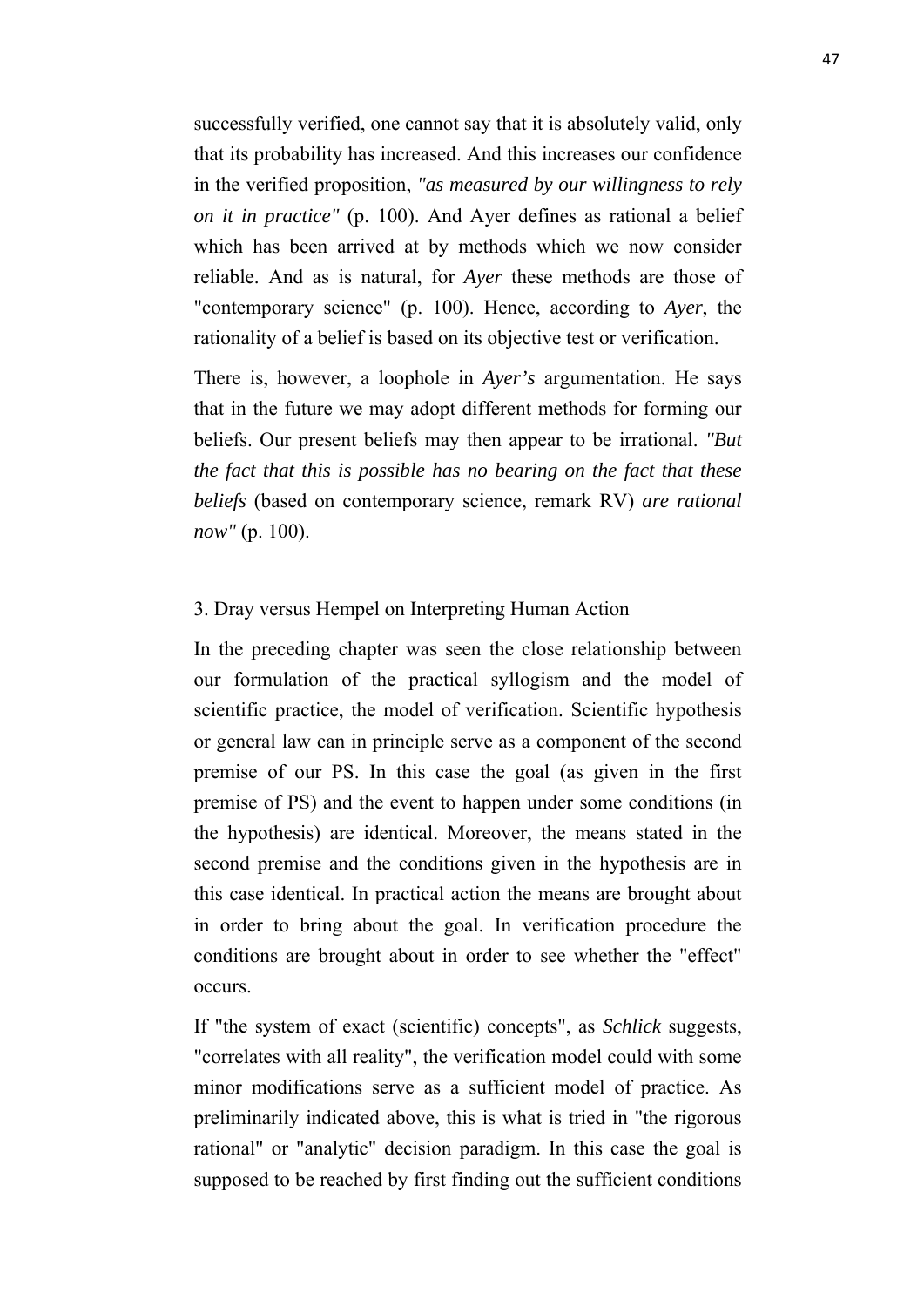for it and then by bringing about these conditions: hence the goal would follow as an effect or outcome.

In this chapter, however, we shall argue that "the system of exact concepts" does not cover all the reality relevant for a practical reasoner. We shall first study some aspects of reality that the concepts of the natural sciences do not correspond with. Then we shall consider what our findings mean for practical reasoning, that is for our formulation of PS. The first part of this approach will be done by studying a well known piece of discussion between the "two philosophical frontiers" of positivism and "the criticism of positivism". This is a part of the so called Hempel-Dray - debate.

# Hempel on general laws

As indicated in the introduction to this study, the discussion of "two methods" in the social sciences has a long history behind it. A landmark in this debate was *Carl G. Hempel's* article The Function of General Laws in History. *Hempel's* main argument in his short but powerfu1 article is that scientific general laws have quite analogous functions in (the study of) history and natural sciences.

By "general law" *Hempel* means *"a statement of universa1 conditional form which is capab1e of being confirmed or disconfirmed by suitab1e empirical findings"* (Hempe1 1965, 231). In *Schlick's* words of the pre ceding chapter, general law is a hypothesis capable of being verified. The term law stresses the point that the verification or confirmation or test of the hypothesis has successfully taken place.

For *Hempel* the function of general law in the natural sciences is explanation and prediction. After this remark *Hempe1* gives his well-known model of exp1anation, which deserves to be quoted complete (p. 232):

*The explanation of the occurrence of an event of some specific kind E at a certain p1ace and time consists, as it is usually expressed, in indicating the causes or determining factors of E. Now the assertion that*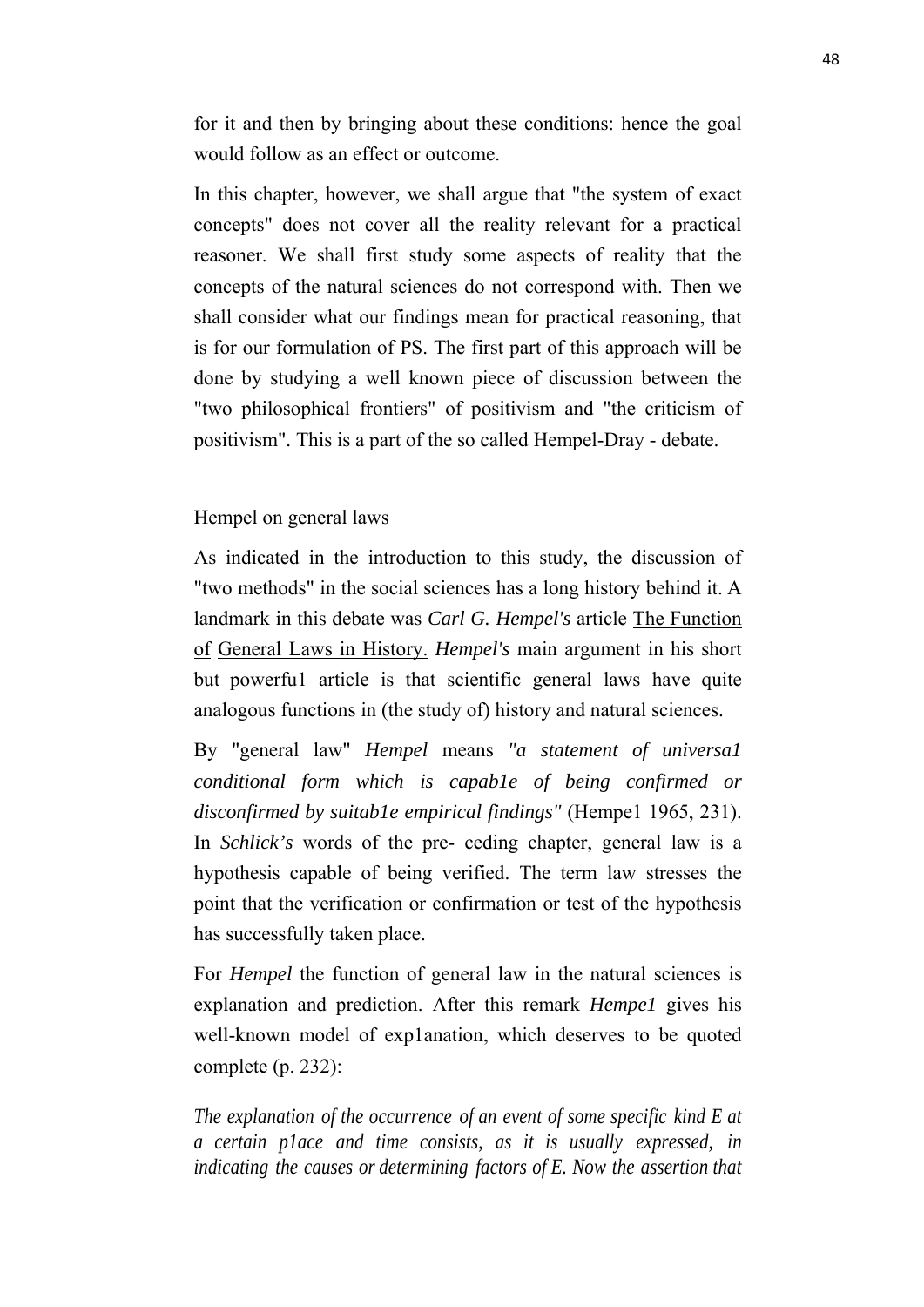*a set of events – say of the kinds C1, C2… Cn – have caused the event to be exp1ained, amounts to the statement that according to certain general laws, a set of events of the kinds mentioned is regularly accompanied by an event of kind E. Thus the scientific exp1anation of the event in question consists of*

*(1) a set of statements asserting the occurrence of certain eventsC1,C2… Cn at certain times and places*

*(2) a set of universal hypotheses, such that*

*(a) the statements of both groups are reasonably well confirmed by empirical evidence,*

*(b) from the two groups of statements the sentence asserting the concurrence of event E can be 1ogically deduced.*

*In a physical exp1anation, group (1) wou1d describe the initial and boundary conditions for the occurrence of the final event; generally, we shall say that group (1)states the determining conditions for the event to be exp1ained, while group (2) contains the general 1aws on which the explanation is based; they imply the statement that whenever events of the kind described in the first group occur, an event of the kind to be exp1ained will take p1ace*.

By C1... Cn *Hempel* refers to what is often understood by "causes", and by E he designates what is often seen to be "effect" (p. 233). Hence in scientific explanation of an event E one looks for determining factors C1...cn of E and a general law which states that whenever the events like C1...Cn take place the event E will a1so occur.

Scientific prediction is then some kind of mirror picture of scientific explanation. In this case we have, in the beginning, the determining factors and a general law from which the effect to occur can be derived.

As an example *Hempen* gives the work of an astronomer (pp. 234- 235). From our point of view it is interesting to note that *Lempel's* functions of general laws of science do not directly include what could be called a practical or productive function. This function could designate the situation when a general law is part of practical syllogism. In this case the situation is that there is a goal E and one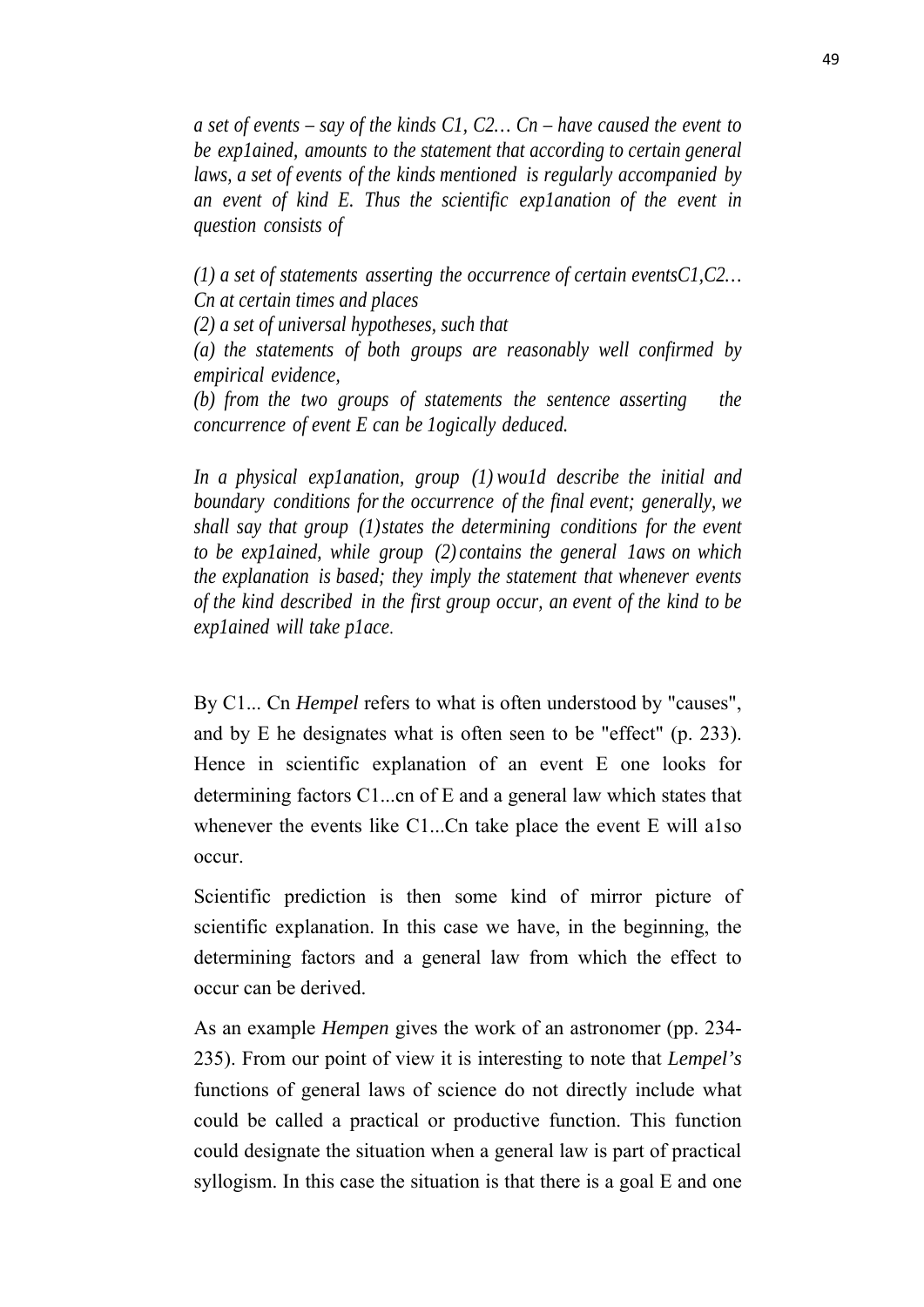tries to find out the determining factors C1… Cn and the law linking these factors to E. The practical action then is to bring about C1… Cn in order to produce E.

For *Hempel*, explanation and prediction are also the functions of general laws in history. And so the preceding considerations apply to explanation in history and human and social sciences as well as to any empirical science. Therefore it is for *Hempel* "strange" that many historians deny the possibility of general laws in their subject of study (p. 235).

### Dray on Hempel

In the beginning of Laws and explanation in history (1958) *William Dray* considers some of *Hempel's* writings on scientific explanation. This kind of explanation *Dray* calls the covering law model, because in this theory *"explanation is achieved ... by subsuming what is to be explained under a general law"* (Dray 1958, 1). The model, according to *von Wright*, may also be called subsumption-theory (von Wright 1971). After considering philosophers discussions of the problematics of explanation, *Dray* (p. 11) remarks that *"as a rule, however, historians tend to resist the model as in some way irrelevant to what they are trying to do."* 

A relatively large part of *Dray's* book deals with the applicability of the covering law model to large-scale historical events and conditions. Then he comes to the explanations which are given for actions in history. His basic argument is that in the explanation of human behaviour in history there are features *"which make the covering law model peculiarly inept"* (p. 118). He even makes his point of view quite definite by a remark that although some historical events might fall under general laws, this would not enable us to understand these events in the special way that is needed for this special subject matter of human beings as actors in history (p. 118).

The special way of interpreting history or human actions in history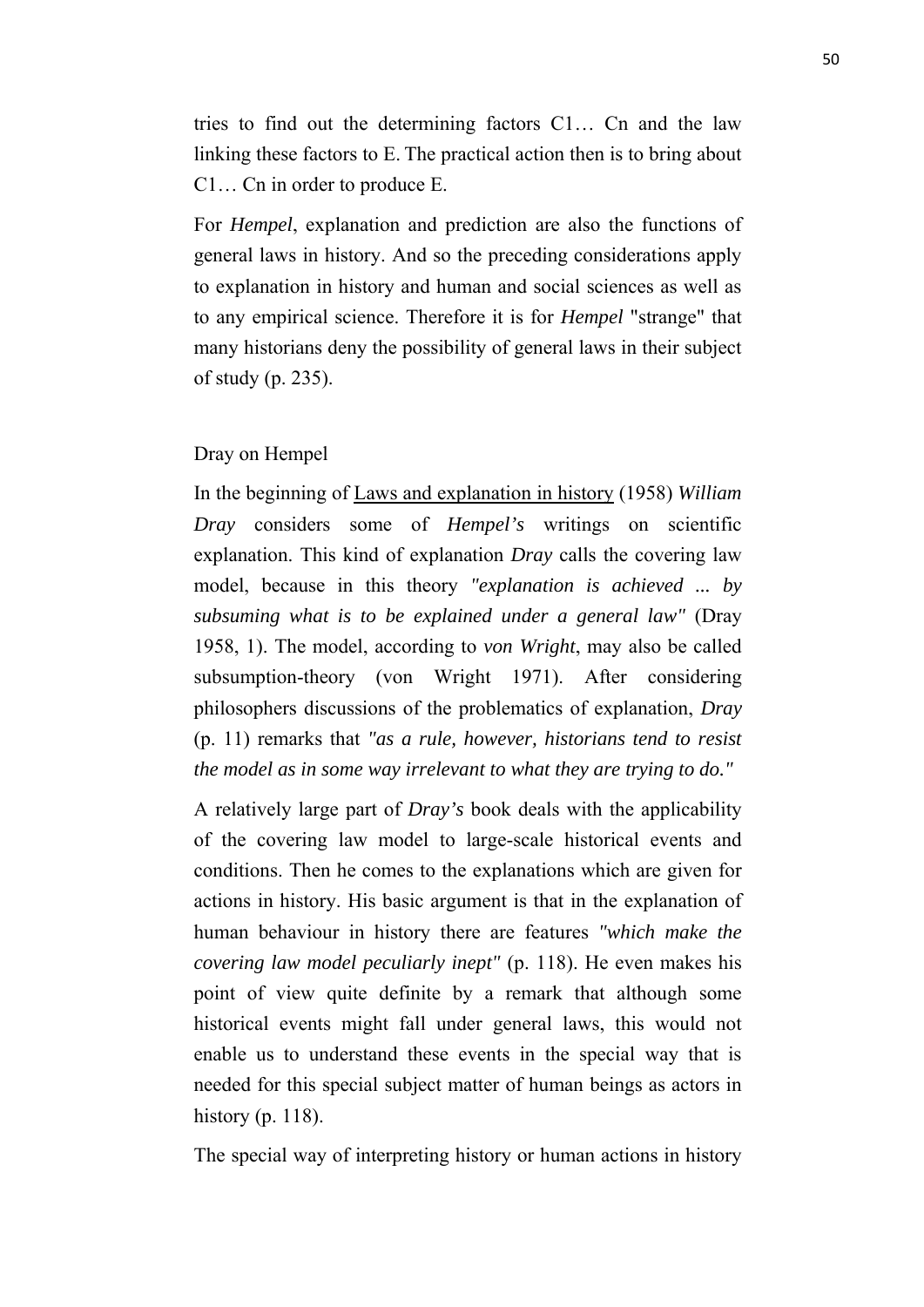*Dray* finds in the tradition of *"certain idealist philosophers of history".* The doctrine *Dray* refers to is often called the method of (historical) understanding. *Dray* makes an effort to clarify this methodological approach and calls the result rational explanation. According to *Dray* the historian has to find the rationale of the historical agent's doing what he did (p. 124), or he often has to find *"a reconstruction of the agent's calculation of means to be adopted toward his chosen end in the light of the circumstances in which he found himself"* (p. 122).

From the point of view of this study, *Dray's* subsequent characterization is very illuminating (p. 119):

*"To understand a human action, it will be said, it is necessary for the inquirer somehow to discover its 'thought-side'; it is not sufficient merely to know the pattern of overt behaviour. The historian must penetrate behind appearances, achieve insight into the situation, identify himself sympathetically with the protagonist, and project himself imaginatively into his situation. He must revive, re-enact, re-think, re-experience the hopes, fears, p1ans, desires, views, intentions, &c., of those he seeks to understand".*

Besides re-thinking the "static" states of mind (like beliefs, desires &e.) of the subject of study or understanding, *Dray* stresses the evaluative aspect of understanding. The historian must be able to 'work' the agent's motives and reasons for acting. The methodological side of the doctrine Dray formulates in the following way (p. 128): *"Only by putting yourself in the agent's position can you find out* (or understand, remark RV) *why he did what he did"*.

We are now in a position to forge some links between our preceding discussion and *Dray's* study of historical explanation. The first point is to answer the question: what does Dray mean when he speaks about *"calculation of means to be adopted toward his chosen end in the light of the circumstances in which he found himself"* (p. 122). Our answer is that by this ealeulation he refers to what we in this study understand as practical reasoning. To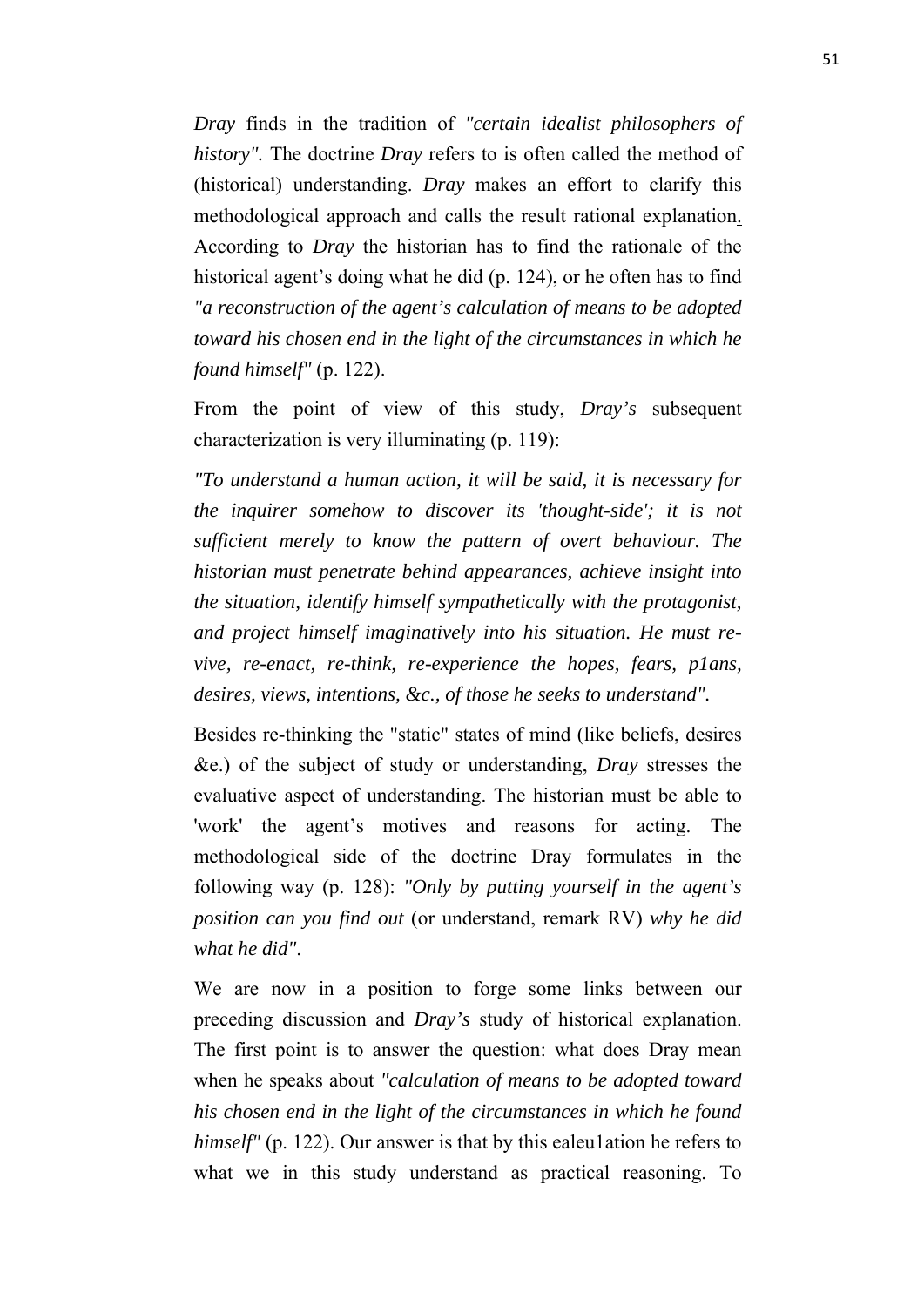understand somebody's action is to reconstruct the conceptual framework in and process by, which this action is taken.

The second point deals with the focus of the debate between the "two frontiers" of the philosophy of social sciences. What is the relation between (scientific) explanation and (historica1) understanding? As long as we juxtapose the methodological doctrines or procedures against each other a correct answer seems to be difficult - if not even impossible - to find. We might, however, take one step backwards both in explanation and in understanding.

Firstly we could say that the main function of the study of history or nature is not to explain or understand or to predict or even to produce. We would say that the main function is to know. And the knowledge has different uses like exp1aining and understanding, predicting, producing - but also personal delight which for example *Aristotle* and *Schlick* refer to. Now what is this knowing?

*Dray* said above that to understand the actions of the subject of study the historian must revive, re-enact, re-think, and reexperience the hopes, fears, plans, desires, views, intentions, &c., of those he seeks to understand. We have met this RE-something earlier, throughout our discussion of *Schlick*. *Schlick* there committed himself to the broad tradition (since *Plato* and *Aristotle*) of knowing as finding identity. Or to put it in *Schlick's* own words: "*To know is to re-cognize (Wiederkennen) or rediscover (Wiederfiriden). And to rediscover is to equate what is known with that as which it is known"* (Schlick 1974, 15). Knowing in science and everyday life is essentially the same, but in science *"the loftier aim and subject-matter of the cognitive process lend it a greater dignity"* (p. 9). We can say that *Schlick* develops his argument towards "epistemological monism" by eliminating step by step e1ements of knowing in everyday life.

Now it is, however, the case that history or human and social activity takes place in everyday life, by agents with "internal perception" or "self-experience" and also "qualitative knowledge"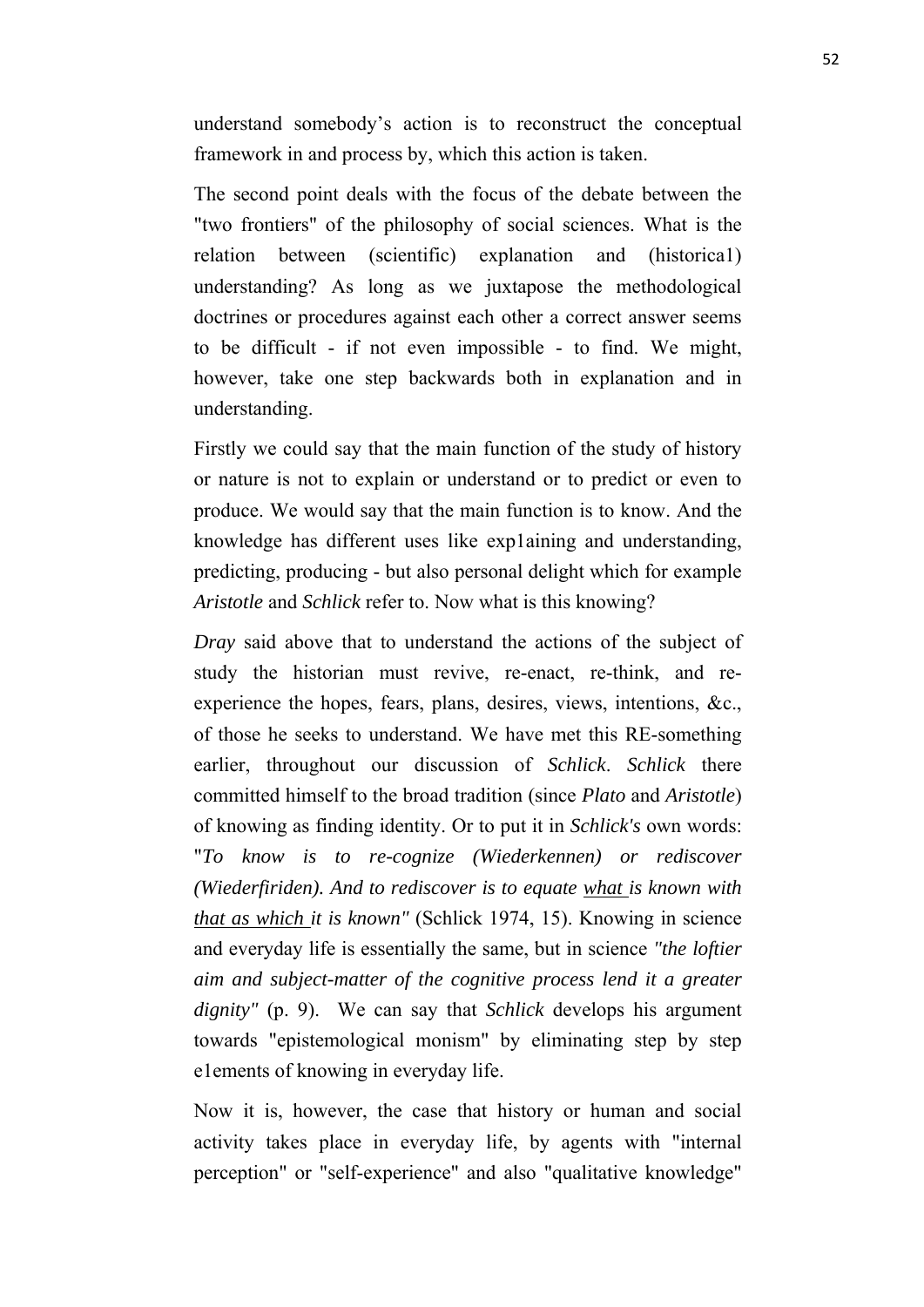about the external world. And it is the task of the historian to study this everyday life and these agents. In this study we argue that the historian re-experiences his subject of study in basically the same way as the scientist re-cognizes his object of study - although there are a1so considerable differences.

According to *Schlick* (1974, 165) *"... verification always ends up in establishing the identity of two judgments"*, - we might add between hypothetical judgment about external reality and about the immediate experience of the observer or scientist. What is then the nature of re-experiencing or finding identity by a historian?

The historian also has the external world called history - the lives of human beings, often at a distance in time and place. The point is that the human beings or agents in history are human beings or agents (basically) like the historian himself - with capacities for internal perception or self-experience and for (perception of) qualitative as well as quantitative aspects of the external world.

There is of course a huge distance between an ancient king and a modern historian but in the final analysis the historian understands the king by reconstructing the king's conceptual framework and process by means of his own conceptual framework and constructive capacities. Later we shall argue that this holds not only in studying past history but also contemporary and future.

After all, *Karl Popper* seems to be right to some extent about the relationship between human and natural sciences. After criticizing the situation in the debate between the two frontiers in the philosophy of science he remarks: *"Yet students of the humanities might have known better. Science after all is a branch of literature; and working on science is human activity like building a cathedral"* (Popper 1974, 185).

From our point of view then (natural), science is a special case of knowing as recognizing or finding identity. And so it seems that we can also make *Popper's* remark about many scientists and philosophers of science. To put it in *Aristotle's* words: *"It is a mark of the educated man and a proof of his culture that in every subject*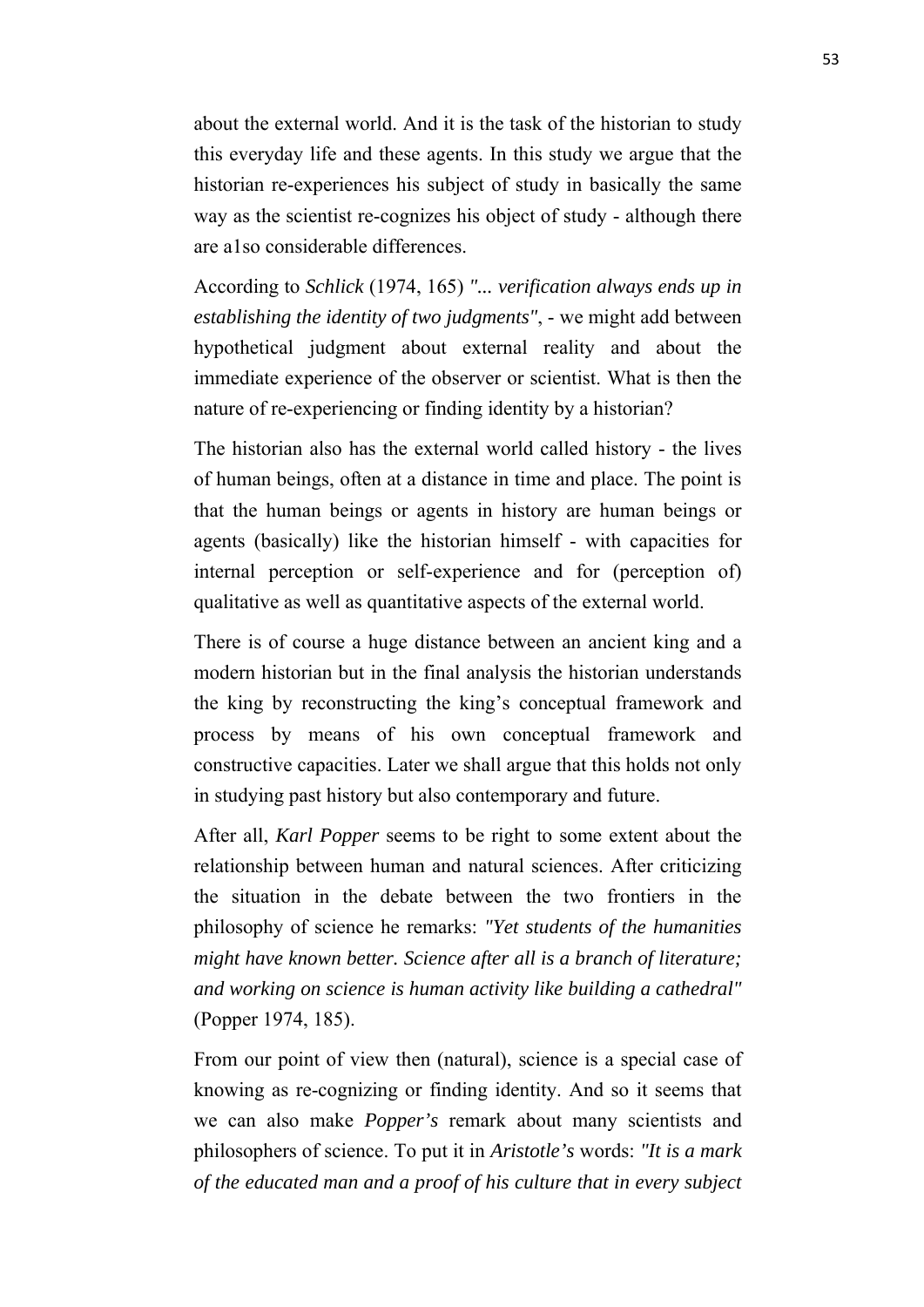*he looks for only so much precision as its nature permits"* (NE, 1094 b 23-27, translated by Thomson).

Is it then so that the study of history is limited simply to understanding some particular events or actions of the subject of the study? According to *Dray*, generalizations can and should be made such as (p. 132): *"When in situations of type C1… Cn the thing to do is x*." But according to him, *"The 'implicit law' in such explanation is better called a principle of action than a generalization ..."* One essentia1 difference between a general law and principle of action is that the latter does not hold necessarily. In other words, if there are negative instances - finding that somebody does not follow the principle - this does not falsify the principle of action. This is because there still have been and may be people who behave according to the principle (p. 132).

*Dray* marks that we often *"can predict successfully a person's response to a situation if we know, among other things, what his principles are"* (p. 133). But this kind of prediction does not presuppose the same kind of necessity as does the one based on a general law.

In this study we have met the concept of principle in the context of the discussion of *Aristotle's* practical syllogism. It seems that this discussion can also clarify *Dray's* conception of the matter. We proposed above that when speaking about calculation of means towards certain ends *Dray* refers to practical reasoning. In connection with *Aristotle's* PS we proposed that practical reasoning "produces" a rule or principle (of the form: in order to bring about E in a situation C1... Cn do  $x$ ; or only: in a situation C1... Cn do x. We propose now that with *Dray's* principle of action we refer to these kinds of rules or products of practical reasoning by historical agents. After this we can make some qualifications.

First, if someone has a principle of action this does not necessarily make him act according to the rule or principle. This is just a logical implication of our conception of the principle of action being the result of practical reasoning. This is because we saw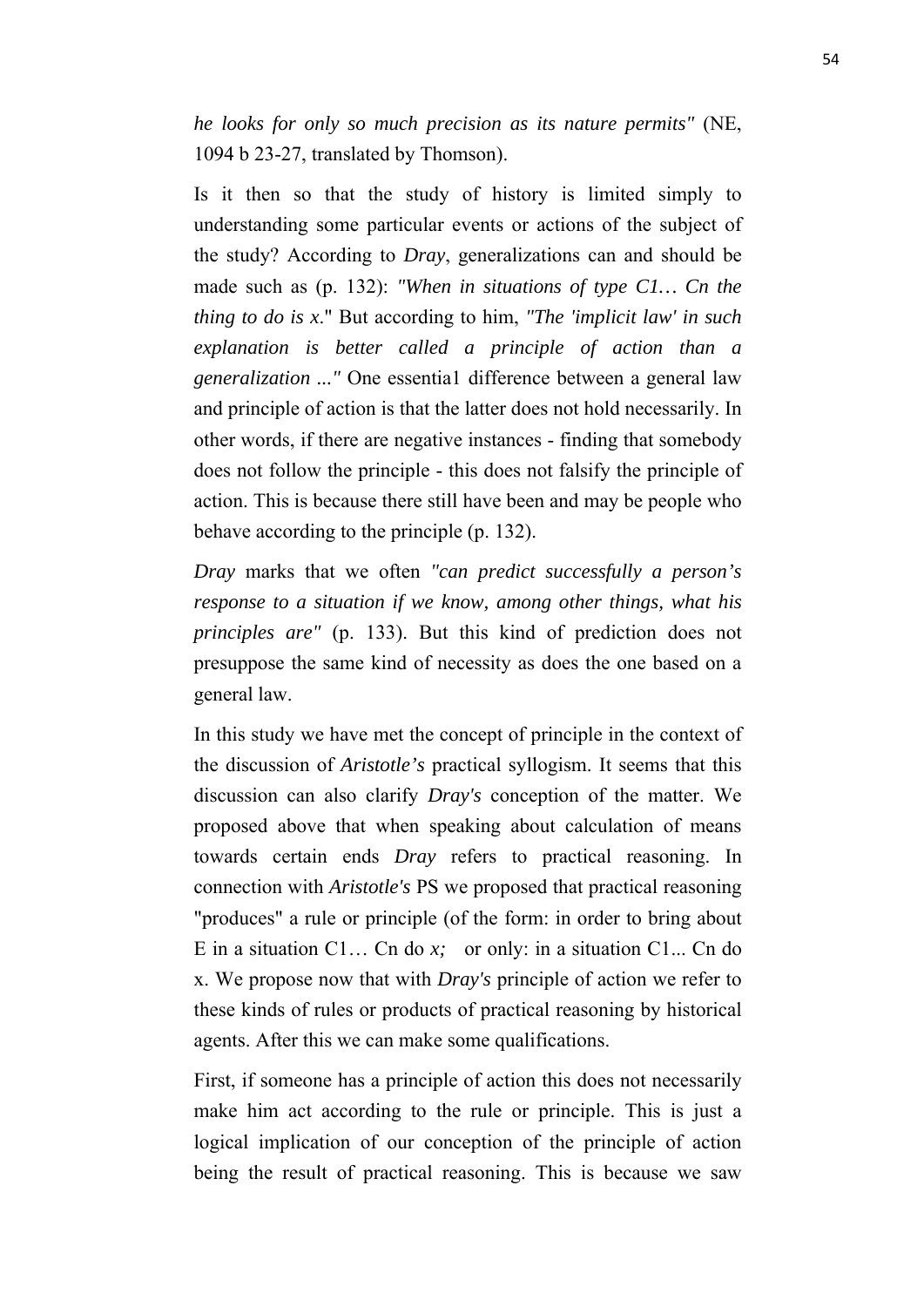earlier that there is no logical or causal necessity between the premises and the conclusion (the action) in the practical syllogism.

Secondly, we propose to broaden the use of the concept of principle of action as well as that of understanding other people's principles of action. *Dray* uses these concepts in the context of the study of history. Now history deals with human beings and there are also contemporary human beings as well as future ones. We propose that these concepts should also be used in thinking and knowing concerning present and future actions of human or historical agents. For our forthcoming model of decision making this proposal will have an important implication.

In the preceding chapter and in the beginning of this chapter it was argued that scientific general law can serve as a component of the second premise of PS to the extent that the scientific concepts correspond with the external reality of the practical reasoner. In this chapter we have agreed with *Dray's* argument that by general laws you cannot interpret or explain adequately the actions of historical agents; that is, behaviour of human beings. The rules working in their behaviour are not general laws but principles of action basically of their own making.

The fact that general laws do not interpret adequately the behaviour of human agents also makes them to some extent inadequate as components of the second premise of PS: often it is not by knowing general law but by understanding a principle of action by means of which a practical reasoner can explain and predict the behaviour of his external environment (consisting of human beings) and hence construct his second premise of PS.

Practical action in social context

In an important respect our discussion of *Dray* challenges our preceding discussion of the practical syllogism. Earlier we formulated PS in the following way:

A intends to bring about p.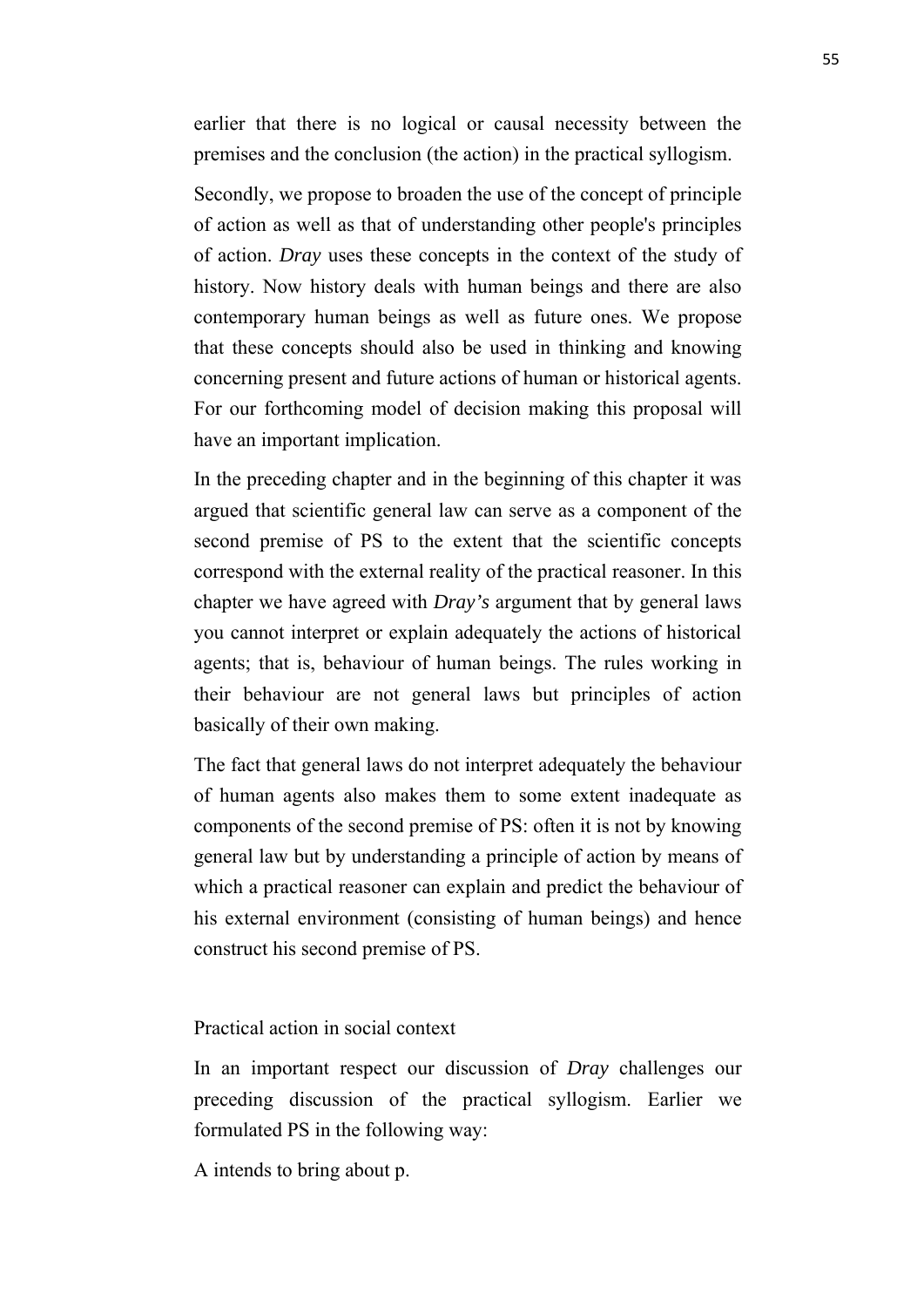A considers that if he does a, he brings about p.

Therefore A does a.

Earlier we also noticed that this formulation fitted well into a situation where an individual agent deals with a physical environment; as in our example where a man came into a dark room, formed an intention to get light... and therefore turned a switch. Now *Dray* argues that the social reality is composed of human beings acting on the basis of their principles of action or rules of conduct. It is also our everyday experience and intuitively true, that most of our personal and social activity takes place in this kind of environment and the result of practical reasoning or the "action" is normally not some physical action but something else. But what is this something else?

To put the question in other words: most practical reasoning takes place in some organizational context. It is true that much of the activity of for example industrial organization deals with the physical environment or with nature. But a great part of the activity also concerns other persons like the active persons themselves.

Interestingly enough *Aristotle* gives us a hint as to how to deal with the problem stated above. He remarks that *"what our friends do for us is, in a way, done through our own agency, since the initiative is our own"* (NE, 1112 b).

We argue here that in a social context we bring about our intentions by expecting something from other human beings, whom we suppose to be capable of practical reasoning or of following a rule of conduct. Hence in the social context practical syllogism gets the following formulation:

A intends to bring about p.

A considers that if B does a, p is brought about.

Therefore A asks B to do a.

We may now specify the members of syllogism a little more in the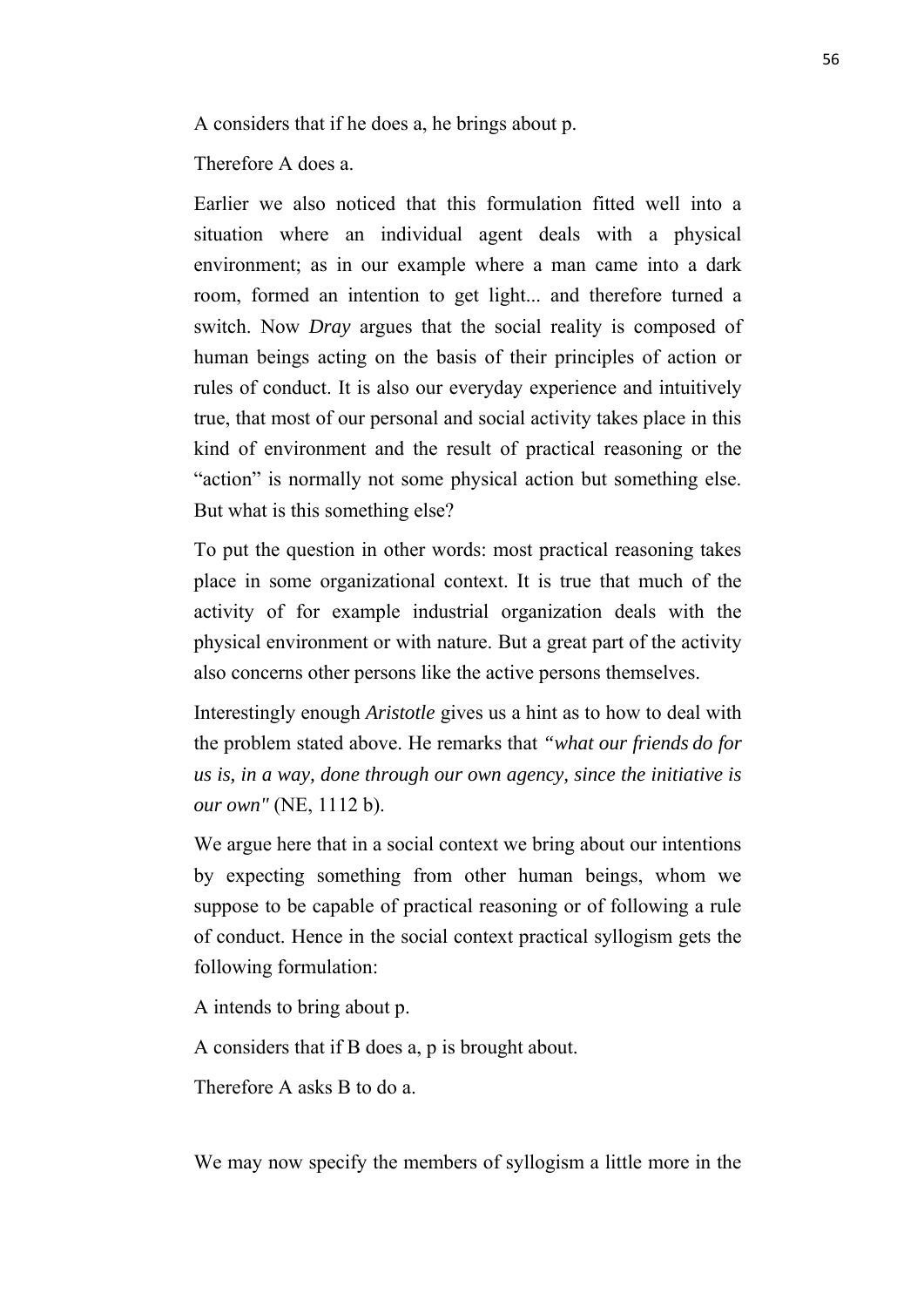following way.

A intends to bring about p. Earlier we interpreted the goal or p in terms of states of affairs, which correspond to the concept of reality as a composition of measurable objects in a space-time continuum. Now our larger concept of reality (including also human beings capable of practical reasoning and conduct according to rules or principles of action) has an implication for the first premise of the syllogism. This discussion, however, we save for a later part of this study, when we are ready to discuss all aspects of the problematics.

A considers that if B does a, p is brought about. It is of course possible to interpret this formulation of PS in terms of our earlier one. Then by the words (A considers that if) he does a,…, we could designate something like (A considers that if) he makes B do a,... We prefer, however, to make a formulation of our own for practical reasoning in a social context. This is because in a social context the analogy between the second premise of PS and scientific hypothesis or general law is not in an important respect plausible.

When a practical reasoner A asks another person B to do something there is neither hypothetical nor confirmed causal determinacy between this act of asking and B's actual following of the rule given by asking. The reason for this we have become acquainted with above: even although B adopts the rule given by asking for his principle of action there still does not exist any necessity between the adopted principle and the action B is asked to do.

What are then the particular features of practical reasoning in physical or social environments?

Let us first look at what is added to the second (social context) formulation. Obviously in this formulation too there is supposed to exist a "general law" -type connection between a and b. This is because A still thinks that if a becomes real p is also brought about. What is different is that A himself does not personally do a. The new element is the other agent (B). This another agent may also have an intention of bringing p and a about or he may have an interest in bringing p or a about. But he may also have an intention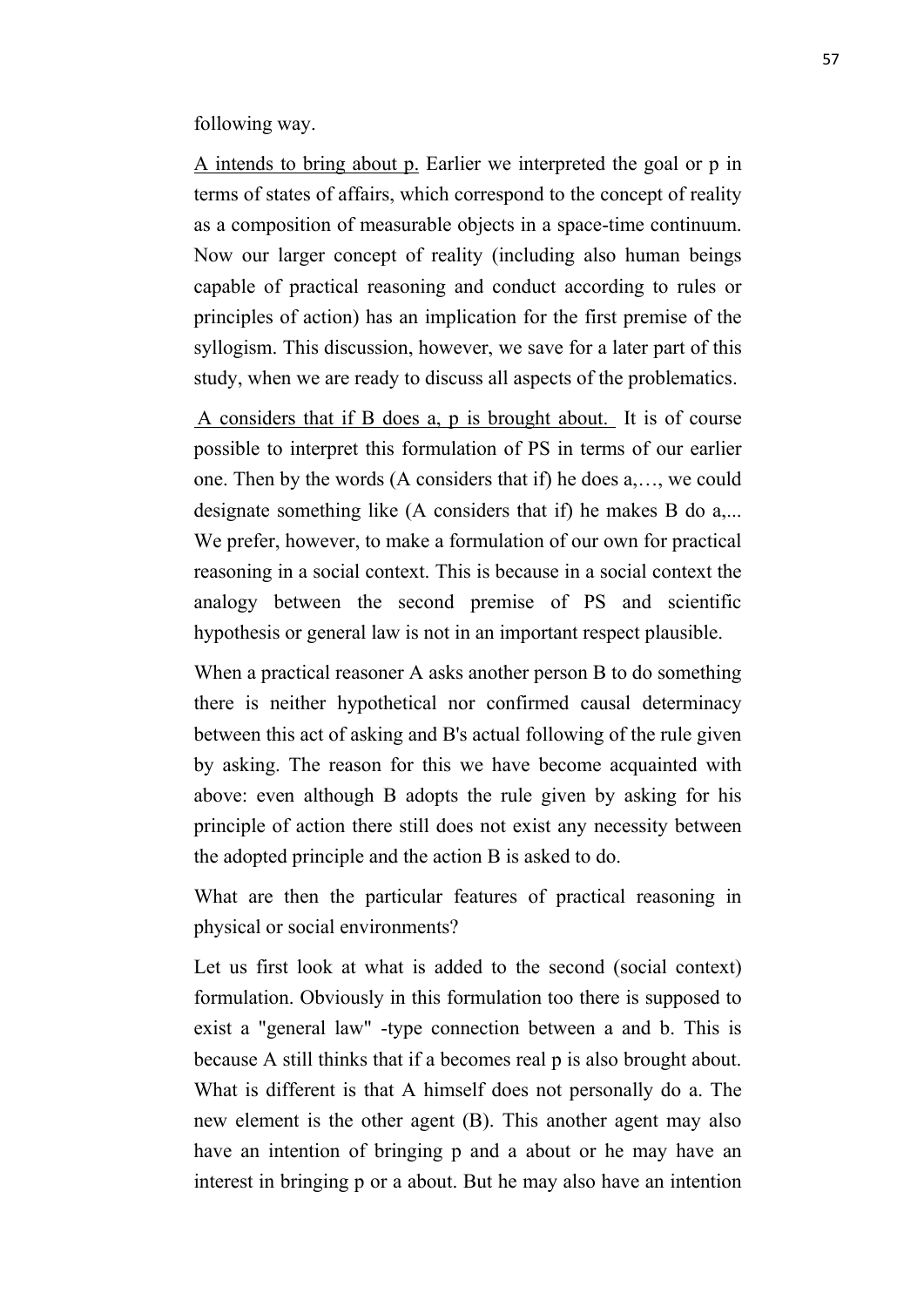of preventing p or a or both being brought about.

These are problematics we shall return to in discussion of game theory, especially the Schellingian development of it. Here it is important to recognize that the new element (B) is also able to construct practical syllogisms and principles or rules of action and he is also able to do or not to do a according to his reasoning or rules or principles. It seems that our practical reasoner (A) has three ways of dealing with the new agent (B) or agents (Bs).

First, A can proceed in principle in the same way as with nature or a physical object. A can ask: under which kind of conditions will B do a? After scientific research A may have a verified general law like "whenever C1…Cn, B will do a". In this case the conclusion of the PS would be of the form "therefore A makes the conditions C1…Cn (or "therefore A asks K to make the conditions C1...Cn"). And it may be that the syllogism works and A gets his goal (p) realized: under conditions C1… Cn B does a, and thus according to a general law, "whenever a then p".

But if we suppose that B is an agent, capable of practical reasoning, how is it possible that he behaves like a physical object according to a general law? Our answer is simply that B follows the general law: "whenever C1...Cn then B will do a" because B has his own principle of action or rule of conduct: "in situation C1… Cn do a". On the basis of the preceding discussion we also know that it may quite well happen that A's practical reasoning does not work even though there is a correctly verified general law "whenever Cn… Cn…". This is simply because B may have changed his mind, that is, constructed a new principle of action.

The second way for our practical reasoner (A) to deal with the other agent (B) on the premises of the PS is to find out B's principles of action; and if there is a principle of action like "in situation C do a", then A can simply make situation C and hence B will do a and p will be the result. What is this kind of "finding out" somebody's principle of action? We have already answered this question. We argued that we find out other peoples principles of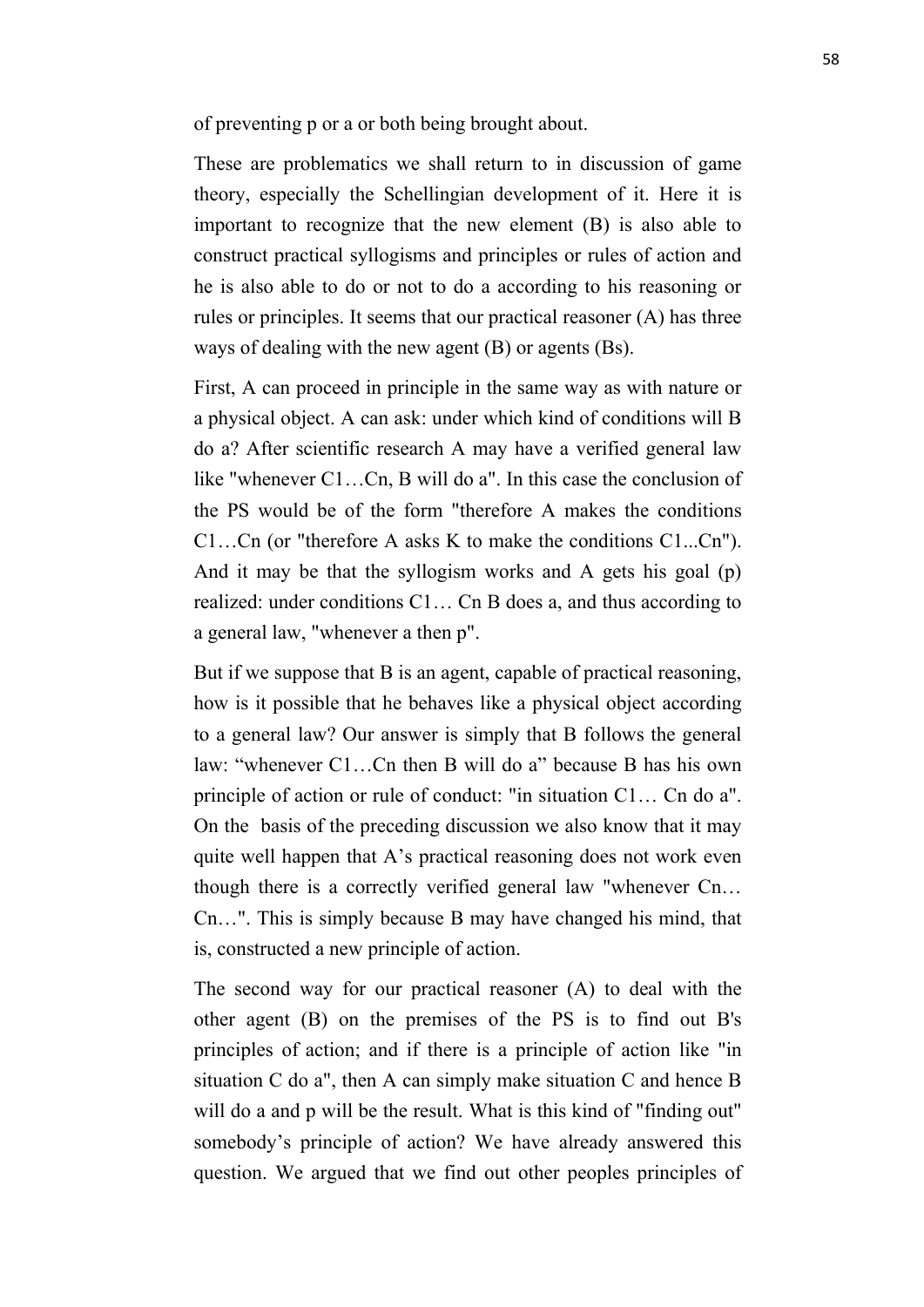action by understanding them. In this case the conclusion of the PS would be of the same form as in the first case.

The third way to deliberate on the action of the other agent (B) in the second premise is to think how the practical reasoner (A) can make B, as a practical reasoner, to do a. We designated the conclusion of this reasoning "asking". We selected this term because of its somewhat neutral connotations compared to many other terms in everyday language. The basic problem for A is to act so that B constructs for himself a principle of action of the form "in this situation do a". But as it is intuitively clear, this kind of activity by A is not like physical movements. It is symbolic communication.

In ordinary language different shades of asking communication are expressed in several ways, like for instance "A orders…", "A sets a norm for B to*...",* "A compels …." or "A persuades…". All these different shades come from the fact that in real life the asking happens in different human or institutional contexts.

We shall see that *Allison's* Model III as well as much of *Neustadt's* and *Barnard's* work deals with the problematics of practical reasoning in social contexts or environments. Here we wanted to point out the general conceptual structure of practical reasoning in this kind of environment. Here the practical reasoner (A) supposes the agent (B) in the external world to be a practical reasoner like himself. Therefore if A cannot himself do the thing which is necessary condition a for his goal p, A tries to act by means of communication so that B does a; that is, so that B constructs for himself a PS (rule or principle of action) according to which B does a.

One more specification is in order her. In this study we are developing a conception of what is involved in A's rational practical reasoning. In doing this we have come to see that a rational practical reasoner must also recognize in his external environment in addition to physical (or social) states of affairs other human beings (Bs) capable of practical reasoning. It is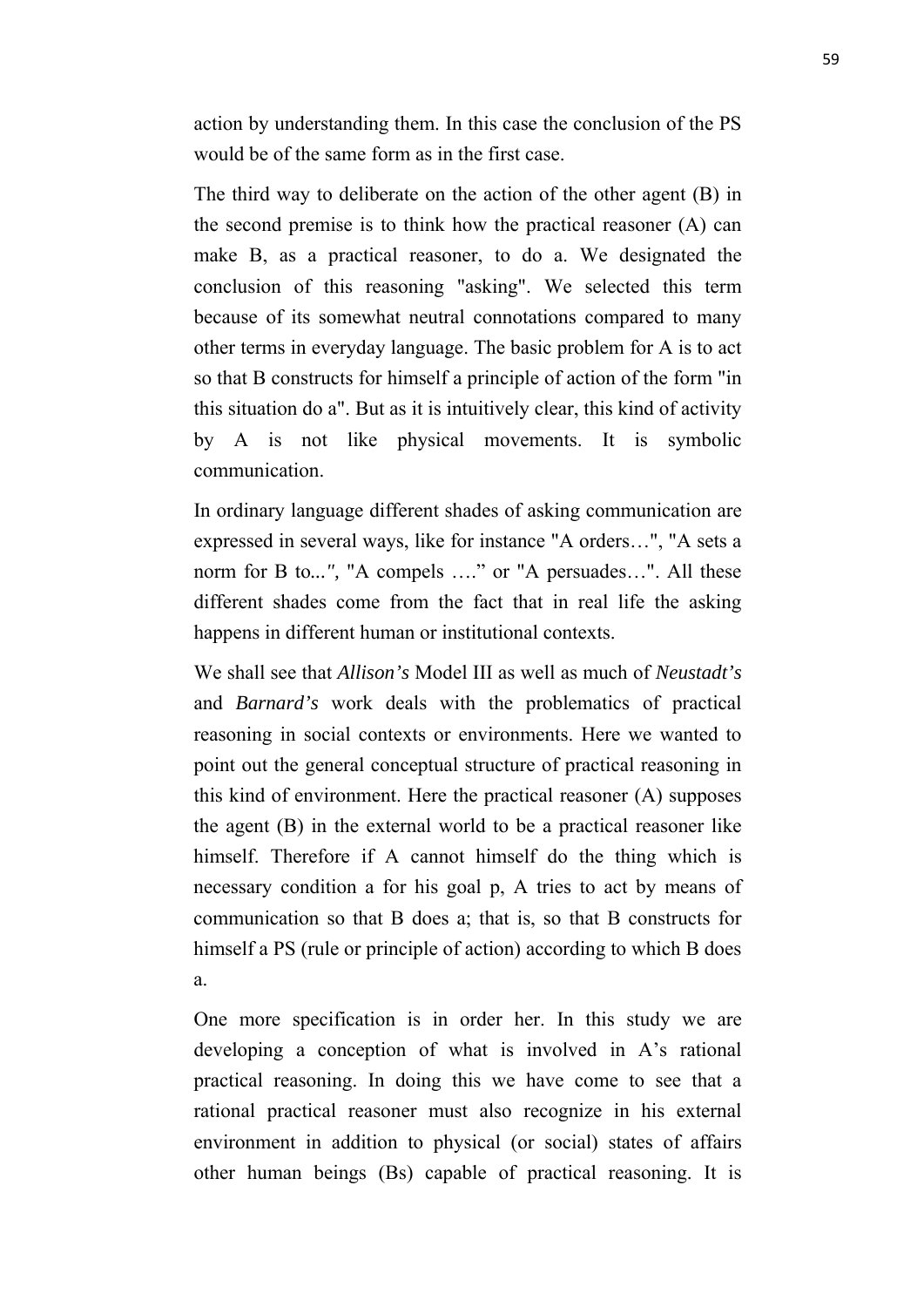intuitively clear that human beings do not in their lives always fulfill any notion of rationality.

Hence, in developing a conception of (A's) rational practical reasoning we suppose that the external environment of the practical reasoner (A) consists of agents (Bs) that are intendedly rational in our sense but who may deviate from this (A's) practical rationality. However, to be able to interpret and predict the behaviour of his social environment our rational agent (A) must understand both the practically rational and deviating principles of action of the agents (Bs) of his external environment.

Therefore A asks B to do a. The conclusion of PS in a social context is different from that in a physical context in the sense that the action in the latter is a concrete "physical" action to change the state of affairs in the external world so that according to some general law the goal is brought about. In the case of a social context there is some communication, that can be some verbal expression but also some physical move such as a symbolic expression. The "asking" can even happen through being silent or passive, which can be understood by B as some kind of message. Here also is our presupposition that the premises do not necessitate the realization of the conclusion.

Subjective rationality

Again, before entering on the next topic, a remark about *Dray's* conception of rationality is in place. As we saw above *Dray* calls his method of historical explanation (or understanding) "rational explanation", "an explanation which displays the rationale of what was done" (Dray 1956, 124). And this explanation is given by a reconstruction of agent's calculations of ends and means "in the light of circumstances in which he found himself" (p. 122). It seems that *Dray* s concept of rationality is clearly different from that of a positivist like *Ayer.*

*Dray* (p. 125) says that *"... the action is rationally explained if it is*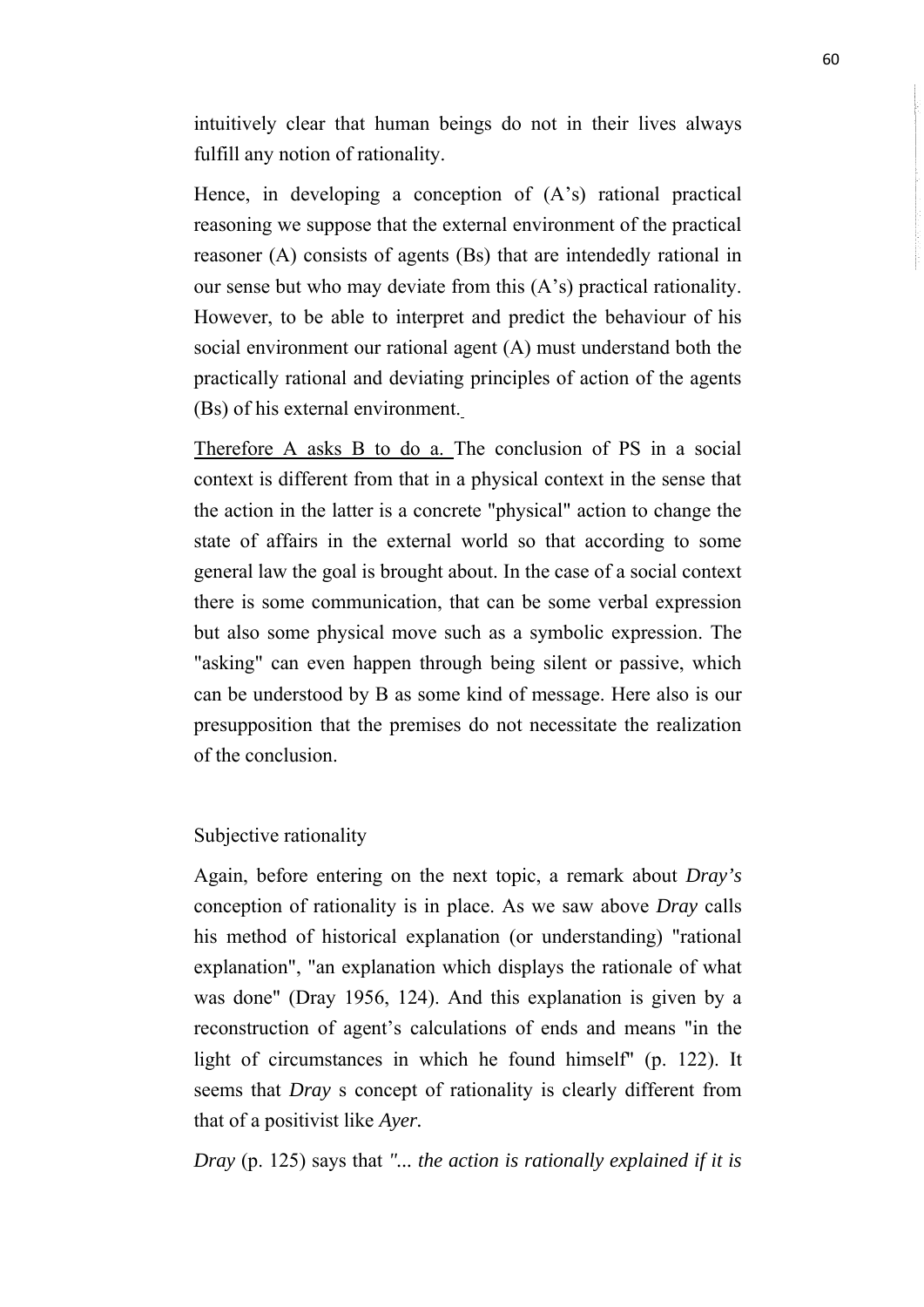*in accordance with agent's principles - no matter what we think of these".* Earlier we saw that *Ayer's* criteria of the rationality of a belief is its objectively verified correspondence with reality. *Dray's*  implicit criteria of rationality seems to be from the (observed) agent's subjective point of view correct calculation of means towards his chosen end - no matter what we (as observers) think of the ends or beliefs on which the calculation of means is based.

# 4. On Constructing the Practical Syllogism

After the successive steps of discussion we are now in a position to discuss on how the practical syllogism is constructed. The most appropriate way to do this seems to be to analyse separately the different parts - premises and conclusion - of PS This we shall do with our view on the next step of the study, which is the construction of the "Mode1 of practical decision making" (PDM). We shall first discuss the second premise and then the first. The reason for this will become clear during the discussion.

### 4.1. On Constructing the Second Premise of the Practical Syllogism

So far we have discussed the relevant parts of the readymade PS. Now our question is, how does agent A rationally construct the second premise of PS? When we begin to answer this question we remind ourselves that the second premise here follows the first one. That is we suppose a readymade first premise or the goa1 of the agent A to be constructed, and the prob1em is how can A bring about this goal or purpose p. We saw above that Aristotle's answer to our question was deliberation.

According to *Aristotle*, in deliberation A constructs a sequence of means from the present situation to the goal. This conception appears to be intuitively clear, but not very illuminating.

*Aristotle* however makes a highly interesting statement to explain his conception of deliberation (NE, 1112 b 22-24): *"for a person who deliberates seems to investigate and analyse in the same way*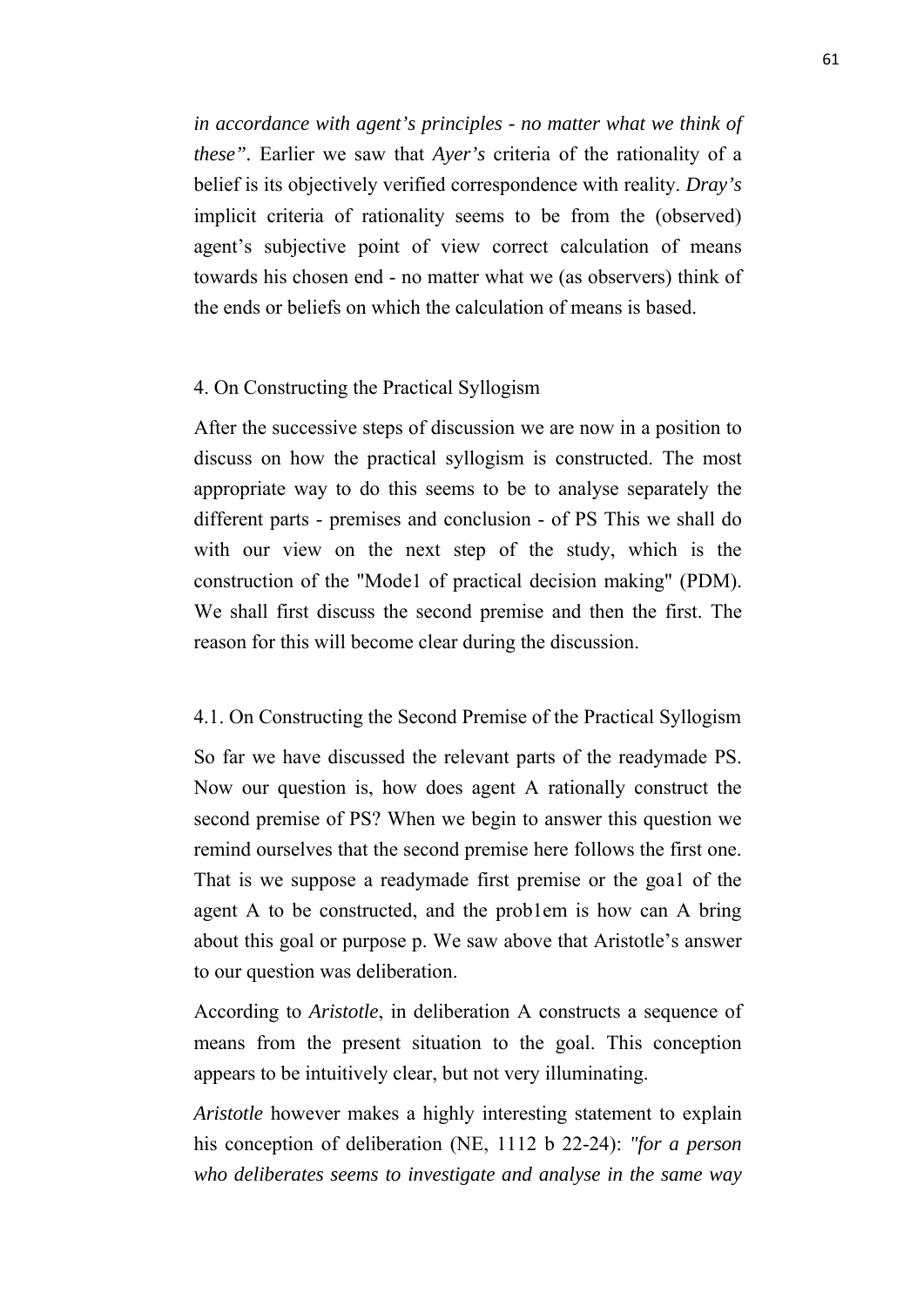*described as though he were analysing a geometrical construction".* This reference would seem to be specific enough, if only we knew, what *Aristotle* means by the analysis of a geometrical construction. Fortunately there is a new and careful study of the ancient Greek method of mathematical analysis. This is *Jaakko Hintikka's* and *Unto Remes'* The Method of Analysis, Its Geometrical Origin and Its General Significance (l974).

Pappus on analysis

Interestingly, although the ancient Greeks practiced geometry and mathematics there are not many descriptions of the method involved (Hintikka and Remes 1974, p. 7). There are, however, some interpretations, and that in *Pappus'* "Treasury of Analysis" is the subject of *Hintikka's* and *Remes'* study. *Hintikka* and *Remes* argue in several connections (pp. 1, 7, 15, 31-32) that *Pappus'* discussion is closely related to *Aristotle's* discussion of deliberation. This view appears to be quite well grounded, when we compare *Pappus'* text with *Aristotle's* view. *Pappus'* description of this topic goes as follows (Pappus according to Hintikka and Remes 1974, 8-10):

*Now analysis in the way from what is sought - as if it were admitted - through its concomitants (the usual translation reads: consequences) in order to something admitted in synthesis.* 

*For in analysis we suppose that which is sought to be already done, and we inquire from what it results, and again what is the antecedent of the latter, until we on our backward way light upon something already known and being first in order. And we call such a method analysis, as being a solution backwards.* 

*In synthesis, on the other hand, we suppose that which was reached*  last in analysis to be already done, and arranging in their natural *order as consequents the former antecedents and linking them one with another, we in the end arrive at the construction of the thing sought. And this we call synthesis. Now analysis is of two kinds.* 

*One seeks the truth, being called theoretical. The other serves to carry out what was desired to do, and this is called problematical. In the theoretical kind we suppose the thing sought as being and as being true, and then we pass through its concomitants*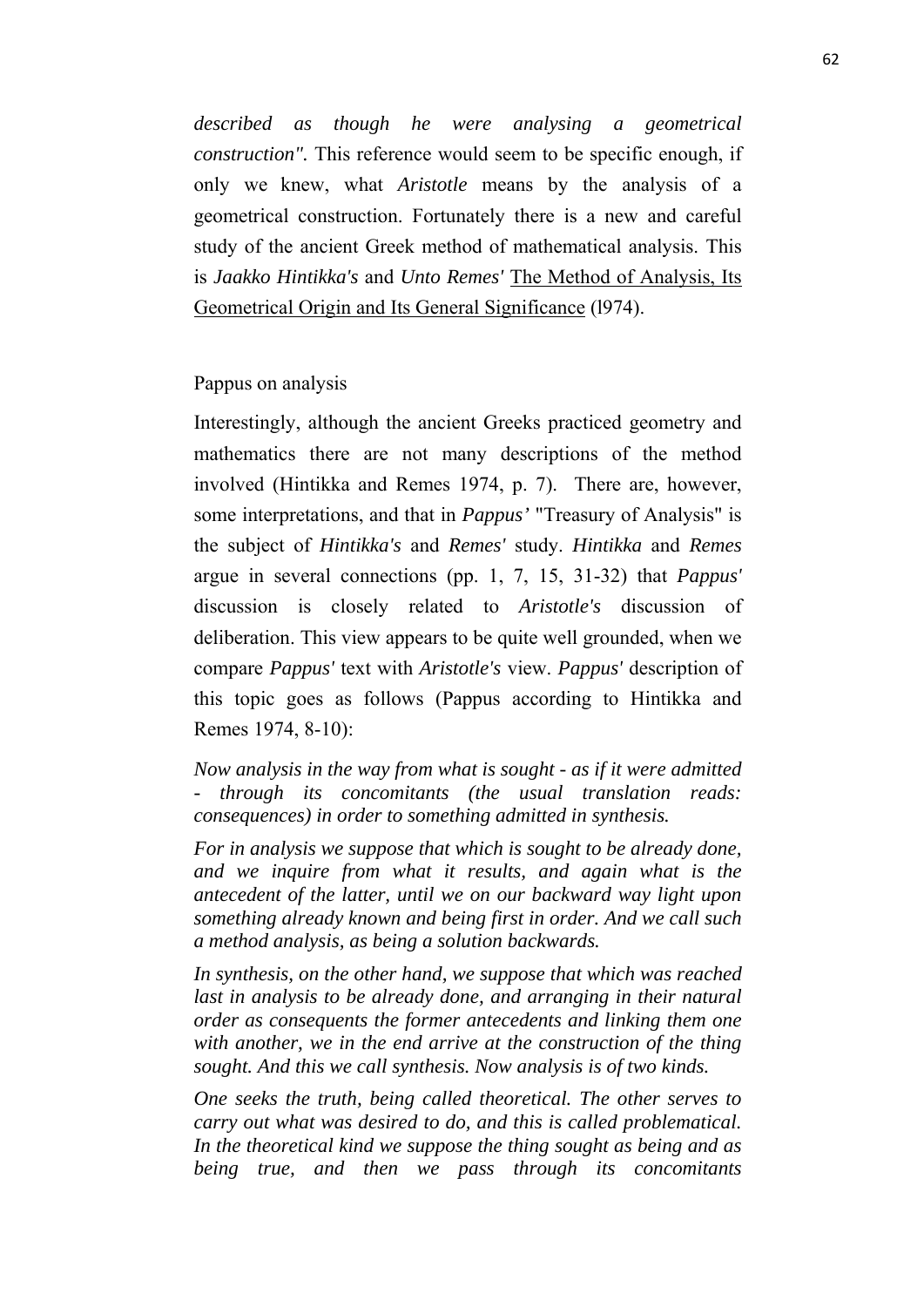*(consequences) in order, as though they were true and existent by hypothesis, to something admitted; then, if that which is admitted be true, the thing sought is true, too, and the proof will be the reverse of analysis. But if we come upon something false to admit, the thing sought will be false, too.* 

*In the problematical kind we suppose the desired thing to be known, and then we pass through its concomitants (consequences) in order, as though they were true, up to something admitted. If the thing admitted is possible or can be done, that is, if it is what the mathematicians call given, the desired thing will also be possible. The proof will again be the reverse of analysis. But if we come upon something impossible to admit, the problem will also be impossible.*

*Hintikka* and *Remes* (p. 86) say that *Aristotle's* discussion of deliberation is reminiscent of segments of *Pappus'* description of the geometrical method to a truly astonishing extent." Even the vocabulary of the two passages witnesses the similarity. And this holds also with the structure of the texts. Both passages take a hypothetical starting point of the analysis which is the thing sought or telos. And according to both writers the 1ast thing in the step by step analysis is the first thing in the opposite movement, "in the synthesis, or in the genesis*,* respectively". But then on the other hand *Hintikka* and *Remes* remark that *Aritotle* himself can be considered as a source of confusion in the discussion of analysis.

There are three main senses of analysis and each of them can be found in *Aristotle's* writings. In the Analytics *"The process in question is the translation of unsystematic verbal arguments into an explicitly syllogistica1 form (into the moods of the three figures)"* (Hintikka and Remes 1974, 31). In the Posterior Analytics *Aristotle* designates by 'analysis' the resolution of formed syllogisms into others or *"analysing the deductive step from the minor to the major term by 'bridging' it by means of intermediate terms"* (p. 32). *Hintikka* and *Remes* call this type of analysis "propositional interpretation", and remark that one reason for confusion has been the fact that *Aristotle* never makes clear the distinction between the propositional meaning of analysis and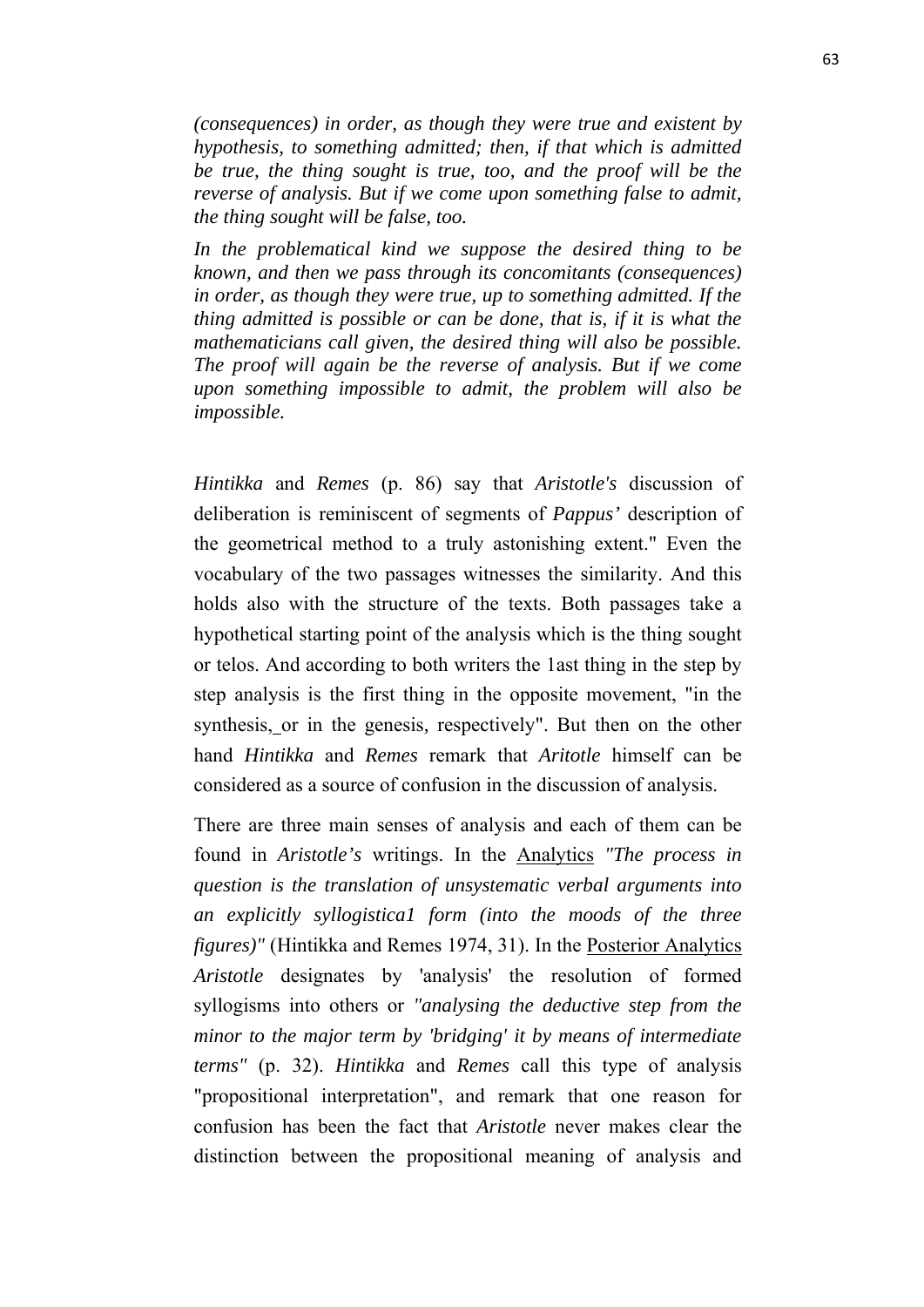"instantial interpretation or the analysis-of-figures view" of the term analysis (as in the Nicomachean Ethics or in *Pappus*' Treasury of Analysis).

Another reason for confusion seems to have been a matter of translation. Does the analysis proceed "from the thing sought" to its "consequences" (translated by Hultsch) or "concomitants" (transl. by Hintikka and Remes) (pp. 7-19)? The former translation has· directed the interest of research to ponder the problem of analysis and synthesis as a problem of direction: whether analysis is proceeding from conclusion to premises or something else. This view dominated writings in the Middle Ages and many modern studies (p. 11).

Hintikka's and Remes' interpretation

What is then *Hintikka's* and *Remes'* interpretation of deliberation as analysing a geometrical construction? Let us study the conception in the light of an example. This example is a problem from Book VII of *Pappus'* Collectio as it is given by *Hintikka* and *Remes* (pp. 52-53) (subtitles added).



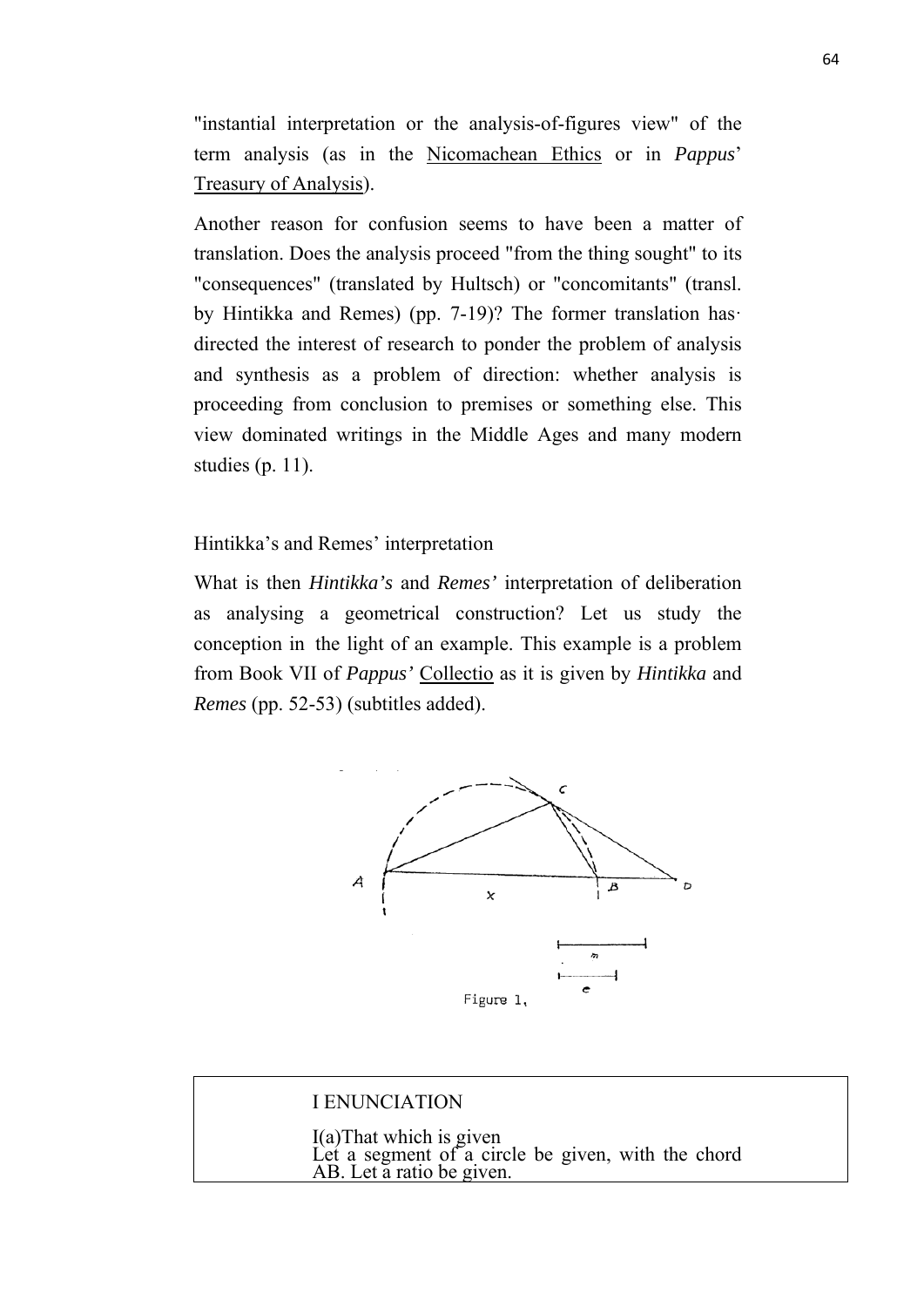| Inflect                                                                                                                                                                                                                                    |
|--------------------------------------------------------------------------------------------------------------------------------------------------------------------------------------------------------------------------------------------|
|                                                                                                                                                                                                                                            |
| $I(b)$ The thing sought<br>into the segment two straight lines AC, CB in the<br>given ratio.                                                                                                                                               |
| II ANALYSIS IN THE BRDADER SENSE                                                                                                                                                                                                           |
| II(a) Analysis proper.<br>Let it be done.<br>Let a tangent CD from C be drawn;<br>$AC2:CB2 = AD:DB$                                                                                                                                        |
| $II(b)$ The 'resolution'.<br>But AC:CB is a given ratio (cf. I(a));<br>henceAC2:CB2 is given. And the points A and B are<br>given; hence the point D is given, and the tangent<br>DC(Data Prop. 91); hence the point C is given,           |
| <b>III SYNTHESIS</b>                                                                                                                                                                                                                       |
| $III(a)$ Construction of the synthesis<br>The synthesis is as follows.<br>Let the segment be ABC, and the ratio e:m. We<br>make AB:DB=e2:m2.<br>We draw through D the tangent DC; I say the<br>straight lines AC,<br>CB solve the problem. |
| III(b) Apodeixis of the synthesis.<br>Because $c2 \cdot m2 = AD \cdot DB$ , and AD:DB=AC2:CB2<br>(CD is a tangent by construction $- c f2$ . III(a)),<br>e2:m2 = AC2:CB2; hence e:m = AC:CB; thus the<br>lines AC, CB solve the problem.   |

In the beginning of the analysis there is Enunciation where "That which is given" and "The thing sought" are introduced into the procedure. *Hintikka* and *Remes* remark that for *Euclid* the first step in the theoretical analysis was ekthesis or 'setting out' the general theorem to be proved. But in *Pappus* the general enunciation is usually omitted (like in the problematic case described above). Pappus gives "That which is given" and "The thing sought" in an "instantiated" form. That kind of form is a particular "representative" of the general theorem to be proved or the problem to be solved.

The first topic *Hintikka* and *Remes* discuss is what the analyses of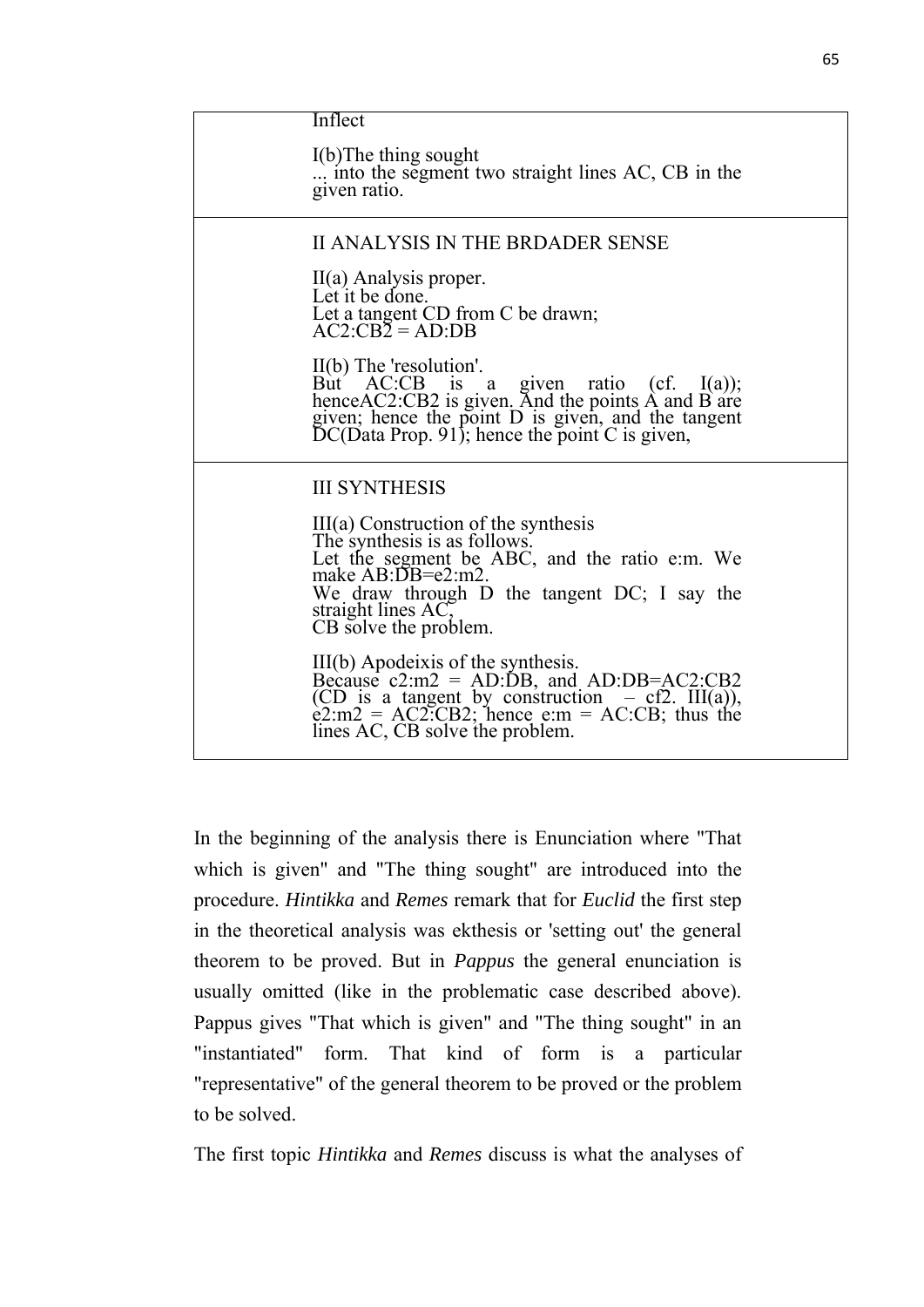Greek geometers were analyses of. For *Hintikka* and *Remes* the first important aspect of the method of analysis is that it is *"studying the interrelations of geometrical objects in a given configuration"* (p. 38). Here we must notice that the term "given" is above used in two meanings. In our example there was "That which is given, the dedomena". In this "dedomena" "given" seems to designate something like "the starting conditions" or "the things known or established so far". But when it is said that the analytic procedure is done by studying a "given" configuration, this means that both "That which is given" (the dedomena) and "The thing sought" (the zetoumenon) are analysed in a given configuration or in a drawn figure that is in a way conceptualized representative of the general or external problem to be solved.

"The thing sought" is at the very beginning included into the figure to be analysed, This implies the second essential point in the method of analysis. This point is that the logical and conceptual force of "The thing sought" "… is also brought to bear on this task" of solving the problem (p. 35). One does not try to analyse only "That which is given" in order to proceed towards "The thing sought". One also uses the "information" which is involved in the description of "The thing sought". "The crucial point here is that an important aspect of the heuristic usefulness of the method of analysis is due to the possibility of bringing both what B ("The thing sought", remark RV) says of a certain geometrical configuration and what K  $\& A$  ("That which is given", remark RV) says of it to bear at the same time" (pp. 36-37).

However, the most essential and suggestive feature of the analytic method is for *Hintikka* and *Remes*, what is involved in the auxiliary constructions. Let us look at the example given above. There the tangent CD from C was introduced during the analytic procedure. This tangent CD is an auxiliary construction that was not implied in the enunciation, neither in "That which is given" nor in "The thing sought". And we can also see that in the "resolution" this auxiliary constrution is established as if it were given (p. 53). Then in the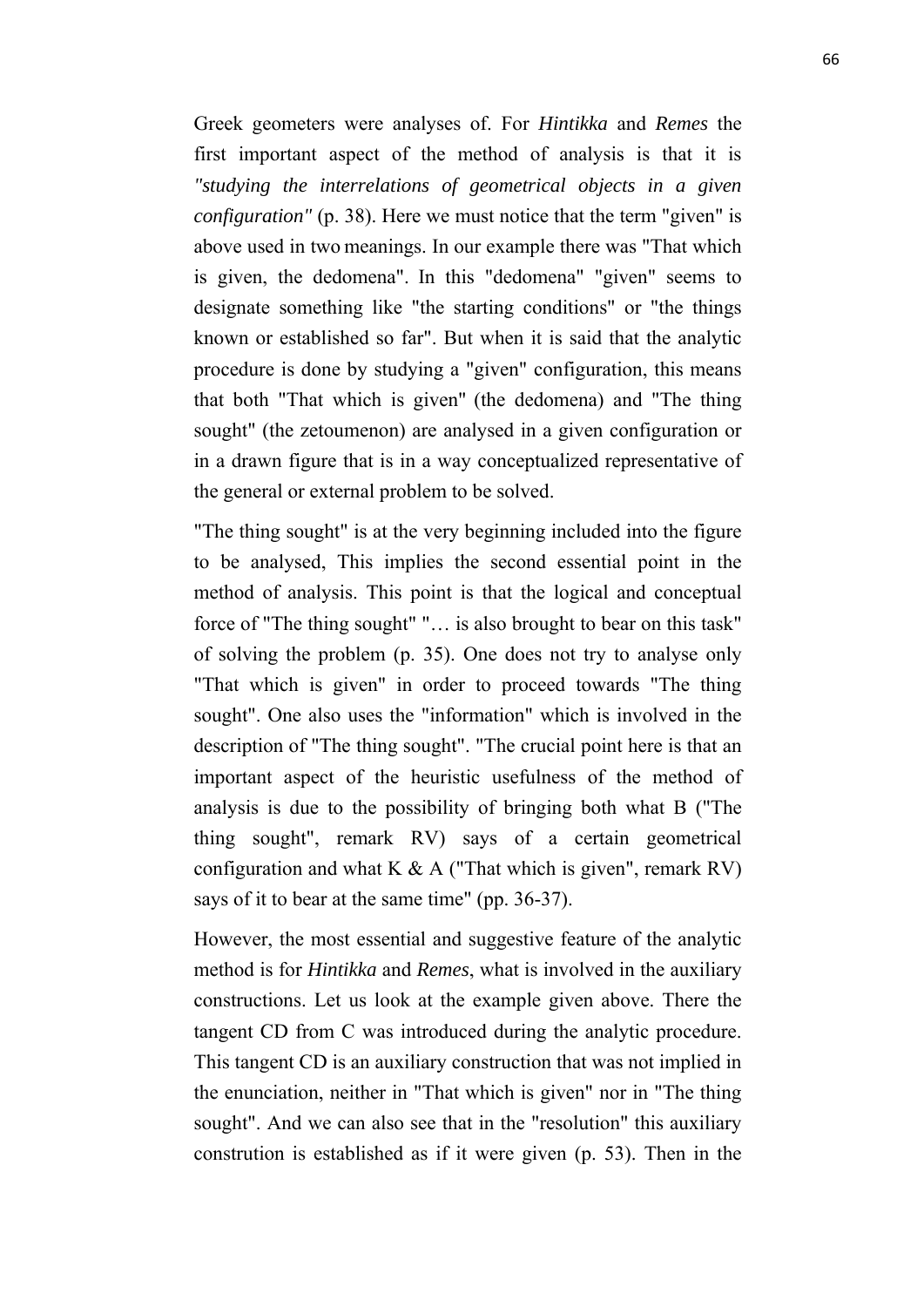"Synthesis" this auxiliary construction is used as a part of "the Construction of the synthesis". All these properties of auxiliary constructions constitute the heart of the analytic method.

We must remind ourselves of what the final purpose of analysis is. It is finding out the constructions by which A can move from "That which is given" to "The thing sought" (p. 46). If all the steps of this moving were already implied in the enunciation (That which is given and The thing sought), the task would obviously be a lot easier than it actually is. The big problem is how to fill the gap between "The thing desired" and "the original condition", and that gap is filled by means of what is implied in That which is given and The thing sought and by means of auxiliary constructions. *Hintikka* and *Remes* (p. 46) do not leave any room for guessing their point: *"Just because in the proof of a theorem auxiliary constructions are often vitally needed, the aim of analysis is the discovery of, the auxiliary constructions."*

*Hintikka* and *Remes* (pp. 47 - 46) spell out an implication of their conceptions. Because of the need for auxiliary constructions in theoretical and problematical analysis such analyses are unpredictable. And there simply cannot exist any mechanical discovery procedure in proving theorems or in solving problems. This is because of the unpredictability of the number and form of the constructions needed. This characterization of problematical analysis or deliberation suggests strongly why *Aristotle* understood bouleusis or deliberation as a special kind of zetesis or seeking.

How then do the different parts of geometrical analysis correspond to deliberation for action or for construction of the second premise of the practical syllogism? To put it in *Hintikka's* and *Remes'* words (p. 87): *"Thus in Aristotle's passage the means (organs) by which the desired result or action is to be brought about are perhaps a partial counterpart to the constructs (auxiliary entities) of a geometrical analysis."* And *"The analysis Aristotle speaks of can be seen to be of problematical kind ..."*

To make the situation even clearer we can list the counterparts in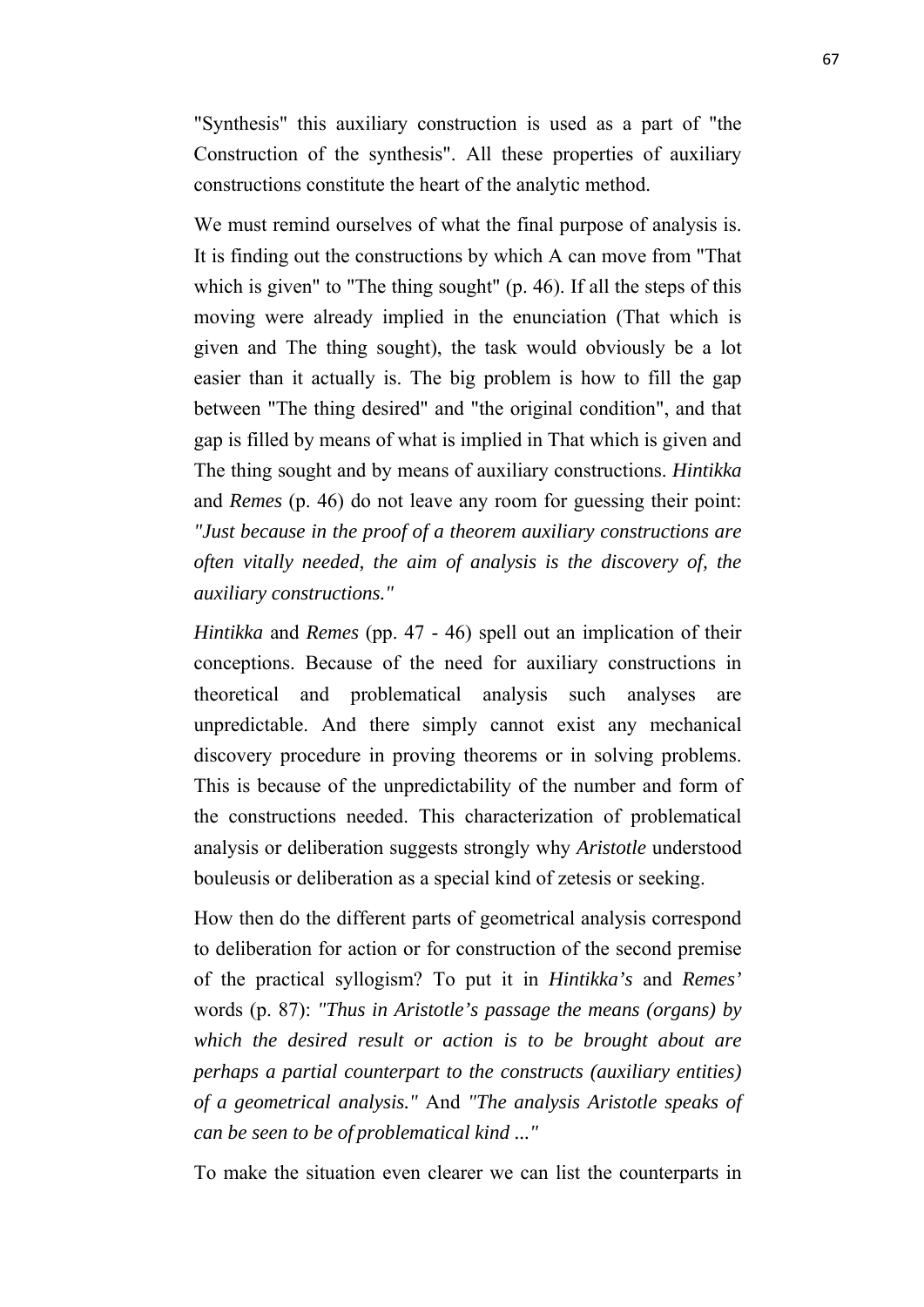the geometrical analysis and our preceding discussions.

| I Enunciation              | The external world as it is     |
|----------------------------|---------------------------------|
| I (a) That which is given  | known to the practical          |
| I (b) The thing sought     | reasoner $(A)$ .                |
|                            | The purpose $(p)$ of an action  |
|                            | as it is expressed in the first |
|                            | premise of PS.                  |
| II Analysis in the broader | The search for or               |
| sense                      | construction of the second      |
| II (a) Analysis proper     | premise of PS, and also         |
| II (b) Resolution          | establishing it.                |
| III Synthesis              | Proof or argumentation of the   |
| III (a) Construction       | correctness of analysis.        |
| $III$ (b) Proof            |                                 |

The counterparts of enunciation seem to be clear on the basis of the preceding discussion. Analysis proper is also in principle clear on the same basis. The role of resolution appears to be ambiguous even in its use in geometry (pp. 41-49). That is why we here prefer to interpret "Analysis in the broader sense"·on the whole as seeking and finding the second premise of PS.

Before making concluding remarks we must pose one more problem. Above we made a sub formulation for the second premise: A considers that if B does a, p is brought about. What is the place of B in this discussion? Here we answer that in deliberation we often deal both with "states of affairs" and "rules of conduct". To put this in the terminology above: both "That which is given" and "The thing sought" but also the "auxiliary constructions" can consist of concepts designating "states of affairs" or "action" or "rules of conduct".

The analogy between the method of analysis and deliberation of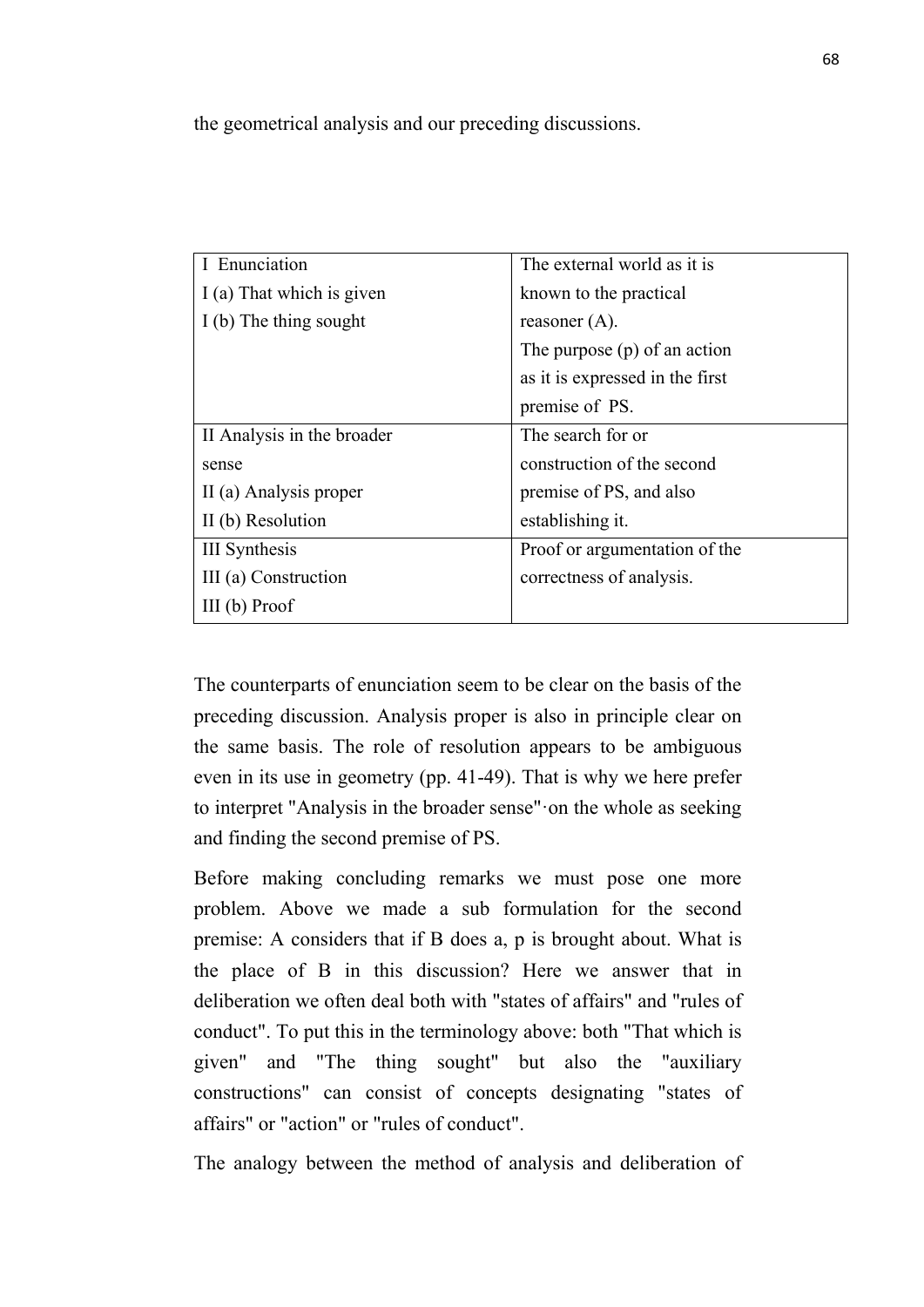means to an end suggests a further comment. Earlier in this study we demonstrated the existence of a close relation between a scientific hypothesis and the second premise of PS. A scientific hypothesis can in principle serve as a component of the second premise, that is as the rule that is believed to exist in the external world. This rule says that if the causes are brought about the effect will follow.

Above it was also argued that "no stab1e solution" has been found to how a scientific hypothesis is constructed. Now, if a scientific hypothesis and the second premise are closely related and if we are able to say something about the construction of the second premise, the construction of a hypothesis should a1so become clearer. Actually, according to *Hintikka* and *Remes* (p. 106) this appears to be the case: "Newton was trying to analyse an experimental situation in the same way as a Greek geometer like *Pappus* was trying to ana1yse a figure in the sense of trying to estab1ish the interrelations of its several parts."

According to *Hintikka* and *Remes* (pp. 107-115) the propositional interpretation of the method of analysis dominated discussion in the Middle Ages. And the birth of early modern science was closely related to the rediscovery the original conception of Greek geometry. Obviously then some later authorities like John Locke lost sight of the instantial interpretation of analysis. The active scientists continued to work like the Greek geometers. Many of the philosophers, however, began to seek a solution to "the problem of induction" by supposing that a hypothesis is constructed by the method of proceeding from the particulars to the general.

### 4.2. On Constructing the First Premise of the Practica1 Syllogism

In a recent study *von Wright* (1976) asks: "Why do peop1e have the intentions they have? "Sometimes the answer may refer to a further intention, as in the situation where someone intends to go to a concert and answers that he wants to go there in order to educate himself in music. In our terminology this means that the intention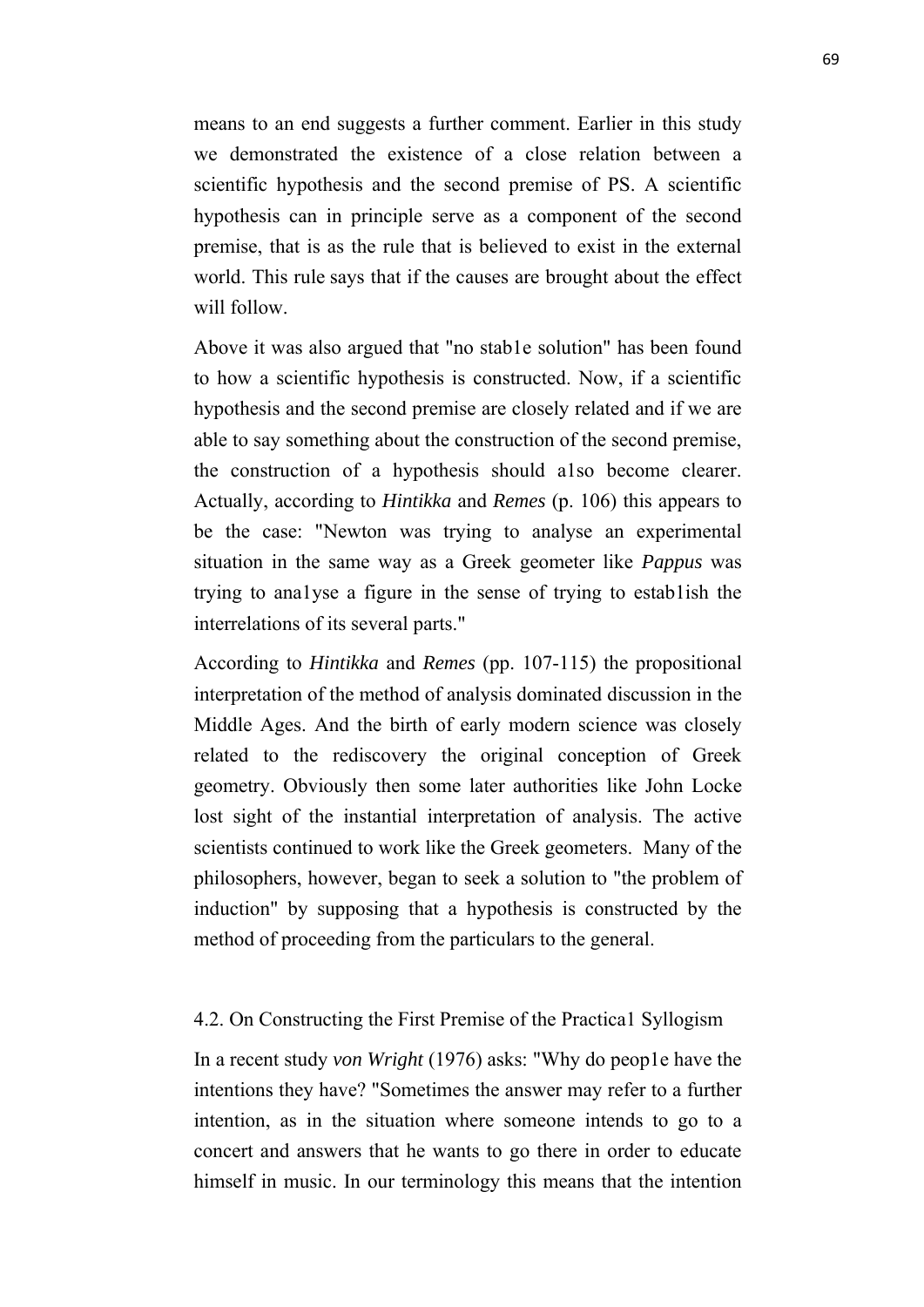(of going to the concert) is a secondary intention or second premise of PS, and the first premise is educating oneself in music.

In a further study it may appear that first premise of this PS may also be a means to some further intention like passing some examination etc. But the answer to the question concerning going to the concert may be that one just likes or wants to go to a concert. *Von Wright* asks further, why one wants what one wants, and answers: because it pleases or one likes or because the wanted thing is nice or amusing. We do not follow *von Wright's* to some extent intuitionistic explication of this answer. We just state that here is the problem we are facing: A has an intention p, with no further aims which p could serve; A just likes to do p. What is the nature of this kind of thing? What is involved in the first premise of PS?

Not perhaps surprisingly, we get into a lot of trouble when we try to find modern terms for discussing the first premise of PS. This may not be surprising because two of the main schools of moral philosophy of our time – like emotivism and intuitionism - just do not talk about this. In order to understand our problem a short historical note seems to be in place.

## Historical notes

It is well known that *Aristotle* was a source figure in the development of medieval thinking and moral philosophy. It is also a commonplace to say that "the great transformation" in moral thinking was closely related to the emerging new method of thought of the natural sciences. It would be a study of its own to follow step by step the process in ethical discussion and practice from *Aristotle* to modern decision theory. One basic line of development must, however, be mentioned. This is the rise of utilitarianism after the 18th century.

Before coming to the first "pure" utilitarian philosopher, *Jeremy Bentham*, it is useful to make a short reference to the so-called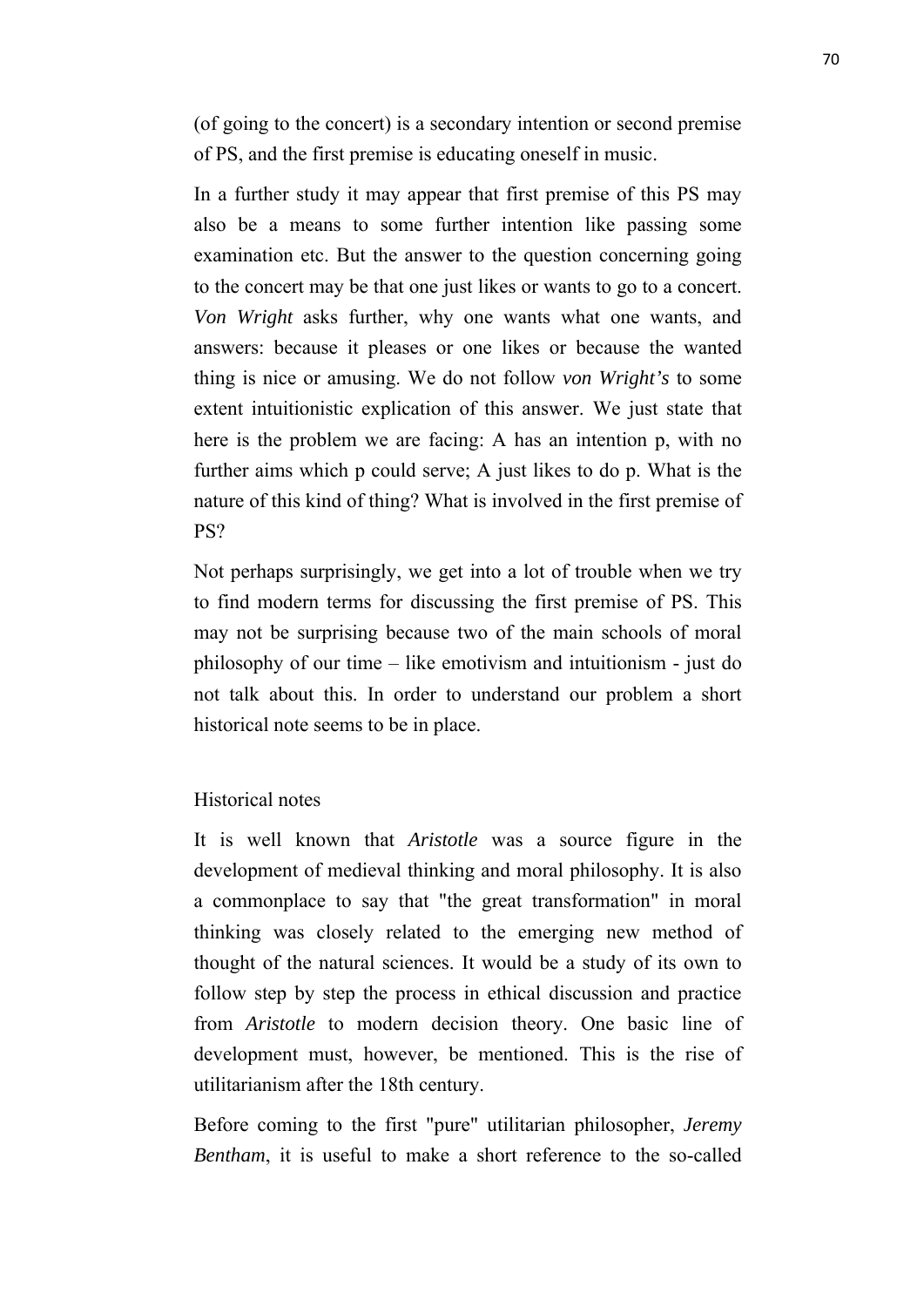Scottish moralists like *David Hume, Adam Smith* and others. The difference between them and the Aristotelian tradition was already great indeed. According to *Smith "Man was made for action and to promote by the exertion of his faculties such changes in the external circumstances both of himself and others as may seem most favourable to the happiness of all"* (Adam Smith according to Schneider 1967, 139-140). For *Aristotle* "man was made" for goods of the soul and external goods were regarded as means to these primary kinds of goods.

*Adam Smith* had changed the interest to external goods "of himself and others". *Smith* already discussed external objects as causes of pleasure (Schneider, 125), but clearly it was *Jeremy Bentham* who made these preconditions of *Adam Smith* and his contemporaries unmistakably explicit. The treatment of ethical questions in *Bentham's* The Princip1es of Mora1s and Legis1ation (1789) is remarkably clear: *"Nature has placed mankind under the governance of two sovereign masters, pain and pleasure"* (Bentham 1973, 1).

These two things tell us what we ought to do and what we shall do. In *Bentham's* ethics the principle of utility or the greatest happiness principle approves or disapproves of every action according to whether it improves or diminishes the happiness "of the party whose interest is in question" (pp. 1-2).

Interesting1y, there is some simi1arity between *Aristotle* and *Bentham* in their direction of discussion. For both of them, man's actions are directed towards something (which he considers to be) good or towards happiness. The striking difference between them lies on their conception of what constitutes good or happiness for man.

For *Aristotle* happiness was activity of soul in accordance with virtue in lifetime. For *Bentham* (p. 33) *"Pains and p1easures may be called by one genera1 word, interesting perceptions."* And these kinds of perceptions are brought about by certain causes, although the quantity of the pleasure depends also on the "circumstances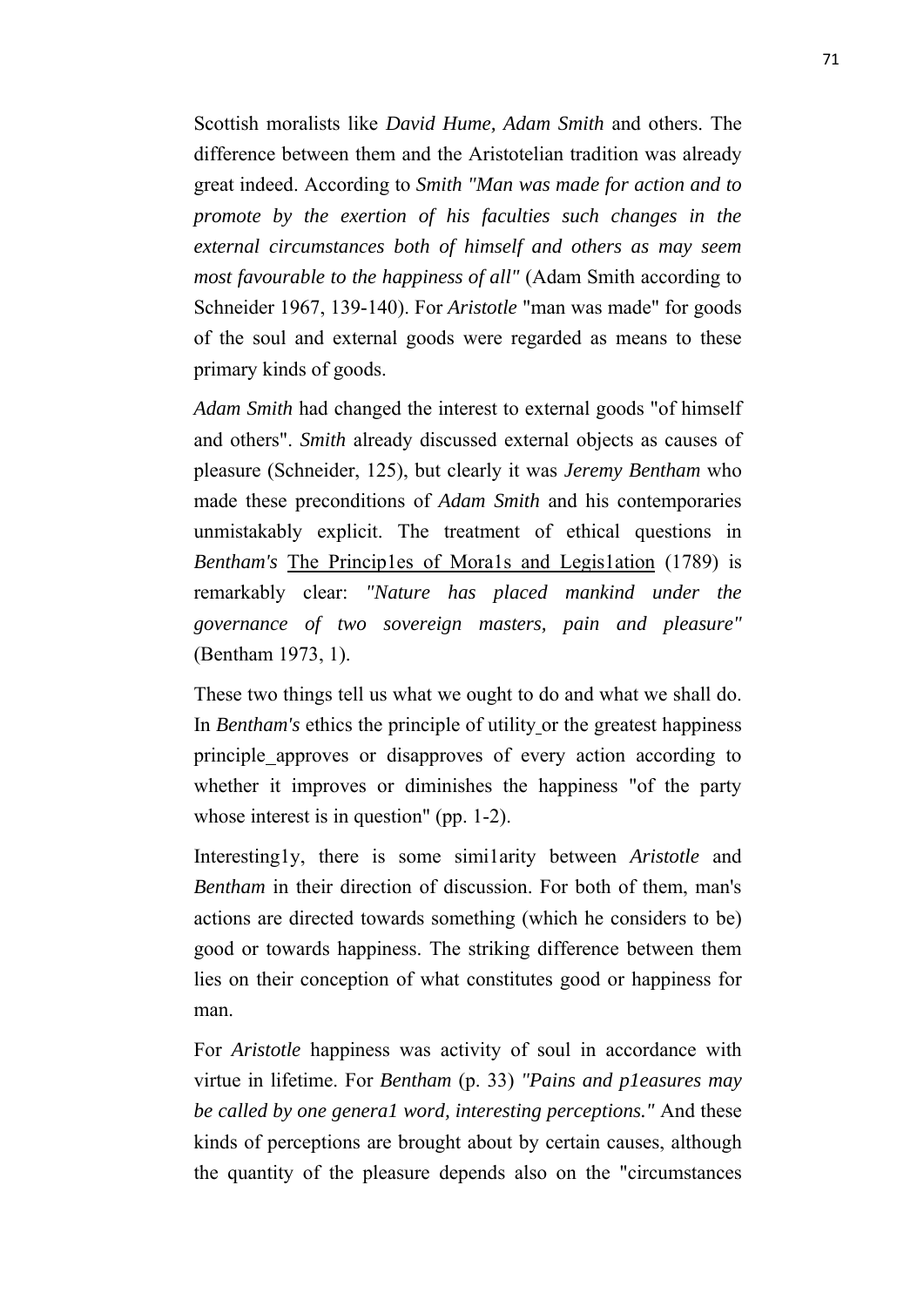influencing sensibility" (pp. 43-44). What are it then that causes this kind of interesting perception or pleasure? It is one property of the externa1 object, a property called utility. *"By utility it is meant that property in any object, whereby it tends to produce benefit, advantage, pleasure, good, or happiness, (all this in the present case comes to the same thing) ..."* (p. 2). The remark in parenthesis is also of interest to us. For *Bentham* (pp. 33-40) there are fourteen kinds of pleasures caused by one external property.

It is easy to see as *Bentham's* motive an effort to treat ethics in terms of the scientific thinking of his time. But it is also easy to understand the motive behind the success of Benthamite utilitarianism in various fields of research.

If human happiness is a thing caused by some property in the external environment, the increasing of the happiness of mankind would be just a matter of engineering the external environment. Thus for instance *A. C. Pigou's* The Economics of Welfare purported *"to be an objective study of the causes of satisfaction"* (Litt1e 1970, 9). After *Bentham,* his concept of utility has been developed in various fields of research towards the modern use of the concept. One of the paths breaking deve1opments in this process was to 1ink it to some ideas of the 20th century philosophy of science. This was first done by *Frank Plumpton Ramsey*, but only *von Neuman's* and *Morgenstern's* Theory of Games and Economic Behaviour made this idea the source of extensive discussion in "modern decision theory" (Raiffa 1970, 276).

## Aristotle on virtues

It is, of course, out of the question to try to develop a new moral philosophy in this study. We only make some suggestions for a new Aristotelian departure in constructing the first premise of PS.

In the beginning of this study we saw that Anscombe analysed two components out of the first premise of *Aristotle's* PS. According to *Anscombe* (1968, pp. 73-74) in the first premise there are "a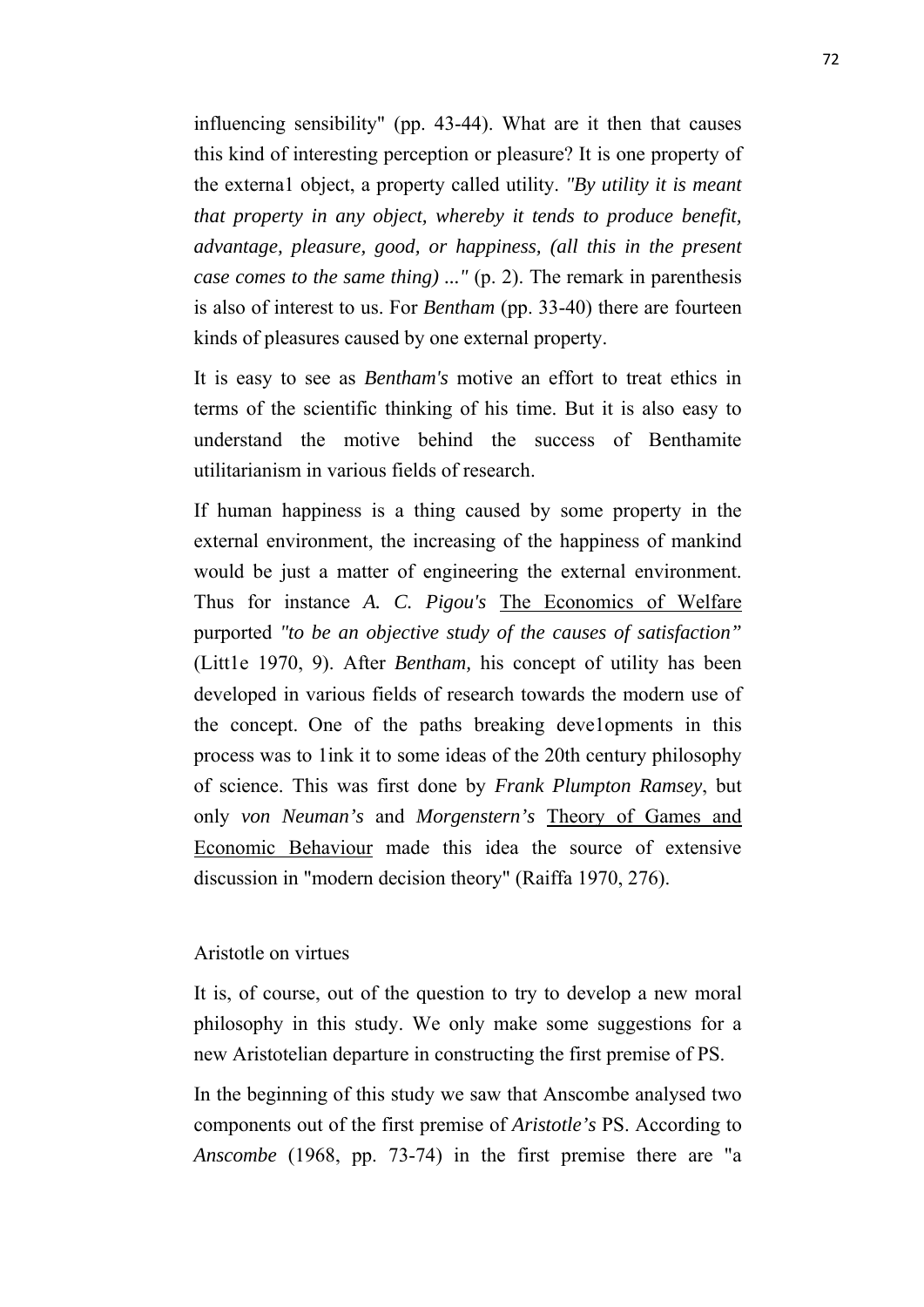description of something wanted" and "the desirabi1ity characterization". This view is supported by severa1 of *Aristotle's* discussions.

In the Nicomachean Ethics *Aristotle* analyses the human soul. He finds out that the soul consists of two parts, the rational and the irrational (1102 a 25-30). Later he subdivides the rational part into 'scientific' and 'calculative' faculties (1139 a 5-15). The former deals with things which do not have any change or variation in their principles. With the latter we deliberate things which admit changes.

The irrational part of the soul *Aristotle* also subdivides into two faculties. The one consists of things that are 'vegetative' by nature, like nutrition and growth (1102 a 30-35). The other is that "... from which spring the appetites and desire in general; and this does in a way participate in reason, seeing that it is submissive and obedient to it..." (1102 b 27-32, translated by Thomson).

In the sixth book of the Nicomachean Ethics *Aristotle* says that both of the two parts of the soul influence considered action: both the reasoning power and desire or appetite are involved (1139 a 17- 21). We can interpret the remark following this to mean that *Aristotle* gives PS backwards in it: *"Now the cause (the efficient, not the fina1, cause) of action is wil1 or deliberate choice and the cause of choice is desire and a reasoned conception of the end we are seeking to attain"* (1139 a 30-36). A little later he remarks that *"we view choice either as thought wedded to desire or desire wedded to thought. In man, originating cause of action, the two e1ements work 1n combination"* (1139 b 4-5). So it seems that for *Aristotle* there are two different but inseparable components in the first premise of PS or the goal of action: reasoned conception of the end and desire somehow bound to it.

Parallel to the interpretation above is *Aristotle's* commentary on *Socrates'* well known idea of virtues as forms of knowledge. *Aristotle* divides virtues into intellectual and moral ones according to the division of the soul into rational and irrational parts. Hence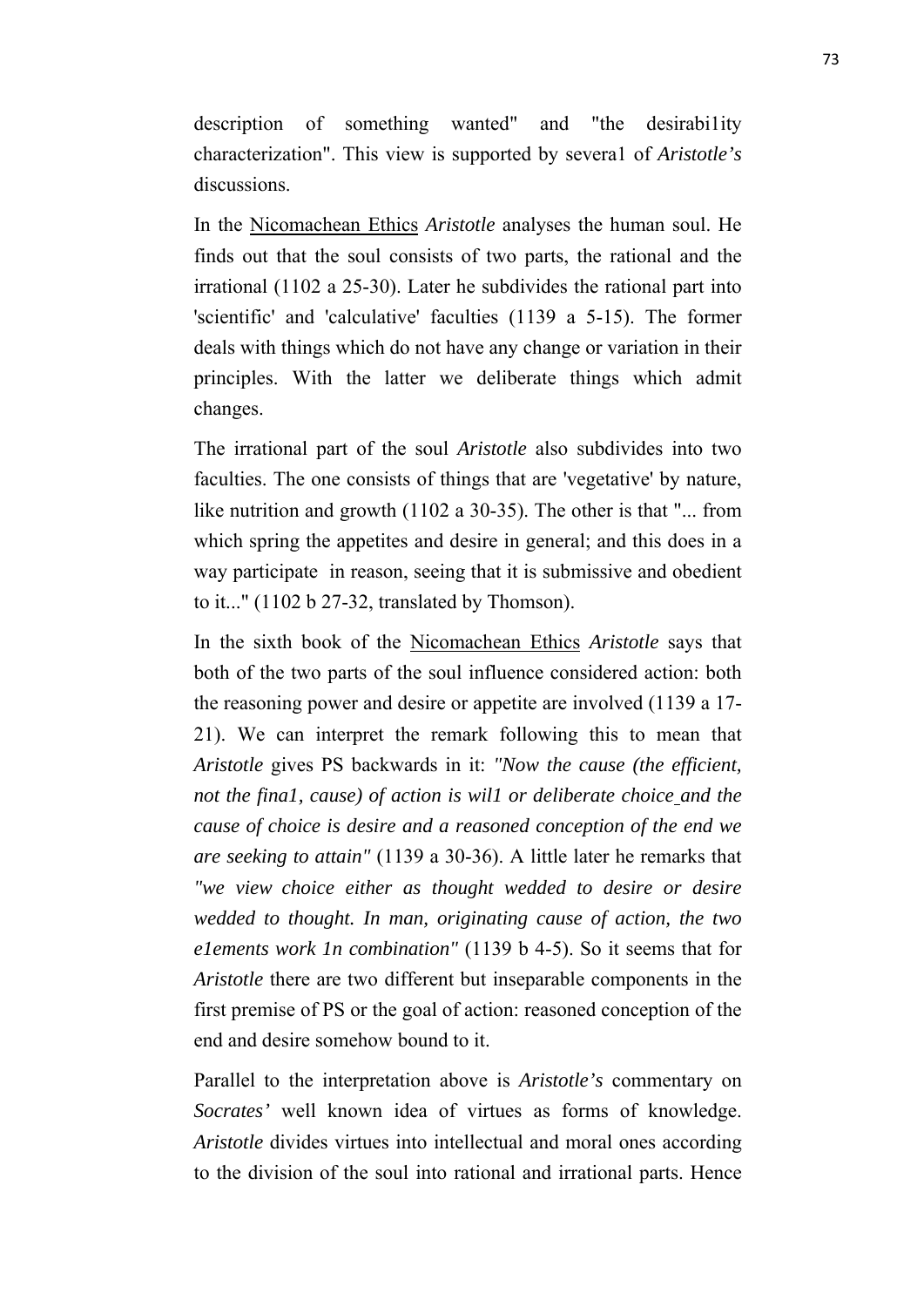intellectual virtues deal with the reasoning power of the human soul, and moral virtues deal with the desires springing from the human soul. He says that the true moral virtues cannot exist without the intellectual virtue of prudence (1144 b 1-15). And prudence is for *Aristotle* excellence in "correct deliberation about what serves an end" (1142 b 32-35).

According to his conceptions *Aristotle* argues that *Socrates* was wrong in believing that virtues are forms of wisdom, but right in saying that there is no virtue without wisdom (1144 b 19-21). *"Virtue or excellence is not only a characteristic which is guided by right reason but also a characteristic which is united with right reason; and right reason in moral matters is practical wisdom. In other words, while Socrates believed that virtues rational principles ... we, on the other hand, think that they are united with a rational principle"* (1144 b 25-30, translated by Ostwald).

To sum up; *Aristotle* says that in the irrational part of the soul there is the faculty "from which spring the appetites and desire in general". And this is the part of soul which the moral virtues deal with. But there is also the rational part of the soul with intellectual virtues like prudence. And these virtues cannot exist without each other. Again we can say that they are somehow bound to each other. Now the difficult problem arises what is involved in this kind of wedding of conceptual element and desire element in the first premise of PS. *David Wiggins* has analysed *Aristot1e's* conception of this problem.

# Wiggins on Aristotle

*David Wiggins* (1975) gives a basically broader interpretation to *Aristotle*'s concept of deliberation than we have done above. One essential point of difference is his disagreement with *Ross'* translation in the discussion of deliberation in the Nicomachean Ethics. We can remember that according to *Ross'* translation *Aristotle* begins his discussion of deliberation (1112 b 13): *"We deliberate not about ends but about means".*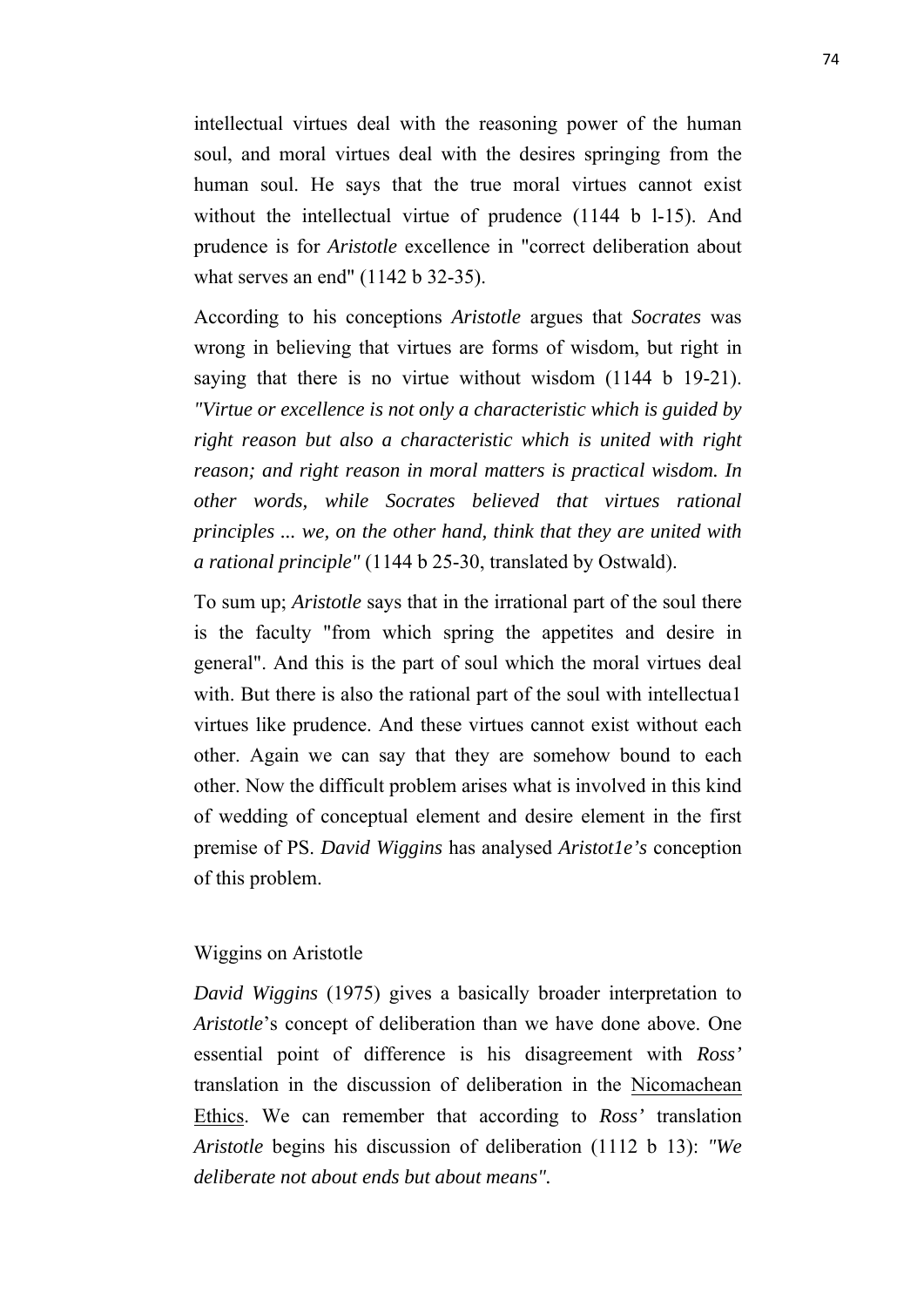Now the correct translation according to *Wiggins* (p. 32) is that we do not deliberate about ends but of *"what is towards the end (pros to telos)".* And, according to this interpretation, in discussing deliberation *Aristotle* deals with the creative process of constructing both means (second premise of PS) and ends (first premise of PS). According to *Wiggins* (p. 36), what *Aristotle* designates by deliberation on *"what is towards the ends"* is looking for answers to questions like *"what practically speaking is this end?*" or *"what shall count for me as an adequate description of the end of life?" "... a man may seek by deliberation to make more specific and more practically determinate that generalized telos of eudaimonia which is instinct in his human constitution."* On behalf of his view, *Wiggins* gives several arguments with reference to *Aristotle's* discussion of practical wisdom. And here *Wiggins* (p.37) can demonstrate that *Aristotle's* "man of practical wisdom" is *"able to deliberate well what is good ..."* Nicomachean Ethics, (1140 a 24-28; 1141 b 9).

From this background we can understand (with *Wiggins'* help) what the *"wedding of (virtuous or vicious) desires to thought*" (ll39b 4-5) consists of. This activity is answering the question of what concretely "qualifies as" *"realizable specification of what would satisfy",* or meet, the desire. Deliberation is still zetesis, a search, but it is not only a search for means. It is also search for the best specification (Wiggins 1975, 38). *Wiggins* remarks that not until this specification is made can there be any room for looking means. And even during the search for means one must often return to the specification in order to make it more practicable (p. 38).

*Wiggins* (p. 38) calls the search for means to ends a "technical" or "means-ends" case of deliberation. He makes clear the special problem in "non-technical" deliberation or deliberation on ends. In beginning agent A has a quite vague description of the desire or of what he wants - like for instance "a good life, a satisfying profession, an interesting holiday, an amusing evening". And deliberation on ends can be seen as specifying or concretizing these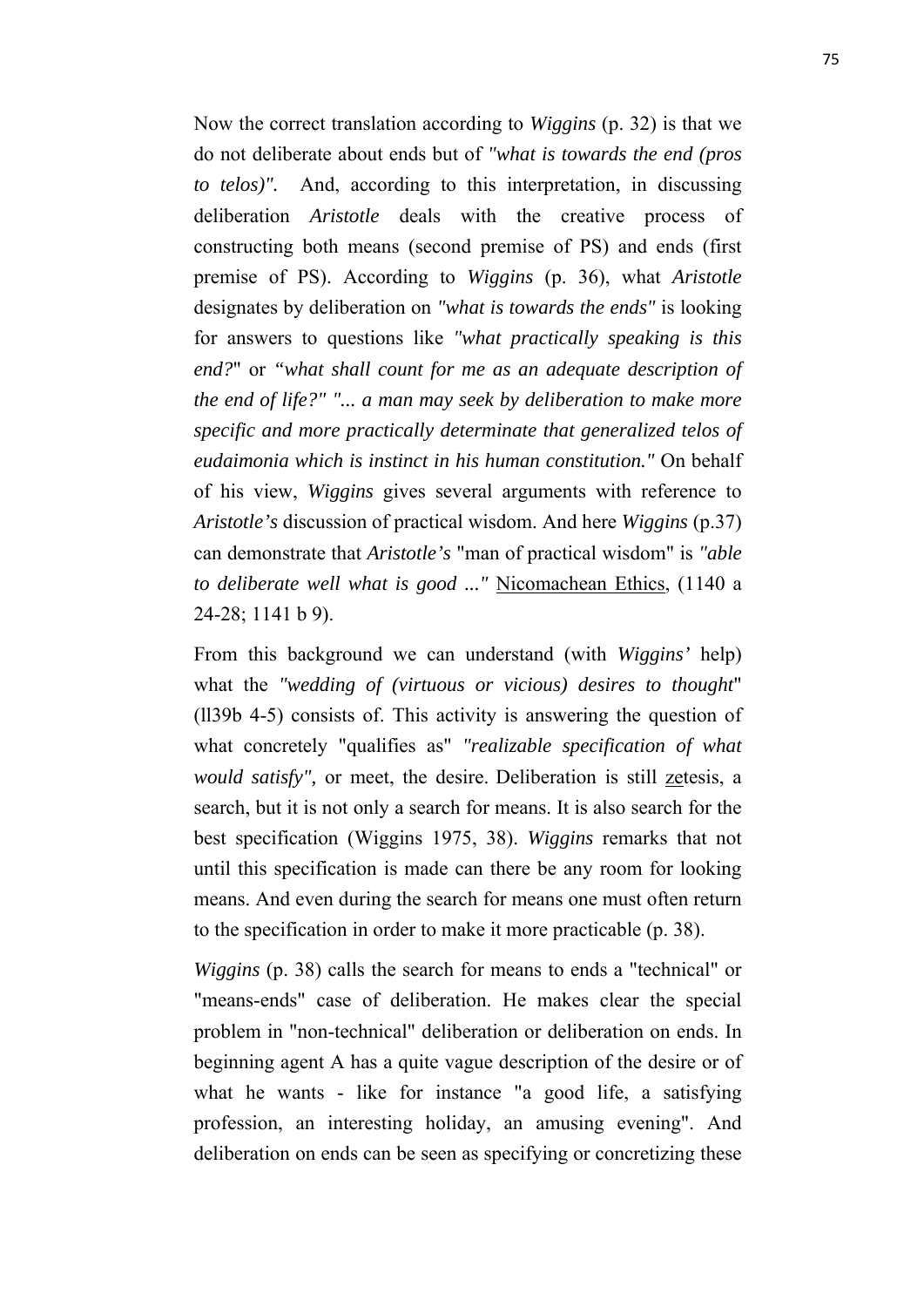kinds of more or less vague desires.

It is very important to notice here the conceptual resources we have above reserved for the description of the world that furnishes the experience of good or happiness or the goal of an action. If A limits himself to a "state of affairs" description, he would be close to, or even in, a utilitarian theory of good. This is because the only way to explain why some states of affairs constitute good for people "within", or to observe those states of affairs, is to say that these states of affairs somehow stimulate or cause the experience of good, happiness or welfare. Inclucled, however, in the world description above were also qualitative aspects of the external world, rules of conduct of the people in the external world and also the rules of conduct of the deliberating agent. In this way agent A can also include in the description of the goal what according to *Aristotle* constitutes the different kinds of goods: goods of soul, goods of the body and external goods. This is because happiness or good is for *Aristotle* not caused by sane state of the world but is activity of soul, activity of the intellectual and "desire" faculties of a human being.

# Constructing an end

But now we must try to find out what is particularly involved in specification or description of the end. Here *Wiggins* does not help us very much. We may first sum up his contributions to this closer analysis. *Wiggins* (p. 41) stresses quite strongly that *"the discovery and specification of the end is an intellectual problem, among other things ..."* This seems parallel to what we have earlier discussed on "thought wedded to desire". According to *Wiggins* (p. 41) *"The good is the sort of thing we wish for because we think it good, not something we think good because it is what we wish for. Thought and reason (not without desire, I (Wiggins) must add) are the starting point:"* Thought and desire are the points of departure in deliberation on ends, and wish comes from this. In the following we shall argue that intending and wanting also come up in the same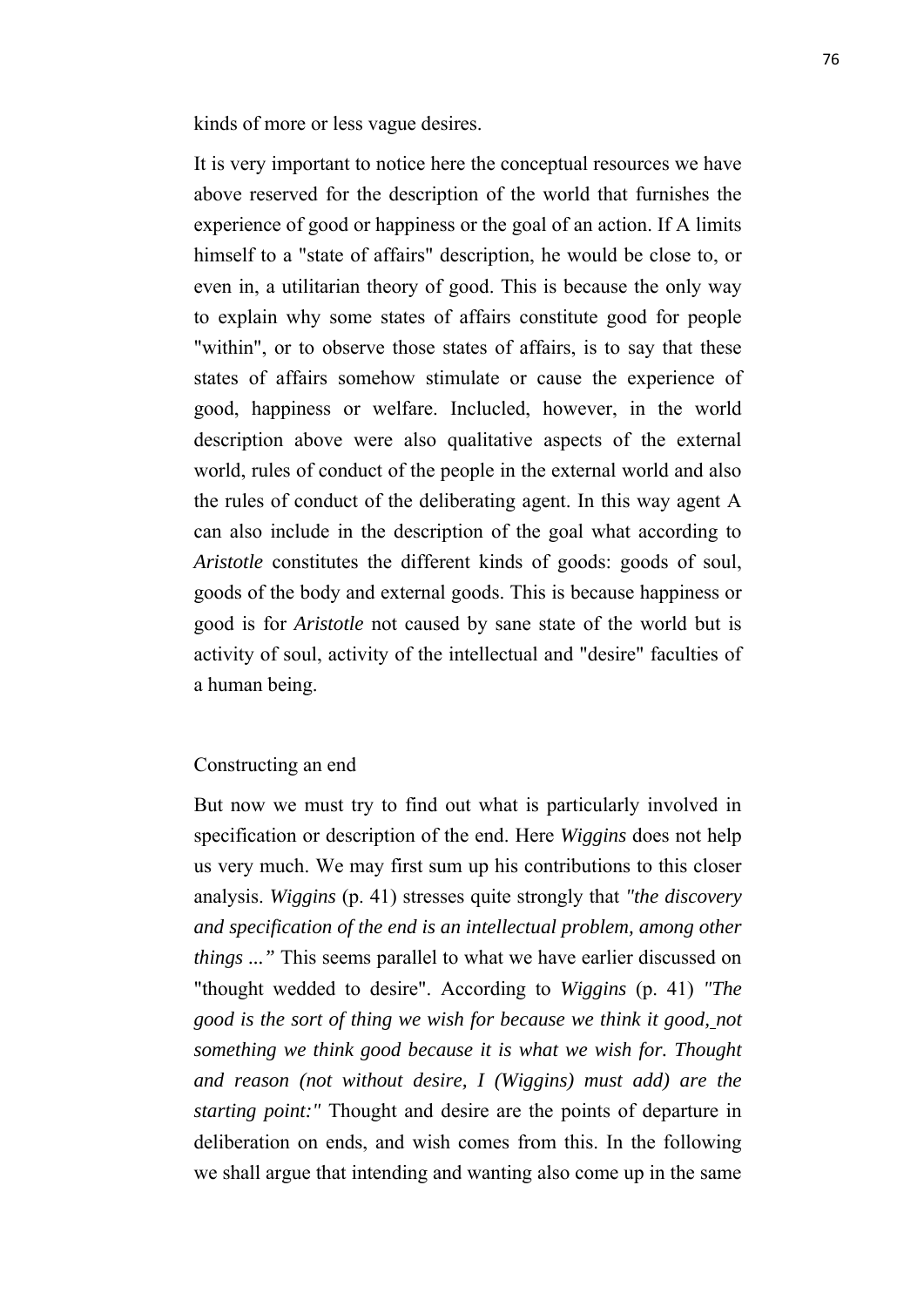way.

Another thing *Wiggins* stresses in some contexts is *Aristotle's* remark that *"Matters concerned with conduct and questions of what is good for us have no fixity ..."* (Nicomachean Ethics, 1104 a 7, according to Wiggins, 41). Even in the main part of his conclusion to his paper *Wiggins* emphasizes situational appreciation, that is the view that there is no final guide in questions of human conduct and that practical reasoning must do its best in the situation the agent is in. Although this remark is a critical point against empirical theories that reckon to find some final criteria both for describing and prescribing human conduct, *Wiggins* seems to miss one essential implication both of the Nicomachean Ethics and his own paper.

It is the very purpose of the Ethics and deliberation to find out some rules of action that are conducive towards good or eudaimonia given that there is no fixity in it. And it is the task of moral virtues (and semi virtues like friendship) to say what kinds of desires conduce to real good - that is what is really experienced as good as the goal is realized, and what promotes good in 1ifetime. Above we saw what according to *Hintikka* and *Remes* can be said in the case of deliberation on means. Now we try to apply this to deliberation on ends.

We begin with Enunciation including that which is given and The thing sought. When A is deliberating on an end he has a certain sort of thing sought: there may be an extremely vaguely felt desire for happiness or for something good, or there may also be a vague but, however, a little more conceptualized desire for something like a good life, a satisfying profession or a nice evening. In the latter cases there has already taken place a litt1e more wedding of thought and desire than in the former ones. How does A use reason or intelligence to proceed from here? Or how does the analytic procedure proceed in the case of deliberating on ends?

The first important aspect of an analysis is *"the idea of studying the interrelations of geometrical objects in a given configuration"*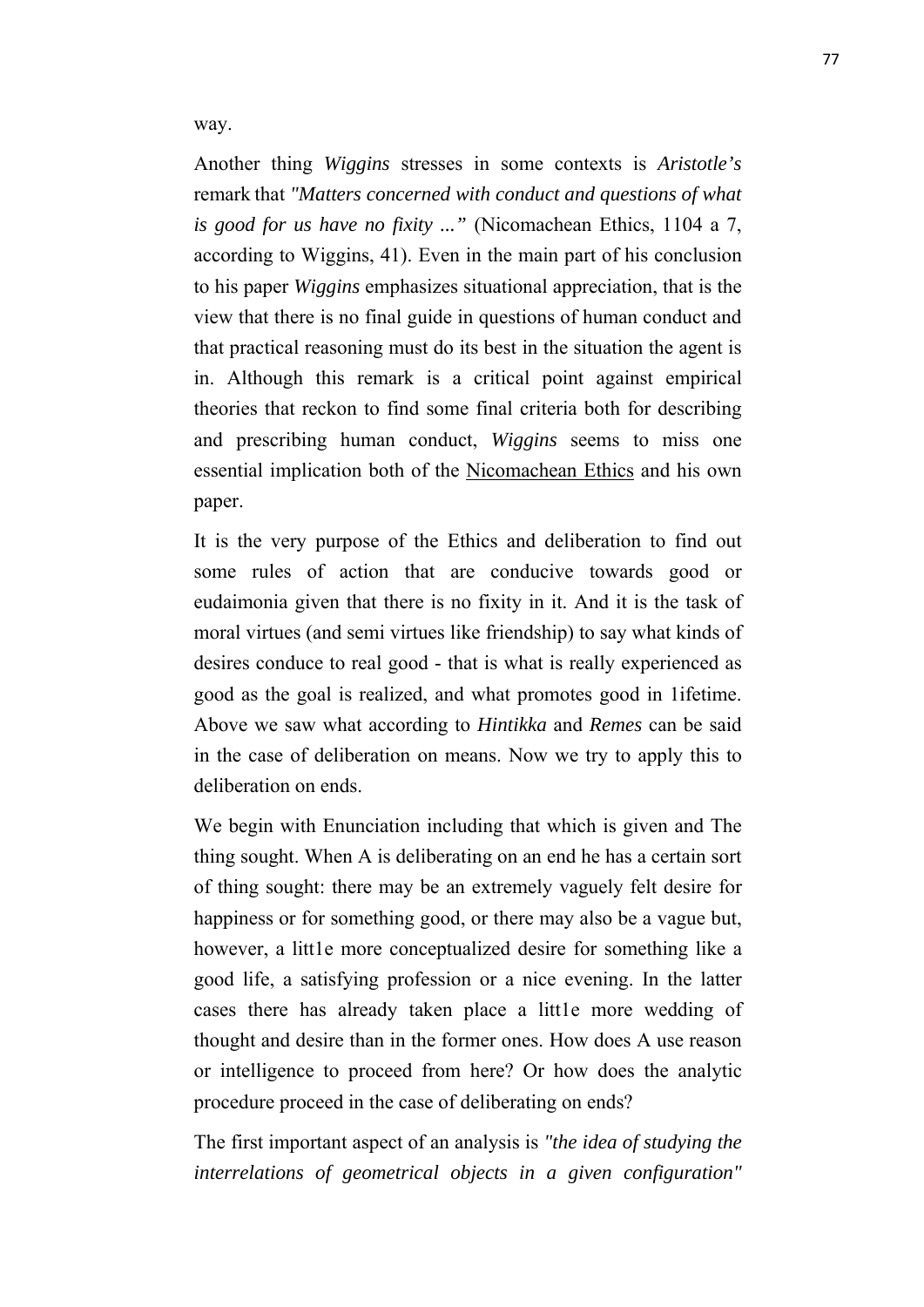(Hintikka and Remes 1974, 38). What then does given or instantiated version mean here? Maybe surprisingly, we (again) get help from *Aristotle.*

In the Nicomachean Ethics *Aristotle* discusses practical reason and says (1143 a 25 ff., translated by Wiggins, emphasis added): *"For here, in the capacity to find the right feature and form a practical syllogism, resides the understanding of the reason for performing an action, its end. For the major premise, and the generalizable concern which comes with it, arises from this perception of the particular. So one must have an appreciation or perception of the particular, and my name for this is intuitive reason."*

How can we understand *Aristotle's* conception of intuitive reason and particulars? It seems that *Aristotle's* intuitive reason and *Kant's* intuition (die Anschauung) designate to a great extent same thing: the individual or particular picture or mental image representing in the human mind something which is general (like a geometrical figure does) or representing a particular reality with all its innumerable features and shades. And it seems that deliberation both on means and ends is carried out by means of these kinds of intuitions.

The second essential feature in analytic method according to *Hintikka* and *Remes* (p. 38) is *"the general heuristic idea of bringing the maximal information to bear on this (geometrical, remark RV) configuration".* There is a certain amount of information which is brought under consideration in the Enunciation. But if A had to deliberate on ends only on the basis of a vague desire characterization and his conception about the actual world, he could not do very much in describing the constituents of the good desired. Something more must be brought under consideration. And it appears to be intuitively clear that this something more is A's own earlier experience of what these constituents are.

Obviously the usual situation in deliberation on ends is that A brings to bear not only what he himself has experienced, but also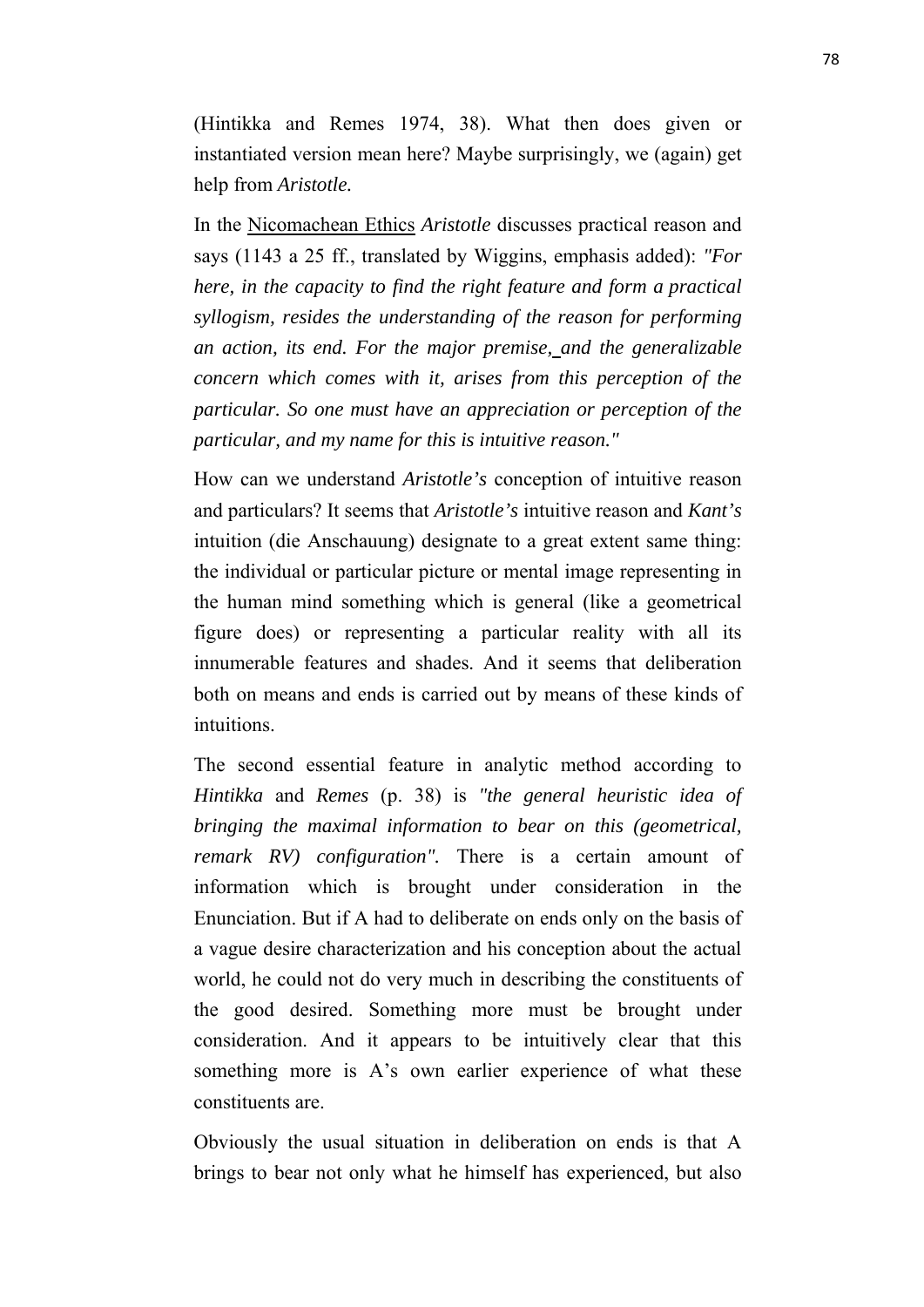what other people - his parents, teachers, friends - have told him about this. And for the reasons discussed earlier, to understand what these other people tell A he must somehow be able to recognize what they say by comparing it to his own earlier experience. This interpretation seems to correspond somehow with what *Aristotle* says after the quotation above; the importance of personal experience could not be stressed much more (1143 b 7-13, translated by Ross): (obviously) in practical wisdom *"... we think our powers correspond to our time of life, and that a particular age brings with it intuitive reason and judgment; ... Therefore we ought to attend to the undemonstrated sayings and opinions of experienced and older people or of people of practical wisdom not less than to such demonstrations; for because experience has given them an eye they see aright."*

*Hintikka* and *Rames* (p. 44) said above that *"the choices of suitable auxiliary constructions is the third and perhaps the most important essential feature of the heuristic situation one encounters in applying the analytic method ..."* This part of analysis also seems to have an important application to the deliberation on ends.

If A's conceptual resources in describing what constitutes good were limited to the arsenal of earlier or present experience, this description would be simple repetition of earlier experience. Now the very capacity to construct new constructions seems in the ease of deliberating on ends to mean the capacity to construct new conceptions about constituents for good. Moreover as little as auxiliary constructions come out of thin air but are constructed from the material of earlier conceptions, as little the new constituents appear out of thin air but are in some way related to earlier experience, to tradition, somebody might add.

We can now say something about intending. In the very beginning of the deliberation on ends there is a vaguely experienced desire. It seems that already this experiencing of simply a desire involves some kind of vague conceptual element in it. The desire for something good or for happiness is an even more conceptualized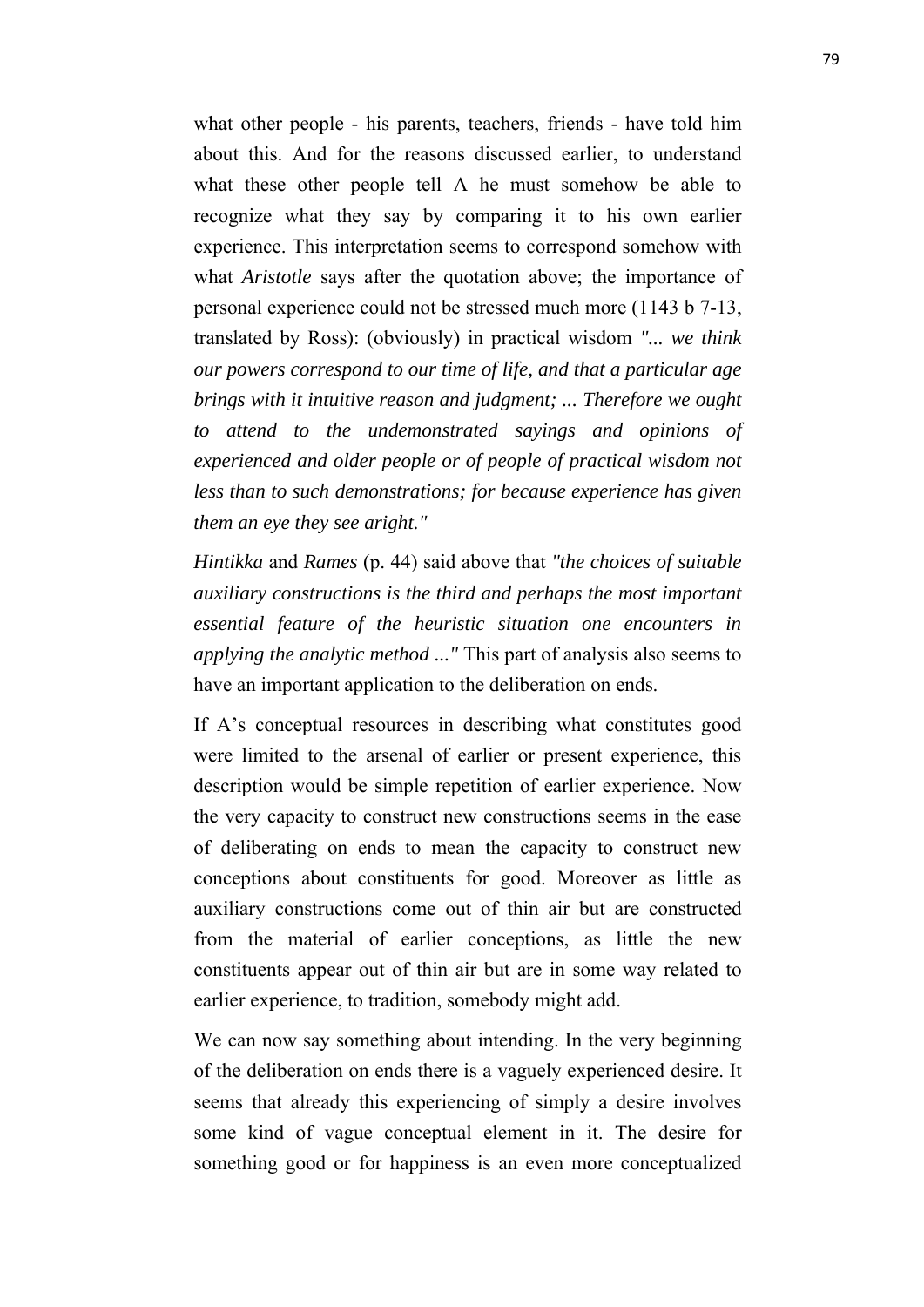specification of a desire, although still very vague. But when there is this wedding of desire with thought we can to a limited extent say that A wishes or intends or wants "something good" or "happiness". A little more strongly A can intend (or wish or want) "a nice evening" or "satisfying profession", because the conceptualized description in this latter case is a little more strong. But not until A has completed the description of the goal to the extent that he can start deliberating on means towards the goal, one can completely meaningfully (so that other people can also understand what A intends, wishes or wants) say that A "intends" or "wishes'' or "wants" the goal. So when there is the first premise of PS:

# A intends to bring about p.

- p in this premise describes a world which constitutes something good A desires,

- intending designates the phenomenon that the description of what constitutes the good A desires directs A to bring about what is described.

#### 4.3. On the Conclusion of the Practical Syllogism

We have seen that the essence of the first premise of PS is the specification or description of what constitutes some desired good. But there is also another specification dimension in PS: for action it is not enough that some end or result is brought about "in principle" in terms of some general theory. What more is needed is that the theoretical solution of the problem must be derived to concepts designating immediate experience. Why? Let us give an example.

An engineer can plan or deliberate "on paper" to the extent that he describes the finest details of a desired bridge. Then he must also make the working plan to describe the means of building the bridge. But when the plan is realized or the reasoning actualized somebody must seek and find in situ the real things that are designated by concepts in the working plan. For example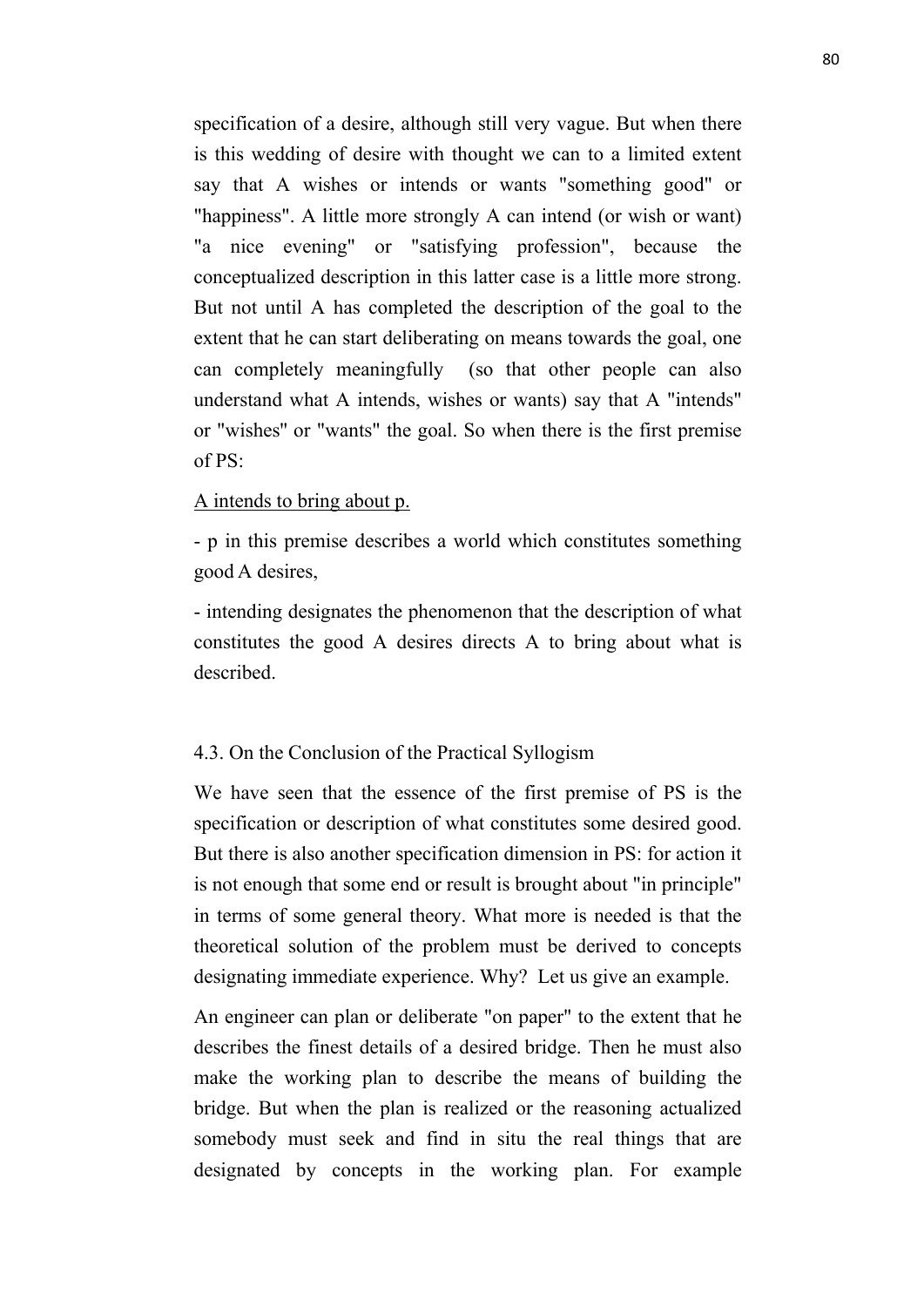somebody must concretely find the concrete points of terrain designated in the plan on the paper; somebody must concretely find the needed materials; somebody must concretely find the workers with needed skills etc.

In principle this kind of seeking and finding seems to happen in the same way as in verification: there is a concept in the working plan designating something (say a worker with some special skills) and there is a judgment about some immediate experience; if these judgments are identical we can say that we have found in the external world something designated in the plan. But if the concept in the plan did not designate something particular enough (say if it designates just workers) the burden of specification is moved forward to somebody (say a technician) who performs the needed action (say hires the workers). In any case at the time of action there must be found a description of the particular action to be performed.

It seems to be intuitively clear that a necessary condition for the successful seeking and finding of external objects designated in the plan is that there really is a correspondence between the concepts in the plan and reality. From our point of view this means that there is not only correspondence between "state descriptions" and reality but also between "rule of conduct descriptions" and reality. We shall also see that this problem is closely related to "the problem of implementation", as it is called in the study of administration.

This problem refers to the problematic situation which arises when the concepts of "modern decision theory" are tried out "in the real world". For us the problem will not be a surprising one because we shall see that the concepts in modern decision theory only partly correspond with all that is involved in this real or external world.

The second thing we have argued for is that the conclusion of PS does not follow with logical or causal necessity from the premises. We have characterized this relation between premises and the conclusion as expression relation. This unique relation, typical to man, appears as intuitively relatively clear but philosophically as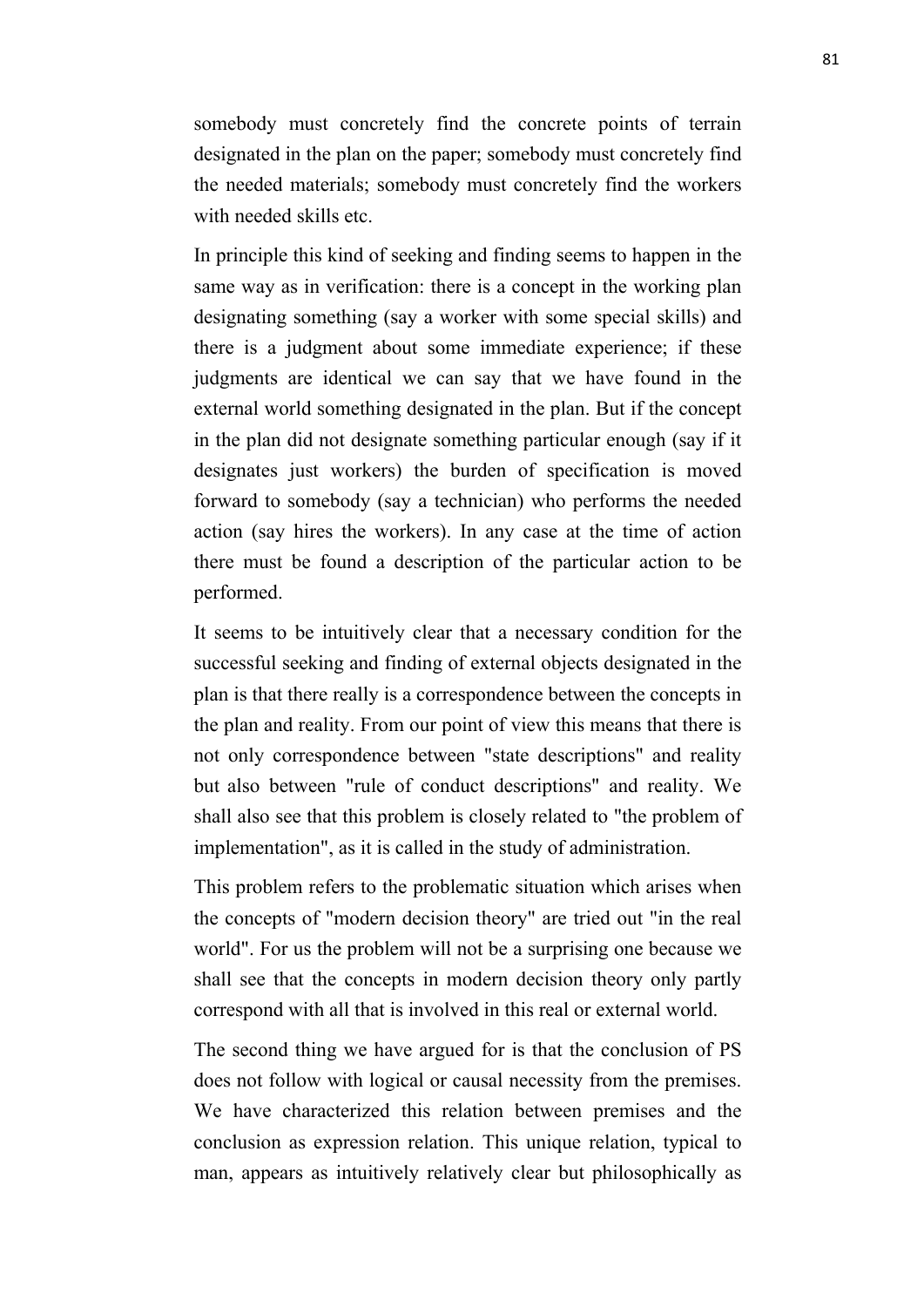profoundly problematic: after the premises have actualized in the human mind of the reasoning agent it is possible for him to act or "move" according to his intention. That takes place which *Aristotle* describes in Metaphysics: that which has matter comes from that which has not.

What does it mean that there is no relation of necessity between the premises and the conclusion? Obviously, that although the premises are actualized in agent's (A's) mind, this actualization does not necessitate or necessarily dispose A to perform the act designated by the conclusion. This means that A can still after the actualization of the premises reconsider his reasoning.

Hence it can be said that by the conclusion of the PS is designated the act of expressing by concrete (symbolic or physical) acts, that is executing the preceding reasoning. And because this expression does not follow by necessity from the preceding reasoning, it implies a mental action of its own. Here, however, it is not possible or necessary penetrate any more into this philosophically deeply problematic phenomenon.

# 5. The Model of Practical Decision Making

We have now reached the final stage of the purely philosophical part of this study. After studying various aspects of the practical syllogism we make an effort to extend it into the Model of practical decision making (Model PDM). In doing this, the basic ideas are intuitively clear, although each of the philosophical moves imply more fundamental problems than can be solved here.

If we compare Model PDM with our original formulation of PS, the following extensions can be seen.

Firstly, the model of decision making includes a conception of how the decision premises are rationally constructed. In presenting this we shall use relatively directly the preceding discussion of how the premises of PS are constructed.

Secondly, in constructing the premises we shall also use the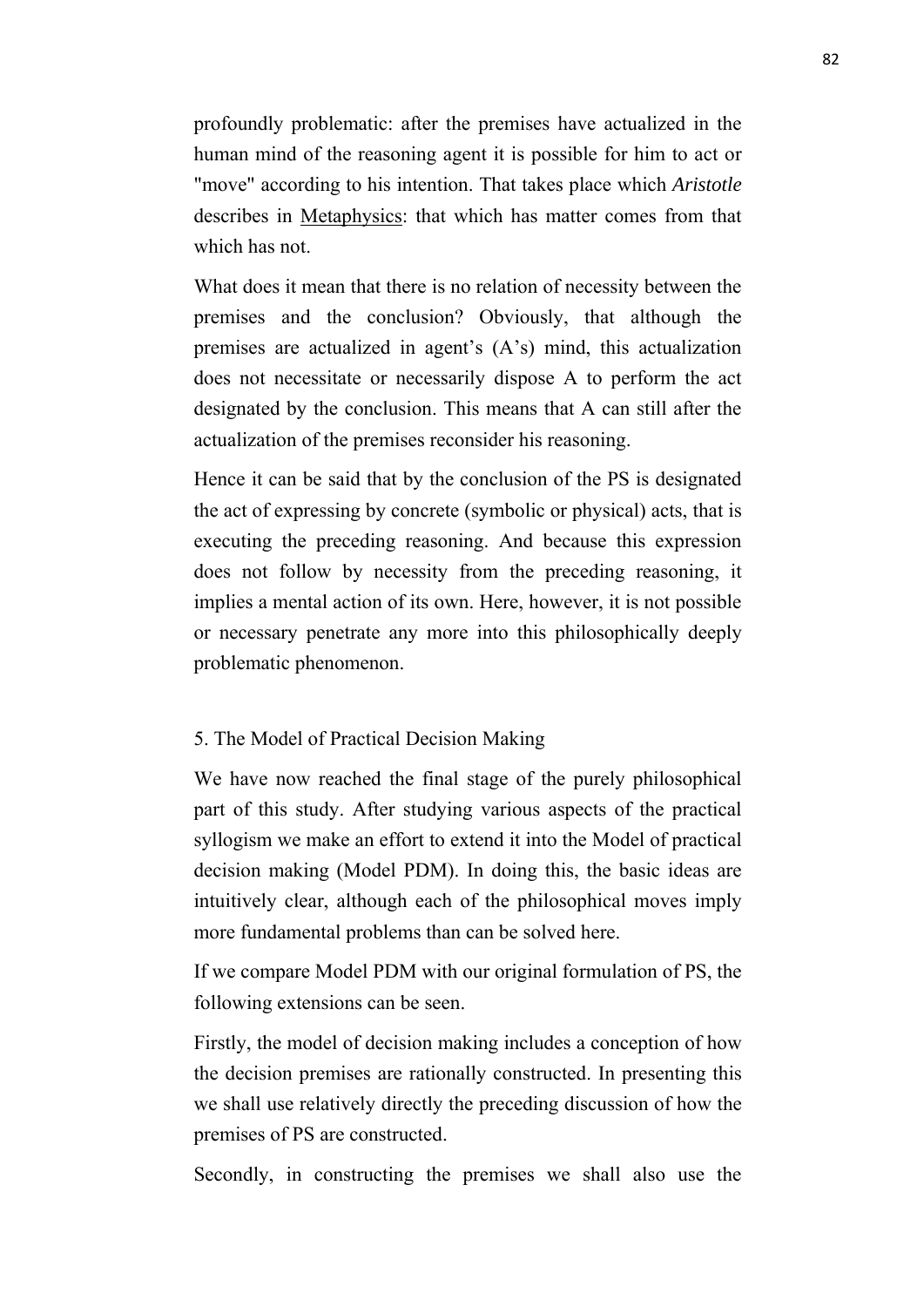preceding discussion in the sense that we shall include into "the conceptual resources" of the rational decision maker (A) both concepts of the natural sciences and those satisfying the criteria of the study of history. The former we analysed in the context of studying *Schlick* and verification, and the latter we became acquainted with in studying *Dray's* conceptions.

Thirdly, in Model PDM we shall think that the rational decision maker constructs several purposes and makes a choice between them. Of course, it is also possible for rational A to limit himself from the very beginning to only one purpose.

Fourthly, we shall consider that it is possible for a rational decision maker to construct several means to an end and make a choice between them.

The following Model PDM is a rational decision model in the sense which we call practical rationality. This concept of rationality is different from several other conceptions of rationality. Therefore we shall specify this conception after we have presented the model itself. In this connection we shall also discuss the uses of Model PDM.

In its most general form the Model of practical decision making (PDM) is as follows:

Model PDM

- (S l) A constructs alternative purposes p, q and r.
- (S 2) A chooses p.
- (S 3) A intends to bring about p.
- (S 4) A considers that if he does a, b, or c, p is brought about.
- (S 5) A chooses to do a.
- (S 6) Therefore A does a.

We go through the steps of PDM in order to see what has been or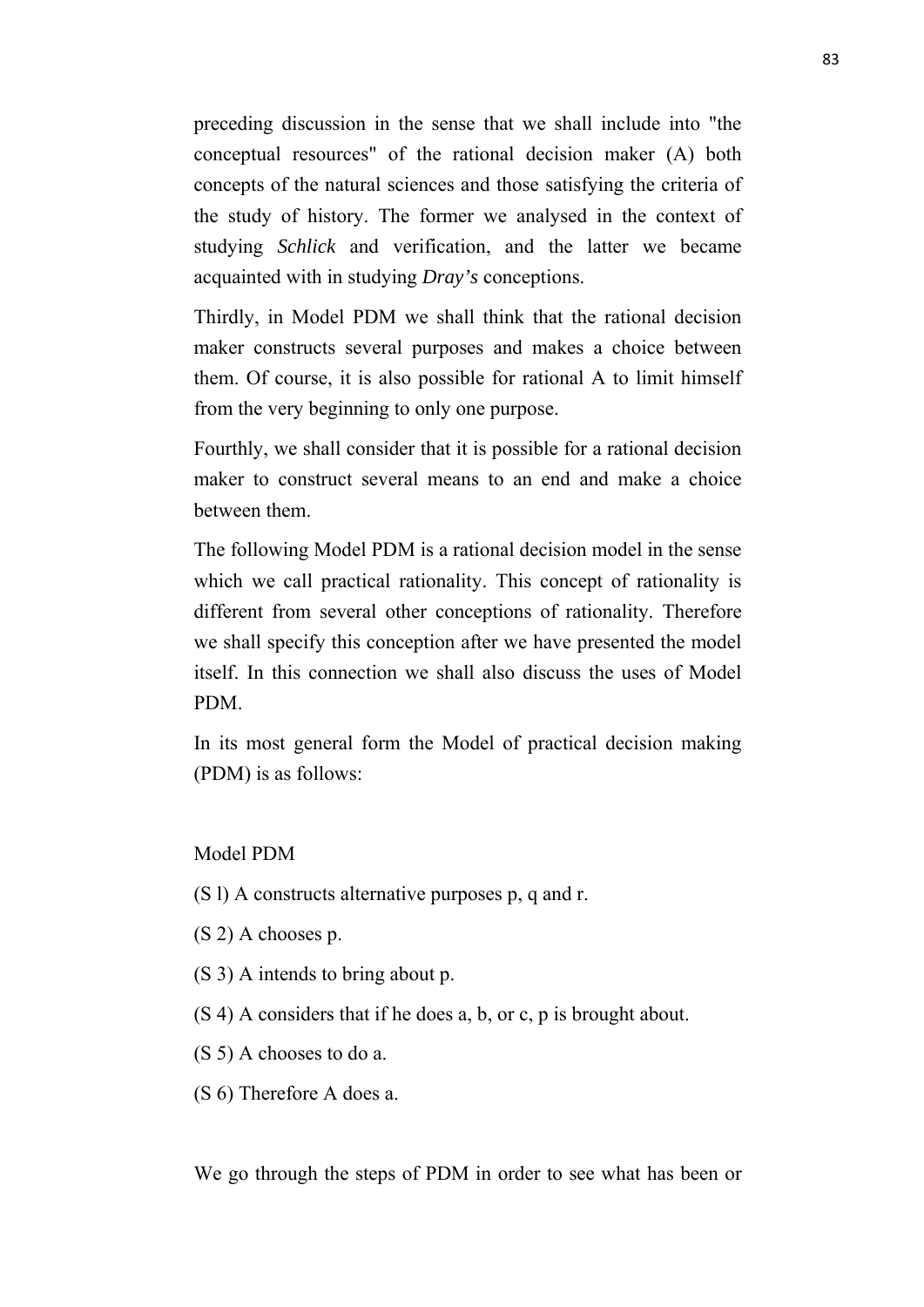can be said of these steps.

# Step 1

A constructs alternative purposes p, q and r. We have discussed quite extensively the constructing of an individual purpose p. We have also seen that it is a matter of dispute as to whether for Aristotle there can be more than one goal or telos for human actions. Be the interpretation of Aristotle as it may we consider here that several alternative purposes are possible and also typical to man. But what is the root of this phenomenon?

First, it appears to be an intuitively clear everyday experience that there may be several conflicting desires which compete in becoming specified and satisfied. They are conflicting in the sense that if one is satisfied the other is excluded from satisfaction. So A may have a holiday and has constructed alternative purposes which are specifications of competing goods or d sires: (p) to go to Paris to see the Louvre Art galleries, (q) to go to Rome to go to Mass in St. Peter's Church or (r) to go to the Riviera to rest a little.

The second possibility for alternative purposes in the first premise is that there is just one desire or good sought but there are several alternative specifications as to how this good could be found or desire satisfied. Say, A may wish for rest and he has specified the alternative goals for this: (p) to go to Lapland to wander in the wilds, (q) to go to the Riviera to get a little tan or (r) to go to Las Vegas to have a little fun.

In everyday life - personal or organizational - the competing goods and specifications seem to be interwoven. The complications are increased by the fact that the description of the purpose can consist of all the "conceptual resources" which we have introduced in this study. This problem, however, cannot be solved by limiting the conceptual resources, say, by excluding everything else but state descriptions.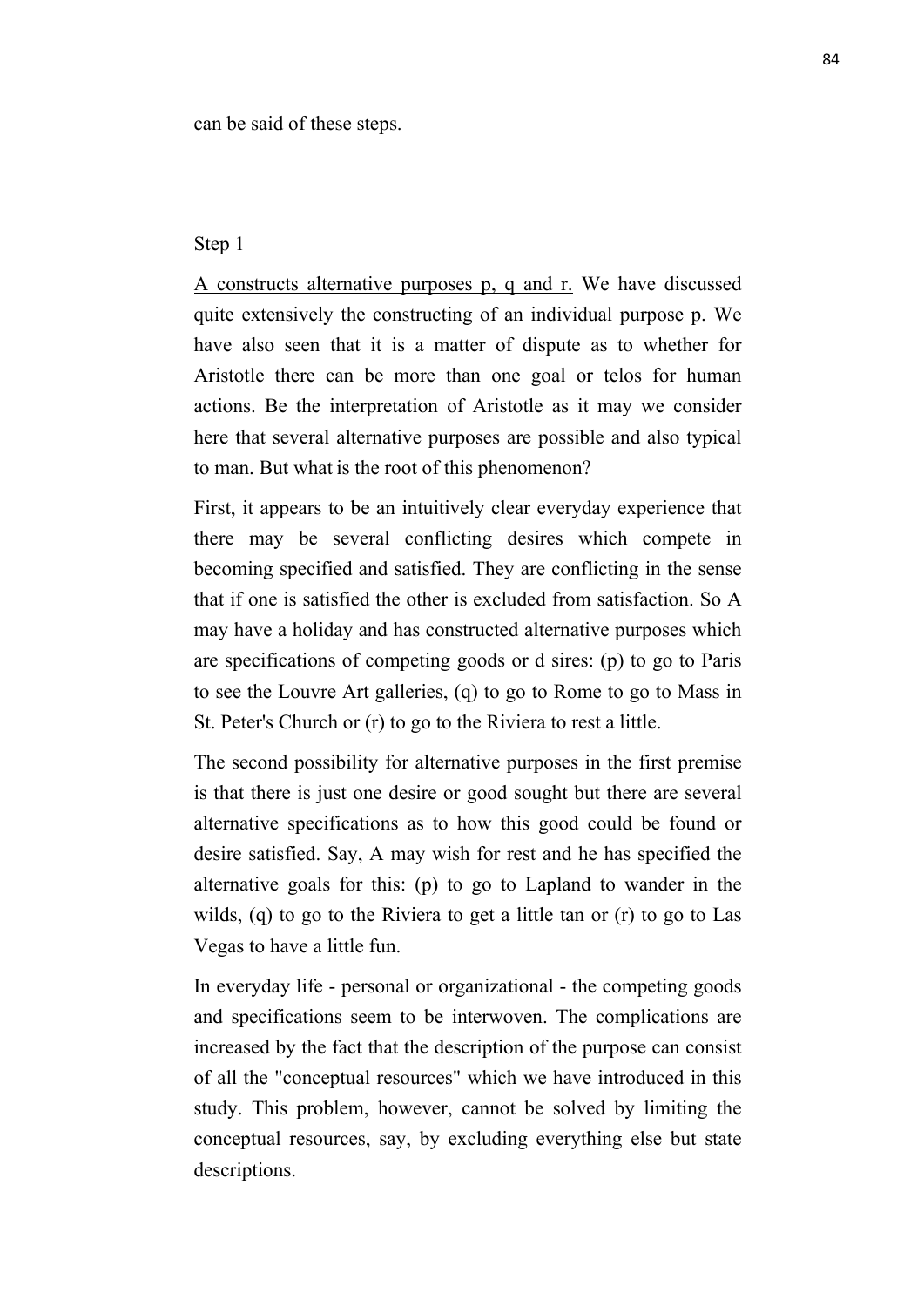This is because several goods are constituted by, for instance, acting according to some rule or principle of action. And if a practical reasoner includes state descriptions but excludes rules or principles of action in describing his goals, he at the same time includes the goods constituted by the actualization of states of affairs and excludes the goods constituted by following some rules or principles of action.

In this study we argue that the rational way to solve the obviously difficult problem of the possible multiplicity of descriptions of goals is not any artificial limitation of the possible descriptions but seeking and finding the right description in this multiplicity. In this we follow Aristotle's conception quoted above (Nicomachean Ethics 1143 a 25): " *... for here, in the capacity to find the right feature and form a practical syllogism, resides the understanding of the reason for performing an action, its end. For the major premise,... arises from this perception of the particular, and my name for this is intuitive reason"*.

How this finding of the right feature is rationally done, we studied in the preceding chapter discussing the construction of the first premise of PS.

Before beginning a summary of our discussion of the construction of the purposes of action, one more reminder is in place. When a rational agent A constructs the first premise of PS or the purpose in Model PDM, it is presupposed by definition that he does not have any readymade rule for this. If there were some rule saying that A should construct a purpose that promotes *x,* this rule would represent the actual first premise or the purpose.

As stressed earlier we are dealing with a purpose about which it cannot be asked further "for what it is constructed." In the way analysed above, one can say that A just likes to reach p. At some times in history societies and individuals have had some well established definite major premises or ultimate purposes in their daily and social life. In the modern times deliberation on the purposes is needed quite often. The intellectual tools for this are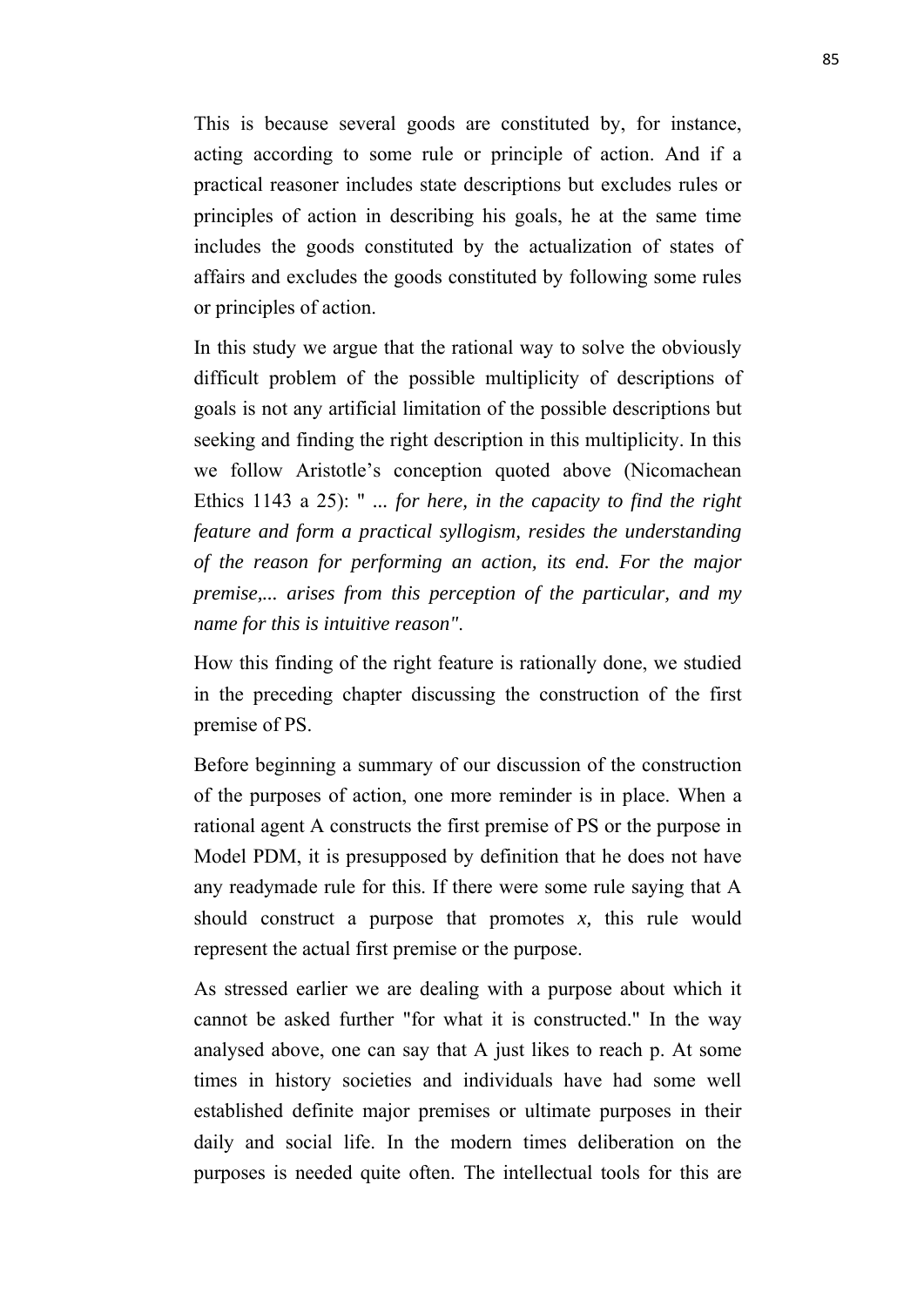not, however, too well developed. In practice the problem arising from this is often solved by resting on utilitarianism. The core of the Step l of the Model PDM is not what the purposes should be but how purposes are rationally deliberated on.

We can now characterize the first step in PDM in the following way:

(S l) A constructs alternative purposes p, q and r.

(a) It is possible for human being (A) to construct one or more alternative purposes (p, q and r).

(b) Each of the alternative purposes p, q and r describes a world that constitutes something good A desires; in other words there are a descriptive component and a desirability component bound together.

(c) The descriptive component of p, q and r designates something particular and can consist of the following kinds of conceptual tools:

- "state descriptions" or concepts satisfying strictly or loosely the positivistic criteria of science.

- concepts describing qualities or unique features in the future external world.

- concepts describing rules of conduct of the human beings in the external world.

- concepts describing rules of conduct of the deliberating agent A; these rules as well as those of other agents can be classified according to Aristotle:

- a rule for action constituting the good in itself, as praxis or doing,

- a rule for action that produces some discrete good, as poiesis or making.

(d) The nature of the desirability component is best understood in the context of the construction of purpose: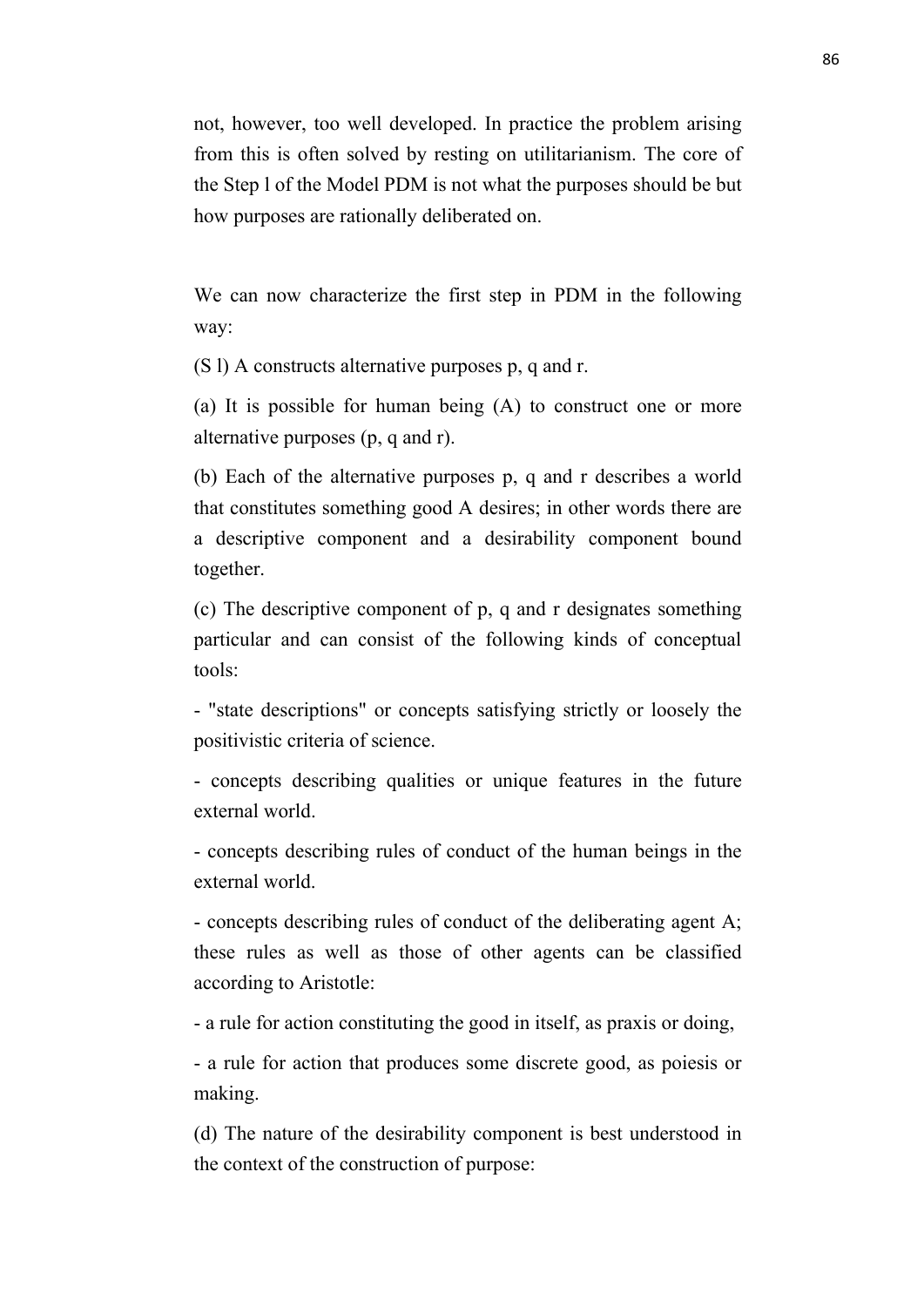- in the first step of a most vaguely felt desire a conceptual component is involved which makes the desire conscious,

- to deliberate on purposes is to seek specification or description of what concretely constitutes the desired good; in this activity the following features of the conceptual process are noticed:

- the deliberation .is done by means of immediately given concepts or intuitions, that is by means of particular constructions or concepts representing to the deliberating agent either something general or "external reality",

- in the optimal case the deliberating agent brings into deliberation all possible information gained by his and other peop1e's experience; his problem then is to se1ect the information relevant to the specification he is making.

in deliberation it is possible for the human agent to construct new conceptions of what constitutes the desired good; the conceptual resources for this come necessarily from the ear1ier experience of the agent or those he learns from.

(e) The possibility of alternative purposes comes from the fact that there can be several competing desires present at the same time and there can be several specifications for what constitutes a desired good.

# Step 2

A chooses p. Above we said that it is possible for a rational agent (A) to construct several alternative purposes. If this is done, how can or does he rationally act in this situation? Our contemporary culture has extremely poor conceptual resources to offer both for deliberation on conflicting ends and for solving value and moral problems. The main modern formulae for these problemetics come from empirica1 research and utilitarian philosophy which are not so far from each other.

Moral philosophers like *Alasdair MacIntyre* and *David Wiggins* offer basically the same alternative from utilitarian and empiristic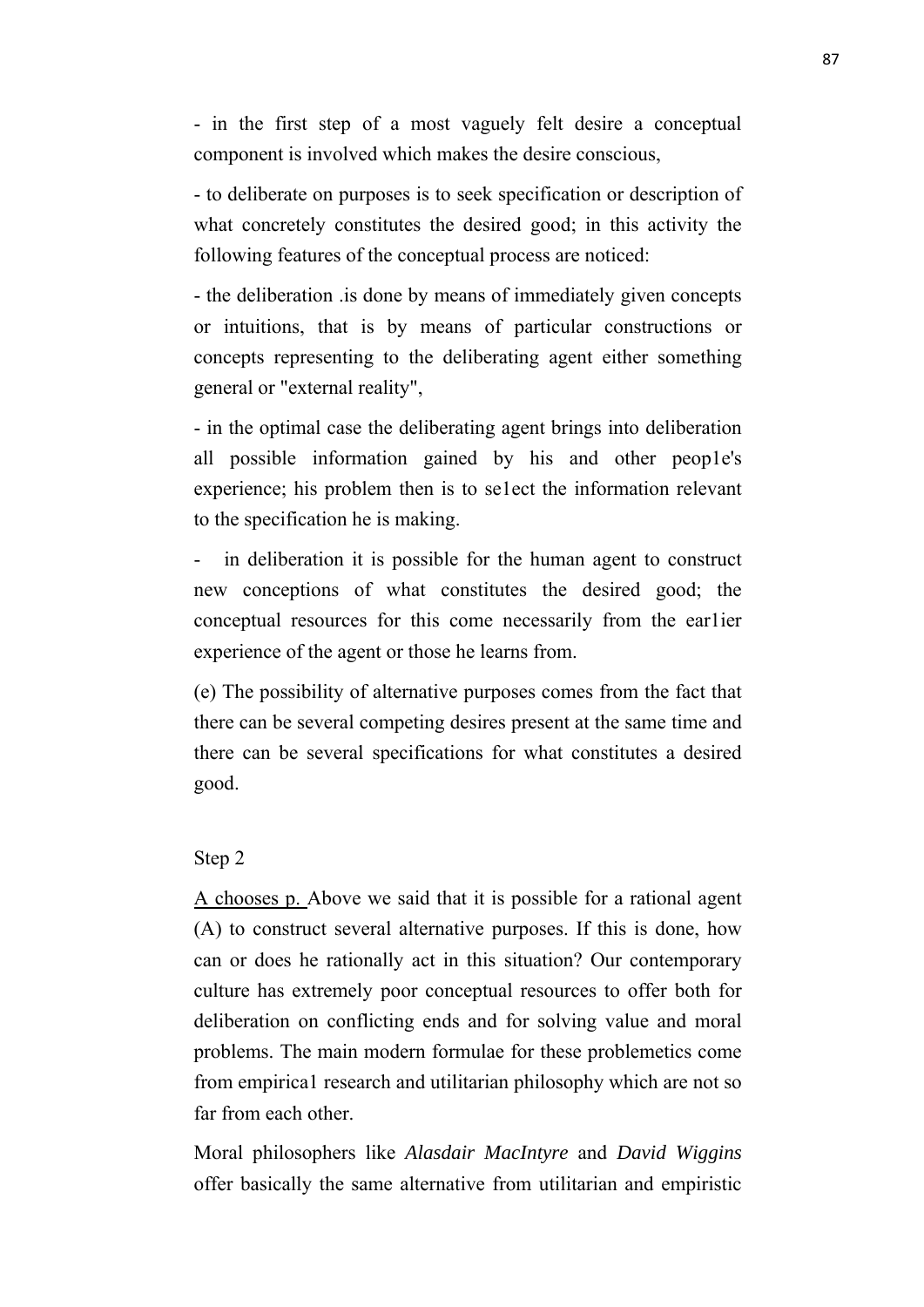views. According to *MacIntyre* the physician should find the solution for his moral problem in the context of the actual situation he faces;

*"what* (contemporary, remark RV) *phi1osophy has to tell the physician is precisely why they cannot hope for solutions"* from philosophy (MacIntyre. 1973). *David Wiggins* suggests "situational appreciation", because "*In no case will there be a rule which a man can simply appea1 to tell him exactly what to do"* (Wiggins 1975, 48). When there is no readymade rule to be adopted by A, how does he proceed rationally? We try to answer this on the basis of the preceding discussion of constructing goals.

The first reason for several alternative goals was considered to be the situation where there are several conflicting desires and A has specified for each of them a goal which when actualized would constitute the desired good. Our example of this situation was a holiday (p) in Paris (to see the Louvre Art Galleries), (q) in Rome (to go to Mass in St. Peter's Church) or (r) on the Riviera (to rest a little).

In this kind of situation it is rational for A to continue the process of seeking description in such a way that he could find a description of a goal which when actualized would constitute all the desired goods. In our example this would mean an effort to find for the holiday a place where all the desires (artistic, religious, leisure) could be satisfied during the holiday. In Part II of this study we shall study the so called MLF -plan which is a good example of this kind of effort. In this case the US government tried by the MLF -plan to bind together the mutually conflicting aims of its European politics.

The second reason for several alternative goals was considered to be that there is just one desired good but several alternative specifications of what would constitute this good. In our example the desired good was rest, and the specifications, to go (p) to Lapland, (q) to the Riviera or (r) to Las Vegas. In this case it is rational for A to repeat the process of specification and ask in the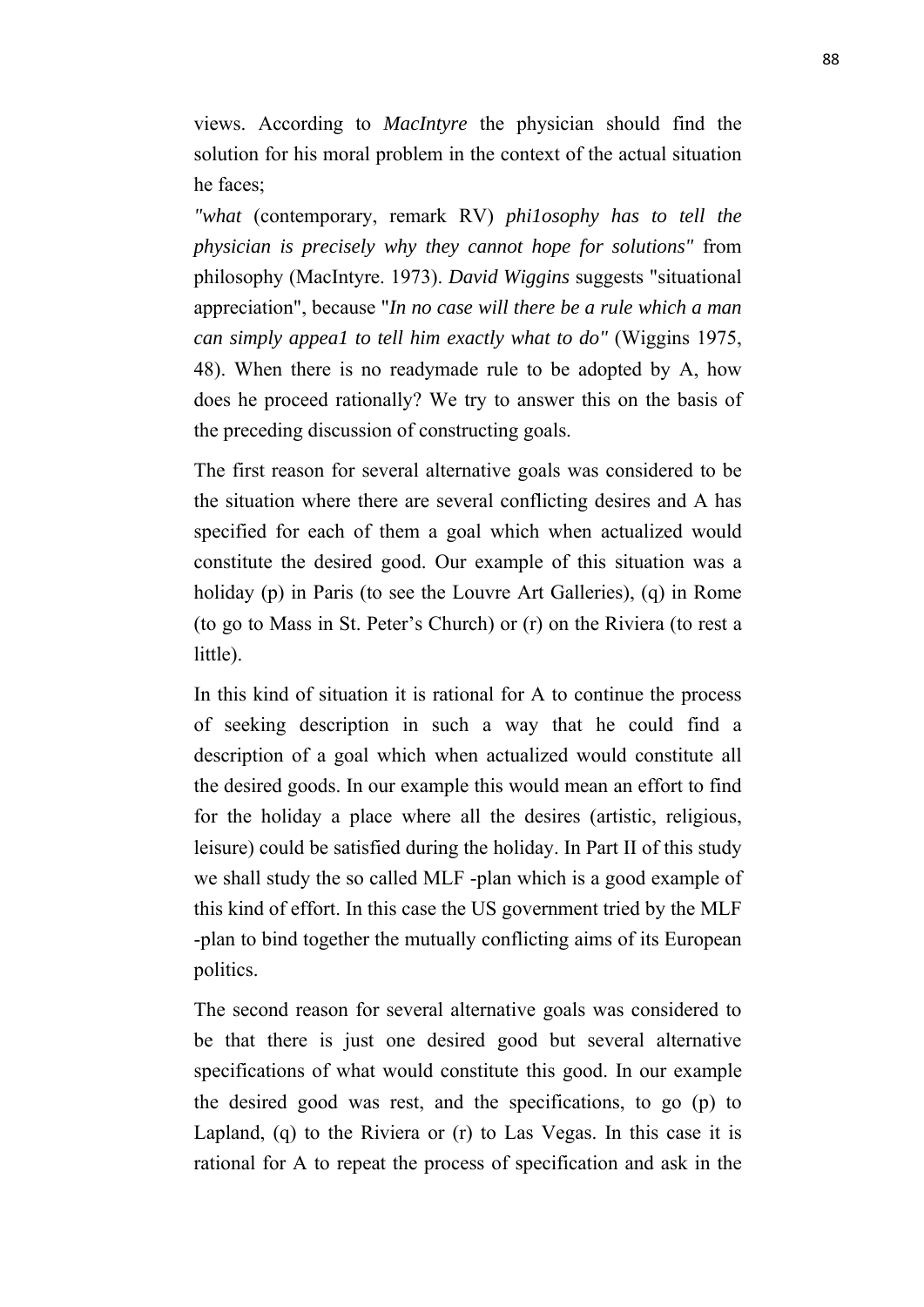very beginning, what particular kind of rest he desires.

In human and social life there is often the situation that it is not possible for a rational agent (A) to find a specification that would constitute all the conflicting desired goods. Then there is a situation where it is rational to make a choice. How does A then proceed rationally?

Above we argued that from the very beginning of specifying what constitutes the good A as a rational agent desires, there is a conceptual element present. And at the stage where A can begin to deliberate on means there must be a complete description of the constituents. What then can A do if there are several descriptions? He can compare them. Each of the descriptions is in a way a conceptual picture or idea of a "possible world" that can be realized by A. In comparing these possible worlds A imagines each of them as actualized and also the goods and bads he would experience in this actualized world. If he is not able to construct a goal where all the desired goods are constituted and if "no choice" gives no more good, it is rational for the agent to choose the alternative which he considers when actualized to give the greatest good.

How is it possible for a rational agent (A) to compare the possible goods constituted in the possible worlds? Implicitly we have already answered to this question. In the process of seeking description for a desired good rational or any human agent bases his conception of what constitutes good on his own personal experiences. Any social human being receives, of course, education in matters concerning goods and bads, but in the final ana1ysis this education too is understood by reducing it to personal experiences. From this follows the argument that any agent in the final analysis compares or weighs the goods in the possible worlds in the light of his personal experiences about good and bad. This does not mean that A's personal experiences are reflected in the choices "as such". This is because the conceptions formed on the basis of these experiences are due to analytic and synthetic "processing", such as we became acquainted with in the context of *Hintikka's* and *Remes'*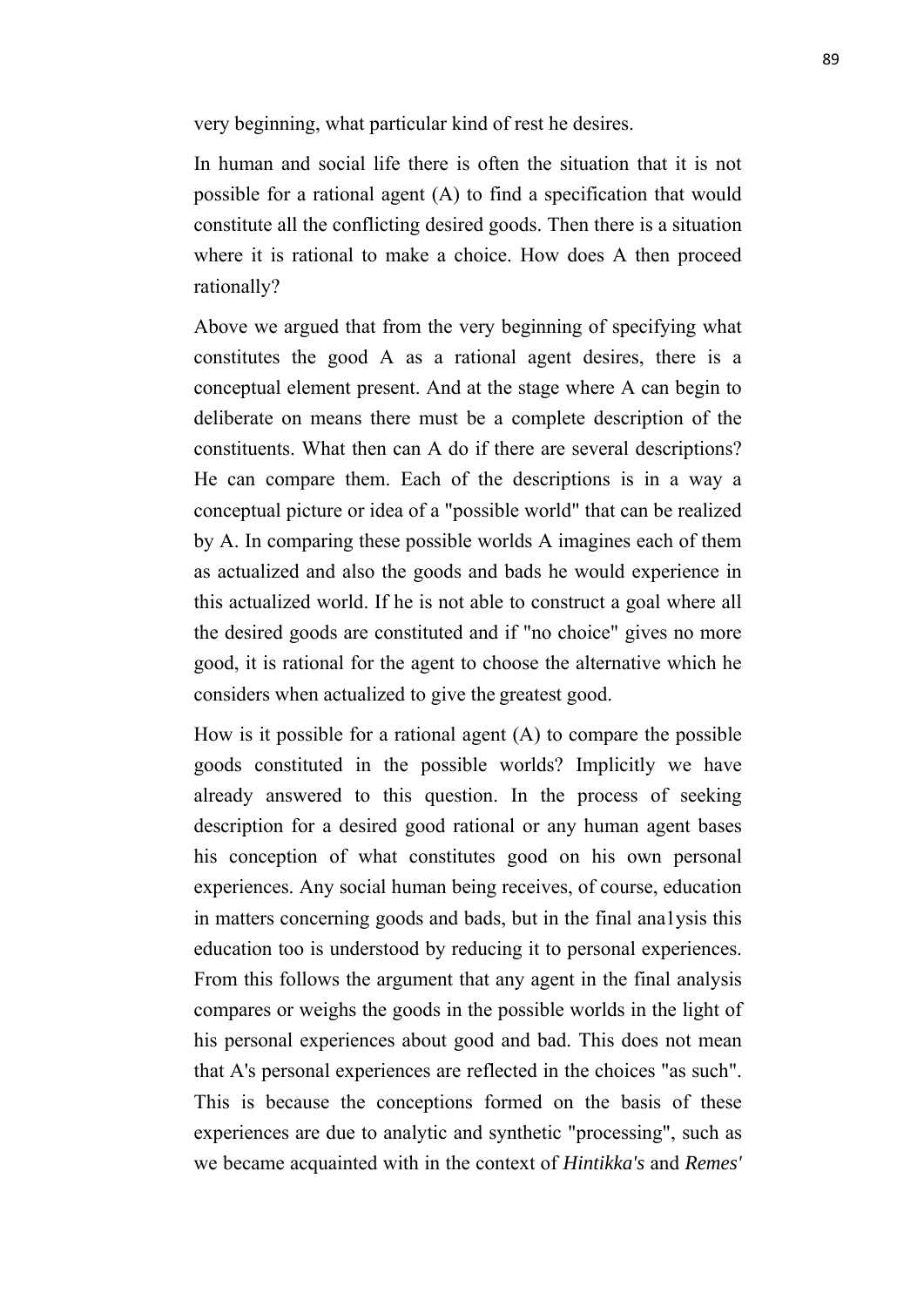study of the method of ana1ysis.

In some sense *Aristotle* (Nicomachean Ethics, 1142 a 25) supports us in the preceding argumentation. He says that in practical wisdom we think our powers correspond with our time of life…. *"Therefore we ought to attend to the undemonstrated sayings and opinions of experienced and older people ... for because experience has given them an eye they see aright."*

In the eases where one deals with different specifications of one desire it may be easy to compare the alternative goods and find the best of them. However, when one tries to make a choice between goods based on different desires, the situation may even be painfu1 for any agent, rational or irrational. In Part II, we shall come across with Barnard's (1974) fine analysis of a situation where a business executive faces a conflict between different goods and cannot find any solution that would satisfy both of the desired goods. In this ease the executive as well as the rational decision maker must simply make the comparison on the basis of his former experience and education reduced to that experience and then choose the better and suffer the loss of the lost good.

Sometimes the conflict between desires or goods can be so difficult or strong that even the most skillful agent simply cannot make any choice. The purpose of rational reasoning, of course, is to avoid this situation. However, it is worth mentioning because it is a very common element in several human or political dramas. One example of this kind of situation is given in Part II when we study how "value integration" by MLF -plan did not succeed and the US government simply simultaneously pushed forward all the conflicting goals and for some time lost all of them.

# (S 2) A chooses p.

(a) Before making a choice between alternative purposes (p, q or r) constituting different goods, it is rational for A to seek a specification of a purpose that would constitute all the desired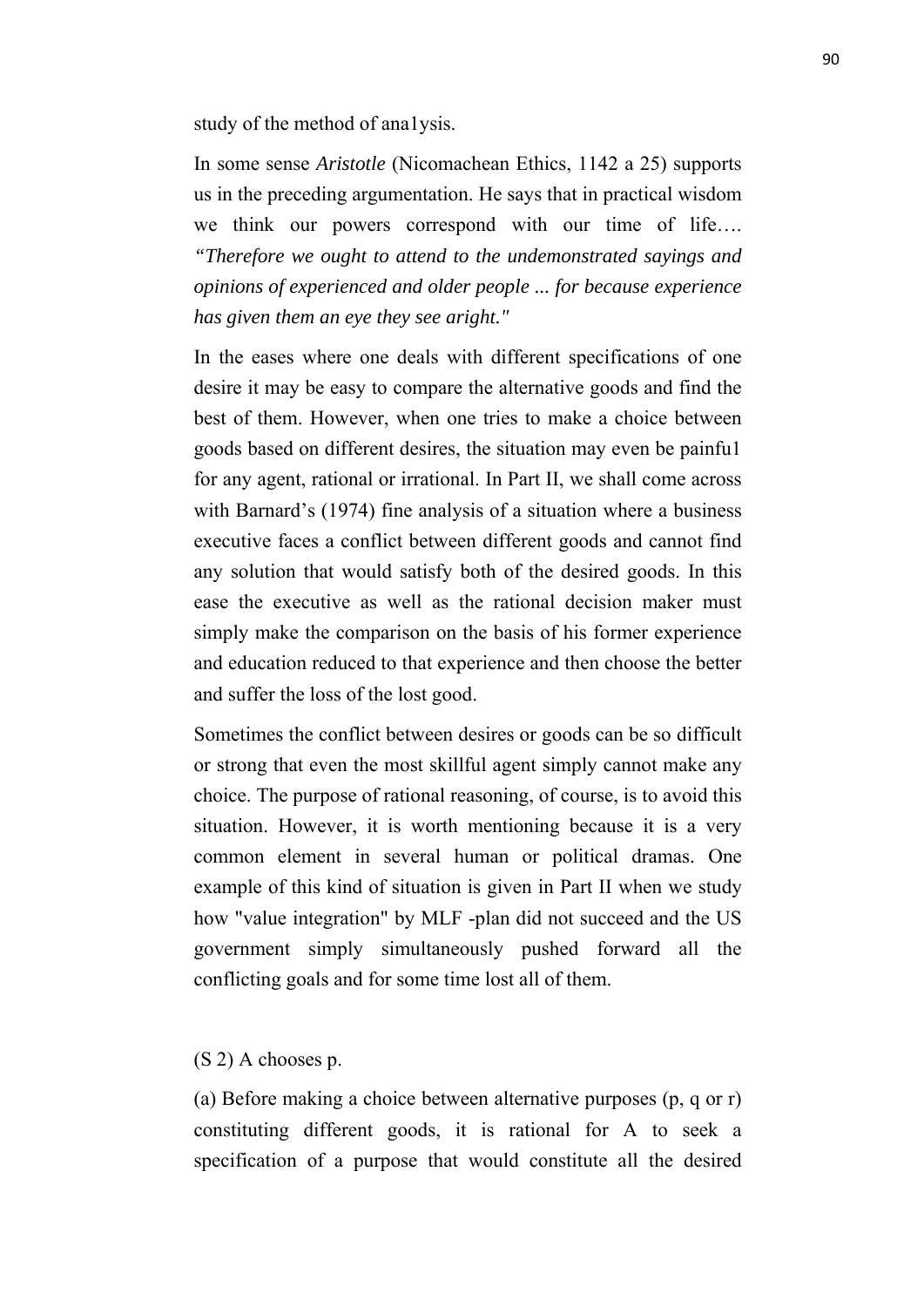goods. If this can be done, it is rational to choose this purpose (p).

(b) If a new purpose (p) is not found, the rational agent (A) can compare in his mind the goods constituted if each of the purposes were actualized. This comparison may be difficult, but it is rational to choose one of the goods in order not to lose all of them. Therefore, a rational agent (A) compares the alternative goods and chooses the one that he considers to give the greatest good.

# Step 3

A intends to bring about p. This step in decision making we have discussed several times in this study. Most of the results were repeated in the context of the first and the second step. However, the phenomenon of intending is new in this step. Earlier, we said that sometimes we can also use wanting instead of intending. This formulation would then connote something like A strongly intends to... With reference to our earlier discussion we can then say the following:

# (S 3) A intends to bring about p.

(a) Intending or wanting designates the phenomenon that the description of what constitutes a good A desires directs A to bring about what is described.

(b) If there are several alternative purposes, intending comes after the choice between them.

#### Step 4

A considers that if he does a, b or c, p is brought about. We discussed above deliberating on means towards some ends. It seems to us that in the same way as a problem in geometry may often have several solutions, so also in seeking for means the deliberating agent may construct several alternative means to an end as far as each of these means is sufficient for bringing about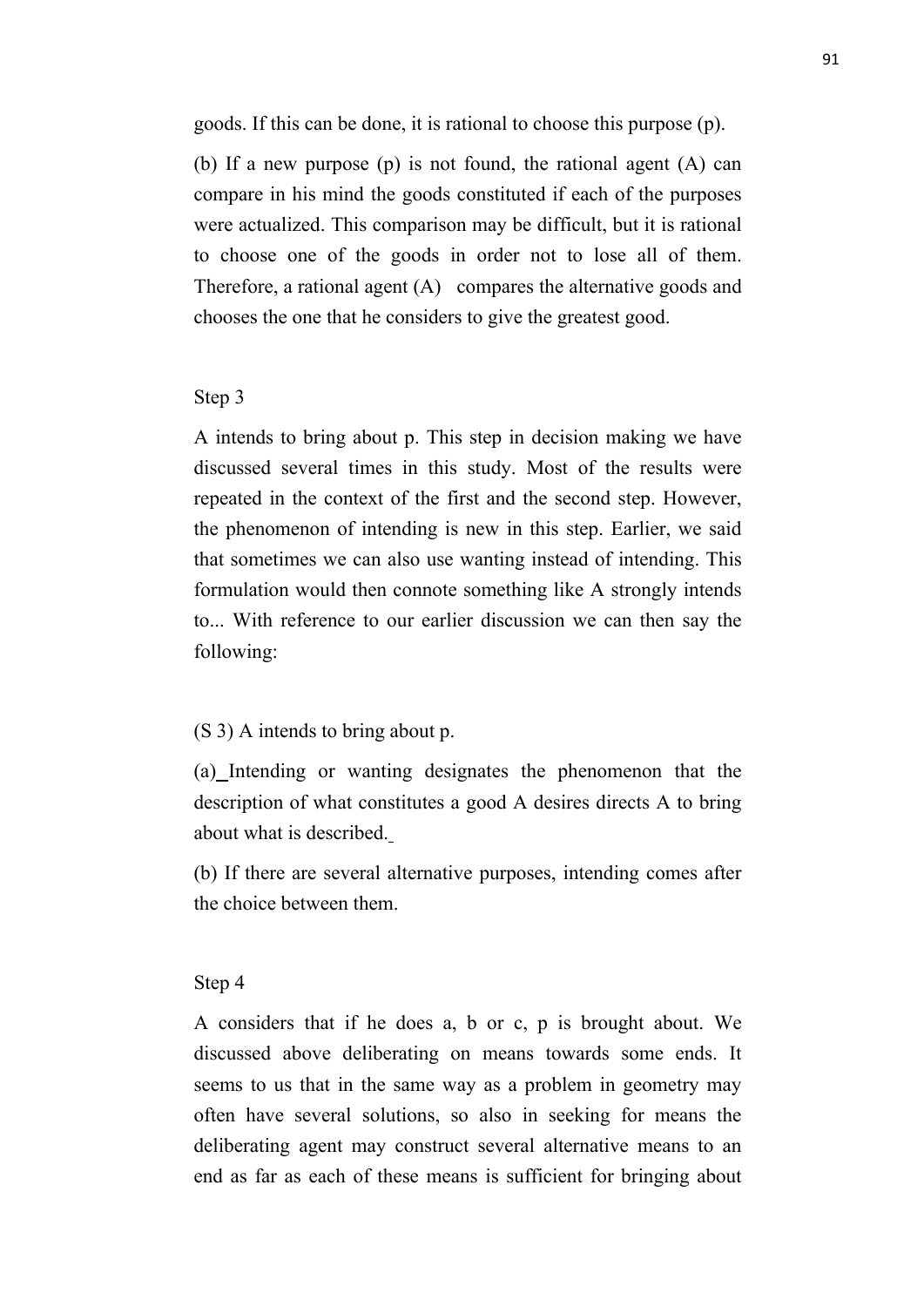the end. So our present step in PDM can be thought of as being constructed in basically the same way as the second premise of PS: A considers that if he does a, p is brought about. The only difference is that the deliberating agent side by side or one after another constructs the alternative means a, b and c.

We saw above that even in a very simple geometrical problem one must during the analytic procedure consider simultaneously several drawings that together compose the solution of the problem. And it appears to be an intuitively clear everyday experience that in bringing about a relatively easy end there are several branching and successive means involved. As an example we may consider the moving of a stone by two persons by means of some tools, from one place to another. Hence by a, b and c we can designate in principle even a most complicated set of means to some end - say the actions and causal relations needed by an industrial organization to producing a car.

Earlier in this study we have in the context of PS discussed the nature of A's belief in the relationship between a and p. Then we argued that in practical action it is rational for A to construct the second premise so that p follows an as certainly as possible; that is, that an s belief can be as well grounded as possible. In the best case p follows a by objectively verified causal necessity. This is often the case for example when one constructs some technical machinery for reaching some end or producing some product. Sometimes it is possible in practice to establish only some probabilistic relationship between a and p. This was above considered to be the case when some action to market some product is taken on the basis of some marketing research. Sometimes in practice the relationship between a and p is simply hypothetical. In Model PDM concerning a, b or c and p the situation is parallel with PS.

In addition to the main formulation of the second premise of PS we formulated above a sub formulation for the case where practical reasoning takes place in a social environment. In this case A asks B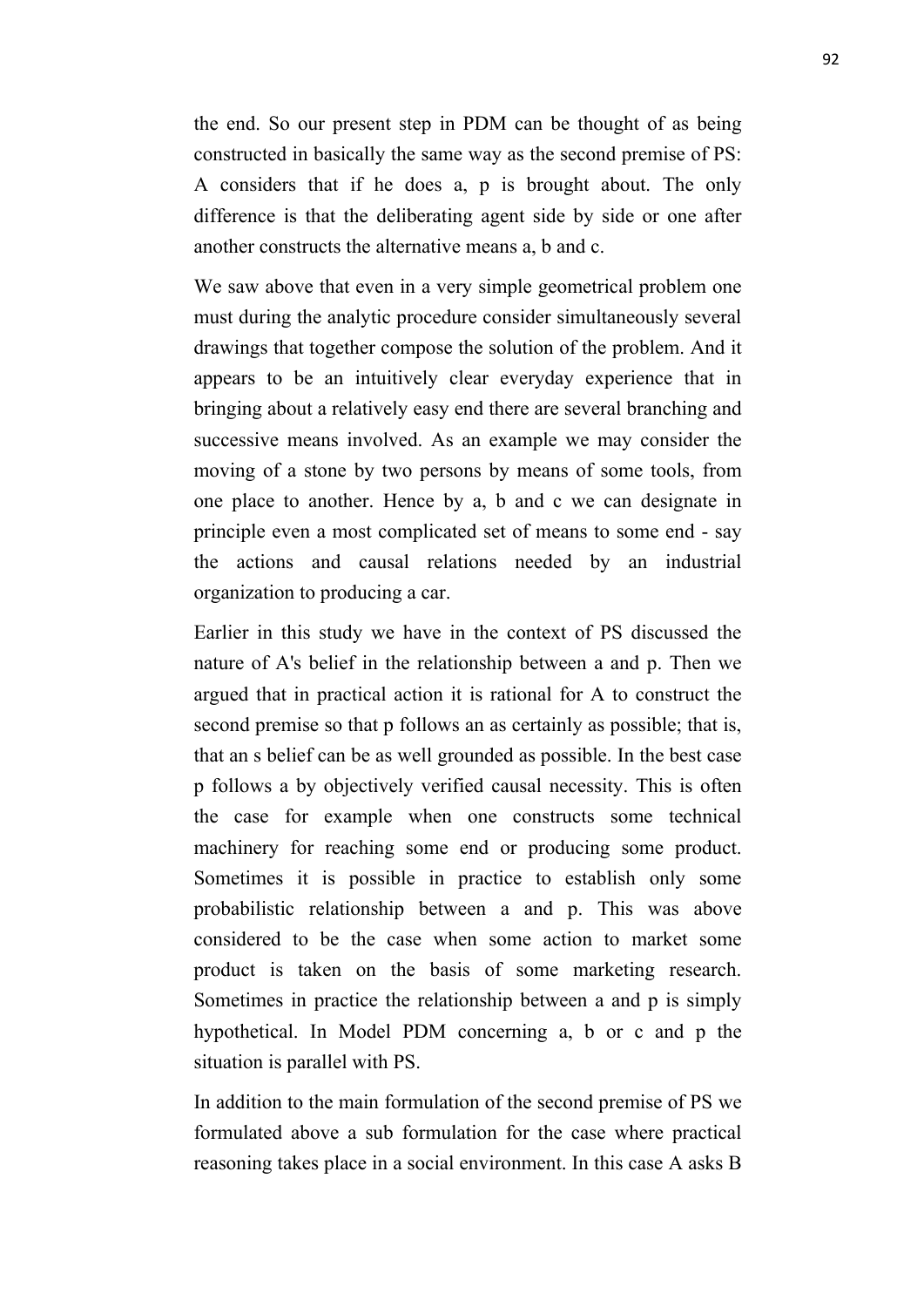to do a in order to get p brought about. In this case one can adapt to the relationship between a and p what has been said above. Problematic is the relation between A and B. Above it was argued in detail that under some circumstances A can deal with B as if B were a natural object behaving according to some general laws. Even in this case it is rational for A to realize that basically B is an intendedly rational reasoner like A himself. From this it can follow that if B changes his principles of action, the general laws attributed to him do not hold any more.

Often in administrative or political situations it is the case that a rational decision maker considers the agents (Bs) in his environment as human beings capable of intendedly rational practical reasoning. In this case A predicts their behaviour by trying to understand their principles of action or by asking them to follow some principle of action. Hence A constructs his second premise of PS or Step 4 of Model PDM on the basis of his belief of what B's principle of action is. And as always in human life this is a somewhat risky business. Although B promises to follow some principle or although he follows some principle tens or hundreds of times, at the time of the action he may simply change his principle or remain passive. The belief in other people's action is a central theme in actual political decision making as well as to a great extent in administrative decision making. Several aspects of this problematics will be studied in Part II of this study.

On the whole we can characterize the fourth step in PDM in the following way:

# (S 4) A considers that if he does a, b or c, p is brought about.

(a) Seeking means to an end is an analytic procedure characterized by the following features:

- the problem is considered by means of a given or particular configuration or conception which is basically of the deliberating agent s own making,

- in the optimal case the deliberating agent brings the maximal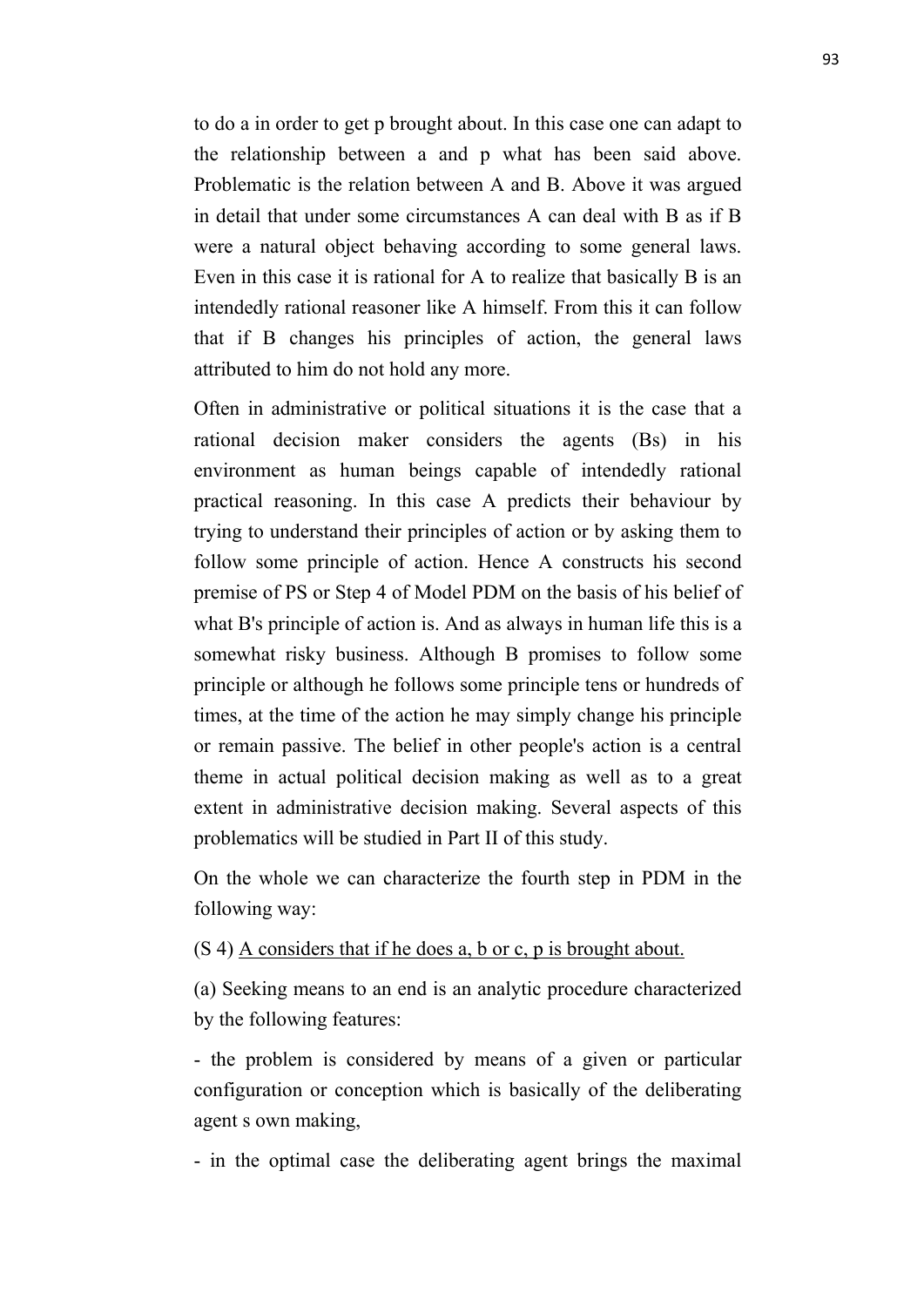information to bear on the configuration or conception; this information can be drawn from the description of the end set in the third step of PDM and from what is known to the agent in the situation he is deliberating in.

- human beings as deliberating agents are able to construct new (auxiliary) constructions or conceptions utilizable as components of the means to the end.

(b) The conceptual resources for the construction of means to the end are basically the same as in specifying what constitutes the desired good:

- "state of affair" descriptions and general laws designating relations between them,

- descriptions of actions and rules of conduct.

(c) To make clear the two kinds of components involved in means, we can construct a sub formulation for the fourth step of PDM for a situation where *a,* b and c are sufficient conditions for the (coming about of) p and B is another agent who can bring about any of these sufficient conditions: (S 4) A considers that if B does *a,* b or c, p is brought about. (d) For A it is rational to formulate the alternative means  $(a, b \text{ or } c)$  to the end  $(p)$  or find such a B that A's belief (in that p follows *a,* b or c and that B will when asked by A do *a,* b or c) is as well grounded as possible. In

dealing with natural objects and under some conditions Las specified above) other humans A can seek to make the confirmation by the methods of the natura1 sciences. In dea1ing with other humans (Bs) like himself, A can try to understand these (Bs) in principle like the historian tries to under stand his subject of research, by reconstructing the conceptual framework of their practical reasoning on the basis of which they (Bs) take their actions.

# Step 5

A chooses to do a. What is then involved in the choice between the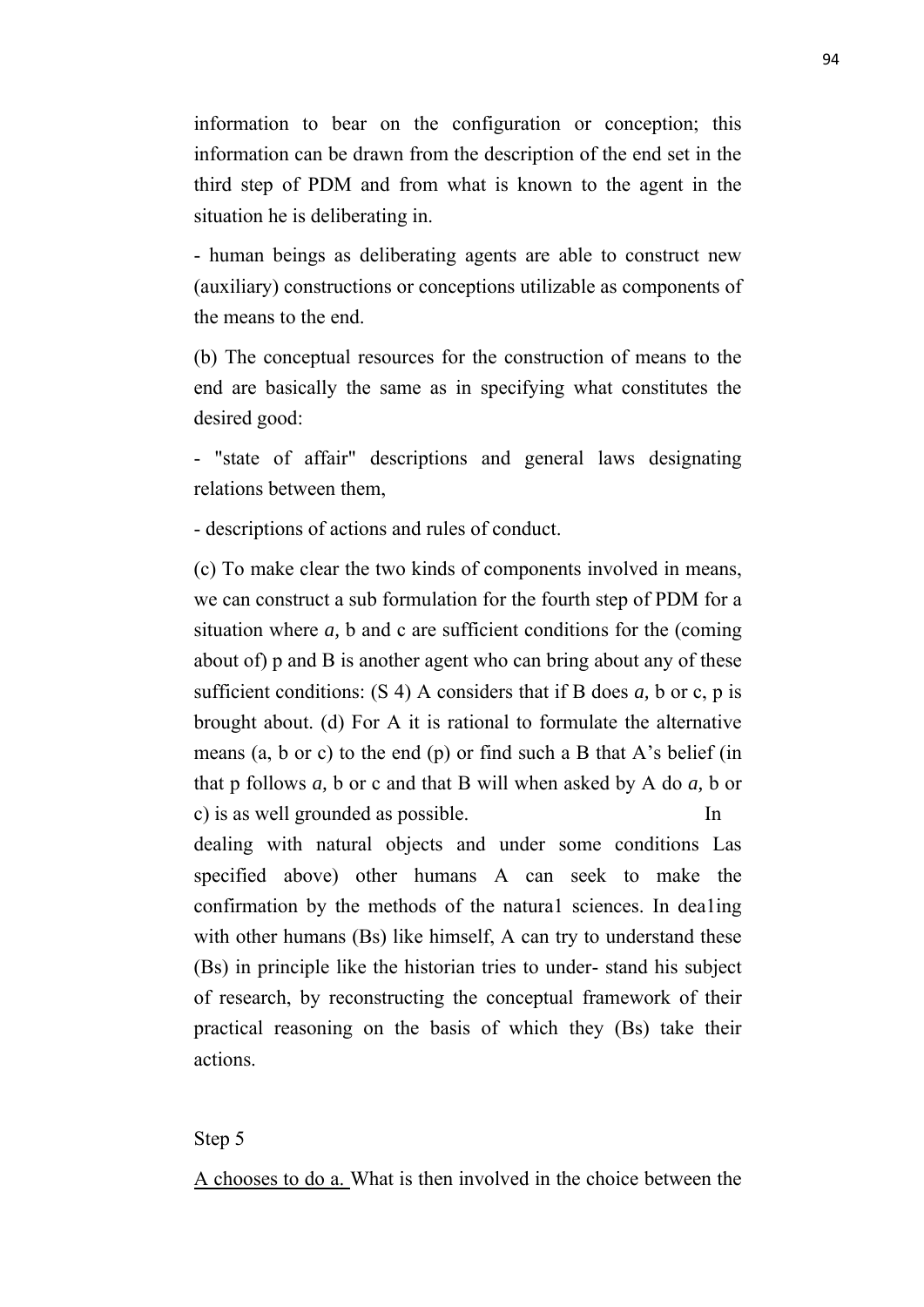alternative means to one end? We remember what Aristotle said: "If it appears that there is a variety of means of doing this, they consider which of these will be easiest and most effective" (NE, 1112 b15). But what does this mean?

To understand what is involved in the choices between means, we must introduce a new concept - that of side effect. If the alternative means were just alternatives leading to the same effect, the choice between them could be made in a lottery. But it is intuitively clear that most often each action or state of affairs that is a means toward some end also brings about some effects other than the primary intention. These other effects we call side effects.

So it seems that after (or simultaneously with) constructing the alternative means toward the end, the deliberating agent tries to find out what else than the intended end follows from the use of means and bringing about of the end. The results of consideration could be designated by pa, pb and pc. Each of these figures would then refer to the description of the world where both the intended purpose (p) and the side effects from it and the use of alternative means would be actualized. It seems that in choosing between means we make the choices between these worlds. But how do we do this? Here again *Aristotle's* suggestion seems to point in the right direction.

Aristotle says that if there are several means to the same intended purpose, "they consider which of these will be the easiest and most effective". From the point of view of this study this means that Aristotle here introduces two new major premises into consideration: "Act in the way that is easiest" and "Act in the way which is the most effective". Aristotle seems to have in mind two common side effects of any use of means for some purposes, that of using energy and that of consuming other resources. And he seems to suggest that in the ease where the purpose can be reached by alternative means, that means should be used which - side effects considered 'most promotes the purposes of easiness and effectiveness.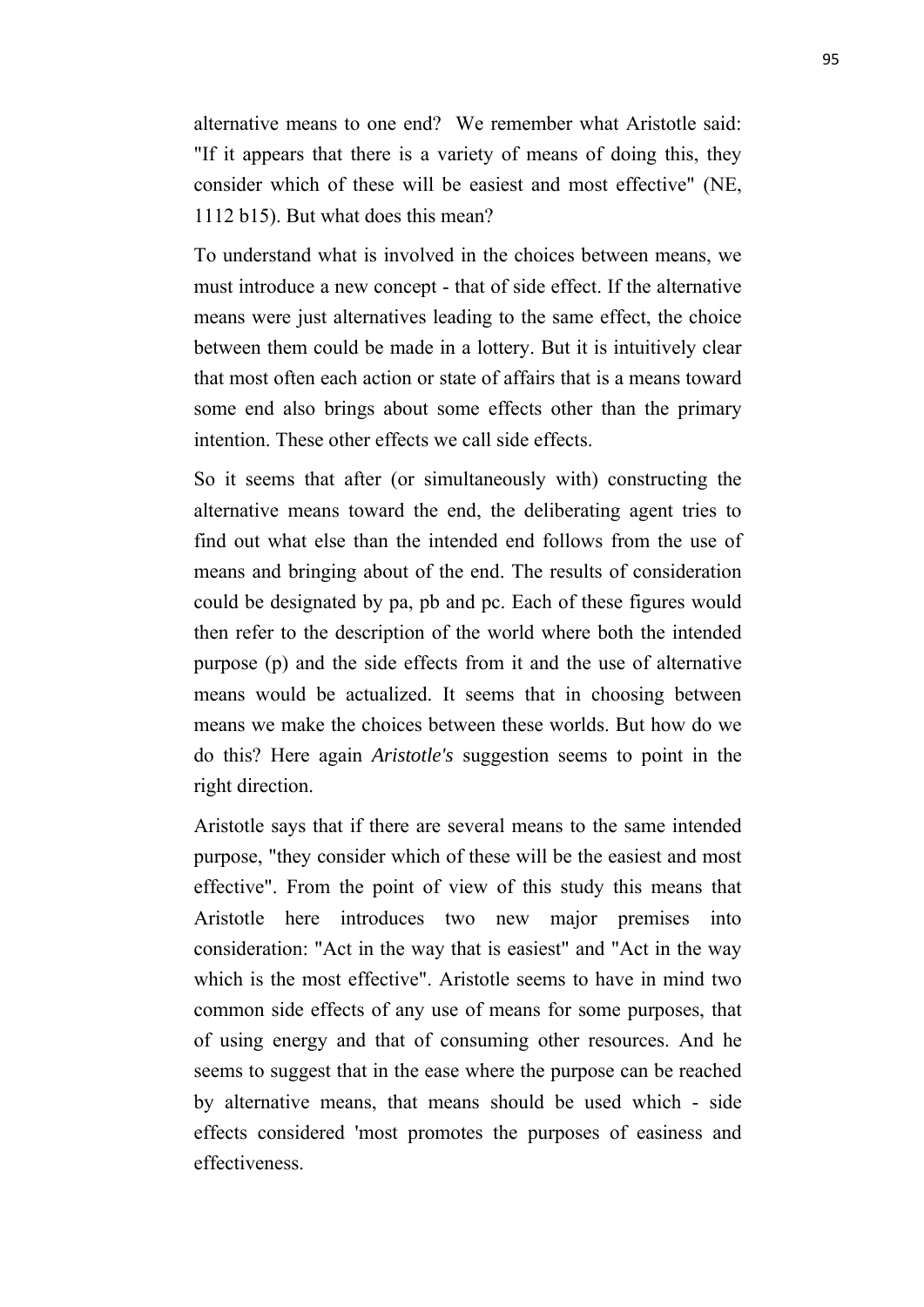As indicated above, if there were just one purpose and alternative means leading equally to that, the choices between the means could be made in a lottery. But it is an essential part of human decision making that actions (like doing a, b or e) have side effects which promote or decrease several desired goods other than that intendedly promoted by the action.

Intuitively, it seems rational for a decision maker A to predict as well as possible the side effects resulting from bringing about the alternative means (a. b or e) to the end (p). If the alternatives (including the purpose and side effects) are designated by pa*,* pb and pc how can a rational agent proceed rationally in making his choices?

First it is possible to introduce just one new purpose or major premise into consideration. Be it this for instance: "Act in the way what is the most efficient". If efficiency is understood as achieving the purpose (p) at the smallest possible cast, A can simply give prices to the side effects and reckon which is the cheapest alternative. In this ease all the side effects are compared in the light of one desired good, that of saving financial resources. In this case also this one desire can be measured in quantitative monetary terms, and hence the choice is rationally made relatively easily ·by choosing the cheapest alternative.

One new purpose or major premise may be somewhat more problematic, but still relatively easily manageable, if it presents some more "subjective" good, that is something which is difficult or impassible to measure interpersonally. This kind of premise could be for instance: "Act in the way that the result is beautiful". Be the purpose (p) a bridge (satisfying some technical criteria) it certainly has several visual side effects in its environment. Beauty is a matter of subjective taste, but if there is just this new major premise introduced into A's decision making, it should not be impossible for him to compare and "score" the three alternatives according to this one dimension of beauty.

The problem becomes great when the alternatives (pa, pb and pc)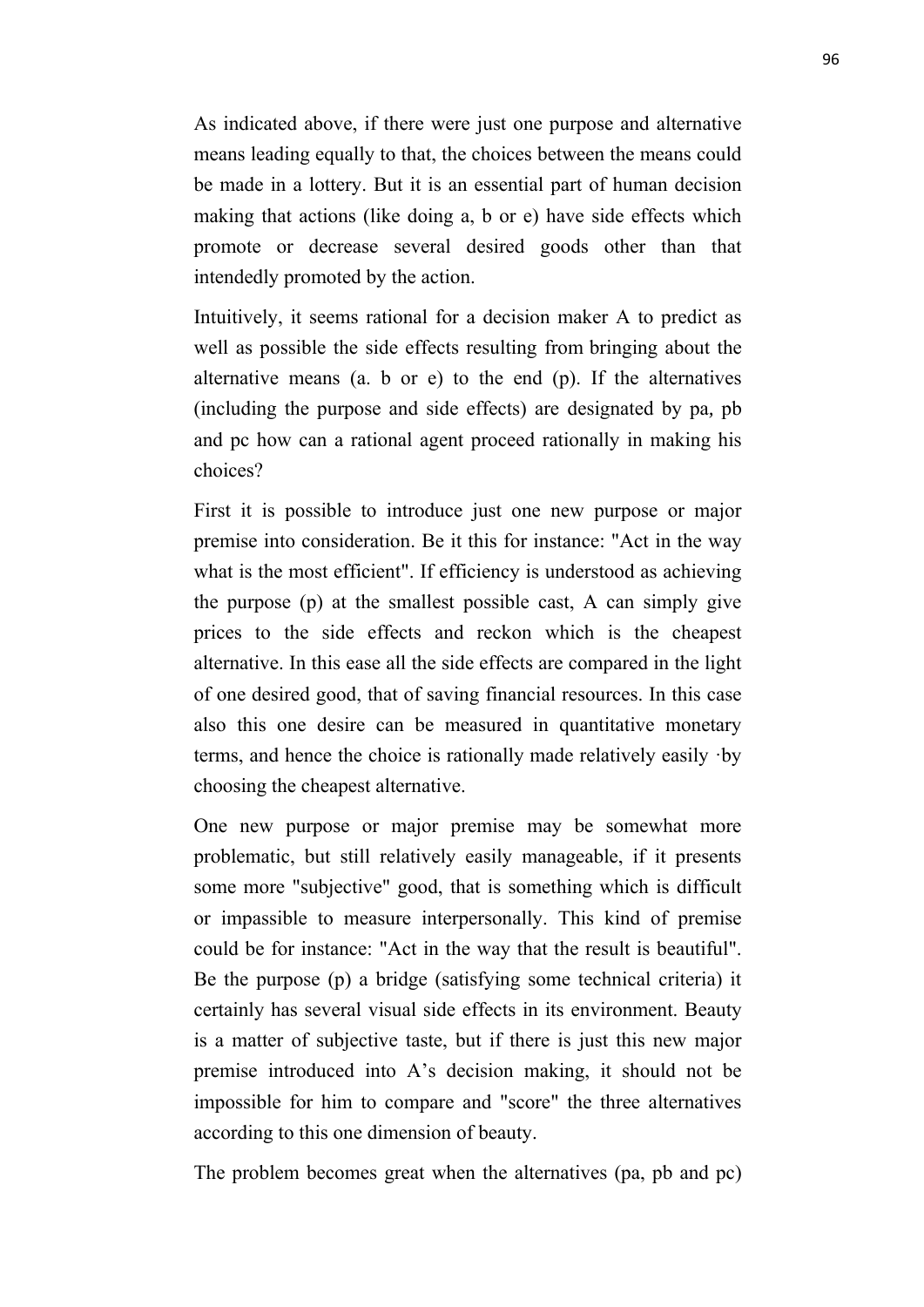are considered in the light of several and diverse human desires or purposes based on these desires. For example one can imagine that A introduces (or A as an administrator has to introduce) both of the premises into his decision making. Then he has to choose the alternative that is both beautiful and cheap. Sometimes these criteria can correspond with each other; often this is not the case. The situation is complicated further if more desired goods are taken into account. The alternatives may have different effects on some nearby historical monuments, unique natural formations, neighborhoods etc. What is the rational way to proceed in this kind of situation?

If the alternative means (pa, pb, pc) to an end (p) promote in conflicting ways some desired goods other than what is constituted by bringing about the end (p), the question is which of these conflicting goods should be promoted. Hence the question is in principle of the same form as that at which we looked in discussing (S 2) choice of purposes. Hence in this situation the rational agent A should act like as was said in this connection: first to seek a solution that constitutes all the desired goods. In political decision making a solution constituting several conflicting goods to some extent is often called compromise. If a new solution cannot be found the best a rational decision maker can do is to compare goods in the alternative possible worlds and to choose the one that gives the greatest good according to his opinion.

The preceding discussion raises several questions. But to some extent this has been our purpose. During this discussion we have challenged the basically utilitarian idea that the means to some end could be rationally chosen by introducing into the decision making just one major premise, whether efficiency or some monetary or quantitative one-dimensional standard. Often side effects affect several desired goods and in this case the choice between the means is, in the final analysis, a choice between purposes. In this ease to consider the side effects only in the light of the purpose (p) or only one new major premise or purpose is to blind oneself to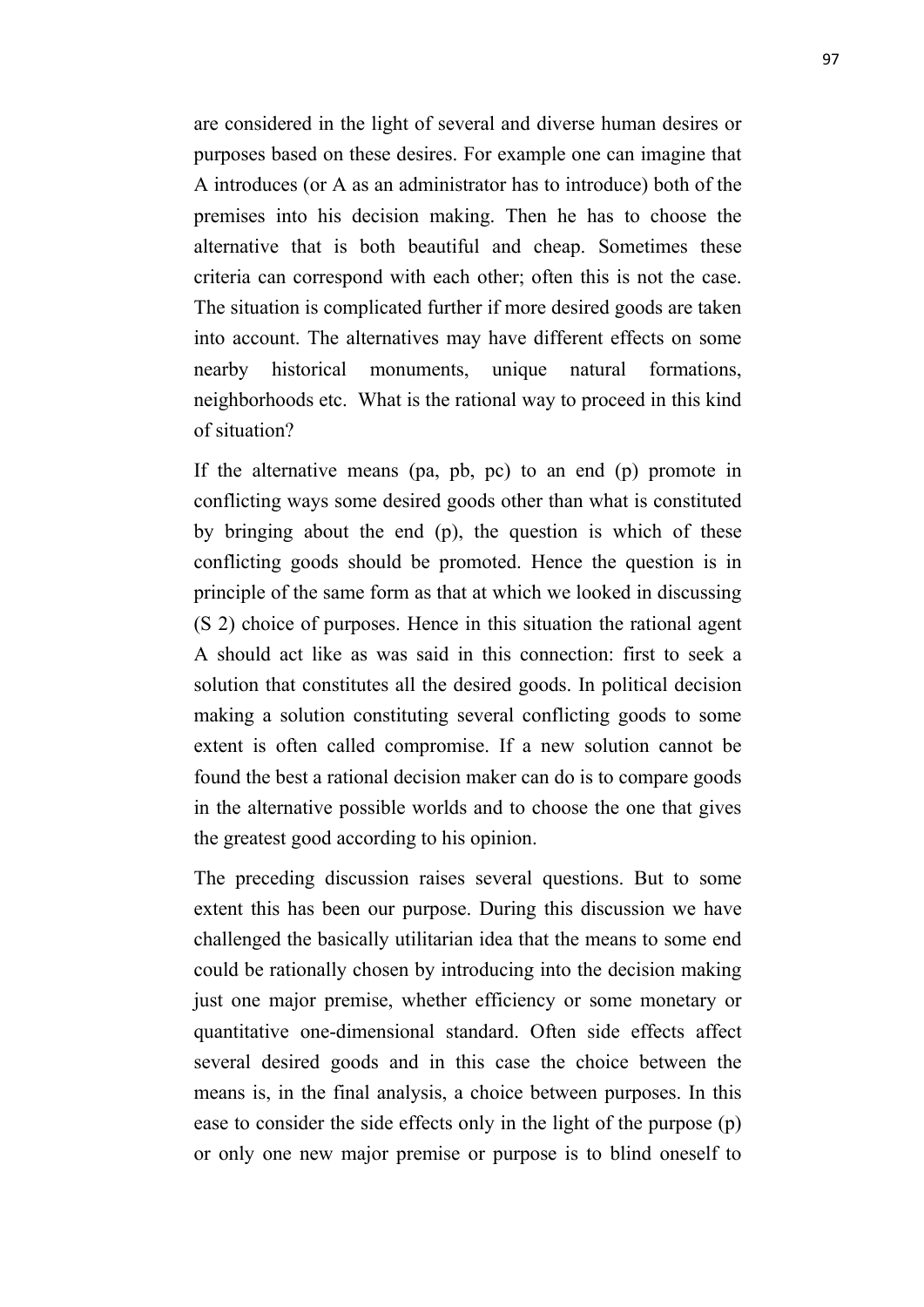seeing the other goods that are promoted or decreased by the decision. It is difficult to solve value problems, but the worst way to do this is to hide them behind one major premise or primary purpose, that is under a one dimensional value standard. If this is done; the other human goods will necessarily suffer.

Before entering on a summary of the preceding discussion, some additional remarks must be made. First, it is possible that at the time of choosing the means A not only brings his existing conceptions of desired goods under consideration but also construes new conceptions of his purposes. After doing this he then can consider, whether the alternative means promote or decrease this newly constructed purpose.

Secondly, it is common in everyday life that somebody faces a problematic situation where "something must be done" and the alternatives appear to him as more or less given. In this situation A does not initially have any adopted purposes and all the purposes are brought under consideration during the process of choosing.

We can now summarize the fifth step in decision making in the following way:

# (S 5) A chooses to do a.

(a) In choosing between the alternative means (a*,* b and c) to an end p, A first predicts the side effects following from the use of the means and the bringing about of the end. Hence he constructs the possible worlds (pa, pb and pc) between which he makes the choice.

(b) A considers how his desired goods, as expressed by his (primary) purposes, are promoted or decreased by the actualization of the possible worlds and tries to find such means (and possible wor1d coming from the use of this) that would promote all the desired goods involved.

(c) If a new solution is not possible A compares the alternative possible worlds, that is the goods constituted in them and chooses the alternative which he considers to give the greatest good.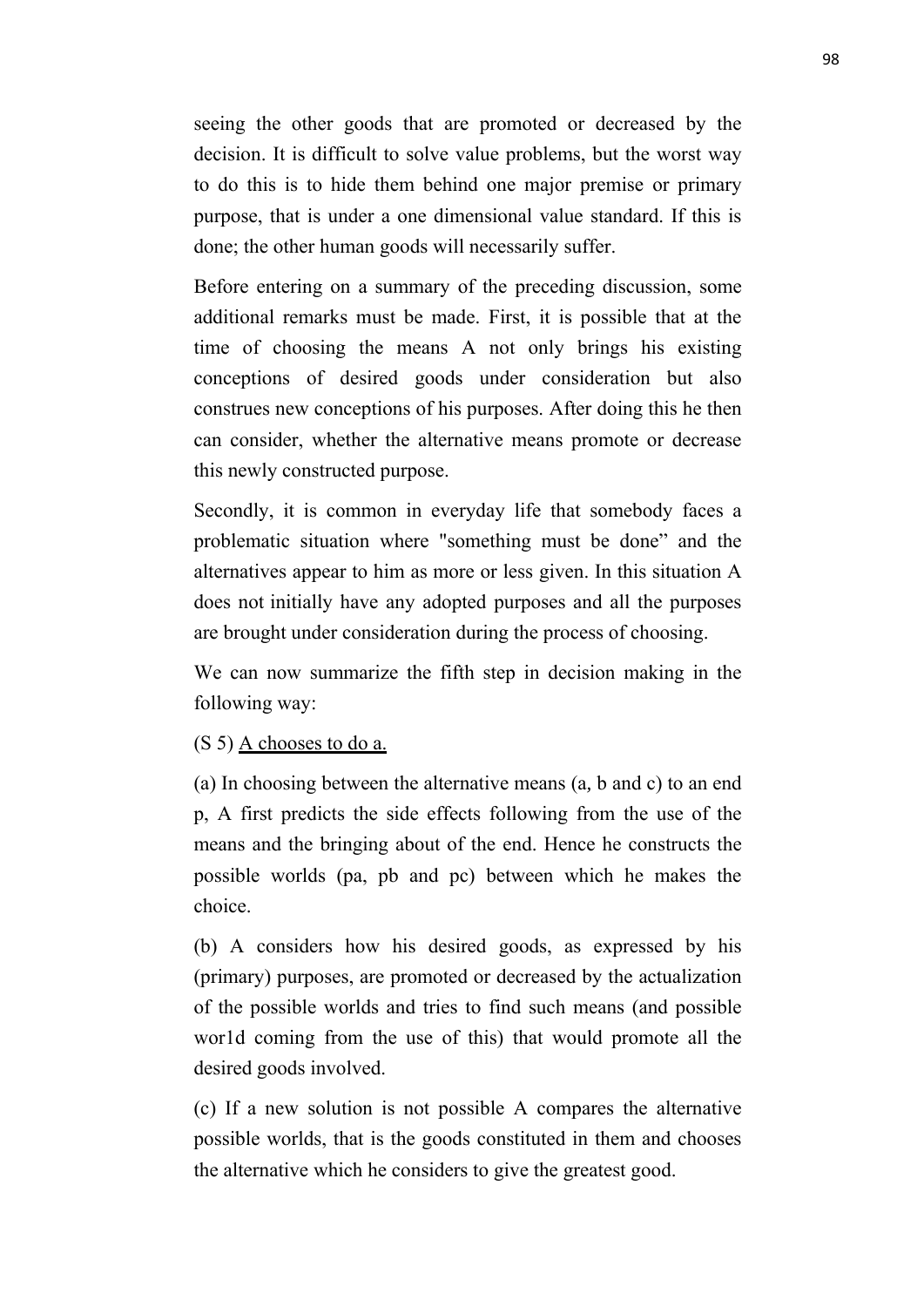# Step 6

Therefore A does a. All that can be said about the final step in this study has been said above. That is why we can go directly to the characterization of the sixth step

(S 6) Therefore A does a.

(a) The description of act a must be necessarily particular enough to make it possible for A to find identity between the description and the actual action the description designates.

(b) The relationship of the sixth step to the preceding ones is in principle the same as the relationship between the conclusion and premises of PS: expression relation.

(c) Doing a can consist of some physical act by the agent A or some symbolic communication with other agents. For the latter case there is a sub formulation for the sixth step: Therefore A asks B to do a.

# Practical rationality

In the very beginning of this study we defined our purpose to be to find out the conceptual process common in making rational decisions. By means of the Model of practical decision making we have now accomplished our task. The conception of rationality expressed by Model PDM we have already called practical rationality. In short: practical rationality designates the best possible way to use reason for deliberating for practical action. By best possible way we mean ability to specify or describe what constitutes good and to deliberate what are the means to the world described as constituting the desired good. We have seen that the final test for correspondence of scientific concepts and reality is verification or test. And in some sense also the correctness of practical reasoning is seen after the action is taken or the sixth step of Model PDM is actualized. Then one can see both whether the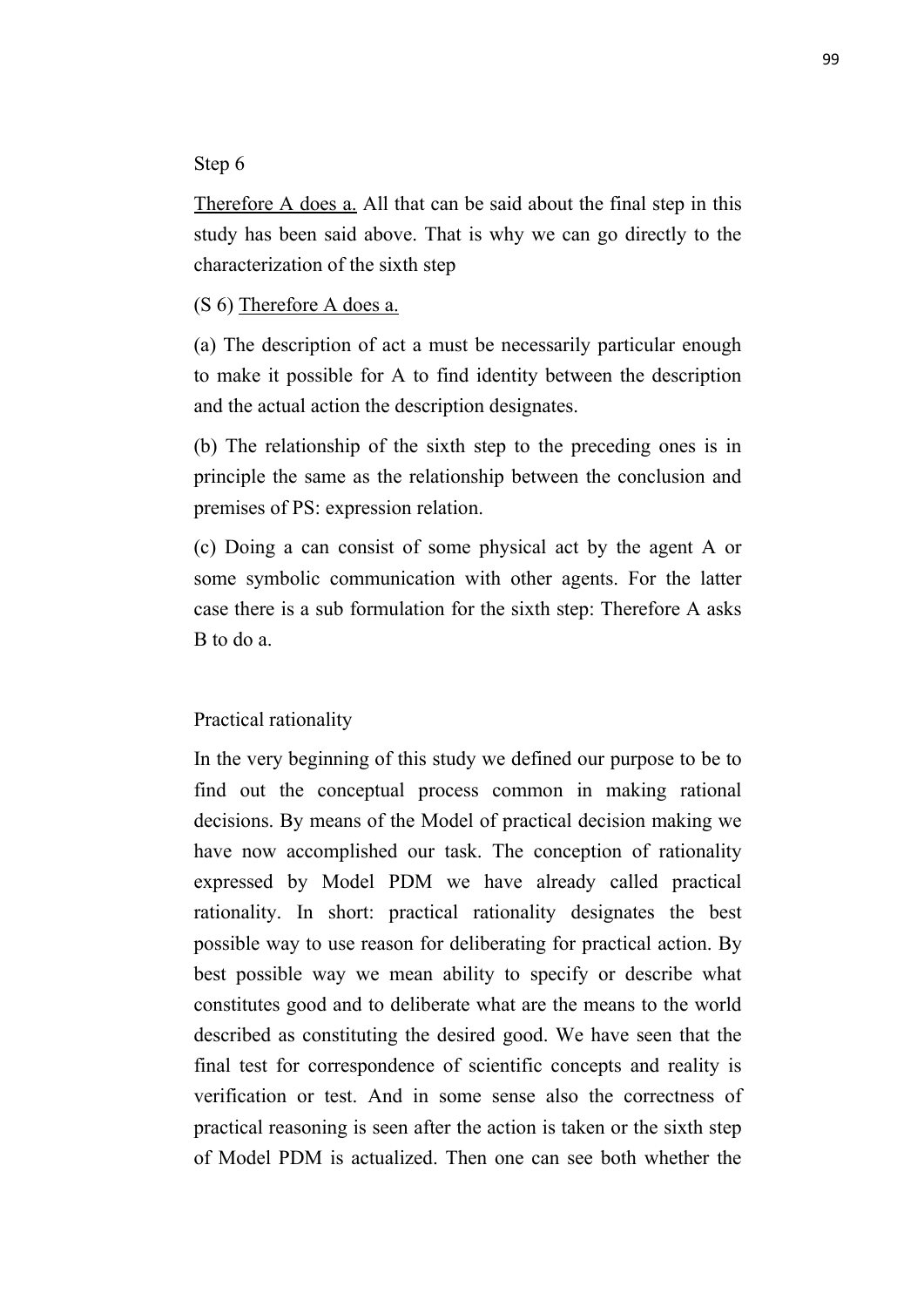world described in the first premise and the side effects predicted in the fourth step are brought about and whether this world constitutes the desired good.

At this point, however, one specification must be made. Often in individual and social decision making the side effects of a decision or bringing about of a purpose are felt during the life time of an individual or over a period of time in society. Therefore we include in practical rationality the ability to deliberate what constitutes the real good, and we define the real good in such a way that it is experienced as good at the time that the described constituents are actualized and promotes the good of the agent in lifetime (or in a social context promotes the good over a period of time).

When defined in the way above, practical rationality clearly differs from *Ayer's* objective and *Dray's* subjective rationality. In other words it includes both subjective and objective components. The situation can be clarified in this respect by going through the relevant steps of Model PDM one after another. In doing this the concept of intersubjectivity is also used. This term is used for situations where something is known or recognized as similar by several subjects. This can take place by understanding as described above. However, in intersubjectivity the criteria of similarity or of identity are not as strict as they are in scientific objective knowing which is also intersubjective in the sense that "one thing is recognized in another" strictly and certainly by several subjects. The specification of the subjective and objective elements in practical rationality is as follows.

(S l) The desired good constituted by the actualization of the description of the purpose (or the desirability component of purpose) is bound to remain subjective both at the time of deliberation and at the time of actualization. Although goods, to some extent, can be compared personally and interpersonally, the experiencing of good is bound to remain a matter of agent's (A's) experiencing something for himself.

The descriptive component of a purpose can in some cases consist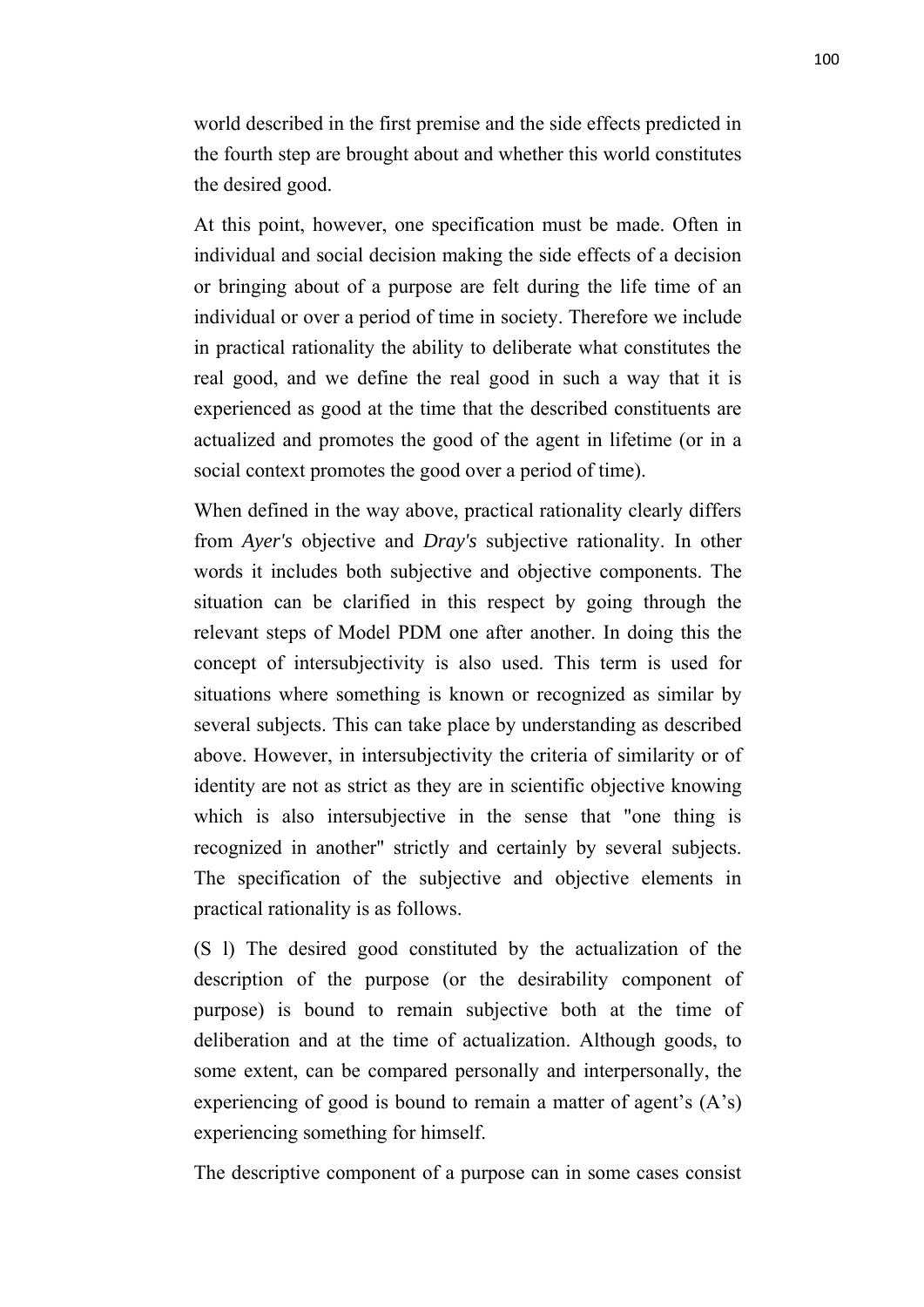of concepts designating some objective state of affairs. However, even in this case it is a matter of subjective estimation as to whether the defined state of affairs is accompanied by the desired good. Many goods are not at all constituted by some states of affairs but by acting according to some subjectively or intersubjectively described principle of action.

(S 2) As argued above, the choice between purposes is made by comparing the expected goods constituted by the actualization of the purpose. From that above characterized nature of good it follows that this comparison is subjective or intersubjective.

(S 4) As argued above it is practically rational for A to base his conception of means to the purpose on belief grounded as well as possible. Sometimes it is possible to base the belief on objectively verified general law. In a less fortunate case the relation between the means (a) and purpose (p) is probabilistic or only hypothetical. In a social context, however, the belief in means (B's actions) is necessarily subjective in Dray s sense. The rational agent (A) can predict another agent's behaviour by understanding (that is by reconstructing for himself) the conceptual framework on which he (B) takes his action.

If prediction about other agents (Bs) is made by general laws, the pre diction may lose its validity because the other agent (B) changes his principle of action. However, in this step there is also an objective dimension as it were. The correctness of beliefs, that is their correspondence with reality, is in a way tested or verified by the action (S 6). If the predictions in the Step 4 are correct, the (subjectively, intersubjectively or objectively) described purpose is achieved. If the purpose is not achieved this indicates that the beliefs are not correct. The same also holds in principle for the expected side effects. The experience of whether the actualization of described purpose constitutes the desired good remains subjective or intersubjective. However, for this subjectively desired and expected good the action is also in a way the test of the expectation.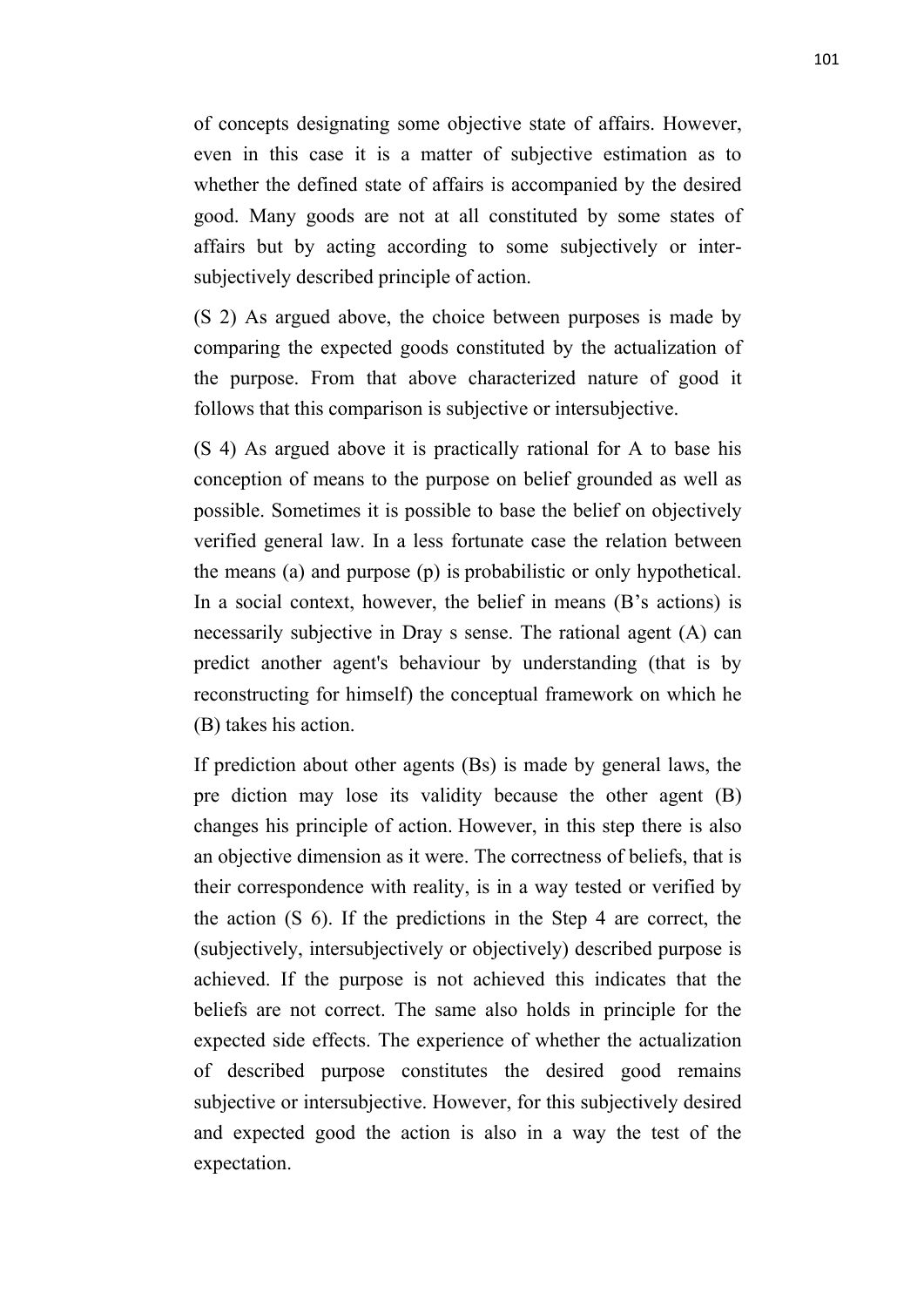(S 5) For Step 5, what was said above about Step 2 holds good in principle.

The final remark about Model PDM concerns its use. All the preceding discussion indicates that the main use of Model PDM is a normative one. By practical rationality is not designated any concrete content of decision making but the form or way in which human beings as practical reasoners should use all of their intellectual capacities in deliberating for practical action. This means that the Model PDM tells how a practical reasoner can or should proceed in decision making.

Model PDM, however, also has its descriptive use. It is instinct in human beings that they seek for something good. And it is also typical to man that he tries to use his reason to get the good he is seeking. Therefore Model PDM interprets or describes the behaviour of humans the better the closer their practical reasoning is to practical rationality. This is not to say that the actual practical reasoning does not often deviate from practical rationality. But in this case Model PDM can also serve as a measuring rod by means of which an intendedly rational but actually deviant behaviour can be described. In the Part II of this study we shall examine among other things the external and internal limitations of intendedly rational behaviour. There we shall suggest some basic features for a comprehensive explanatory theory of decision making that would include both the human capacity for practical rationality and the external and internal limitations of this.

In the main part of Part II, Model PDM is, however, in normative use, but in a special way. We shall study three of the main schools of administrative decision theories. These theories for their part are used either normatively or descriptively or both. In the following, these theories in their different uses are studied in the light of Model PDM - that is, practical rationality.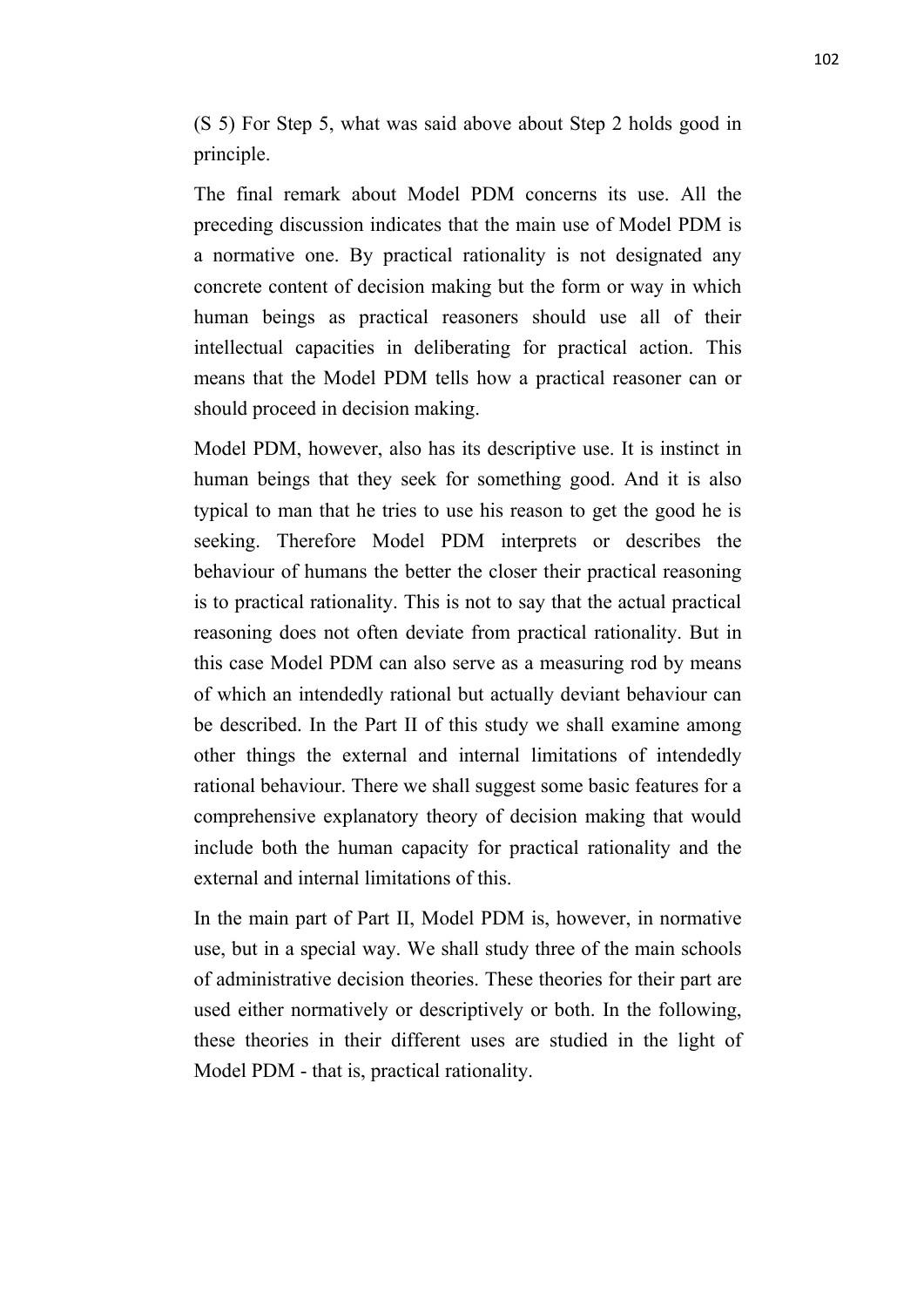# PART II

In the second part of this study we shall analyse theories of public and foreign policy decision making in the light of Model PDM and the preceding philosophical discussion. As indicated in the Introduction, *Allison* has made, as it were, a codification of decision theories in these areas. In the following we shall use Allison's classification of decision models in The Essence of Decision (1971). The second "book of reference" is *Steinbruner's* The Cybernetic Theory of Decision (1974). In some respects there is a close relationship between *Allison's* and *Steinbruner's* approaches. First, both writers think that concepts have great importance for the result of decision making and policy ana1ysis. Secondly, they criticize the same decision theories which *Allison* describes under the Rigorous (Rational) Mode1 of Action.

# 1. On Concepts and Decisions

Both *Alison* and *Steinbruner* begin their studies by stressing the role of conceptual models or intellectual perspectives in making political analyses or decisions. *Allison* (1971, 3-4) says that the first of his three main arguments is that professional analysts of foreign and military policy think in terms of largely implicit conceptual models that have significant consequences for the content of their thought. The other main arguments say that most analysts use the so called "rational model" and some other models can "provide a base for improved explanations and predictions" (pp. 4-5). *Allison* in several contexts uses the allegory of "conceptual lenses" or "spectacles" to describe how "concepts channel our thinking".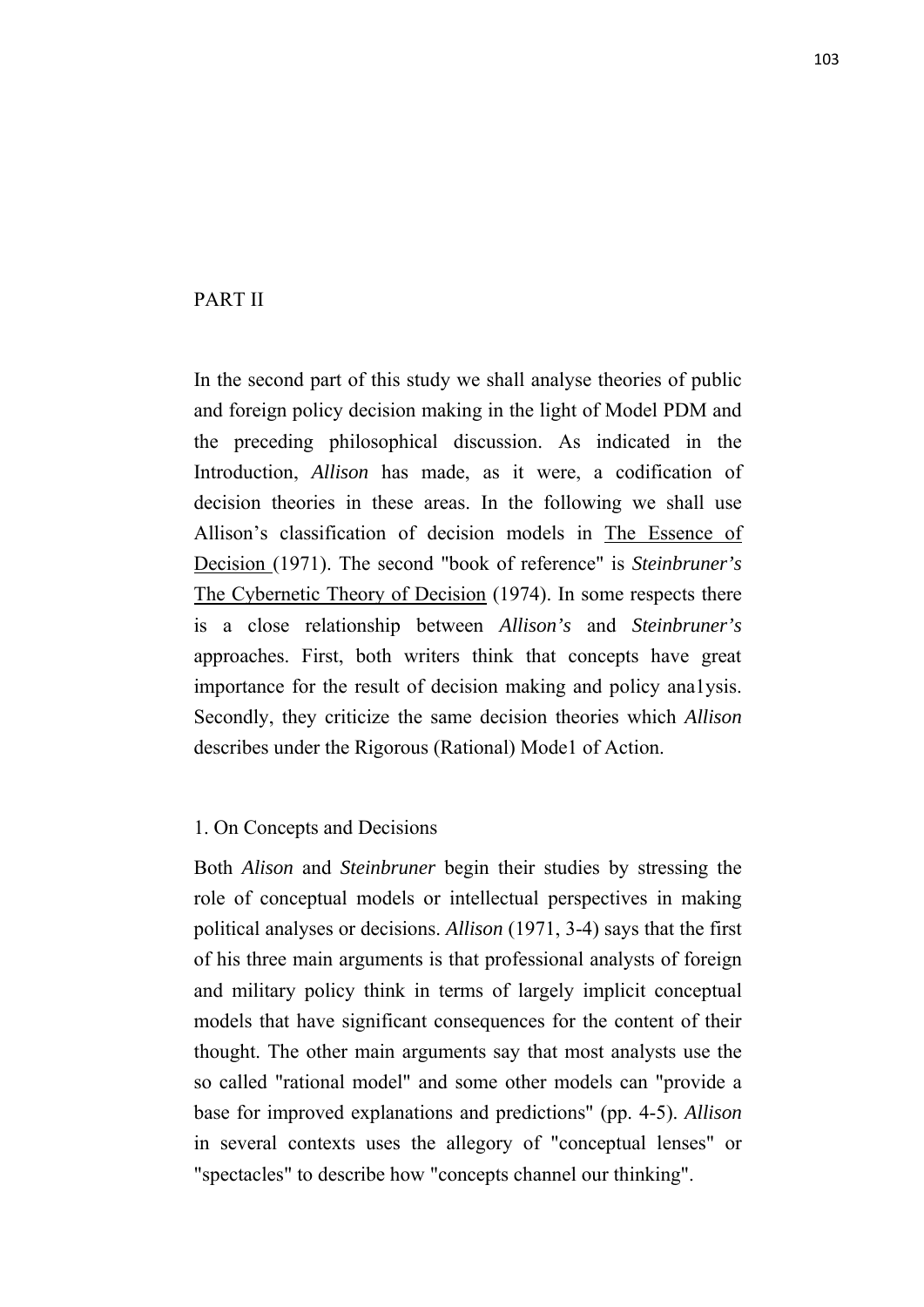Steinbruner (1974, 3-10) also is convinced of the importance of the basic conceptual preconditions in political ana1ysis. As examples he gives the impact which *Galileo's, Newton's* or *Marx's* new intellectual perspectives had on "the very core of human organization".

Philosophically *Allison's* and *Steinbruner's* views on the ro1e of concept represent a step away from positivism in the theory of decision making or administration. It has been a basic presupposition of 1ogical positivism *"that it is possib1e to divorce completely the two realms of concepts and reality"* (Schlick 1874, 38). We can remember why this divorce appeared necessary and useful to *Schlick*.

According to *Schlick,* the knowing subject becomes acquainted with objects in external reality by intuition (die Anschauung), that is by an individual mental image representing objects in external· reality. *"Through this process (of intuition), the known entity appears to move into the knowing consciousness, as it were"* (pp. 81-83). But for *Schlick* (p. 19) these mental images (or knowledge's by them*) "can never be regarded as completely certain, even if the images are individual ones".* How then can science obtain knowledges "that confirms to its own requirements of rigor and certainty?" This happens by means of concepts.

To develop rigor and certain concepts *Schlick* develops his theory of concepts that concludes with the requirement for quantified concepts. But in order to be able to develop his theory of concepts he has to make a temporary divorce between concepts and reality or between concepts and intuitive mental images representing things in external rea1ity. *"The essence of knowing absolutely requires that he who would practice it must betake himself far away from things and to a height far above them, from which he can then view their re1ations to all other things"*(p.80). We can remember that the marriage between concepts and rea1ity was reconstructed by defining rea1ity in such a way that it corresponds to *Schlick's* theory of concepts.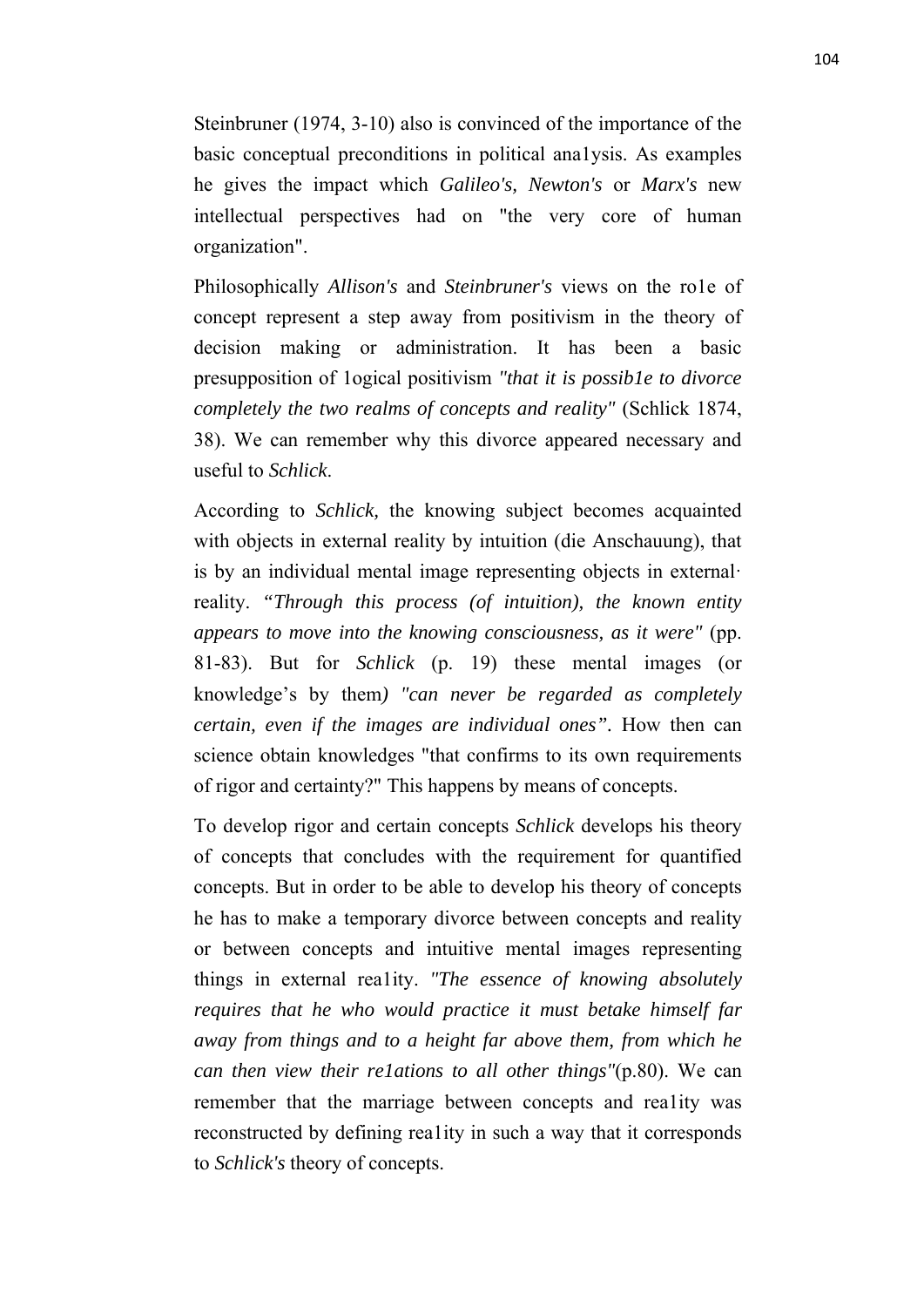During the last two or three decades it has been a common conception in theories of decision making and administration that there is, far away from things, "a height" from which things and their re1ations can be seen purely and clearly. This height has been, to a great extent, what Allison called above the Rigorous (Rational) Model of Action. In the following we shall see that one essential aspect of this is the very effort to use scientific concepts. *Allison's*  argument can be understood in the way that even these theories are not neutral, enlightened views on reality. On the contrary they also imply essential preconceptions. Our preceding discussion seems to give insight into what is the epistemic background of *Allison's* and also of *Steinbruner's* views.

We have touched on the philosophical background of Allison's and Steinbruner's views on concepts earlier in this study. This happened during *Hintikka's* and *Remes'* discussion of the method of analysis.

*Hintikka* and *Remes* (1974, 38) said above that the first important aspect of the method of analysis is that it is *"studying the interrelations of geometrical objects in a given configuration"*. We can remember what "given" here means: the theorem to be proved or the problem to be solved are analysed in a given individual configuration that is in away representative of the general theorem to be proved or problematic situation (in the externalwor1d) to be solved. Likewise any problem, in administration or politics, is analysed by or via conceptual construction or mental image representing external world for the analyst. Even the most rigorous concepts do not build any height from which you could see the "true nature" of things. *"A Ding an sich, which could be described or even as much as individuated without relying on some particu1ar conceptual framework, is bound to remain an illusion"* (Hintikka 1971, p. 167). *Hintikka* furthermore often stresses that the concepts through which we see the world are created by ourselves. *"Whatever we say of the world is permeated throughout with concepts of our own making" (*p.167).

There could not be any stronger philosophical argument for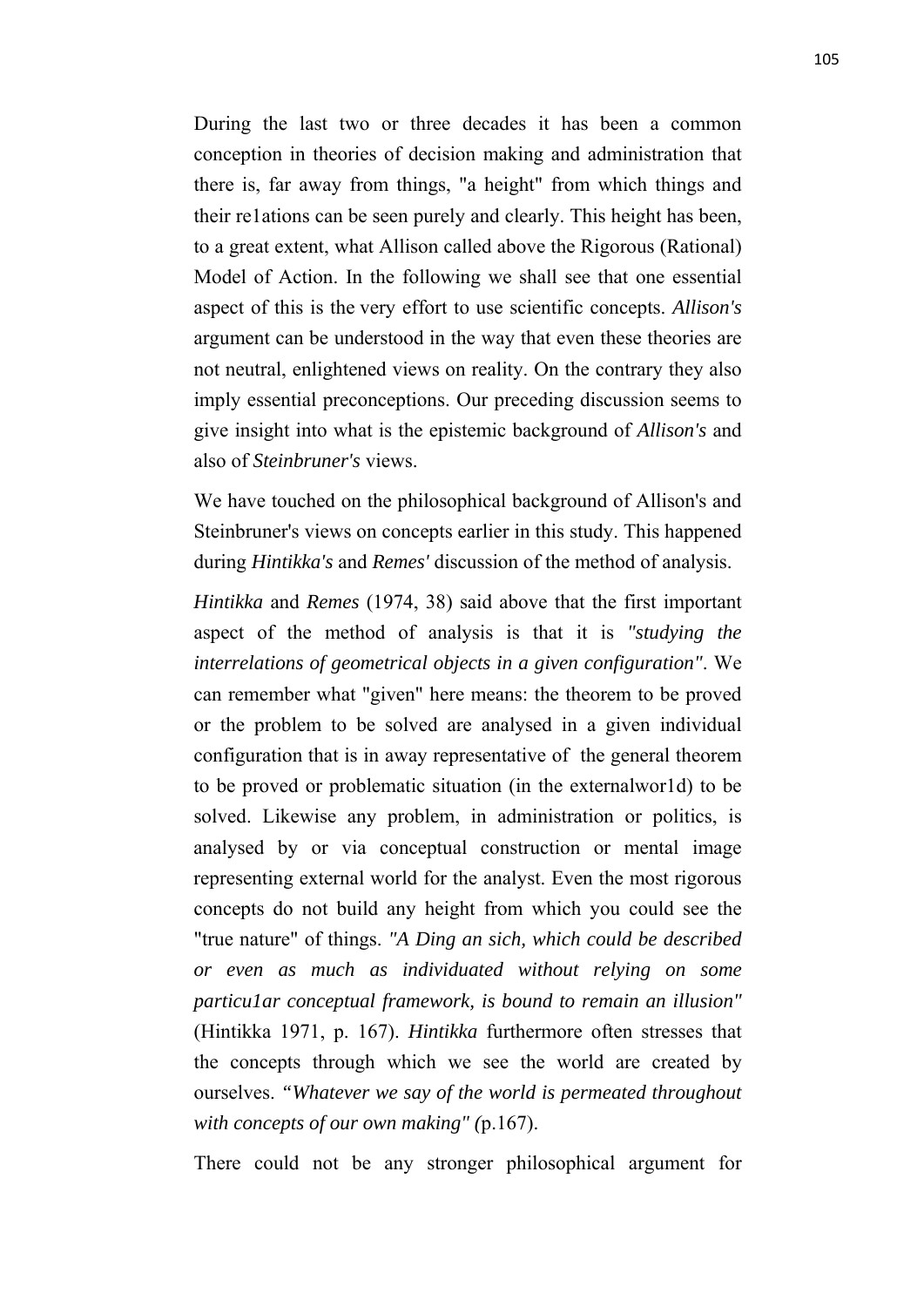*Allison's* and *Steinbruner's* approach than *Hintikka's* (1973, 234) conclusion in his article on the nature of information. *"The deep fact here is that we are relying on the mediation of a certain conceptual system in order to 'reach' reality. The better we know the way this conceptual system works, the more efficient1y we can ipso facto use it to discuss (describe, anticipate, etc.) the reality." Hintikka* (p. 236) is conscious that this idea of his about the interwovenness of ideas and reality is close to what has been stressed "in somewhat crude form" by *Peter Winch*.

*Allison's* allegory of concepts as lenses or spectacles (through which the world is "seen") appears as natural from *Winch's* (1958) point of view. *Winch* begins his study with a discussion of the relationship between philosophy and science. He rejects the positivistic conception of philosophical problems as "merely" conceptual ones or as problems of 1anguage rather than problems of the world. This is *"because in discussing language (or concepts and conceptual frameworks, remark RV) philosophical1y we are in fact discussing what counts as belonging to the world"* (p. 15). What follows as an argument for this thesis could be also a program statement by *Allison* or *Steinbruner*. *"The concepts we have settle for us the form of the experience we have of the world ....there is no way of getting outside the concepts in terms of which we think of the wor1d …. The wor1d is for us what is presented through those concepts. That is not to say that our concepts may not change; but when they do, that means that our concept of the world has changed too"* (p. 15).

To continue *Allison's* allegory of lenses, we can say that both *Allison* and *Steinbruner* aim to make their readers conscious of the lenses that are made up of the Rational Model or the Analytic Paradigm. And they also make an effort to develop new or alternative spectacles for analysts. *Allison* does this in his Mode II and Mode III. *Steinbruner* offers cybernetic and cognitive theories of decision making. The paradox, however, is that both of them do not get rid of some basic presuppositions of the logic and method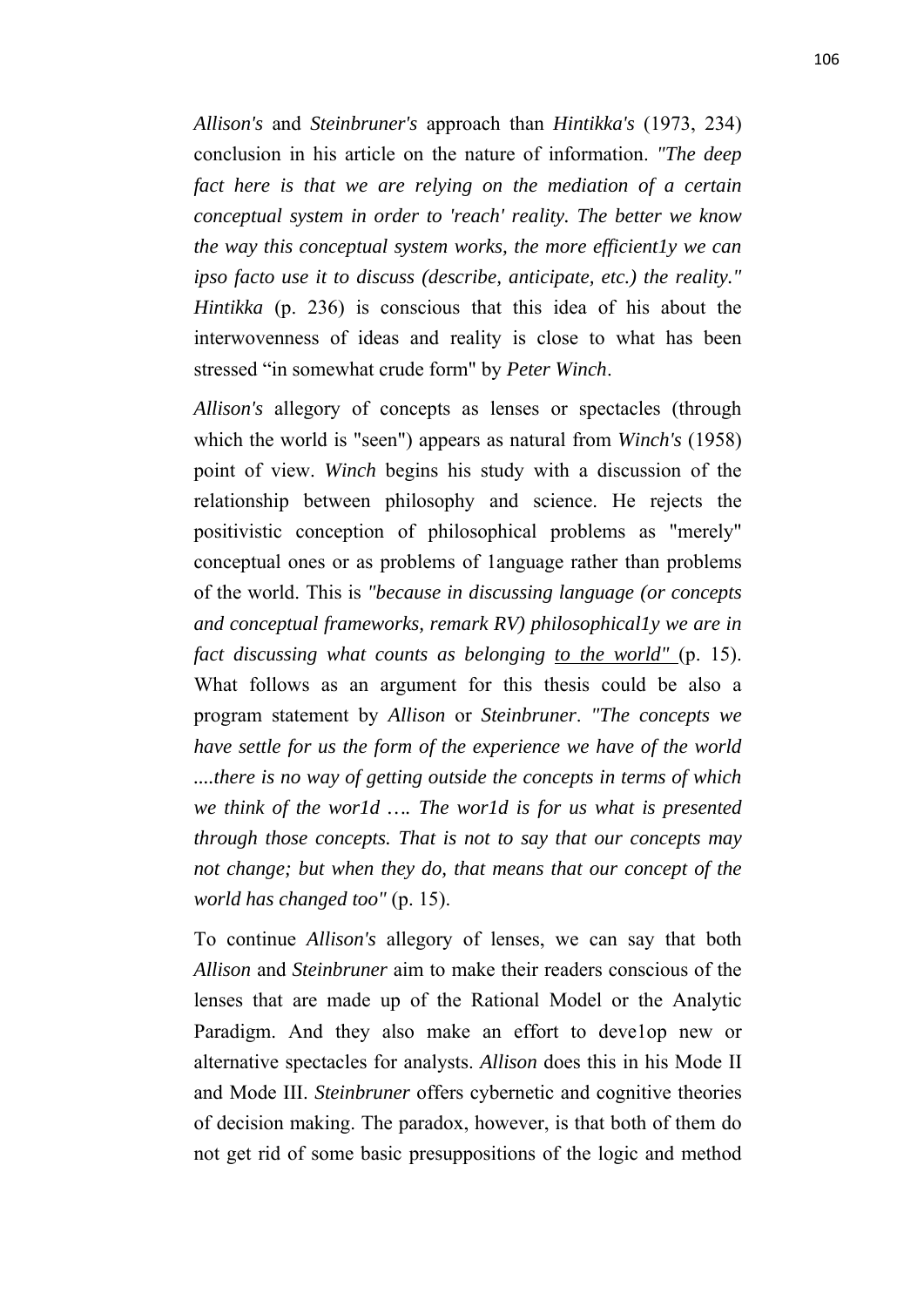of natural sciences. In the following it will be argued that this should have been possible and even necessary. It will also be argued that the logic of practical decision making can offer an alternative logic both for interpreting *Allison's* and *Steinbruner's* work and for developing it further.

# 2. The Rigorous Rational Model (Analytic Paradigm)

2.1. Rationality and the Analytic Paradigm

Both *Allison's* and *Steinbruner's* main target of criticism is the decision theory which *Allison* calls the Rational Actor Model. Earlier in this study we have discussed three concepts of rationality. First, we discussed *Ayer's* positivistic idea of rationality. According to this view a belief or action is rational if it is based on the best possible method of acquiring knowledge - for *Ayer* the method of the natural sciences. This means that to be rational a belief must be objectively verified. The decision theories developed by *Ramsey* or *von Neuman* and *Morgenstern* are closely related to *Ayer's* conception. Their main addition is to link utilitarian value theory to the concept of probability.

Secondly, we discussed above *Dray's* explanation of action. According to *Dray* an action is explained if its subjective rationale is found, that is if the agent's calculation of means towards his ends can be reconstructed or understood - whatever the agent s conceptions about the ends or external world are.

Thirdly, we have constructed a concept of practical rationality of our own. By practical rationality we designate the best possible way to use reason for deliberating for practical action. By the best possible way we mean ability to specify or describe what constitutes good (during one's life time) and to deliberate what are the means to the world described as constituting the desired good, as expressed by Model PDM. The correctness of practical reasoning is seen after the action is taken and the outcome of it has become actualized. Then one can see whether the world constitutes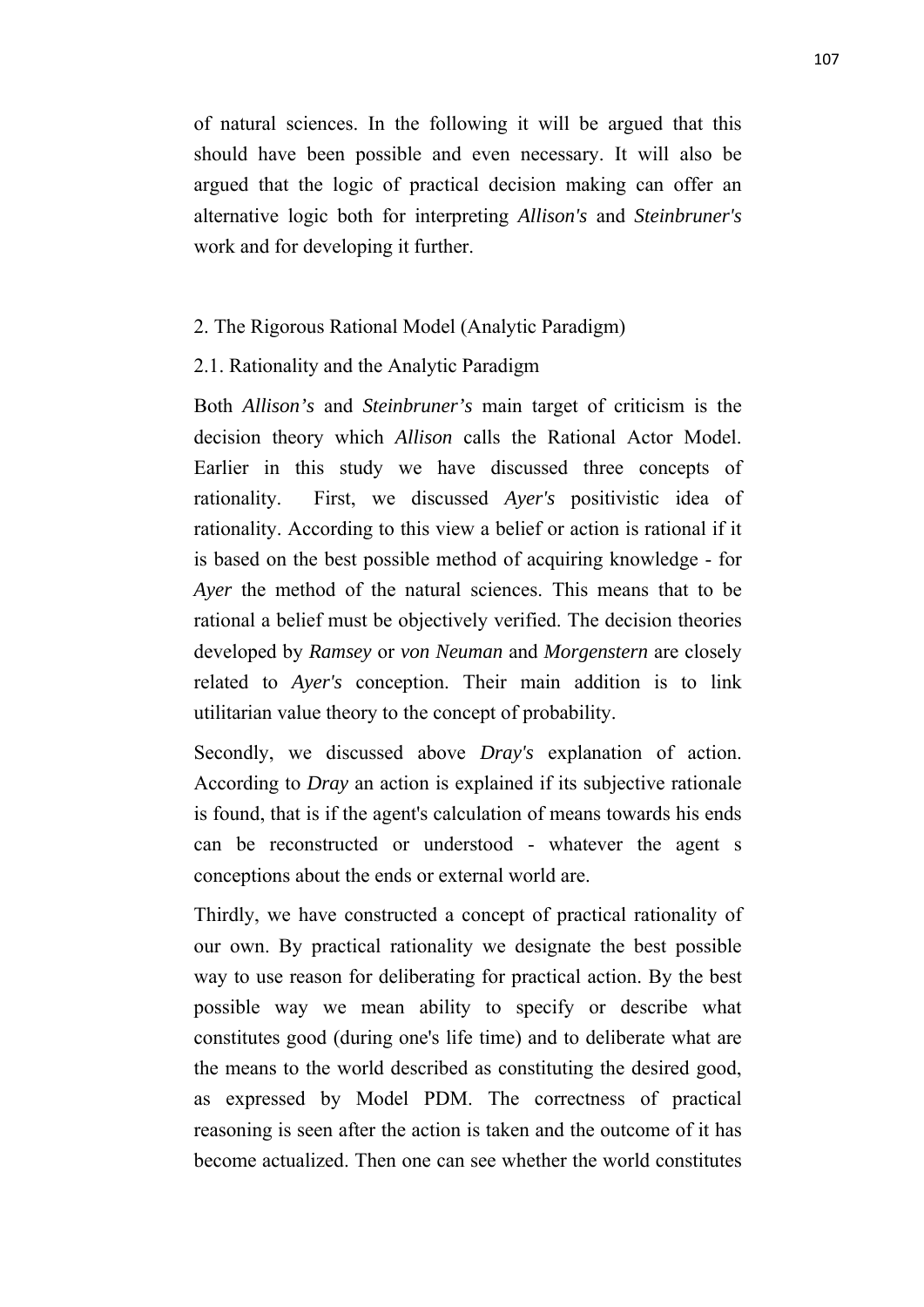the desired good.

So far we have discussed three conceptions of rationality in this study. And it seems that *Allison's* Rational Actor Model includes all of them. This is indicated by the vast field of research from which he abstracts his model. Diplomatic history, strategic studies, sovietology, sinology, American military and foreign policy studies as well as "Grand" theories in foreign policy are all included (Allison 1971, 14-28). *Allison*, however, separates from the general Model the Rigorous Model of Action by which he means *"classical 'economic man' and the rationa1 man of modern statistical decision theory and game theory"* (p. 29). This Rigorous Model designates the same decision theories that *Steinbruner* (1974, p. 27) designates by the Analytic Paradigm. In the following we shall study this more restricted conception of rational action or decision and Allison's and Steinbrenner's critique of it.

Allison's description of the Rigorous Mode1 of Action is relatively short. It consists of four components (pp. 29-30):

1. Goals and Objectives. *"At the outset of the decision problem the agent has a payoff function which ranks all possible sets of consequences in terms of his values and objectives ..."*

2. Alternatives. *"The rational agent must choose among a set of alternatives disp1ayed before him in a partieu1ar situation…."*

3. Consequences. *"To each alternative is attached a set of consequences or outcomes of choice that will ensue if that particular alternative is chosen. Variations are generated... by making different assumptions about the accuracy of the decision maker's knowledge of the consequences that follow from the choice of each alternative''*

4. Choice. *"Rational choice consists simply of se1eeting that alternative whose consequences rank highest in the decision maker's payoff function."*

*Allison's* description is an accurate picture of what is often called "individua1 decision making under certainty". *Luce* and *Raiffa* give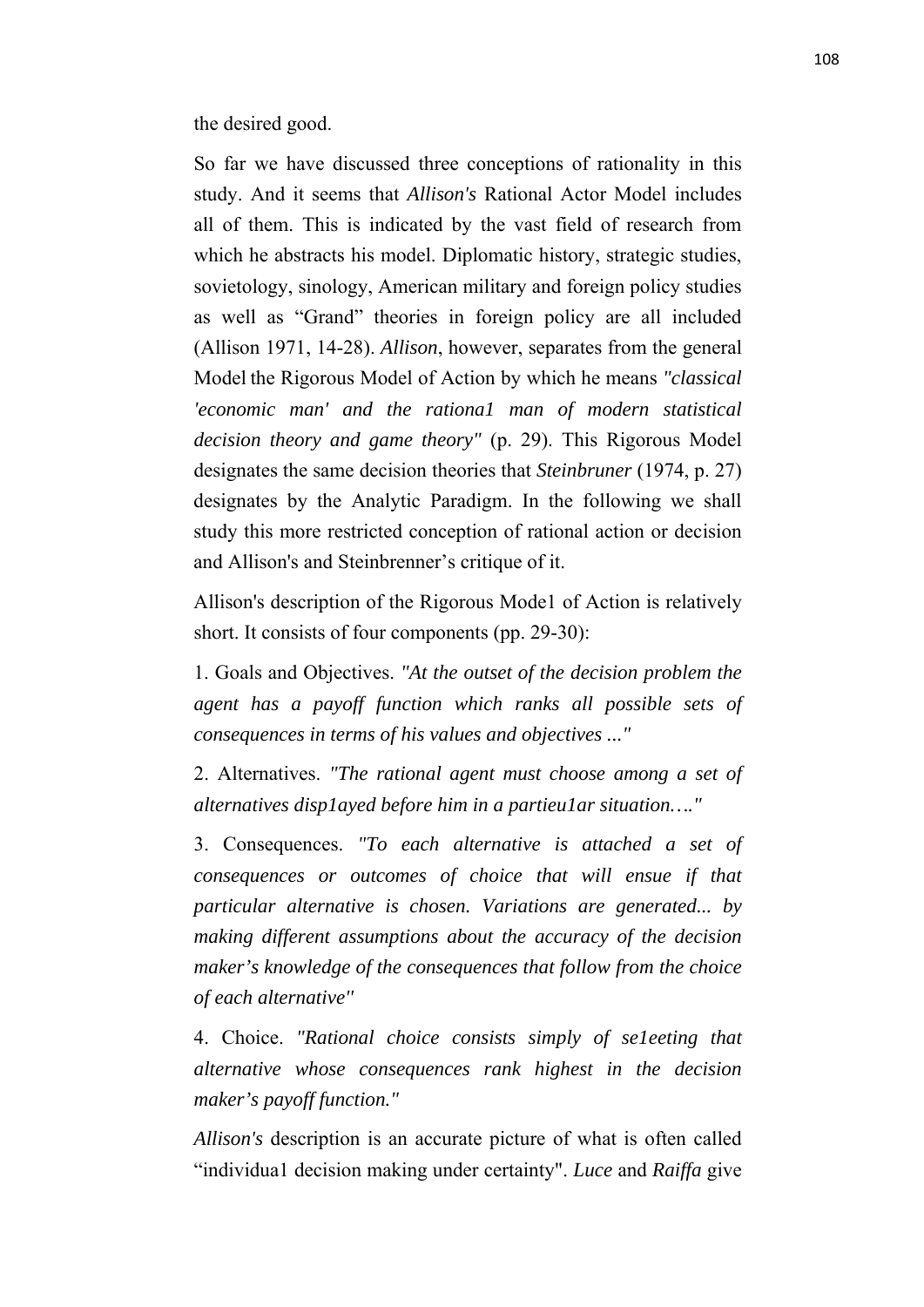the same model even more briefly: *''Typically, decision making under certainty boils down to this: Given a set of possib1e acts, to choose one (or all) of those which maximize (or minimize) some given index"* (Luce and Raiffa 1957, 15).

In explaining the third step of Consequences *Allison* remarks that variations can be generated by making different assumptions about the accuracy of the decision maker's knowledge. From this kind of generation develops what is often called decision making under uncertainty or risk. This is not the historical development, of course, (as indicated above) but gives a picture of the close relationship of different rationa1 theories.

*Steinbruner* (p. 27) labels his mode1 the Analytic Paradigm. If under-stood in an appropriate way, the term analytic illuminates well what is involved in using decision models designated by this term. Above it was said that there are three meanings for the term analysis. First, the process in question can be the translation of unsystematic arguments into an explicitly syllogistical form (Hintikka and Remes 1974, 31) Secondly, the "propositional interpretation" is "analysing the deductive step from the minor to the major term by 'bridging' it by means of intermediate terms"(p. 32). And finally the "instantial interpretation" or we might say constructive interpretation was the one we met with in so1ving geometrical problems or constructing means to an end. Obviously, *Steinbruner's* "Analytic Paradigm" designates a decision method where unsystematic verbal arguments about ends and means of an action are translated into the explicit form of some decision model, like for example into the form of statistical decision theory. Why this kind of radical translation has not worked will be discovered in the following.

*Steinbruner* criticizes the Analytic Paradigm along three or four dimensions. For most of the criticism his interpretation of the expected value model is a good point of reference. *Steinbruner* gives this model in five steps (p. 32):

1) For each option, a measure of value (v) is estimated for each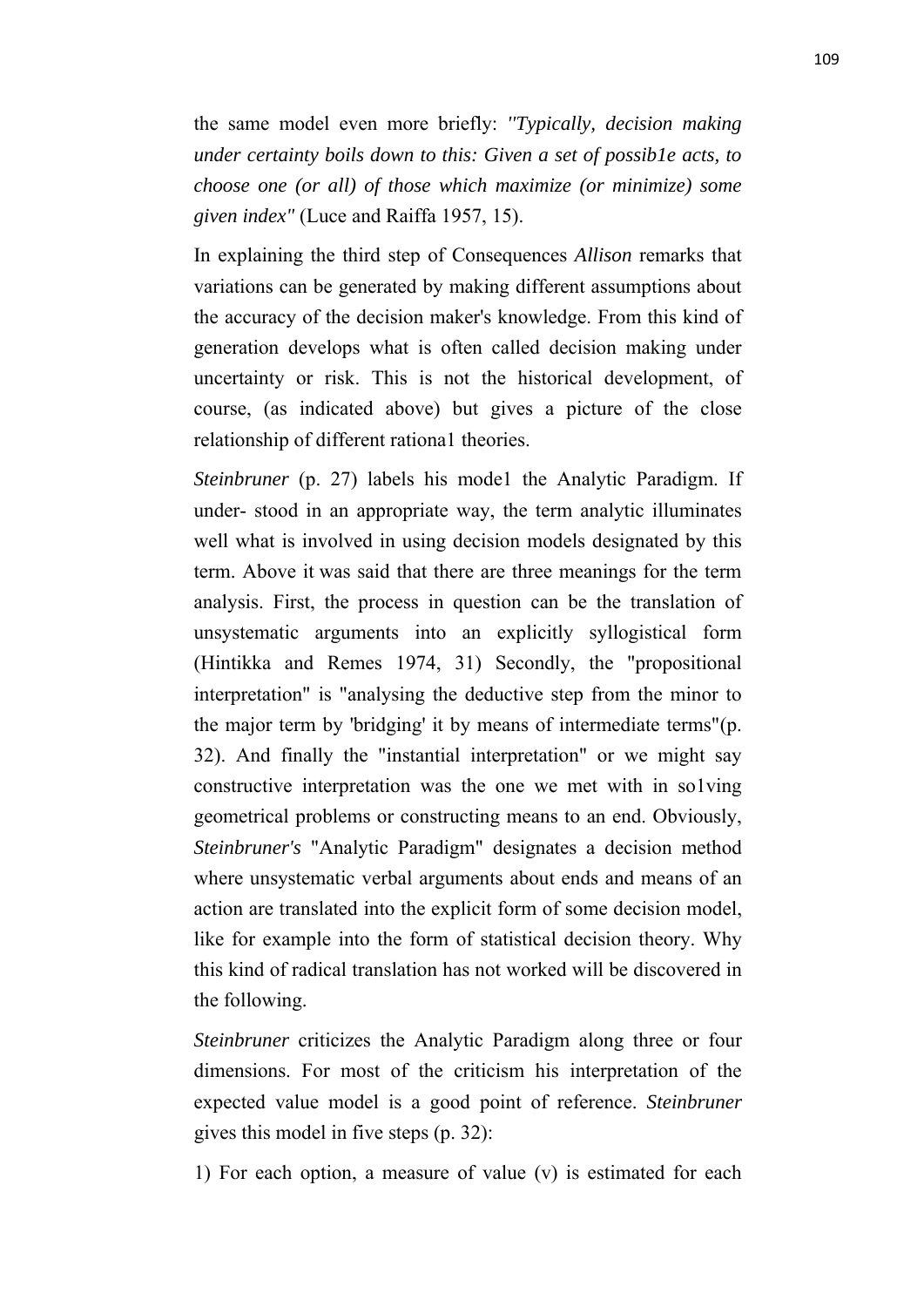possible state of the world yielding a series of values (v1, v2, v3… vn).

2) The probability of occurrence of each state of world is independently estimated, yielding a parallel series of probabilities  $(p1, p2, p3,... pn)$ .

3) The value of each option in each state is then discounted (i.e. multiplied by the probability of that state actually accruing; thus p1v1, p2v2, p3v3… pnvn).

4) The expected value (EV) of each option is defined as the sum of values established in step 3 (i.e.,  $EV = p1v1 + p2v2 + p3v3$  ... pnvn).

5) The option chosen is the one with the highest expected value.

There are dozens of introductions to decision making under uncertainty. *Steinbruner's* description is in content and intuitive clearness parallel to *Luce's* and *Raiffa's* (1957, 275-278) work on the same model. In this decision model the decision maker first charts a decision flow diagram or decision tree. For each of the possib1e actions there are one or more alternative states of affairs to fo1low. Each of these alternatives will follow with some probability so that the sum of the probabilities assigned for states following from an action is 1.

In addition to probabilities for each possible state of affairs there is also assigned a number representing the value or utility of this possib1e state of affairs. After this the expected value or expected utility is calcu1ated in the way *Steinbruner* describes. *Allison* and *Steinbruner* study the different decision models main1y in the context of explaining governmental action. That is they study whether or not models explain the activity of government. Their general critique on Model I or Analytic Paradigm is that it does not carry out its explanatory task. This is demonstrated by their examp1es of the Cuban missile crisis and American MLF policy in the 60's. *Allison* does not direct his more specific criticism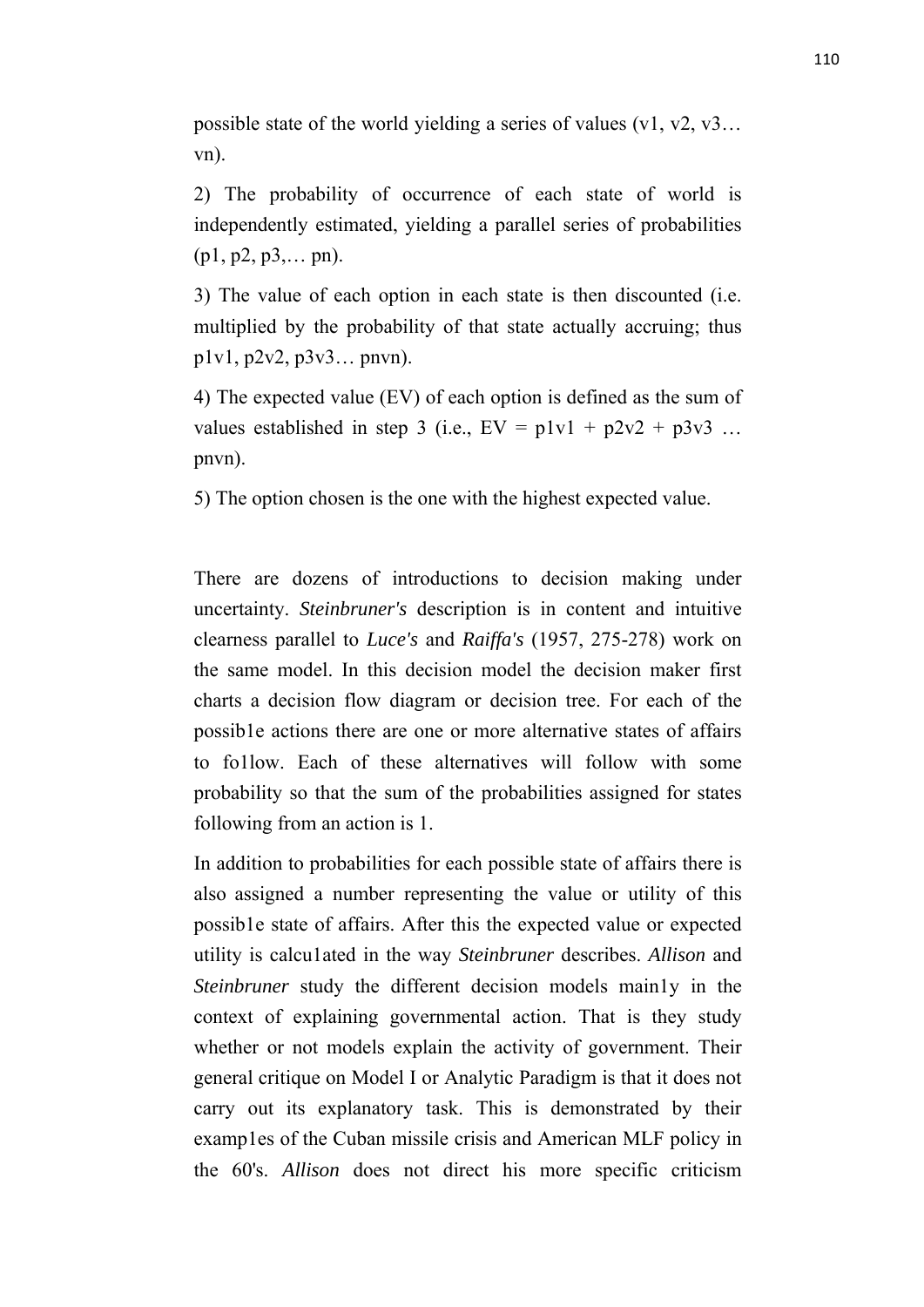separately towards his rigorous or more general concepts of rational action. *Steinbruner* offers quite detailed analysis and criticism of the Analytic Paradigm. That is why we will in the following study Allison's criticism only after we have got a picture of *Steinbruner's* discussion.

*Steinbruner's* (pp. 15-16) attack on the Analytic Paradigm starts by stating the complex decision problem. The complex decision is the one where (1) there are two or more values affected by the decision in the way that there is a trade-off re1ationship between these values; (2) there is uncertainty of special character as discussed in the following; and (3) the power to make the decision is divided between several individua1 or organizational actors.

# 2.2. On Value Integration

Estimating or assigning values or utilities to the possible states of affairs following from the alternative acts is based on some value theory. It is well known that in models mapped under the Analytic Paradigm this theory is often von *Neuman's* and *Morgenstern's* utility theory (Luce and Raiffa 1957, 12-13). Steinbruner calls the presuppositions behind this theory the assumption of value integration. According to this assumption separate values are integrated in decision making in such a way that a general measure of utility can be substituted for them. In addition to expected va1ue theory this value integration is supposed to take place in economics (as expressed by indifference curves) and in cost-benefit analysis (where the non-market prices are expressed by "shadow prices"). Against value integration *Steinbruner* (p. 29) makes a nowadays unusual charge: many of the most important values - like love, honor, and sense of dignity - are independent of any pricing system. *"As a practical matter, such a global measure of relative value is beyond accomplishment, but the abstract ideal has inspired formal conceptions of rationality."*

*Steinbruner* studies the explanatory power of the assumption of value integration in his case study of the polities of nuclear sharing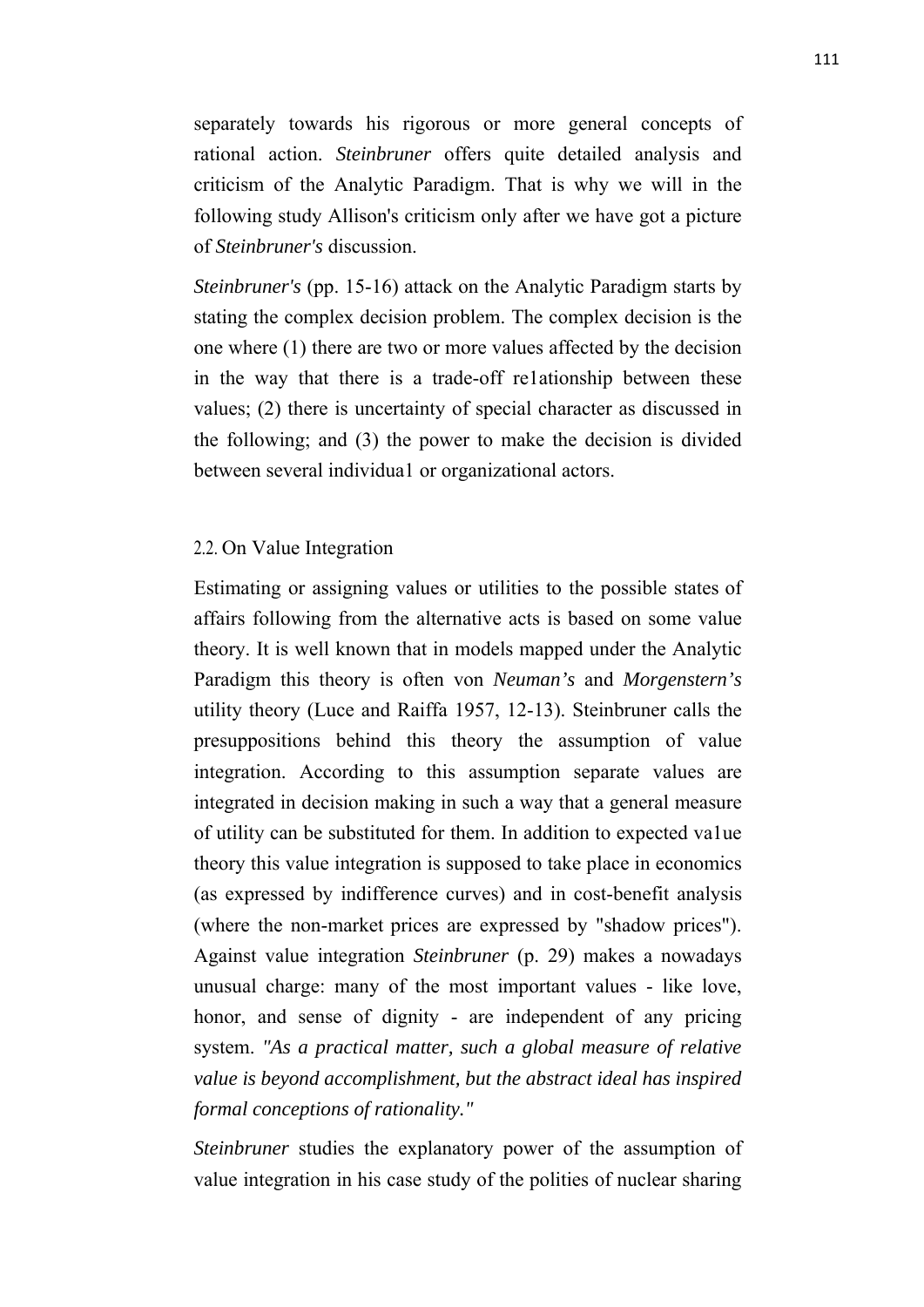among the Western allies in the late 50's and early 60's (see Appendix, I). At this period the U.S. had set for herself several policy objectives that were mutually conflicting. The U.S. supported Britain's entry into the Common Market but continued the special relationship with Britain that made the continental allies suspicious. At the same time the U.S. tried to keep strong centralized control over nuclear weapons and to prevent others from getting these weapons, but at the same time she was flexible to the British demands for these weapons. To solve these problems the so called MLF - plan was developed according to which a fleet of ships carrying nuclear missiles should be manned by all the Western allies but the final decision to use the weapons should be in the hands of the U.S. government.

The MLF -plan was pushed and pulled in various bureaucratic and political contexts over several years. The crux in this development came when the British Prime Minister *Macmillan* met President *Kennedy* at Nassau in December 1962,

At Nassau Macmillan asked for Polaris missiles and President *Kennedy* promised them to Britain, This flatly contradicted all the major objectives the United States had set for herself in European policy. Firstly the program of highly centralized control over the use of nuclear weapons was violated. Secondly, the MLF idea was simply ignored by giving to one nation individually what was planned for sharing together. Thirdly, French and Western Germany suspicion was encouraged and hence the British entry into the Common Market delayed. All this was soon demonstrated by president *de Gaulle's* moves. In January *de Gaulle* terminated EEC negotiations with Britain, signed a treaty of cooperation with Western Germany, and later dissociated France from many Nato activities (Steinbruner 1974, 234-239).

Ironically, in addition to giving a promise of Polaris missiles to Britain the communiqué from the Nassau conference also recorded the policy objectives violated by the promise, it *"simply rolled all the conflicting positions into one document, giving a separate*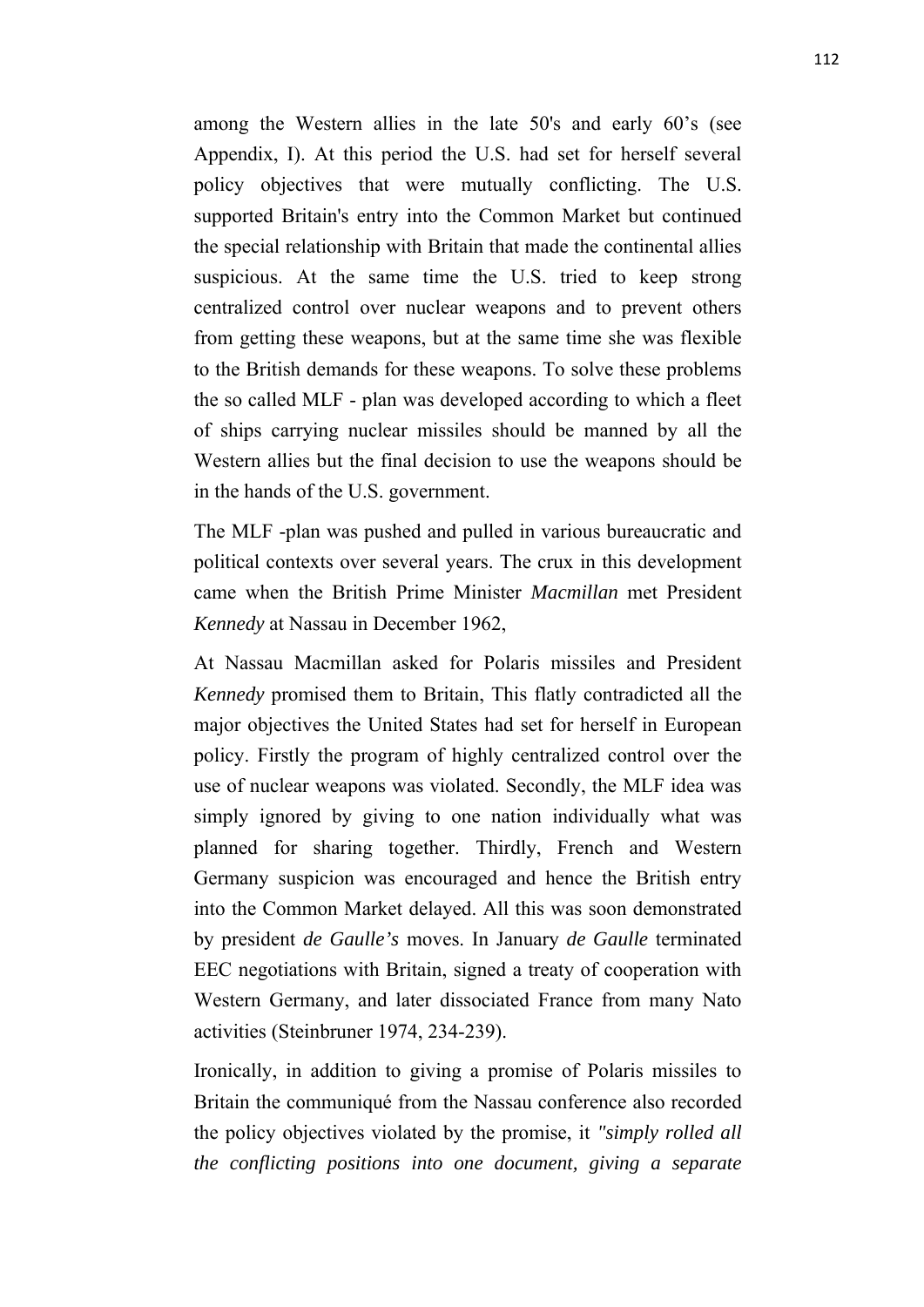#### *paragraph to each and ignoring the contradictions"* (p. 238).

The MLF story is long and complicated, and it was not finished at Nassau. The decision at Nassau, however, clearly demonstrates Steinbruner's point about value integration in a complex decision. Often or usually it does not take place. *"A key insight seems to be that, contrary to the expectations of analytic theory, the central trade-off between military and political values was being broken up and that the two dimensions were not being integrated"* ( p. 247). Often values are not integrated but the different mutually excluding options are pushed forward side by side usually at a disadvantage to all the options.

*Steinbruner's* explanation for the deviations of actual decisions from the Analytic Paradigm is his models of cybernetic and cognitive decision making. We are not yet, however, ready to discuss them. At this stage of discussion we do agree that the Analytic Paradigm does not explain how decision makers deliberate on values in the situation of conflicting purposes. In the following we shall argue that there can and often does happen in some series "value integration" in human decision-making, but the epistemic phenomenon behind this is badly misunderstood in classic Benthamite or modern utility theory.

We have already discussed *Bentham* in this study. For him utility was a property of an external object that causes satisfaction or something good in the experiencing subject. For Bentham there is one one-dimensional and measurable property causing good in subjects. This kind of utilitarianism requires that it is possible at least in principle to measure by cardinal numbers the utilities of the external objects. This appeared to be a difficult or impossible task. And to solve this problem the von Neuman-Morgenstern utility theory makes an essentially new move.

Roughly speaking, *von Neumann* and *Morgenstern* argued: If a person is able to express preferences between every possible pair of alternative objects (or gambles or lotteries), then one can associate a scale of utilities with these objects. And on the basis of the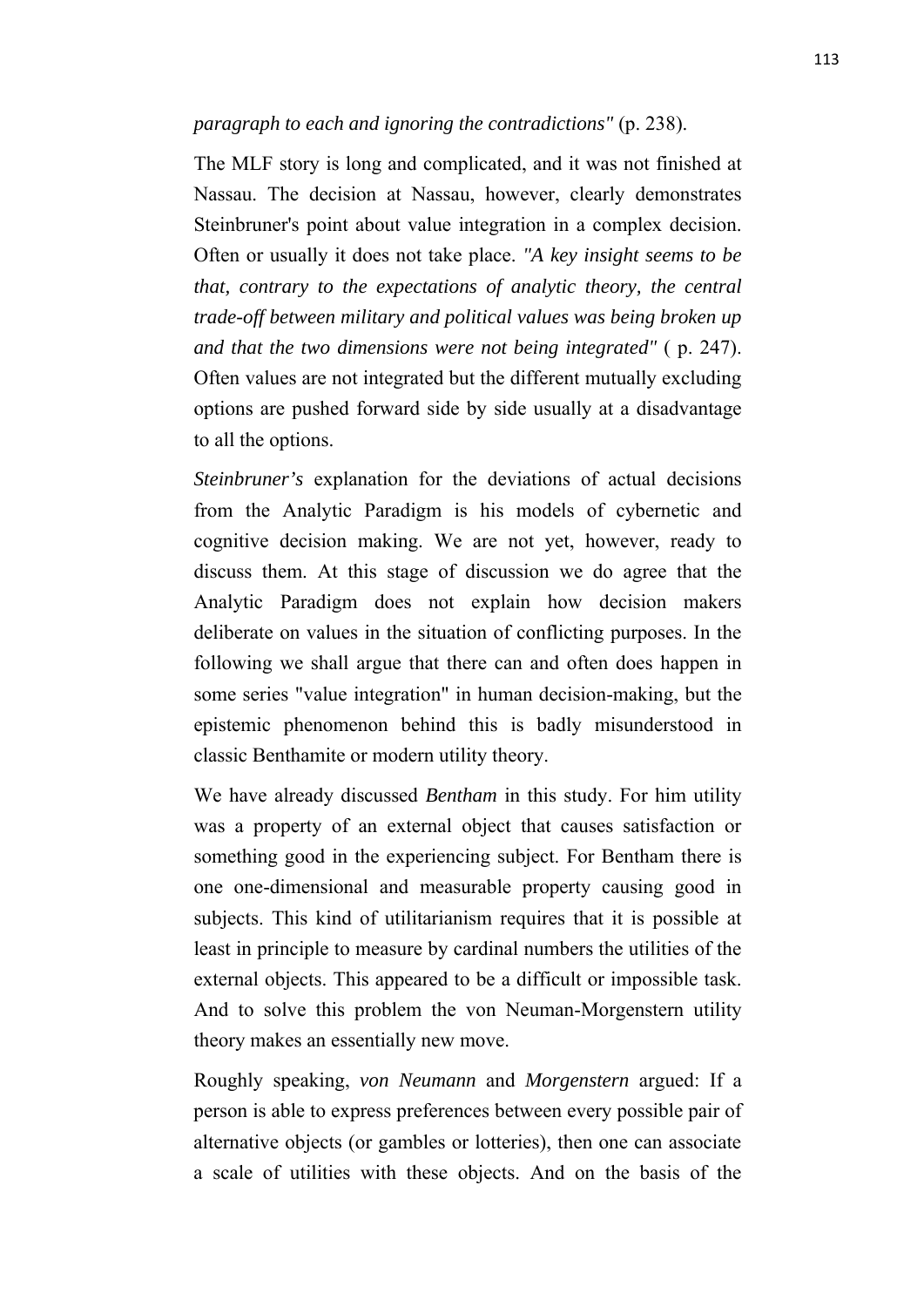utilities assigned in this way to the a1ternatives, *»he is acting in accord with his true tastes – provided only that there is an element of consistency in his tastes"* (Luce and Raiffa 1957, 21). The most important of these consistency requirements is that of transitivity: the relations between the alternatives must be transitive. This means that given any three alternatives A, B and *C,* if the agent prefers A to B and B to C, then he prefers A to C (p. 23).

The idea that any two alternatives shall be comparable seems to be intuitively clear. But what is behind the assumption of transitivity? The core of the problem can be found in the logical character of transitivity.

We do not know from where *von Neuman* and *Morgenstern* got their concept of transitivity, but they could have found it in *Bertrand Russell's* Principles of Mathematics*. Schlick* presents an interesting discussion of the concept of transitivity, common to all writers above (*Russe1, von Neuman and Morgenstern, Luce and Raiffa*). Consider the following ordinary Barbara syllogism:

A is greater than B.

B is greater than C.

Therefore A is greater than c.

To be valid the conclusion of this inference should follow from the premises. Under what presupposition could this be possible? Only when there is something more implied in the premises than is expressed explicitly. And according to *Schlick* (1974) this actually is the case. If we suppose transitivity between A, B and C the inference as complete

would be something like the following:

There is an axis Y measuring some property and on this axis A is greater than B and any other number that is smaller than B.

On the axis Y B is greater than C.

Therefore

Because A is greater than B and all other numbers smaller than B,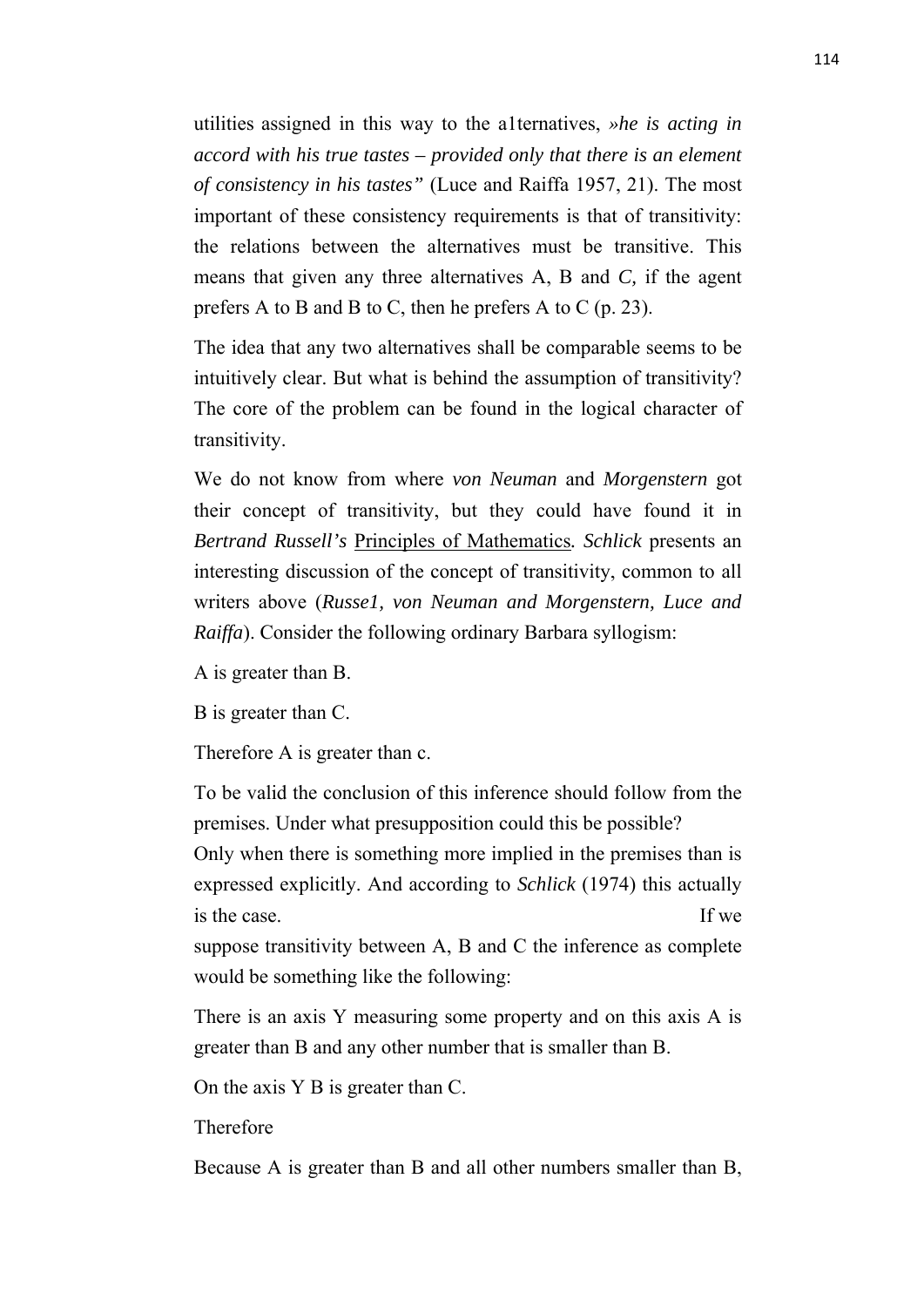and because C is smaller than B, A is greater than C.

It appears that von *Neumann's* and *Morgenstern's* utility theory falls back on Benthamite utilitarianism: there is one property called utility measuring the values of the external objects or alternatives. *Luce* and *Raiffa* (1957, 25-26) are well aware of "multidimensional phenomenon" which excludes the common scale of measurement and hence transitivity. *"No matter how intransitivities arise, we must recognize that they exist,…. In order to get on,…. we shall accept all…. possible…. defenses (for transitivity, remark RV), and to them add the traditional mathematician's hedge: transitive relations are far more mathematically treatable than intransitive ones."* And earlier in this study we have come to the conclusion that the simple and clear Benthamite view does not correspond to the facts of several desires and goods of human life.

*Steinbruner* is right in that many of the important values or goods are "quite independent of the pricing system", or independent of any one-dimensional value scale we might add. He is also right in that human life and bureaucratic policy it is often the ease that competing goads or values are not integrated but pushed forward simultaneously - often with a loss of all the goods as in the ease of the decision at Nassau. But sometimes, however, value integration does take place with considerable success. Actually the MLF plan was an effort of this sort. If the value integration does not come from measuring same property of objects or alternatives, how does value integration take place? Or how is value integration possible? This we have already discussed.

According to our Model PDM there are two interwoven components in the goal of an action: the desirability component and the descriptive component. Constructing a goal is looking for and finding what states of affairs and rules of conduct constitute the desired good. If there are two or more simultaneously desired goods or values, the integration of these values takes place through seeking and finding states of affairs and rules of conduct that could simultaneously constitute all the desired goods. Sometimes this is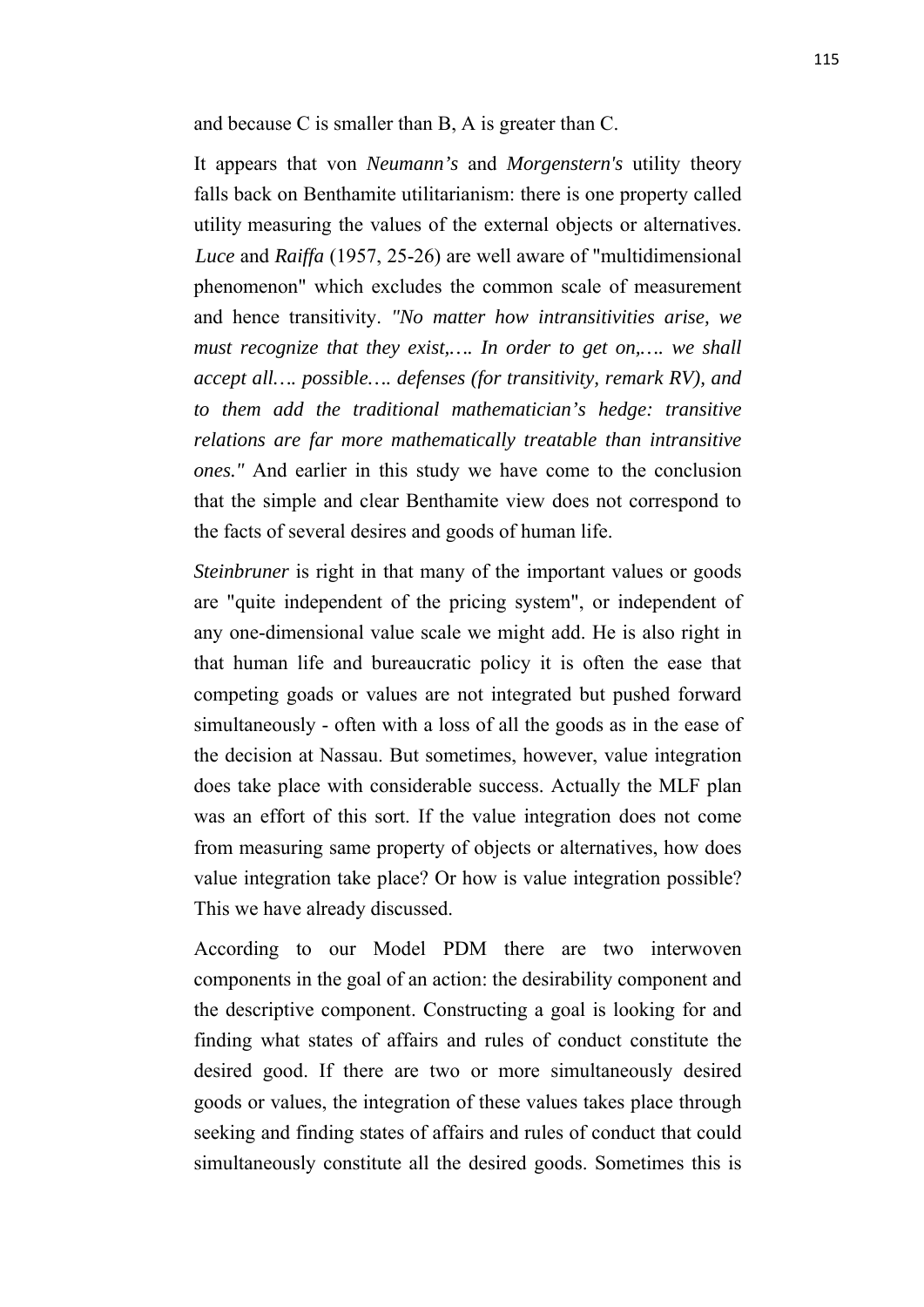possible, sometimes it is not. If the seeking cannot be done successfully, you can and decision makers do either push forward each of the goods (as in the example of the politics of nuclear sharing) or make a choices between the goods.

#### 2.3. On the Descriptive Component of Purposes.

The problem of constructing goals leads us to a highly problematic consequence of the Ana1ytic Paradigm. Above it was repeated that according to our Model PDM the goals of action can be described in terms of states of affairs and rules of conduct. Now it is a basic feature of the Analytic paradigm that the goals are described only in terms of states of affairs. This means that the objects are preferably described by quantified concepts designating some measurable predicates of some objects in basically the same way as we became familiar with in the discussion of *Schlick*. In a way "utility" is just one of the predicates having some functional relation to the other predicates, such that a change in these other predicates brings about a certain change in the utility (Luce and Raiffa 1957, 275-277).

In the present philosophical and scientific atmosphere it is difficu1t to grasp the far reaching nature of the demand for quantified state descriptions in the goals of decision making. *Steinbruner* (1974, 328) seems to be one of the few who have done so, although even he hesitates to take the very final step. *"The dilemma in this regard is clear enough: if quantitative precision is demanded it is gained, in the current state of things, only by so reducing the scope of what is analysed that most of the important problems remain external. If such reduction is resisted then evidence becomes loose and easily bent to the demands of estab1ished assumptions."* The fina1 step we could suggest is that even (and perhaps especially) after removing the non measurable elements from the scope of the analysis the evidence is bent to the demands of established assumptions. These assumptions are the ones implied in the quantitative concepts. In discussing *Schlick* we even took some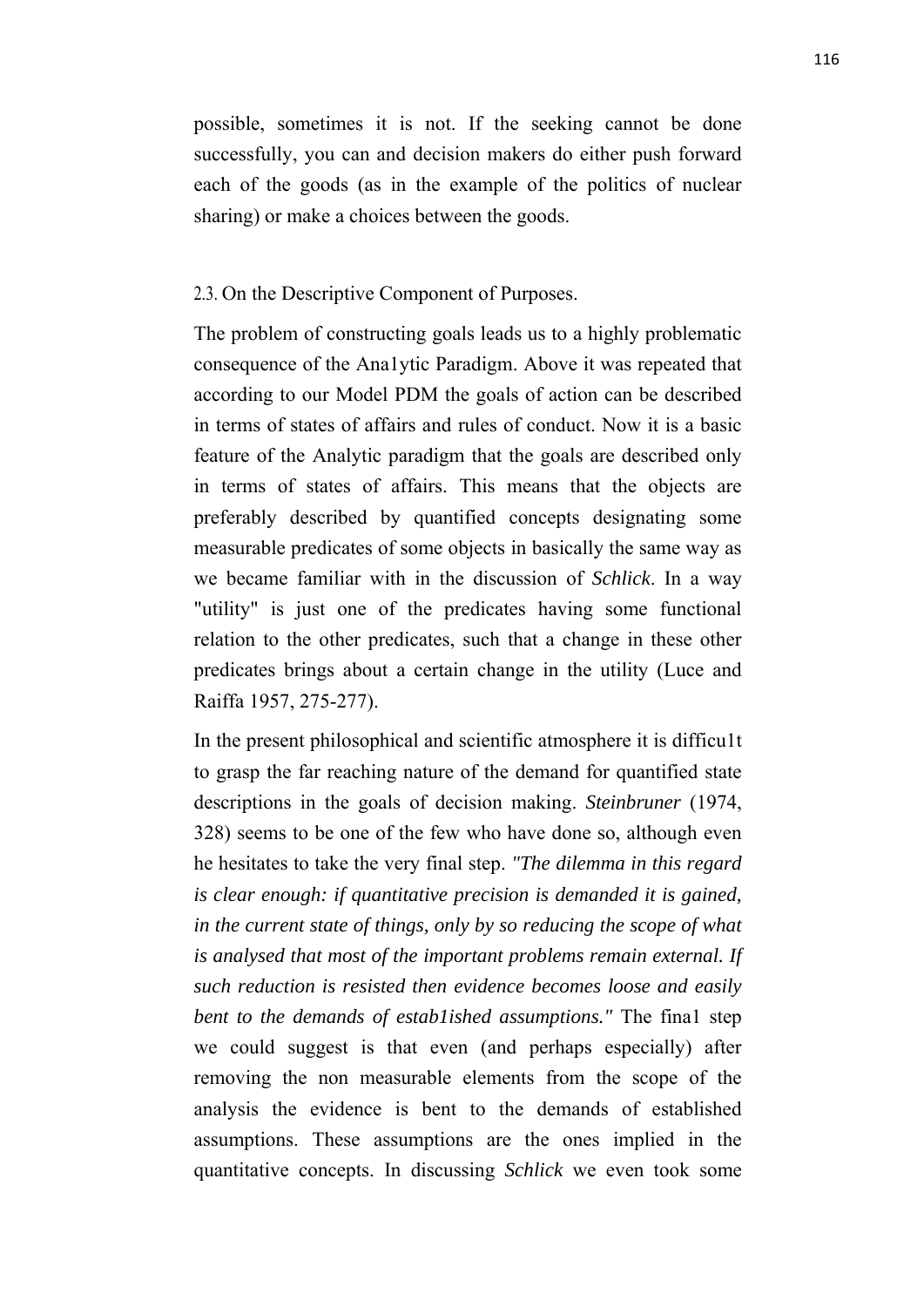pains to see how and why the precision and rigor of quantified scientific concepts bend us to the demands of the established assumptions of these concepts concerning the concept of reality. Concepts do channel our thinking and this holds also for the most precise concepts.

The remarks above may remain abstract if they cannot be demonstrated by any concrete examples. *Steinbruner* and *Thomas M. Garwin* (1975) have done this task in a field that is concrete enough, in the field of nuclear weapons. They study American thinking on nuclear strategy and come to some high1y critical conc1usions concerning some basic presuppositions in this thinking. Hence their study Strategic Vulnerability criticizes the Analytic Paradigm not in its explanatory use but as a normative basis of an existing policy (see Appendix, II).

*Steinbruner* and *Garwin* study broad1y the rigorous concepts by which the goals of the nuclear strategy are set. In this strategy deterrence is supposed to be constituted if there is relative ba1ance of nuclear strength as measured by a mathematical parameter. According1y deterrence is in danger if the few quantitative figures show that the relative nuclear strength is out of balance. *Steinbruner* and *Garwin* demonstrate by simulations that even some minor technical real life complications make the established calculations very questionable.

*Steinbruner's* and *Garwin's* final argument, however, goes further than drawing direct conc1usions from the simulations. Their study demonstrates how minor technical variables included in the analysis change the view of the policy profoundly. But, according to the writers, the most vulnerable element of modern strategic forces are not the missiles or silos *"but rather the command channels and the communication and information processing systems which service the command structure but most of these have little to do with the traditional parameters"* (p. 31). The disparity between the parameters and reality grows even greater when we include in command and communication (in addition to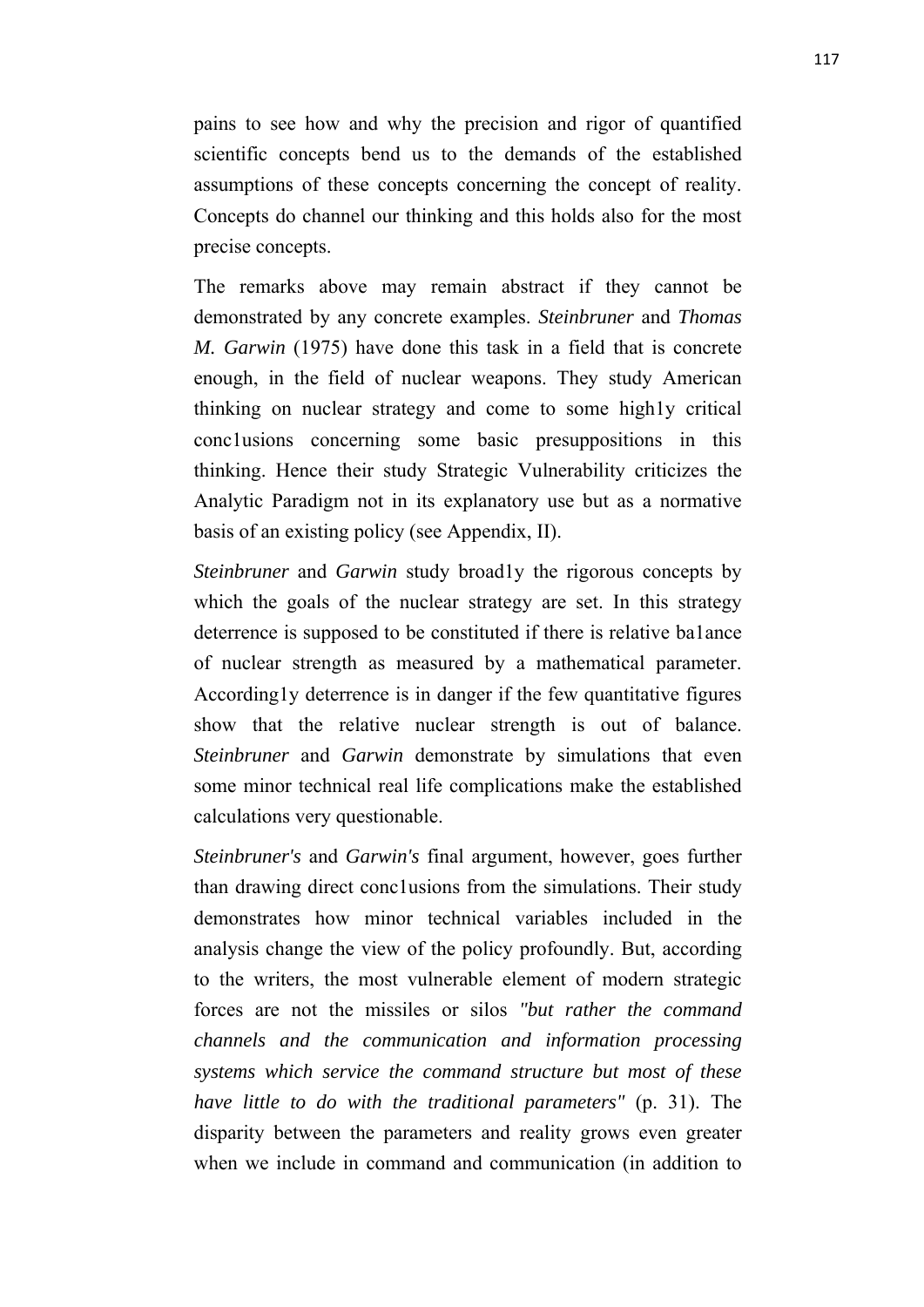military) the political authorities too. However, "...the conventional strategic analysis is virtually blind to this dimension of the problem" (p. 31).

The virtual blindness is what we wanted to demonstrate above. From the philosophical point of view of this study *Steinbruner* and *Garwin* are quite right in arguing that the American (defense) policy analysis has deep intellectual roots. It is no wonder that for example elements like command and authority fall outside the traditional parameters used in describing the goals of defense policy. These elements simply fall outside the criteria of acceptable concepts for the Analytic Paradigm. As will be seen in the following, the phenomenon of authority is more a state of mind than a state of affairs with some measurable predicates. The virtual blindness and po1icy following from it, is explained by the philosophical argument of this study: the world is for us what is presented through our concepts. If the defense analyst does not have concepts for some of the most sensitive aspects of nuclear weapons systems, he simply does not see these aspects.

By means of the discussion above we have completed several tasks. First we have studied the contents and defects of what is involved in the concept of goal in the analytic decision paradigm. Secondly we have seen how the presuppositions of the Analytic Paradigm concerning goals are reflected in policy analysis and also in policy. Thirdly, we have studied *Steinbruner's* criticism of the Analytic Paradigm and we have offered a philosophica1 interpretation as well as a supporting argument for this criticism. In this way we have, fourthly, given more concrete contents to our Model PDM, especially in its dealing with the ends of human actions or of decision making.

# 2.4. Structural Uncertainty in Decision Making.

The second aspect of complex decision making according to *Steinbrenner* (l974, 151) is a special kind of uncertainty. By uncertainty he does not refer to the probabilistic calculations of the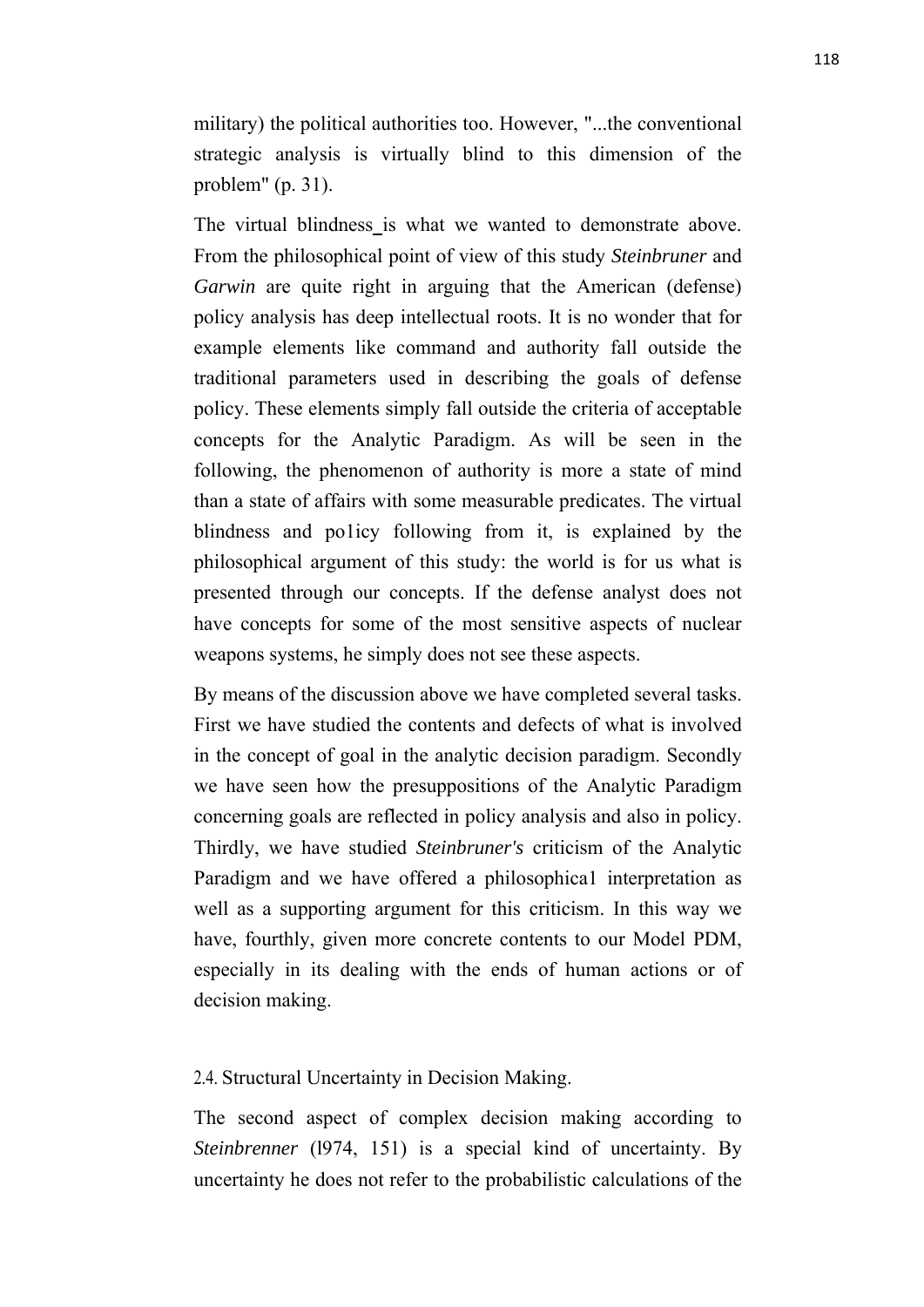Analytic Paradigm. In statistical decision theory the environment is structured by some state descriptions and probabilistic relations between the states. With a complex decision problem, however, it is difficult or impossible to impose enough structure on the situation and uncertainty comes from this. Steinbruner (p. 18) calls this special form of uncertainty structural uncertainty.

*Steinbruner* does not say much about what is philosophically involved in structural uncertainty. He does specify, however, how the environment is structured according to the Analytic Paradigm: "the analytic decision maker constructs a model of causal forces controlling the environment in which he acts'' (p. 40). ''He seeks to predict the flow of events and, where he has leverage, to manipulate them to his advantage" (p. 35). To illustrate this *Steinbruner* (pp. 38-40) gives an example from the early days of operations research when the analysts of the Allies faced the problem of defending their shipping against attacks by German submarines.

Here we come across what we have discussed earlier in this study. We have argued that the verification procedure is not only a model of scientific practice, but implicitly, is also a paradigm of technological practice or engineering in scientific practice the scientist structures the environment in terms of states of affairs (or processes as successive states of affairs) and then he constructs a hypothesis about the relationships of these states. The hypothesis is verified or tested in a scientific experiment: the scientist brings about the "causes" in order to see whether the "effect" happens.

In technological practice an engineer uses established general laws and sometimes also hypothetical statements about what causes would bring about a desired outcome. Then the engineer brings about the causes in order to see that the desired outcome is brought about.

If the concepts of the natural sciences (i.e. state descriptions and general laws connecting them) corresponded completely with reality, there would not be in principle any structural uncertainty in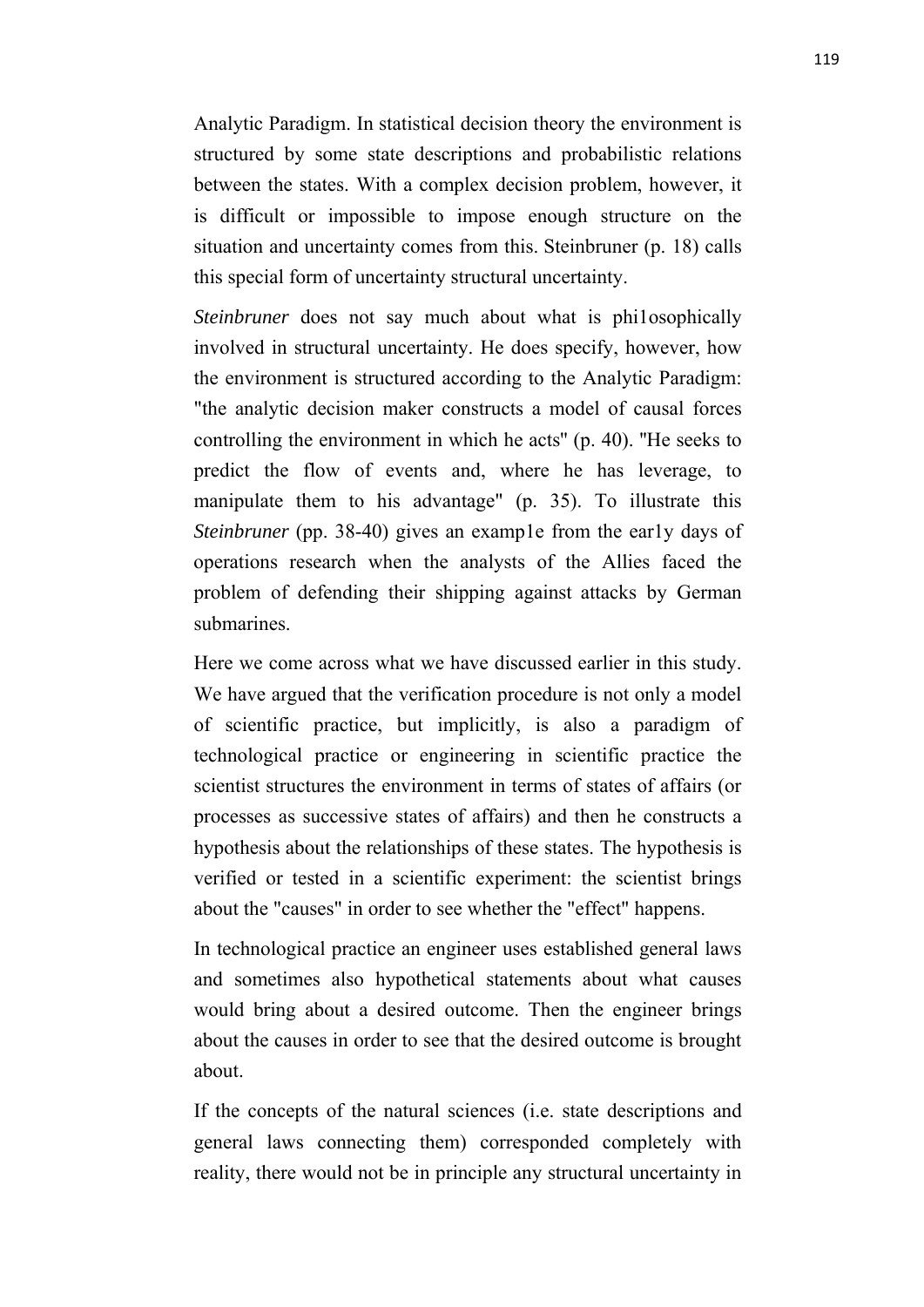foreign or public policy. It is an argument of this study that the structural uncertainty in administration comes from the fact that the foreign or public policy decision maker is not in the main dealing with physical components and causal forces. He is mostly dealing with human beings capable of practical reasoning, often behaving according to principles of action but also capable of changing their principles. Thus there are several levels of complication in analysing the environment in terms of the Analytic Paradigm.

First the analysis by concepts of the Analytic Paradigm may be simply impossible or grossly misleading for two possible reasons

- in the conceptual arsenal of the analyst there are no concepts for designating some essential aspects of reality like other people's practical reasoning; this might be interpreted to be the situation in our example about nuclear strategy analysis;

- the rules of conduct of the agents in the environment may be vague, unknown, complicated or variable enough to make the use of rigorous quantitative concepts difficult or impossible; this might have been the situation in our example about the nuclear sharing policy.

Second<sub>ly</sub>, the structuring of the environment may sometimes be possible in terms of the Analytic Paradigm. But because of the basic nature of the environment (consisting of human beings) the rules of conduct of the environment may change by accident or through conscious counter- moves this was the case for example in *Steinbruner's* example of operations research: the German submarine force changed its operations as a result of the moves of the Allies.

The third complication is what *Allison* (1971, 267) calls "analysis gap" or "missing chapter" in conventional ana1ysis. He asks: *"What percentage of the work achieving a desired governmental action is done when the preferred ana1ytic alternative has been identified? My estimate is about 10 percent in the normal case"*. How does the analyst or decision maker come from the completed analysis to the governmental action? Again the problem comes down to this: in an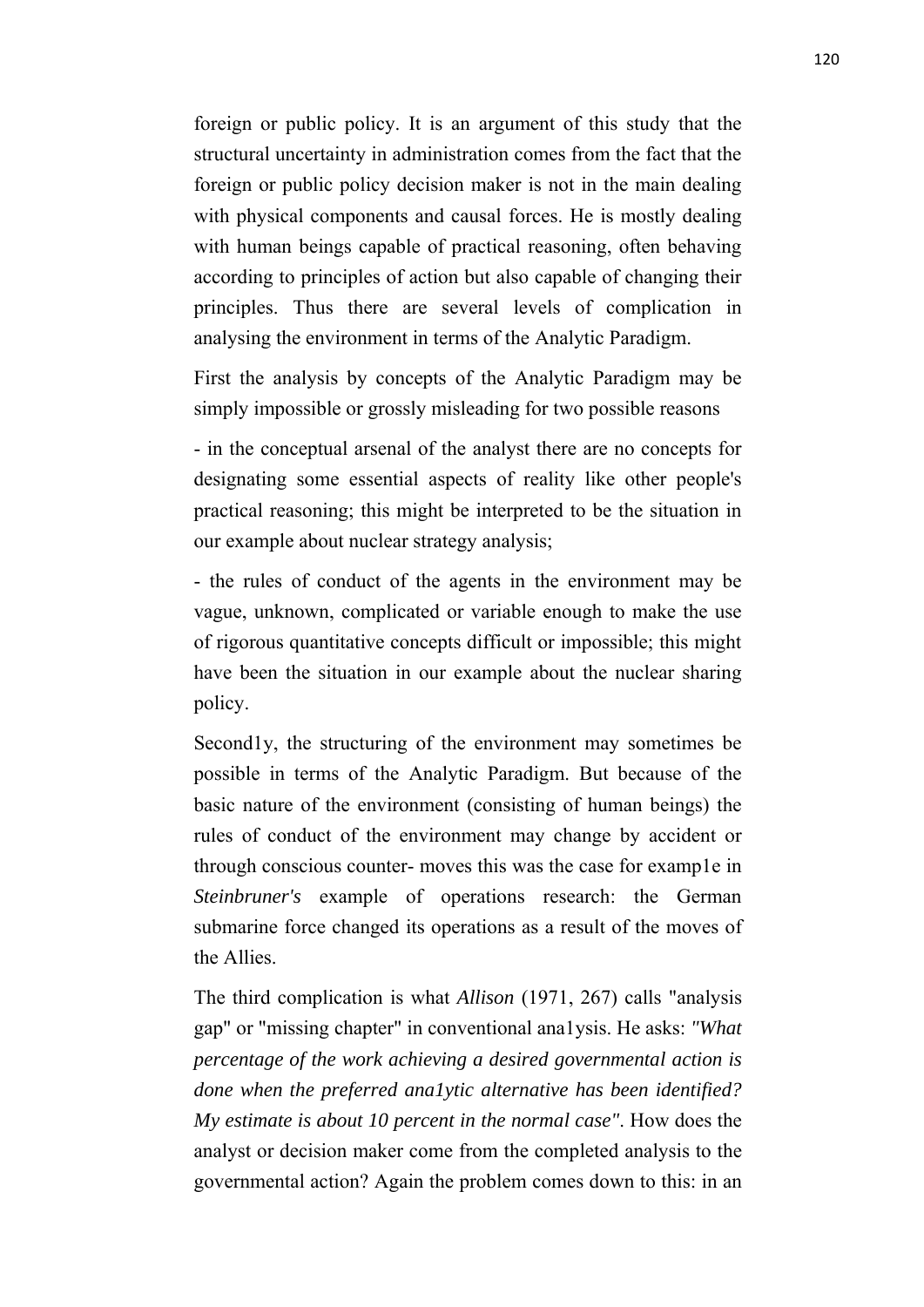ordinary administrative situation there is no causally determined environment which could be made to behave according to certain general law like a machine: by pressing a button or by manipu1ating some determinants. The analyst is dealing with humans capable of practical reasoning and behaving according to rules of conduct - not according to general laws. *Allison* (p. 269) makes the same point by saying that the Analytic Paradigm *"omits factors like the existing configuration of organizations,… norms and procedures of these organizations,… political configuration on the top and outside of the relevant organizations, etc."* All these factors accord nicely with what we have called principles of action.

It may be useful to give an example of what should be included in an "imp1ementation analysis" supplying the missing chapter in policy analysis. Let us assume there is a traffic problem between two cities A and B with a lake between them. An analyst identifies three alternatives: (a) to build a road around the lake from A to B, (b) to build a tunnel under the lake from A to B, (c) to build a bridge over the lake from A to B. The different alternatives are analysed in appropriate ways and a recommendation is made for the alternative (c), to build the bridge. Even in this relatively simple case the real problems may begin only after the analysis (in analytic terms) has been completed. There may appear various bureaucracies expressing their concern, critical parties and civil groups arguing for their cause etc. The second dimension of the implementation would be the problematics discussed above: the overall analysis must also be translated into terms of concrete acts for those who actually build the bridge.

#### PPBS

Nothing cou1d demonstrate the problem of structural uncertainty better than the heroic history of the Planning-Programming-Budgeting-System once considered a revolutionary device for running the government. This system was began in the Defense Department of the United States in the early 60's and in 1965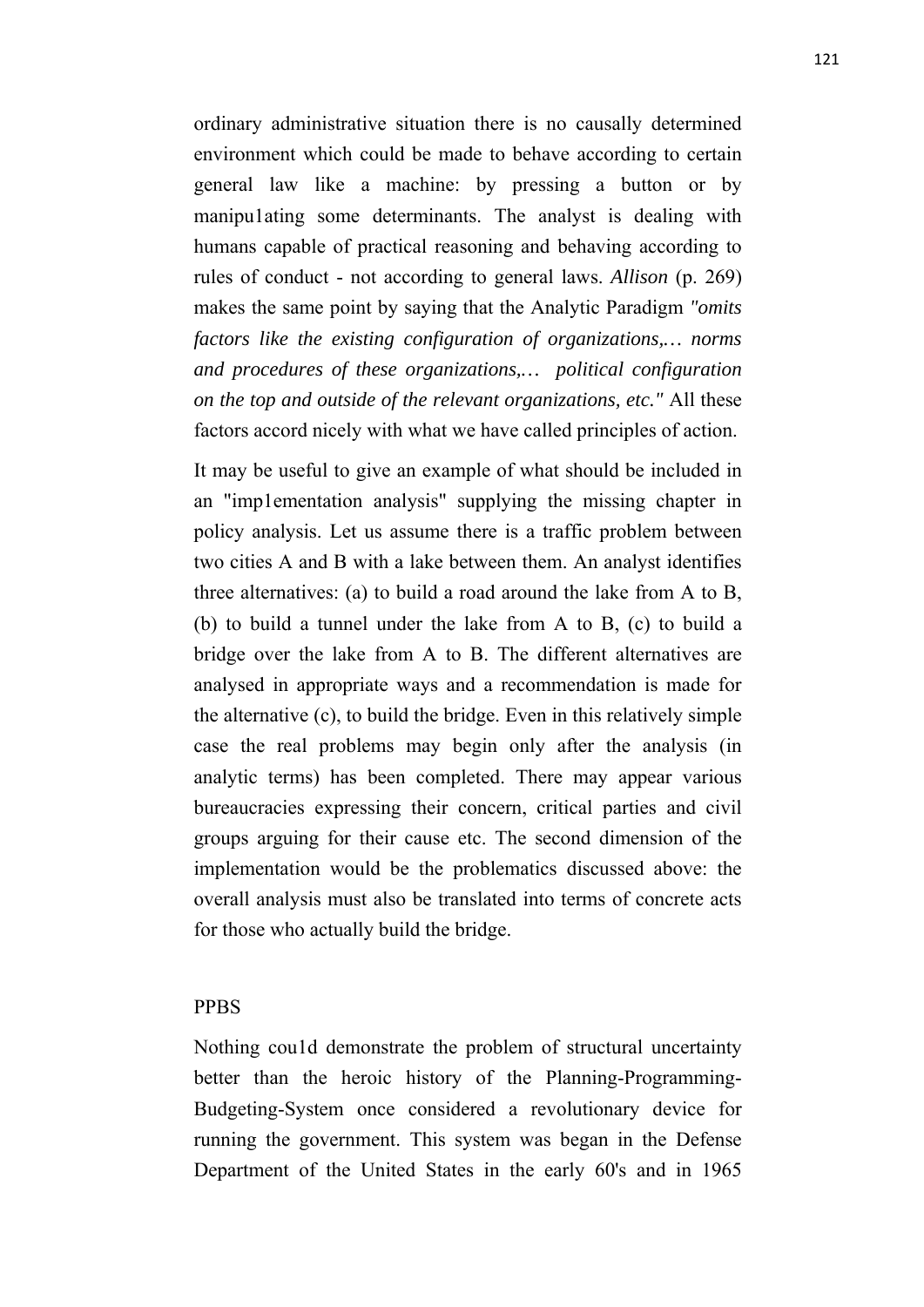president *Johnson* asked all the federal agencies to adopt PPBS (Wildavsky 1976, 275). Since then the system has been tried out by dozens of state and loca1 agencies in the U.S. as well as by most of the mixed economy countries around the world. However, "PPBS has fai1ed everywhere and at all times. Nowhere has PPBS (1) been established and (2) influenced governmental decisions (3) according to its own principles" (Wildavsky 1976, 363).

It should be useful to ask why PPBS has failed everywhere and all times. The usual answer has been that the reason has been the lack of will, skill trained manpower etc. But as *Wildavsky* (p. 364) correctly remarks, after several hundred experiments somewhere, sometimes the right conditions for PPBS shou1d have existed if they existed at all. From the point of view of his study, *Wildavsky's* conclusion goes in the right direction, but he does not go the whole way: *"Failure (of PPBS, remark RV) is built into its very nature because it demands abilities to perform cognitive operations which are beyond present human (or machine) capacities."* The problem should not be only the cognitive operations, because basically the same logic has been successfully adopted in many areas of business organizations. Actually, historically one of the main roots of PPBS goes back to some deve1opments in business administration in the early 20's (see Appendix, III).

In a productive business organization program budgeting or an analytic decision paradigm can handle to a great extent the decision making concerning some highly technical production line. This is because in this case the decision maker is literally dealing with nature which can correspond with the concepts of the Analytic Paradigm. In governmental organizations producing same discrete goods or services program budgeting may be difficult but often possible. This is because the output and input are quantifiable and the people involved in production work according to same relatively stable rules and hence the concepts of the Analytic Paradigm correspond with this reality to a relatively great extent. In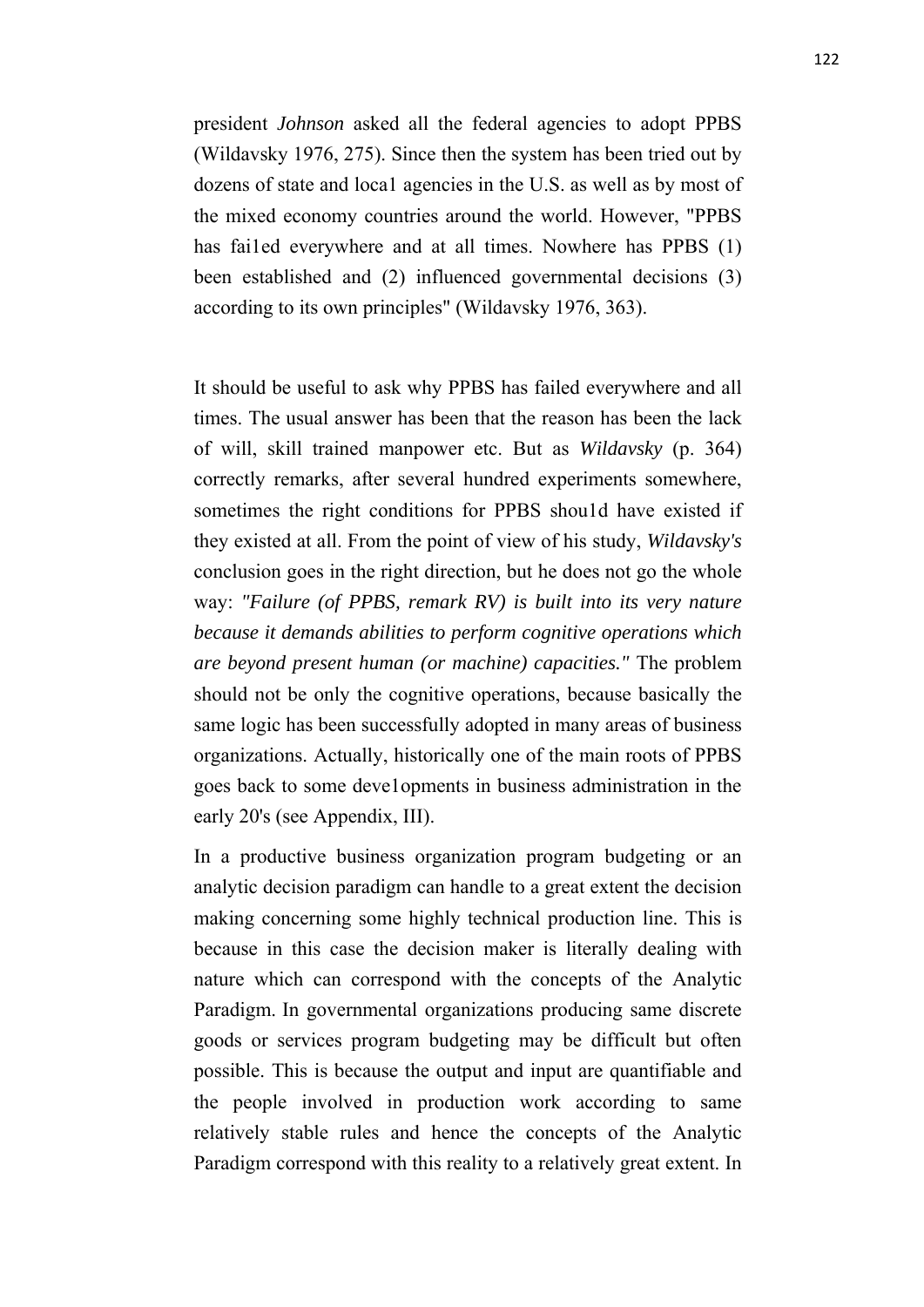many or even mast governmental organizations program budgeting or the Analytic Paradigm does not, however, work. This is because it is difficult or impassible to quantify the goals (like those of the State Department or in education) or because most of the environment of the decision making consists of humans capable of practical reasoning and behaving according to their own rules of conduct which rules they can change by their awn will. In other wards the Analytic Paradigm does not correspond with this kind of reality. Or in one more way: there is structural uncertainty in this kind of environment which the Analytic Paradigm cannot handle.

## 2.5. The Analytic Paradigm as Practical Reasoning.

The third aspect of complex decision making, according to *Steinbruner* is that the power to make decisions is dispersed over a number of individual actors and/or organizational units (Steinbruner 1974, 16). The Analytic Paradigm, however, assumes *"that the decision making entity, whether a small bureau, cabinet department, the executive branch, or entire government, acts as if it were a single person ..."* (p. 37). We have seen above that the problem of other persons is even broader than that. Not only the making of decisions steps l.-5. in Model PDM but also the executing or implementing of them is, according to the Analytic Paradigm, done in an environment of no practically reasoning persons. The environment is analysed in terms of states of affairs and general laws between them. The decision is implemented by manipulating same determinants affecting the desired outcome. In these respects Steinbruner's Analytic Paradigm and Allison's Rigorous Model of Action resemble each other. And it appears that this model can be interpreted by our Model PDM. Decision making according to the Analytic Paradigm is practical decision making under extremely restricted assumptions:

(S l) A constructs alternative purposes p, q and r.

In the Analytic Paradigm A takes as given the purposes p, q and r (described in terms of states of affairs) as well as a (one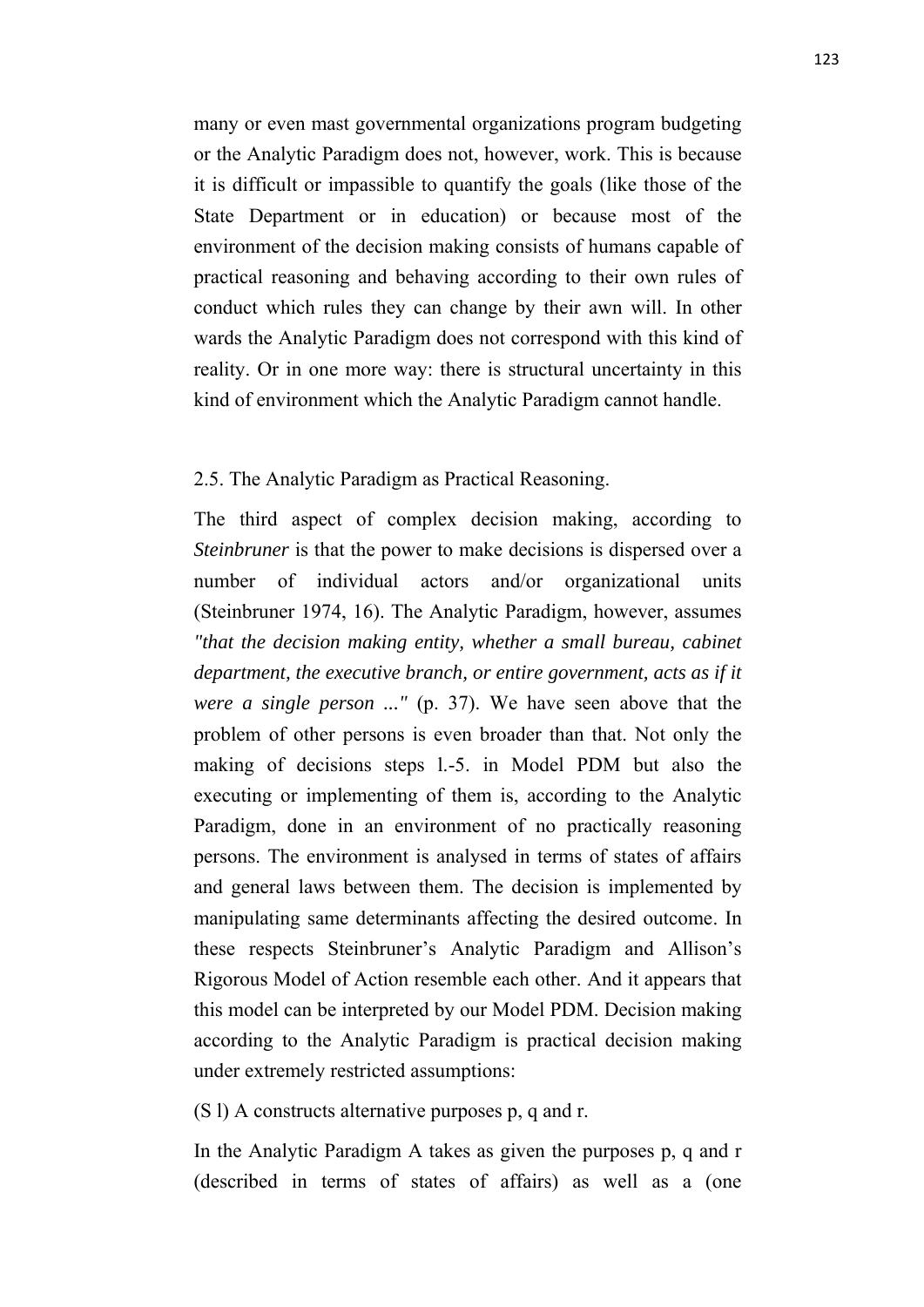dimensional) value index for them.

(S 2) A chooses p.

In the Analytic Paradigm A chooses p by seeing that it ranks highest in the given index.

(S 3) A intends to bring about p.

Sometimes even the first and second steps may be omitted and decision making is supposed to begin from a given purpose p representing some value index.

(S 4) A considers that if he does a, b or c, p is brought about.

Usually in the Analytic Paradigm the alternatives (described in terms of states of affairs and general laws) are taken as given and (what we have called) side effects from the use of them are predicted by means of general laws.

(S 5) A chooses to do a.

Usually in the Analytic Paradigm the choice is made by measuring the projected goal and the side effects by the given value index, and by choosing the alternative that ranks highest in the index.

(S 6) Therefore A does a.

Resulting from the preceding conceptual framework the action is (according to the Analytic Paradigm) performed by an act which changes states of affairs in the environment.

The introduction of several practically reasoning persons into these restricted assumptions creates many critical complications.

3. The Governmental (Bureaucratic) Polities Model.

The aim of this chapter is to demonstrate how the broadening of the perspective from the strictly limited assumptions of the Analytic Paradigm leads to the conceptual framework of *Allison's* Governmental Politics Model (Model III) or to the conceptions behind Neustadt's analysis of the American Presidency from which *Allison's* model has been mainly abstracted. This broadening will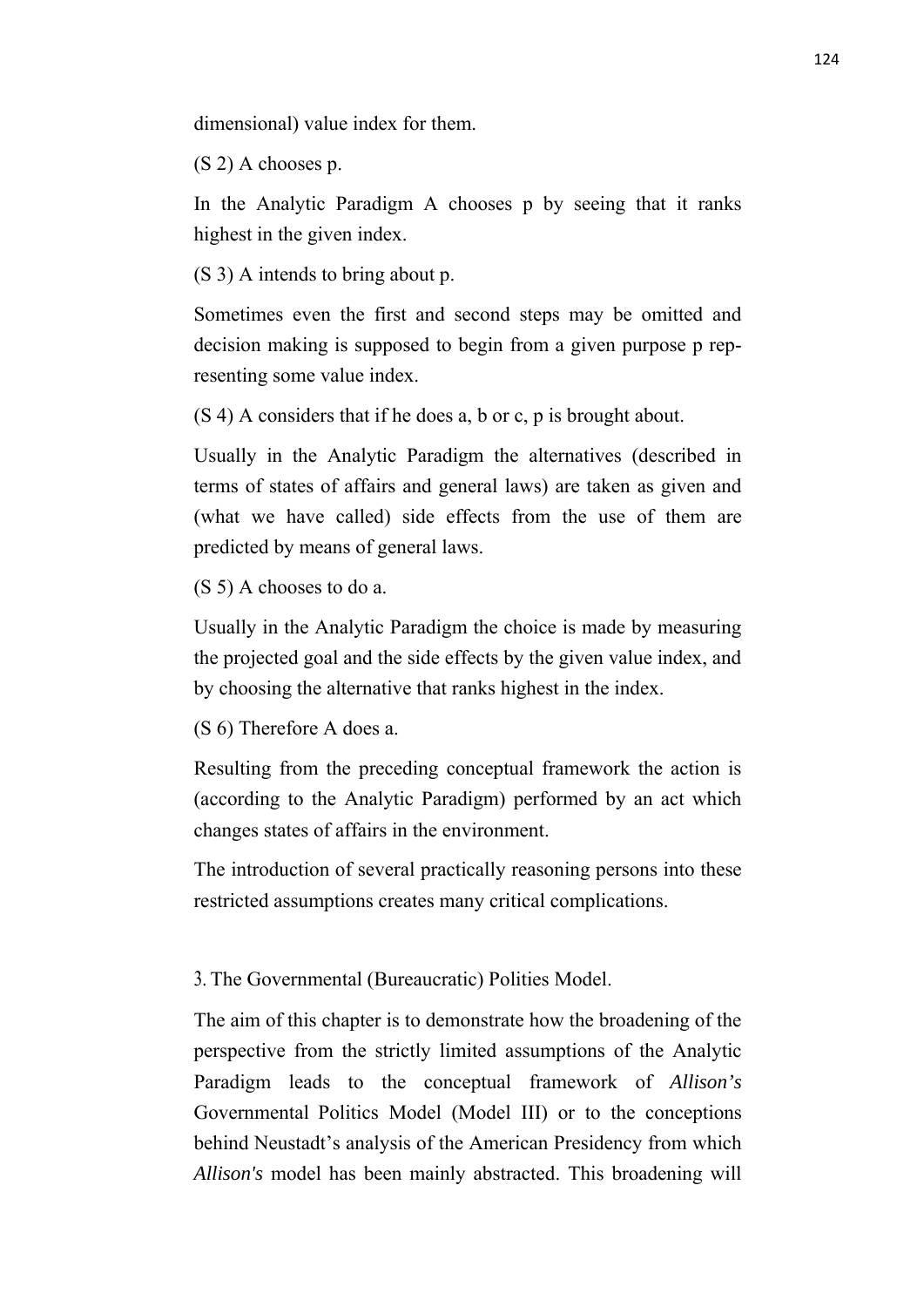be done by studying step by step in the light of our Model PDM increasingly complex decision or administrative theories: an aspect of two-person zero-sum games, *Schelling's* strategy of conflict, *Neustadt's* alliance policy, *Barnard's* organization theory and finally *Neustadt's* theory of power. It will appear that each of these theories represents one aspect or stage of complexity of what is involved in practical decision making. Particularly it will be seen that *Chester I. Barnard's* organization theory is based on the conceptual framework of Model PDM.

#### 3.1. On Formal Game Theory.

In the preceding chapter we studied *Steinbruner's* conception of the Analytic Paradigm. According to *Steinbruner* the expected value (EV) of each alternative act is defined as the sum of the values got by associating a probability and utility with each possible outcome resulting from each alternative act. Thus there is for each act an expected value  $(EV = p1v1 + p2v2 + ...$  pnvn) Then the rational decision maker chooses the act from which he expects the highest value. As repeatedly said above, according to this paradigm the decision maker is dealing with states of affairs and general laws. A minimal complication to this situation can be created by introducing another decision maker 2. whose decisions also influence which of the states of affairs will follow. This is what is done in two-person game the theory. In zero-sum games it is supposed that for each state of affairs following from one or more acts of player l and acts of player 2 there is a utility such that what l gains, 2 loses (the sum of gain and loss of utilities being zero). There are also some other presuppositions in this theory (Luce and Raiffa 1957, 58) but what we want to point out here is this: If player 1 knows that player 2 per- forms his alternative acts with certain probabilities (i.e. 2 is using "mixed strategy") he (l) is able to assign probabilities to the alternative outcomes following his (l's) own alternative acts (that is he can assign the up's to each possible outcome of his alternative acts). And if this is possible player l can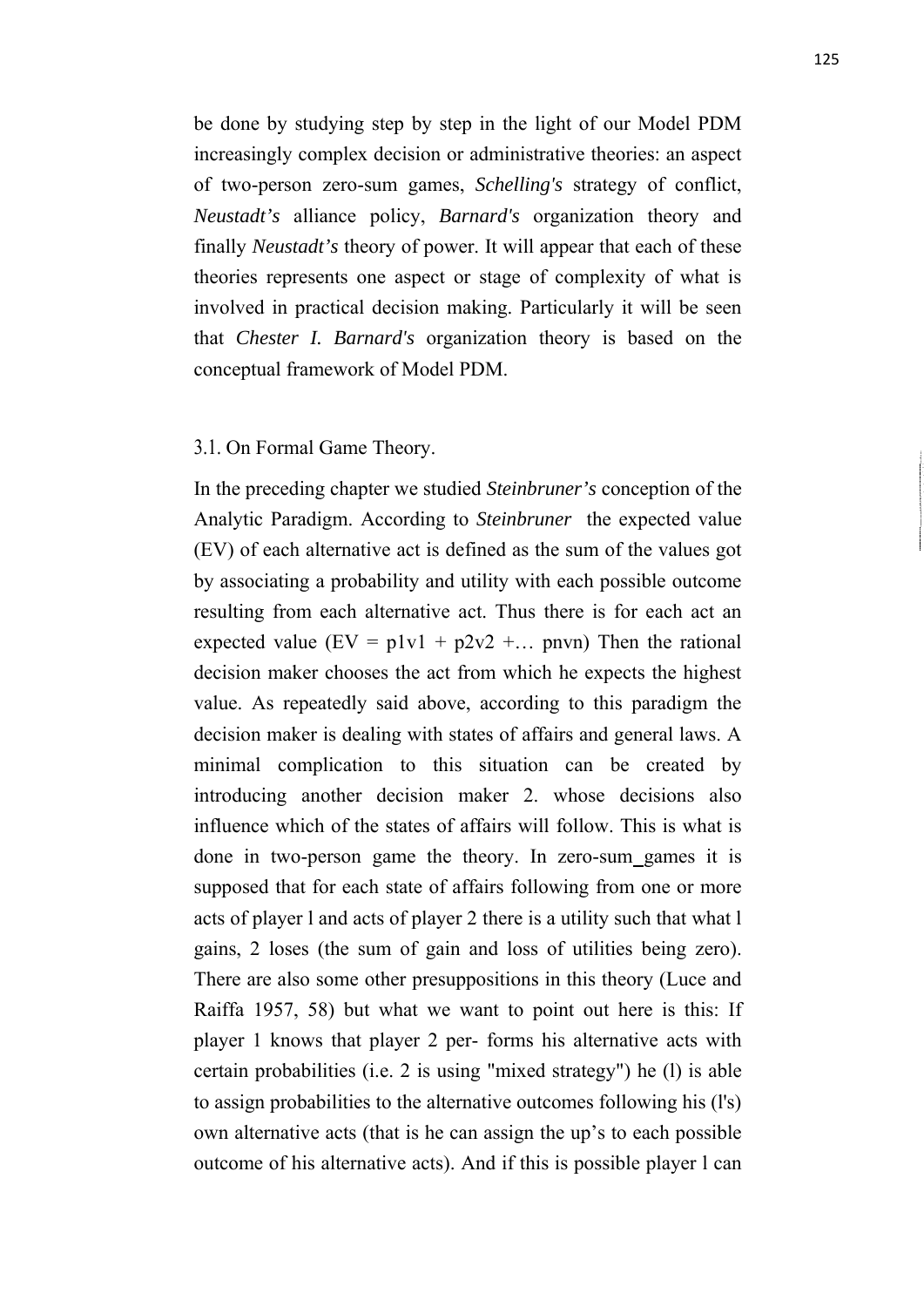make the decision just as in dealing with nature: he can assign probabilities and values to each possible outcome of his alternative acts and according to the expected value principle he can calculate the preferable action (Luce and Raiffa 1957, *277*-278).

The next stage of complication in game theory arises from the fact that player l does not know with what probabilities player 2 will make his alternative moves. What both know from each other is that both try to maximize their utilities and both know what each other's alternative acts and utilities are. For this kind of situation there have been developed various decision criteria like the maximin criterion (Choose that act whose associated index is maximum- i.e., choose the act which maximizes the minimum payoff). (Luce and Raiffa 1957, 278) or minimax criterion (Choose that act which minimizes the maximum risk for each act.) (p. 280). So far the situation can be handled by formal concepts. But the next step goes beyond formalities.

If we suppose that both of the players are humans in the sense that they can speculate what the other will do they can try to make a guess and adapt their own moves to their own advantage. Take for example two cars coming simultaneously to a crossroads. Both drivers are willing to drive first but the decision to drive depends on the driver's expectations of what the other driver would do. So begins, what *Luce* and *Raiffa* (p. 2791 call "cyclical reinforcing effect": he thinks that I think that he thinks etc. "…. the more realistic and complex a problem becomes, the more difficult it is to engage in this kind of iterative, destabilizing reflection (Raiffa 1970, 293).

At each stage of formal game theory the complication amount only to the number of players and their mutual relationships. The players still act on the basis of the Analytic Paradigm in one essential sense: they structure their goals and their environment in terms of states of affairs and there is no bargaining between the players. Actually what *Thomas C. Schelling* introduced into game theory was the possibility of bargaining between the players and the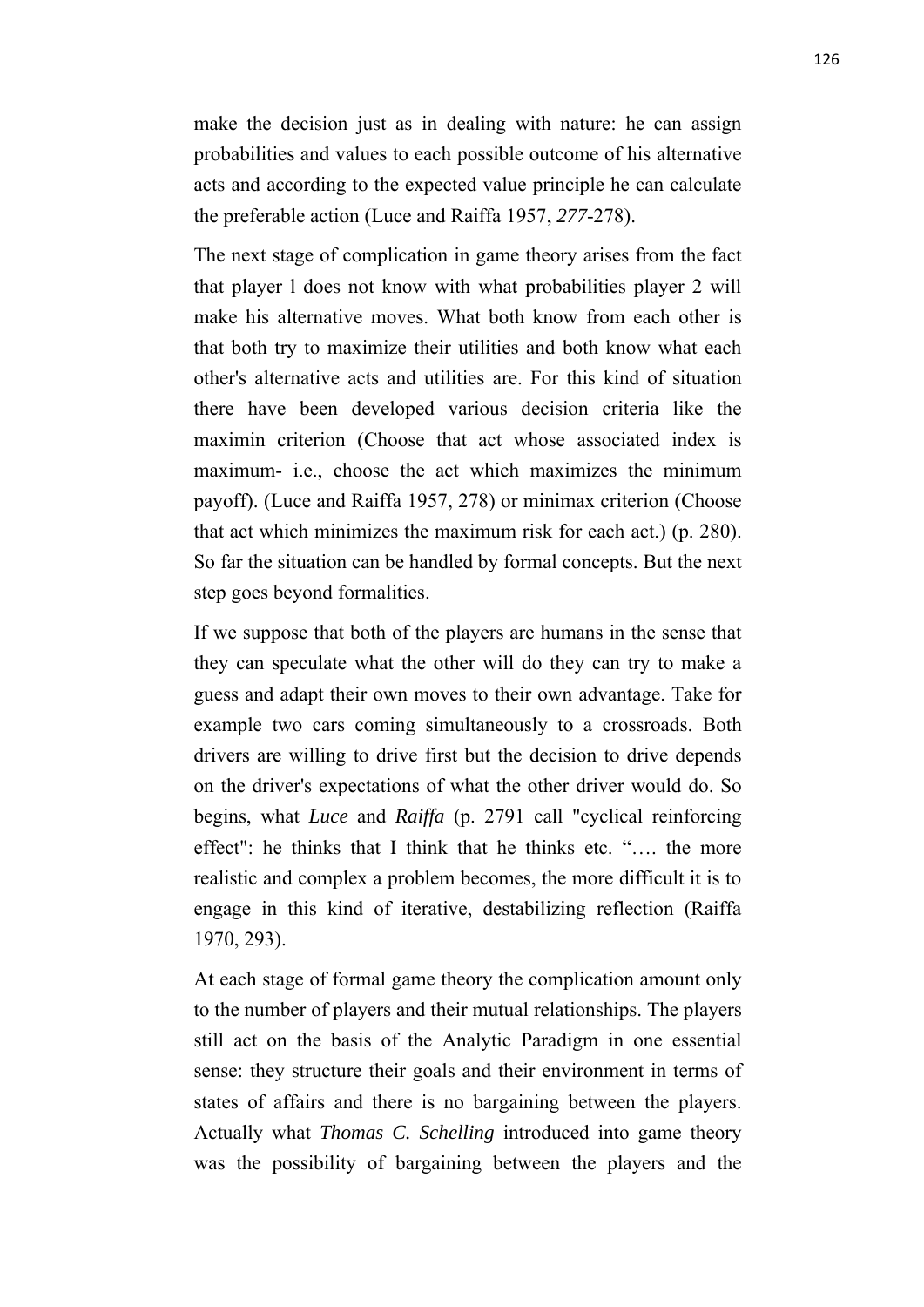recognition of the other player as a conscious calculator like player l himself.

## 3.2. Schelling's Theory of Interdependent Decision.

*Schelling* broadens game theory "toward a theory of interdependent decision" (Schelling 1973, 83). He takes the zero-sum game to be an extreme case rather than a general paradigm. The other extreme according to his thinking is a pure coordination game where there are also two interdependent decision makers but they have 100 % mutual interests, 1.e. have the same goal (p. 86). The games between these extremes *Schelling* calls mixed motive or bargaining games. For example in the illustration above both drivers have their conflicting interest (to drive first) but they also have a common interest (to avoid collision). How are situations like this handled in real everyday life? Obviously by perceiving or by suggesting what the other would or should do and sometimes by an effort to influence (more strongly than by suggestion) what the other should do. And actually these are new elements *Schelling* (pp. 83-841) introduces into game theory.

In the mixed motive game (as in our example of cars at a crossroads) both players have the common interest of avoiding the result that is mutually worst for the players (in the example, a collision). *Schelling's* point is that in principle the situation is the same in all mixed motive games, as in the relationships between adversary superpowers with a destructive nuclear arsenal or in relationships between allies with some minor differences in views. Somehow the expectations about each other's behaviour should be coordinated in order to avoid the mutual loss - whether a collision of cars or nuclear war. According to *Schelling* (pp.100-101) this coordination is done by communication, whether explicit or tacit bargaining or the strategic moves available to players. The players *"must find ways of regulating their behaviour, communicating their intentions, letting themselves be led to some meeting of minds, tacit or explicit, to avoid mutual destruction of potential gains"* (p,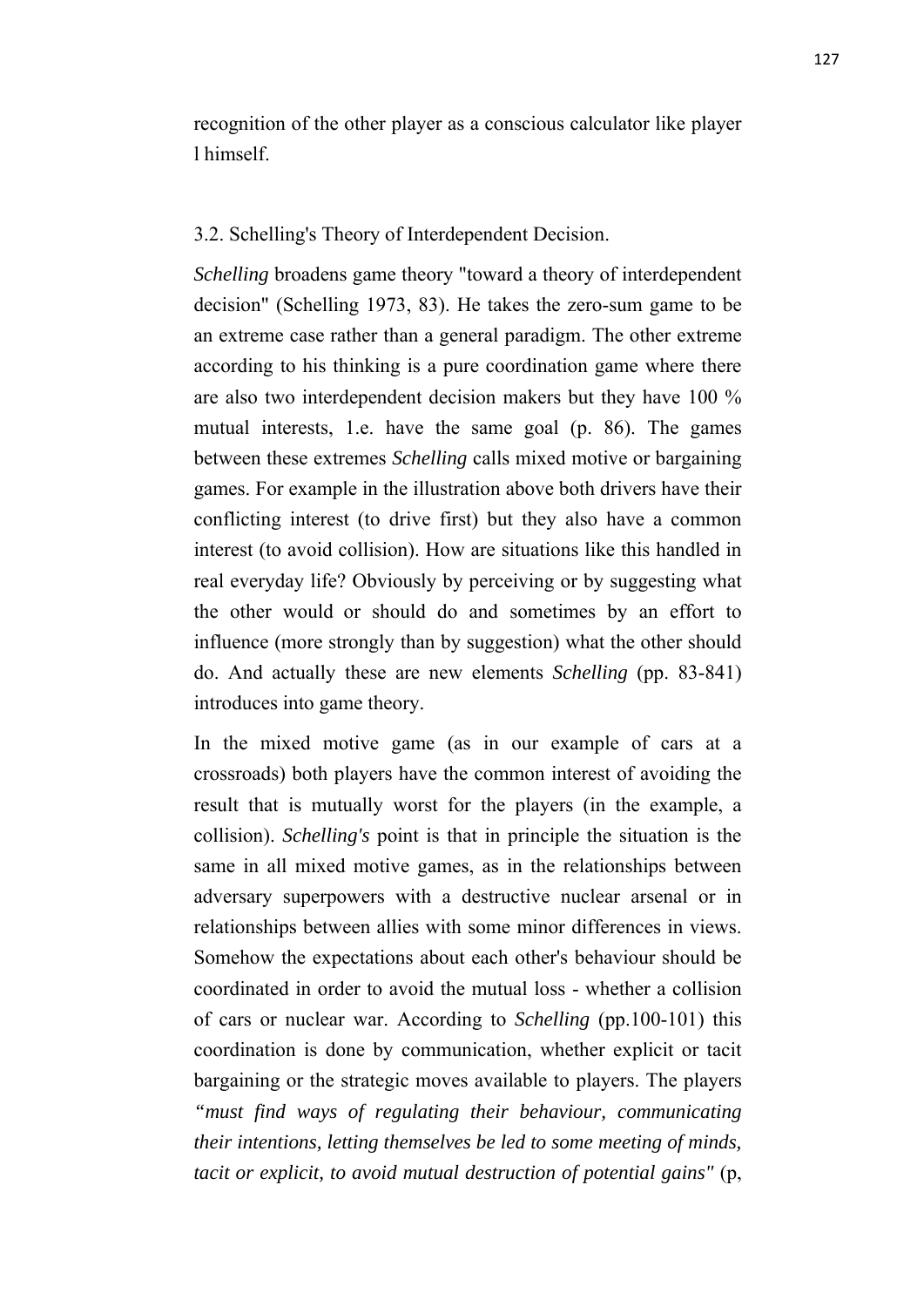106).

Somehow, sometimes, the pattern emerges on the basis of which the destruction of potential gains can be avoided. But *Schelling* (pp. 111-115) is remarkably vague and brief in answering his own question as to where and how these patterns arise. He does argue for the importance of focal points at which agreement can be found, and does criticize the presumption (of formal game theory) *"that mathematics is the main source of inspiration in convergence process"*. His canc1usian reflects same uneasiness: *"One may or may not agree with any particu1ar hypothesis how a bargainer's expectations are farmed, .... Thus the fact of an outcome, which is simp1y a coordinated choice, shou1d be ana1ytically characterized by the notion of converging expectations.*"

In the interdependent decision *"the outcome is determined by the expectations that each p1ayer farms of how the other will play, where each of them knows that their expectations are substantially reciprocal…. They must together find 'the ru1es of the game' or together suffer the consequences"* (p. 107). It is argued in this study that with the help of our Model PDM the nature of the expectations, rules of the game or the pattern for action can be understood.

As an example we can again imagine that A and B are driving to a crossroads. When the expectation about B's behaviour depends on traffic regu1ations, it can be argued that these regu1ations are in some sense "causes" or "general laws" determining B's behaviour. The nature of the expectation becomes more clear, however, if we think that there are no traffic regulations in the situation, say B is A's neighbor and A knows that B has a princip1e of driving first whenever possible. In short, A forms his expectation about B's behaviour on the basis that A knows or understands B's principle of action or rule of conduct. And it is this A's and B's understanding each other (other's rules of conduct that *Schelling* designates by "some meeting of minds" (p. 106) or "converging expectations" (p. 115) the use of which depends "more on imagination than logic,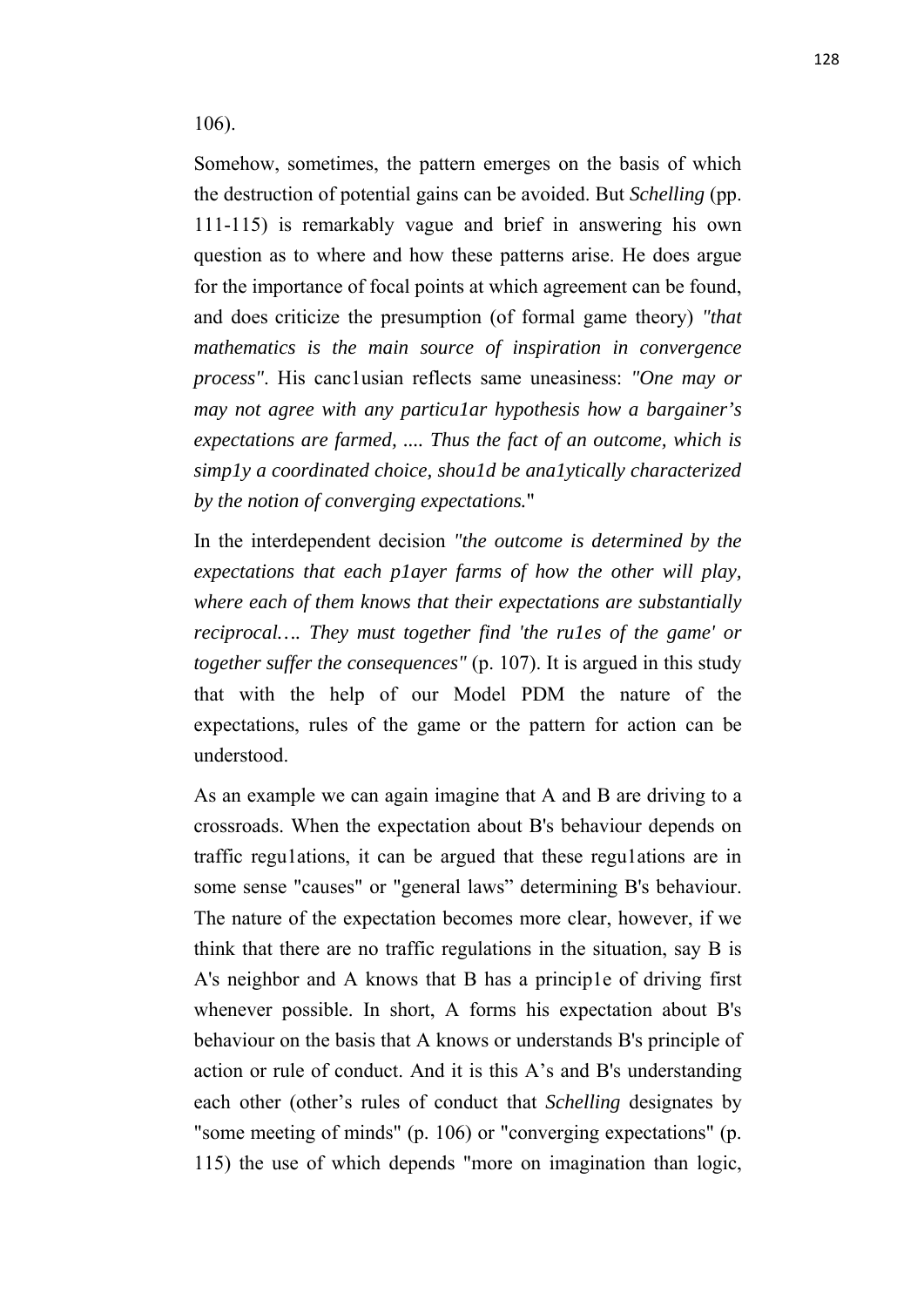more on poetry or humor than on mathematics" (p. 97). Although vague and brief, *Schelling* (p. 96) seems to sense the direction where this kind of knowledge comes from: *"In pure coordination game, the p1ayer's objective is to make contact with the other player through some imaginative process of introspection, of searching for shared clues .."* We have discussed this kind of process in the context of the method of understanding in the study of history.

In the context of the so called Hempel-Dray debate we argued that knowing the general laws of nature and principles of action in history are basically same processes with, however, a remarkable difference.

We interpreted knowing as finding identity or as recognizing or as equating "what is known with that as which it is known" (Schlick 1974, 15). In the natural sciences the identity is found between some concepts designating some immediately experienced objects of the external world and the concepts of some hypothesis or theory saying something about objects like those in the immediate experience. In the study of history too, identity is established, but the rediscovery is not between entities like those in the natural sciences. In history one studies human beings and *"To understand a human action ... it is necessary ... to discover its 'thought-side'; ...He (the historian) must re-vive, re-enact, re-think, re-experience the hopes, fears, plans, desires, views, intentions, &c., of those he seeks to understand"* (Dray 1958, 119). That is, in the final analysis, in the study of history the identity is found between the various conceptions of the human object of the study and the historian s personal experiences as a human being. The chain of inference may be long (as it usually is). But, finally, understanding historical subjects boils down to this (Dray 1958, 128): *"Only by putting yourself in the agent s position can you find out (or understand, remark RV) why he did what he did."* This method of the historian is basically the method used in everyday life or in polities for constructing expectations of other people s behaviour in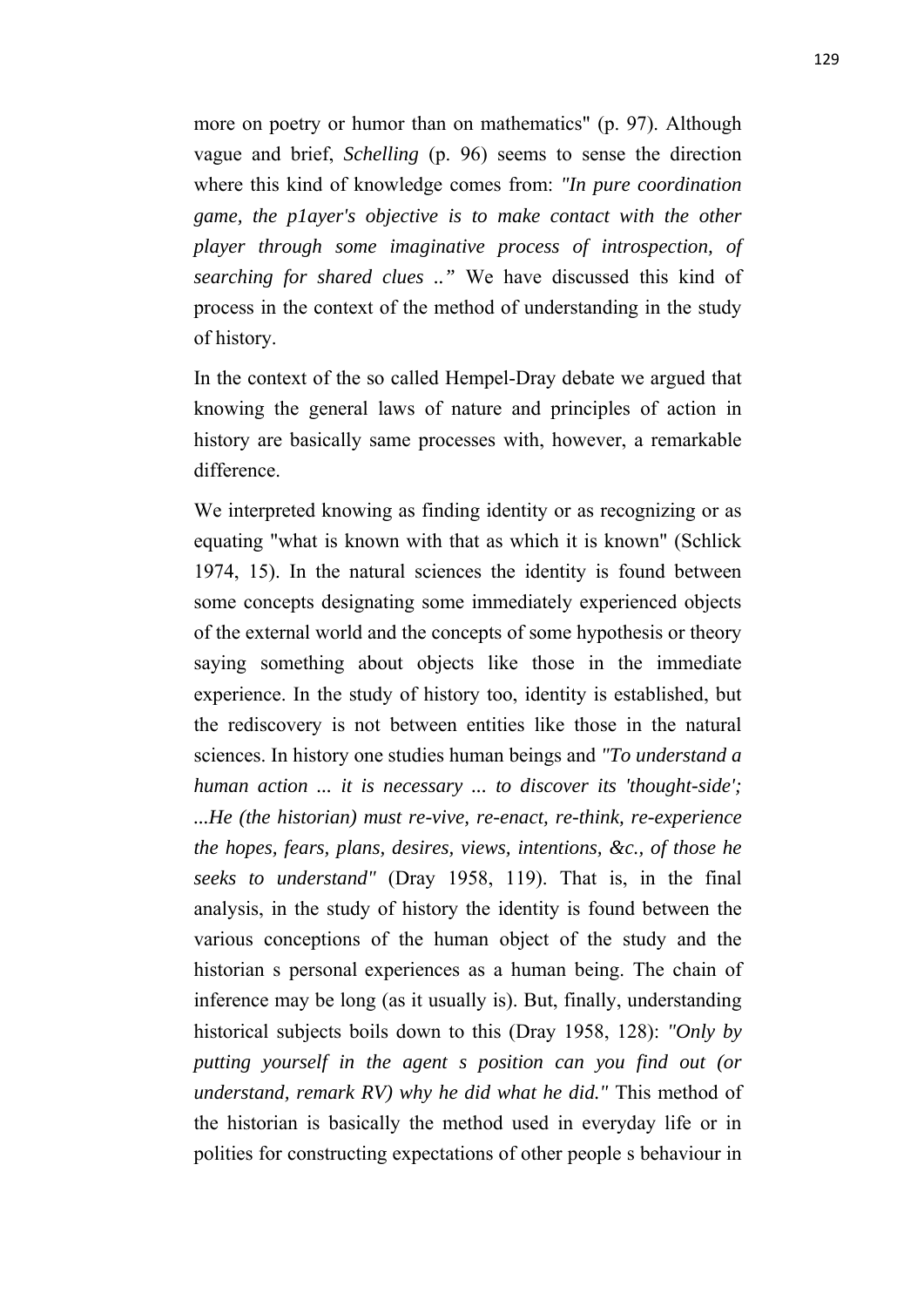interdependent decisions. This point will be illustrated further by introducing some more complications into the situation.

Let us suppose that in the example above the decision maker A wants to drive first but does not know B s principle of action. Then A may come to know that B s principle is to drive first. Hence if A wants to drive first he must change B's principle. A's analytic procedure would run in the following way:

- A has the goal p (to drive first) and comes to understand that B has the goal p (to drive first).

- A constructs (an auxiliary) conception to ask B not to drive first. (S 6) Therefore A asks B not to drive first.

What is involved in asking and getting somebody (B by A) to do something? In *Schelling's* (1973, 119) theory this is done by strategic moves like "commitment", "threat", "promise", "destruction of communication" etc. For example in the crossroad example, the standard strategic move is commitment: A can commit himself to drive first and communicate this to B; the only way for B to avoid collision is to brake and drive after A. A's commitment can be undertaken and communicated simply by working simultaneously the gear and the sound signal. Although *Schelling* offers the well known sharp analysis of strategic moves, he does not say what the background of asking by strategic moves is.

Our explanation for the epistemic background of strategic moves is short. As much as B's principles of action are part of A's external reality, A's principles of action are also part of B's external environment. If A wants and asks B by strategic moves to do something (say p) this happens by communicating or demonstrating that due to A's behaviour (on the basis of his principles of action) this something (p) offers to B the best alternative in the situation B faces. And if A is able to make B understand and believe what he communicates, B as a practical reasoner will do this something (p).

There is a careful study of interdependent decision making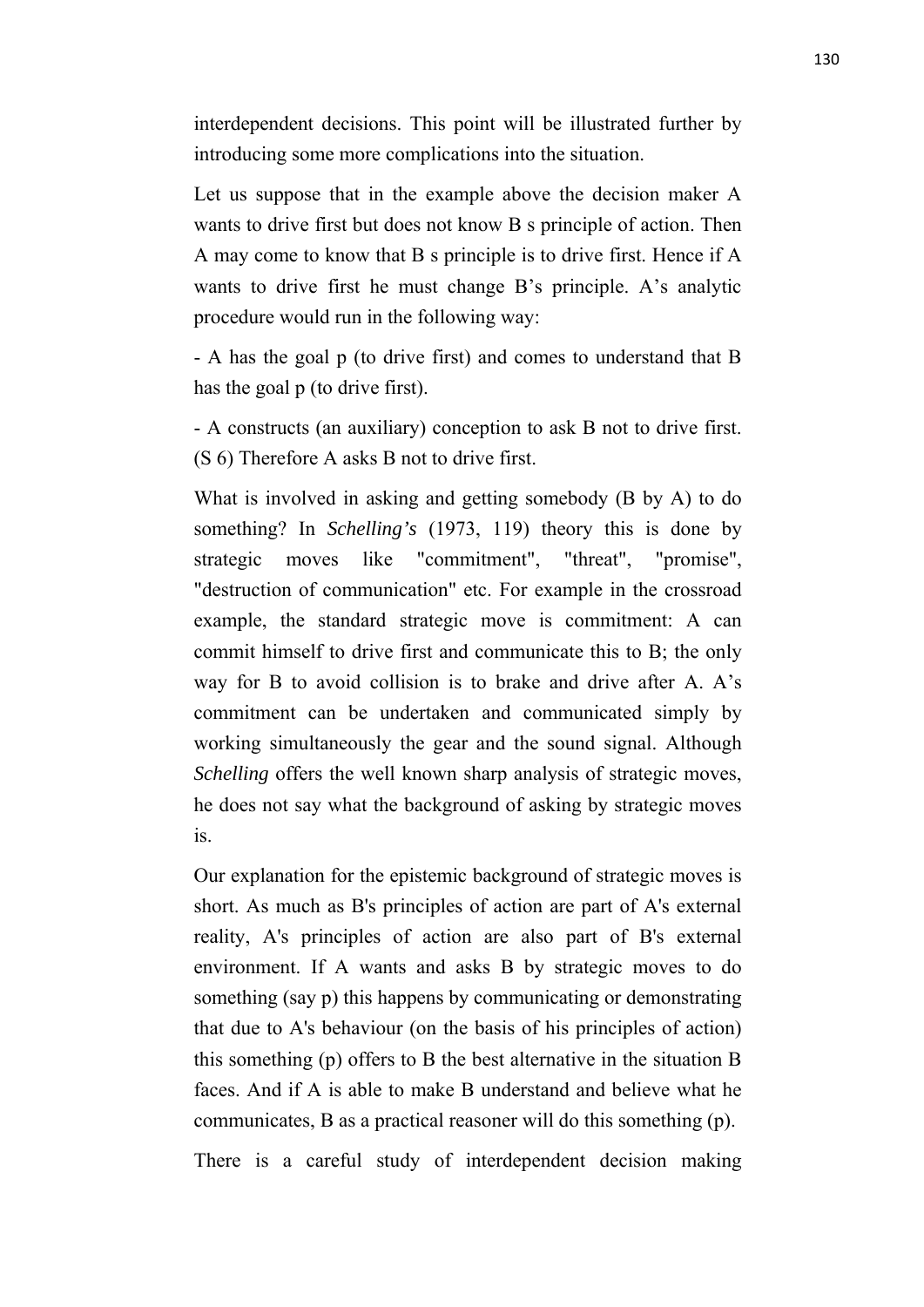shedding light especially on the problem of understanding in actual political situations. This is *Neustadt's* study of the Skybolt cancellation and the decision at Nassau (Neustadt 1970).

## 3.3. Interdependent Decision Making in Alliance Politics.

In March 1960 Prime Minister *Macmillan* met President *Eisenhower*. Prime Minister asked assistance from the U.S. for an air-to-surface missile then at the talk stage. During the next one or two years the U.S. developed this Skybolt missile (Neustadt 1970, 32). But during 1962 Skybolt appeared more and more to be a bad investment: it was becoming expensive and technically unpromising (p. 40). By mid-October the U.S. Secretary of Defense had decided to demand cancellation of the development of the Skybolt missile. In November the President and his closest aides made the actual cancellation decision. Because the decision was not made by any formal body, it was not public.

The President and his assistants were well aware that their cancellation decision was problematic for the British. Since early 1960 they had planned their own Air Force on the basis of expectation of the Skybolt. Skybolt was also to become a symbol of national prestige as a weapon of the nationally controlled nuclear force. Therefore it was decided that the British had to be warned before the decision became public. *McNamara* himself was to go to London to explain the decision. The idea of the warning was to give to the British an opportunity to *"find ways around their problem…. and tell us (the U.S.) what, if anything, they wanted us to do"* (p. 43). And the warnings were given. *McNamara* summoned the British Ambassador in Washington and called his colleague in London *Thorneycroft*. His visit to London was delayed long enough to take place after the usual leak of the decision to the press.

What happened after the warning has been called a drama of misunderstanding (pp. 46-47). None of the allies understood each other. The British expected the Americans to offer the Polaris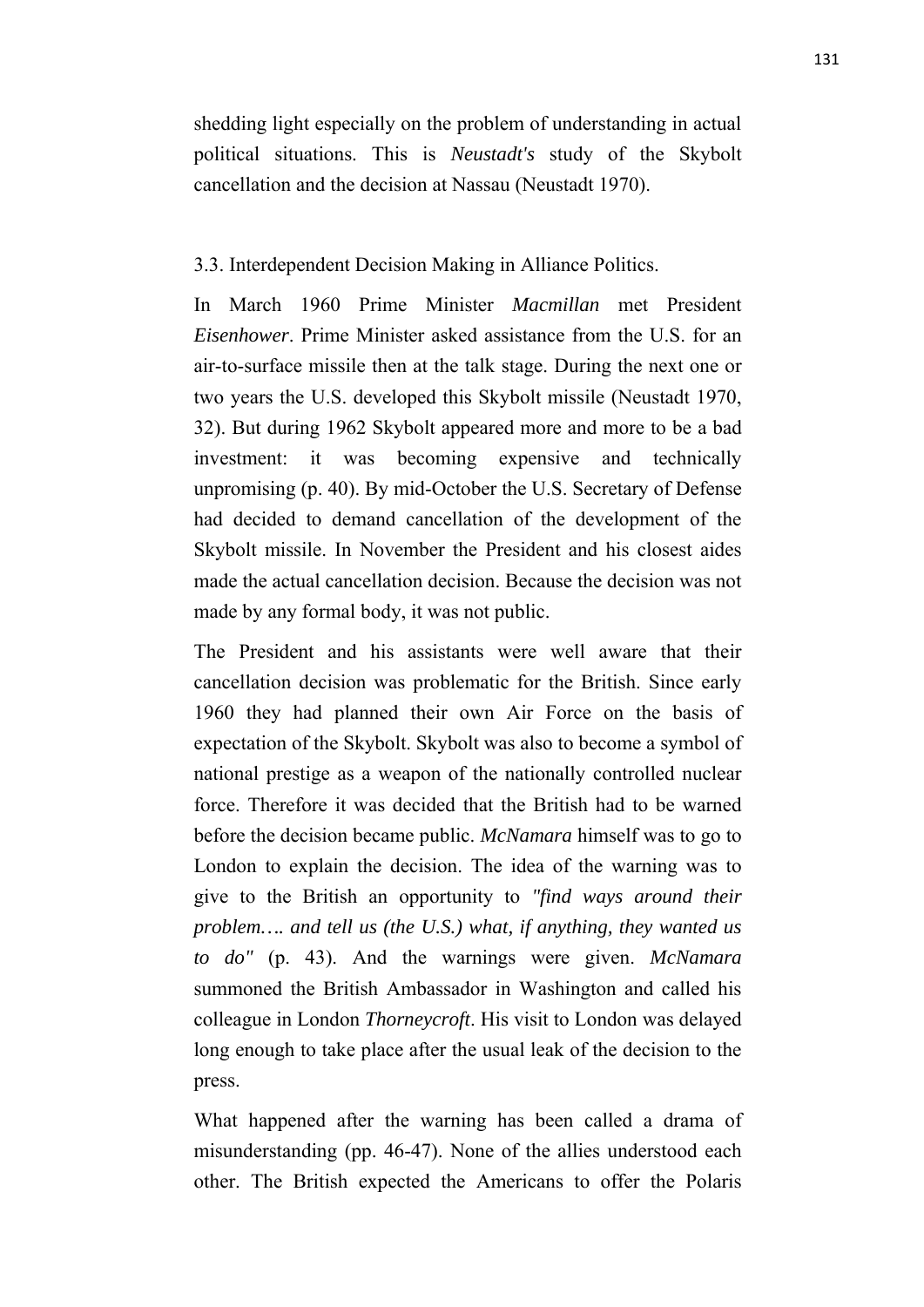missile as a substitute for Skybolt; the Americans expected the British to ask that. Finally *Macmillan* and *Kennedy* arrived in December at Nassau unprepared and expecting from the other side a proposal that would understand his own problems. The result was the improvised agreement described above in the context of the nuclear sharing politics. And this agreement violated the essential interests of both of the parties. It was a collision of two cars at the crossroads, because converging expectations had not been found (see Appendix, IV).

Neustadt includes in his Skybolt story numerous mistakes, defects, and mismanagements by the people responsible for dealing with the matter. Then he says that *"something even harder is involved than the difficulties I have catalogued so far"* (p. 135). *"But something else apparently was operating here, and also in the Suez case. It is a still greater difficulty than the others and different in kind. It is the hardship of transcending an accustomed frame of reference one has got inside one's head and uses to conceptualize another government. This is a matter not of governmental gamesmanship but rather of intellectual conditioning"* (p. 136). This demonstrates our philosophical point of the story: what *Neustadt* is looking for is what *Dray* (1958, 119) says the historian is doing: *"The historian must penetrate behind appearances, achieve insight into the situation, identify himself sympathetically with the protagonist, project himself imaginatively into his situation."*

In the Skybolt story both the Americans and the British formed their expectations of each other's behaviour on the basis of their own experience in their own governments. We have argued that this is the normal way people try to understand each other's principles of action: they try to reduce other's conceptions to their own conceptions. If the distance is great (as it was in the Skybolt ease) the reduction may be difficult. But to some extent it can be done by an effort to share the experience on the basis of which the conceptions of the other are formed. This can be done in two ways.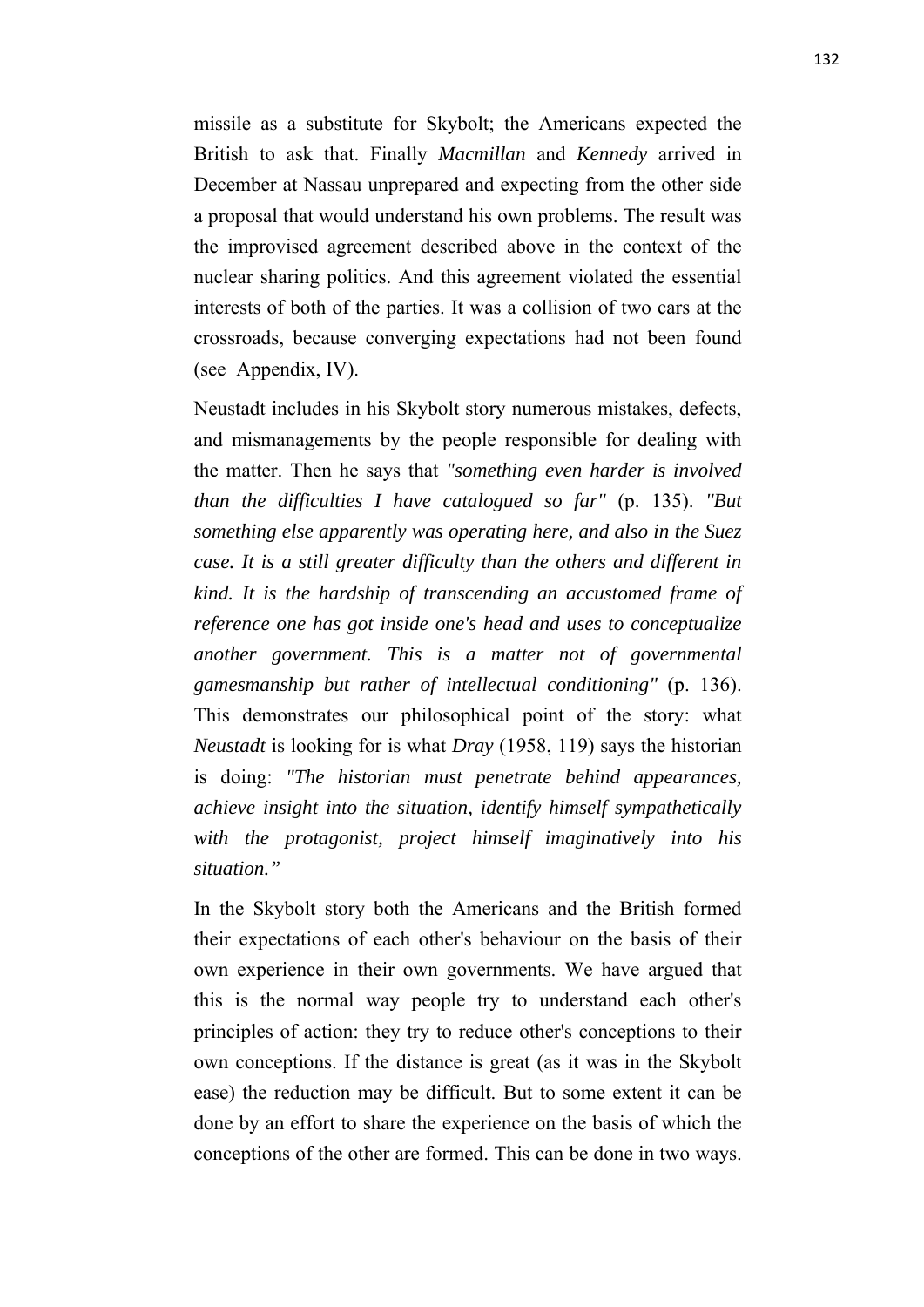First, by actually participating the activity and decision making of the government to be understood. In polities between allies this could be done by sending people at some stages of their careers to participate in the administration of the ally. The second way is to actively build the bridge between one's own conceptions and the conceptions to be understood. That is, one can try to reconstruct for himself the conceptual frame work on the basis of which the ally makes his moves. This can be helped by enriching one's own conceptions and studying the conceptions to be understood and the contexts in and experiences through which these conceptions have been formed. And this is what historians usually do. Hence to understand a government is to understand its history, past, present and planned.

*Neustadt* (p. 138) sees clearly the problem behind the Skybolt drama: *"Our minds are at the mercy of our language and our entrenched ideas. So powerful, so nearly irresistible, at least for us, is the conception of a 'government' as though it were a person…"* He is worried by the fact that the Americans tend to conceive of the other side in terms of human friendship (or enmity, we might add) between two persons. And friendly persons are supposed to understand each other. However, *"rather, as I have said to you before, this was a friendship between government machines..."* (p. 138). *"Where are the frames of reference to illuminate behaviour of the sort I have described?*" asks Neustadt and makes a suggestive reference to *Graham Allison's* Model III (The Governmental Polities Model) (p. 139). And here lies the paradox of *Neustadt's* and Allison's approach: in trying to get rid of one frame of reference (government as a rational person) they are trapped by another: government as machine. However, government is neither person nor machine. It is a unique formation rooted in and arising from persons capable of practical reasoning.

3.4. Barnard's Organization Theory.

*Schelling's* The Strategy of Conflict is full of insight into several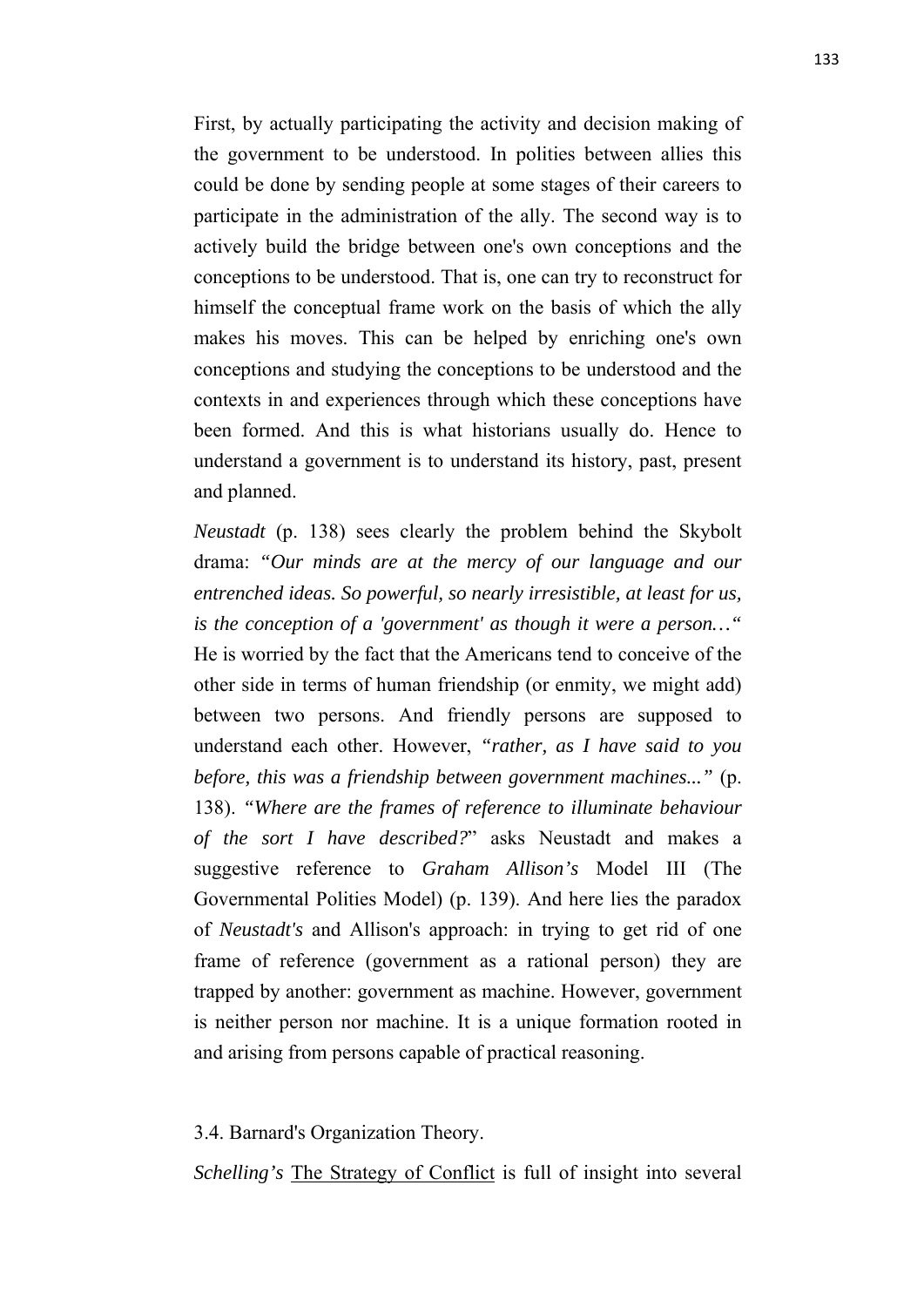problems of decision making and organization. Much of this insight, however, he leaves at the stage of interesting remark. A good example of this is his discussion of coordination games. According to *Schelling* (p. 91) *"The coordination game probably lies behind the stability of institutions and traditions and perhaps the phenomenon of leadership itself". Schelling* (p. 84) calls coordination games the games *"in which the players win or lose together, having identical preferences regarding the outcome".* Let us add two more complications to *Schelling's* concept of coordination game. First, we may assume that there can be more than two players. Secondly, we assume that the players are human beings or persons in the sense that they are intendedly rational practical decision makers. After adding these complications we have come, roughly, to the preconditions of *Barnard's* organization theory.

Historically *Barnard's* The Functions of the Executive (1938) preceded the Analytic Paradigm approach to decision making and organization theory. It is a major argument for this study that *Barnard's* work was an early effort to develop organization theory on the philosophical line of the present study. *Barnard,* however, seems to have been unconscious of the epistemic presuppositions of his study. The lack of a respectable philosophy of science supporting *Barnard's* work may have been one reason why *Barnard's* theory has not been developed further during the four decades since its first appearance. However, it has been continuously praised for its originality and perceptiveness.

According to *Kenneth R. Andrews*, *"The Functions is a direct outcome of Barnard's failure to find an adequate explanation of his own executive experience in classic organization or economic theory"* (Barnard 1974, A's introduction). *Barnard's* practical experience came from forty years in the American Telephone & Telegraph Company. And this kind of personal experience seems to be a source of originality and of similarity between *Barnard's* work and *Neustadt's* Presidential Power (1960). *Barnard* was looking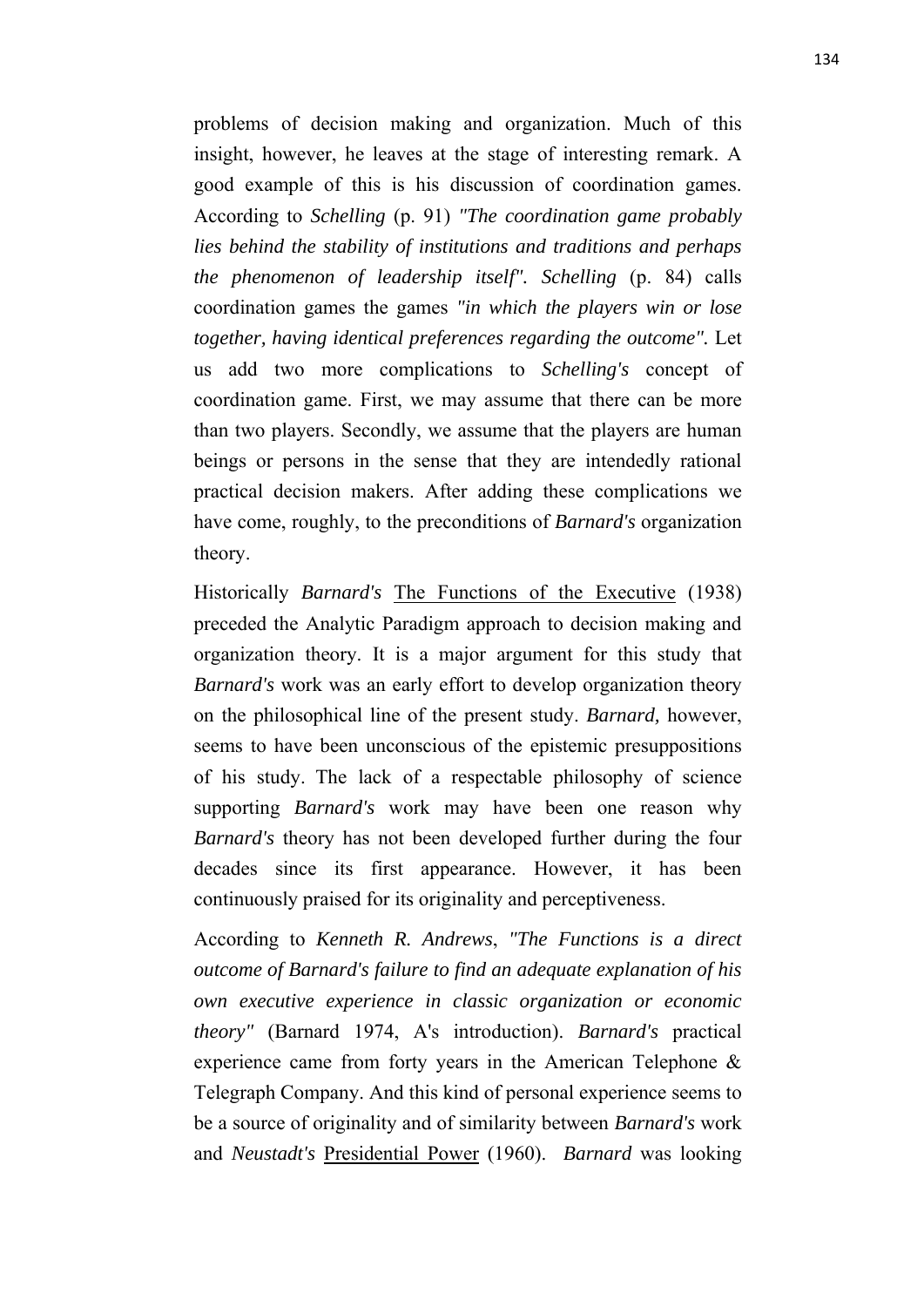for an organization theory describing and explaining an organization as he himself had experienced it as an executive. *Neustadt* wrote a study of the Chief Executive of the United States as this job appears to the President himself: *"…. one must try to view the Presidency from over the President's shoulder, looking out and down with the perspective of his place"* (Neustadt 1976).

To study decision making as it is experienced by a decision maker himself, is something different from what it is supposed to be via the concepts of the Analytic Paradigm of decision making. In spite of some original studies, however, the lack of a philosophical frame of reference has hindered a systematic and extensive development of this kind of approach. Our Model of practical decision making is a suggestion of a direction in which this frame of reference could be found. Its adequacy for this task can be seen by relating it to *Barnard's* and *Neustadt's* theories.

*Barnard's* The Functions of the Executive develops its arguments from intuitively clear and simple elements. First there is an individual with properties that are usually designated by "person". These properties of a person are "(a) activities or behaviour, arising from (b) psychological factors, to which are added (c) the limited power of choice, which results in (d) purpose" (Barnard 1974, 13). One or more persons may try to accomplish their purposes in their physical and social environments. These environments set certain limitations on the possibilities of achieving the goals. The other group of limitations comes from biological capacities or faculties of the individuals (p. 23).

The need for cooperation comes from the intuitively clear fact that the biological powers of two or more men (over the environment, remark RV) working together exceed in some respects and under some conditions those of a number of individuals. Humans can work more effectively if they work together. But when there are several people (from two to thousands) working together, the coordination of activities becomes the critical factor. From this view follows *Barnard's* well known definition of formal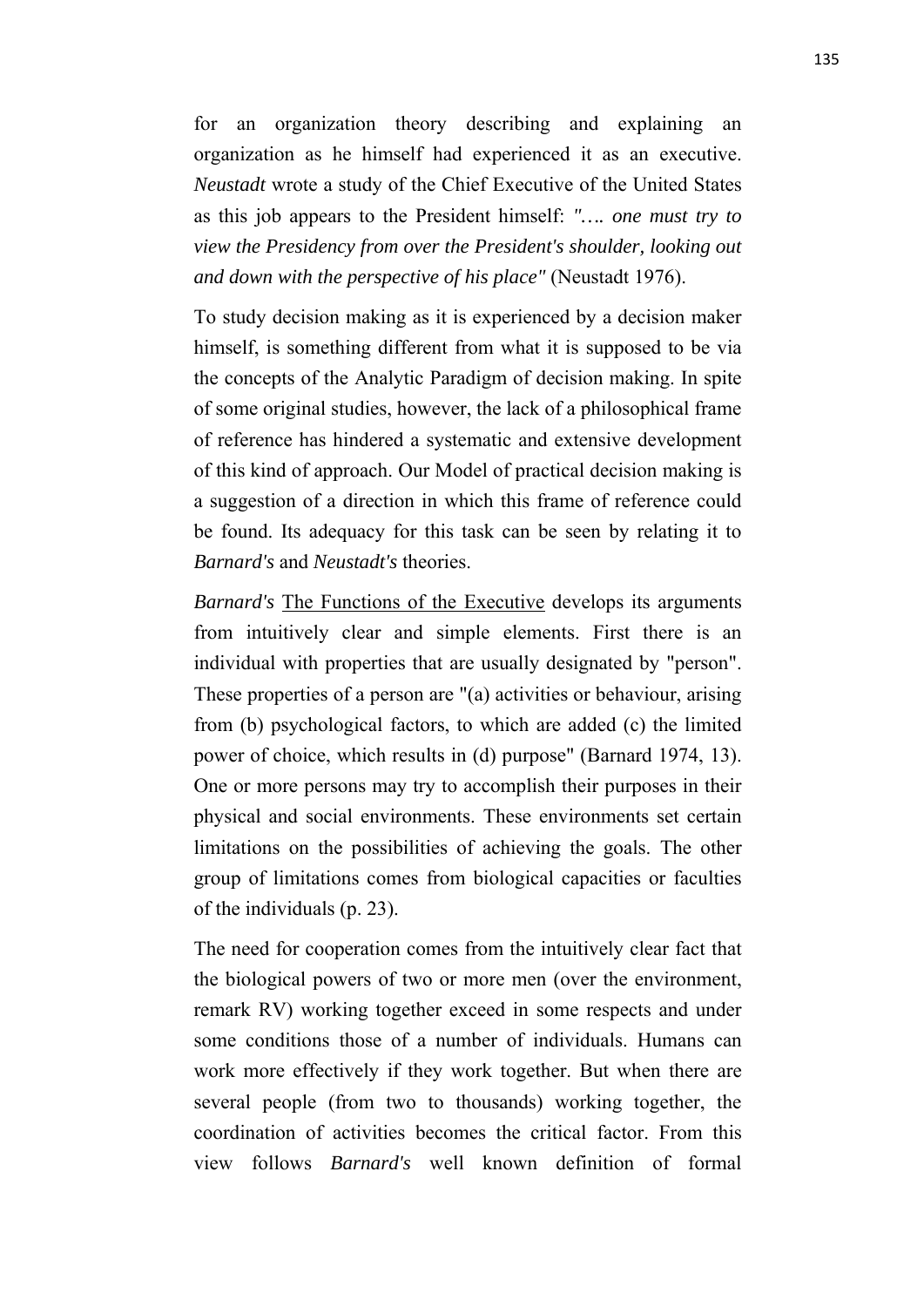organization as *"a system of consciously coordinated activities or forces of two or more persons"* (p. 73) towards a certain end, we might add in the spirit of *Barnard.*

In an organization unit the activities of individuals are coordinated. If there are several unit organizations, these must be coordinated. But what is involved in coordinating the cooperative activities?

From the characterization of organization follows what is involved in coordination or in the functions of an executive. First it is a function of an executive to formulate the purpose of the cooperation and the intermediate objectives that accomplish this purpose. Secondly, it is a task of an executive to secure essential efforts of the individuals in the cooperative system for the accomplishment of the tasks that are the m8ans to the end. And the third task of an executive is to provide a system of communication by which the two first tasks can be accomplished (pp. 215-234). The core of *Barnard's* study is that both the executive and the people to be coordinated are supposed to behave like "persons", like practical reasoners in our terminology. This will be demonstrated by studying each of the functions separately.

Before we continue, one essential point must be stressed. *Barnard* speaks about executive functions. In other words, he studies the tasks that must be accomplished in any organization by some individual or organizational unit. For example in state organization these tasks are divided between several persons and bodies. And in representative democracies these persons and bodies are elected by the people, that is by the persons that are supposed to become coordinated.

# Barnard on ends and means

The importance of purpose for the organization is a central theme of *Barnard's* work. However, what *Kenneth R. Andrews* says in the introduction to the 30th Anniversary Edition of The Functions is true: *"he does not give full descriptive or prescriptive attention to*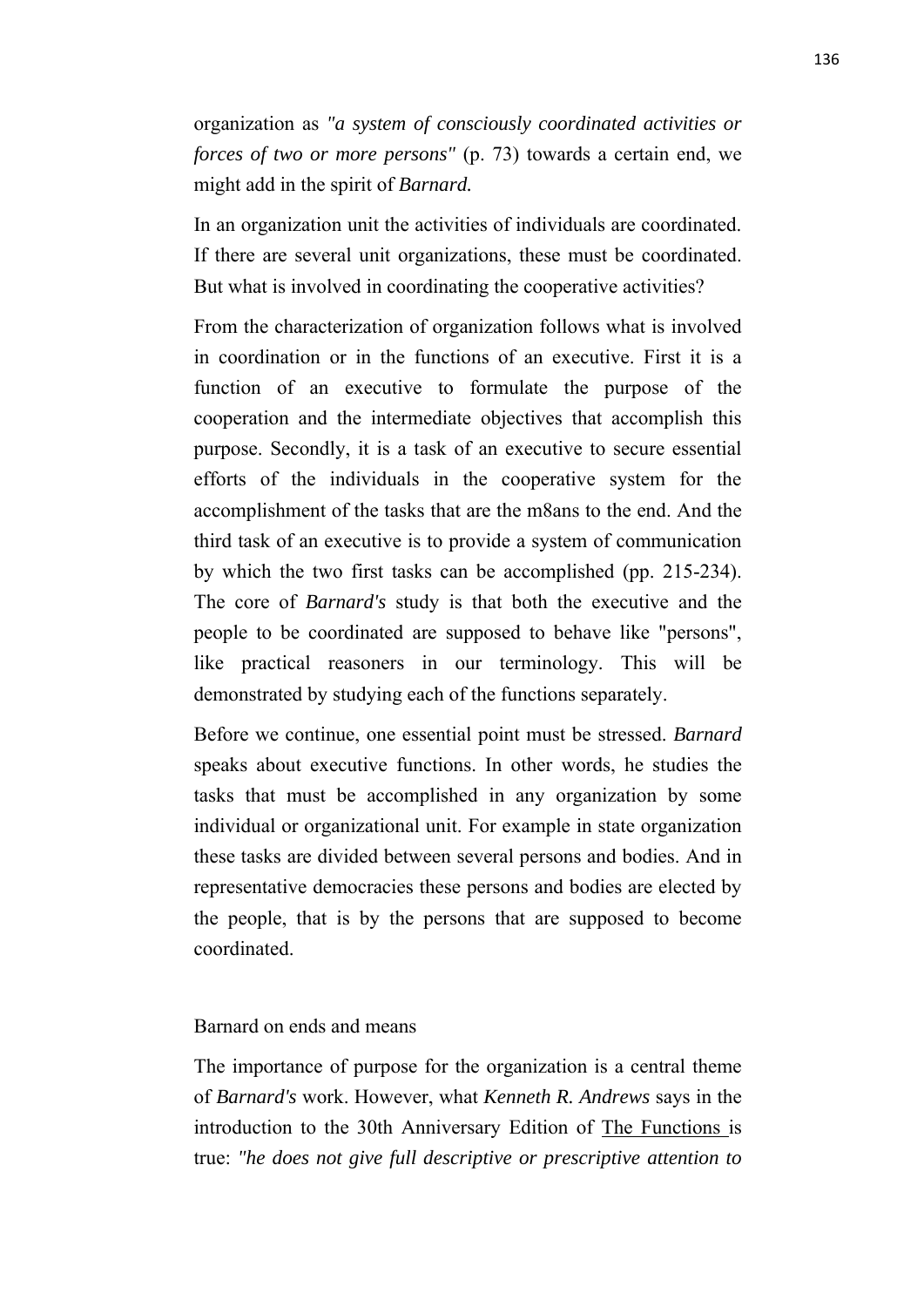*the processes of formulation (of purposes, remark RV): how it is, how it may be, and how it should be formulated…." Barnard* (p. 209) does say something about the construction of purposes, but the short passages on this topic are very difficult to understand. *Barnard* tends to contrast the ways in which personal and organizational purposes emerge. The former he interprets as being *"a psychological process socially conditioned"* (pp. 183-184, 198- 199). But when he comes to describe how the goa1s of an organization are formulated he says that somehow at the time of decision the ultimate end is given, "its making is a matter of history" (pp. 185,195). In *Barnard* s defense it can be asked, how cou1d he have been able to present a theory on the formulation of goals? The main intellectual traditions of the time either refused to think about that or offered a simp1istic utilitarian answer. Although *Barnard* does not offer a comprehensive theory of the construction of goals, he does say vast1y more than any writer in the tradition of analytic decision theory (pp. 201, 196, 332).

The basic alternatives in a situation of conflicting purposes *Barnard* (pp. 264-272) sees in the same way as we did above. The first alternative is paralysis of action or loss of decisiveness ending in the sense of frustration. Secondly, one can decide for one of the goods and feel guilty about the loss of the others. Thirdly, one can *"construct alternative measures that satisfy immediate desires or requirements without violating any codes" or moral rules of the person involved"* (p. 272). But this third alternative requires *"resourcefulness, energy, imagination, generalabi1ity"* (p. 272). A fine demonstration by practical performer is what *Barnard* reports of modern organization: *" ... it is a major ma1efaction to induce or push men of fine character and great sense of responsibi1ity into active positions great1y exceeding their technica1 capacities ... If they are 'over-1oaded', either abi1ity, responsibi1ity, or mora1ity, or all three, will be destroyed"* ( p. 272).

On the whole it can be said that *Barnard's* discussion of the importance of goals is to a great extent parallel with much of the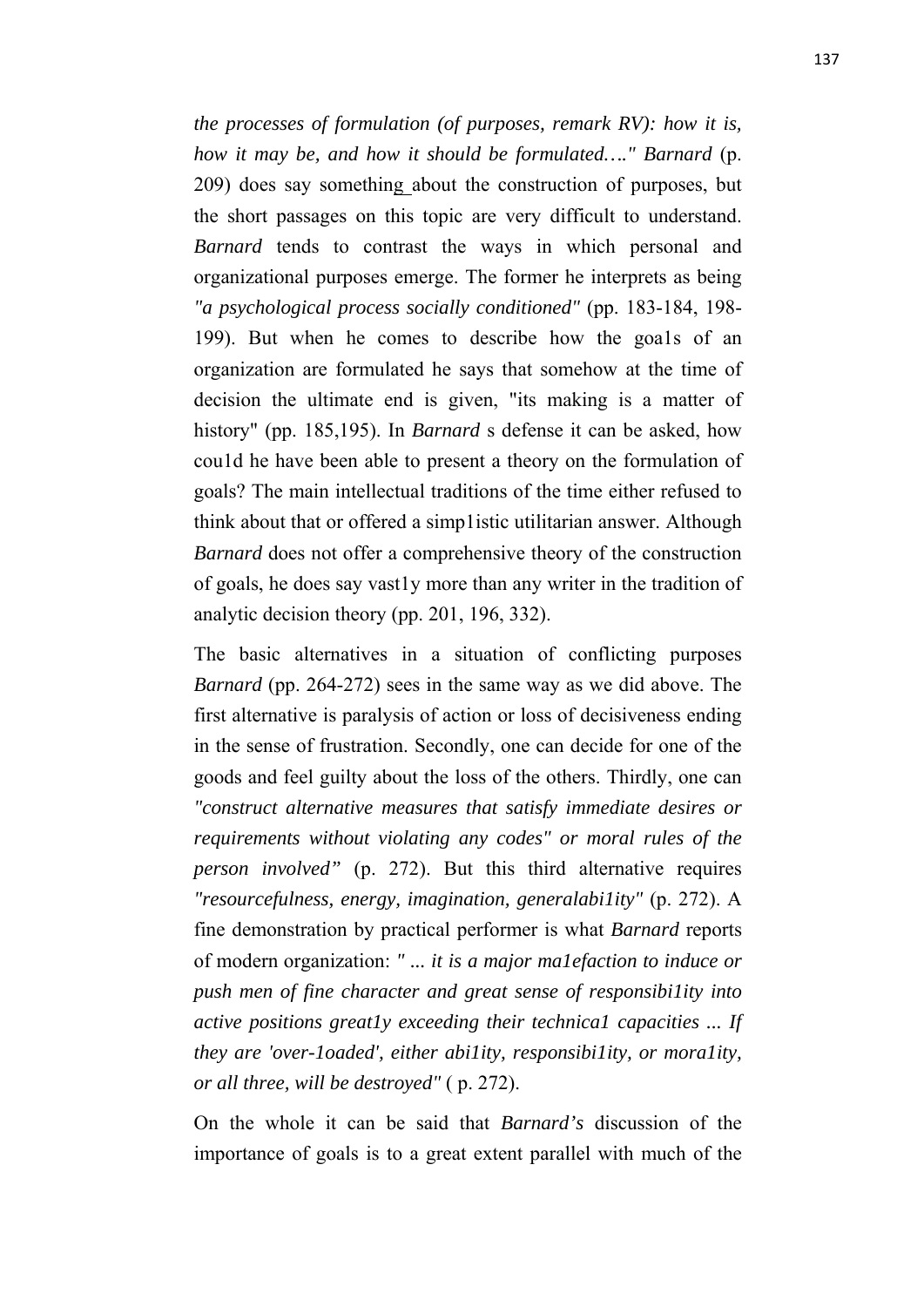philosophical argument of this study. *Barnard* is brief in his discussion of the choice between the goals and he is very brief on the construction of them. It is an argument of this study that the Barnardian approach is correct in its basic direction and that it can be systematized and broadened on the basis of the philosophical discussion and tradition of this study.

If the parallelism between *Barnard* and this study is clear concerning purposes of action, the parallelism is great concerning the construction of means towards the goals. *Barnard* calls his view the Theory of opportunism. *Barnard* calls the opportunistic element of decision the element that is not moral i.e. does not deal with values. Hence the opportunistic element refers both to definition of purpose and the contemporary circumstances that are significant for the accomplishment of that purpose (p. 201). The process of decision in *"this objective field is essentially one of analysis ..."* (p. 201). An interesting point is that *Barnard* means by analysis roughly the same as what we have found to take place in constructing means to ends.

Again, on the problematics of the construction of means *Barnard* is not very exhaustive. But the statements are long enough to make the point clear. *"The analysis of the present circumstances is in part the definition of purpose in immediate terms; but it is also the process of finding what present circumstances are significant with reference to that purpose. What events, what objects, what conditions aid, what prevent the attainment of purpose"* (p. 201)? By this *Barnard* clearly designates the same step in analytic procedure as we have by saying that the deliberating agent brings the maximal information to bear on the analysis and that this information can be drawn from the description of the end and from what is known about the situation the agent is deliberating in. Even more interesting is that *Barnard* (p. 203) clearly sees the need for one or more auxiliary constructions in resolving practical problems. After finding in the environment those elements *"which if absent or changed would accomplish the desired purpose"*, it can be found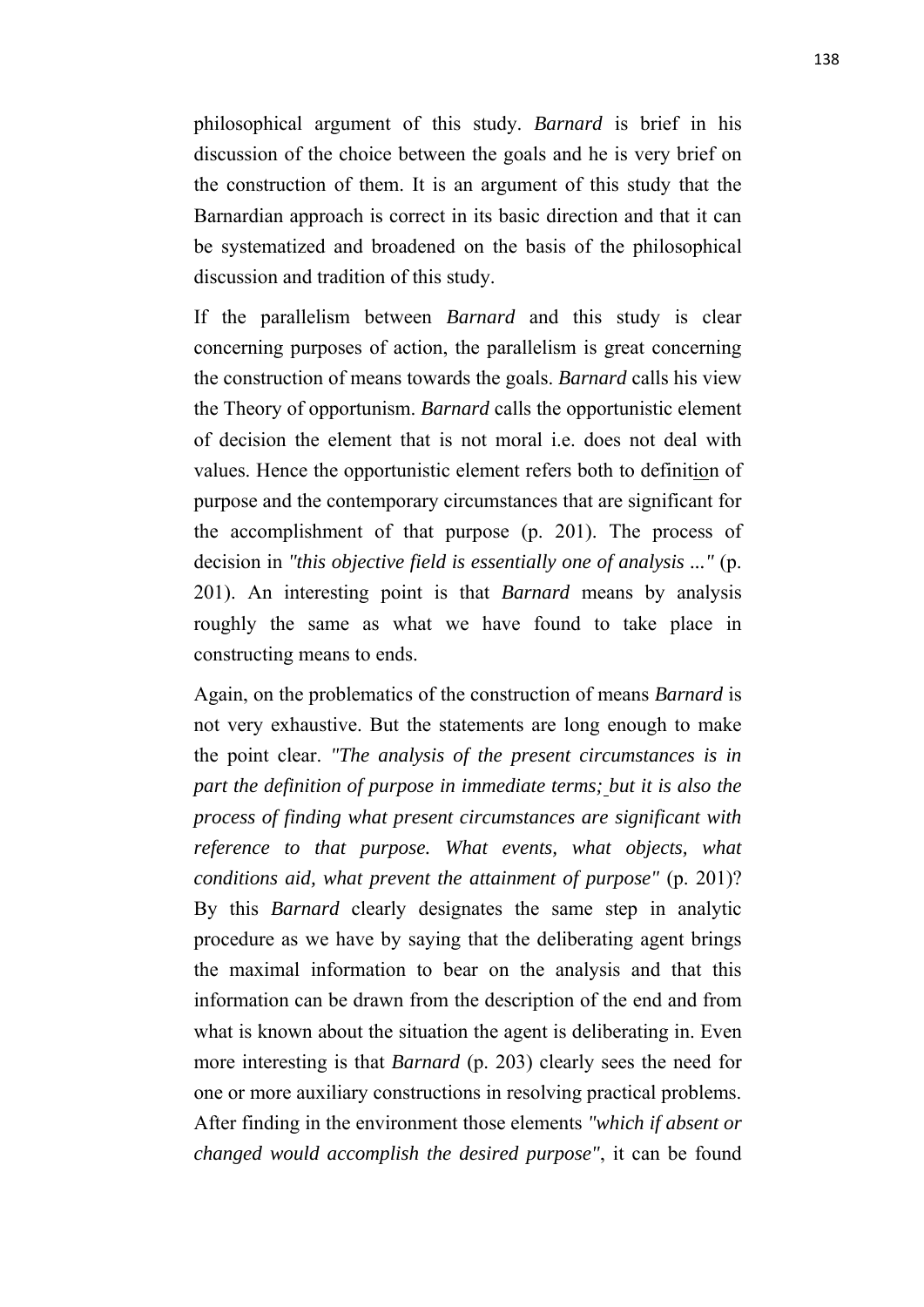that something is missing. *"we often find, ... that the circumstances fail to satisfy the requirement of purpose because they lack an additional element or elements, that is, elements which are known to exist in the larger environment."*

Again here it is an argument of this dissertation that *Barnard's* brief approach to the construction of means to the ends is basically correct. Here it can also be argued that the Barnardian view could be developed and systematized further on the basis of the discussion and tradition which the philosophical argument of this study has exhausted. An especially interesting perspective for further research would be the re1ationship between practical reasoning in organization and the natura1 deduction methods of modern logic (which Hintikka and Remes argue interpret the logic of the method of analysis) (Hintikka and Remes 1974, XIII, XIV, 37-38).

#### Barnard on authority

But the parallelisms between *Barnard* and our Model PDM have not yet been listed exhaustively. *Barnard* (p. 203) calls "1imiting factors" the crucial elements of the environment if it 'is a thing or physical element". *"… but when persona1 or organizational action is the crucial element, as it u1timately is in all purposive effort, the word 'strategic' is preferable"*. For example if a machine is not operable because a screw is missing, the screw can be called both a limiting and a strategic factor for getting the machine to operate. But when this physical limiting factor has been found, somebody must find or buy or make the needed screw and fix it to the machine. And this human action is the strategic factor of the situation (p. 205). Thus it is often the case that the means to some purpose is a composition of physical limiting factors and human actions as strategic factors. Organization consists of cooperation of these actions needed for the accomp1ishment of the purpose and it is the task of the executive to coordinate these actions.

The securing of essential services or actions from individuals for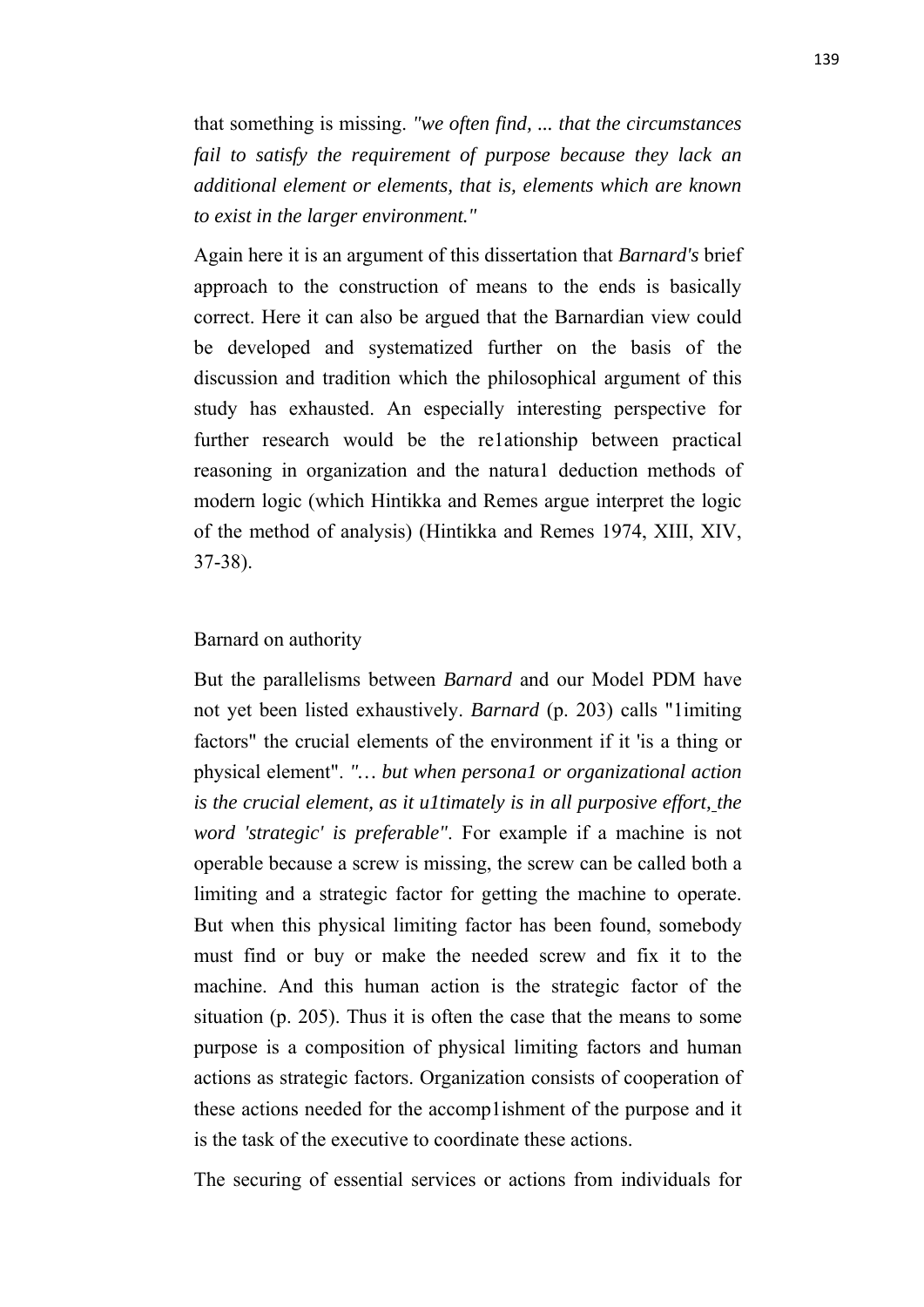the planned coordinated action is one of the functions of the executive in organization (pp. 227-231). In Mode1 PDM this decision step was designated by "Therefore A asks B to do a". What is involved in this asking B's (potential individuals for cooperation) to do a's (the actions considered as means-objectives by the former decision steps)?

The semiformal aspect of asking somebody to do something is intuitively clear. This asking is done by communication. And the securing of communication in organization is the third executive function. In an organization *"All communication re1ates to the formulation of purpose and the transmission of coordinating prescriptions for action and so rests upon the abi1ity to communicate with those willing to cooperate*" (p. 184). But what is it in asking or in coordinating prescription that brings about the needed action? This question *Barnard* answers in his theory of authority and theory of incentives. The implicit core of these theories is that he treats not only the coordinator but also the peop1e to be coordinated as human beings capable of practical reasoning.

*Barnard's* theory of authority boils down to this: *"... the decision as to whether an order has authority or not lies with the persons to whom it is addressed and does not reside in 'persons of authority' or those who issue these orders"* (p. 163). And how do the addressed persons make their decisions? It is *Barnard's* implicit answer and the explicit answer of this study that the people to be coordinated make their decisions basically 1ike the coordinators. To accept a communication as authoritative, the receiver of the message must understand it and believe that the asked act is not against the purpose of organization. But he also deliberates on whether at the time of his decision the asked act is *"...corruptible with his personal interest as a whole ..."* and whether he is able to perform the action (p. 165).

In addition to his general approach *Barnard* has, of course, several refinements to his theory. These are, for examp1e, "fiction of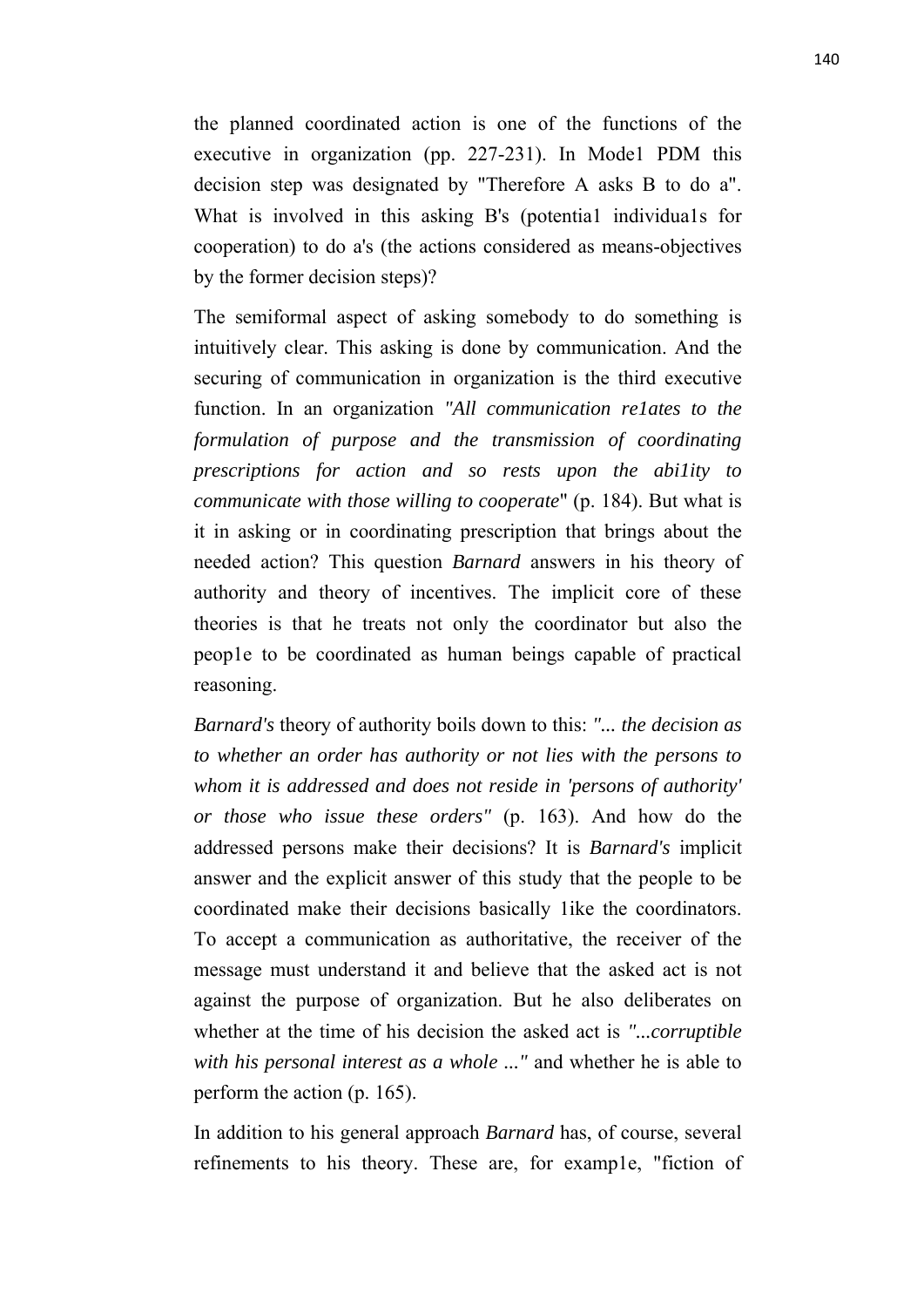superior authority" where an individual obeys orders impersonally because he has "delegated upwards" his own decisions (p. 170). Another nuance of argument is *Barnard's* concept of area of indifference where the person does not de1iberate the goods or bads coming from a particular order because he considers that his participation in general produces something good for him. The core argument about the behaviour of the people in organization is, however the following: *"The net satisfactions which induce a man to contribute his efforts to an organization result from the positive advantages as against the disadvantages which are entailed"* (p. 140).

Sometimes it may be the case that the asked act itself brings enough good to the acting person so that he acts as asked. Sometimes participating in bringing about the purpose gives the satisfaction and thus guarantees the action. Often, however, the situation is not like this. If the individual to be asked is considered to be a person capab1e of practical reasoning, what can be done? To this question we have already replied. A person behaves on the basis of practical reasoning or on the basis of princip1es of action got by such reasoning. To get a person to do a is (1) to influence some of his decision premises so that he comes to the conclusion "do a" or is (2) to influence his external environment so that he, on the basis of his existing decision premises, comes to the conclusion "do a". *Barnard* (p. 141) calls the former method "the method of persuasion" and the 1atter "the method of incentives".

Here again in the theories of incentives and persuasion it can be said that *Barnard's* work is to a great extent a specification of the theory of practical decision making in an organizational context. The several parallelisms also argue for the view that the philosophical discussion of practical decision making offers a conceptual framework for systematizing and deepening *Barnard's* theory. Our phi1osophical discussion in this study is in a way a philosophy of science for the Barnadian approach.

After Barnard's The Functions of the Executive the development of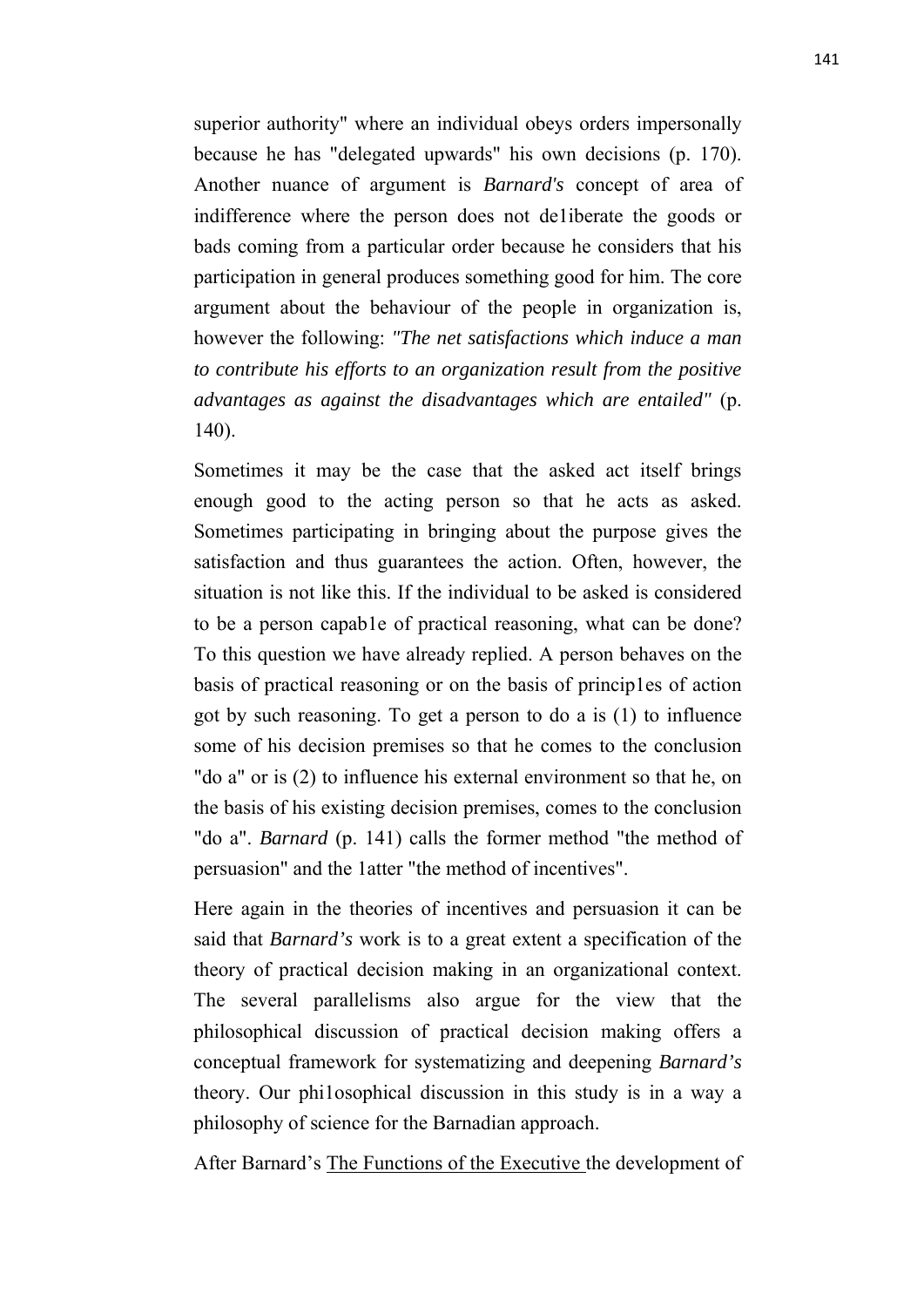the theory of administration has not followed suggestions like those made above. Rather the main stream has been the Analytic Paradigm approach and "empirical" research in the spirit of a positivistic phi1osophy of science. Closest to the Barnardian view seem to have been the works of historians and men of practice, although they have been unconscious of the intellectual re1ationship. *Neustadt's* Presidential Power is a masterpiece by a man both a historian and a practical performer.

3.5. Neustadt's Theory in the Light of the Model of Practical Decision Making

In Presidential Power *Richard Neustadt* studies one executive function of one executive office. The function is that of securing essential services from individuals by means of authority or power. The office is that of the President of the United States. In the perspective of this study one could say that *Neustadt* adds a final complication to the process of practical decision making. This complication is the historical one. The history concerned is that of the government of the United States.

The first important consideration of what constitutes the good for the American people took place in the constitutional convention of 1787. Since then several generations have constructed several conceptions of what constitutes the good and by what means the desired good can be achieved. And as said in the context of *Bamard's* conceptions, to guarantee actions as means to some purpose new unit organizations for these actions are created. And it is the case that - once created - these organizations continue to live. It is this kind of historical creation that makes up the American government or any government. And it is into this kind of historical formation that the American Chief Executive or any governmental executive comes. It is from this historical set-up with numerous often conflicting goods and institutions that *Neustadt's* basic problem emerges: *"When we inaugurate a President of the United States we give a man the powers of our highest public office. From*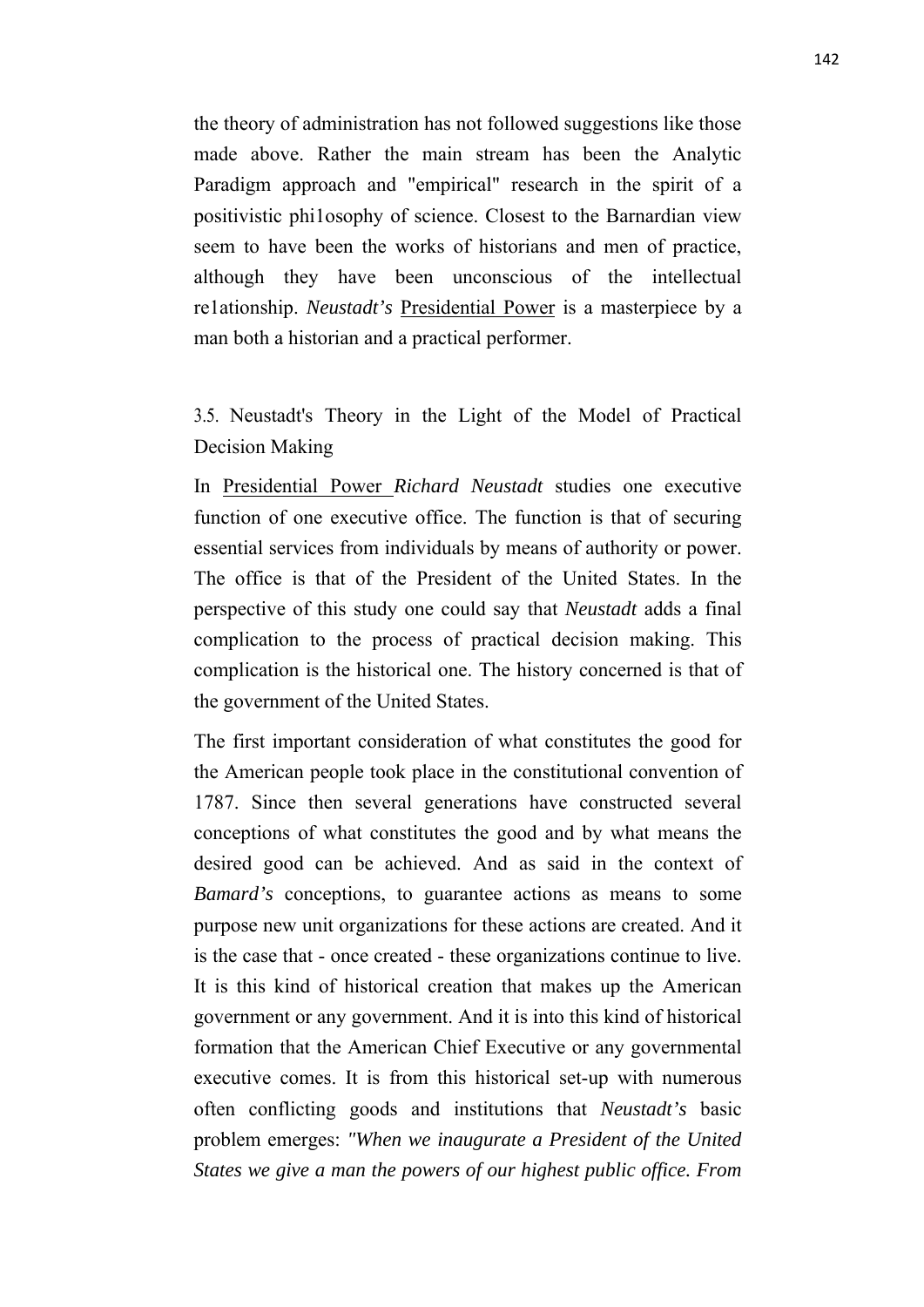*the moment he is sworn the man confronts a personal problem: how to make those powers work for him"* (Neustadt 1976, Preface).

*Neustadt's* answer to the president's dilemma is that the president's power to make people act according to his own will is protected by his own choices (Neustadt 1976, 124). The president has in his hands some advantages for bringing about good or bad for the other persons working for their own goods and responsibilities. On the basis of his own decisions the president builds up his "professional reputation" as a user of his advantages. *"The men he would persuade must be convinced in their own minds that he has skill and will enough to use his advantages. Their judgment of him is a factor in his influence with them*"(Neustadt 1976,126). What follows from the president s professional reputation is in a governmental setting the same as what *Barnard* says about the method of incentives and of persuasion (Neustadt 1976,126-153; Barnard 1974,142-153).

In the American governmental system it also very much depends on the public or voters whether the president can keep in his hands the bargaining advantages of his office. This is why the men the president depends on (in bringing about governmental action) look also at the reactions of the president s decisions on the public. *"In the case of reputation they anticipate reactions from the President. In the instance of (public, remark, RV) prestige they anticipate reactions from the public"* (Neustadt 1976, 154). This is why it is important for the president to understand the relationship between himself and the public.

*Neustadt's* approach to the relationship between the president and the public is parallel to the discussion of professional reputation. The president is regarded as a man making choices in his job. The public consists of human beings trying to do their best in their own lives and viewing events from their own point of view. *"...what a President should be is something most men see by light of what is happening to them .... What threatens his prestige is their frustration"* (p. 163). This is why the president is on one hand a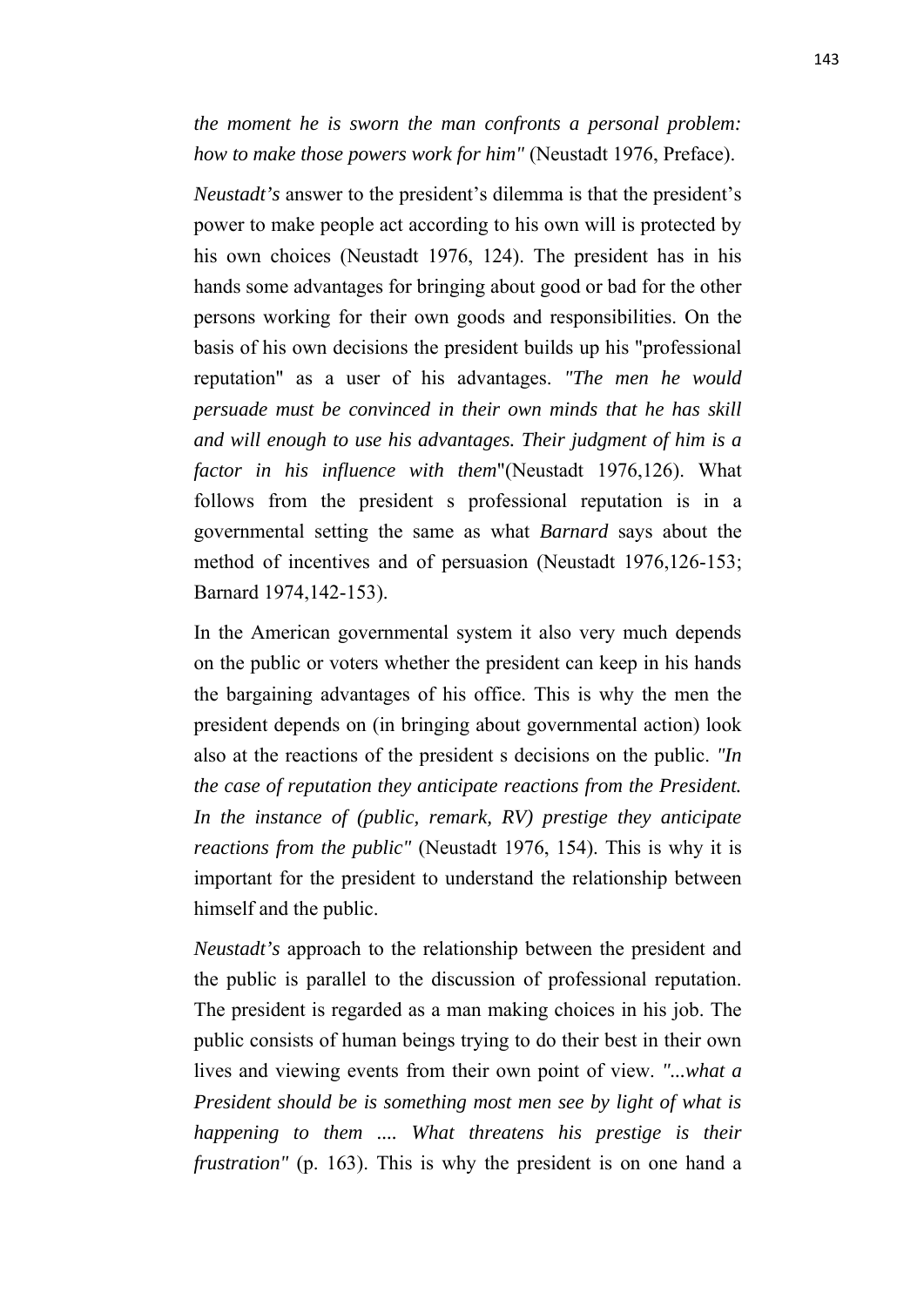teacher of the public and on the other he must relate his choices to how they are understood by his public (p. 168).

Professional reputation and public prestige are just two aspects of presidential decision making. In the original edition of Presidential Power Neustadt does not deal very much with the conceptual procedure of decision making. His main concern is how to extract power out of choice (p. 216). In making decisions the president is continuously overloaded with too much advice and too many expectations. One way to put the message of the book is this: *"... when it comes to power, nobody 1s expert but the President; if he, too, acts as layman, it goes hard with him"* (p. 217).

A demonstration of *Neustadt's* approach to power and presidency in his comparison of presidents *Roosevelt* and *Eisenhower*. *Roosevelt's* excellent *"sense of power thus was reinforced by his sense of direction"* (p. 230). Eisenhower *"...could not quite absorb the notion that effective power had to be extracted out of other men's self-interest; neither did he quite absorb the notion that nobody else's interest could be wholly like his own"* (pp. 231-233). It is not possible here to discuss the various aspects of concrete use of power as presented by *Neustadt*. One thing however, has become clear. Both *Neustadt* and *Barnard* see organization as interaction between moral persons capable of practical reasoning in promoting their goods. *Neustadt* is well aware also of the broader bearing of his theory, although in Presidential Power he restricts his focus to the American Presidency (p. 107).

In the 1976 edition of Presidential Power there is an interesting introduction: "Reflections on Johnson and Nixon". Concerning power *Neustadt* is in a position to analyse what happened when his advice was not followed. President *Johnson's* derisions about the Vietnam War and *Nixon's* decisions about Watergate are examples of how the choice making presidents were not able to sense the power stakes of the decisions - and lost their jobs. Hardly any example from recent history could demonstrate better the difference between "the Analytic Paradigm" and "practical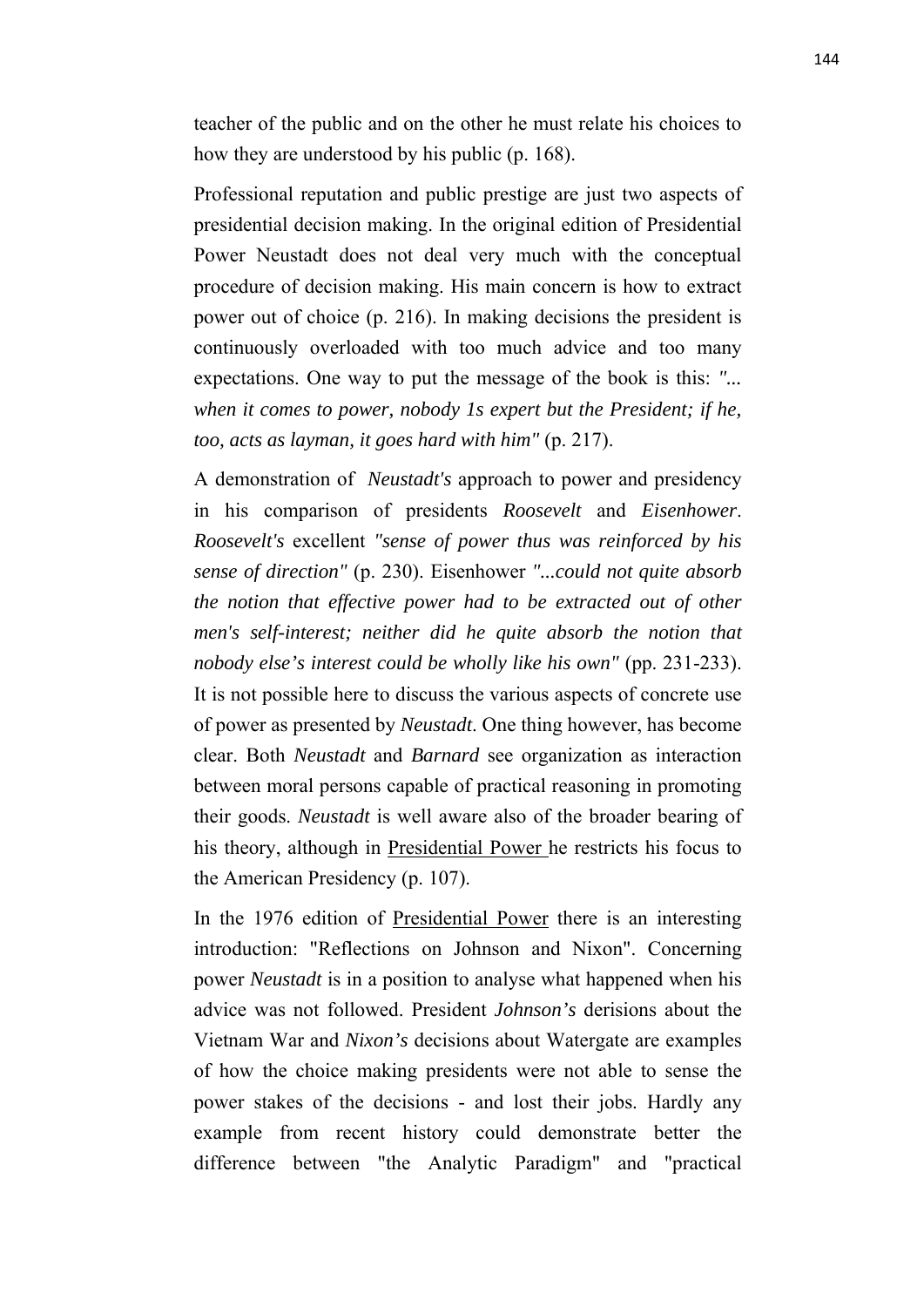reasoning" in decision making: *"He (Johnson) thought this (the Vietnam war) was a gamble on our military hardware, on the capacity of guns and bombs ... But in fact it was a gamble on Vietnamese psychology about which he knew nothing"* (p. 38). *Johnson's* thinking also seems to have been practical reasoning but under very limited restrictions of the Analytic Paradigm. According to *Neustadt's* view he did not see in the object or environment of his decision making human beings capable of moral reasoning. The wor1d was seen by him through the lenses of (military) hardware.

Another point of interest in *Neustadt's* new introduction is his discussion on "backwards mapping". In the original edition *Neustadt* does speak about "sense of direction" or "pattern setting" in presidential decision making but his main focus is on "the insights power offers into po1iey diverge, pointing many ways at once, thus limiting their usefulness as guides to viability" (p. 41). Something else is, however, needed for the president "as a safeguard and check" (p. 41). This something else is looking at the "do ability" of a presidential action. The way to look at doabi1ity is first to visualize the outcome, the societal effect, at which a given option aims, and then specify the last act - whether or not sufficient in itse1f - which is necessary to produce that outcome (p. 41).

#### On backward mapping

*Neustadt* calls his origina1 approach "forward planning". In this way of thinking, one has an aim in mind and then begins to proceed step by step towards it thinking about the obstae1es and resources he has in going "from here to there". In mapping backwards one proceeds from the aim towards the present situation. *Neustadt* remarks that he often advises his students to mix the two. But even more is involved in *Neustadt's* need for "something else" for presidents as well as for other people in positions like that of the president.

*Neustadt* makes a reference to *Graham Allison's* case study The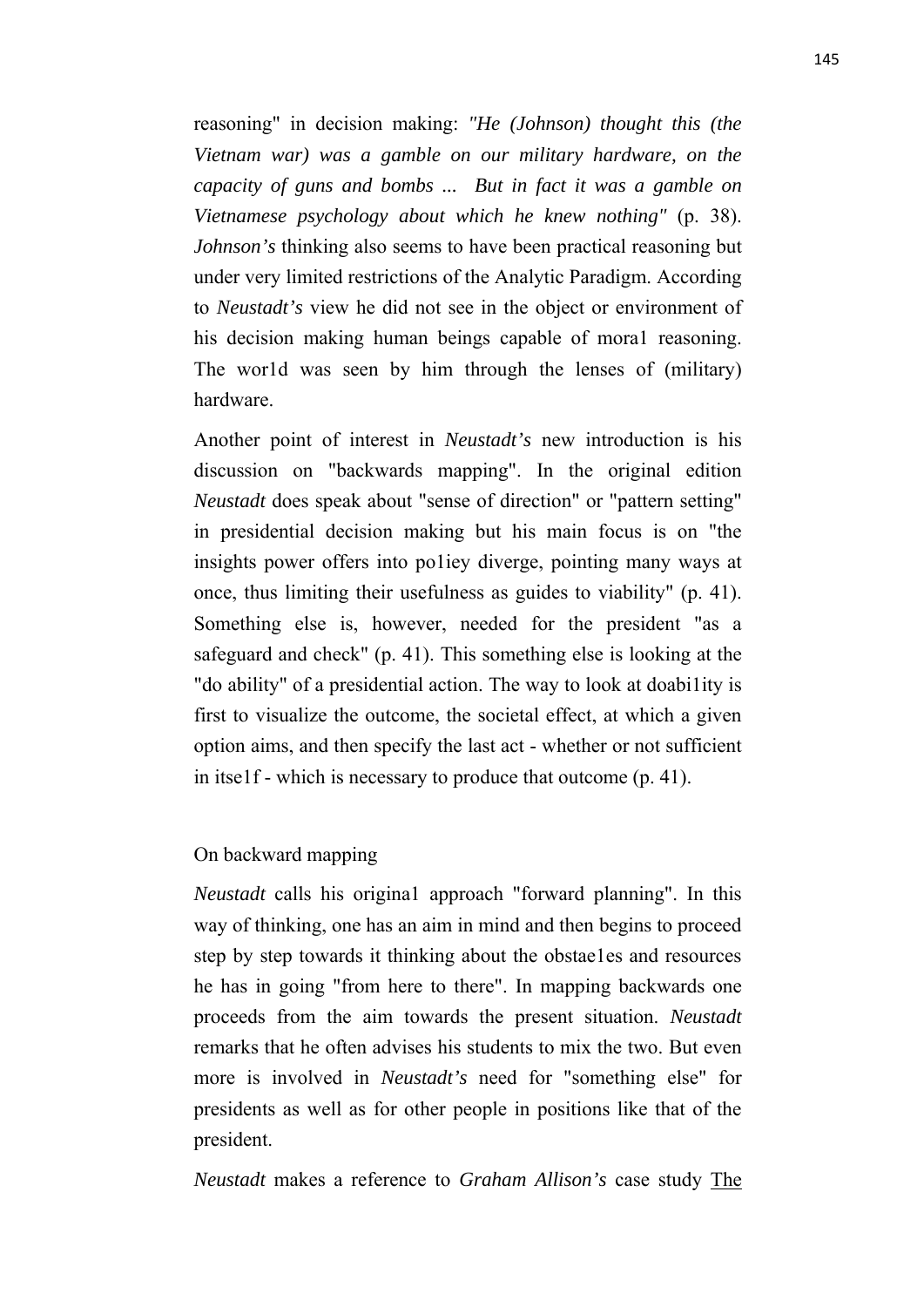Massachusetts Medical School (1975): In this study Lieutenant Governor *Francis W. Sargent* of Massachusetts becomes Acting Governor in January 1969. Like a president coming into office he faces dozens of issues needing his action and that of others. One of the issues was an old plan calling for construction of a medical school.

Sargent asked some people to prepare *"an analysis of the major issues for the Governor's consideration"* (Allison 1975). One of these was Dr. *White*, a faculty member of the Sloan School of Management at MIT. *White* prepared an analysis in the traditional analytic terms of policy analysis. A closer study of *White's* report demonstrates the point: in addition to failing to meet some standards of traditional analysis the report (l) failed to make a predictions about how different governmental units were really likely to behave, (2) failed to consider the political forces involved, and (3) could not design strategies which could have allowed any new alternatives to become successfully implemented.

By "backward mapping" *Neustadt* refers to professor *Mark H. Moore's* terminology and approach in *Moore's* and *Zieger's* Methadone Maintenance case study (Neustadt in a personal communication). This study is in an educational sense a continuation of *Allison's* case study. The aim of *Moor's* and *Zieger's* study is *"to strengthen your capabilities to make calculations about political and bureaucratic components"* which traditional policy analysis fails to incorporate (as it was seen in The Massachusetts Medical School case). This aim is achieved by "implement-ations analysis".

The specific steps in the analysis are the following:

1) Specification of the particular final actions of governmental units that are implied by the general idea of methadone maintenance programs.

2) An analysis of the sensitivity of different components of the outcome to different components of the final actions.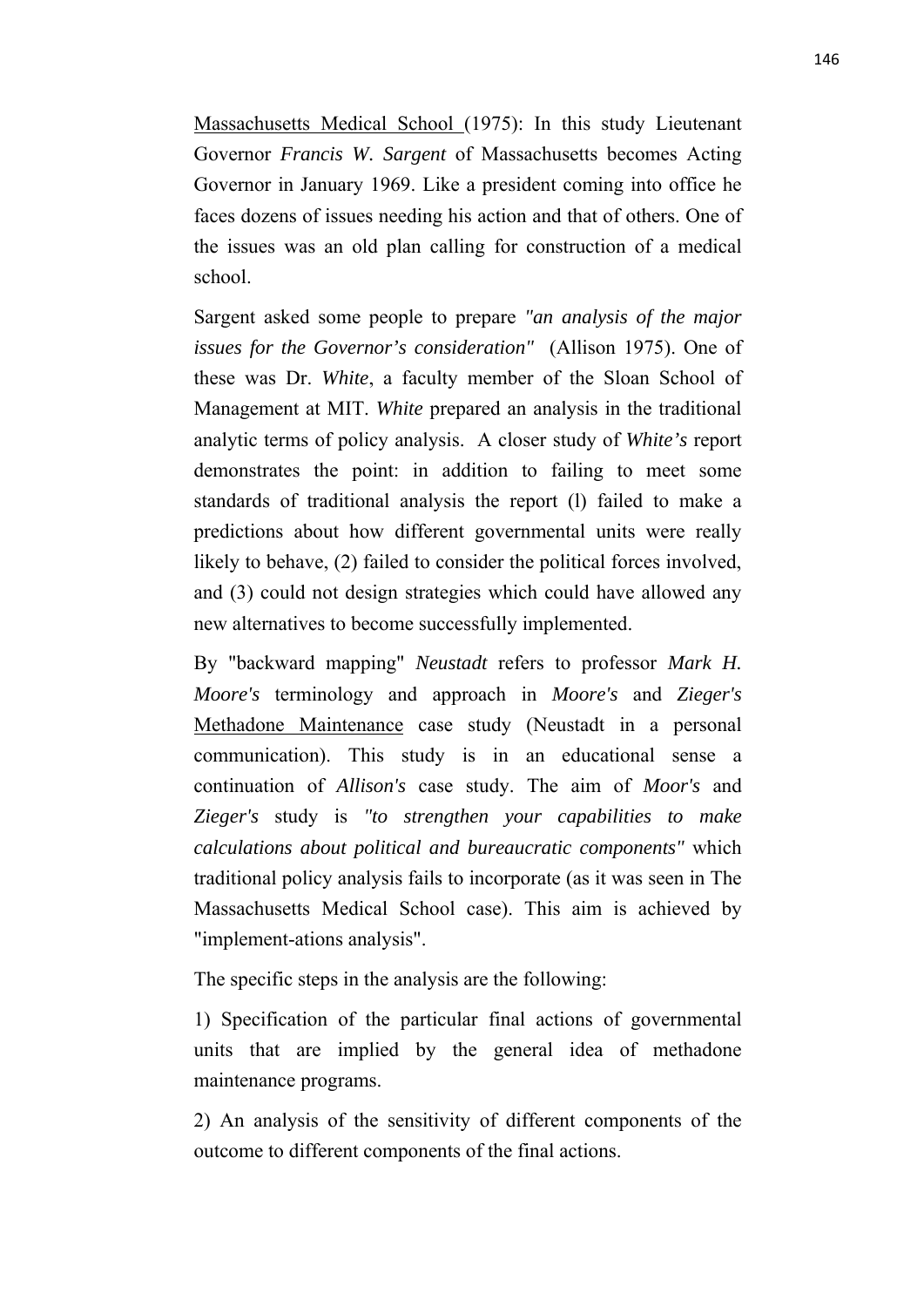3) The identification of political and bureaucratic factors which will influence the final action of governmental units.

4) A prediction about how these factors will influence the likely outcome of the program (Moore and Zieger 1975, 38).

*Moore* and *Zieger* begin their policy analysis in the traditional analytic terms. Then they state that on the basis of this kind of analysis it is difficult to estimate what actually results from the policy decisions. The concepts of the analysis are imprecise because they are very general, and the estimation of the outcome is very inaccurate because of the political and bureaucratic factors which will affect the program (p. 38). This is why also the bureaucratic and political factors ought to be incorporated into the analysis.

On the whole *Neustadt's* theory of authority and alliance, *Allison's* and *Moore's* problem of implementation as well as *Neustadt's* and *Moore's* backward mapping seem to circle the same tree: what is the nature of administrative action or what is wrong in the Analytic Paradigm of decision making? All of them are frontiersmen in the study of administration. But although there is a common voice and the mutual relationship is conscious, no comprehensive model has so far emerged. It is an argument of this study that their approaches as described above are conscious relatives of *Barnard's* approach particularly his theory of authority and opportunism (as bad a label as the latter may be). Earlier in this study we have argued that our philosophical discussion of practical decision making offers the philosophy of science for *Barnard's* approach.

3.6. Critique of Allison's Concept of Governmental Politics.

*Allison* in his Essence of Decision is profoundly right when he says that there is, particularly in *Neustadt's* work, an implicit "Governmental (Bureaucratic) Polities Paradigm" (Model III) that is different from "Rigorous Rational Model" or "Analytic Paradigm". But, according to this study, *Allison* reduces *Neustadt's*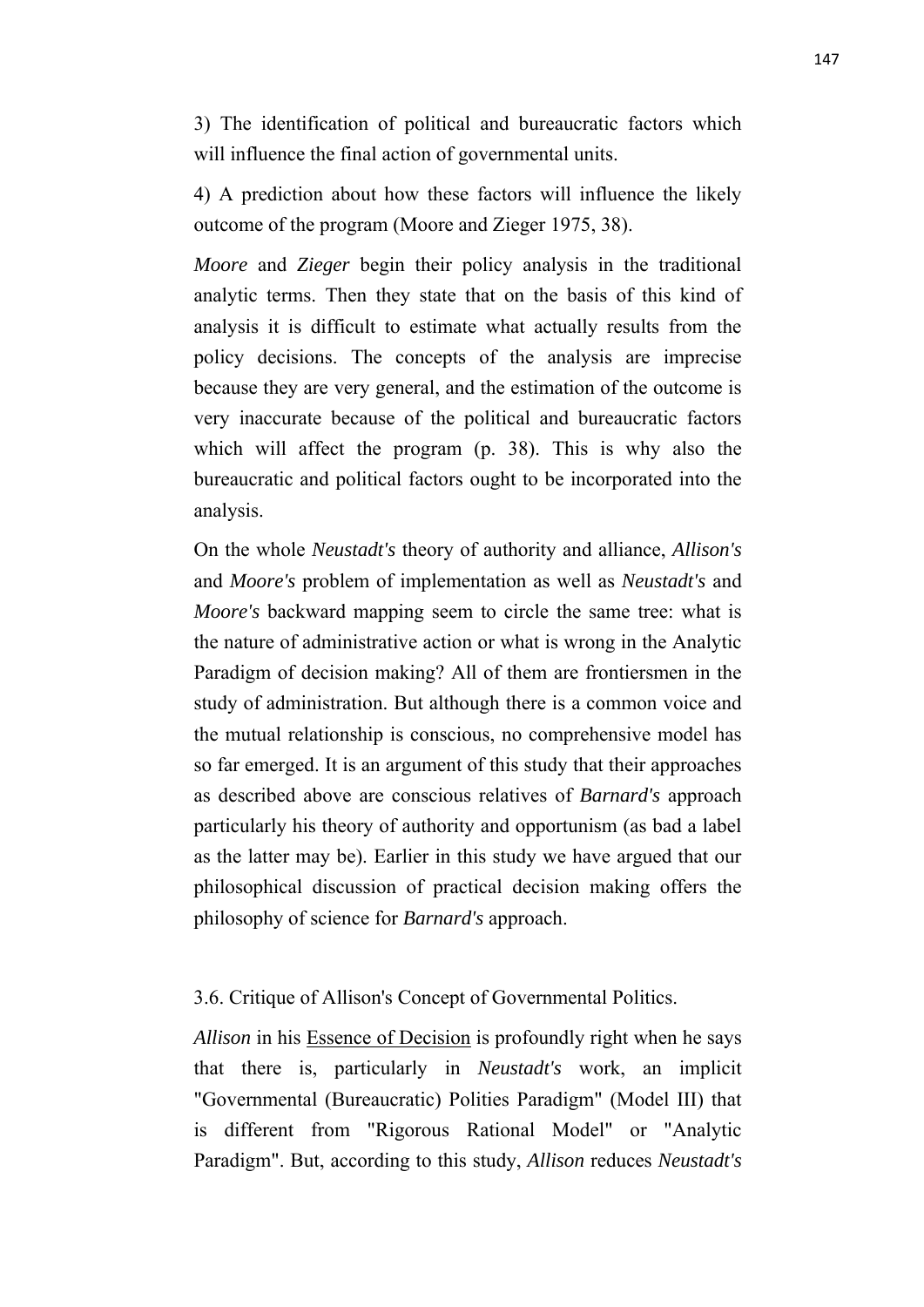as well as other parallel studies (like those by Schelling and Hilsman) to a mistaken conceptual framework or metatheory. In *Allison's* own language, he is conscious that concepts channel thinking but he leaves, however, the basic lenses or spectacles over his eyes. Parallel to this is what was meant when it was said that *Neustadt* rejects the conception of government as a person, but is trapped by the conception of government as a machine.

Allison (p.162) characterizes his Mode1 III in the following way: *"The primary source of the paradigm is the model implicit in Neustadt's work, though his concentration on Presidential action has been generalized to a concern with action as a resultant of political bargaining among a number of independent players, the President being only a 'superpower' among many lesser but considerable powers."* After this *Allison* extends this brief statement along several dimensions.

The basic unit of analysis is that of governmental action as political resultant. What happens *"is not chosen as a so1ution to a prob1am but rather results from compromise, conflict and confusion ..."* (p. 162). The resultant is political in the sense that action emerges from bargaining through regularized channels (p. 162).

The organizing concepts of Model III are answers to interrelated questions: "Who plays? What determines each player's stand? What determines each player's relative influence? ..." (p. 164). In a closer analysis of these questions Allison draws a picture of government as a game of players in positions, playing along certain action channels. The behaviour of the players is determined by some external (1ike position of the player) or internal (like goals or stakes) determinants (pp. 162-181). There are also some original Neustadtian concepts like bargaining in *Allison's* picture (p. 177). But the overall conception is clear: governmental action is a resultant emerging from a game between players behaving according to certain internal and external determinants (p. 173).

Allison's view can be understood but not accepted. He tries to develop an alternative explanatory decision model for what he calls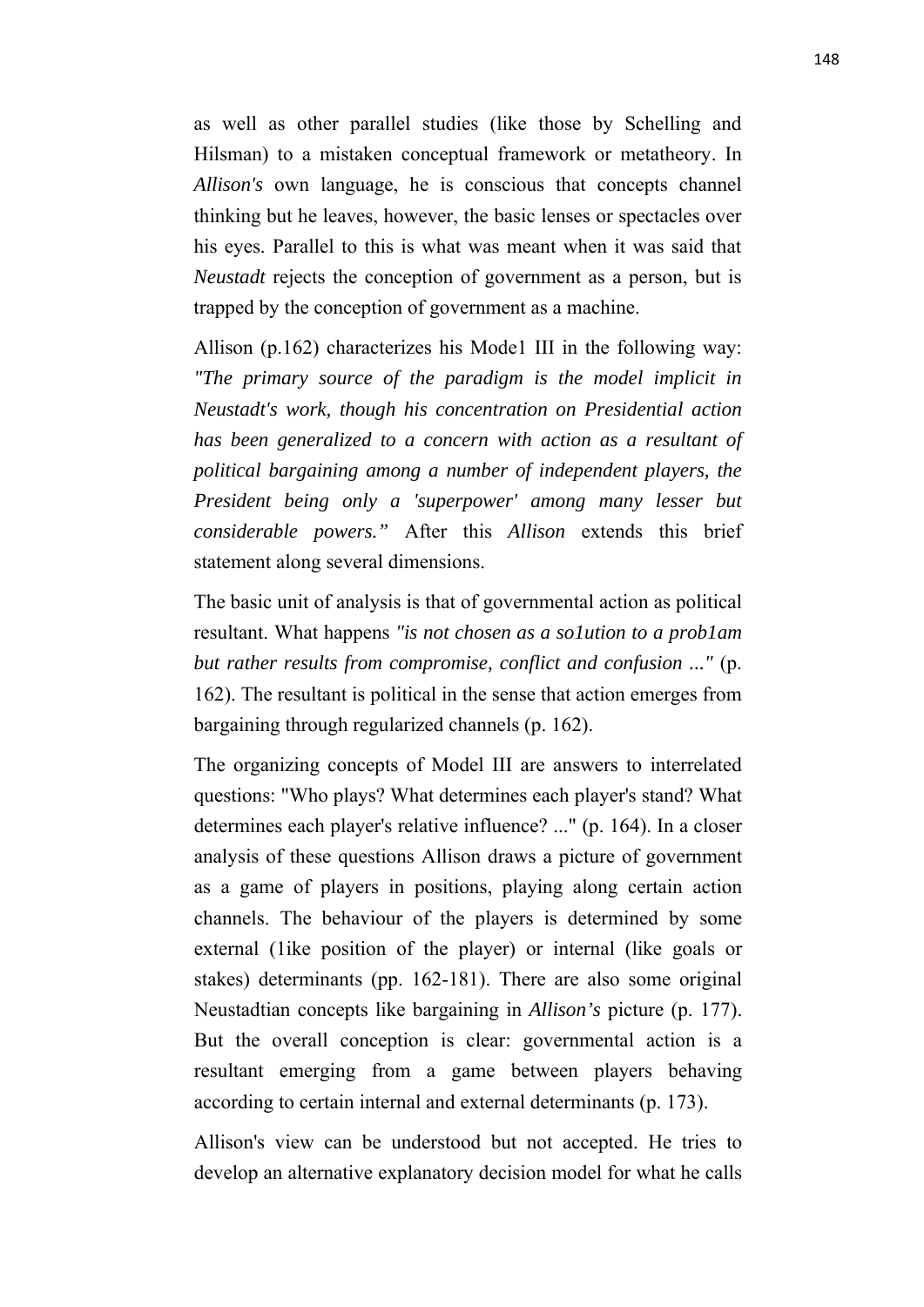a rational decision paradigm. From the point of view of this study he is right, in that Rigorous Rational Model or Analytic Paradigm is unsuccessful and incomplete in explaining and predicting governmental action. And he is also right in demanding a shift in the intellectual orientation. But he is profoundly wrong as to where the necessary help could come from. *Neustadt's* approach in Presidential Power differs a lot from the approach through the Analytic Paradigm but is not what Allison conc1udes through his program.

According to *Allison* (p. 255), *"We shou1d ask not what goa1s account for a nation's choice of an action, but rather what factors determine an outcome ... we must move to a conception of happenings as events whose determinants are to be investigated according to the canons that have been developed by modern science."* It is this program that *Allison* follows in his interpretation of *Neustadt's* work. And it has been this program that we have disagreed with in this study provided that "canons of modern science" is understood on the basis of positivistic philosophy.

In this study it has been argued that actions of human beings are performed on the basis of intendedly rational practical reasoning or principles of action constructed by such reasoning. It has also been argued that an organization or government acts neither like an individual nor like a machine but is a unique entity. From the point of view of this study this entity is in the main correctly understood by *Barnard* in his The Functions of the Executive. *Barnard's* organization theory can be deepened and systematized further by recognizing that both the executive as a coordinator and the individuals to be coordinated are persons in the sense that they are moral beings capable of intendedly rational practical reasoning. Hence to say that an action of (the American) government is a determined resultant is incompatible with the conception of governmental action as a result of intendedly coordinated interaction between persons capable of intendedly rational practical reasoning. In one sense it can be said that governmental action is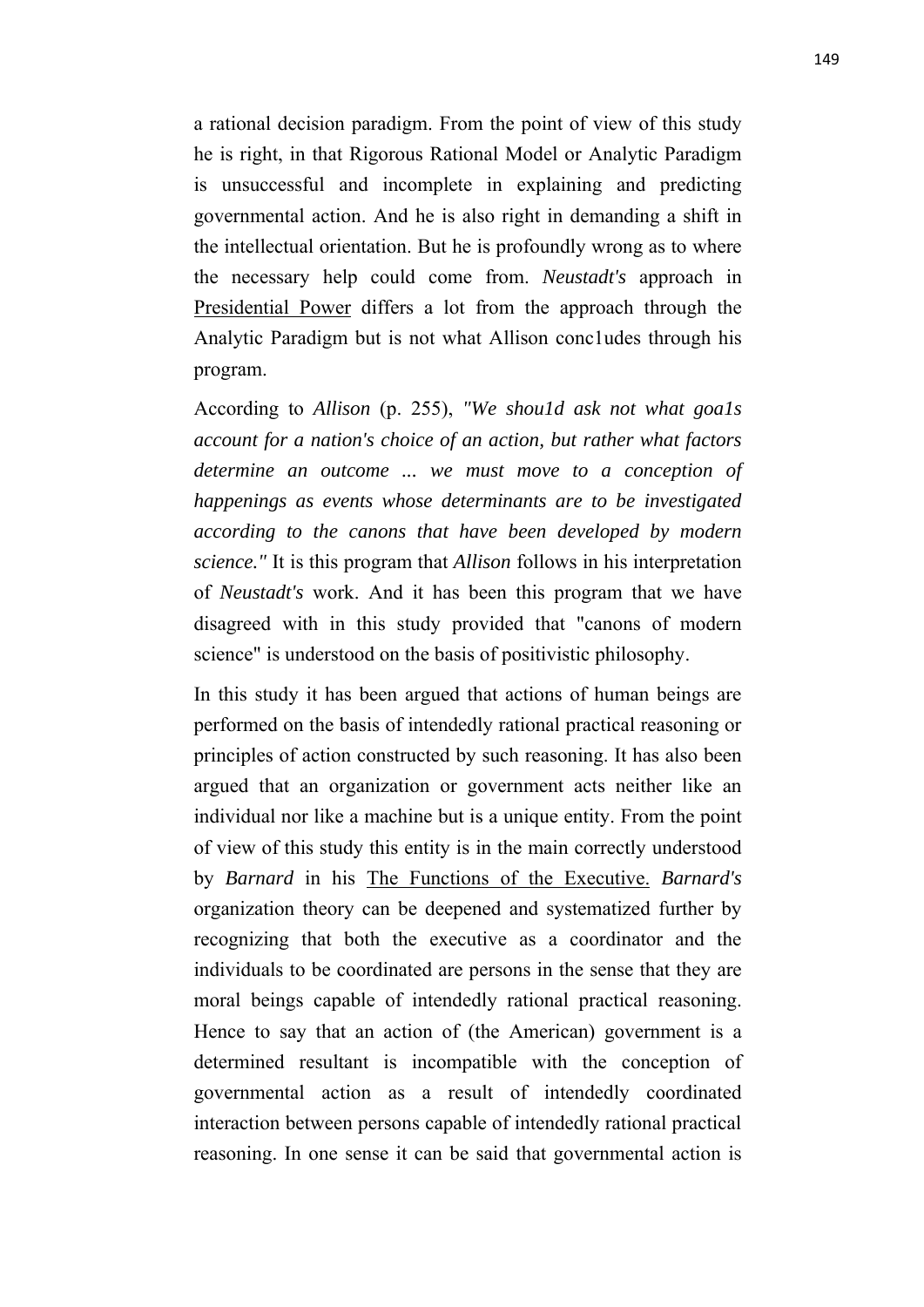the result of a game. This game, however, is not between individuals whose behaviour is determined, but persons who are intendedly rational practical reasoners.

#### 4. The Organizational Process Model.

#### 4.1. Preliminary Remarks.

The third decision model *Allison* abstracts from the literature on administration is "Organizational Process Model" (Model II).

Much of this model comes from *Herbert Simon* and the Carnegie School scholars like *Cyert* and *March* (Allison 1971, 71, 76). In this model too, *Allison* conceives of organization according to the canons of modern science. But this time his model seems to reflect accurately the theories it has been abstracted from. To find the core of the model we shall first study its referent in terms of this study.

In the preceding chapter organization was characterized as a coordinated action of several persons towards one or more purposes. One of the functions of the leader or coordinator was considered to be defining purposes and analysing means to that end. The second executive function was to get individuals to perform actions that according to the preceding analysis are the means to the defined purposes. Sometimes individuals perform the specialized activities which accomplish means to the end, but often an organizational unit performs the same task. Above, we regarded these individuals as persons, that is human beings capable of practical reasoning. An executive can ask them to perform the needed action, but the action is performed only on the basis of their practical reasoning: is it for the reasoning agent a means to something good or bad?

Sometimes an organization is dissolved after one limited purpose has been accomplished. Usually, the purpose presupposes continuous activity for its accomplishment. This is the case for example in a productive or governmental organization. In this case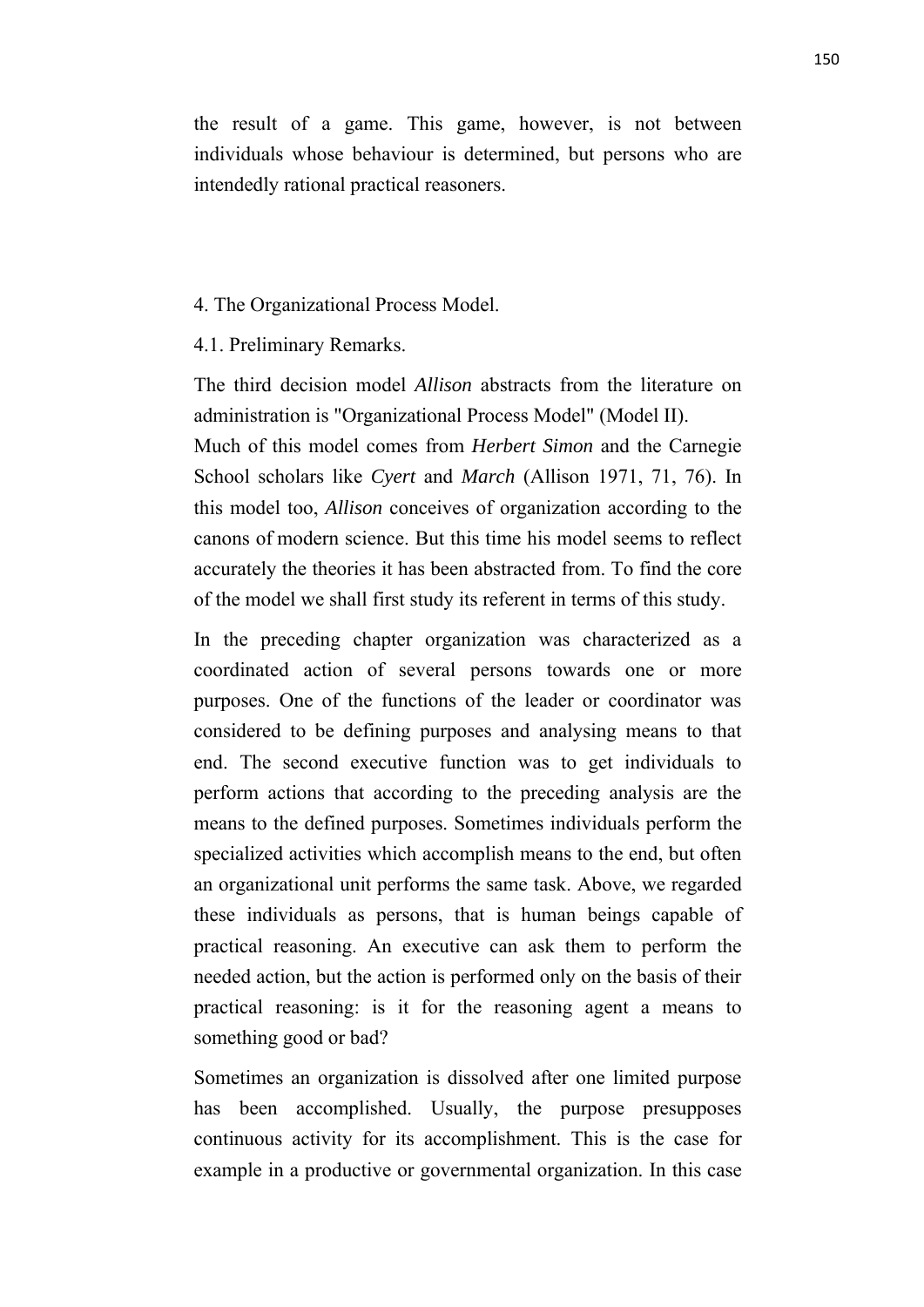the actions serving as means have to be repeated. It is intuitively clear that in most cases the person performing the action is not every time separately induced, persuaded or deterred to perform the needed action. What is involved in this transforming an individual action (arising from practical reasoning) to a repeated one? This question we have studied carefully in a philosophical context. From the point of view of this study, to act repeatedly on the basis of the same practical reasoning is to act on the basis of a principle of action.

The persons in an organization have different objectives to accomplish. These objectives together are means to the purpose(s) of the organization. In practice principles of action or rules of conduct for bringing about these objectives are expressed by "standing orders", "standard operating procedures", etc. These rules of conduct are of the form "in situation C do a" or "work in such a way that a is brought about". And this a is one of the means towards the purpose p of the organization.

If the princip1es of action of the person in an organization are stab1e, there may be a natura1 temptation to describe the behaviour of this kind of entity according to the concepts of modern science, that is by state descriptions and general laws. Actually this is what is done in the Simonian approach to organization as well as in *Allison's* abstraction from the Simonian organization studies.

## 4.2. Simon's Organization Theory

*Herbert Simon* (1957, 45) commits himself explicitly to logical positivism. The departure point of his study is, however, in a limited sense Barnardian. He considers an organization as a composition of intendedly rational decision makers specializing in the limited tasks of organizational subunits that together bring about the purpose of the organization (Simon 1957, 20-21, A1lison 1971, 71-72). *"If any 'theory' is involved, it is that decision-making is the heart of administration, and that the vocabulary of administrative theory must be derived from the logic and*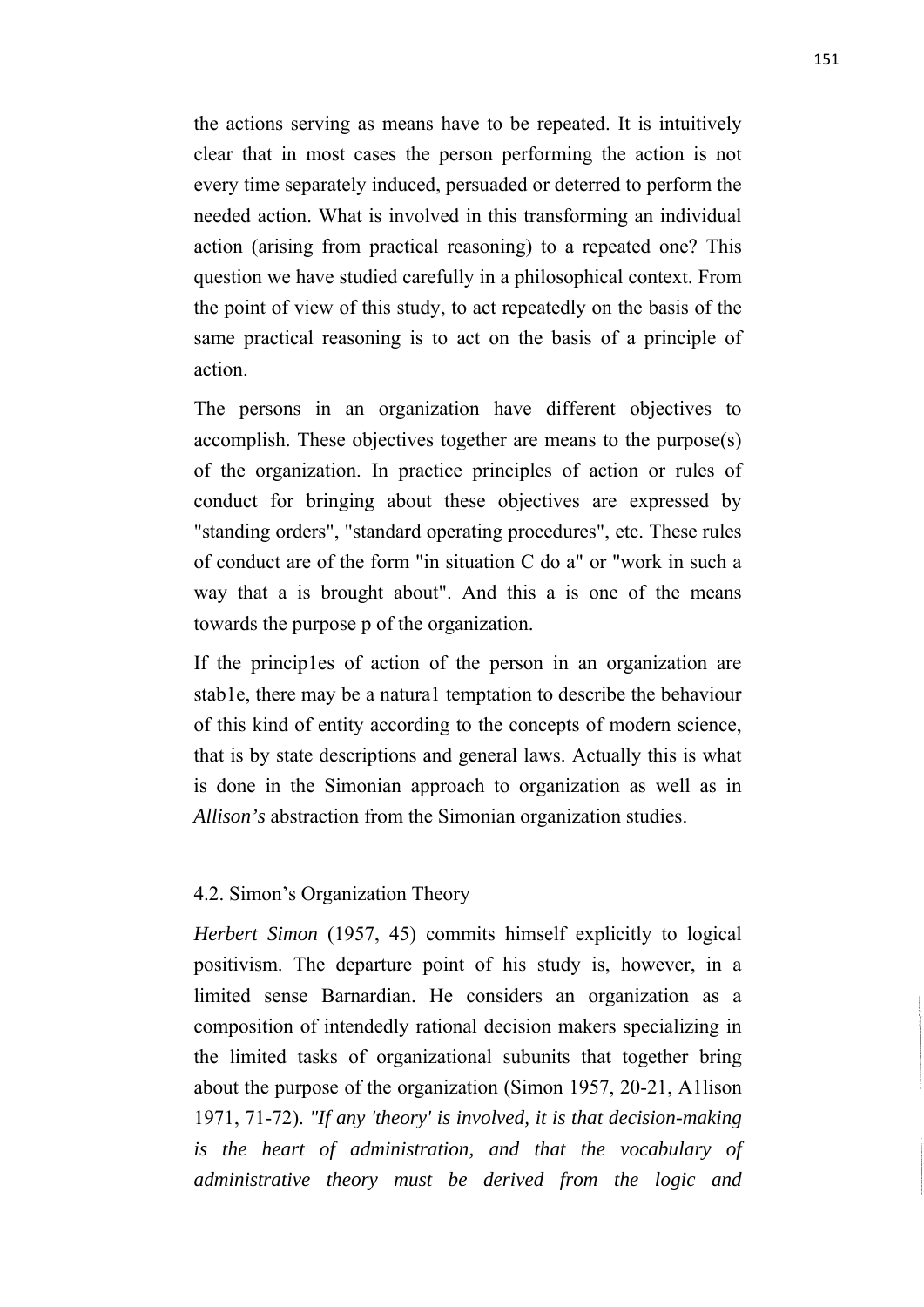*psychology of human choice"* (Simon 1957, p.xvi). From the perspective of this study *Simon's* grand mistake is that this "1ogic" and "psychology" of decision turns out to be a positivistic conception of these topics.

According to *Simon*, the focus of the study of organization must be on "the operative employee". These are people who perform the concrete actions that are means to the purpose of the organization. Insight into the organization can be gained by studying how the decisions and behaviour of such employees are influenced (Simon 1957, p. 3). According to *Barnard* this kind of influencing is one of the functions of the executive. But where *Barnard* treats operative emp1oyees as persons acting on their economy of incentives and being the final judges of authority of executive order, *Simon* treats operative employee as objects behaving according to some general laws that exist between the behaviour and its externa1 and interna1 conditions. *Simon's* (p. xviii) question is, *"what conditions do we have to create and maintain in this organization so that authority will become one of the effective instruments for getting our job done?"* "*Personality! Truly a magical slogan to charm away the problems that bur intellectual tools don't handle"* (p. xv). From the point of view of this study, by this phrase *Simon* designates his own tools or positivistic conceptions. The problematic fact that organization consists of coordinated person should not be solved by rejecting it. Rather, relevant intellectual tools should be developed. And in this task we have tried to participate in this study.

To understand *Allison's* model a broader survey of *Simon's* approach is in order. *Simon* (p. 37) tries to make *"a scientifically relevant description of an organization"*. This description designates each person in the organization by operational concepts (l) what decisions he makes, and (2) the influence to which he is subject. Operational concepts mean for *Simon* that *"their meanings must correspond to empirically observable facts or situations."* According to the established language of the philosophy of social sciences this means that these concepts must be capable of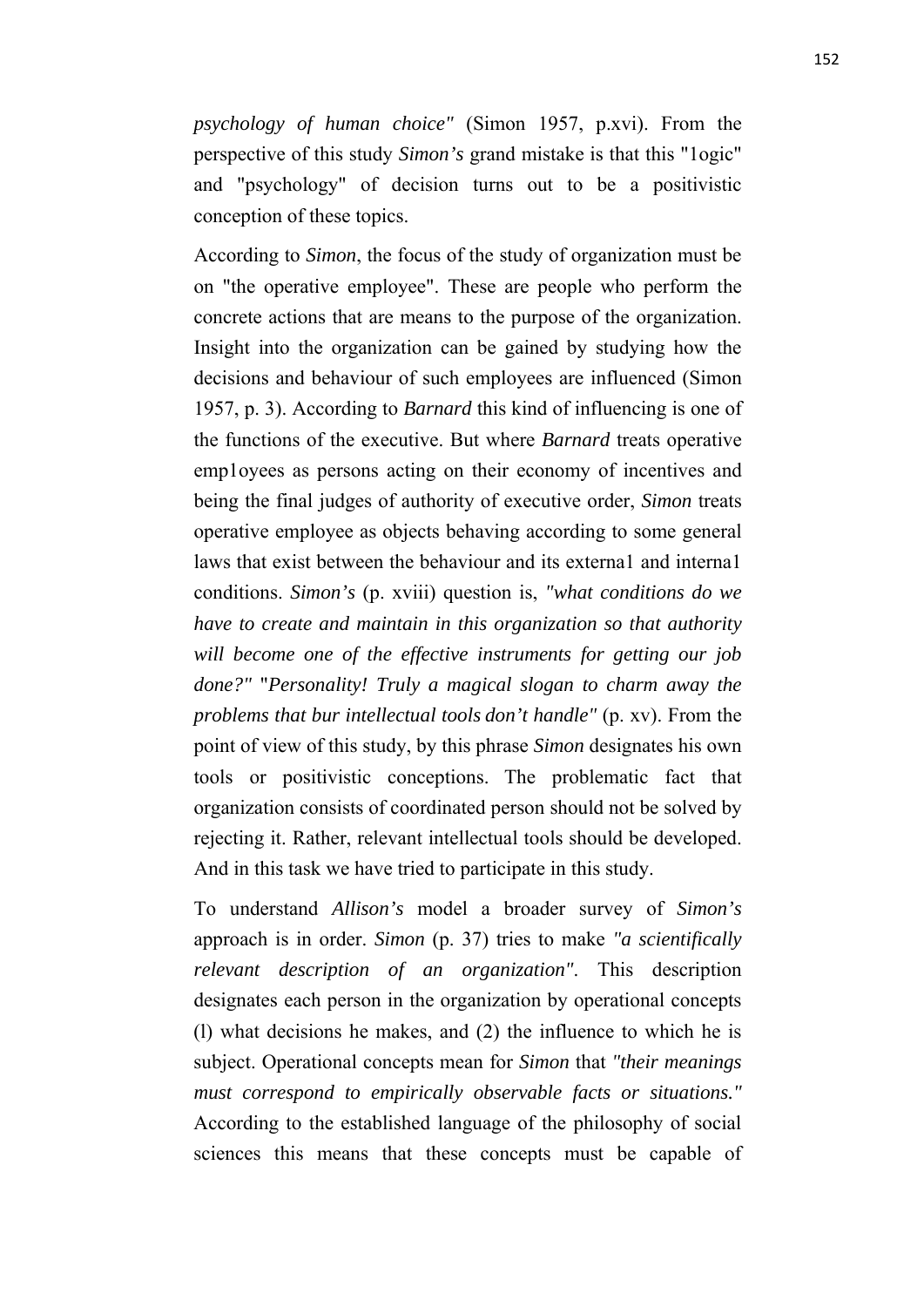verification in the way we became familiar with in the discussion of *Schlick.*

As indicated above, *Simon's* point of departure is greatly parallel with that of *Barnard* and also with ours: *"to anyone who has observed administrative organizations, or has concerned himself with their theory, it seems obvious enough that human behaviour in organizations is, if not wholly rational, at least in good part intendedly so. Much behaviour in organizations is, or seems to be, task oriented - and sometimes efficacious in attaining its goals"* (Simon 1957, p. xxiii). *Simon's* great point is that human behaviour is *"intendedly rational, but only limitedly so,..."* (p. xxiv). The reason for this he divides into three categories. First, an individual's knowledge may be incomplete. Secondly, his imagination may be insufficient to set value to the anticipated consequences of action. Thirdly, in actual behavior only *"very few of all possible alternatives ever come to mind"* (pp. 80-84). Alone an individual may lack knowledge and imagination concerning va1ues or alternatives and according to *Simon* it is the task of organization to furnish an individual with that which he lacks alone. This is done by organization to the extent that *"... organizations are fundamental, then, to the achievement of human rationality in any broad sense. The rational individual is, and must be, an organized and institutionalized individual"* (p. 102). From this kind of inflating of the human capabilities there is only a small but important step to complete the task of the "scientific" approach: *"It appears, then, that in actual behaviour, as distinguished from objectively rational behaviour, decision is initiated by stimuli which channel attention into definite directions, and that the response to the stimuli is partly reasoned, but in large part habitual"* (p. 91).

Organization furnishes an individual with knowledge and values that are needed for rational action. But how does this he1p some executive to do his job? The answer is given by specifying the concept of rationality: *"Two persons, given the same skills, the*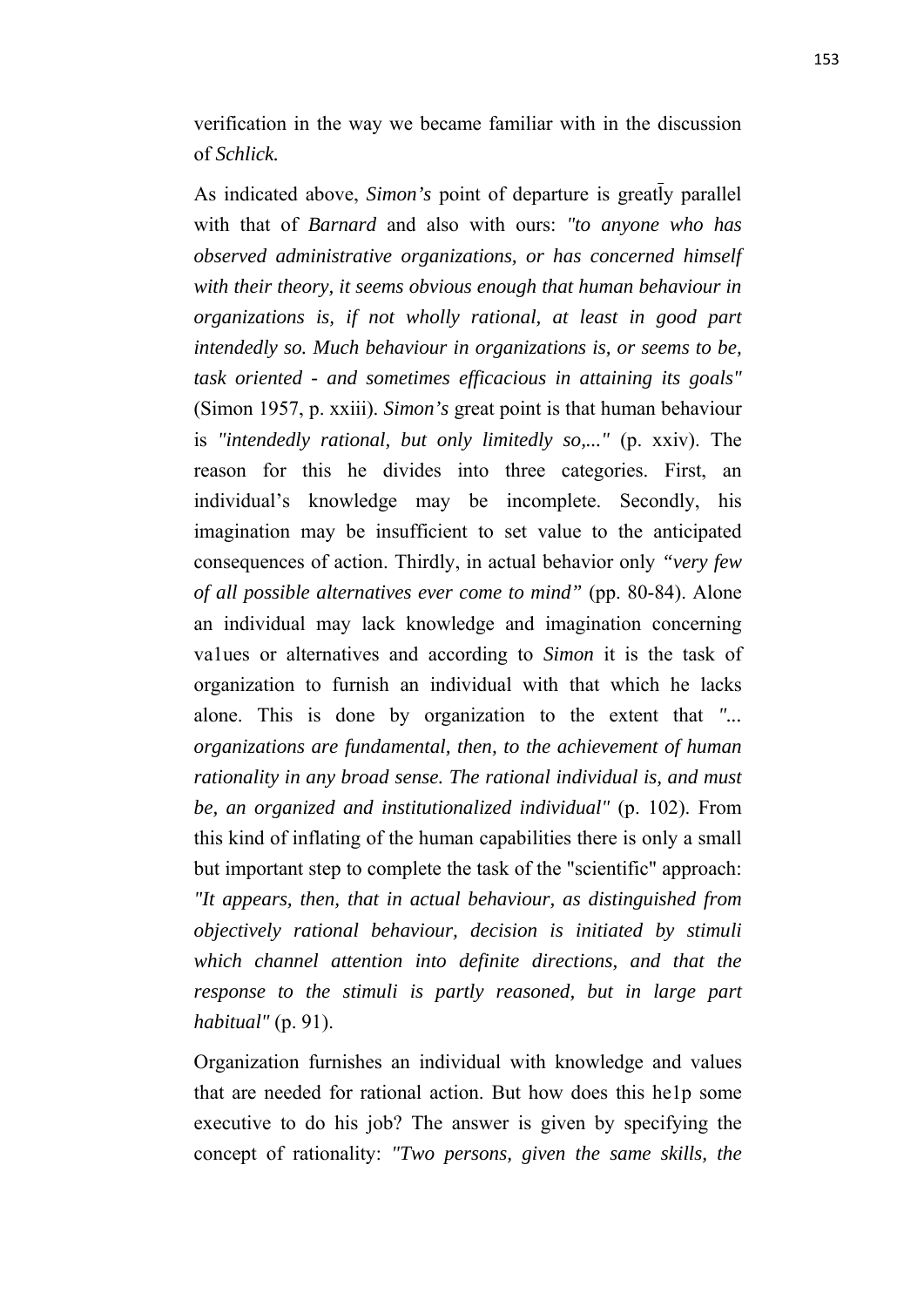*same objectives and values, the same knowledge and information, can rationally decide only upon the same course of action. Hence, administrative theory must be interested in the factors that will determine with what skills, values, and knowledge the organization member undertakes his work. These are the "limits" to rationality with which the principles of administration must deal"* (pp. 39-40).

The idea is that the decision or action is determined by certain knowledge and values, and the knowledge and values are given to the individual by organization. Hence if one studies and comes to know what knowledge and values determines what decision, one can manipulate these knowledge and value determinants so that the wanted decision as effect is brought about. *"The behaviour of a rational person can be controlled, therefore, if the value and factual premises upon which he bases his decision are specified for him.... Influence, then is exercised through control over the premises of decision"* (p. 223).

*Simon's* specified conception of rationality is exactly same as that of *Hempel*. According to *Hempel's* "Schema R" every rational agent in a situation C (including internal and external circumstances) acts in the same way (Hempel 1962, 12). This finding provides a philosophical foundation for the critique of *Simon's* conception. First, we have not very much discussed the social dimensions of constructing the concepts used in practical reasoning. It is intuitively clear that learning a language or an intellectual tradition is a matter of social communication. Throughout this study, however, we have implicitly argued that once a person has constructed a conceptual framework for himself he is capable of practical reasoning on his own.

Secondly, it is intuitively true that in decision making one often makes mistakes and deviates from practical rationality for many external and internal reasons. But to conclude from this that rationality is bounded and that the main focus of research should be on the limitations of rationality is to make a mistake. On the contrary one should concentrate on the human capacities for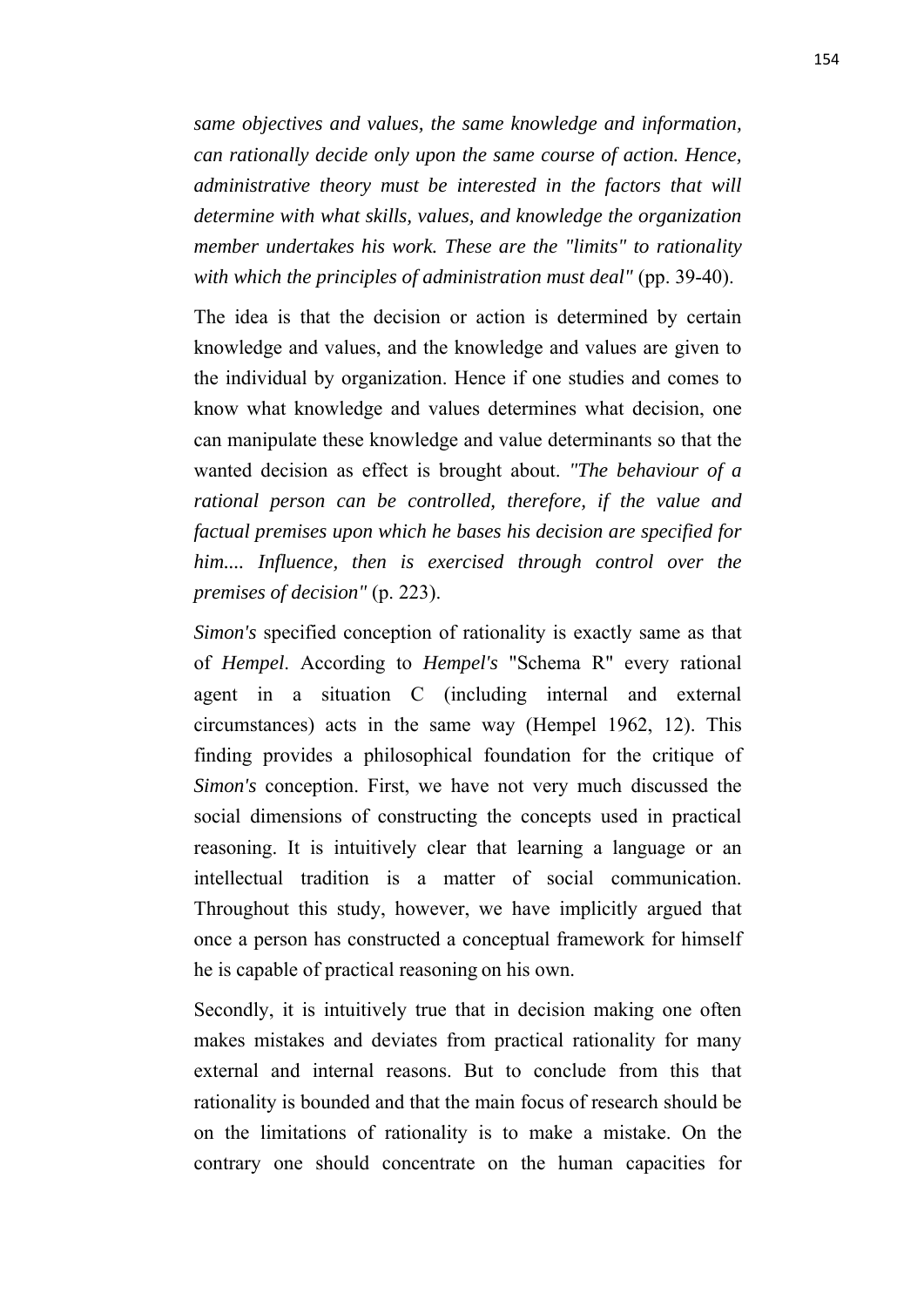practical reasoning - that is, on the possible uses of human reason for seeking and bringing about goods and for resolving problems personal as well as social. It may be the case that the hegemony of the effort to squeeze practical reasoning into the moulds of readymade scientific formulae is one reason for the weakness of the human community in resolving some of its most burning acute problems.

Thirdly, it would be presuppose a bizarre social order to think that some organization could control the information and values of its members to such an extent those additional bits of information could serve as definite stimuli to definite responses according to some general law.

Fourthly, it can even be imagined that an organization has a complete monopoly over the information its members receive. But if we suppose that the members are persons capable of practical reasoning, the control of information does not guarantee uniform decision or behaviour from two members who have acquired a similar comrr1unicatioh about facts and values. This is because in facing a new problem the constructive process of finding solution (or alternatives for action) is a process of zetesis, seeking. As far as purposes are concerned, one can construct several descriptions of what constitutes one desired good. And as to the means to the end, one can construct several alternative means because of the human capacity to construct auxiliary constructions as a part of the method of analysis. A decision using auxiliary components is unpredictable in principle 1n the same way as the solution of geometrical analysis (Hintikka and Remes, p. 44).

Fifthly, although some definite decision premises could be actualized in somebody's mind the action does not follow by logical or causal necessity. The person concerned can simply reexamine his deliberation and come to a different conclusion.

Sixthly, the concepts of natural sciences can often be used for explanation and prediction of administrative processes, but the validity of general laws does not depend on a stable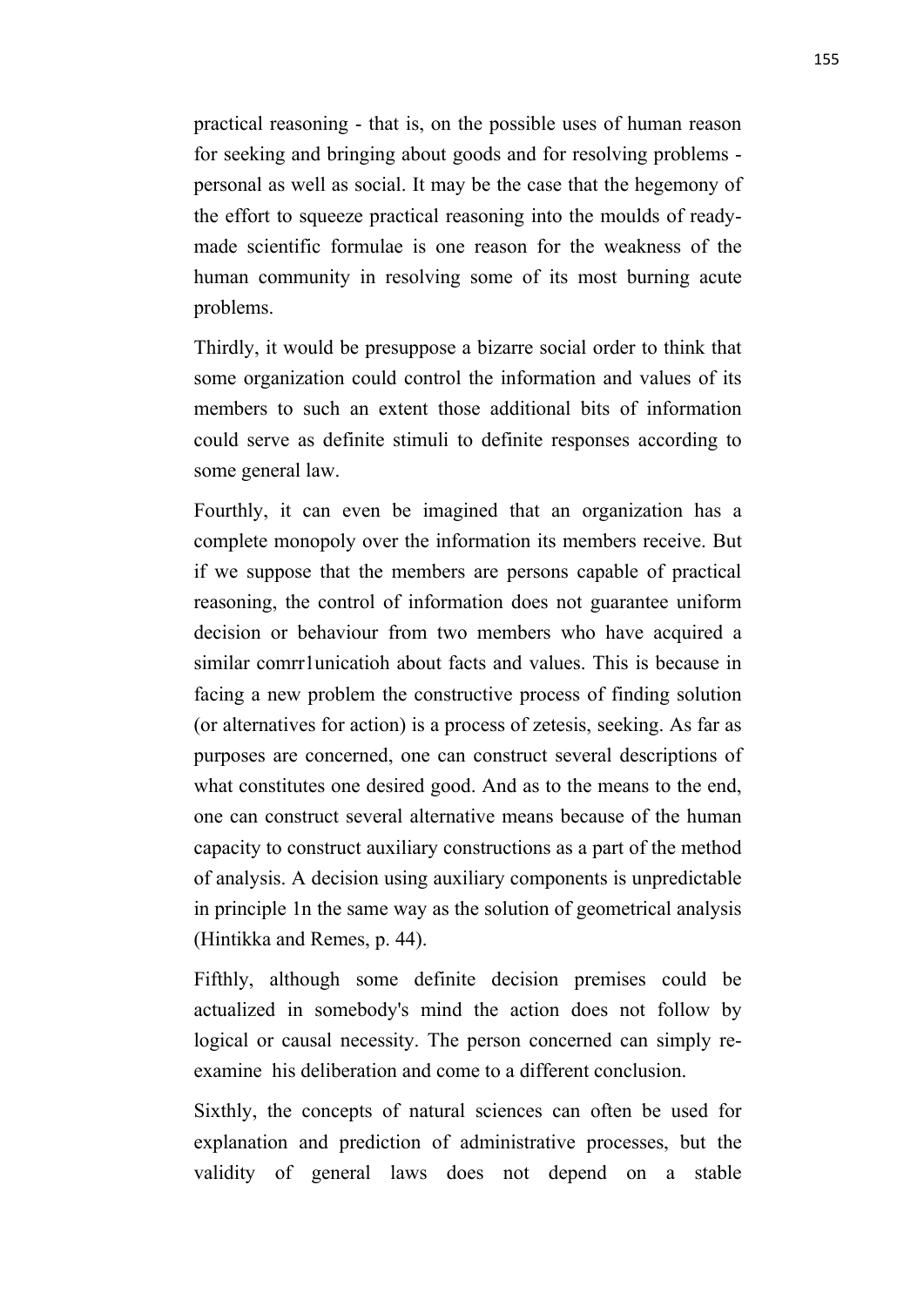correspondence with these processes. State descriptions and general laws correspond with organizational processes insofar as the principles of action in the organization are stable and bring about observable phenomena appropriate for designation by scientific concepts. If the principles of action of the persons in the organization are changed the general laws designating their expressions lose their, correspondence with reality.

#### 4.3. Remarks on Allison's Model

*Allison's* Organizational Process Model is an abstraction from several Simonian organization theories especially from *Cyert's* and *March'* s A Behavioural Theory of the Firm (1963). *"At the core of this theory are four concepts that relate variables affecting the three major categories (goals, expectations, and choice)"* (Allison 1971, 76) These concepts are "quasiresolution of conflict", "uncertainty avoidance", "prob1emistic search", and "organizational 1earning" (p. 76). Whatever the particular concepts or categories of the Simonian approach are, the basic logic remains the same: there are some states of affairs (or processes as successive states of affairs) and general laws expressing the relations between the states.

In *Allison's* (p. 7) terminology the basic unit of analysis is "governmental action as organizational output". *Allison* is pessimistic about the modern government: *"The overriding fact about large organizations is that their size prevents any single central authority from making all important decision or directing all important activities. Factored problems and fractioned power are two edges of the same sword"* (p. 80). According to his Model II direction and control of organizational activity is not possible because the relationship between leaders and organization depends on "structural variables" like the nature of the job, the information available, the system of rewards and punishments etc. (p. 86). On the whole, simpleminded predictions about how an organization will behave work best: "behaviour at  $t+1$  will be marginally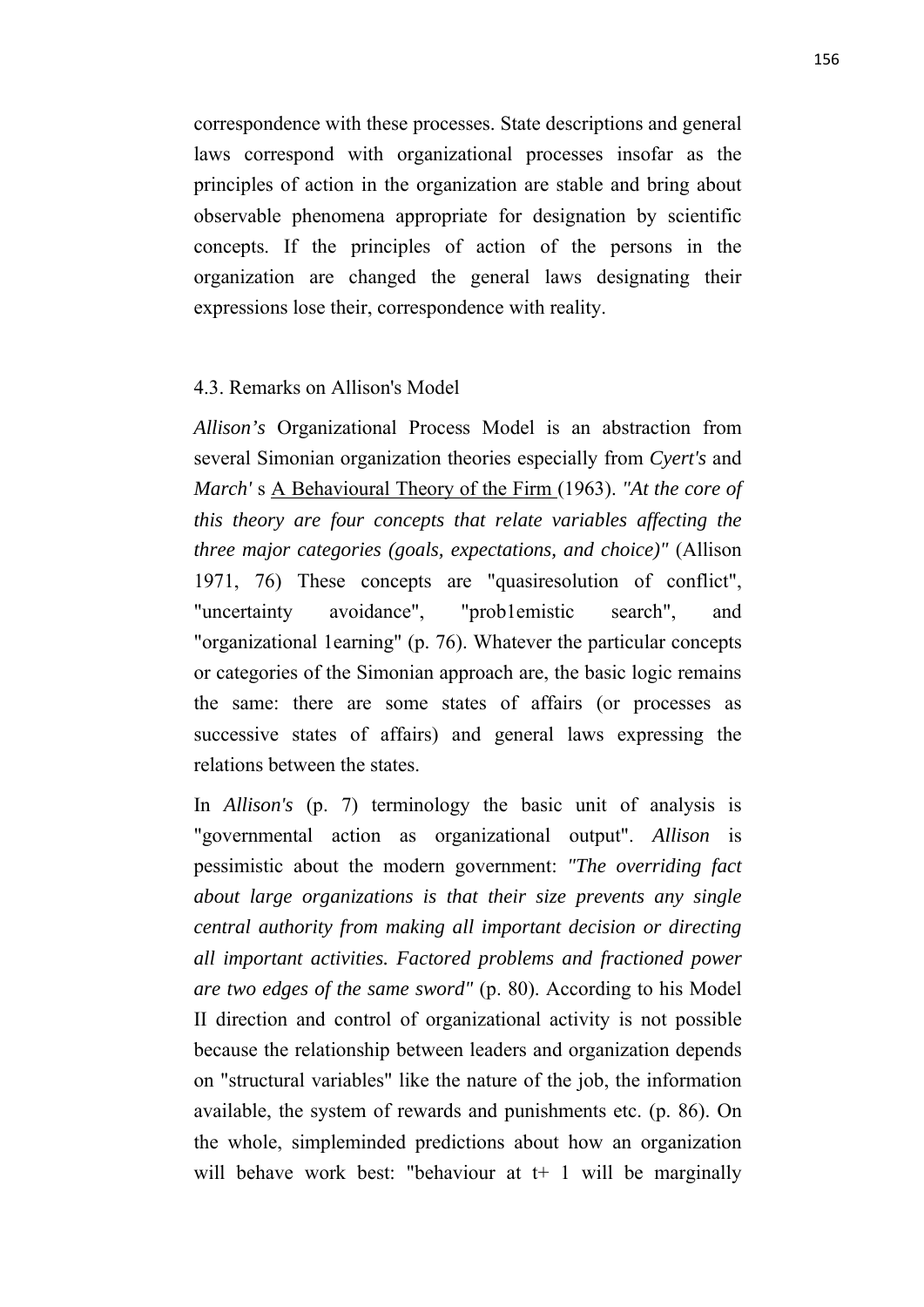different from behaviour at the present time (p. 91).

It seems to be true that the output of an organization often only slightly reflects what the leaders had been intending. And it is the case that the enthusiasm for "rational" administration like PPBS was clearly premature. But to lose one s hope of human rationality is also premature.

Human capacities to use reason for human and social purposes are limited. But a correct conception of both these capacities and limitations should help in using reason for bringing about personal and social goods. So far we have studied mainly capacities and external limitations of practically rational decision making. The final complication to the discussion is offered in *John D. Steinbruner's* study of the cognitive limitations of human beings in rational decision making.

## 4.4. Steinbruner's Cybernetic Theory of Decision

The basic idea of Steinbruner's cybernetic decision theory is that the conceptual framework of cybernetics to a great extent describes bureaucratic behaviour. Without any commitment to any cybernetic philosophies this view seems to be true.

A simple example of a cybernetic system is the electric cooker with a thermostatic temperature control. The heat of the cooker is supposed to stay between certain limits. If the heat falls below the limit, the heating mechanism is switched on. If the heat goes over the limit, the heating mechanism is switched off. In a way the operation of the heating mechanism is a "cause" and the heating of the cooker is an "effect". *"That we are dealing with…. (in cybernetics, remark RV) is an effect that reacts on the cause that produced it, that is, feedback."* (Boulanger 1969, 4).

The father of cybernetics, *Norbert Wiener*, coined the new word from the Greek cabernets, the steersman of the ship (Boulanger 1969, 4). His great idea was the analogy between a machine bringing about some intended purpose and the behaviour of a goal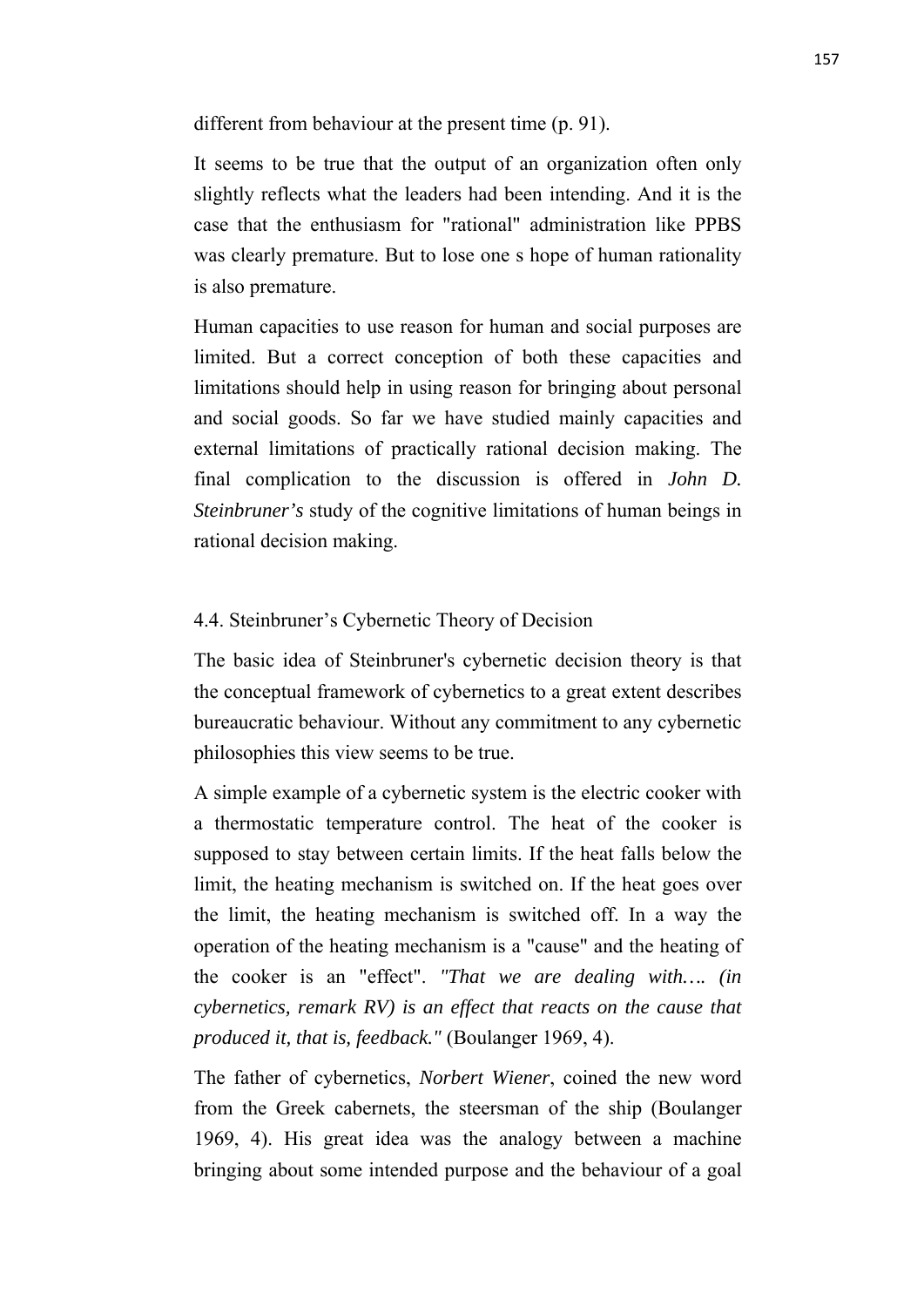seeking animals. *"Once the analogy was accepted it was tempting to propose - as Wiener did - that all purposeful behaviour whether of living or of inert matter, should be studied within the same framework"* (p. 4). *Steinbrenner's* point is that this analogy is particularly fruitful in studying bureaucratic behaviour.

In this study we have already implicitly answered where the analogy between a cybernetic mechanism and bureaucratic behaviour comes from. The cooker is a good examp1e. In a modern kitchen one uses the electric cooker operating with the feedback mechanism as described above. But

let us consider an old-fashioned big kitchen of, say, a court.

The purpose of this kitchen is to make food for the courtiers. The kitchen consists of twenty or thirty individuals coordinated or organized to bring about the purpose. This means that each of the individuals has his own objective that is one of the means to the final purpose. One can imagine that to one of kitchen boys, the master cook gives the task: "keep the temperature of the cooker between this and that limit". This is a principle of action and the kitchen boy may work according to it. He may watch the temperature of the cooker and regulate its place on the fire on the basis of his observations or "feedback" he gets from the cooker. Seen from a certain point of view one can say that the kitchen boy 1n the kitchen organization and the electric cooker behave according to the same principle.

*Steinbruner's* main works of reference in organization theory are those by *Simon, Cyert* and *March* and *Allison's* Mode1 II (Steinbruner 1974, 71-78). As repeatedly said, these theories focus on the behaviour of established organizational units working for their limited objective that is a means to the whole purpose of the organization. Each of these subunits in an organization has its objective expressed by "standing orders" or "standard operating procedures" (SOP) etc. Just as kitchen boy in our examp1e makes his decisions on the basis of his standing order so does, in general, any organizational unit. *"In their (Cyert and March, remark RV)*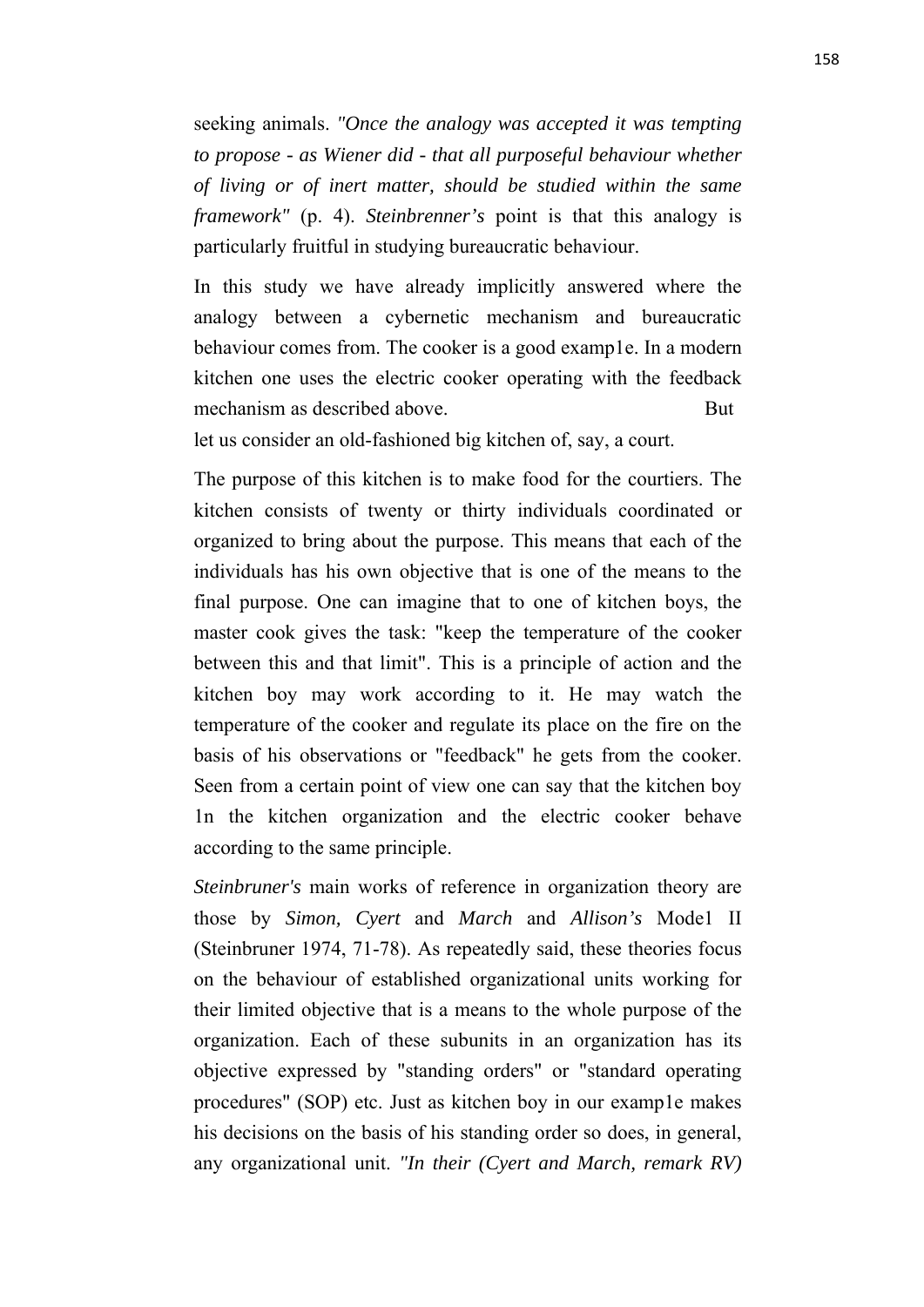*formu1ation, the decision process for each subunit proceeds as described by the cybernetic paradigm"* (p. 73).

*Steinbruner's* (p. 64) strong point is that - in spite of the limitations of the cybernetic paradigm - a bureaucratic unit or a bureaucrat often really behaves like a mechanical cybernetic machine. According to the cybernetic theorist, a bureaucratic decision maker does not make any va1ue calculations; he just takes the objective as given and tries to accomplish it. Neither does a decision maker bring a maximal amount of information to bear or make sophisticated calculations. On the contrary, the cybernetic or bureaucratic decision maker screens out "information which the established set of responses is not programmed to accept". Hence many factors that do in fact affect the outcomes have no effect in cybernetic decision processes (p. 57).

The formalism of the cybernetic decision paradigm has its bearing on an organizational situation. When facing a new problematic situation a cybernetic decision maker does not seek new alternatives but the search process is limited by the existence of response repertories (pp. 74-75). This fact is related to the power of organizational routines that are resistant to change even under the most compelling circumstances. Once established, organizational routines are not readily changed, and under pressing circumstances only incremental change can take place (pp. 78, 80).

In Steinbruner's description of a cybernetic decision maker one can recognize the Bureaucrat one meets in a post office or university or any other administration. It must be stressed, however, that from the point of view of this study Steinbruner's cybernetic paradigm is a qualification of what has already been said. As he says, constructing and receiving principles of action or organizational routines fall outside the paradigm (pp. 70-71). It is true that, once established, the organizational behaviour often is relatively stable. And this fact makes it possible to use a cybernetic paradigm as well as "canons of natural science" for the interpretation of organizational behaviour. This does not, however, change the fact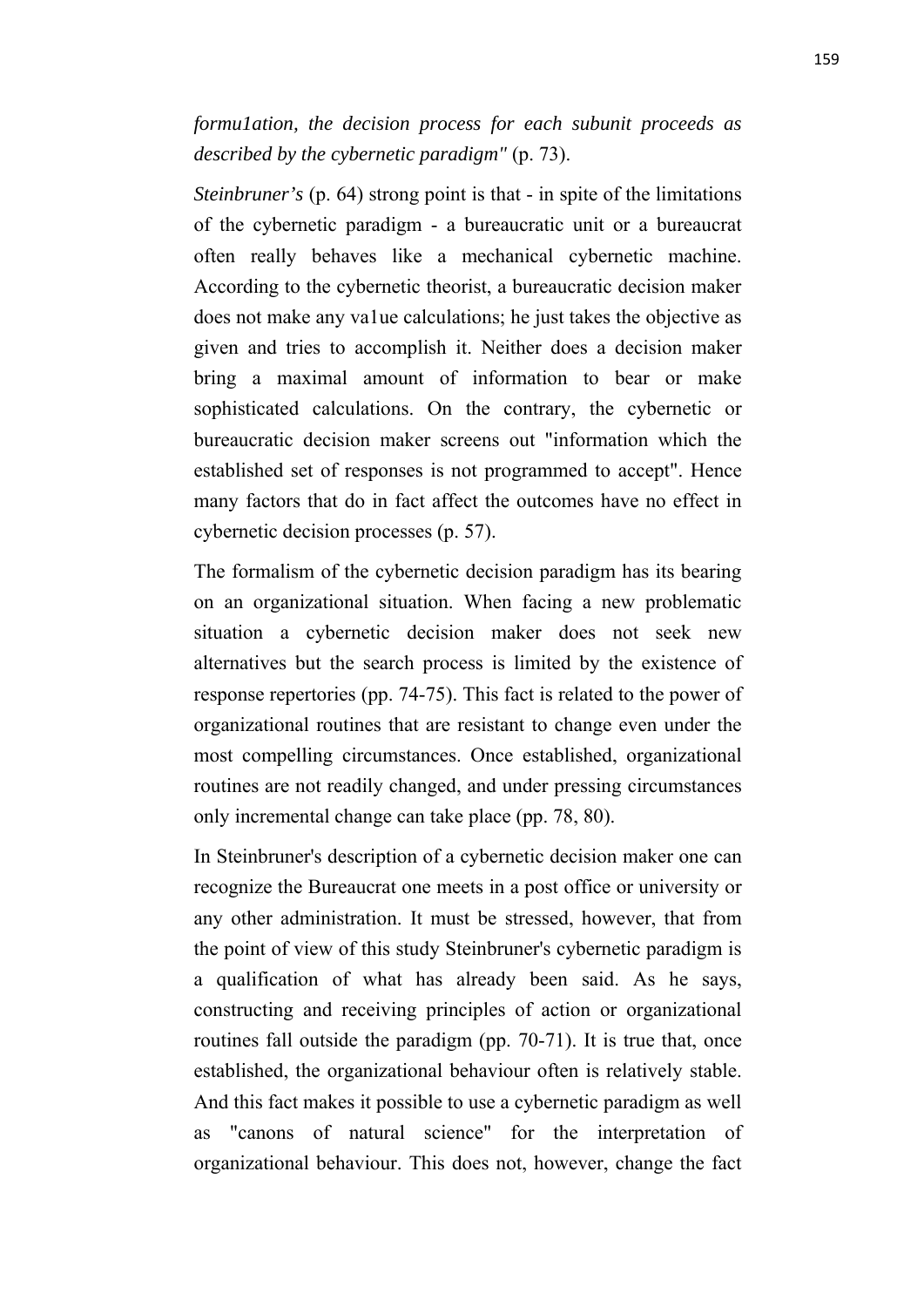that the people performing the tasks of the organization are practical reasoners who have constructed for themselves the principle of action to behave according to it to gain something they regard as good for themselves. The organizational routines are stable and standing orders are followed so long as the people involved believe that the routines or orders bring for themselves more good than any alternative they can conceptualize. The origin of the strength of a belief *Steinbruner* studies in his cognitive decision theory.

## 4.5. Steinbruner's Cognitive Decision Theory

Steinbruner develops the cybernetic paradigm into a cognitive paradigm in order to explain how the constructive process of decision making takes place. Basically the approach is to supplement the cybernetic paradigm with results of cognitive psychology.

According to *Steinbruner,* the four characteristics of the human mind are inferential memory, search for consistency, capacity to contact its environment, and principles of economy: simplicity and stability (pp. 95-103). What is meant by each of these principles becomes clear when one studies how they work in resolving complex decision problems.

The first aspect of a complex decision was defined as being when two or more values are affected by the decision (p. 16). During this study we have considered several aspects of this problem. What does cognitive psychology say about it? According to the basic principles of the human mind, humans seek for consistency, simplicity and stability. In the situation of conflicting va1ues, *"Decision makers by this 1ogic can be expected primair1y to deny the tradeoff relationship in their minds and to assume that they are pursuing separate va1ues simultaneously and independently. Some decision makers will actually reverse the relationship and see the two objectives as mutually supportive"* (p. 106). This conception *Steinbruner* calls assumption of value separation (p. 108). He sees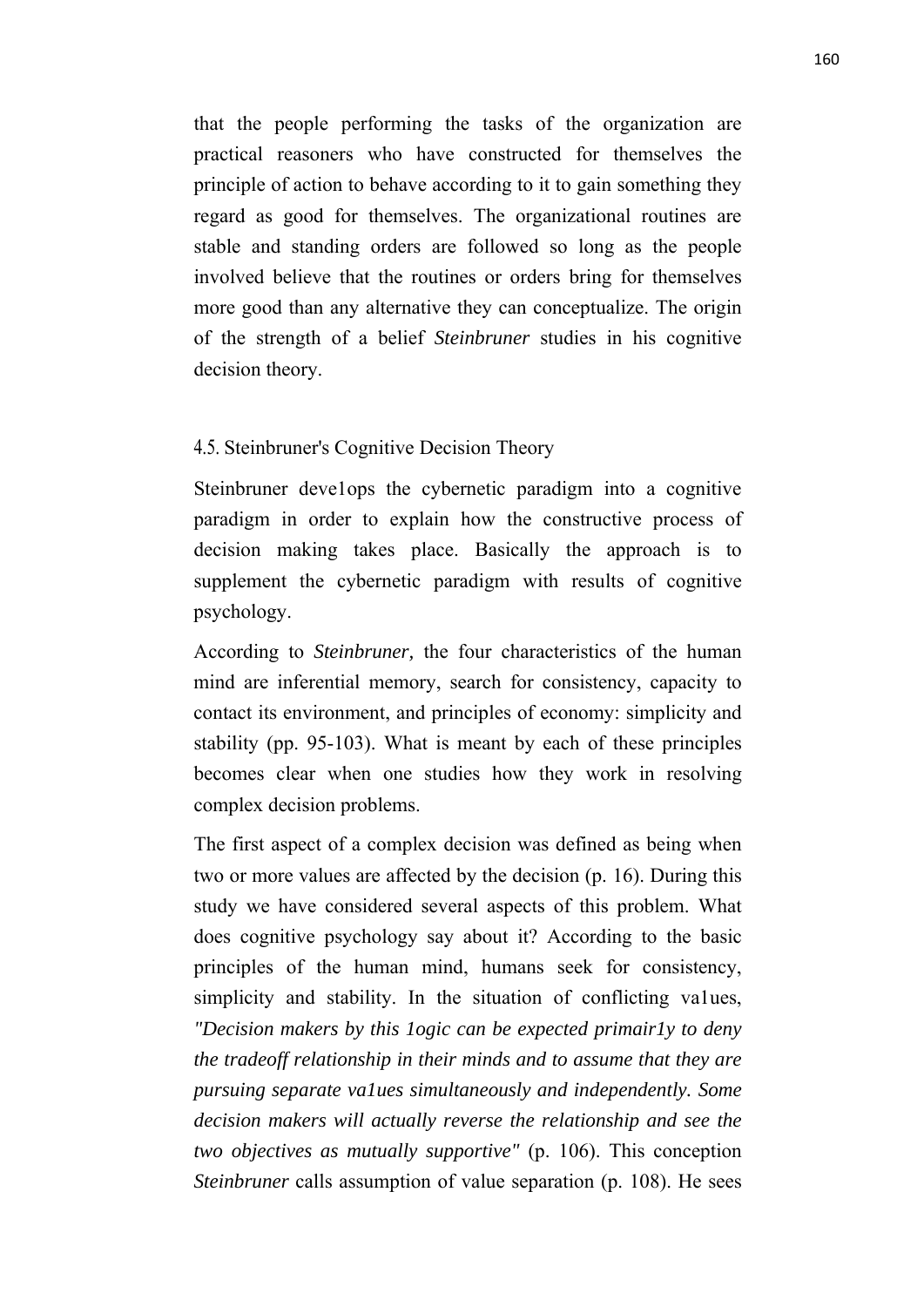in the history of the nuclear sharing policy of the U.S. an event of value separation instead of integration. The various organizational units of the U.S. government pushed forward their conceptions of the good of the country. But although these goods clearly conflicted with each other, no value integrating pattern emerged. The goods were pushed forward until the damage occurred at Nassau.

The second aspect of a complex decision problem was structural uncertainty in the environment of the decision maker. According to cognitive psychology the fundamental principles of human mind are also at work here. The decision maker seeks consistency and economy of mind. If the environment does not appear certain enough, structure is imposed on it by categoria1 inferences. *"The mind constant1ystruggles to impose clear, coherent meaning on events, uses categorical rather than probabilistic judgments in doing so, and thus expects to anticipate outcomes exactly ..."* (p. 112).

According to cognitive psychology there are several mechanisms for the subjective resolution of uncertainty. The principle of reinforcement says that the strength of a belief is a function of its age and of the number of times its use has been followed by reward (pp. 113-114). An inconsistency-management mechanism works with loose ideas: inaccurate analogies, a restricted time frame in thinking, economy or laziness about new efforts, and negative images (pp. 113-121). The third way to resolve subjective uncertainty is to rely on small-group communication (pp. 121-122).

On the whole *Steinbruner* concludes that cognitive psychology by no means affirms that a human mind in decision making under complexity works according to the Analytic Paradigm of decision making. *"Rather, it (the human mind, remark RV) imposes an image and works to preserve that image. A single course of events is projected; evidence for alternative outcomes is manipulated to preserve the expectations"* (p. 123). In *Steinbrenner's* cognitive decision theory one can also recognize one's own everyday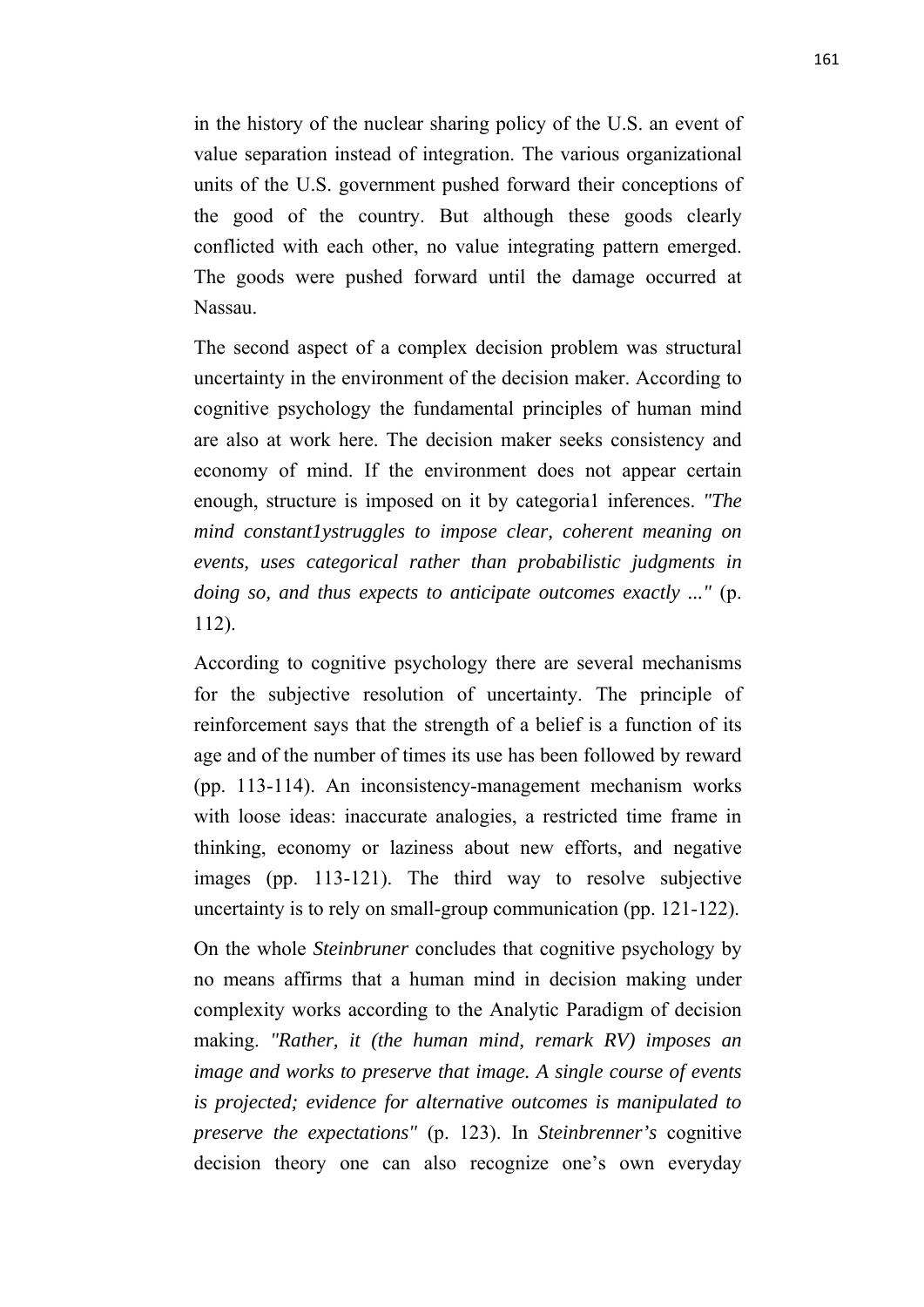experience in personal and organizational life. In several actual instances it appears to be intuitively true. What is the relationship between *Steinbrenner's* theory and our theory of practical decision making?

In our discussion of *Simon* it was discovered that in one important respect *Simon's* view is compatible with the view of this study: human behaviour in organizations is, if not wholly rational, at least in good part intendedly so. It is in the constitution of human beings that they try to use their reason to acquire something which they regard as good. *Simon* continued that although human behaviour is intendedly rational it is only limitedly so. According to him the limitations of rationality are so strong that to be rational a human being depends on and is conditioned by organization. This far we do not agree with *Simon* but argue that there is an autonomous area in a human being capable of rational practical reasoning.

In a way it can be said that in this dissertation we have studied the capacities of human beings for practical rationality or practical reasoning. *Simon* studies the external limitations of rational behaviour. Now *Steinbruner* reduces the area of practical rationality still further. You could say that he studies the internal limitations of human beings for practical rationality or for practical wisdom. *Simon's* and *Steinbruner's* indisputable findings are related to each other but do not cover the whole terrain. What remains uncovered is the terrain that has been the ground of this study: the human capacity to use reason for acquiring something good; that is, the human capacity for rational practical reasoning.

As subjects of study, *Simon's*, *Steinbrenner's* and our foci of interest are not incompatible. Both the capacities and the limitations of human practical reasoning are worth knowing. In the light of normative use of Model PDM and practical rationality to study the potential limits of rationality is to study how the reasoning capacities can be used to cross them.

It was argued above that Model PDM has also an explanatory use: it explains the practical action the more the more the action is based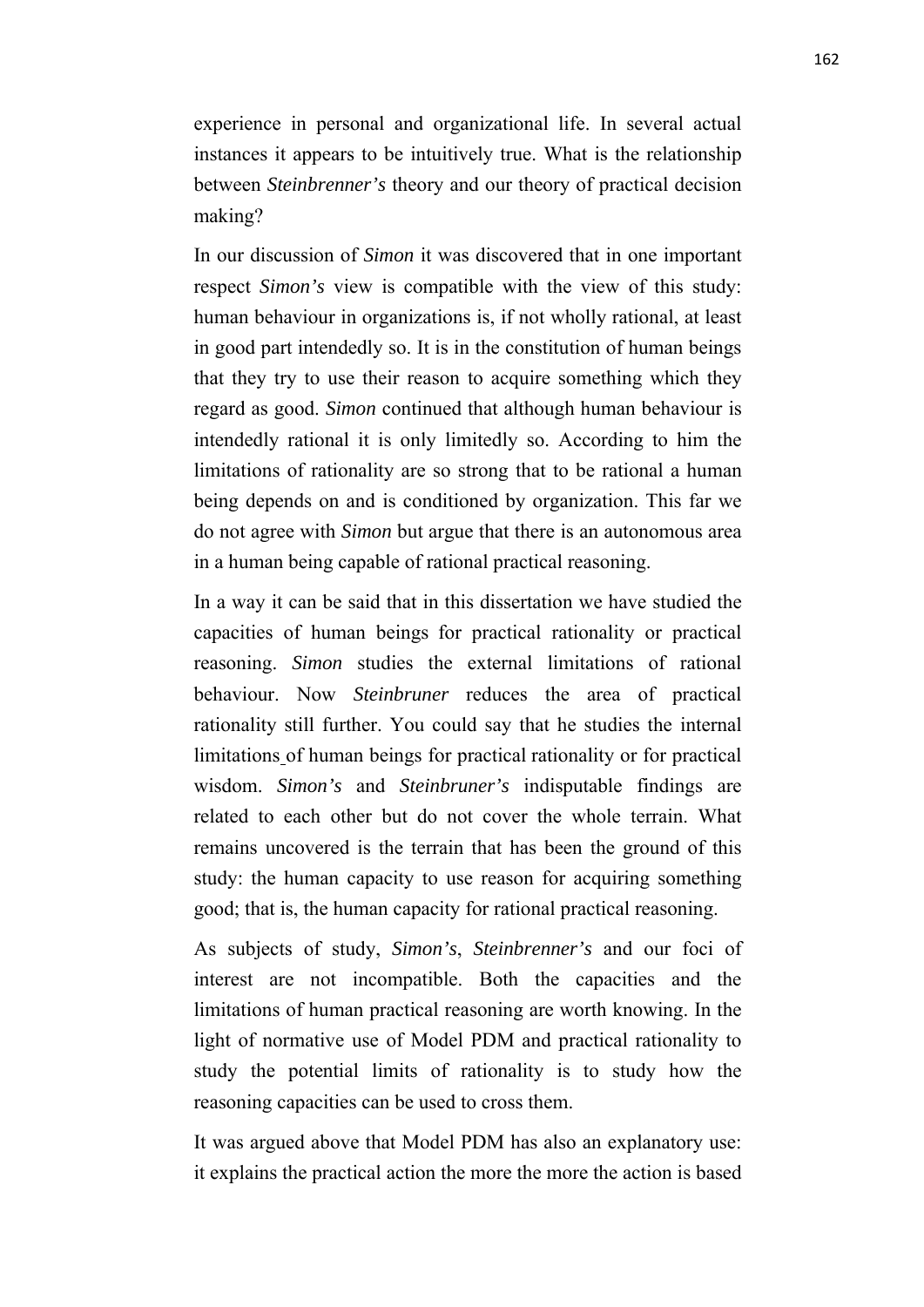on practical rationality. During the preceding discussion, however, we have taken the internal and external limitations of rationality as a matter of fact. Hence a comprehensive explanatory theory of decision making should take into account the human capacity for practical rationality and its internal and external limitations varying between individuals and over a period of time.

## 5. Charles Christenson's Philosophical Study of Management

In the very beginning of this study it was suggested that there have been - so far separately - remarkably parallel discussions, in the philosophy of the social sciences and in the study of government, on the same problem - human deliberation for practical action. However, philosophical studies of administration and administrative theories are not completely new approaches. From the point of view of this study *Charles Christenson's* work at the Harvard Business School is of great interest.

In an early study *Christenson* criticized the organization theories trying to adapt the traditional physical world view to the study of administration: *"Experience has shown that only confusion and controversy result from the attempt to understand and explain such world (including rational actors, remark RV) starting from the traditiona1 concept of natural laws as "determining" behaviour."* (Christenson, March 1973, 1). For this world view Christenson (p. 2) wants to substitute *"the world of twentieth-century physics: "the world of possibilities limited by natural 1aw".*

After going into various theories of empirical science, Christenson comes to a conclusion that is parallel to the argument of this dissertation. "Objective" science carries along with it some tacit assumptions about the observers and the language of science. *"These assumptions are not only often untested but they are, I think, virtually untestable at least in an 'objective' sense"* (p. 21). His thinking on this finding is also close to the argument of this study. In spite of the assumptions of objective science it is possible to study a human subject by the concepts of the natural sciences,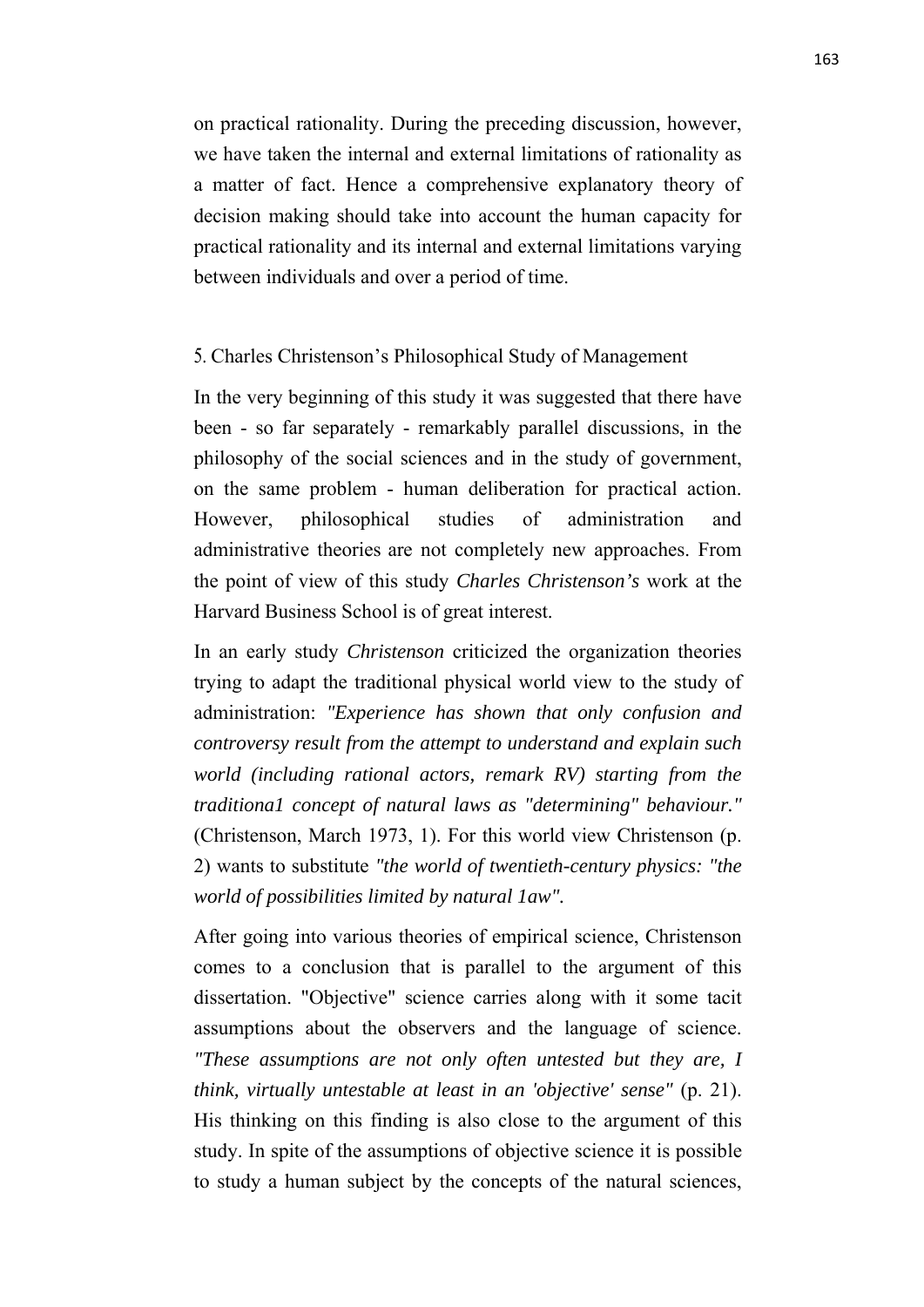provided that one is conscious of the limitations of these concepts. *"Such a theory (of natural science) cannot prove the nonexistence of phenomena which are not objectively observable…."* (p. 22). To cover the objective1y unobservab1e phenomena Christenson (p. 25) argues for the need of complementary theories*".... that are essential for clarity in the human sciences".*

The study of organization is study of human beings. *Christenson* sees the limitations of the deteterministic model of natural sciences and demands that complementary conceptions should be used. One such complementary model he finds in *Barnard's* organization theory. But it then appears that he interprets this comp1ementary theory through his conception of "twentieth-century physics"; the world as a world of possibilities limited by natural law. *Christenson* (p. 42) quotes *Barnard* in that *"What actually may be done by one person to establish satisfactory re1ationships with another person, ... may be approached either by the attempt to narrow the 1imitations of second person's choice or to expand the opportunities of his choice".* This view argues of behalf of "escape from determinism" and against "over adapted" deterministic models in the study or design of organizations (pp. 43-45).

In the perspective of this dissertation Christenson's study goes in the right direction. It criticizes the deterministic model. And, according to our argument, if useful, the analogies from natural sciences are allowed in the study of human organization, provided that their limitations are recognized. It is enlightening to see human organization as a world of possibilities limited by natural law, but this does not reach the core of the topic nor the essence of *Barnard's* theory. This core or essence we have regarded in this study as being humans as practical reasoners living in this world of possibilities.

In another study *Christenson* also makes an attack on naive empiricism in organization study (Christenson, October 1973). In this study he interprets organizations and also Barnard s theory on the basis of *"the proposition that all open systems, including social*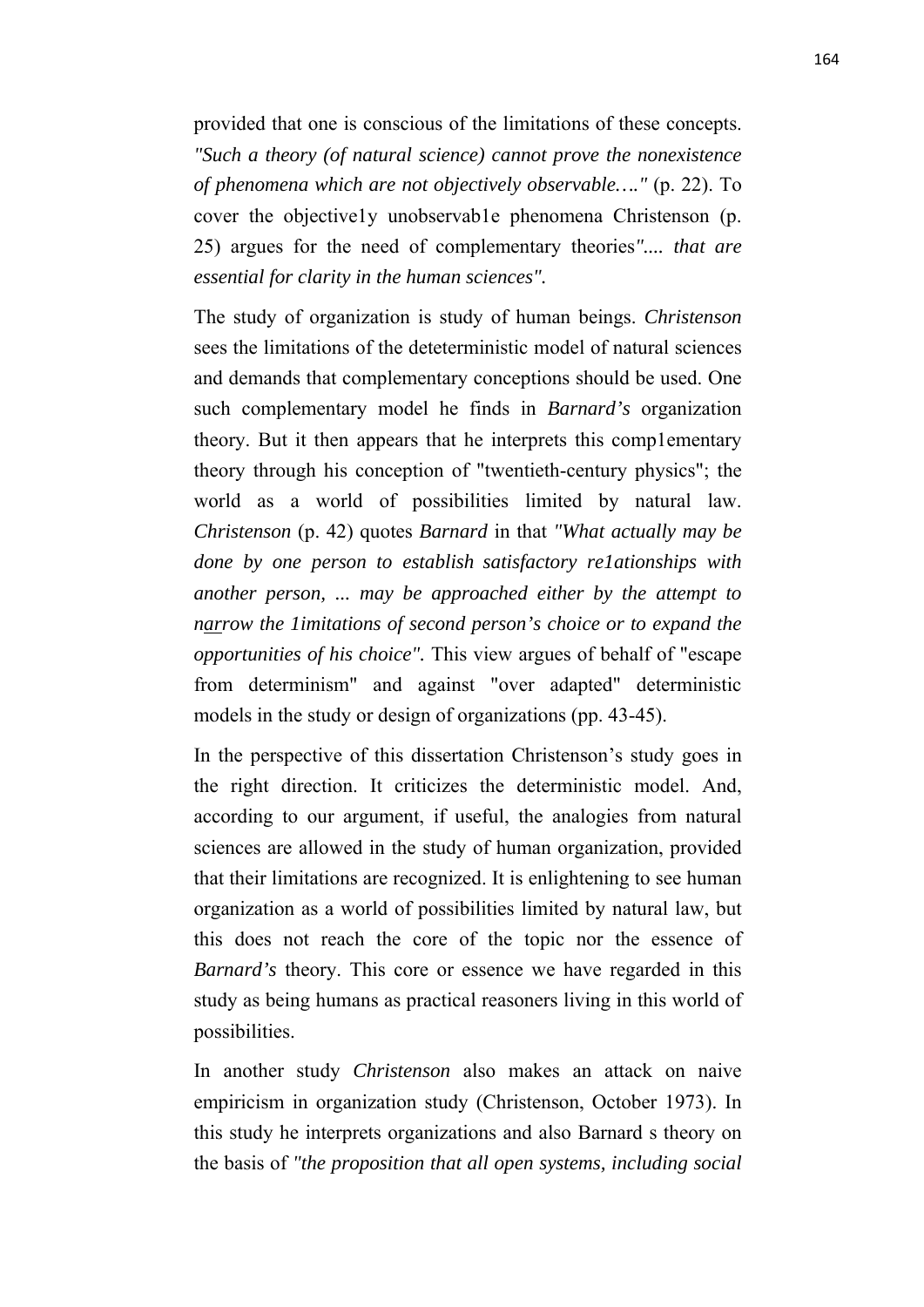*organizations, are subject to the physical 1aws of thermodynamic systems"* (p. 12). Here we do not follow through all the argument but only record the conc1usion: *"the applied social sciences are completely out of balance"* (p. 47).

According to *Christenson* the applied social sciences, like the study of administration, have created huge amounts of complex and differentiated theories. *"Research emphasis is placed on more and more refined methods of recording 'facts'"* (p. 47). The reason for this has been *"the absence of a common frame of reference"* (p. 47). It is the suggestion of this dissertation that the Model of practica1 decision making (PDM) does point in the direction where this frame of reference can be found.

*Christenson* comes closest to the theme of this dissertation in his most recent study (Christenson 1976). A common point of departure for Christenson and this dissertation is the conception of the method of the early scientists. For examp1e, Newton s method was nothing like

induction where a general hypothesis is derived from particular instances. *"On the contrary... He (Newton) argued that his Laws of Motion ("rationa1 mechanics" arrived at from geometry, remark RV) constituted an a priori framework for measurement and that given this framework, his Law of Universal Gravitation was obtained by deduction, not by induction"* (p. 10). *Christenson* does not discuss the construction of the conceptual framework for measurement. He does however stress the harmful fact that in the behavioural sciences there still exists a widespread belief that hypothesis in science is *"obtained by an inductive method from observational data, following which deductive reasoning can take over"* (p. 11).

In the context of our discussion of *Schlick* we found how a logical positivist argued that the conceptual framework of natural science is the only acceptable framework in acquiring knowledge proper*. Schlick* even defined reality in such a way that it corresponds to the rigorous and exact concepts of science. This was done by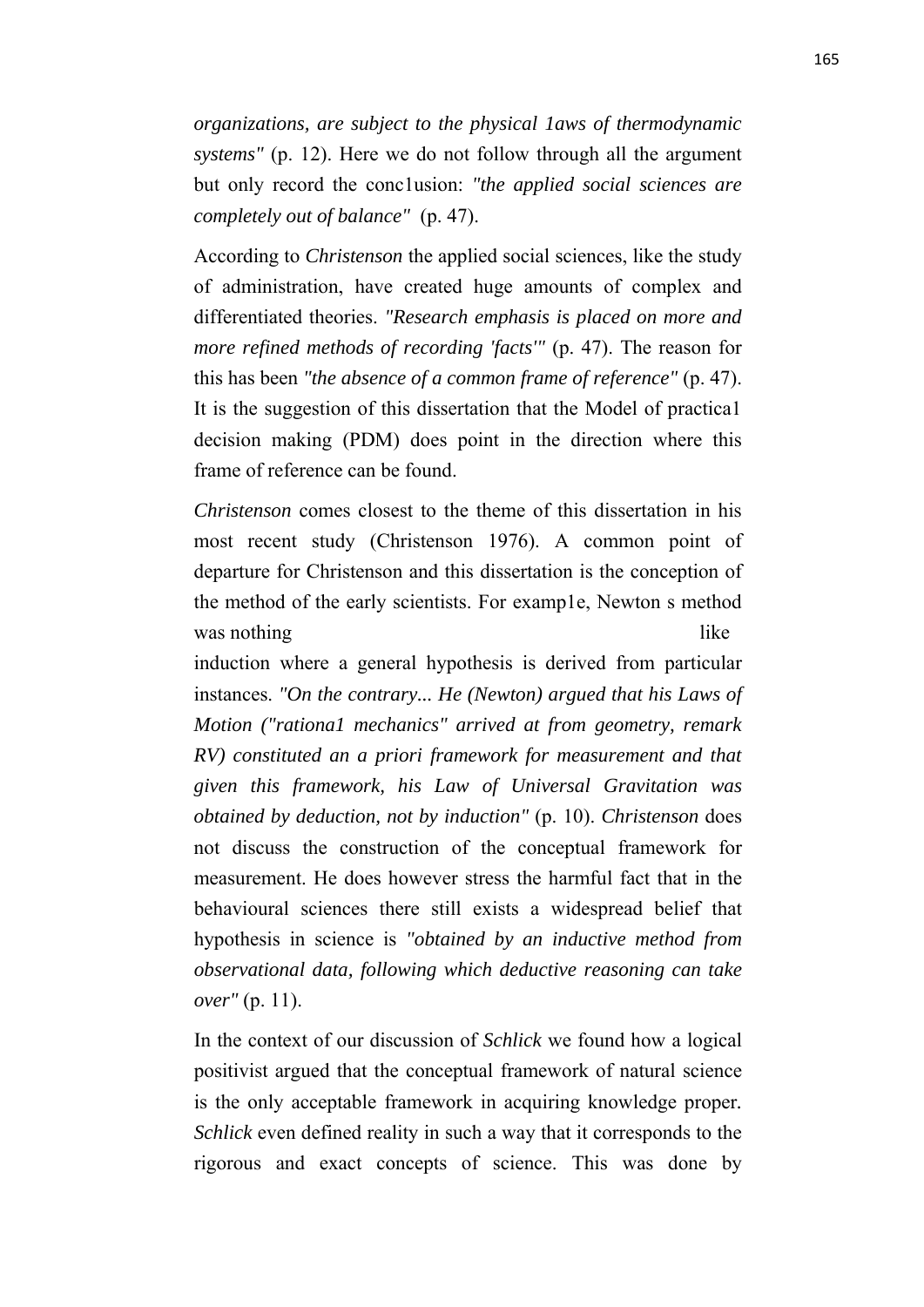eliminating from "every day experience" all but objects in the objective continuum of time and space.

In this study we have argued against *Schlick's* conception. In Popperian spirit *Christenson* (p. 13) says the same*:"There is abso1utely no basis a priori for concluding that the physica1 universe or any part of it is a Newtonian mechanica1 system... These formally defined systems are free constructions of thought..."* From this argument it is only a short step to what we have in this study said about the analytic decision paradigm.

In discussing why mathematical decision models are not used by practical decision makers, Christenson answers: *"The possibility that the mathematical constructs of the model builders, being free creations of thought, may not correspond to the reality faced by the practitioners is often overlooked"* (p. 23). The situation is not easier in the area of behavioural studies of organization. Christenson quotes *Lorsch'* view of *"the Babel of concepts and theories" which is confusing for the practitioners"* (p. 24). *Christenson* (p. 23) says that " ... a period of self-questioning has begun ..." in the scientific study of management.

Christenson (p. 24) suggests that there is a common element in the difficulties in the mathematical and behavioural approaches to the study of management. *"The common element is a failure to appreciate the degree to which the development of a science depends upon the prior development of an articulated practical art, that is, a skill which has found verbal expression in an informal language which practitioners have found useful in communicating about the exercise of their skill*".

*Christenson* argues that the scientist should participate in the practice of management *"…. to become a practitioner, at least vicariously…. and to assist in the articulation of the practitioner's skill"* (pp. 25-26). As such this could also be a methodological conclusion to this dissertation. However, where we do not follow *Christenson* is in his concept of the practice of the practitioners. Practice is for *Christenson* (p. 26) *"the trial-and-error process of*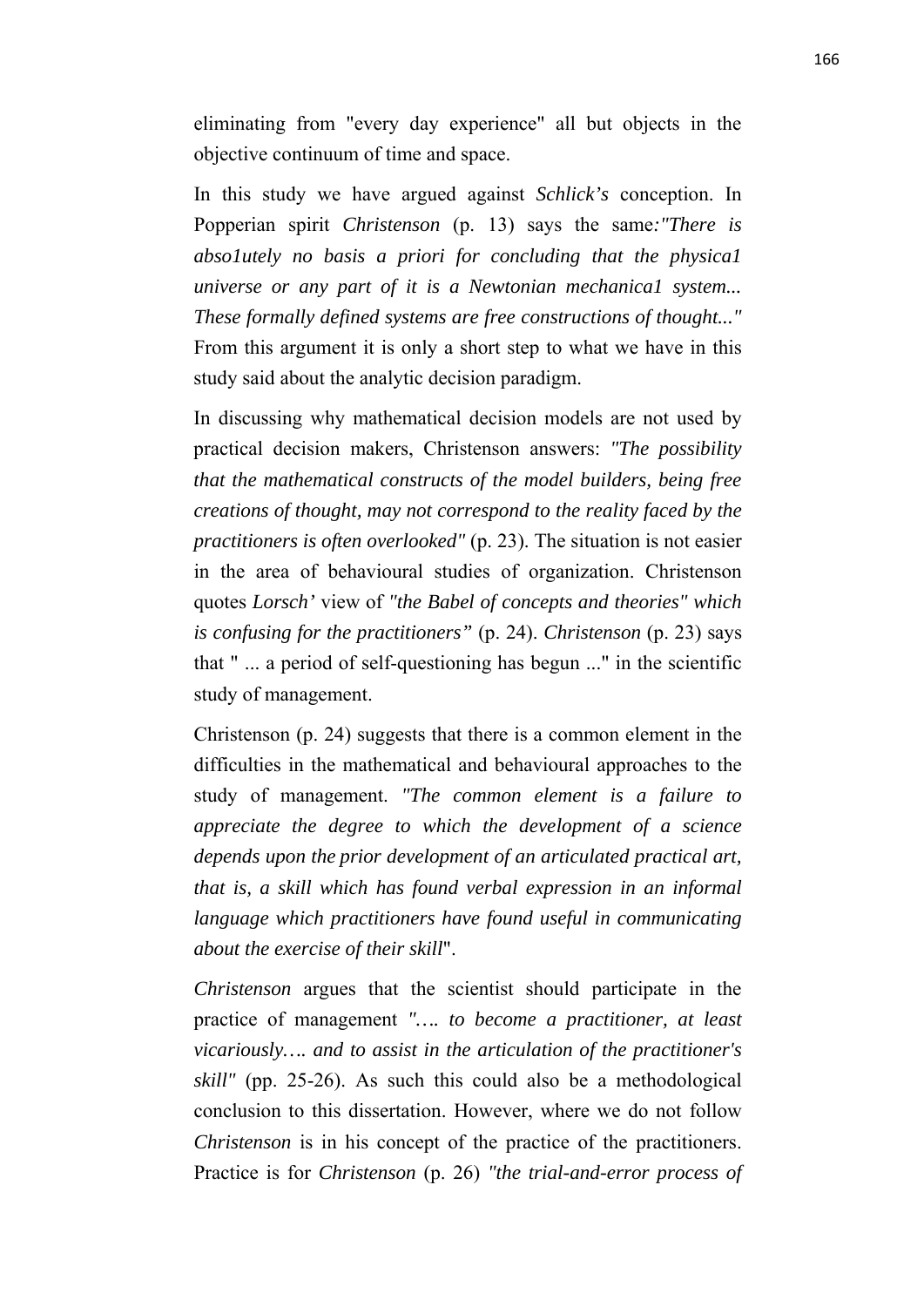## *practicing managers".*

Practice as a trial-and-error process *Christenson* gets from *Popper*, or more specifically from *Popper's* conception of scientific practice (p. l9). As is well known, according to *Popper's* philosophy, the aim of scientific experiment is not to verify the hypothesis. Rather the hypothesis is falsified if the hypothesis does not hold under the stated circumstances. Hence the accumulation of scientific knowledge is in a way a process of trial and error. Administrative skill in administration develops in principle in the same way, according to *Christenson.* And to acquire knowledge of administering is to participate in this trial-and-error process of the practical administrator.

From the point of view of this study, practice is often a trial and error process but essentially it is also more than that. Behind the trial there is the constructive process of practical decision making we have studied in this dissertation. The core of practical action is the conceptual process we have designated by the Model of practical decision making. And the result of this process is either trial-and-error or trial-and-success.

During this study we have argued that the Model of practical decision making - with external and internal limitations - interprets the conceptual process that takes place in intendedly rational decision making. Therefore we suggest as a methodological implication of this view that the scientist in participating in the practice of management should use this same conceptual frame of reference.

If the study of management uses our Model PDM as its frame of reference, what does it consist of?

First, the study of administration can study the old and construct new decision steps, that is ends and means, of administration. In practice this could mean understanding and solving problems organizations or some particular administration face. Secondly the study of administration should include the study of the conceptual foundations of administration. This study can be called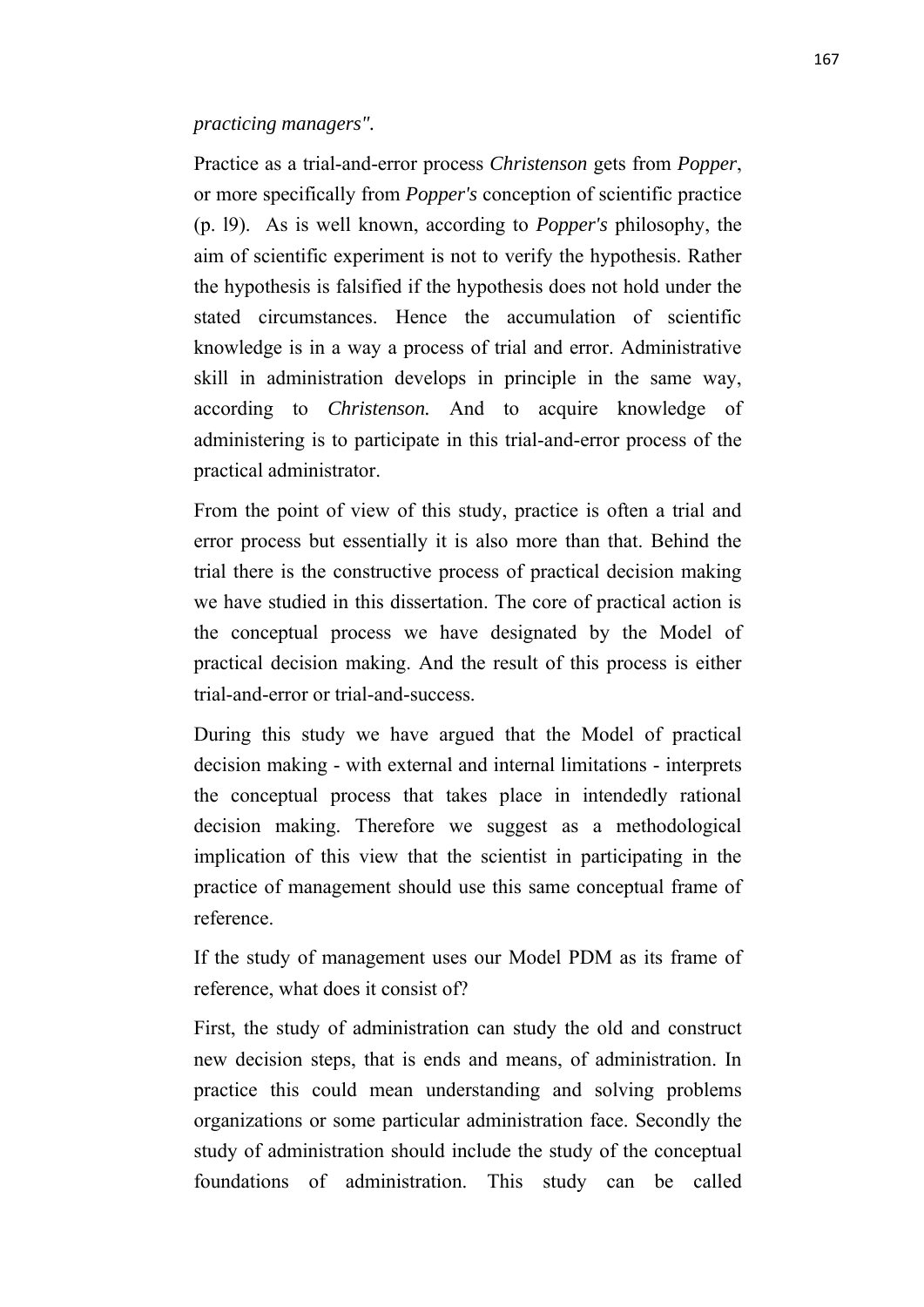philosophical study of administration, or briefly philosophy of administration. And this is what we have done in this dissertation.

# The Concluding Summary

Part I of this dissertation is a philosophical study of decision making. During the discussion the practical syllogism is reconstructed and developed into the Model of practical decision making. This model represents practical rationality and it is essentially a normative model for decision making. However, Model PDM has also an explanatory use: it explains human decision making the more the more this decision making corresponds with practical rationality. The main results of Part I are summarized in Chapter 5 of Part I. In this concluding summary we draw together the most important results of Part II and relation of the two parts of this dissertation.

In the second part of this study three models of administrative decision making are analyzed in the light of the Model of practical decision making. The classification used is Allison s division of theories into the Rational Actor Model, the Organizational Process Model, and the Governmental Polities Model. It is demonstrated that this classification is justified by the fact that each of these models is rooted in some definite philosophical preconceptions. However, it is also discovered that *Allison* is in some important aspects wrong about the implications of his approach for the philosophy of science.

The conceptual foundations of the Rigorous Rational (*Allison*) or the Analytic (*Steinbruner*) Paradigm were studied. This decision paradigm covers several rational decision theories like various types of "expected value" -theories, operations research or systems analysis.

In Part I of this study it was shown that the model of scientific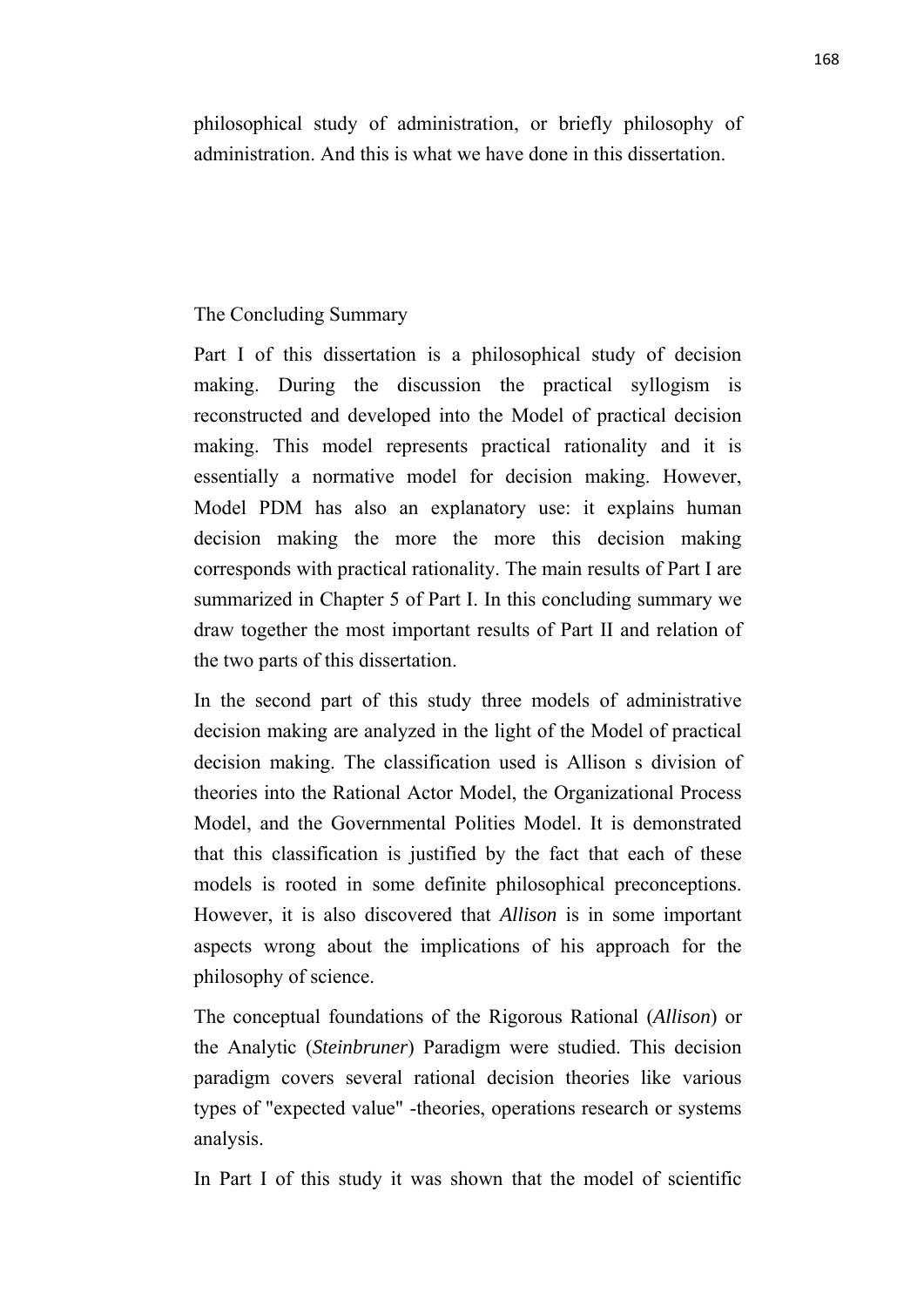practice is closely related to the model of practical reasoning. In Part II it was shown that the Analytic Paradigm of decision making is an effort to use this close relationship both in describing and prescribing practical action. In structuring his environment and the means to an end conceptually the "analytic" decision maker is supposed to proceed 1n principle like a natural scientist in the process of constructing and verifying a scientific hypothesis or in preparing a scientific experiment in a laboratory: he tries to find out the general laws in his environment and then by bringing about the determinants or the causes, to bring about the desired outcome or effect. It was argued that the Analytic Paradigm presents practical reasoning under extremely restricted assumptions, and this is the reason why it accomplishes neither its explanatory nor its normative task.

The Organizational Process Model is mainly abstracted from the works of Simon and some other Carnegie School scholars like *Cyert* and *March*. The Simonian view gives to the humans in the organization the capacity for rationality or problem-solving behaviour. The core of the approach is that this rationality or problem-solving behaviour is, however, reduced to the canons of the positivist's conception of science.

For *Simon* the humans are intendedly rational but only limitedly so. And these limitations are so strong that it is the task of organization to furnish them with rational choices. And by the manipulating of this furnishing one can direct the rational choices of the humans in the organization. This view implies the same concept of rationality as *Lempel's* Schema R: if two rational agents in the same situation are furnished with the same concepts, they are disposed to behave in similar ways.

The limitations of human rationality are intuitively true and also demonstrated by several empirical findings. The critical argument of this study against the Organizational Process Model is that the limitations of rationality do not cover the most important part of man as a decision maker: his capacity for practical reasoning, his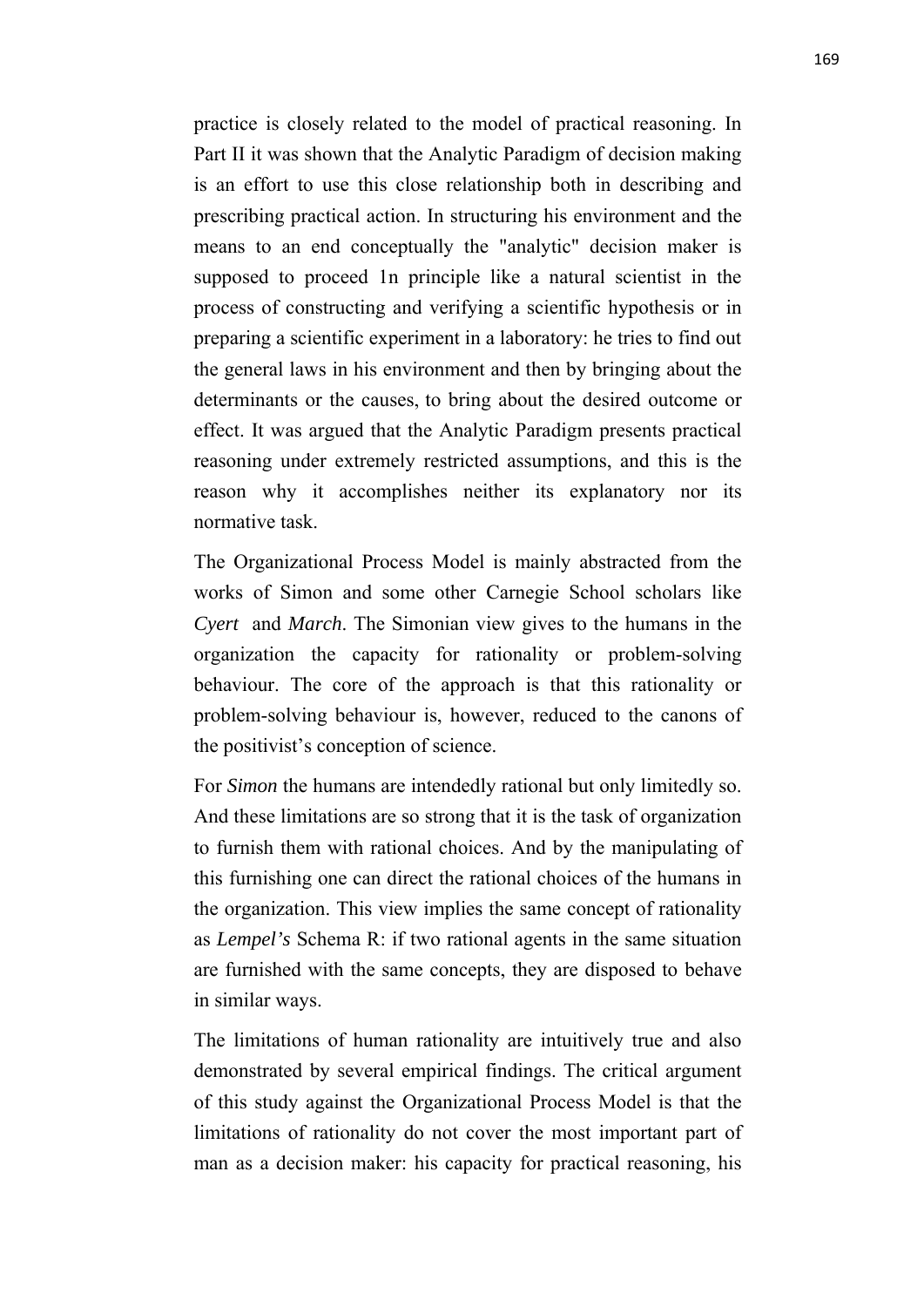power of constructing his personal principles of action.

*Steinbrenner's* cybernetic and cognitive decision theories are closely related to the Organizational Process Model. The former can be interpreted as a special way of conceptualizing the Process Model itself. The cognitive decision theory is developed on the basis of cognitive psychology. In this branch of science too, several general laws according to which cognitive processes deviate from practical or rigorous rationality have been found. These findings one could call internal limitations of rationality.

To sum up: In the first part of this study the model of practical reasoning, expressing the human power or capacity for practical rationality or for acquiring something good by means of reason was developed. In the context of the Organizational Process Model it is demonstrated that there are certain external limitations to rational decision making in an organizational context.

The cognitive decision theory argues convincingly that there are also internal limitations to rationality. The first task of a comprehensive explanatory decision theory is to describe what is involved in the human capacity for practical reasoning in external limitations, in internal limitations and in the relationships between these three. In this study we have to some extent accomplished this task and we have indicated some directions for further research.

The Governmental (Bureaucratic) Polities Model is closely related to the philosophical construction of the Model of practical decision making. This Model was abstracted mainly from *Neustadt's* works. In the present study the close relationship between two person zerosum and *Schelling's* game theories, *Neustadt's* works and also *Barnard's* organization theory, is shown.

So far, *Neustadt's* and *Barnard's* works have been respected, but lone, master pieces in the theory of public and business administration. It has not, however, been possible to reduce them to any metatheory or philosophy of science. In this study it is argued that *Allison* is wrong in his effort to reduce *Neustadt's* thinking into "the canons of modern science". One essential argument of the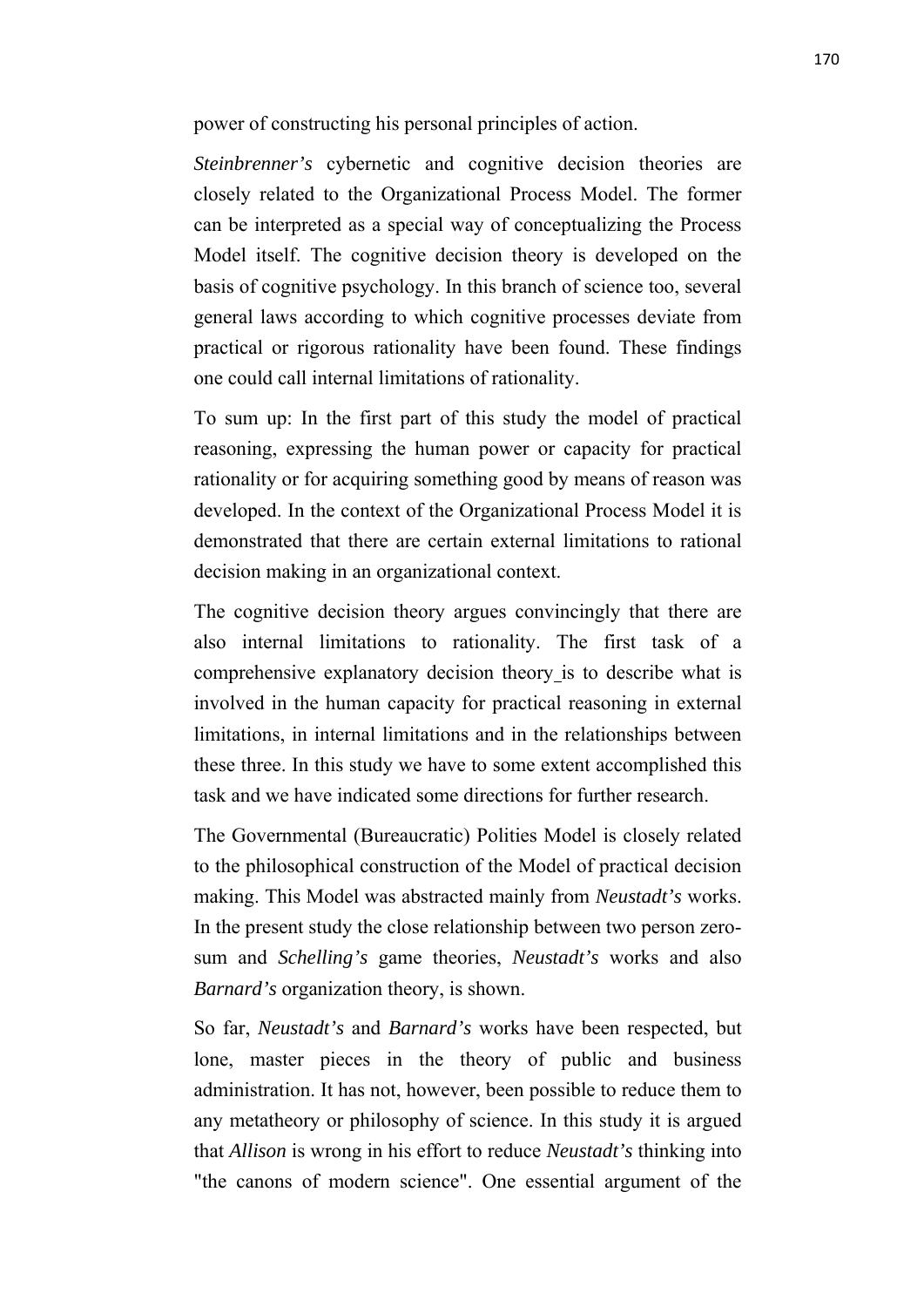present study is that the Model of practical decision making offers a philosophy of science for the Governmental Polities Model. Hence the Model of practical decision making (PDM) offers a conceptual framework on the basis of which the Governmental Polities Model or *Barnard's* and *Neustadt's* theory could be systematized and developed further.

The core of *Barnard's* theory is that the decision maker concerned is understood to be a practical reasoner and also the organizational environment is considered to consist of the same kinds of persons. Organizational action is an intendedly coordinated interaction of practically reasoning persons towards some goals. This view makes it possible to develop an adequate theory of authority or power, and also of implementation, which has been called the missing chapter of policy analysis.

At the end of Part II *Christenson's* Popperian philosophical approach to the study of administration was considered. *Christenson* suggests that it is the task of the scientist to participate in the trial-and- error process of administration and to construct on the basis of this experience suggestions for better performance. From the point of view of this study one can agree with this but one can also suggest some further steps. The science of administration should see both the trial-and-error and the trial-and-success processes of administration as expressions of practical reasoning or practical decision making. Then the study of administration would have two tasks. First, it should construct suggestions for better performance. Secondly, it should develop further the philosophical study of organizational decision making. In the final analysis, progress in the second task is a necessary condition for success in the first one.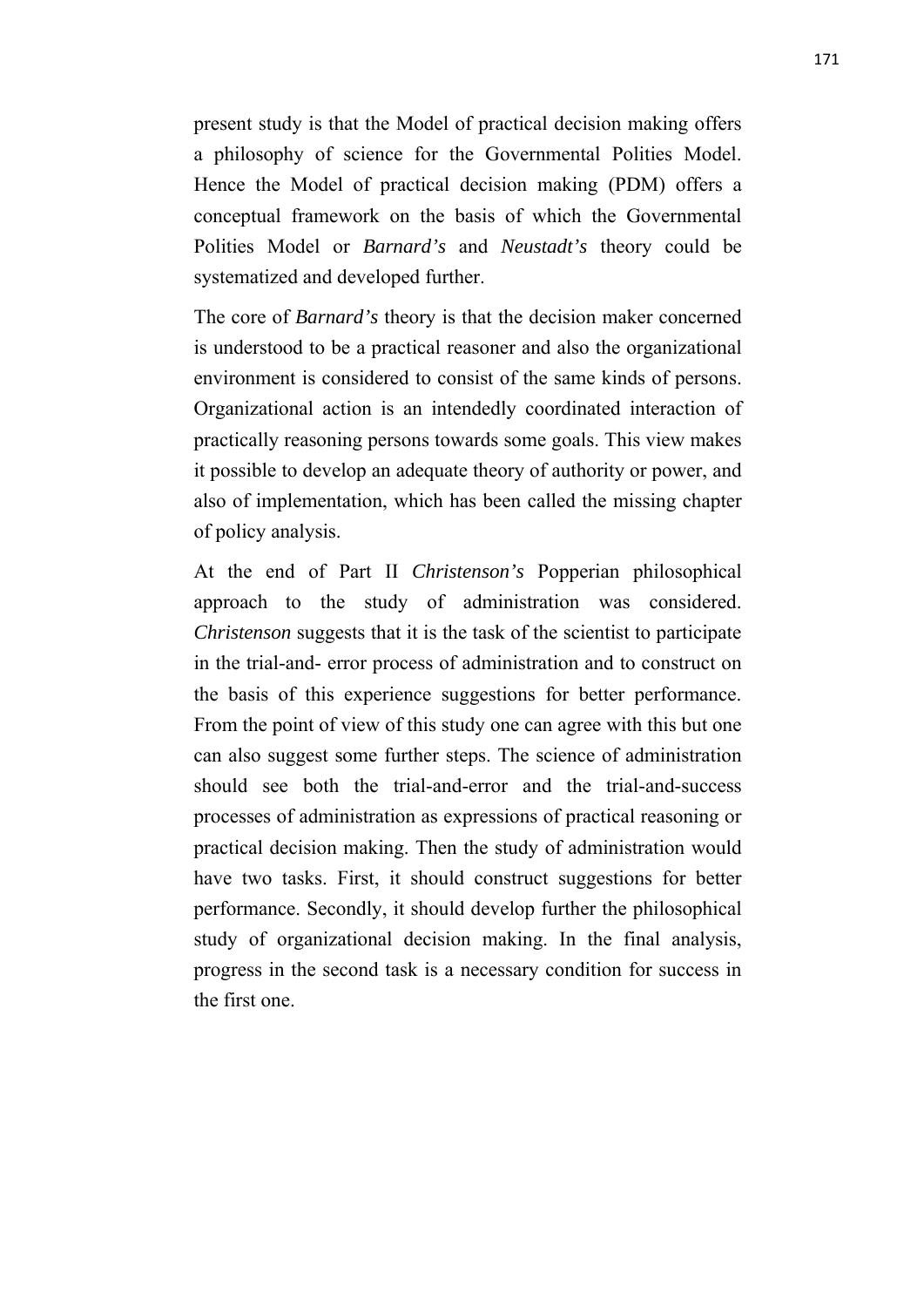7. TIIVISTELMÄ: Päätöksenteon edellytyksistä - Tutkimus hallinnon käsitteellisistä perusteista

Tällä tutkimuksella on kaksi tavoitetta. Ensimmäinen pyrkimys on esittää rationaalisen päätöksenteon käsitteellinen prosessi. Toiseksi muodostettavan päätöksenteon mallin avulla analysoidaan ja tulkitaan eräitä hallinnollisen päätösteorian pääsuuntauksia.

Tutkimuksen ensimmäisessä osassa niin sanottu praktinen syllogismi kehitetään käytännöllisen päätöksenteon malliksi. Tämä malli on rationaalisen päätöksenteon normatiivinen malli, jolla on myös tietty selittävä käyttö. Sen avulla voidaan selittää päätöksentekoa siinä määrin kuin selitettävä päätöksenteko on (mallin tarkoittamassa mielessä) rationaalista. Varsinaisen selittävän päätösteorian suuntaviivoja hahmotellaan työn toisessa osassa.

*Aristoteleen* ja *Anscomben* praktista syllogismia koskevan lyhyen historiallisen tarkastelun jälkeen analysoidaan aluksi *von Wrightin* keskustelua praktisesta syllogismista. *Von Wright* esittää praktisen syllogismin luonnontieteelliselle selittämiselle vaihtoehtoisena inhimillisen toiminnan selitysmallina. Päätöksenteon normatiivisen mallin kehittämiseksi on välttämätöntä tehdä *von Wrightin* malliin eräitä muutoksia. Itse premissien uudelleenmuotoilun lisäksi tehdään premissien ja johtopäätöksen suhteesta olennaisesti *von Wrightin* keskustelusta poikkeava olettamus: premissien ja johtopäätöksen välillä ei vallitse loogista tai kausaalista välttämättömyyttä. Näiden muutosten jälkeen työn lähtökohtana oleva praktinen syllogismi on seuraavanlainen: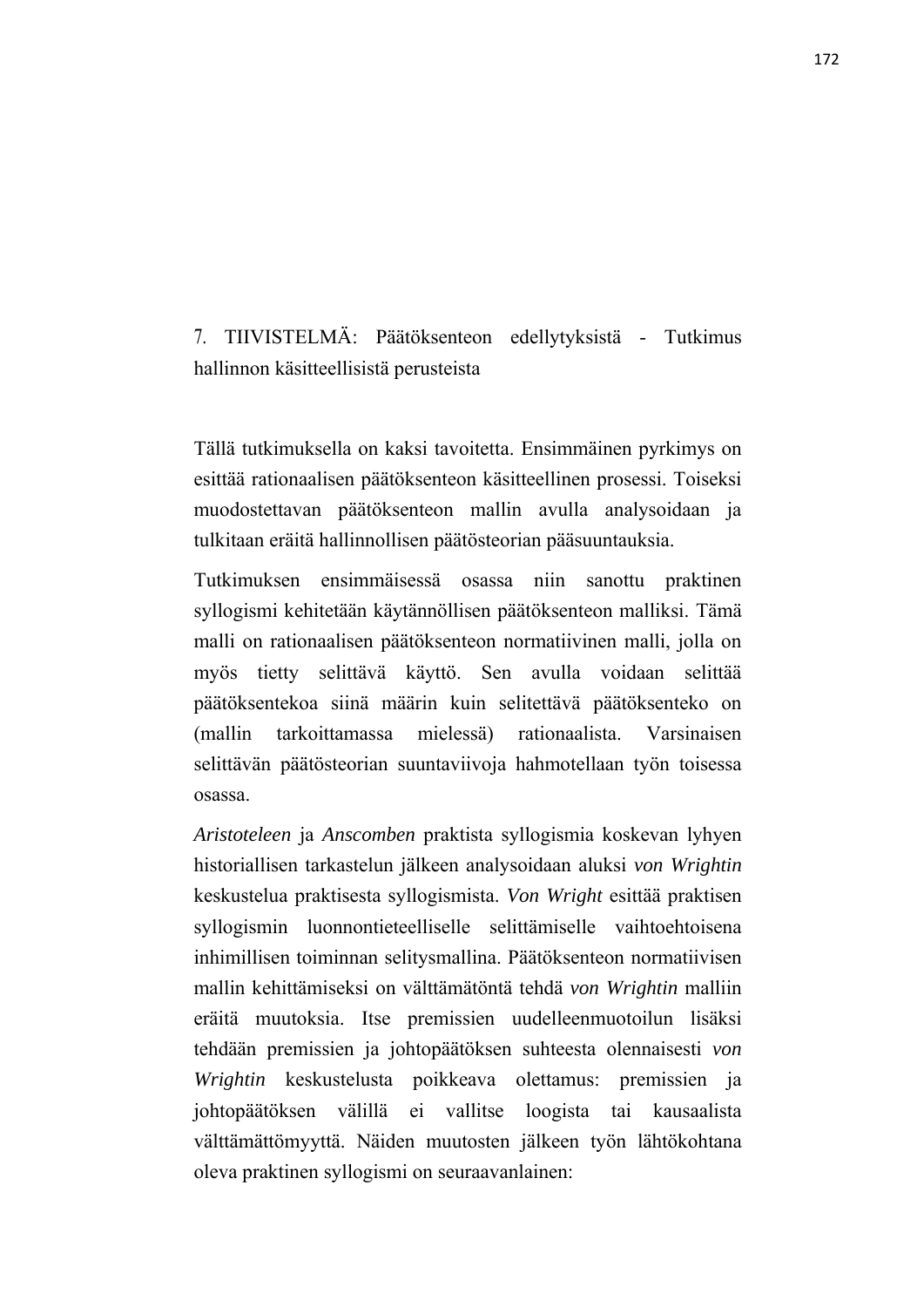A aikoo saada aikaan p.

A harkitsee, että jos hän tekee a, hän saa aikaan p.

Siksi A tekee a.

Praktisen syllogismin uudelleenmuotoilun jälkeen tätä syllogismia verrataan luonnontieteellisen käytännön malliin sellaisena kuin *Schlick* sen esittää verifikaatiomallissaan. Rinnakkain asettelu näyttää tällöin seuraavalta.

| Verifikaatio                                                                         | Praktinen syllogismi                                       |
|--------------------------------------------------------------------------------------|------------------------------------------------------------|
|                                                                                      | 1. A aikoo saada aikaan p.                                 |
| 1 Meillä on hypoteesi (Jn):<br>"jos c niin $r$ ".                                    | 2. A harkitsee, että jos hän<br>tekee a, hän saa aikaan p. |
| Me havaitsemme $(P)$ : c sitten<br>$r1$ .                                            | 3. Siksi A tekee p.                                        |
| Me identifioimme P:n Jn:n<br>kanssa ja täten katsomme Jn:n<br>tulleen verifioiduksi. |                                                            |

Työssä tarkastellaan Verifikaation ja praktisen syllogismin yhtymäkohtia ja eroja. Erityisesti tutkitaan tieteellisen käytännön pyrkimystä kvantitatiivisiin käsitteisiin ja niitä rajoituksia, joita kvantitatiiviset käsitteet luonnontieteellisen käytännön mallin soveltamiselle asettavat.

Verifikaation ja praktisen syllogismin rinnakkain asettelun jälkeen tarkastellaan tunnetun Hempel-Dray -debatin pohjalta historiantutkimuksen metodia, jonka avulla selitetään historiallisen agentin toimintaa rekonstruoimalla eli ymmärtämällä ne päämäärät ja keinoja koskevat päättelyt, joiden pohjalta kyseessä oleva agentti suoritti tekonsa. Tutkimuksessa argumentoidaan, että rationaalisuus edellyttää usein sosiaalisessa ympäristössä toimivan päätöksentekijän ymmärtävän muiden agenttien toiminnan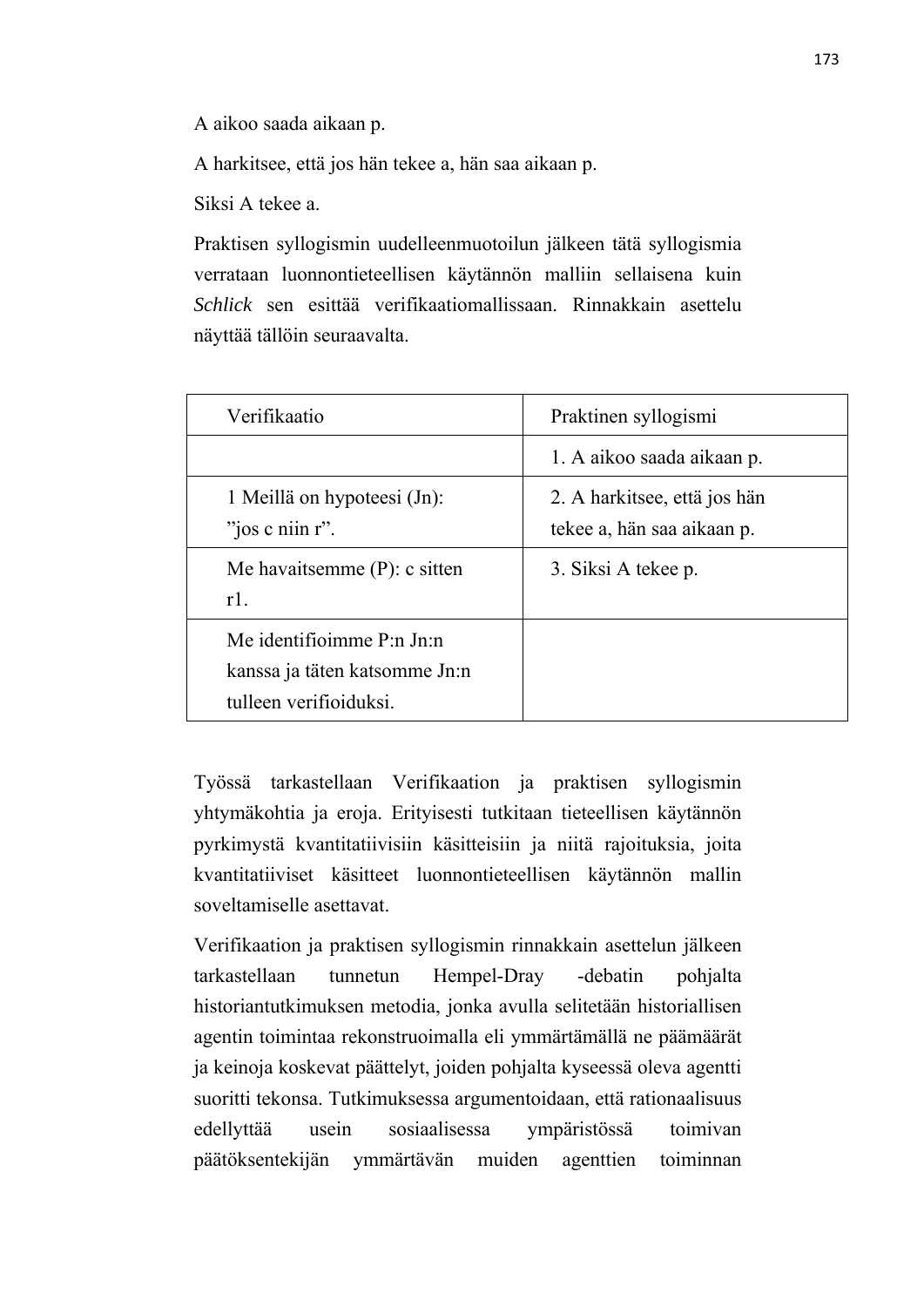periaatteessa samaan tapaan kuin historiantutkija ymmärtää tutkimuksen kohteena olevaa toimintaa. Samassa yhteydessä tarkastellaan myös, millä edellytyksillä luonnontieteellisen selittämisen käsitteet soveltuvat päätöksentekijän sosiaalisen ympäristön tulkitsemiseen. Sosiaalisessa ympäristössä tapahtuvaa käytännöllistä päättelyä varten muodostetaan praktinen päätelmä, jolla on työn toisessa osassa keskeinen sija analysoitaessa hallinnollista päätöksentekoa:

A aikoo saada aikaan p.

A harkitsee, että jos B tekee a, hän saavuttaa p.

Siksi A pyytää B:tä tekemään a.

Käytännöllisen päätöksenteon malli muodostetaan tarkastelemalla, miten useiden vaihtoehtoisten päämäärien ja keinojen (PS:n ensimmäisten ja toisten premissien) muodostaminen ja valinta tapahtuu rationaalisesti.

Päämäärien muodostamisen tarkastelussa kritikoidaan aluksi benthamilaista utilitarismia. Samalla todetaan eräiden modernien ajatustapojen kuten hyvinvointitaloustieteen (welfare economics), liittyvän läheisesti benthamilaiseen perinteeseen. Tässä tutkimuksessa päämäärien muodostamista tarkastellaan (eräitä *Aristoteleen* tulkintoja kehittäen) kuvauksen tai spesifioinnin etsimisenä ja löytämisenä aluksi epämääräisenä koetun halun tai tarpeen (desire) toteutumisen ehdoilla. Tällöin halutun hyvän toteutumisen ehtojen eli aiotun päämäärän spesifioimisessa voidaan käyttää sekä siantilojen että toimintasääntöjen kuvauksia.

*Hintikan* ja *Remeksen* analyyttistä metodia koskevalla tutkimuksella on läheinen historiallinen yhteys tämän tutkimuksen lähtökohtana olevaan käytännöllisen päättelyn malliin: kumpikin palautuu eräisiin vanhan kreikkalaisen ajattelun teemoihin. Tutkimuksessa esitetään, että käytännöllisessä päättelyssä päämäärään johtavat keinot muodostetaan rationaalisesti analyyttisen metodin avulla periaatteessa samaan tapaan kuin geometrikko ratkaisee analyyttisen metodin avulla geometrisen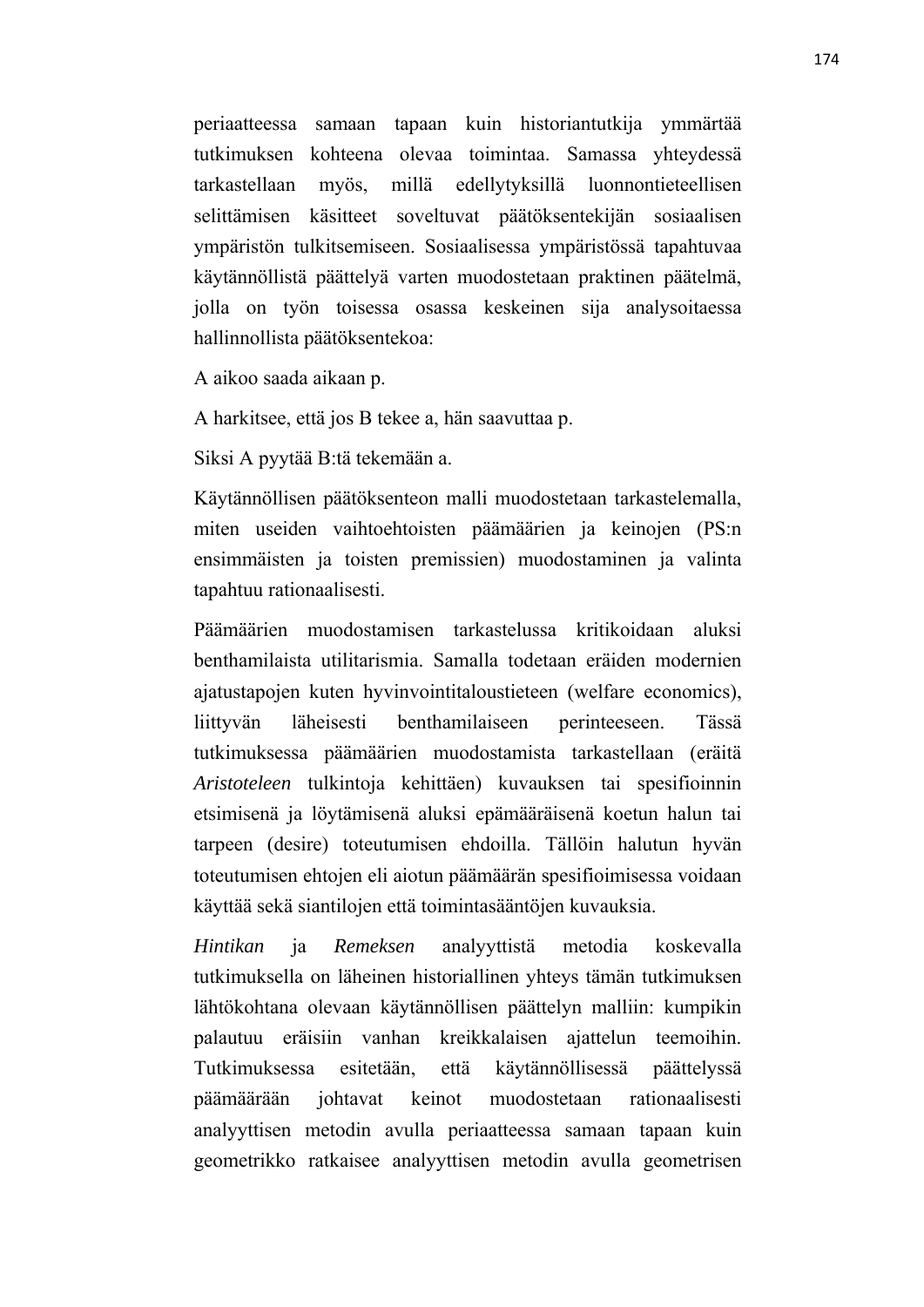ongelman.

Päämäärien ja keinojen valinnan käsittelyn alussa kritikoidaan utilitaristista menetelmää, jonka mukaan vaihtoehtoja tarkastellaan yksiulotteisen arvodimension avulla. Tavoitteiden muodostamista koskevan keskustelun perusteella argumentoidaan, että ristiriitaiset halut ja tarpeet (desires) sekä yhden halun tai tarpeen toteutumisen ehtojen erilaiset spesifioinnit ovat olennainen osa käytännöllistä päätöksentekoa. Tällaisessa tilanteessa on käytännöllisen rationaalisuuden mukaista etsiä sellaista uutta päämäärää tai keinoa, joka mahdollisimman suuressa määrin toteuttaa kaikki halutut hyvät (desired goods). Jos tämä ei ole mahdollista, on päätöksentekijän punnittava vaihtoehtoja tietoisena saavuttamastaan ja menettämästään hyvästä. Samassa yhteydessä tarkastellaan myös myöhempään *Barnardin* käsittelyyn viitaten tilannetta, jossa asiallisesti pätevä päätöksentekijä (esimerkiksi yrityksen johtaja) ei arvoristiriidan vuoksi pysty ollenkaan tekemään päätöstä.

Edellä olevaan keskusteluun liittyen esitetään käytännöllisen päätöksen teon malli (Model PDM), joka on tiivistetyssä muodossa seuraava:

(S l) A muodostaa vaihtoehtoiset päämäärät p, q ja r.

(S 2) A valitsee p.

(S 3) A aikoo saada aikaan p.

(S 4) A harkitsee, että jos hän tekee a, b tai *c,* hän saa aikaan p.

(S 5) A valitsee a.

(S 6) Siksi A tekee a.

Käytännöllisen päätöksenteon malli on vastaus tutkimukselle asetettuun ensimmäiseen tehtävään: se kuvaa rationaalisen päätöksenteon käsitteellisen prosessin. Mallin ilmentämä rationaalisuus poikkeaa selvästi perinteellisistä objektiivisen ja subjektiivisen rationaalisuuden käsitteistä. Muodostetun mallin ilmaisema rationaalisuus nimetään työssä käytännölliseksi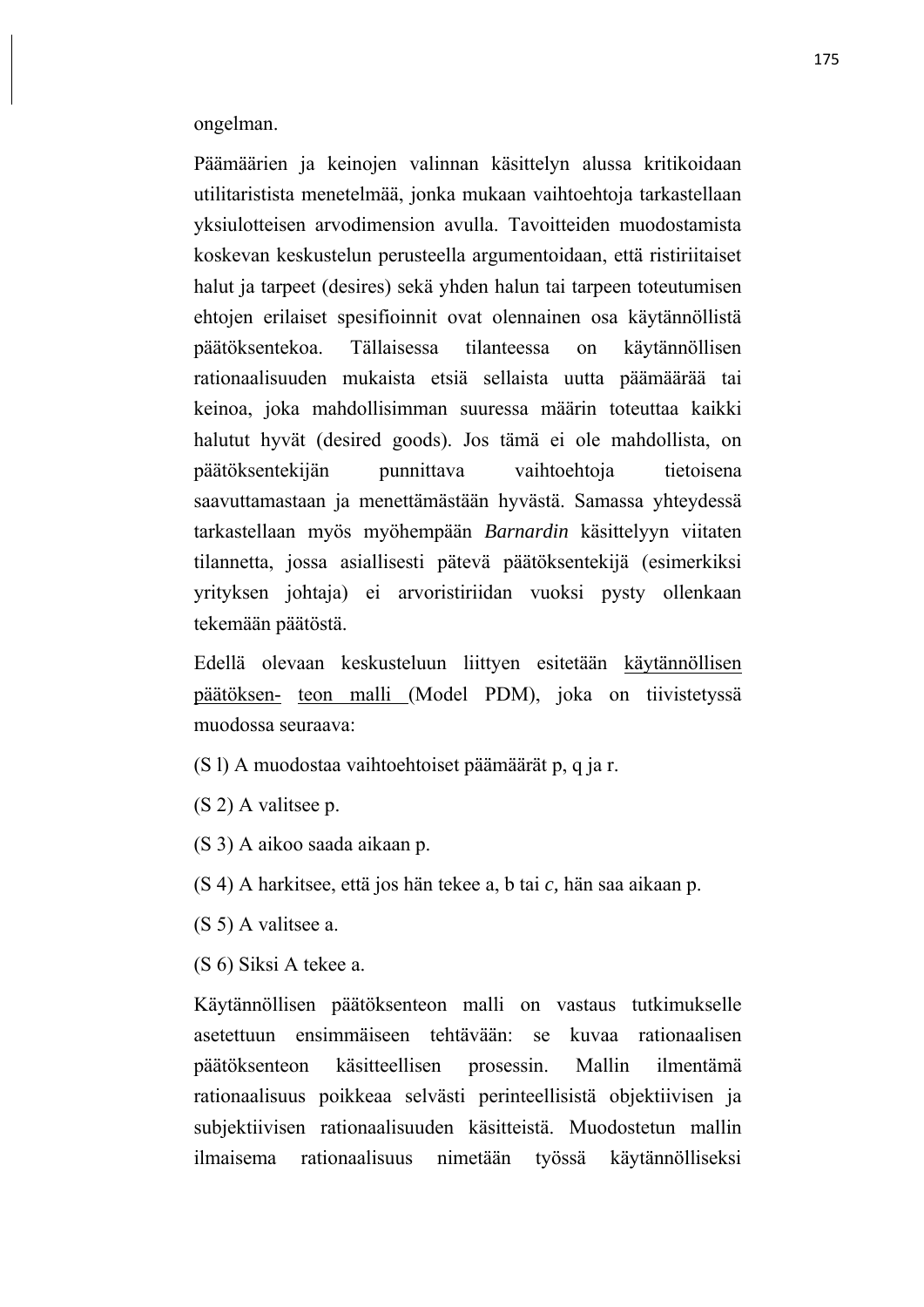rationaalisuudeksi. Tämä rationaalisuus osoittaa parhaan mahdollisen tavan (a) spesifioida ja kuvata, minkä ehtojen vallitessa haluttu hyvä toteutuu, sekä (b) muodostaa käsitys keinoista näin kuvatun päämäärän saavuttamiseksi. Tutkimuksessa todetaan verifikaation olevan testi luonnontieteellisten käsitteiden vastaavuudesta todellisuuden kanssa. Samaan tapaan voidaan sanoa, että käytännöllisen päättelyn (sekä hyvää että ulkoista todellisuutta koskevien käsitysten) oikeellisuus todetaan, kun kyseessä olevan päätöksenteon kuudes askel (S 6) kaikkine seurauksineen on toteutunut.

Tutkimuksen toisessa osassa analysoidaan käytännöllisen päätöksen- teon mallin avulla kolmea hallinnollisen päätöksenteon mallia. Tarkasteltavat teoriat luokitellaan tällöin *Allisonin* mukaan kolmeen ryhmään: ankaran rationaali malli (analyyttinen paradigma, *Steinbruner*), organisaatioprosessimalli ja hallintopoliittinen malli. Tämä luokittelu todetaan perustelluksi, sillä kunkin kolmen mallin perustana ovat tietyt filosofiset olettamukset. Kuitenkin työssä todetaan, että *Allison* on itse arvioinut väärin tutkimuksensa eräitä olennaisia tieteenfilosofisia yhtymäkohtia.

Ensiksi tarkastellaan analyyttisen paradigman (seuraavassa käytetään tätä Steinbrunerin termiä) käsitteellisiä perusteita. Tämä paradigma kattaa useita rationaalisia päätösteorioita kuten erilaiset odotusarvoteoriat, operaatioanalyysin ja systeemianalyysin.

Tutkimuksen ensimmäisessä osassa osoitettiin, että tieteen käytännön malli on läheisessä yhteydessä käytännölliseen päättelyyn. Toisessa osassa todetaan, että analyyttinen paradigma pyrkii käyttämään hyväksi juuri tätä yhteyttä. Näin tapahtuu analyyttisen paradigman sekä normatiivisessa että deskriptiivisessä käytössä. Tämän paradigman mukaan päätöksentekijäin edellytetään hahmottavan ympäristönsä ja toimivan periaatteessa samaan tapaan kuin luonnontieteilijä toimii muodostaessaan ja verifioidessaan tieteellisen hypoteesin tai tehdessään laboratoriossa tieteellisen kokeen: hän pyrkii löytämään ympäristön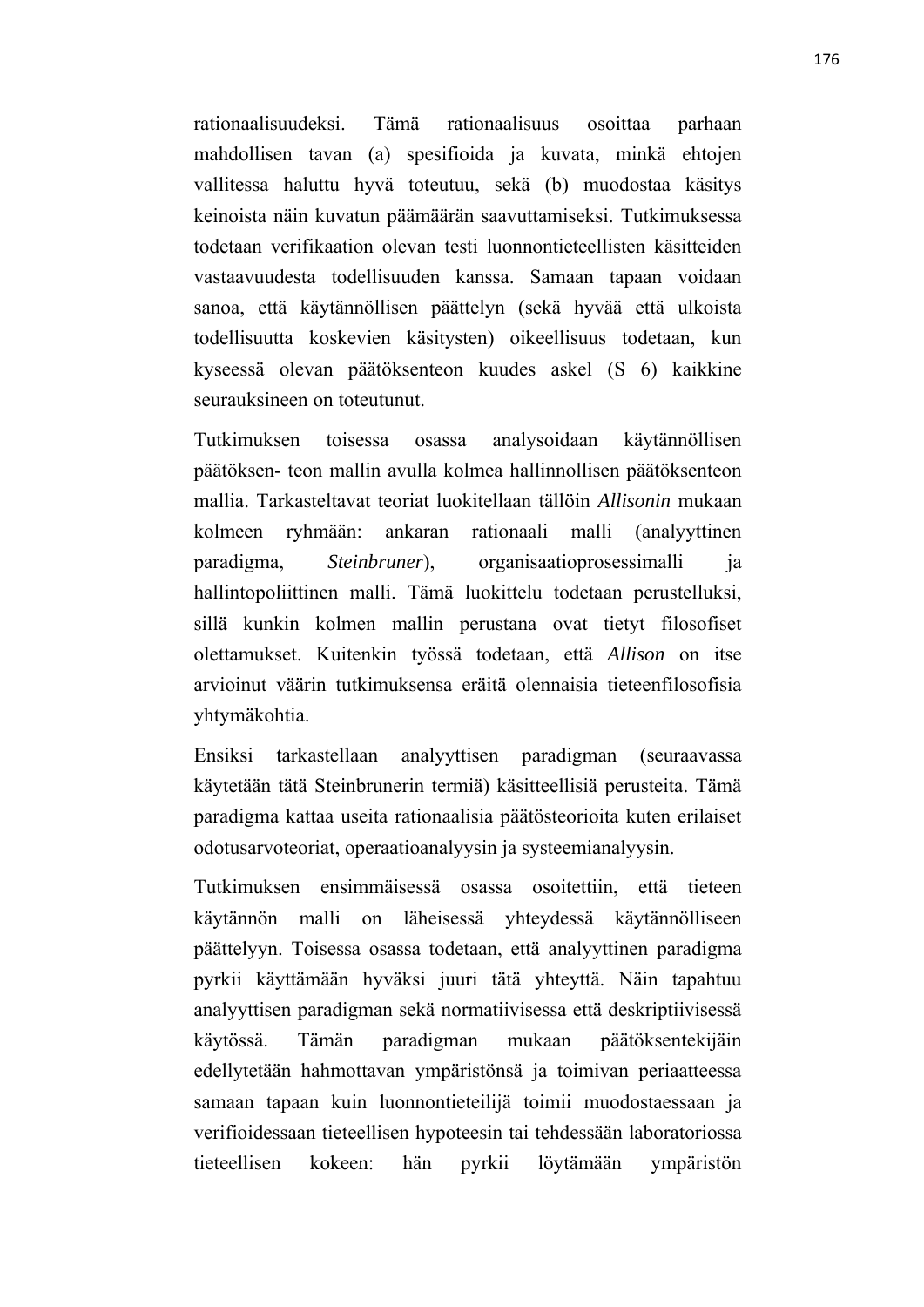käyttäytymisen yleiset lait ja sitten saamalla aikaan tietyt syyt toteuttamaan tietyn seurauksen. Tutkimuksessa argumentoidaan, että analyyttinen paradigma ilmentää käytännöllistä päättelyä äärimmäisen rajoitettujen edellytysten vallitessa, ja tästä syystä tämä paradigma ei täytä tyydyttävästi selittävää eikä normatiivista tehtäväänsä.

Organisaatioprosessimalli on muodostettu pääasiassa *Simonin* ja eräiden muiden "Carnegie"-koulun tutkijoiden, kuten *Cyertin* ja *Marchin*, työn pohjalta. Simonilainen näkemys antaa organisaatiossa toimiville ihmisille kyvyn rationaaliseen toimintaan ja ongelmien ratkaisemiseen. Tämän mallin ydin kuitenkin on, että tämä rationaalisuus tai ongelmien ratkaisukyky tulkitaan positivistisen tieteenkäsityksen pohjalta.

*Simonille* ihmiset ovat aikomuksellisesti mutta vain rajoittuneesti rationaalisia. Rationaalisuuden ulkoiset rajoitukset ovat niin voimakkaita, että rationaaliset valinnat ovat mahdollisia vain organisaation tuella. Vaikuttamalla tähän organisaation antamaan tukeen, voidaan suunnata organisaatiossa olevien ihmisten valinnat. Tähän katsomukseen sisältyy sama olettamus kuin *Hempelin* R-Skeemaan: jos kaksi rationaalista agenttia varustetaan samassa tilanteessa samoin käsittein, heidät on tehty halukkaaksi toimimaan yhdenmukaisella tavalla.

Ihmisen rationaalisuuden rajoitukset ovat ilmeisiä, ja monet empiiriset tutkimuksetkin osoittavat niiden olemassaolon. Tämän tutkimuksen kriittinen argumentti organisaatioprosessimallia vastaan on kuitenkin se, etteivät rationaalisuuden ulkoiset rajoitukset peitä kaikkein tärkeintä osaa ihmisestä päätöksentekijänä, ihmisen kykyä käytännölliseen rationaalisuuteen, kykyä muodostaa omat toimintaperiaatteensa.

Steinbrunerin kyberneettinen ja kognitiivinen päätösteoria liittyy läheisesti organisaatioprosessimalliin. Edellinen voidaan tulkita erityisenä tapana esittää prosessimalli. Kognitiivinen päätösteoria on kehitetty kognitiivisen psykologian pohjalta. Myös tällä tieteenalalla on löydetty lainalaisuuksia, joiden mukaisesti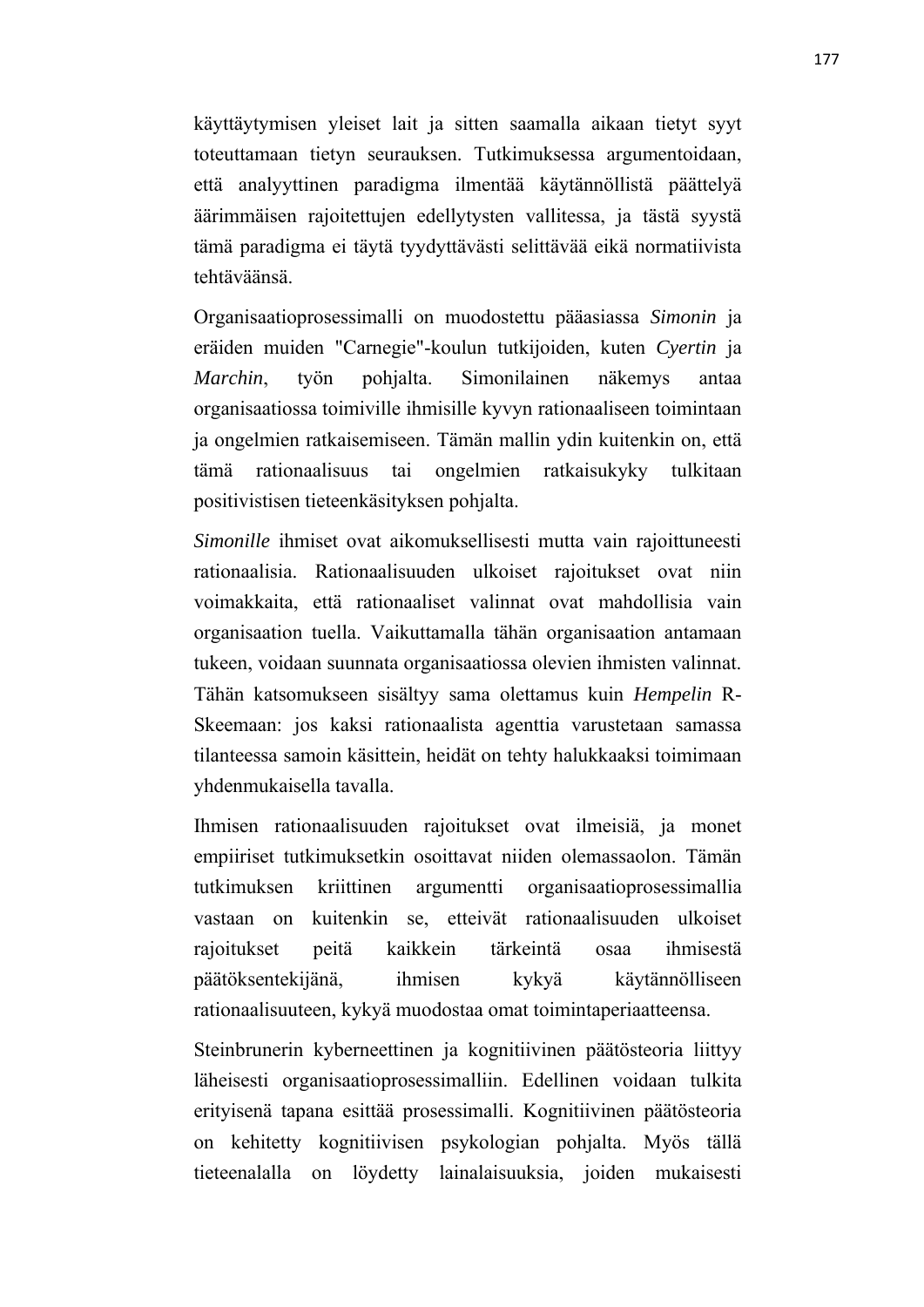kognitiiviset prosessit poikkeavat käytännöllisestä tai ankarasta rationaalisuudesta. Näitä säännönmukaisuuksia voidaan kutsua rationaalisuuden sisäisiksi rajoituksiksi.

Tiivistäen voidaan sanoa seuraavaa. Tämän tutkimuksen ensimmäisessä osassa kehitettiin käytännöllisen päätöksenteon malli, joka ilmentää ihmisen kykyä käytännölliseen rationaalisuuteen eli kykyä saavuttaa järkensä avulla jotakin haluamaansa hyvää. Organisaatioprosessimallin yhteydessä todettiin, että rationaaliselle päätöksenteolle on olemassa monia ulkoisia rajoituksia. Kognitiivinen päätösteoria argumentoi vakuuttavasti, että on olemassa myös rationaalisuuden sisäisiä rajoituksia. Päätöksenteon selittävän teorian tehtävänä on esittää, mitä sisältyy käytännölliseen rationaalisuuteen, sen ulkoisiin ja sisäisiin rajoituksiin sekä näiden kolmen väliseen suhteeseen. Tässä tutkimuksessa on aloitettu tätä tehtävää ja osoitettu suuntaviivoja jatkotutkimukselle.

Hallintopoliittisella mallilla on erityisen läheinen yhteys käytännöllisen päätöksenteon malliin. Hallintopoliittinen malli on muodostettu lähinnä Neustadtin töiden pohjalta. Tutkimuksessa osoitetaan läheinen yhteys myös peliteorian, *Schellingin* teorian, *Barnardin* organisaatioteorian ja *Neustadtin* teorian välillä.

*Neustadtin* ja *Barnardin* työt ovat olleet arvostettuja mutta melko yksinäisiä julkisen ja yrityshallinnon tutkimuksia. Kuitenkaan ei ole ollut mahdollista yhdistää niitä mihinkään tieteenfilosofiseen taustaan. Tässä tutkimuksessa argumentoidaan *Allisonin* olevan väärässä yrityksessään yhdistää *Neustadtin* ajattelu positivistisessa mielessä "modernin" tieteen lähtökohtiin. Tutkimuksen olennainen argumentti on, että käytännöllisen päätöksenteon malli tarjoaa tieteenfilosofian hallintopoliittiselle mallille. Käytännöllisen päätöksenteon malli tarjoaa myös käsitteellisen perustan, jonka avulla *Barnardin* ja *Neustadtin* teoriat voidaan yhdistää, systematisoida ja kehittää edelleen.

*Barnardin* teorian ydinajatus on, että organisaatiossa olevan päätöksentekijän katsotaan olevan käytännöllinen päättelijä ja myös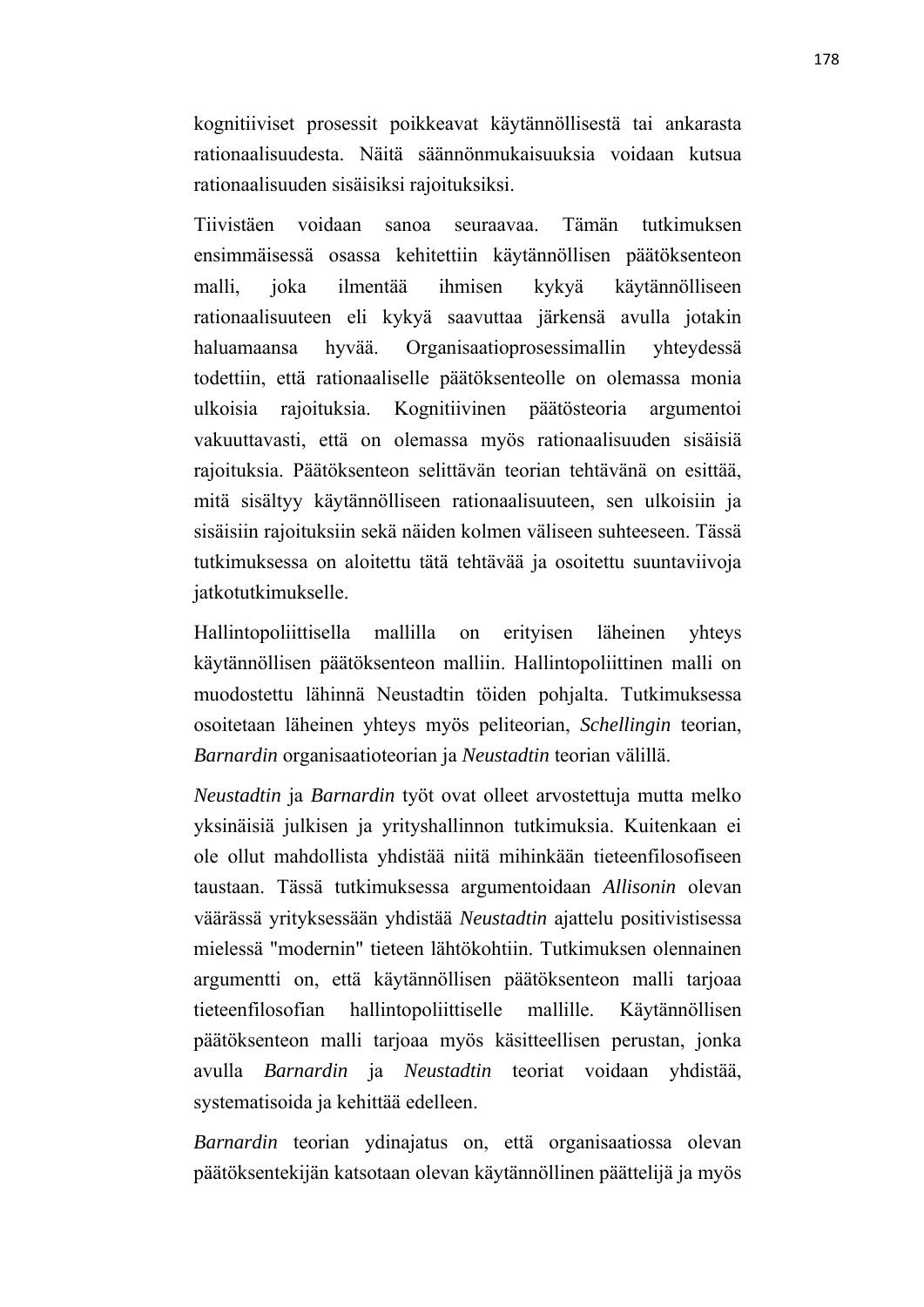hänen organisatorinen ympäristönsä muodostuu periaatteessa samanlaisista persoonista kuin hän itse. Organisaation toiminta on johonkin tavoitteeseen pyrkivää käytännöllisten päättelijöiden koordinoitua yhteistoimintaa. Tämä lähtökohta tekee mahdolliseksi kehittää myös asianmukaisen vallan tai auktoriteetin teorian ja myös toimeenpanoanalyysin (implementation analysis) teorian, jota on kutsuttu poliittis-hallin- nollisen toimenpideanalyysin (policy analysis) puuttuvaksi luvuksi.

Toisen osan lopussa tarkastellaan *Christensonin* popperilaisittain filosofista hallinnon tutkimusta. *Christenson* esittää, että hallinnontutkijan tehtävänä on osallistua hallinnon yritys ja erehdys prosessiin ja muodostaa kokemuksensa pohjalta ehdotuksia hallinnon toiminnan parantamiseksi. Tähän ehdotukseen voidaan yhtyä, mutta samalla *Christensonin* lähtökohtaa on vielä syvennettävä. Hallintotieteiden tulee nähdä hallinnon yritys ja erehdysprosessi ja myös yritys ja menestys-prosessi ilmauksena pyrkimyksestä käytännölliseen rationaalisuuteen. Tällöin hallinnon tutkimuksella on kaksi tehtävää. Ensiksi sen tulee muodostaa ehdotuksia hallinnon toiminnan parantamiseksi. Toiseksi sen tulee kehittää eteenpäin hallinnon ja päätöksenteon perusteiden filosofista tutkimusta. Tämän tutkimuksen mukaan edistyminen jälkimmäisessä hallinnonfilosofisessa tehtävässä on ensimmäisen käytännön tehtävän onnistumisen välttämätön edellytys.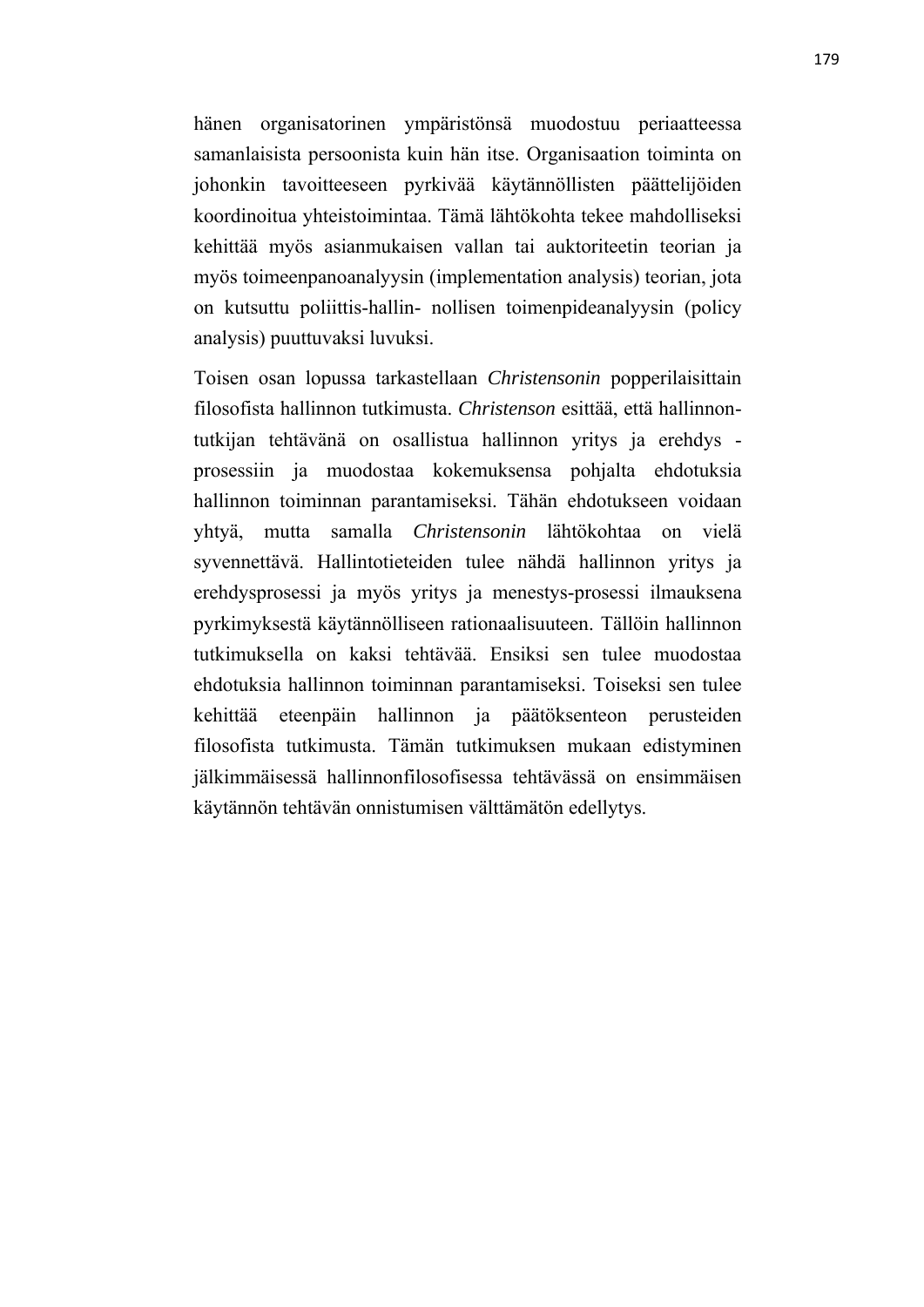## **REFERENCES**

Allison, G.T. (1971) Essence of decision, explaining the Cuban missile crisis. Boston: Little, Brown and Company.

Allison, G.T. (1975) The Massachusetts medical school. Harvard University: Kennedy School Case Program, case number C 14-75- 001.

Anscombe, G.E.M. (l968) Intention. Oxford: Basil Blackwell.

Aristotle, Metaphysics. H. Tredennick's translation. Vol. l, 1933, Vol. 2, 1935. London: The Loeb Classical Library.

Aristotle, The Nicomachean Ethics. Ross' translation, 1925. Oxford: The Clarendon Press.

Aristotle, The Nicomachean Ethics. Ostwald's translation, 1962. Indianapolis, New York: The Bobbs-Merrill Company, Inc.

Aristotle, The Nicomachean Ethics. Thomson's translation, 1974. Middlesex: The Penguin Classics (the main NE used).

Aristotle, Politics. Jowett's translation, 1943. New York: Random House.

Arrow, K.J. (1973) Social choice and individual values. (2nd ed.) New Haven and London: Yale University Press.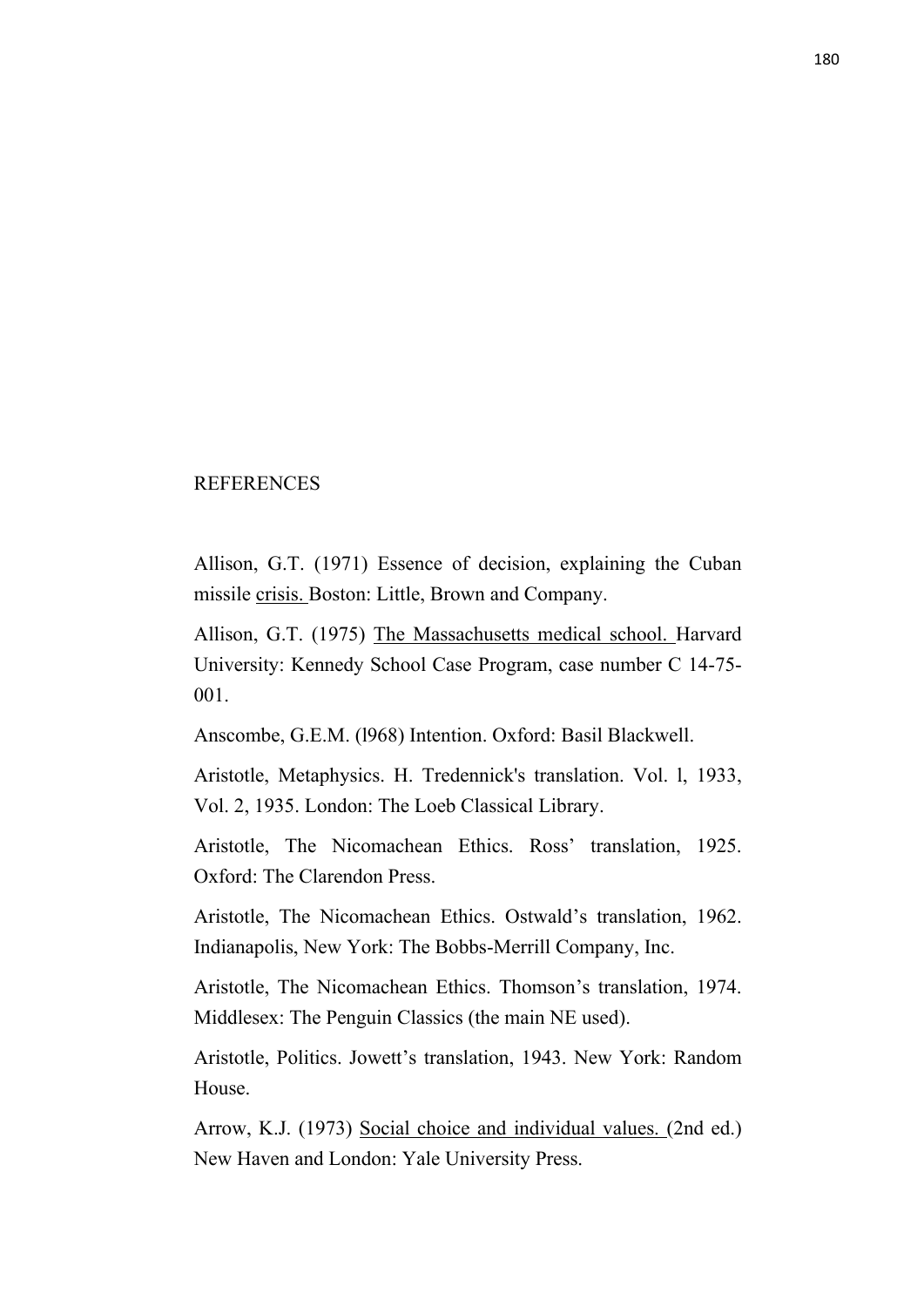Ayer, A.J. (1952) Language, truth and logic. New York: Dover Publications, Inc.

Barnard, C.I. (1974) The functions of the executive. (30th anniversary edition) Cambridge, Massachusetts: Harvard University Press.

Bentham, J. (1973) The principles of morals and legislation. New York: Heffner Press.

Bernstein, R.J. (1971) Praxis and action, Contemporary philosophies of human activity. Philadelphia: University of Pennsylvania Press.

Boulanger, G.R. (1969) What is cybernetics? In J. Rose (Ed.) Survey of cybernetics. London: Iliffe Books Ltd., pp. 3-9.

Christenson, C. (Dec. 1973) The 'Contingency Theory' of organization: a methodological analysis. Harvard University: Graduate School of Business Administration, Division of Research. By author's permission.

Christenson, C. Program budgeting. Boston: Case Clearing House.

Christenson, c. (1976) Proposals for a program of empirical research into the properties of triangles. Harvard University: Graduate School of Business Administration, Division of Research. By author's permission.

Christenson, C. (March 1973) The structure of science and the science of structure. Harvard University: Graduate School of Business Administration, Division of Research. By author's permission.

Cyert, R. and March, J. (1963) A behavioural theory of the firm. New York, Englewood Cliffs; Prentice-Hall.

Dray, W. (1957) Laws and explanation in history. Oxford: Oxford University Press.

Enthoven, A.C. and Smith K.W. (1972) How much is enough, shaping the defense program 1961-1969. New York.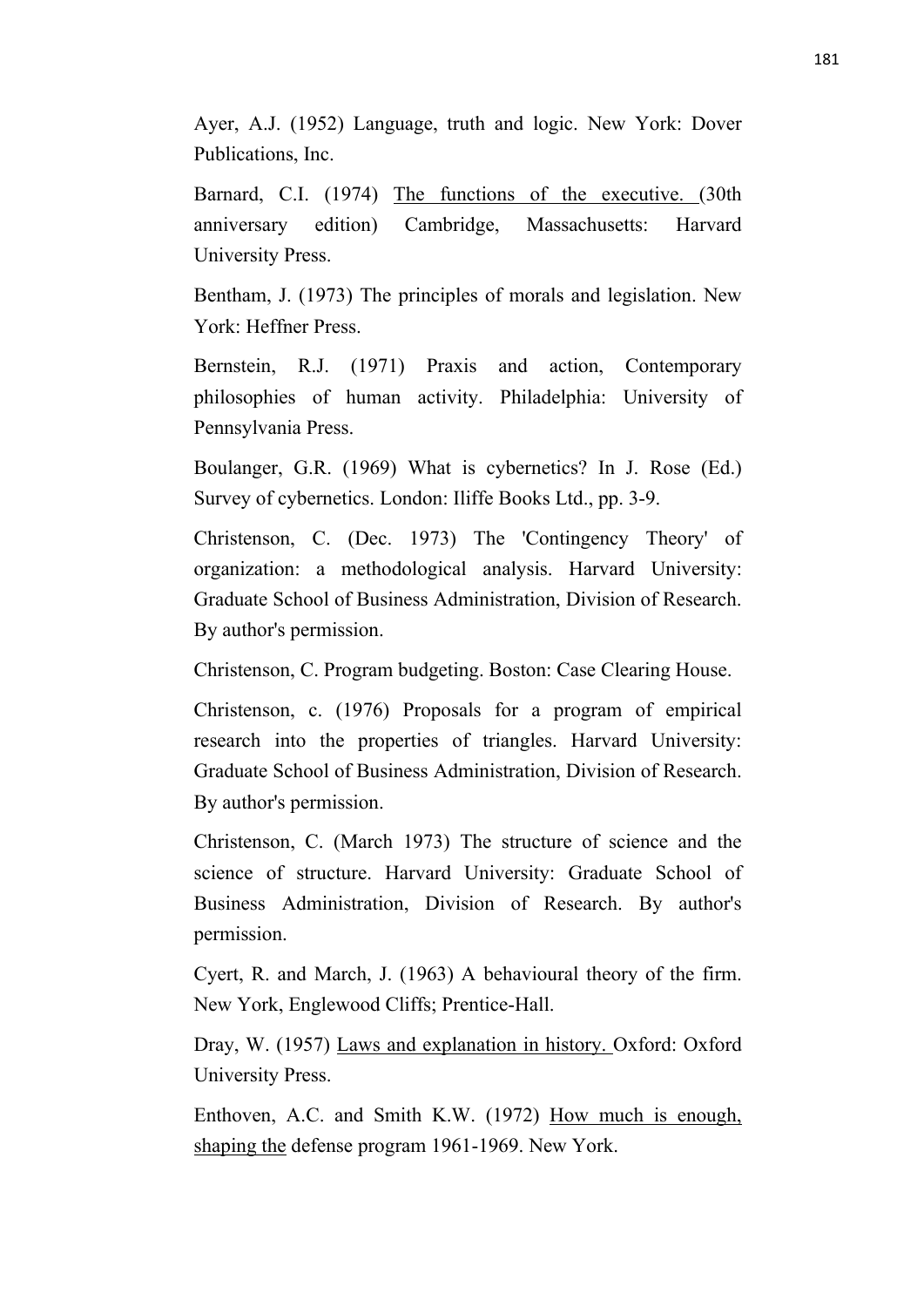Habermas, J. (1972) Knowledge and human interests. Shapiro's translation. Boston: Beacon Press.

Hempel, C.G. (1965) The function of general laws in history. In C.G. Hempel, Aspects of scientific explanation. New York: The Free Press, pp. 231-243.

Hempel, C.G. (1962) Rational action. Proceedings and Addresses of the American Philosophical Association, XXXV, 5-23.

Hintikka, J. (1966) Individen och statens ändamål. Ajatus, XXVIII, 24-36.

Hintikka, J. (1974) Knowledge and the known. Dordrecht, Boston: D. Reidel Publishing Company.

Hintikka, J. (1973) Logic, language games and information. Oxford: The Clarendon Press.

Hintikka, J. (1964) Päämäärä, sattuma ja välttämättömyys. Ajatus, XXVI, 62-81.

Hintikka, J. (1971) Semantics for propositional attitudes. In L. Linsky, (Ed.) Reference and modality. Oxford: Oxford University Press, 145-167.

Hintikka, J. (1965) Tieto, taito ja päämäärä. Ajatus, XXVII, 50-67. Hintikka, J. and Remes U. (1974) The method of analysis, its geometrical origin and its general significance. Dordrecht, Boston: D. Reidel Publishing Company.

Hitch, C.J. and McKean, R. (1960) The economics of defense in the nuclear age. Cambridge, Massachusetts: Harvard University Press.

Hume, D. (1972) An enquiry concerning the principles of morals. Oxford: The Clarendon Press.

Little, I.M.O. (1970) A critique of welfare economics. (2nd ed.) Oxford: Oxford University Press.

Macintyre, A. (1973) How virtues become vices: values, medicine and the social context. In Engelhardt and Spicker (eds.): Evaluation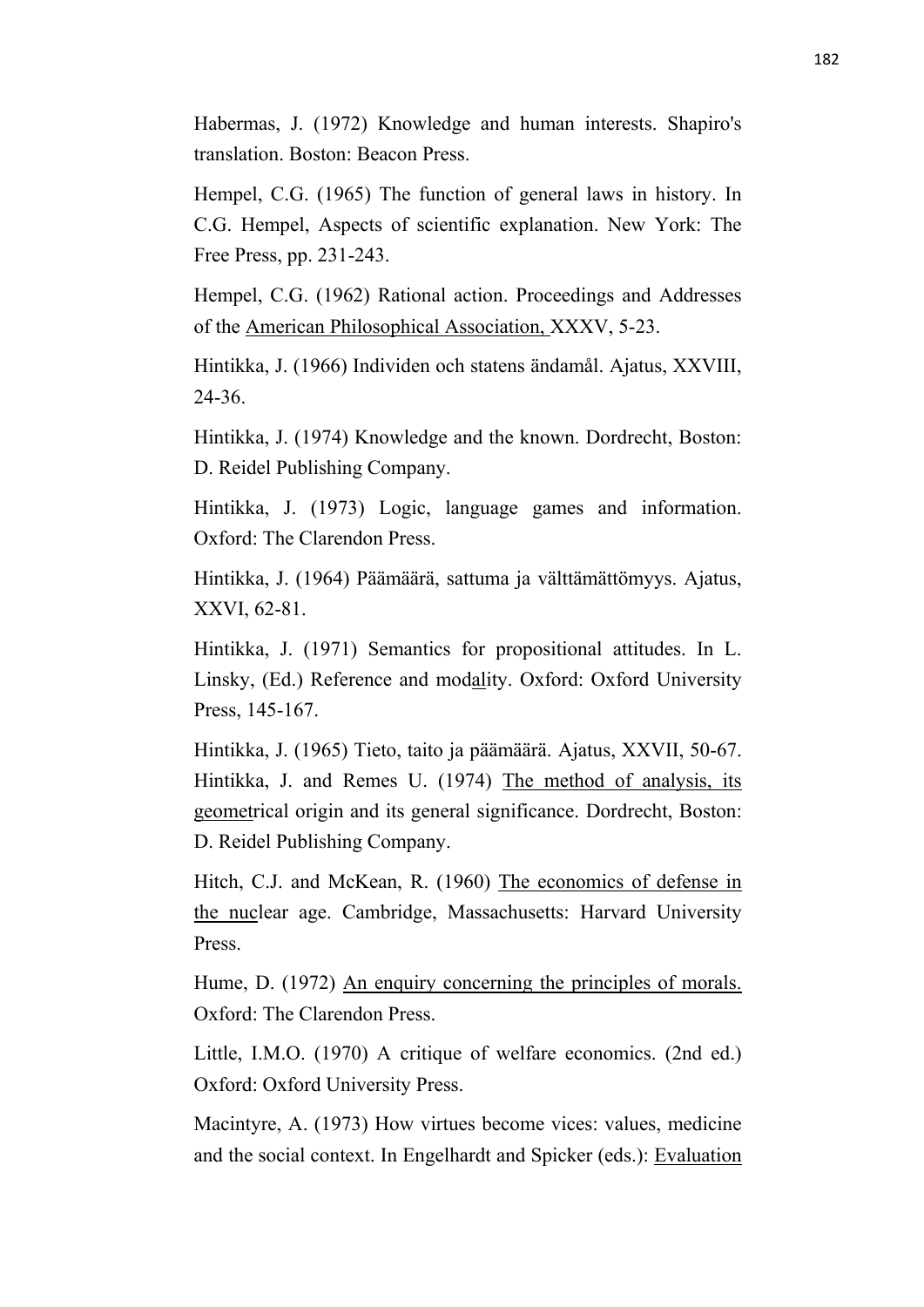and explanation in biomedical sciences. Dordrecht, Boston: D. Reidel Publishing Company.

Maclntyre, A. (1976) Utilitarianism and the presuppositions of cost benefit analysis: An essay on the relevance of moral philosophy to the theory of bureaucracy. Unpublished, by author's permission.

Mosher, F. and Harr, J. (1970) Programming systems and foreign affairs leadership: An attempted innovation. New York: Columbia University Press.

Moore, M. H. and Zieger, M. (1975) Methadone maintenance in New York City. Harvard University: Kennedy School Case Program. Draft for use at the Kennedy School, by author's permission.

von Neumann, J. and Morgenstern, O. (1947) Theory of games and economic behaviour. Princeton: Princeton University Press.

Neurath, O. (1973) Empirism and sociology. Edited by Marie Neurath and Robert S. Cohen. Dordrecht, Boston: D. Reidel Publishing Company.

Neustadt, R.E. (1970) Alliance politics. New York: Columbia University Press.

Neustadt, R.E. (1976) Presidential Power, the polities of leadership with reflections on Johnson and Nixon. New York: John Wiley and Sons Inc.

Nitze, P.H. (1976) Assuring strategic stability in an era of detent. Foreign Affairs, 54, 207-232.

Popper, K.R. (1974) Objective knowledge, an evolutionary approach. Oxford: The Claredon Press.

Raiffa, H. (1970) Decision analysis. Reading. Massachusetts: Addison-Wesley.

Rawls, J. (1973) A theory of justice. Cambridge, Massachusetts: Harvard University Press.

Schelling. T.C. (1973) The strategy of conflict. Oxford: Oxford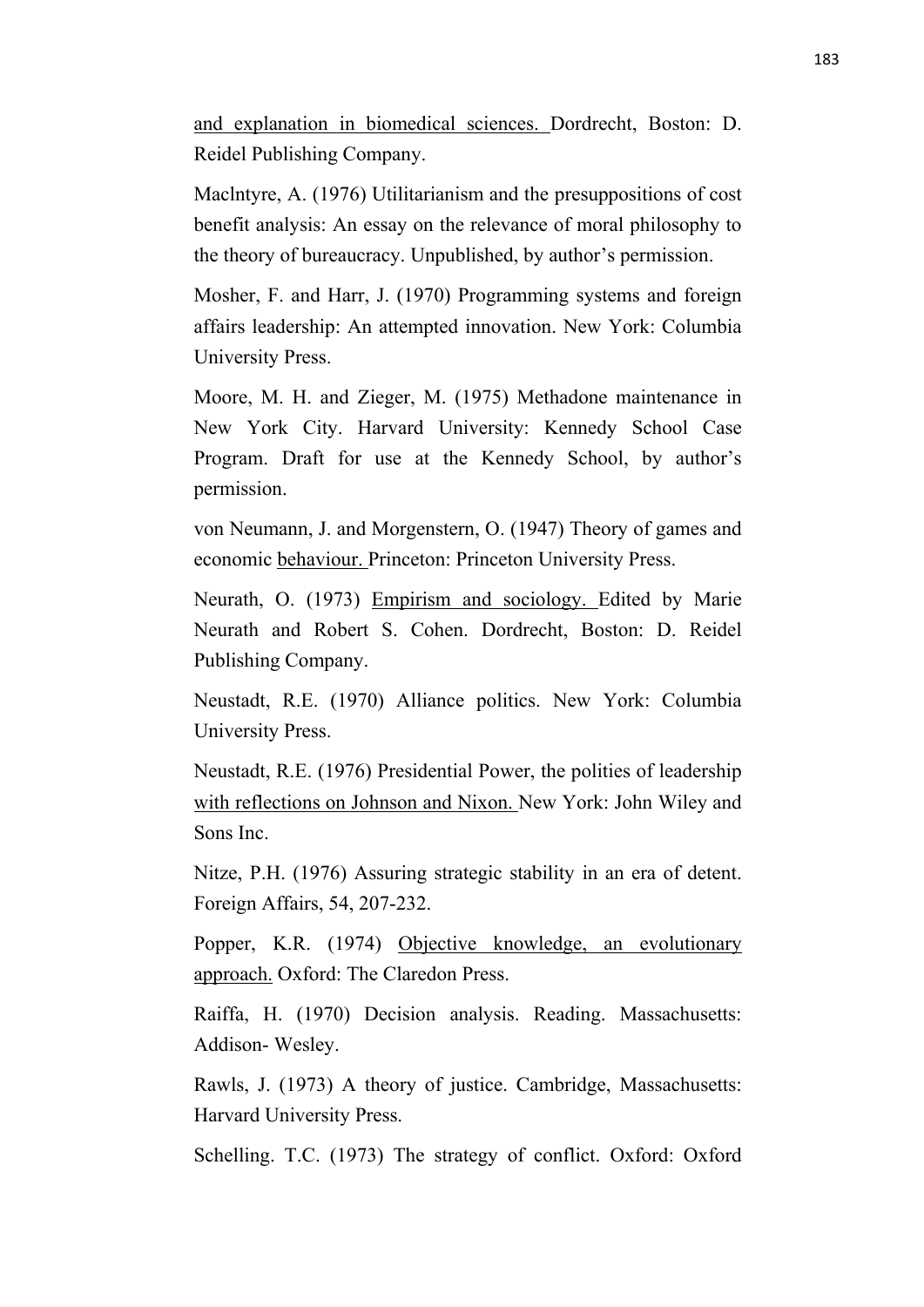University Press.

Schlick, M. (1974) General theory of knowledge. Blumberg's translation. Wien: Springer-Verlag.

Simon, H.A. (1957) Administrative behaviour, A study of decisionmaking processes in administrative organization. (2nd ed.) New York: The Free Press.

Smith, A. (1967) The theory of moral sentiments. In L. Schneider (Ed.) The Scottish moralists on human nature and society. Chicago and London: The University of Chicago Press, pp. 69-76, 123-142, 223-234.

Steinbruner, J.D. (1976) Beyond rational deterrence: the struggle for new conceptions. World Politics, XXVIII, 223-245.

Steinbruner, J.D. (1974) The cybernetic theory of decision, new dimensions of political analysis. Princeton: Princeton University Press.

Steinbruner, J.D. and Garwin, T.M. (1975) Strategic vulnerability: the balance between prudence and paranoia. A research paper at Harvard University, by authors' permission.

Wiggins, D. (1975) Deliberation and practical reason. Meeting of the Aristotelian Society at 5/7 Tavistock Place, London, W.C. 1. pp. 30-51.

Wildavsky, A. (1975) Budgeting, a comparative theory of budgetary processes. Boston: Little, Brown and Company.

Wilenius, R. (1967) Filosofia ja politiikka. Helsinki: Tammi.

Winch, P. (1958) The idea of a social science and its relation to philosophy. London: Routledge and Kegan Paul.

Wittgenstain, L. (1953) Philosophical investigations. Anscombe's translation. New York: The Macmillan Company.

von Wright (1976) Determinism and the sudy of man. In J. Manninen & R. Tuomela (eds.). Essays on explanation and understanding. Studies on the foundations of humanities and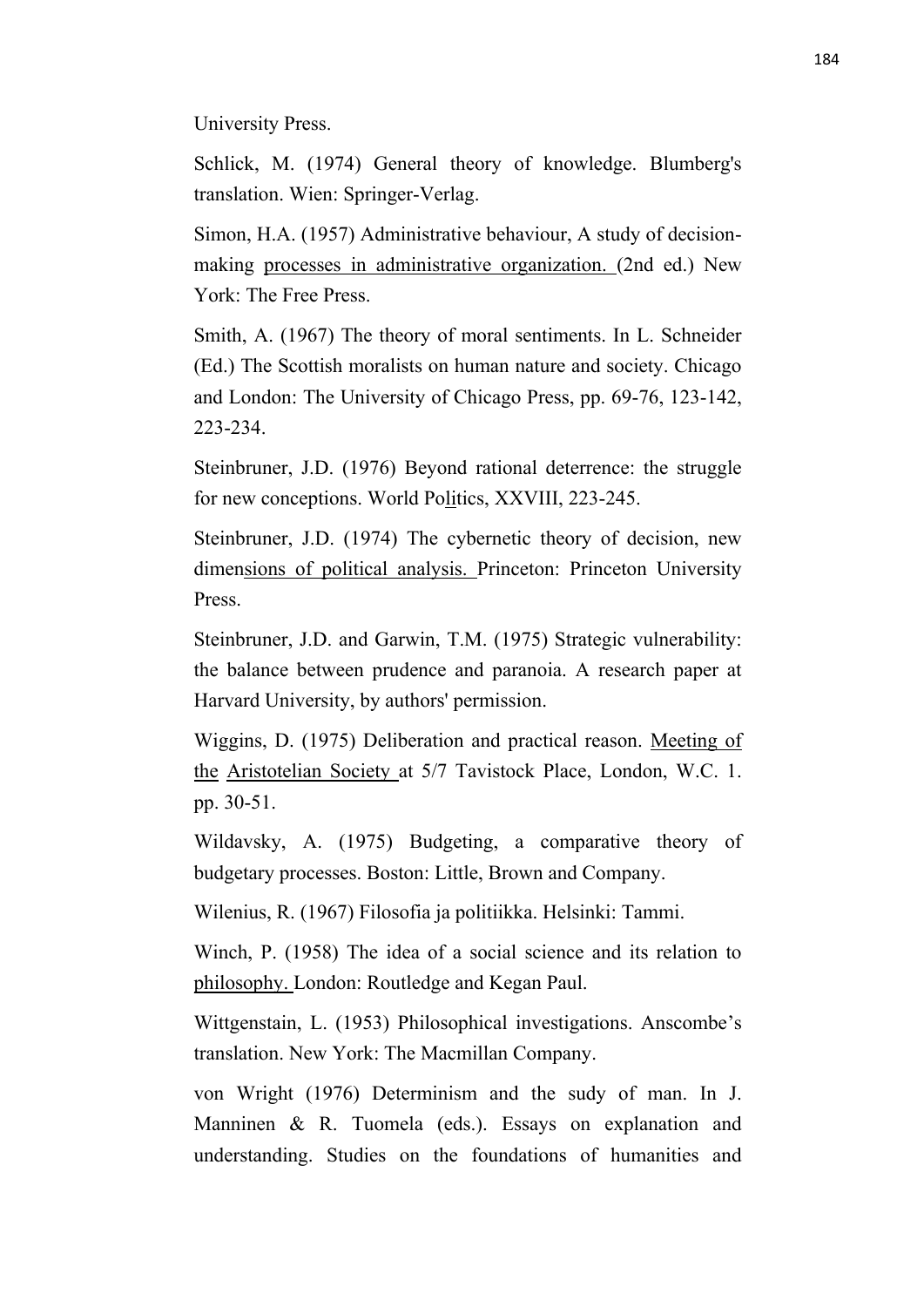sciences. Dordrecht, Boston: D. Reidel Publishing Company, pp. 415-435.

Von Wright, G.H. (1971) Explanation and Understanding. London: Routledge and Kegan Paul.

Von Wright, G.H. (1971) Niin kutsutusta praktisesta päättelystä. Sosiologia, 1971, (3), 99-111.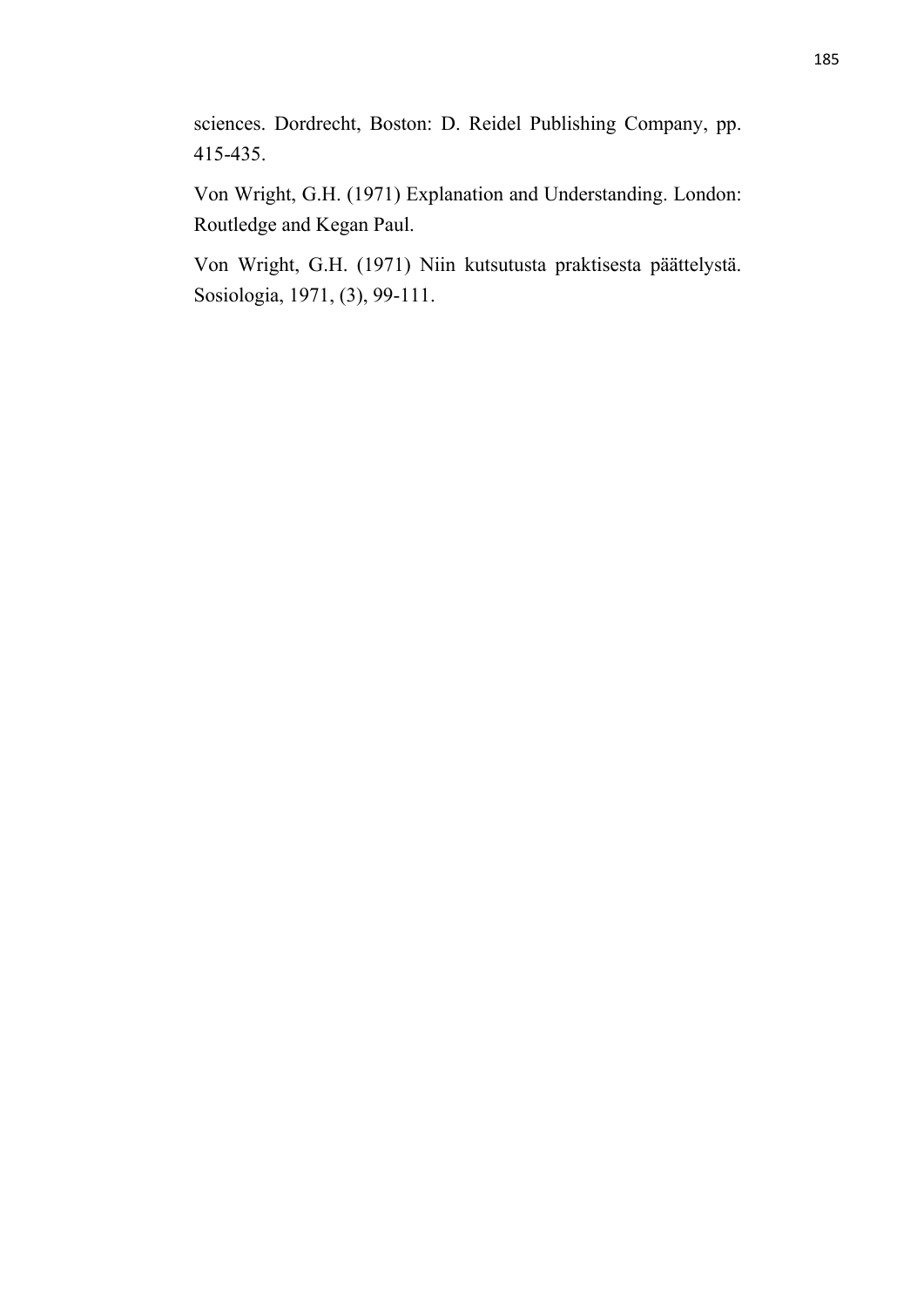Appendix I. The Polities of Nuclear Sharing (See page 90)

The polities of nuclear sharing among the Western allies in the late 50's and early 60's bear all the marks of a complex decision problem.

By the early 50 s the post-war economic recovery in Western Europe had taken place and in 1957 the European Economic Community (EEC) had been created by the Treaty of Rome. Britain, however, had not become a member of the economic community. The strengthening of Western Europe was traditionally considered as a vital interest of the United States in several quarters of the U.S. government. In practice this interest was considered to imply supporting Britain s entry into the Common Market.

At the same time a vital development in nuclear weapons technology had occurred. Since World War II this deve1opment had been, in the West, in the hands of the United States. As late as 1956 NATO in its ministerial meeting had adopted a doctrine according to which NATO would use tactica1 nuc1ear weapons even against an attack by conventional weapons (Steinbruner 1974, 162). This conception was, however, looked on with growing uneasiness among some American analysts. By 1960 they were very interested in conventional weapons defense of Western Europe and also in isolating nuclear weapons in alliance strategy (p. 164).

The new American strategic doctrine emerged and finally it was made an official policy statement in McNamara's famous speech to the NATO council meeting in Athens in May 1962. According to this "f1exible response" the decision making on nuclear weapons must be highly centralized (in the hands of the U.S. government) in order to make it possible to have reliable, non-nuclear options or limited nuclear options for coping with a wide range of security problems in Europe (pp. 202-203).

From the American point of view there were also some other stakes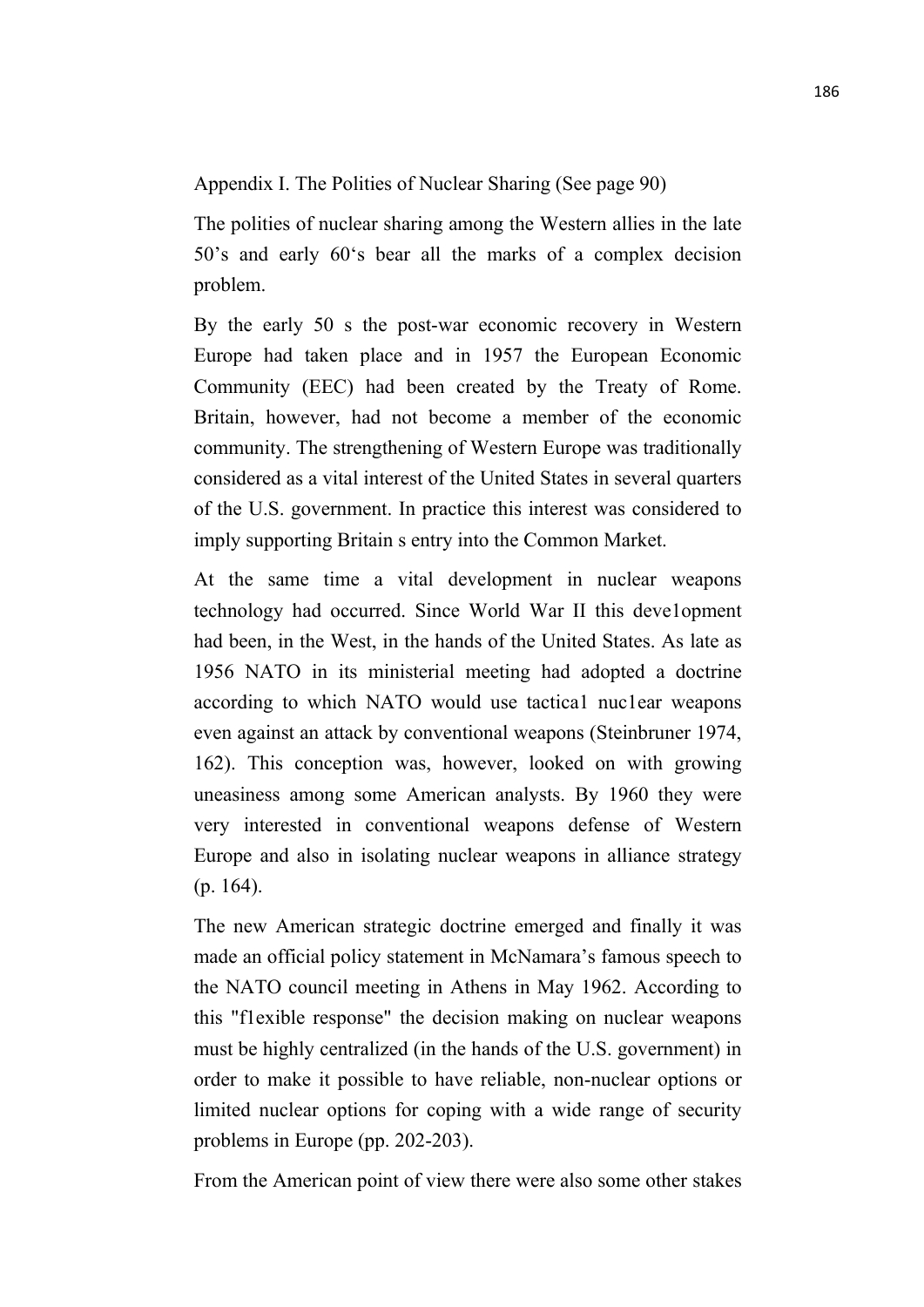at risk. Since the early development of atomic technology proliferation was considered as a major danger to the United States. In 1946 the Atomic Energy Commission (AEC) was founded to control all activities in the field. Even in the late 60's the official policy of the U.S. in handling nuclear technology was restrictiveness (p. 169). Closely related to this problem was the danger of developing national nuclear forces in different NATO countries. It was some kind of public secret that signs of this kind of development in Western Germany were followed with special care.

In Western Europe the development in nuclear technology and especially the strategic doctrine associated with it were followed with growing suspicion. Much of this was spelled out by de Gaulle who argued that Western Europe cannot be sure of American willingness to share in European defense at a time of major crisis. He also argued for national deterrent forces and intensified the struggle for French nuclear weapons. The situation was still complicated by the traditional "special relationship" between the United States and Britain. On the basis of this relationship the United States had given assistance to Britain in developing her own national nuclear forces. To complete the list, this special relationship had been looked on with suspicion by France and Western Germany. And on its own part this special relationship pushed France and Western Germany towards cooperation in various fields. Needless to say, the potential strengthening of this cooperation (with its sharpening focus against the "Anglo-Saxons") endangered both the political and military interests of the United States in Europe (pp. 164-171). After and during various suggestions in the spring of 1960 the State Department contracted Robert Bowie to make a study of NATO defense arrangements. The resulting report made two major proposals.

First, it recommended strengthening conventional NATO forces. Secondly, it advocated "the creation of a NATO strategic nuclear force consisting of submarines with Polaris missiles. The idea of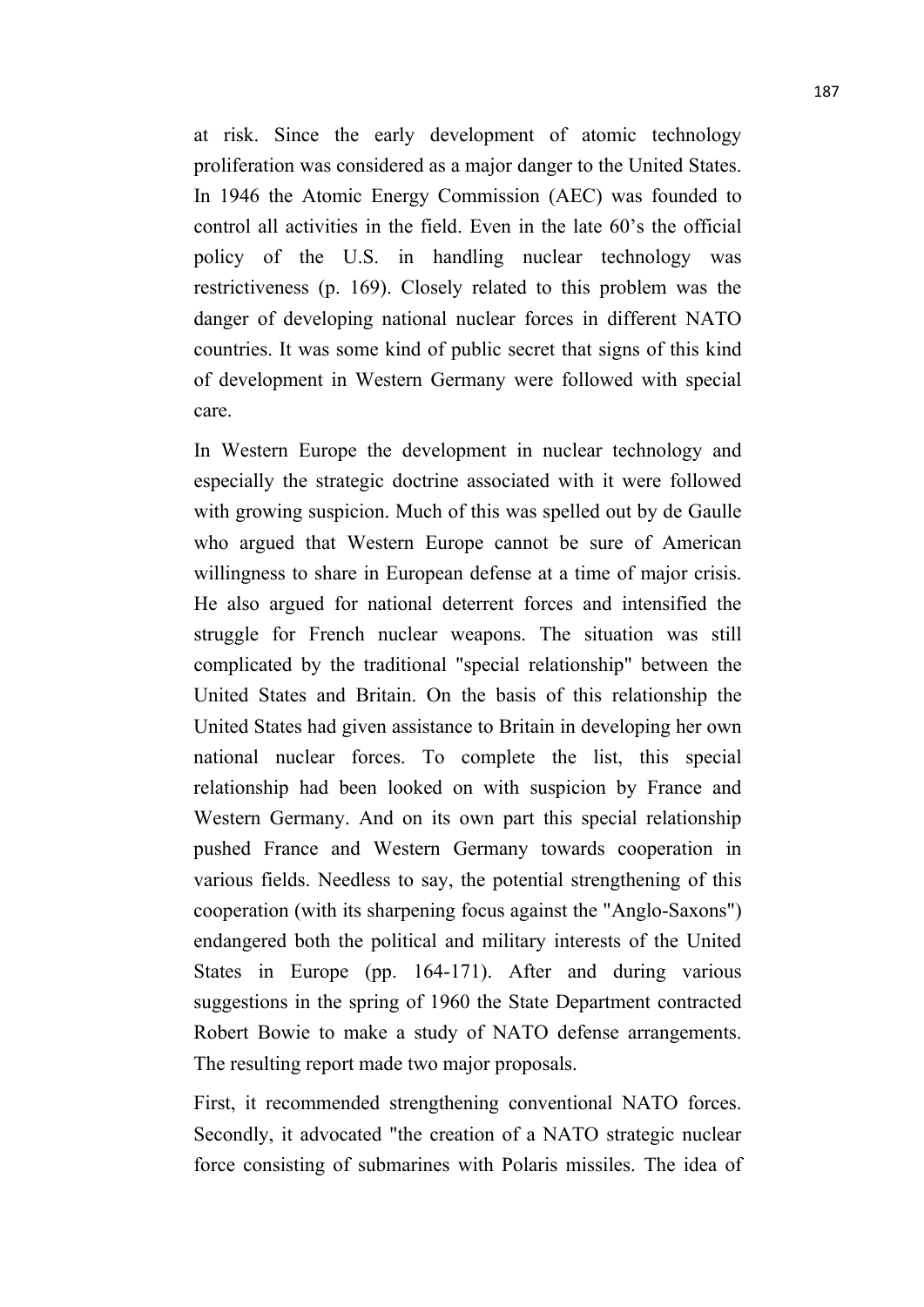multilateral nuclear force emerged from this second proposal. If the European nations demanded more control of nuclear forces, Bowie argued, the submarines could be manned by at least three nations, and the participating nations would have to agree on a mechanism of control. Bowie's major argument was that the collective force would prevent the development of national nuclear weapons programs (pp. 188-189).

With the various modifications concerning the control of the weapons Bowie's idea looked for many like an attractive balancing of the competing objectives. It allowed the NATO countries especially Western Germany and France - to participate in dealing with nuclear weapons but it would leave the final decision about deployment in the hands of the U.S. government. And if all the European NATO countries were in the same position concerning nuclear weapons, this would not any more hinder the development towards a larger Common Market. On the other hand the dignity of the European NATO countries could be satisfied, and moreover they could be made certain of American concern for the defense of Europe. And at the same time the final U.S. control of the multilateral force guaranteed the highly centralized decision making in the deployment of the weapons (p. 191-193).

For two or three years the MLF was a subject of diverse forms of foreign and bureaucratic politics. A peak in this development was reached in December 1962 at Nassau where President Kennedy met the British Prime Minister Macmillan. The national nuclear forces and the special relationship had become an expensive business for Britain. To continue the life time of her B 52 bombers at the time of quickly developing missile technology Britain had asked the U.S. to sell her an air-launched ballistic missile system called Sky bolt. According to Americans this missile was bad and expensive, and McNamara had fought hard to get it out of the defense program. After learning the American view the British government expected that it would receive an offer of some other weapons system instead of Sky bolt. This substitute the British supposed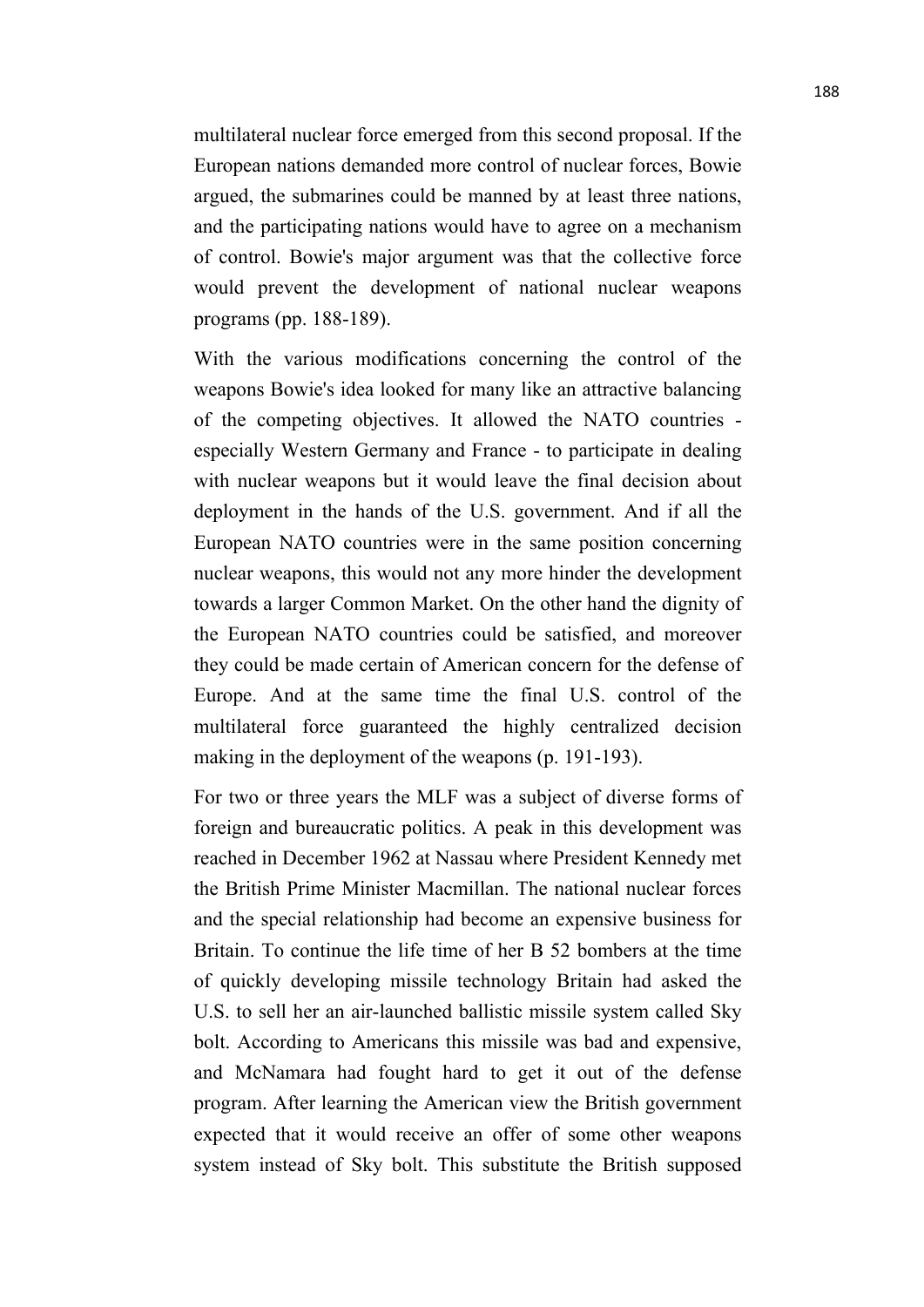would be Polaris missiles under national British control (Nested 1970).

## Appendix II. The American Nuc1ear Strategy (See page 95)

It is well known that American thinking on nuclear strategy revo1ves around the concept of deterrence (Seinbruner 1976). Roughly speaking deterrence consists of one nuclear power s threatening the opponent with such a nuclear capability that it is not rational for the opponent to attack. For the moment we are not dea1ing with the dynamic aspects of the situation. We are interested in the fact that ana1ysts have developed certain assumptions of what is required to achieve the conditions of deterrence. We could say that these assumptions express what constitutes the desired good of deterrence, deterrence meaning that neither of the sides is willing to attack or both sides are afraid to attack. From some point of view it is reasonab1e to demand that these "planning calculations are made under such rigid criteria (that they are certain and calculable, remark RV) in order to make the desired conclusions compelling even for an opponent with on1y a very tenous hold on rationality" (Steinbruner 1976, 227). Steinbruner and Garwin (1975) make a careful analysis of the present American criteria or calculations on strategic balance that constitutes deterrence. This is done in their study on strategic vulnerability.

It appears that the conventional American calculation on strategic balance is done by a relatively simple parameter:  $NY(pot)2/3$ : (CEP)(pot)2 "where N is the number of warheads independently aimed at a target, Y is the yield of the warheads expressed in megatons and CEP (circular error probable) is the conventional measure of accuracy expressed in nautical mi1es" (Steinbrenner and Garwin 1975, 8).

From this parameter the probability can be calculated that a given missile silo on one side would be destroyed by an attack of the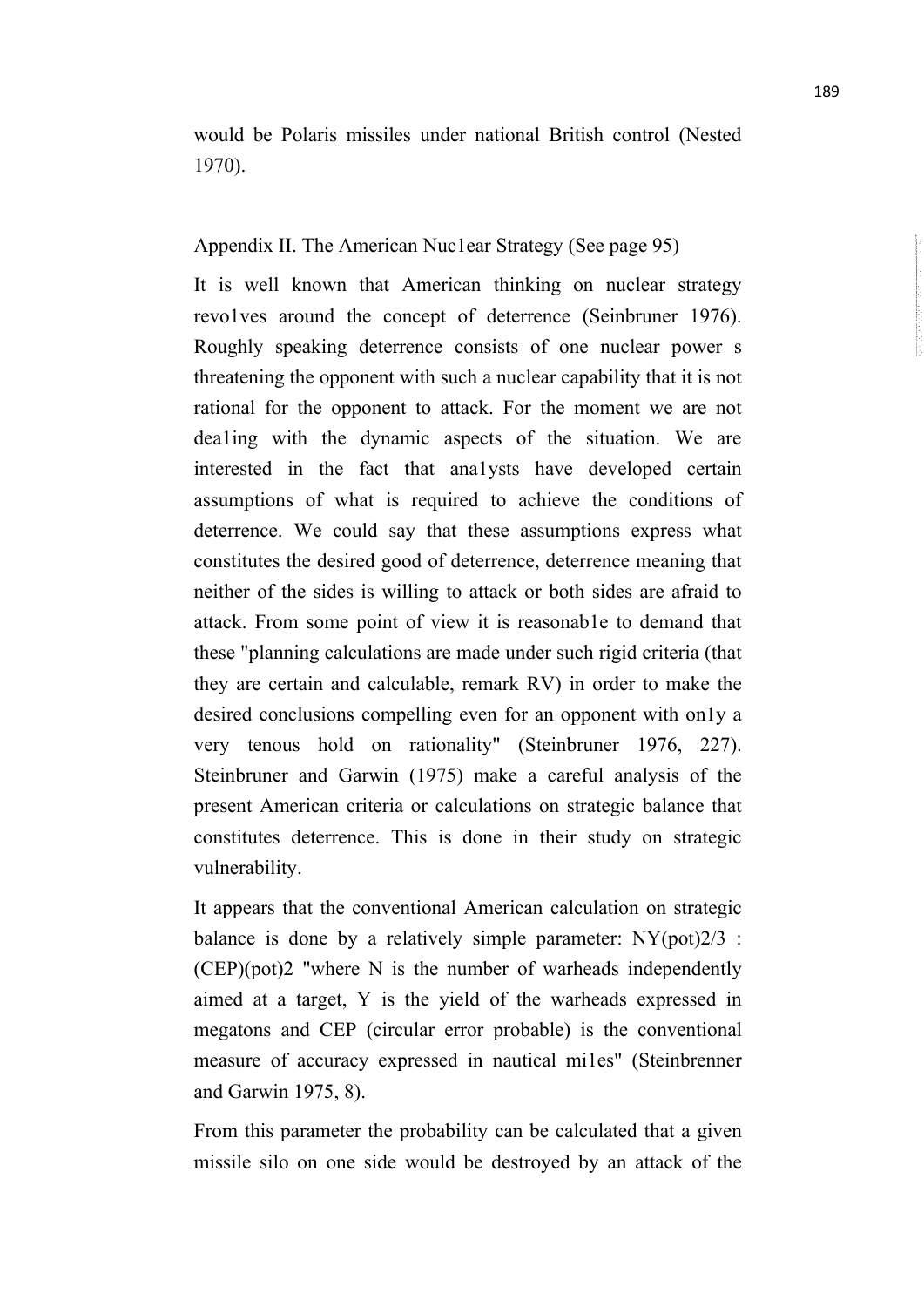other side. And so the logic of deterrence says that if one side gets advantages in strategic capability (as measured by the parameter above) this would violate strategic stability. And the violated strategic stability would tempt the superior side into surprise attack and into using the superiority as a means of pressure in world politics. Therefore to promote peace and to avoid becoming a target of pressure the sides should maintain strategic balance - as measured by the parameter (Nitze 1976).

The concrete background of Steinbrenner's and Garwin s study is very acute. In 1974 the United States and the Soviet Union made the Vladivostok Accord that among other things limited the number of modern large ballistic launchers (MLBM s) to the situation as it was at the time of the accord (Nize 1976, 219).

Steinbruner and Garwin make a strength comparison. The total number of missi1es in the U.S. missile forces was then 1710 and in the S.U. missile forces 2275. But balance measured by the "balance parameter" showed up different figures: 25 000 to the U.S. and 6 900 to the S.U. And here comes the crucial point of the argument: if the Soviet Union develops its allowed number of missiles by technology now in principle known in the U.S. the S.U. could raise its relative strength as measured by the parameter up to 152 500.

And then if the U.S. did not improve its own situation, there would be a change in the strategic stability as measured by the parameter. Actually, this is the logic behind the proposals to improve the U.S. figures by investing "many tens of billions of dollars" (Steinbruner and Garwin 1975, 31). For example Nize (1976, 228-229) demands that the U.S. should decrease the vulnerabi1ity of its missiles and harden its missile silos so that the opponent could be made certain that it cannot destroy the U.S. missiles by a surprise attack. And this is the logic and proposal that worries Steinbruner and Garwin.

Steinbruner and Garwin (p. 3) are well aware of the political and economic-organizational momentum behind the proposals to improve American strategic arms capability. Their basic point, however, is that "The issue has deep intellectual roots as well,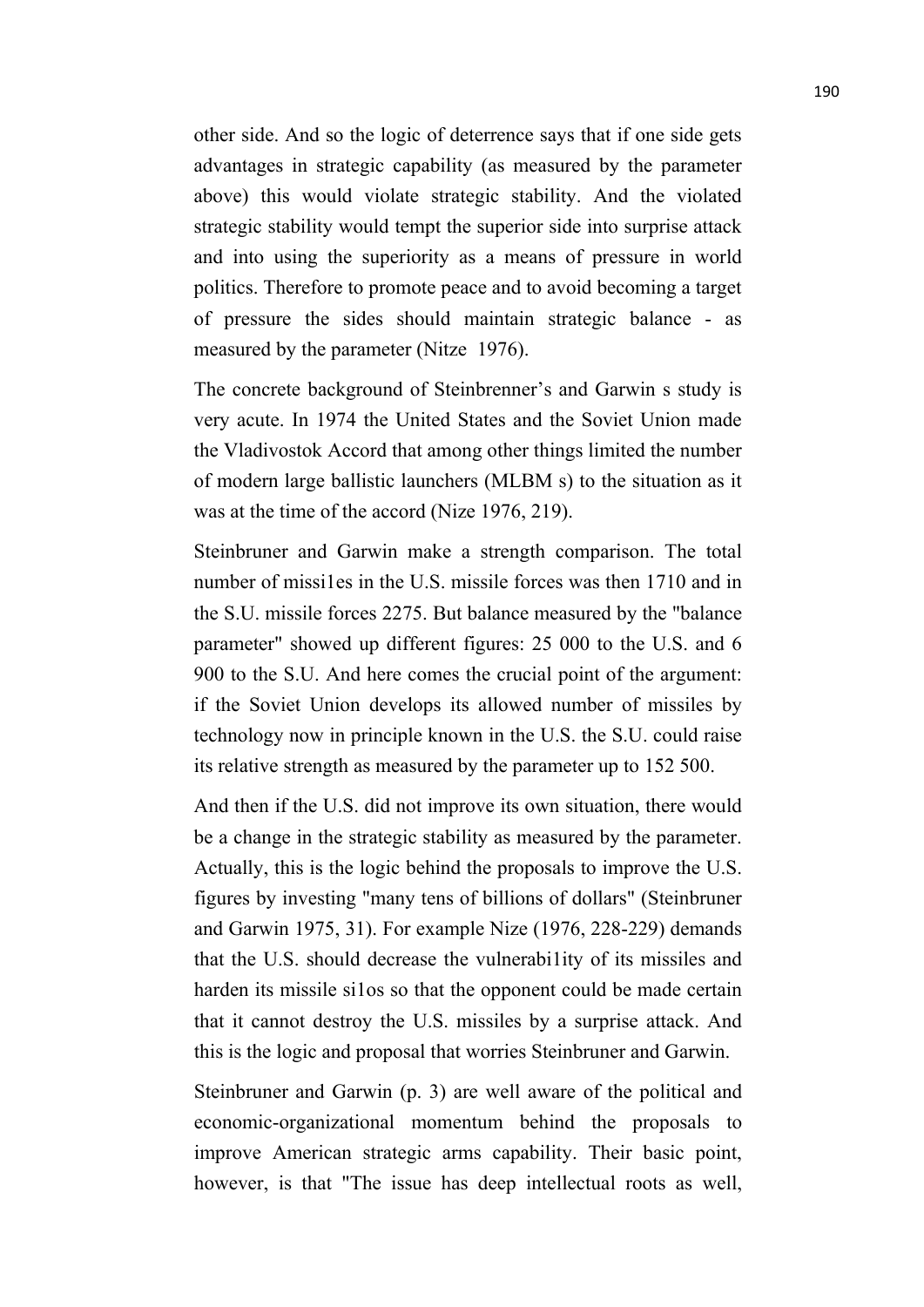involving genuine difficulties in the fundamental conceptual structure of American defense policy." In their study they share Steinbrenner's view of the role of concepts in analysis: "The conclusions reached about strategic vulnerabi1ity as well as other major issues of force posture are substantially determined by the framework of assumptions made ..." (pp. 3-4). And these assumptions must be called into question.

Steinbruner and Garwin make some simulations simply by adding some minor real life variables to the conventional "balance parameter". To the number, accuracy and yield of attacking warheads they add such variables as reliability, interference and timing of the missiles. They do not at all consider that these additions are an exhaustive list of real life conditions. "Most notably it does not include any direct calculation of the human element in missile command and control systems, a factor which would be of primary importance ..." (p. 12). But even after simulations with these minor additions they come to the conclusion: "If one takes into account just the most obvious complications that the attacker faces, the massive first strike at hardened land based instillations begins to look at least as dangerous to the attacker as to the victim" (p. 25). This holds when the attacker is superior in strategic capability measured by the conventional parameter.

Steinbruner and Garwin ask (p. 29) "Where is the line between prudence and paranoia to be drawn?" If the purpose of nuclear strategy is defined in terms of balance as measured by the conventional parameter, surely it is reasonable to maintain that stability. But only if some minor technical real life complications are included in the calculation would a nuclear attack with "superiority" (as measured by the conventional parameter) be at least as dangerous to the attacker as to the victim - not to say anything about how fantastic a temptation to nuclear attack because of superiority sounds in the practical world we live in. The traditional calculation, however, enjoys remarkable scientific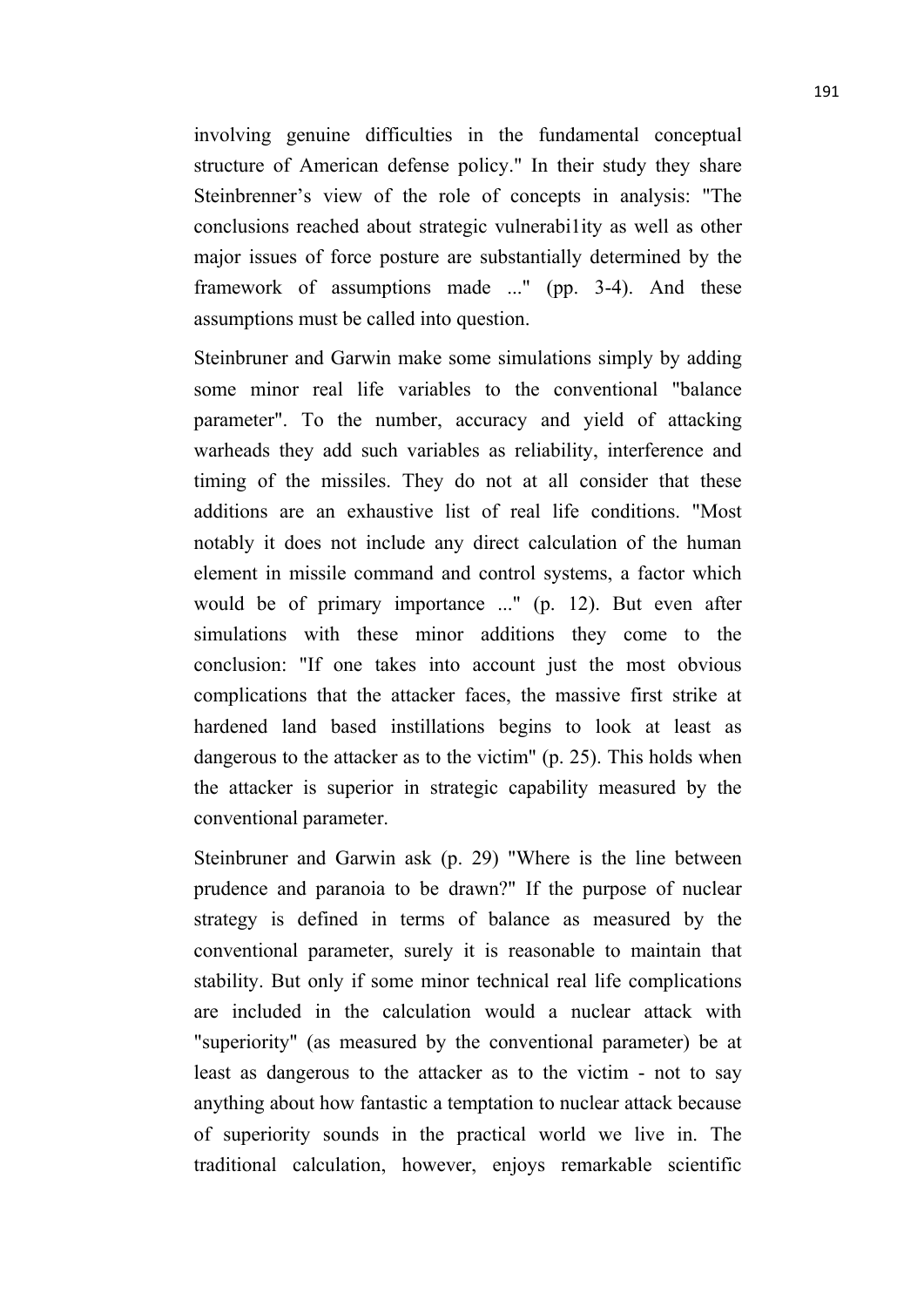prestige and in its popularized form it evokes considerable political momentum.

Appendix III. The Planning-Programming-Budgeting-System (See page 99)

In 1924 the Vice President for Finance Control of General Motors F. Donaldson Brown published a series of articles entitled "Pricing Policy in Relation to Financial Control" (Christenson PB, 2). These articles were one segment of Brown s more general approach to the problems of business management. "The essence of the approach was to start out with a stated objective for each department or division, in the case of DuPont and General Motors one relating to desired return on investment. All steps in the process of financial planning and control were directed toward analyzing the impact of decisions and events as they occurred on the attainment of the objective" (p. 3). Hence every department and division of General Motors had an objective derived from one goal: desired return on investment. Then it was the task of financial planning to analyse the impact of each decision on this objective.

It is on public record how successful General Motors and many other companies have been in adopting Brown s system. Therefore it is worth asking how it is possible for many productive organizations to use decision procedures basically like those which we have called the Analytic Paradigm: there is a goal expressed as quantitative measure of value and the environment of the decision maker is highly structured in terms of states of affairs (or processes as successive states of affairs) having some causal effect on the final goal.

Our answer is that in these cases structural uncertainty is so low that the quantitative concepts and the general laws do correspond with reality. This can be seen by reminding ourselves where structural uncertainty comes from.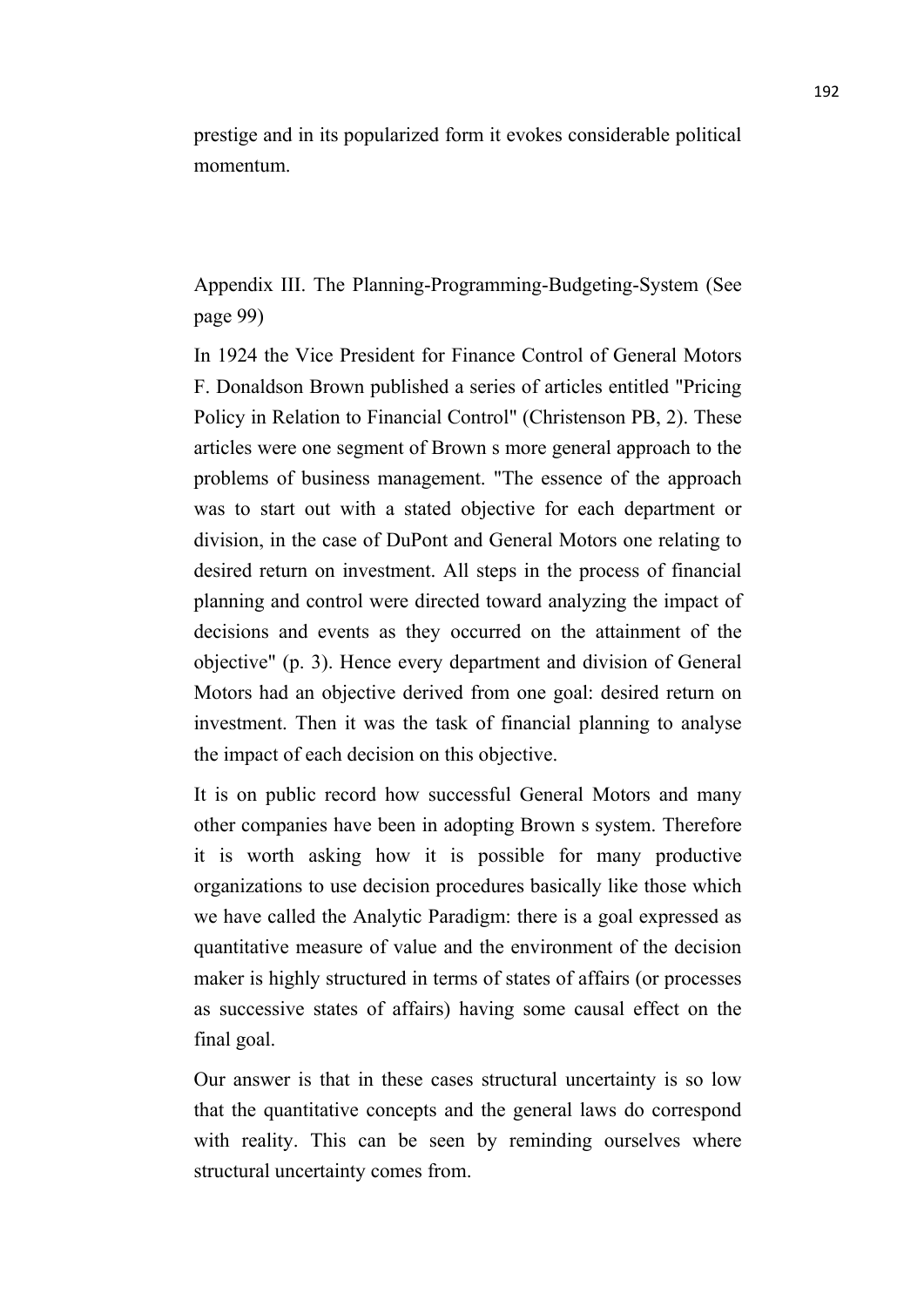l. The concepts of the Analytic Paradigm do capture some of the most essential components of the productive organization: the production lines themselves are literally part of physical nature, and in marketing, modern marketing research has been able to structure a lot of possible demand in terms of probabilistic estimations (that is to trans- late a structural uncertainty into statistical one).

2. Rules of conduct of the people in and outside the productive organization can and do change, but over a short period of time they are usually more stable than in a political governmental organization.

3. The problem of implementation (that is of getting people to do the job as planned in analytic terms) remains an acute problem both in governmental and productive business organizations.

The remarkable success of the Analytic Paradigm in business organizations led development to overtake what could be accomplished by this paradigm: there are some important areas of structural uncertainty even in business organizations. That is that in business organizations there are components with which the concepts of this paradigm do not correspond. In a governmental organization the lack of correspondence and hence the presence of structural uncertainty is great from the very beginning.

The way from DuPont and General Motors to the U.S. Defense Department was surprisingly short. After the war Ford Corporation hired several former GM employees who brought Brown s system to the corporation. At the same time young Ex Air Force statistical control officers were hired, McNamara among them. After a period of time McNamara was promoted president of the corporation but left this job to join President Kennedy's administration as the Secretary of Defense (Christenson PB, 4).

During the war the War Production Board had developed the Materials Allocation Plan which was essentially a program budgeting system (p. 5). After the war this system was developed further in RAND Corporation, a semi independent research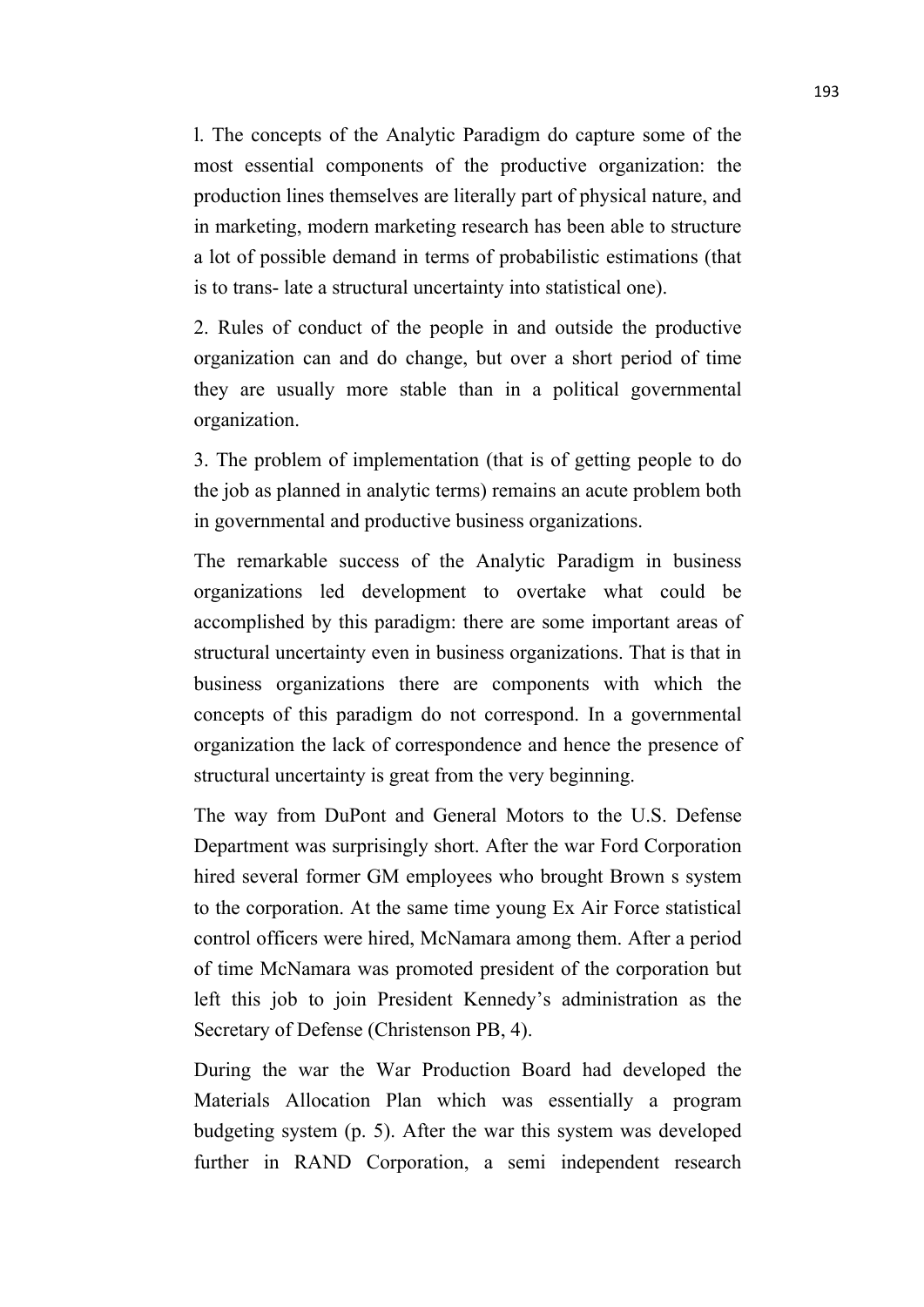institution of the U.S. Air Force. After working in this institution, Charles J. Hitch and Roland McKean (1960) published a study adapting the concepts of program budgeting to defense problematics. McNamara read the book and hired Hitch as Assistant Secretary of Defense (Comptroller) (p. 6). McNamara and Hitch imposed program budgeting on the Defense Department. One of the early decisions taken on the basis of the new system was the cancellation of the Sky bolt missile we mentioned in the context of the polities of nuclear sharing (Enthoven and Smith 1972).

The specific from of the Analytic Paradigm in PPBS is a composition of systemsanalysis and cost-benefit analysis (Wildavsky 1975, 316-324). Cost-benefit analysis deals with the value component of the system. Systems analysis has been developed from the more rigorous operations research to structure the environment of the analyst or the decision maker (Wildavsky 1975, 321). "The systems analyst first decides what question are relevant to his inquiry, se1ects certain quantifiable factors, cuts down the list of factors to be dea1t with by aggregation and by eliminating the (it is hoped) 1ess important ones, and then gives them quantitative re1ationships with one another with n the system he has chosen for ana1ysis" (p. 321).

This description of Wildavsky's of how a system ana1yst or program budgeter structures his environment is a compact statement of what is invo1ved in the Ana1ytic Paradigm or in the work of a scientist in the natura1 sciences. This point Wi1davsky puts even more strongly: "... the contemporary paradigm of science provided the model. When implemented successfully the new methods would permit the planner, policy maker, and administrator to achieve the same objective control of government, economy, and society as could, theoretically, be attained in a laboratory" (p. 274).

The theoretical propositions of program budgeting were reflected in the practical orders from the Bureau of the Budget to the federal agencies. The original plan involves several levels of categories and indicators, all of them needing a critical philosophical analysis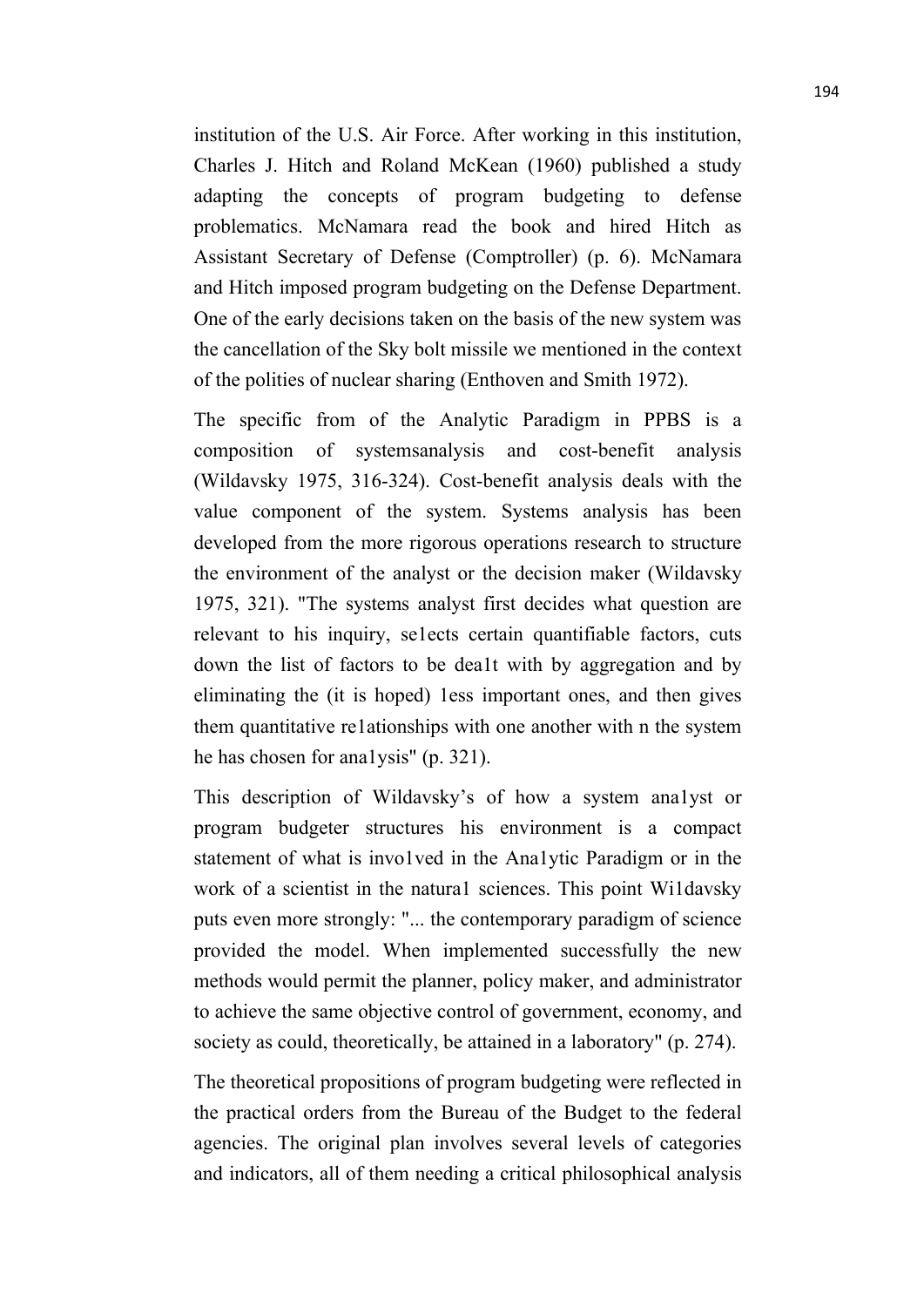of their own. Our present point becomes clear, however, by studying soma of the basic conceptions. The categories at the lowest level of the program hierarchy are called program elements. In 1966 the Bureau of the Budget defined these in the following way (Christenson PB, 14):

A program element covers agency activities related directly to the production of a discrete agency output, or group of related outputs. Agency activities which contribute directly to the output should be included in the program element, even though they may be conducted within different organizations, or financed from different appropriations. Thus, program elements are the basic units of the program structure.

Program elements have these characteristics:

(1) they should produce clearly-definable outputs, which are quantified wherever possible; .... and (3) the inputs of a program element should vary with changes in the level of the output, but not necessarily proportionally. (Bureau of Budget Bulletin 66-3, Section 5.a (2).)

From the quotation above it can be seen that according to program budgeting the agencies are supposed to produce discrete outputs, and the agencies "take in" inputs which are mainly the resources used in producing the outputs. Although there are some reservations concerning the quantification of the real or concrete output, the task of quantification becomes completed at the stage of program evaluation, when the output is compared to the input (usually in monetary terms) by cost-benefit or cost-effectiveness analysis (Christenson PB, 17). Wildavsky's allegory of a scientific experiment in a laboratory becomes illuminating when the description of PPBS is completed by saying that the outputs and their combinations are supposed to be directed and controlled by manipulating the inputs of their production.

The adoption of PPBS would have been a massive administrative reform. However, it did not succeed anywhere in its original form.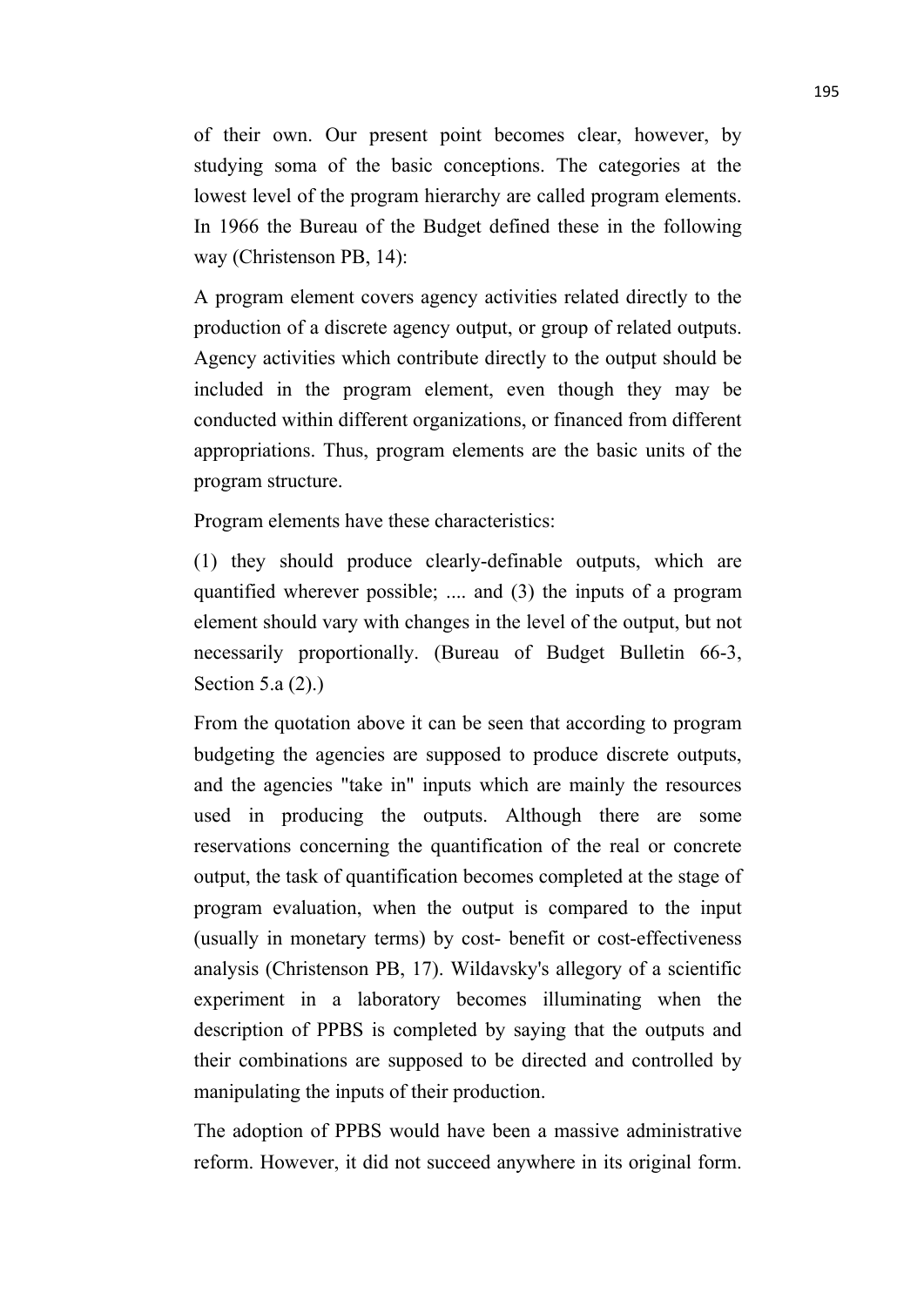The effort seems to have produced frustration almost everywhere (Wildavsky 1975, 359-360). The reactions to PPBS and reforms related to it varied between the agencies. "Those agencies whose activities or experience lent themselves easily to workload analysis reacted differently from those whose activities made this procedure impossible or inappropriate" (p. 284). It seems that where the agency dealt with production of some quantifiable discrete goods or services, the resistance was weaker. Unfortunately most of the governmental organizations are not in this respect directly comparable to General Motors.

One of the organizations which were unsuccessful in the effort to adopt PPBS was the State Department (p. 342). Common sense and our example of the nuclear sharing policy would say that in foreign policy the analyst and decision maker are dealing with an environment which consists mainly of rules of conduct of various foreign governments and organizations, and structural uncertainty as defined above is at work in that field. As the main PPBS analysts of the State Department of the time said: "There remains a need for marrying quantitative analysis with judgment based upon qualitative considerations, but it does not appear that a romance between the two was materially encouraged by the events described in this story" (Mosher and Harr according to Wildavsky, 342-343). In the language of this study the marriage is not successful simply because the quantitative analysis of the Analytic Paradigm does not correspond with the external world described by the qua1itative considerations.

Mosher's and Harr's experience in the state department was repeated in various federal organizations and agencies (Wi1davsky 1975, 286, 303). As mentioned above, various explanations for the failure of PPBS have been given. We may repeat Wildavsky's remark that after perhaps hundreds of efforts it should have succeeded somewhere if it could have succeeded even in principle. According to Wi1davsky (p. 364): "If one can state objectives precisely, find quantitative measures for them, specify a1ternative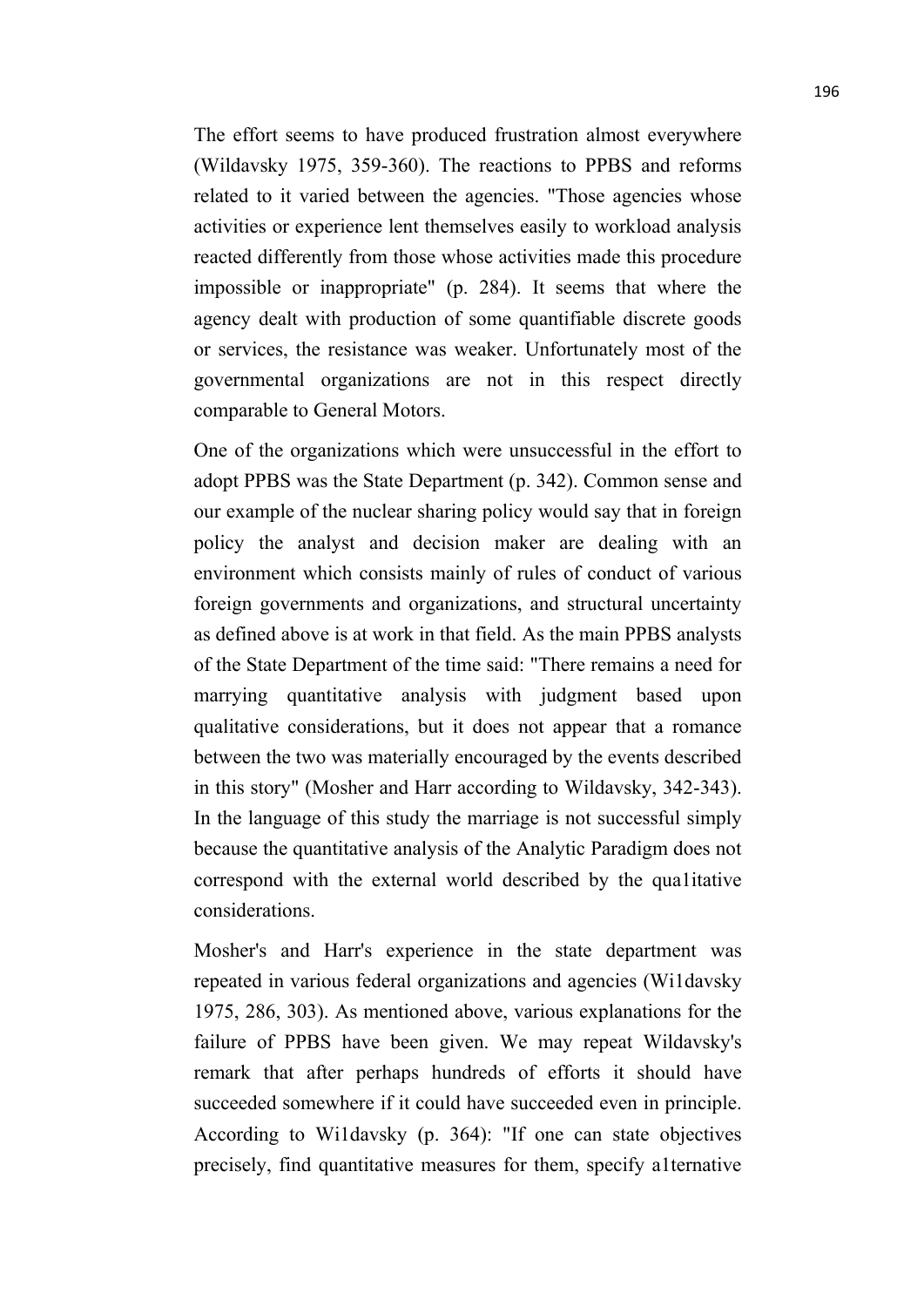ways of achieving them by different inputs of resources, and rank them according to desirability (as it is presupposed in PPBS,RV), one has so1ved the socia1 problems for the period." According to Wildavsky this is not possib1e because " ... it demands abilities to perform cognitive operations which are beyond present human (or machine) capacities." It is an argument of this study that the reason is even more profound than that.

Appendix IV. Alliance Polities in Skybolt Decision (See page 108)

Neustadt (1970) characterizes some of the main aspects of the drama of confusion before the Nassau conference. The Prime Minister and Britain s Minister of Defense had been warned about U.S.-views in order to stimulate them to make a new proposal. None of them behaved like that. Why? The Americans "misread the inner character of Cabinet procedure" (Neustadt 1970, 89). In some respects the procedure of Cabinet is opposite to the decision making of the American President with his aides. To govern, the Cabinet has to have a strong hold upon the Members of Parliament and its permanent officials. And nothing would threaten this discipline more than public disarray in the Cabinet over publicly established policy. "Where we (Americans) have public struggles by avowedly independent institutions, they have private struggles by ostensibly united Ministries and Ministers" (Neustadt 1970, 91).

This point was stressed by the fact that, at the time, there was already enough public disarray for Macmillan even without Skybolt. According to Nested this was the background to why Macmillan and Thorneycroft remained passive. To avoid public debate they behaved as if there were no Skybolt problem. And they expected the U.S. to make the substitute proposal. Why this expectation? Because the British also formed their expectations of the Americans on the basis of their own British experience.

For the American President the budgetary process is one of the